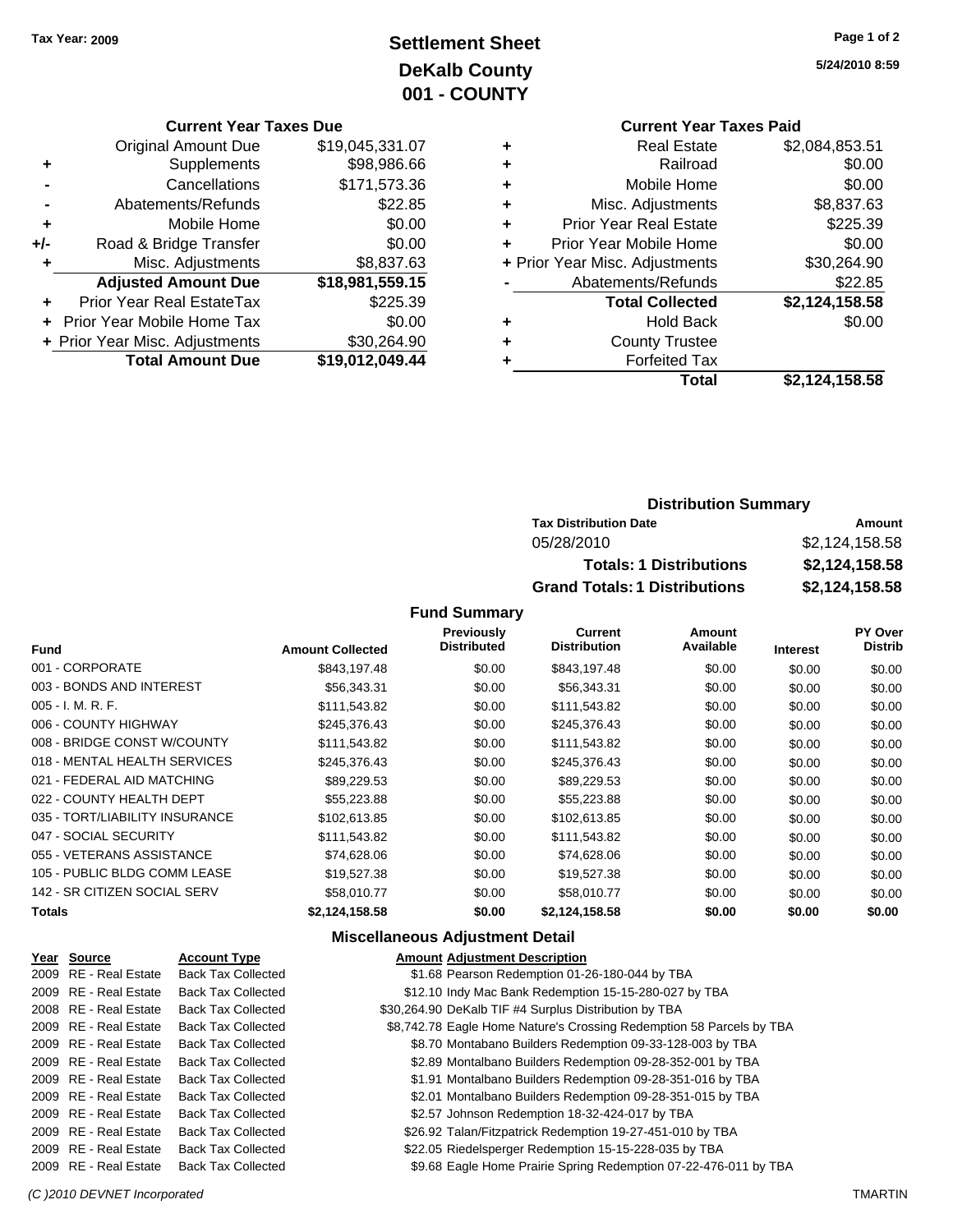### **Settlement Sheet Tax Year: 2009 Page 2 of 2 DeKalb County**

#### **5/24/2010 8:59**

### **Miscellaneous Adjustment Detail**

### **Year Source Account Type Amount Adjustment Description**

2009 RE - Real Estate Back Tax Collected \$4.34 Gardens of Rivermist Redemption 08-02-303-001 by TBA

**Totals 13 entries \$39,102.53**

#### **Abatement Detail**

#### **Year Source Account Type Amount Adjustment Description**

2009 RE - Real Estate PTAB Decision \$12.25 19-26-433-024 2008 PTAB REFUND by TBA 2009 RE - Real Estate PTAB Decision \$10.59 19-27-427-012 2006 PTAB REFUND by TBA

**Totals 2 entries \$22.84**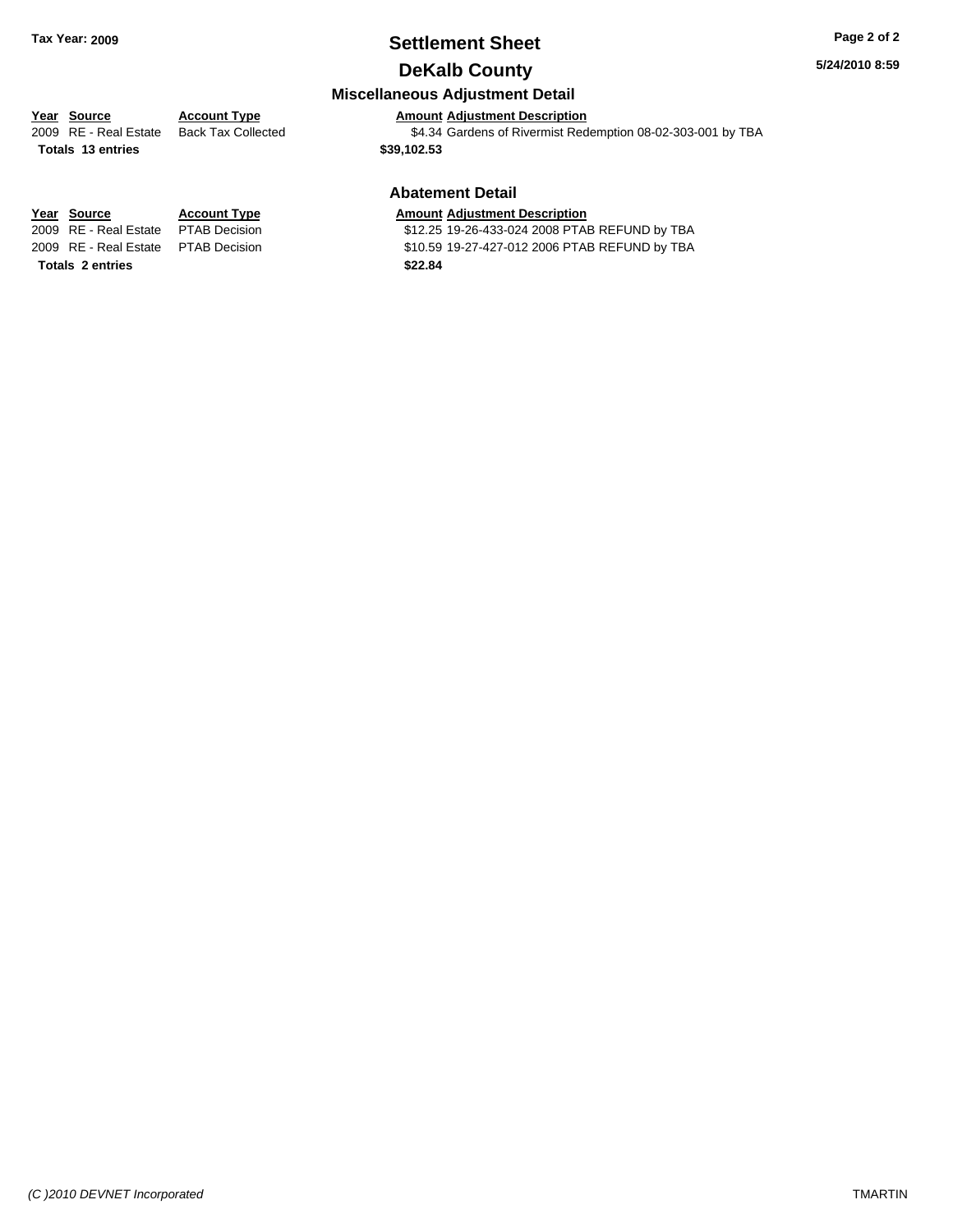### **Settlement Sheet Tax Year: 2009 Page 1 of 2 DeKalb County 002 - FOREST PRESERVE**

**5/24/2010 8:59**

#### **Current Year Taxes Paid**

|       | <b>Current Year Taxes Due</b>    |                |
|-------|----------------------------------|----------------|
|       | <b>Original Amount Due</b>       | \$1,477,623.56 |
| ٠     | Supplements                      | \$12,744.09    |
|       | Cancellations                    | \$13,311.48    |
|       | Abatements/Refunds               | \$1.77         |
| ٠     | Mobile Home                      | \$0.00         |
| $+/-$ | Road & Bridge Transfer           | \$0.00         |
|       | Misc. Adjustments                | \$685.68       |
|       | <b>Adjusted Amount Due</b>       | \$1,477,740.08 |
| ٠     | <b>Prior Year Real EstateTax</b> | \$23.31        |
|       | Prior Year Mobile Home Tax       | \$0.00         |
|       | + Prior Year Misc. Adjustments   | \$2,414.84     |
|       | <b>Total Amount Due</b>          | \$1,480,178.23 |

| ٠ | Real Estate                    | \$161,750.51 |
|---|--------------------------------|--------------|
| ٠ | Railroad                       | \$0.00       |
| ٠ | Mobile Home                    | \$0.00       |
| ٠ | Misc. Adjustments              | \$685.68     |
| ٠ | <b>Prior Year Real Estate</b>  | \$23.31      |
|   | Prior Year Mobile Home         | \$0.00       |
|   | + Prior Year Misc. Adjustments | \$2,414.84   |
|   | Abatements/Refunds             | \$1.77       |
|   | <b>Total Collected</b>         | \$164,872.57 |
| ٠ | <b>Hold Back</b>               | \$0.00       |
| ٠ | <b>County Trustee</b>          |              |
|   | <b>Forfeited Tax</b>           |              |
|   | Total                          | \$164,872.57 |
|   |                                |              |

|                         |                                         |                                       | <b>Distribution Summary</b>    |                 |                                  |
|-------------------------|-----------------------------------------|---------------------------------------|--------------------------------|-----------------|----------------------------------|
|                         |                                         | <b>Tax Distribution Date</b>          |                                |                 | Amount                           |
|                         |                                         | 05/28/2010                            |                                |                 | \$164,872.57                     |
|                         |                                         |                                       | <b>Totals: 1 Distributions</b> |                 | \$164,872.57                     |
|                         |                                         | <b>Grand Totals: 1 Distributions</b>  |                                |                 | \$164,872.57                     |
|                         | <b>Fund Summary</b>                     |                                       |                                |                 |                                  |
| <b>Amount Collected</b> | <b>Previously</b><br><b>Distributed</b> | <b>Current</b><br><b>Distribution</b> | Amount<br>Available            | <b>Interest</b> | <b>PY Over</b><br><b>Distrib</b> |
| \$149,318.50            | \$0.00                                  | \$149,318.50                          | \$0.00                         | \$0.00          | \$0.00                           |

| <b>Fund</b>                                         | <b>Amount Collected</b> | <b>Distributed</b> | <b>Distribution</b> | Available | <b>Interest</b> | Distrib |
|-----------------------------------------------------|-------------------------|--------------------|---------------------|-----------|-----------------|---------|
| 001 - CORPORATE                                     | \$149,318.50            | \$0.00             | \$149.318.50        | \$0.00    | \$0.00          | \$0.00  |
| $005 - I. M. R. F.$                                 | \$11,174.06             | \$0.00             | \$11.174.06         | \$0.00    | \$0.00          | \$0.00  |
| 035 - TORT JUDGEMENTS/LIABILITY<br><b>INSURANCE</b> | \$1,692.25              | \$0.00             | \$1.692.25          | \$0.00    | \$0.00          | \$0.00  |
| 047 - SOCIAL SECURITY                               | \$2,687.76              | \$0.00             | \$2,687.76          | \$0.00    | \$0.00          | \$0.00  |
| <b>Totals</b>                                       | \$164,872.57            | \$0.00             | \$164,872.57        | \$0.00    | \$0.00          | \$0.00  |

#### **Miscellaneous Adjustment Detail**

| Year Source           | <b>Account Type</b>       | <b>Amount Adjustment Description</b>                               |  |
|-----------------------|---------------------------|--------------------------------------------------------------------|--|
| 2009 RE - Real Estate | <b>Back Tax Collected</b> | \$0.13 Pearson Redemption 01-26-180-044 by TBA                     |  |
| 2009 RE - Real Estate | <b>Back Tax Collected</b> | \$0.94 Indy Mac Bank Redemption 15-15-280-027 by TBA               |  |
| 2008 RE - Real Estate | <b>Back Tax Collected</b> | \$2,414.84 DeKalb TIF #4 Surplus Distribution by TBA               |  |
| 2009 RE - Real Estate | <b>Back Tax Collected</b> | \$678.31 Eagle Home Nature's Crossing Redemption 58 Parcels by TBA |  |
| 2009 RE - Real Estate | <b>Back Tax Collected</b> | \$0.68 Montabano Builders Redemption 09-33-128-003 by TBA          |  |
| 2009 RE - Real Estate | <b>Back Tax Collected</b> | \$0.22 Montalbano Builders Redemption 09-28-352-001 by TBA         |  |
| 2009 RE - Real Estate | <b>Back Tax Collected</b> | \$0.15 Montalbano Builders Redemption 09-28-351-016 by TBA         |  |
| 2009 RE - Real Estate | <b>Back Tax Collected</b> | \$0.16 Montalbano Builders Redemption 09-28-351-015 by TBA         |  |
| 2009 RE - Real Estate | <b>Back Tax Collected</b> | \$0.20 Johnson Redemption 18-32-424-017 by TBA                     |  |
| 2009 RE - Real Estate | <b>Back Tax Collected</b> | \$2.09 Talan/Fitzpatrick Redemption 19-27-451-010 by TBA           |  |
| 2009 RE - Real Estate | <b>Back Tax Collected</b> | \$1.71 Riedelsperger Redemption 15-15-228-035 by TBA               |  |
| 2009 RE - Real Estate | <b>Back Tax Collected</b> | \$0.75 Eagle Home Prairie Spring Redemption 07-22-476-011 by TBA   |  |
| 2009 RE - Real Estate | <b>Back Tax Collected</b> | \$0.34 Gardens of Rivermist Redemption 08-02-303-001 by TBA        |  |
| Totals 13 entries     |                           | \$3,100.52                                                         |  |
|                       |                           |                                                                    |  |
|                       |                           | Ahatement Detail                                                   |  |
|                       |                           |                                                                    |  |

#### **Abatement Detail Year Source Account Type Amount Adjustment Description**

2009 RE - Real Estate PTAB Decision \$0.95 19-26-433-024 2008 PTAB REFUND by TBA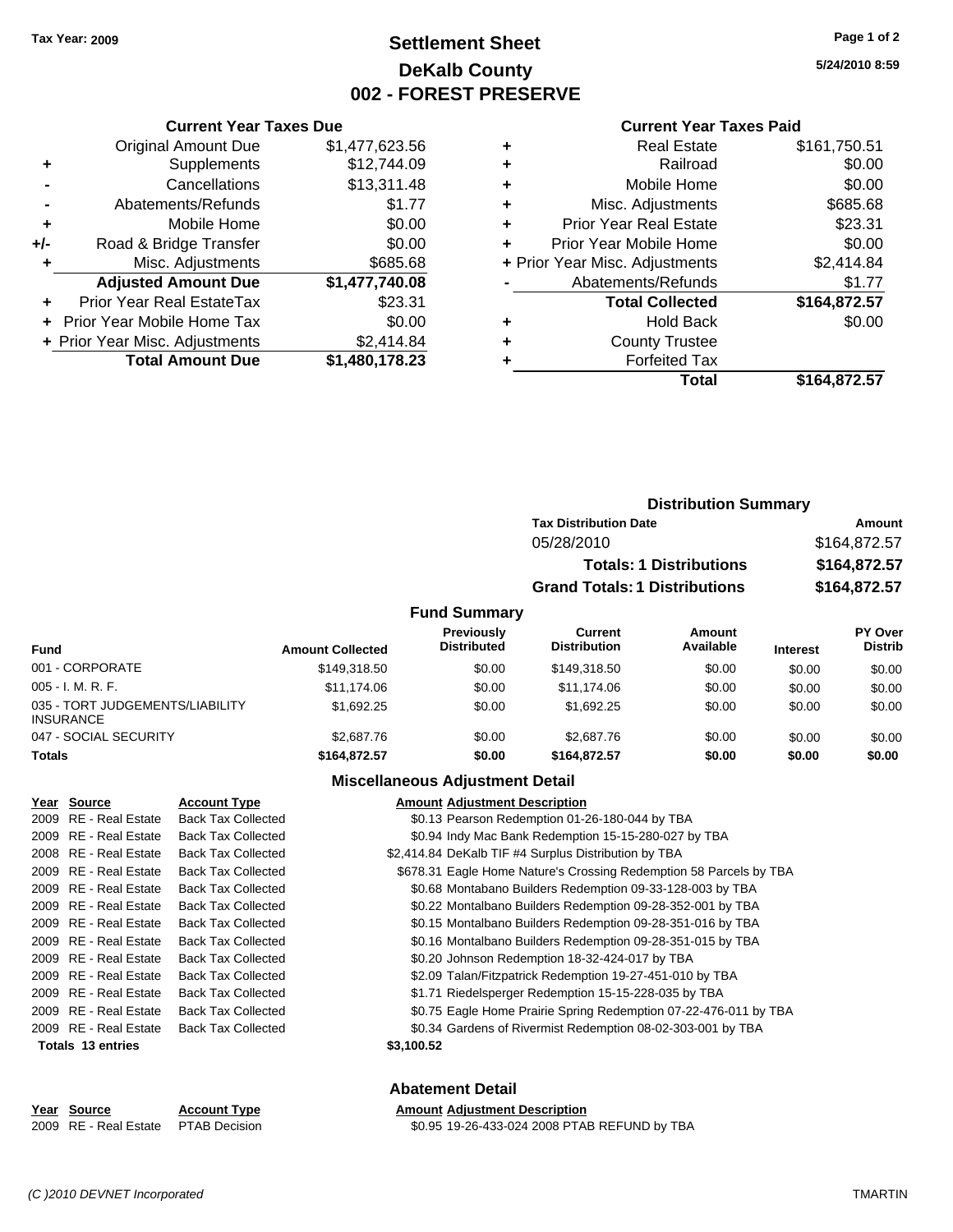### **Settlement Sheet Tax Year: 2009 Page 2 of 2 DeKalb County Abatement Detail**

**5/24/2010 8:59**

**Totals 2 entries \$1.77**

**Year Source Account Type Amount Adjustment Description**<br> **Amount Adjustment Description**<br> **Amount Adjustment Description**<br> **Amount Adjustment Description** \$0.82 19-27-427-012 2006 PTAB REFUND by TBA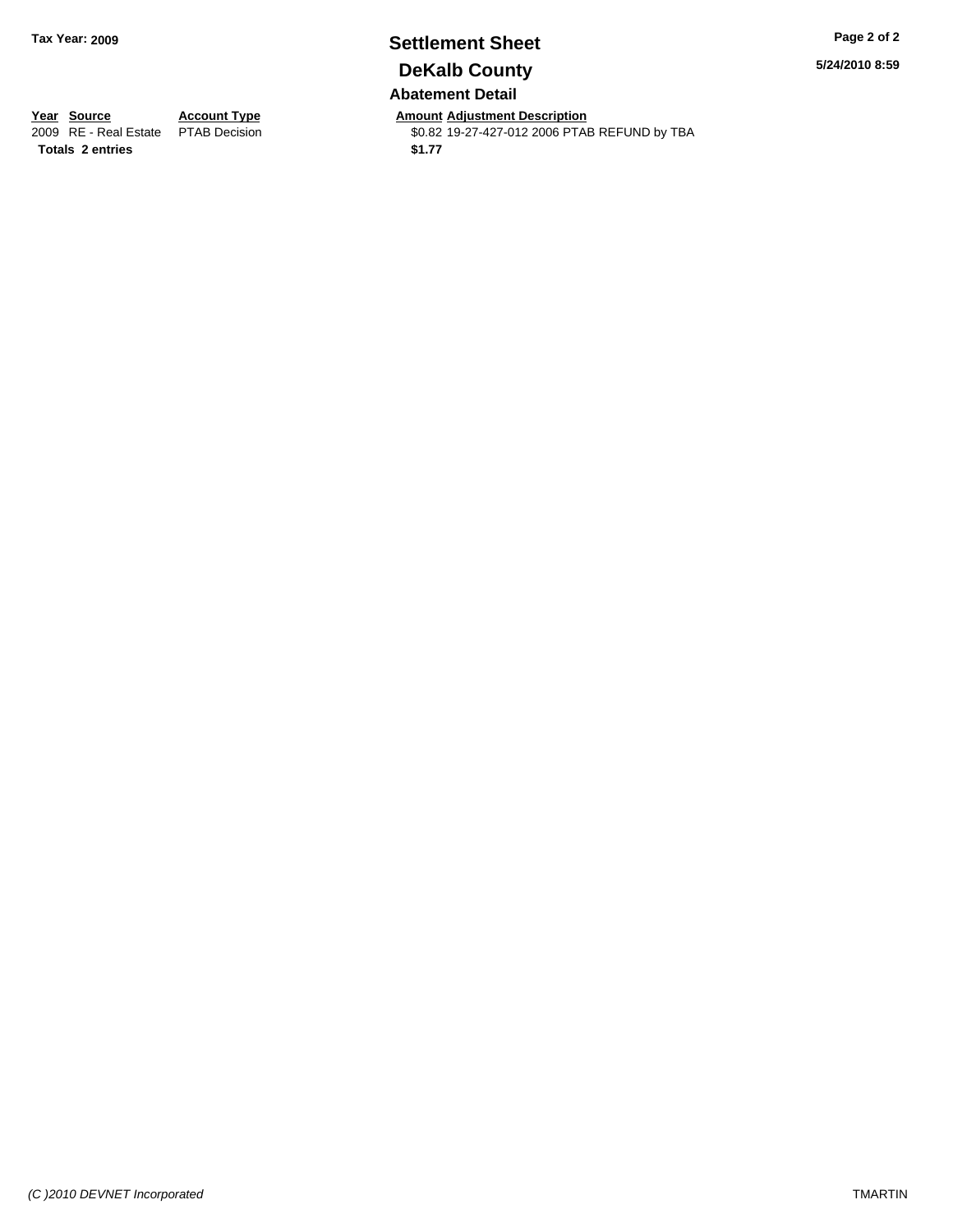# **Settlement Sheet Tax Year: 2009 Page 1 of 1 DeKalb County 003 - AFTON TOWNSHIP**

**5/24/2010 8:59**

|     | <b>Current Year Taxes Due</b> |             |  |  |  |  |
|-----|-------------------------------|-------------|--|--|--|--|
|     | <b>Original Amount Due</b>    | \$68,149.39 |  |  |  |  |
| ٠   | Supplements                   | \$138.58    |  |  |  |  |
|     | Cancellations                 | \$145.77    |  |  |  |  |
|     | Abatements/Refunds            | \$0.00      |  |  |  |  |
| ٠   | Mobile Home                   | \$0.00      |  |  |  |  |
| +/- | Road & Bridge Transfer        | \$0.00      |  |  |  |  |
| ÷   | Misc. Adjustments             | \$0.00      |  |  |  |  |
|     | <b>Adjusted Amount Due</b>    | \$68,142.20 |  |  |  |  |
|     | Prior Year Real EstateTax     | \$0.00      |  |  |  |  |

| <b>Total Amount Due</b>        | \$68,142.20 |
|--------------------------------|-------------|
| + Prior Year Misc. Adjustments | \$0.00      |
| + Prior Year Mobile Home Tax   | \$0.00      |

### **Current Year Taxes Paid**

|   | Total                          | \$4.832.23 |
|---|--------------------------------|------------|
|   | <b>Forfeited Tax</b>           |            |
| ٠ | <b>County Trustee</b>          |            |
| ٠ | <b>Hold Back</b>               | \$0.00     |
|   | <b>Total Collected</b>         | \$4,832.23 |
|   | Abatements/Refunds             | \$0.00     |
|   | + Prior Year Misc. Adjustments | \$0.00     |
|   | Prior Year Mobile Home         | \$0.00     |
|   | <b>Prior Year Real Estate</b>  | \$0.00     |
| ٠ | Misc. Adjustments              | \$0.00     |
| ٠ | Mobile Home                    | \$0.00     |
| ٠ | Railroad                       | \$0.00     |
|   | <b>Real Estate</b>             | \$4,832.23 |

| <b>Distribution Summary</b>          |            |
|--------------------------------------|------------|
| <b>Tax Distribution Date</b>         | Amount     |
| 05/28/2010                           | \$4,832.23 |
| <b>Totals: 1 Distributions</b>       | \$4,832.23 |
| <b>Grand Totals: 1 Distributions</b> | \$4,832.23 |

#### **Fund Summary**

|                                                     |                         | <b>Previously</b>  | Current             | Amount    |                 | <b>PY Over</b> |
|-----------------------------------------------------|-------------------------|--------------------|---------------------|-----------|-----------------|----------------|
| <b>Fund</b>                                         | <b>Amount Collected</b> | <b>Distributed</b> | <b>Distribution</b> | Available | <b>Interest</b> | <b>Distrib</b> |
| 001 - CORPORATE                                     | \$3.773.07              | \$0.00             | \$3.773.07          | \$0.00    | \$0.00          | \$0.00         |
| $005 - I. M. R. F.$                                 | \$390.22                | \$0.00             | \$390.22            | \$0.00    | \$0.00          | \$0.00         |
| 027 - AUDIT                                         | \$53.19                 | \$0.00             | \$53.19             | \$0.00    | \$0.00          | \$0.00         |
| 035 - TORT JUDGEMENTS/LIABILITY<br><b>INSURANCE</b> | \$177.46                | \$0.00             | \$177.46            | \$0.00    | \$0.00          | \$0.00         |
| 047 - SOCIAL SECURITY                               | \$388.43                | \$0.00             | \$388.43            | \$0.00    | \$0.00          | \$0.00         |
| 054 - GENERAL ASSISTANCE                            | \$49.86                 | \$0.00             | \$49.86             | \$0.00    | \$0.00          | \$0.00         |
| <b>Totals</b>                                       | \$4,832,23              | \$0.00             | \$4,832.23          | \$0.00    | \$0.00          | \$0.00         |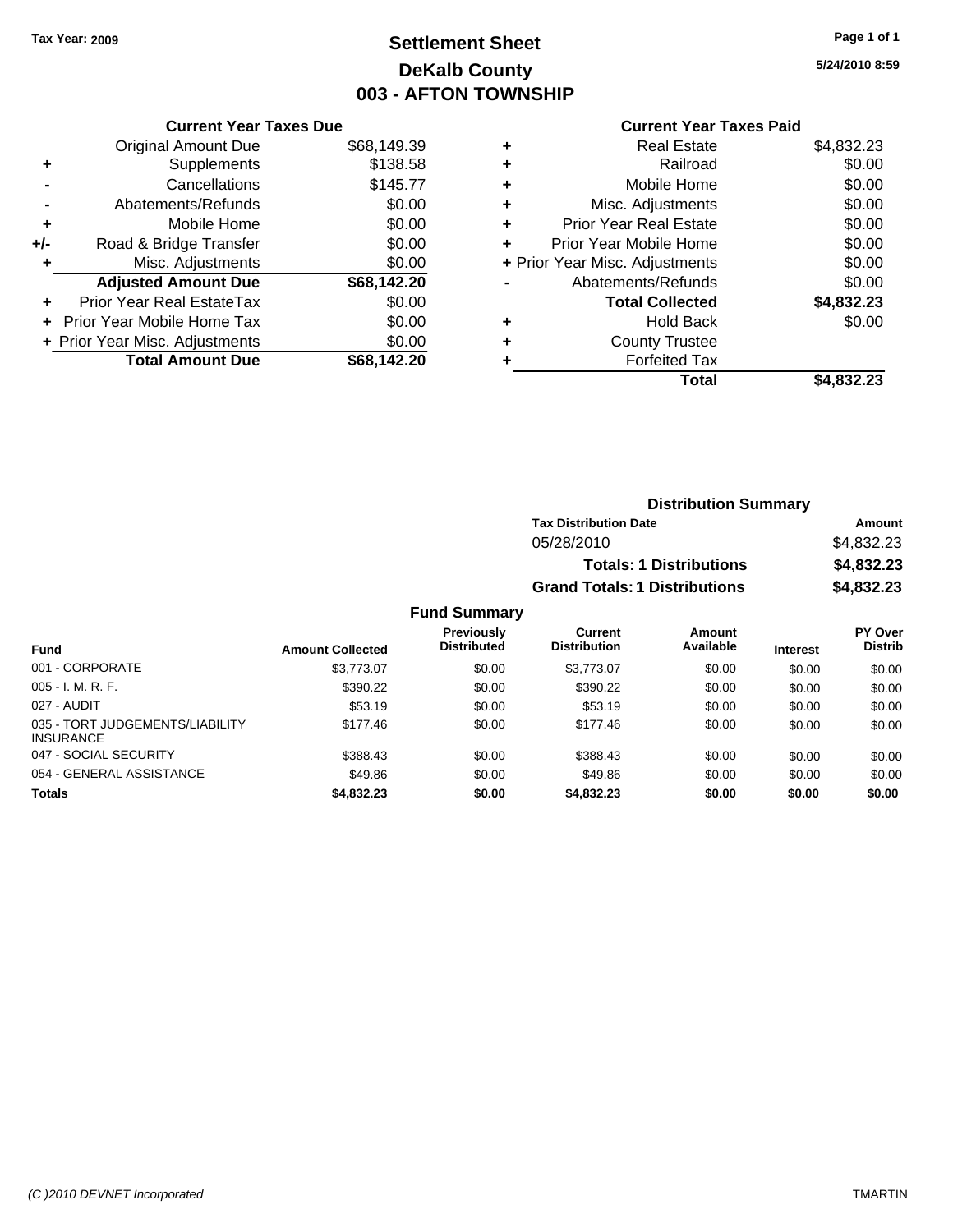### **Settlement Sheet Tax Year: 2009 Page 1 of 1 DeKalb County 004 - AFTON ROAD & BRIDGE**

**5/24/2010 8:59**

|                                         | <b>Current Year Taxes Due</b>  |              |  |  |  |
|-----------------------------------------|--------------------------------|--------------|--|--|--|
|                                         | <b>Original Amount Due</b>     | \$282,173.07 |  |  |  |
| ÷                                       | Supplements                    | \$528.20     |  |  |  |
|                                         | \$555.65<br>Cancellations      |              |  |  |  |
|                                         | Abatements/Refunds             | \$0.00       |  |  |  |
| ٠                                       | Mobile Home                    | \$0.00       |  |  |  |
| +/-                                     | Road & Bridge Transfer         | (\$1,589.41) |  |  |  |
|                                         | Misc. Adjustments              | \$0.00       |  |  |  |
|                                         | <b>Adjusted Amount Due</b>     | \$280,556.21 |  |  |  |
|                                         | Prior Year Real EstateTax      | \$0.00       |  |  |  |
|                                         | Prior Year Mobile Home Tax     | \$0.00       |  |  |  |
|                                         | + Prior Year Misc. Adjustments | \$0.00       |  |  |  |
| <b>Total Amount Due</b><br>\$280,556.21 |                                |              |  |  |  |
|                                         |                                |              |  |  |  |

| ٠ | <b>Real Estate</b>             | \$18,418.41 |
|---|--------------------------------|-------------|
| ٠ | Railroad                       | \$0.00      |
| ٠ | Mobile Home                    | \$0.00      |
| ٠ | Misc. Adjustments              | \$0.00      |
| ٠ | <b>Prior Year Real Estate</b>  | \$0.00      |
| ٠ | Prior Year Mobile Home         | \$0.00      |
|   | + Prior Year Misc. Adjustments | \$0.00      |
|   | Abatements/Refunds             | \$0.00      |
|   | <b>Total Collected</b>         | \$18,418.41 |
| ٠ | <b>Hold Back</b>               | \$0.00      |
| ٠ | <b>County Trustee</b>          |             |
| ٠ | <b>Forfeited Tax</b>           |             |
|   | Total                          | \$18,418.41 |

| <b>Road and Bridge Summary</b> |             |               | <b>Distribution Summary</b>          |             |
|--------------------------------|-------------|---------------|--------------------------------------|-------------|
| <b>Municipality</b>            | Amt. Due    | Amt. Distrib. | <b>Tax Distribution Date</b>         | Amount      |
| CITY OF DEKALB                 | \$22.177.45 | \$1.589.41    | 05/28/2010                           | \$18,418.41 |
| <b>Totals</b>                  | \$22,177.45 | \$1.589.41    | <b>Totals: 1 Distributions</b>       | \$18,418.41 |
|                                |             |               | <b>Grand Totals: 1 Distributions</b> | \$18,418.41 |

|                              |                         | <b>Fund Summary</b>                     |                                |                     |                 |                           |
|------------------------------|-------------------------|-----------------------------------------|--------------------------------|---------------------|-----------------|---------------------------|
| <b>Fund</b>                  | <b>Amount Collected</b> | <b>Previously</b><br><b>Distributed</b> | Current<br><b>Distribution</b> | Amount<br>Available | <b>Interest</b> | PY Over<br><b>Distrib</b> |
| 007 - ROAD AND BRIDGE        | \$11,598.50             | \$0.00                                  | \$11,598.50                    | \$0.00              | \$0.00          | \$0.00                    |
| 008 - BRIDGE CONST W/COUNTY  | \$560.28                | \$0.00                                  | \$560.28                       | \$0.00              | \$0.00          | \$0.00                    |
| 009 - PERMANENT ROAD         | \$5.245.97              | \$0.00                                  | \$5.245.97                     | \$0.00              | \$0.00          | \$0.00                    |
| 010 - EQUIPMENT AND BUILDING | \$1.013.66              | \$0.00                                  | \$1,013.66                     | \$0.00              | \$0.00          | \$0.00                    |
| <b>Totals</b>                | \$18,418.41             | \$0.00                                  | \$18,418,41                    | \$0.00              | \$0.00          | \$0.00                    |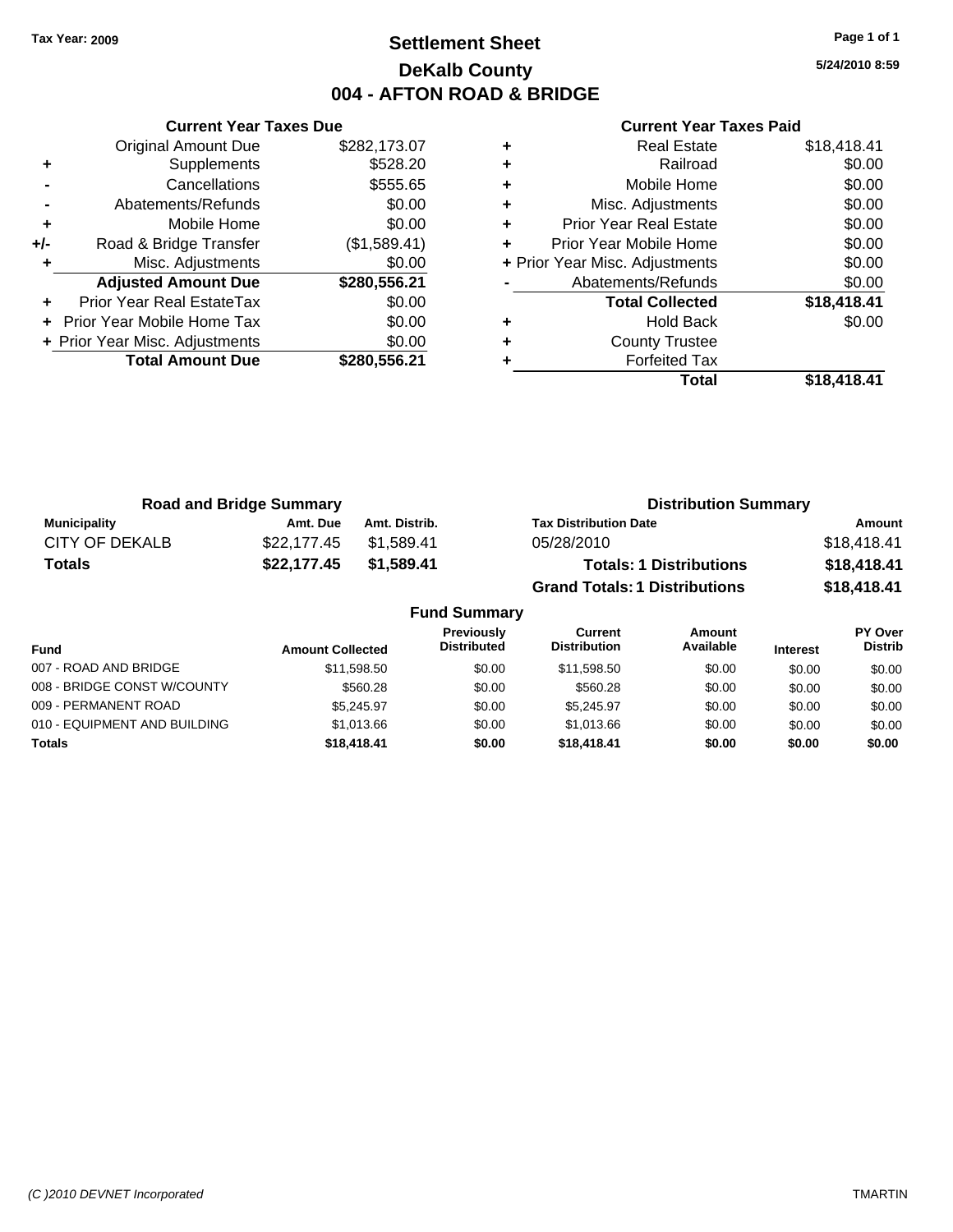## **Settlement Sheet Tax Year: 2009 Page 1 of 1 DeKalb County 005 - CLINTON TOWNSHIP**

**5/24/2010 8:59**

#### **Current Year Taxes Paid**

| <b>Current Year Taxes Due</b>          |             |  |  |  |
|----------------------------------------|-------------|--|--|--|
| <b>Original Amount Due</b>             | \$87,010.04 |  |  |  |
| Supplements                            | \$29.76     |  |  |  |
| Cancellations                          | \$56.73     |  |  |  |
| Abatements/Refunds                     | \$0.00      |  |  |  |
| Mobile Home                            | \$0.00      |  |  |  |
| Road & Bridge Transfer                 | \$0.00      |  |  |  |
| Misc. Adjustments                      | \$0.00      |  |  |  |
| <b>Adjusted Amount Due</b>             | \$86,983.07 |  |  |  |
| Prior Year Real EstateTax              | \$0.00      |  |  |  |
| <b>Prior Year Mobile Home Tax</b>      | \$0.00      |  |  |  |
| + Prior Year Misc. Adjustments         | \$0.00      |  |  |  |
| <b>Total Amount Due</b><br>\$86,983.07 |             |  |  |  |
|                                        |             |  |  |  |

| \$8,749.68 |
|------------|
| \$0.00     |
| \$0.00     |
| \$0.00     |
| \$0.00     |
| \$0.00     |
| \$0.00     |
| \$0.00     |
| \$8,749.68 |
| \$0.00     |
|            |
|            |
| \$8.749.68 |
|            |

| <b>Distribution Summary</b>          |            |
|--------------------------------------|------------|
| <b>Tax Distribution Date</b>         | Amount     |
| 05/28/2010                           | \$8.749.68 |
| <b>Totals: 1 Distributions</b>       | \$8,749.68 |
| <b>Grand Totals: 1 Distributions</b> | \$8,749.68 |

### **Fund Summary**

|                                                     |                         | <b>Previously</b>  | Current             | <b>Amount</b> |                 | <b>PY Over</b> |
|-----------------------------------------------------|-------------------------|--------------------|---------------------|---------------|-----------------|----------------|
| <b>Fund</b>                                         | <b>Amount Collected</b> | <b>Distributed</b> | <b>Distribution</b> | Available     | <b>Interest</b> | <b>Distrib</b> |
| 001 - CORPORATE                                     | \$6,598.96              | \$0.00             | \$6,598.96          | \$0.00        | \$0.00          | \$0.00         |
| $005 - I. M. R. F.$                                 | \$79.30                 | \$0.00             | \$79.30             | \$0.00        | \$0.00          | \$0.00         |
| 027 - AUDIT                                         | \$99.13                 | \$0.00             | \$99.13             | \$0.00        | \$0.00          | \$0.00         |
| 035 - TORT JUDGEMENTS/LIABILITY<br><b>INSURANCE</b> | \$493.47                | \$0.00             | \$493.47            | \$0.00        | \$0.00          | \$0.00         |
| 047 - SOCIAL SECURITY                               | \$640.82                | \$0.00             | \$640.82            | \$0.00        | \$0.00          | \$0.00         |
| 054 - GENERAL ASSISTANCE                            | \$838.00                | \$0.00             | \$838.00            | \$0.00        | \$0.00          | \$0.00         |
| <b>Totals</b>                                       | \$8,749.68              | \$0.00             | \$8,749.68          | \$0.00        | \$0.00          | \$0.00         |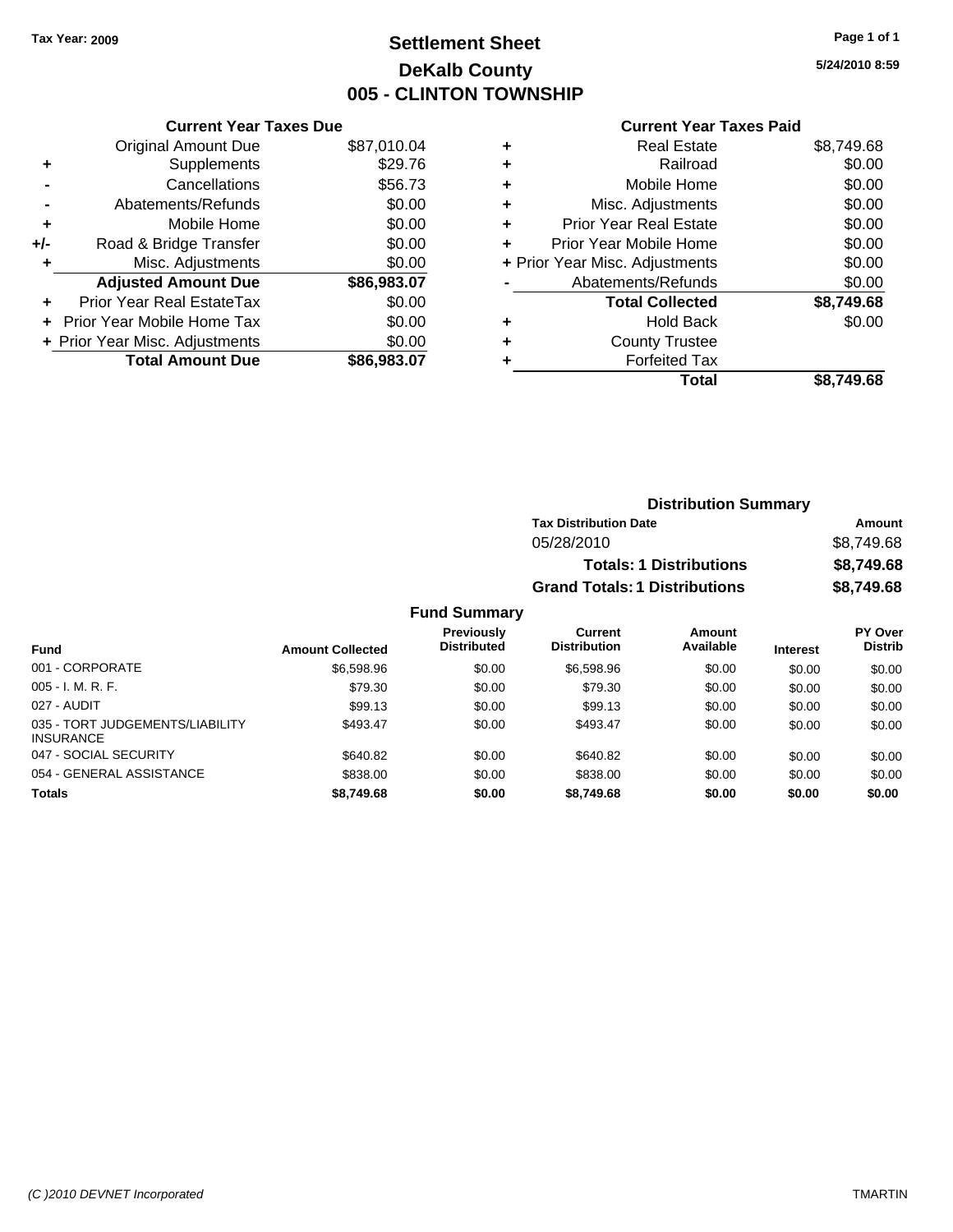### **Settlement Sheet Tax Year: 2009 Page 1 of 1 DeKalb County 006 - CLINTON TWP LIBRARY**

**5/24/2010 8:59**

|       | <b>Current Year Taxes Due</b>  |             |  |  |  |
|-------|--------------------------------|-------------|--|--|--|
|       | <b>Original Amount Due</b>     | \$76,843.74 |  |  |  |
| ÷     | Supplements                    | \$26.28     |  |  |  |
|       | Cancellations                  | \$50.11     |  |  |  |
|       | Abatements/Refunds             | \$0.00      |  |  |  |
| ٠     | Mobile Home                    | \$0.00      |  |  |  |
| $+/-$ | Road & Bridge Transfer         | \$0.00      |  |  |  |
|       | Misc. Adjustments              | \$0.00      |  |  |  |
|       | <b>Adjusted Amount Due</b>     | \$76,819.91 |  |  |  |
|       | Prior Year Real EstateTax      | \$0.00      |  |  |  |
|       | Prior Year Mobile Home Tax     | \$0.00      |  |  |  |
|       | + Prior Year Misc. Adjustments | \$0.00      |  |  |  |
|       | <b>Total Amount Due</b>        | \$76,819.91 |  |  |  |

|          | \$7,727.29                                                                                                                                                                                                                                                        |
|----------|-------------------------------------------------------------------------------------------------------------------------------------------------------------------------------------------------------------------------------------------------------------------|
| Railroad | \$0.00                                                                                                                                                                                                                                                            |
|          | \$0.00                                                                                                                                                                                                                                                            |
|          | \$0.00                                                                                                                                                                                                                                                            |
|          | \$0.00                                                                                                                                                                                                                                                            |
|          | \$0.00                                                                                                                                                                                                                                                            |
|          | \$0.00                                                                                                                                                                                                                                                            |
|          | \$0.00                                                                                                                                                                                                                                                            |
|          | \$7,727.29                                                                                                                                                                                                                                                        |
|          | \$0.00                                                                                                                                                                                                                                                            |
|          |                                                                                                                                                                                                                                                                   |
|          |                                                                                                                                                                                                                                                                   |
| Total    | \$7.727.29                                                                                                                                                                                                                                                        |
|          | <b>Real Estate</b><br>Mobile Home<br>Misc. Adjustments<br><b>Prior Year Real Estate</b><br>Prior Year Mobile Home<br>+ Prior Year Misc. Adjustments<br>Abatements/Refunds<br><b>Total Collected</b><br>Hold Back<br><b>County Trustee</b><br><b>Forfeited Tax</b> |

|               |                         | <b>Distribution Summary</b>      |                                       |                                |                 |                           |  |
|---------------|-------------------------|----------------------------------|---------------------------------------|--------------------------------|-----------------|---------------------------|--|
|               |                         |                                  | <b>Tax Distribution Date</b>          |                                |                 | <b>Amount</b>             |  |
|               |                         |                                  | 05/28/2010                            |                                |                 | \$7,727.29                |  |
|               |                         |                                  |                                       | <b>Totals: 1 Distributions</b> |                 | \$7,727.29                |  |
|               |                         |                                  | <b>Grand Totals: 1 Distributions</b>  |                                |                 | \$7,727.29                |  |
|               |                         | <b>Fund Summary</b>              |                                       |                                |                 |                           |  |
| <b>Fund</b>   | <b>Amount Collected</b> | Previously<br><b>Distributed</b> | <b>Current</b><br><b>Distribution</b> | Amount<br>Available            | <b>Interest</b> | PY Over<br><b>Distrib</b> |  |
| 016 - LIBRARY | \$7,727.29              | \$0.00                           | \$7,727.29                            | \$0.00                         | \$0.00          | \$0.00                    |  |
| Totals        | \$7,727.29              | \$0.00                           | \$7,727.29                            | \$0.00                         | \$0.00          | \$0.00                    |  |
|               |                         |                                  |                                       |                                |                 |                           |  |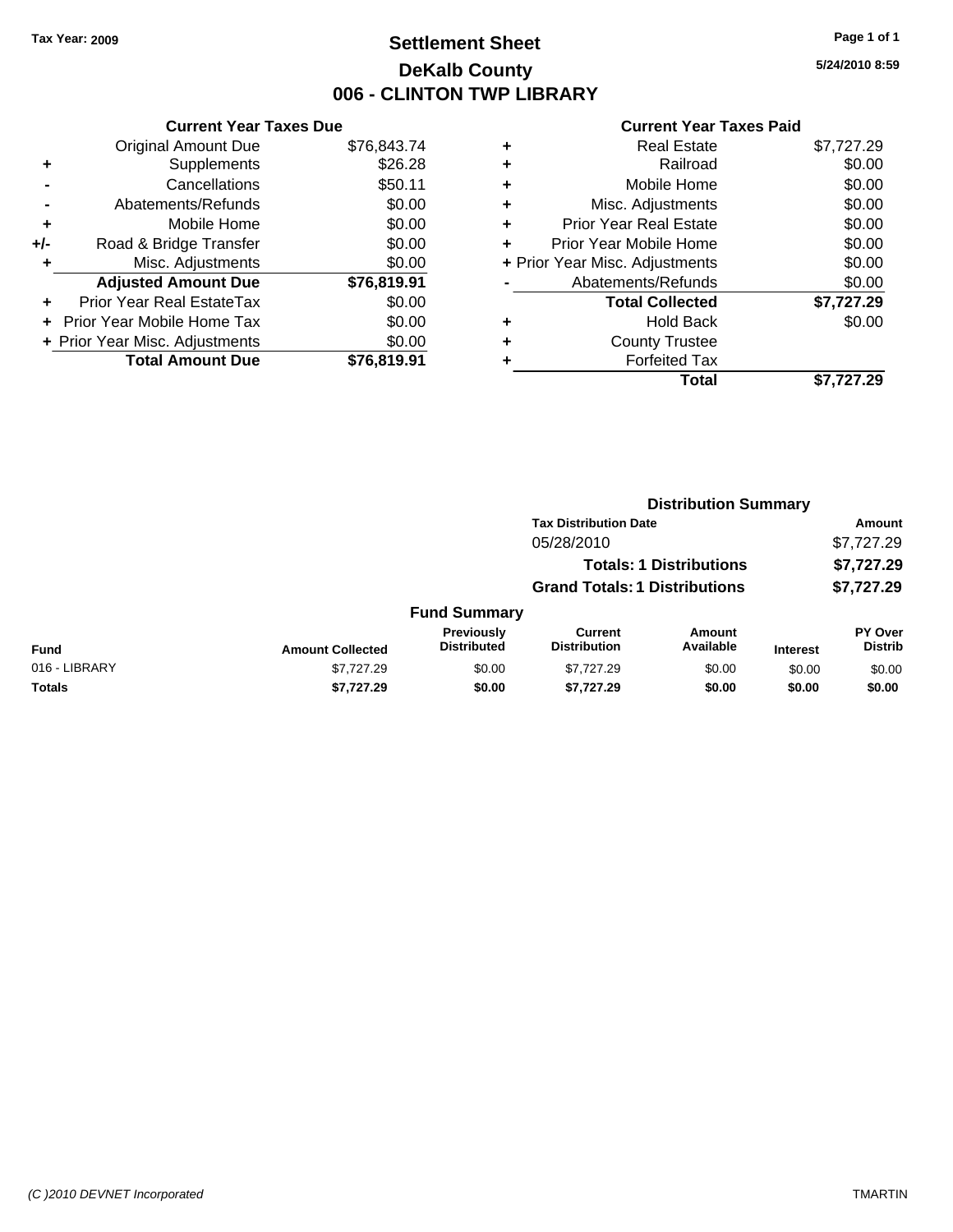### **Settlement Sheet Tax Year: 2009 Page 1 of 1 DeKalb County 007 - CLINTON TWP CEMETERY**

**5/24/2010 8:59**

|     | <b>Current Year Taxes Due</b>     |             |  |  |  |
|-----|-----------------------------------|-------------|--|--|--|
|     | <b>Original Amount Due</b>        | \$20,487.08 |  |  |  |
| ÷   | Supplements                       | \$7.01      |  |  |  |
|     | Cancellations                     | \$13.36     |  |  |  |
|     | Abatements/Refunds                | \$0.00      |  |  |  |
| ٠   | Mobile Home                       | \$0.00      |  |  |  |
| +/- | Road & Bridge Transfer            | \$0.00      |  |  |  |
| ٠   | Misc. Adjustments                 | \$0.00      |  |  |  |
|     | <b>Adjusted Amount Due</b>        | \$20,480.73 |  |  |  |
|     | Prior Year Real EstateTax         | \$0.00      |  |  |  |
|     | <b>Prior Year Mobile Home Tax</b> | \$0.00      |  |  |  |
|     | + Prior Year Misc. Adjustments    | \$0.00      |  |  |  |
|     | <b>Total Amount Due</b>           | \$20,480.73 |  |  |  |

| ٠ | <b>Real Estate</b>             | \$2,060.09 |
|---|--------------------------------|------------|
| ٠ | Railroad                       | \$0.00     |
| ٠ | Mobile Home                    | \$0.00     |
| ٠ | Misc. Adjustments              | \$0.00     |
| ٠ | <b>Prior Year Real Estate</b>  | \$0.00     |
| ٠ | Prior Year Mobile Home         | \$0.00     |
|   | + Prior Year Misc. Adjustments | \$0.00     |
|   | Abatements/Refunds             | \$0.00     |
|   | <b>Total Collected</b>         | \$2,060.09 |
| ٠ | <b>Hold Back</b>               | \$0.00     |
| ٠ | <b>County Trustee</b>          |            |
| ٠ | <b>Forfeited Tax</b>           |            |
|   | Total                          | \$2.060.09 |
|   |                                |            |

|                |                         |                                  | <b>Distribution Summary</b>           |                                |                 |                           |  |
|----------------|-------------------------|----------------------------------|---------------------------------------|--------------------------------|-----------------|---------------------------|--|
|                |                         |                                  | <b>Tax Distribution Date</b>          |                                |                 | <b>Amount</b>             |  |
|                |                         |                                  | 05/28/2010                            |                                |                 | \$2,060.09                |  |
|                |                         |                                  |                                       | <b>Totals: 1 Distributions</b> |                 | \$2,060.09                |  |
|                |                         |                                  | <b>Grand Totals: 1 Distributions</b>  |                                |                 | \$2,060.09                |  |
|                |                         | <b>Fund Summary</b>              |                                       |                                |                 |                           |  |
| <b>Fund</b>    | <b>Amount Collected</b> | Previously<br><b>Distributed</b> | <b>Current</b><br><b>Distribution</b> | <b>Amount</b><br>Available     | <b>Interest</b> | PY Over<br><b>Distrib</b> |  |
| 017 - CEMETERY | \$2,060.09              | \$0.00                           | \$2,060.09                            | \$0.00                         | \$0.00          | \$0.00                    |  |
| Totals         | \$2,060.09              | \$0.00                           | \$2,060.09                            | \$0.00                         | \$0.00          | \$0.00                    |  |
|                |                         |                                  |                                       |                                |                 |                           |  |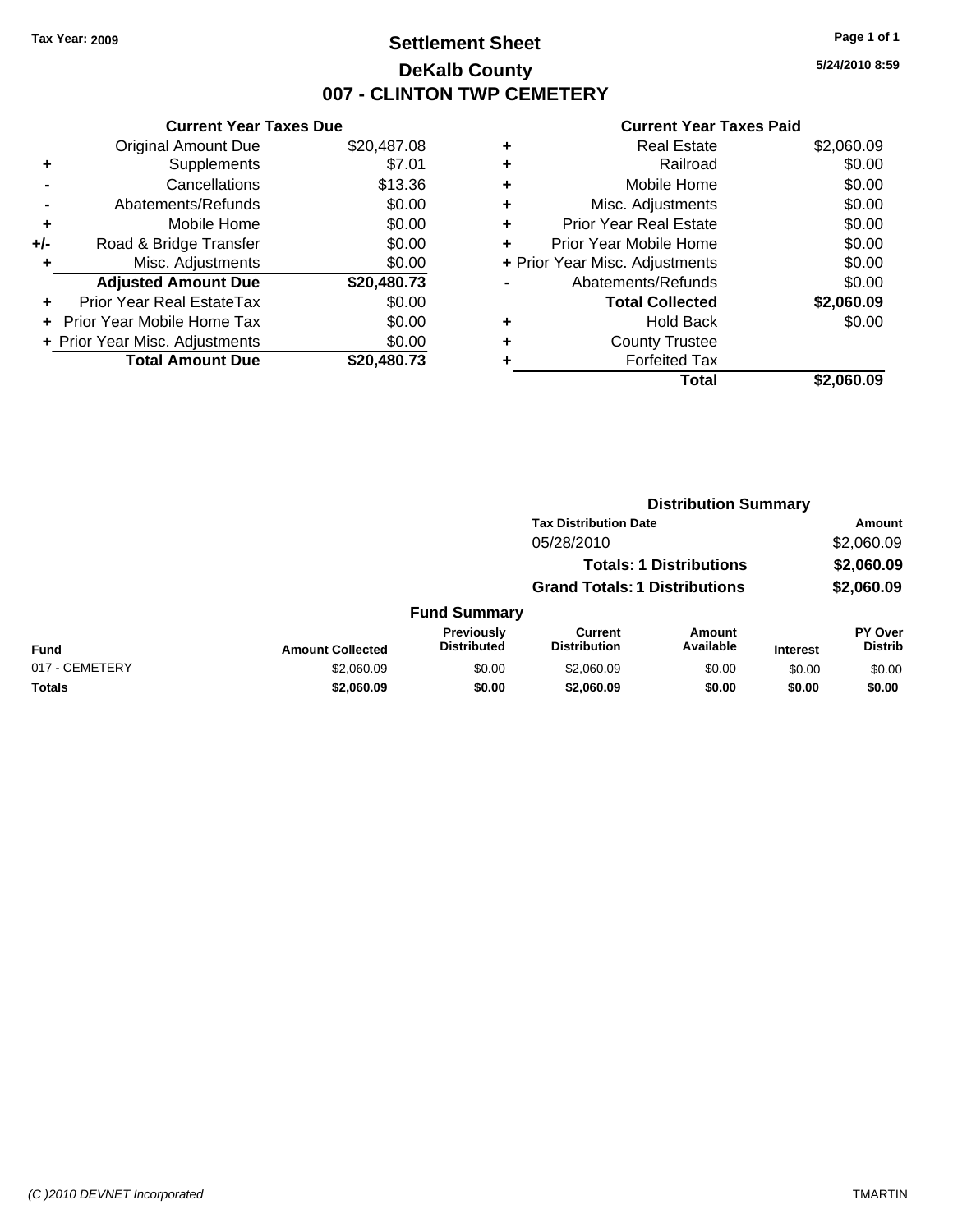## **Settlement Sheet Tax Year: 2009 Page 1 of 1 DeKalb County 008 - CLINTON COMM BLDG**

**5/24/2010 8:59**

|     | <b>Current Year Taxes Due</b>     |             |  |  |  |
|-----|-----------------------------------|-------------|--|--|--|
|     | <b>Original Amount Due</b>        | \$14,002.51 |  |  |  |
| ٠   | Supplements                       | \$4.79      |  |  |  |
|     | Cancellations                     | \$9.13      |  |  |  |
|     | Abatements/Refunds                | \$0.00      |  |  |  |
| ٠   | Mobile Home                       | \$0.00      |  |  |  |
| +/- | Road & Bridge Transfer            | \$0.00      |  |  |  |
| ٠   | Misc. Adjustments                 | \$0.00      |  |  |  |
|     | <b>Adjusted Amount Due</b>        | \$13,998.17 |  |  |  |
| ٠   | Prior Year Real EstateTax         | \$0.00      |  |  |  |
|     | <b>Prior Year Mobile Home Tax</b> | \$0.00      |  |  |  |
|     | + Prior Year Misc. Adjustments    | \$0.00      |  |  |  |
|     | <b>Total Amount Due</b>           | \$13,998.17 |  |  |  |

| ٠ | <b>Real Estate</b>             | \$1,408.14 |
|---|--------------------------------|------------|
| ٠ | Railroad                       | \$0.00     |
| ٠ | Mobile Home                    | \$0.00     |
| ٠ | Misc. Adjustments              | \$0.00     |
| ÷ | <b>Prior Year Real Estate</b>  | \$0.00     |
| ٠ | Prior Year Mobile Home         | \$0.00     |
|   | + Prior Year Misc. Adjustments | \$0.00     |
|   | Abatements/Refunds             | \$0.00     |
|   | <b>Total Collected</b>         | \$1,408.14 |
| ٠ | Hold Back                      | \$0.00     |
| ٠ | <b>County Trustee</b>          |            |
| ٠ | <b>Forfeited Tax</b>           |            |
|   | Total                          | \$1.408.14 |
|   |                                |            |

|                 |                         |                                         |                                       | <b>Distribution Summary</b>    |                 |                                  |
|-----------------|-------------------------|-----------------------------------------|---------------------------------------|--------------------------------|-----------------|----------------------------------|
|                 |                         |                                         | <b>Tax Distribution Date</b>          |                                |                 | Amount                           |
|                 |                         |                                         | 05/28/2010                            |                                |                 | \$1,408.14                       |
|                 |                         |                                         |                                       | <b>Totals: 1 Distributions</b> |                 | \$1,408.14                       |
|                 |                         |                                         | <b>Grand Totals: 1 Distributions</b>  |                                |                 | \$1,408.14                       |
|                 |                         | <b>Fund Summary</b>                     |                                       |                                |                 |                                  |
| Fund            | <b>Amount Collected</b> | <b>Previously</b><br><b>Distributed</b> | <b>Current</b><br><b>Distribution</b> | <b>Amount</b><br>Available     | <b>Interest</b> | <b>PY Over</b><br><b>Distrib</b> |
| 001 - CORPORATE | \$1,408.14              | \$0.00                                  | \$1,408.14                            | \$0.00                         | \$0.00          | \$0.00                           |
| Totals          | \$1,408.14              | \$0.00                                  | \$1,408.14                            | \$0.00                         | \$0.00          | \$0.00                           |
|                 |                         |                                         |                                       |                                |                 |                                  |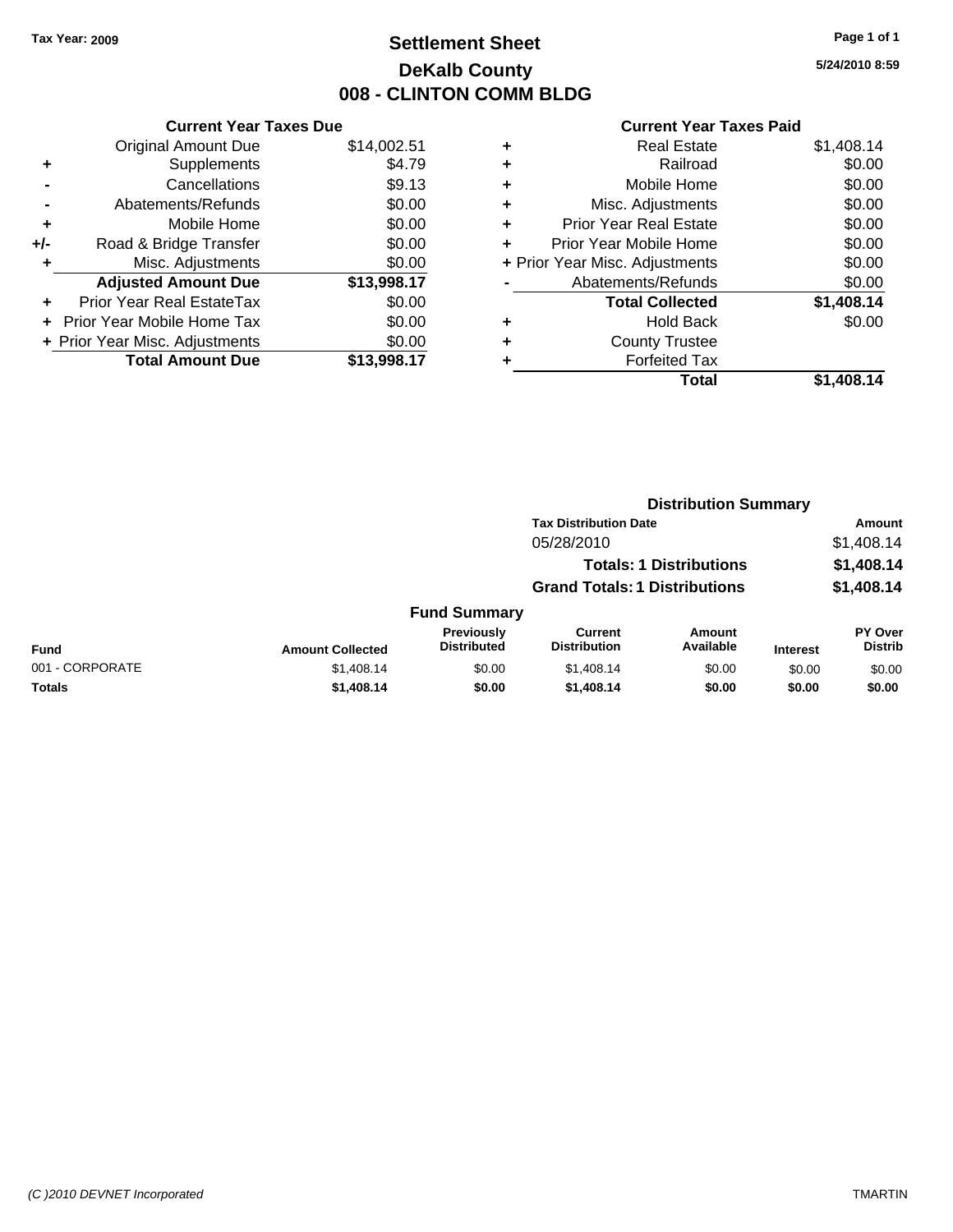### **Settlement Sheet Tax Year: 2009 Page 1 of 1 DeKalb County 009 - CLINTON ROAD & BRIDGE**

**5/24/2010 8:59**

|     | <b>Current Year Taxes Due</b>     |              |  |  |  |
|-----|-----------------------------------|--------------|--|--|--|
|     | <b>Original Amount Due</b>        | \$234,442.13 |  |  |  |
| ٠   | Supplements                       | \$66.94      |  |  |  |
|     | Cancellations                     | \$127.63     |  |  |  |
|     | Abatements/Refunds                | \$0.00       |  |  |  |
| ÷   | Mobile Home                       | \$0.00       |  |  |  |
| +/- | Road & Bridge Transfer            | (\$3,894.23) |  |  |  |
|     | Misc. Adjustments                 | \$0.00       |  |  |  |
|     | <b>Adjusted Amount Due</b>        | \$230,487.21 |  |  |  |
|     | Prior Year Real EstateTax         | \$0.00       |  |  |  |
|     | <b>Prior Year Mobile Home Tax</b> | \$0.00       |  |  |  |
|     | + Prior Year Misc. Adjustments    | \$0.00       |  |  |  |
|     | <b>Total Amount Due</b>           | \$230,487.21 |  |  |  |
|     |                                   |              |  |  |  |

|   | <b>Real Estate</b>             | \$19,681.01 |
|---|--------------------------------|-------------|
| ٠ | Railroad                       | \$0.00      |
| ٠ | Mobile Home                    | \$0.00      |
| ٠ | Misc. Adjustments              | \$0.00      |
| ٠ | <b>Prior Year Real Estate</b>  | \$0.00      |
|   | Prior Year Mobile Home         | \$0.00      |
|   | + Prior Year Misc. Adjustments | \$0.00      |
|   | Abatements/Refunds             | \$0.00      |
|   | <b>Total Collected</b>         | \$19,681.01 |
| ٠ | <b>Hold Back</b>               | \$0.00      |
| ٠ | <b>County Trustee</b>          |             |
|   | <b>Forfeited Tax</b>           |             |
|   | Total                          | \$19,681.01 |

| <b>Road and Bridge Summary</b> |             |                     | <b>Distribution Summary</b>          |             |
|--------------------------------|-------------|---------------------|--------------------------------------|-------------|
| <b>Municipality</b>            | Amt. Due    | Amt. Distrib.       | <b>Tax Distribution Date</b>         | Amount      |
| <b>VILLAGE OF WATERMAN</b>     | \$38.427.75 | \$3.894.23          | 05/28/2010                           | \$19,681.01 |
| Totals                         | \$38,427.75 | \$3.894.23          | <b>Totals: 1 Distributions</b>       | \$19,681.01 |
|                                |             |                     | <b>Grand Totals: 1 Distributions</b> | \$19,681.01 |
|                                |             | <b>Fund Summary</b> |                                      |             |

|                                               |                         | , טווט טעוווווטו ז                      |                                |                            |                 |                                  |
|-----------------------------------------------|-------------------------|-----------------------------------------|--------------------------------|----------------------------|-----------------|----------------------------------|
| Fund                                          | <b>Amount Collected</b> | <b>Previously</b><br><b>Distributed</b> | Current<br><b>Distribution</b> | <b>Amount</b><br>Available | <b>Interest</b> | <b>PY Over</b><br><b>Distrib</b> |
| 007 - ROAD AND BRIDGE                         | \$7,843,00              | \$0.00                                  | \$7.843.00                     | \$0.00                     | \$0.00          | \$0.00                           |
| 009 - PERMANENT ROAD                          | \$8.315.11              | \$0.00                                  | \$8.315.11                     | \$0.00                     | \$0.00          | \$0.00                           |
| 010 - EQUIPMENT AND BUILDING                  | \$3,228.75              | \$0.00                                  | \$3,228.75                     | \$0.00                     | \$0.00          | \$0.00                           |
| 035 - TORT JUDGEMENTS/LIABILITY<br><b>INS</b> | \$294.15                | \$0.00                                  | \$294.15                       | \$0.00                     | \$0.00          | \$0.00                           |
| <b>Totals</b>                                 | \$19,681.01             | \$0.00                                  | \$19,681,01                    | \$0.00                     | \$0.00          | \$0.00                           |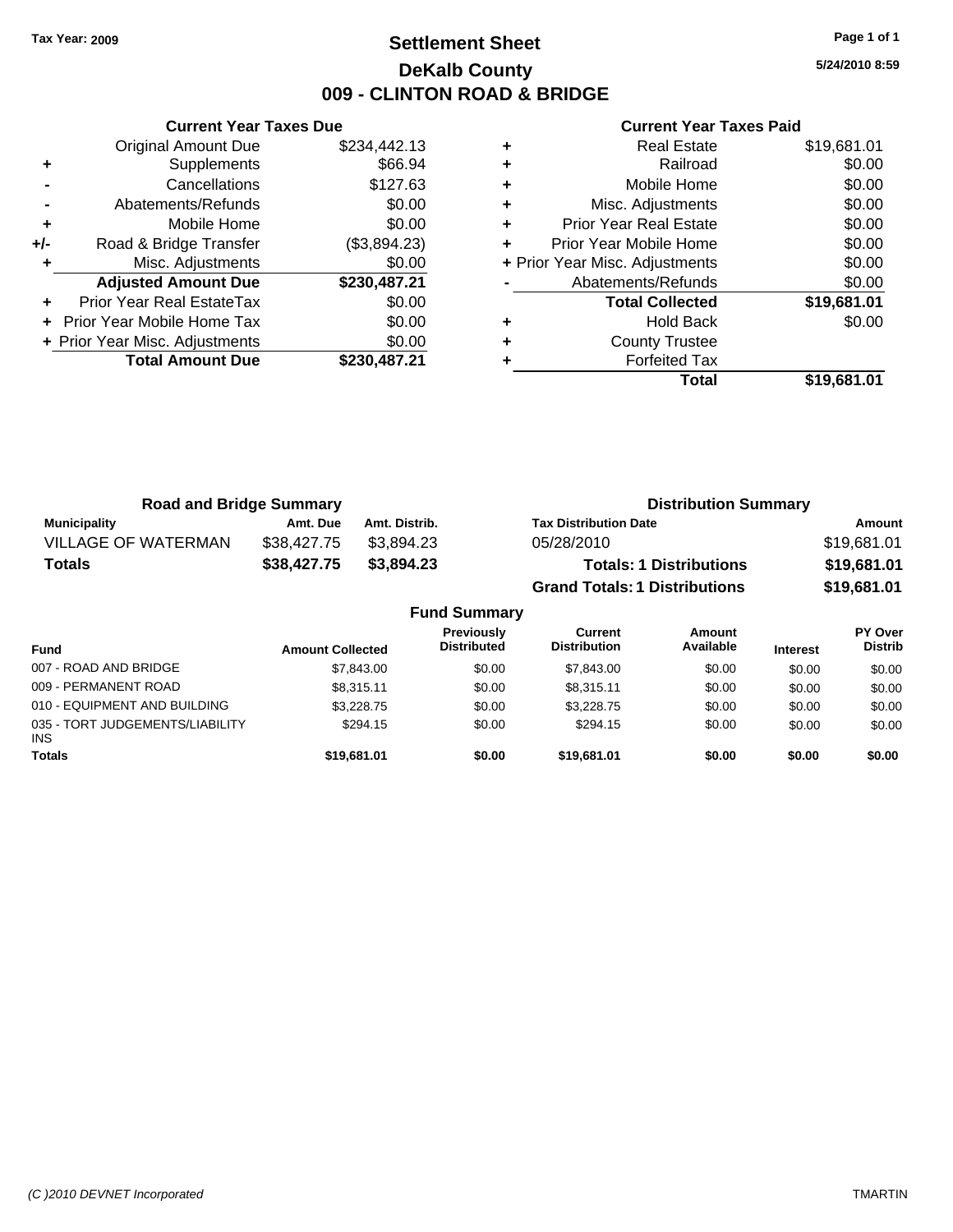### **Settlement Sheet Tax Year: 2009 Page 1 of 1 DeKalb County 010 - CORTLAND TOWNSHIP**

**5/24/2010 8:59**

#### **Current Year Taxes Paid**

|     | <b>Original Amount Due</b>     | \$217,831.33 |
|-----|--------------------------------|--------------|
| ٠   | Supplements                    | \$2,742.56   |
|     | Cancellations                  | \$6,315.81   |
|     | Abatements/Refunds             | \$0.00       |
| ٠   | Mobile Home                    | \$0.00       |
| +/- | Road & Bridge Transfer         | \$0.00       |
| ٠   | Misc. Adjustments              | \$794.65     |
|     | <b>Adjusted Amount Due</b>     | \$215,052.73 |
|     | Prior Year Real EstateTax      | \$44.73      |
|     | Prior Year Mobile Home Tax     | \$0.00       |
|     | + Prior Year Misc. Adjustments | \$0.00       |
|     | <b>Total Amount Due</b>        | \$215,097.46 |
|     |                                |              |

**Current Year Taxes Due**

| ٠ | <b>Real Estate</b>             | \$24,651.76 |
|---|--------------------------------|-------------|
| ٠ | Railroad                       | \$0.00      |
| ٠ | Mobile Home                    | \$0.00      |
| ٠ | Misc. Adjustments              | \$794.65    |
| ٠ | <b>Prior Year Real Estate</b>  | \$44.73     |
|   | Prior Year Mobile Home         | \$0.00      |
|   | + Prior Year Misc. Adjustments | \$0.00      |
|   | Abatements/Refunds             | \$0.00      |
|   | <b>Total Collected</b>         | \$25,491.14 |
| ٠ | <b>Hold Back</b>               | \$0.00      |
| ٠ | <b>County Trustee</b>          |             |
|   | <b>Forfeited Tax</b>           |             |
|   | Total                          | \$25,491.14 |
|   |                                |             |

|                         |                                         | <b>Distribution Summary</b>          |                                |                 |                           |
|-------------------------|-----------------------------------------|--------------------------------------|--------------------------------|-----------------|---------------------------|
|                         |                                         | <b>Tax Distribution Date</b>         |                                |                 | Amount                    |
|                         |                                         | 05/28/2010                           |                                |                 | \$25,491.14               |
|                         |                                         |                                      | <b>Totals: 1 Distributions</b> |                 | \$25,491.14               |
|                         |                                         | <b>Grand Totals: 1 Distributions</b> |                                |                 | \$25,491.14               |
|                         | <b>Fund Summary</b>                     |                                      |                                |                 |                           |
| <b>Amount Collected</b> | <b>Previously</b><br><b>Distributed</b> | Current<br><b>Distribution</b>       | Amount<br>Available            | <b>Interest</b> | PY Over<br><b>Distrib</b> |
| \$20,292.89             | \$0.00                                  | \$20,292.89                          | \$0.00                         | \$0.00          | \$0.00                    |
| $ - - - -$              | $\cdots$                                |                                      | $\cdots$                       | ----            | ----                      |

| <b>Fund</b>                             | <b>Amount Collected</b> | <b>Distributed</b> | Distribution | Available | <b>Interest</b> | Distrib |
|-----------------------------------------|-------------------------|--------------------|--------------|-----------|-----------------|---------|
| 001 - CORPORATE                         | \$20,292.89             | \$0.00             | \$20.292.89  | \$0.00    | \$0.00          | \$0.00  |
| $005 - I. M. R. F.$                     | \$1,269.95              | \$0.00             | \$1,269.95   | \$0.00    | \$0.00          | \$0.00  |
| 027 - AUDIT                             | \$348.74                | \$0.00             | \$348.74     | \$0.00    | \$0.00          | \$0.00  |
| 035 - TORT JUDGEMENTS/LIABILITY<br>INS. | \$1.385.11              | \$0.00             | \$1.385.11   | \$0.00    | \$0.00          | \$0.00  |
| 047 - SOCIAL SECURITY                   | \$1,154.80              | \$0.00             | \$1,154.80   | \$0.00    | \$0.00          | \$0.00  |
| 054 - GENERAL ASSISTANCE                | \$1,039.65              | \$0.00             | \$1,039.65   | \$0.00    | \$0.00          | \$0.00  |
| <b>Totals</b>                           | \$25,491.14             | \$0.00             | \$25,491.14  | \$0.00    | \$0.00          | \$0.00  |
|                                         |                         |                    |              |           |                 |         |

### **Miscellaneous Adjustment Detail**

#### **Year Source Account Type Amount Adjustment Description**

2009 RE - Real Estate Back Tax Collected \$793.25 Eagle Home Nature's Crossing Redemption 58 Parcels by TBA

2009 RE - Real Estate Back Tax Collected \$0.79 Montabano Builders Redemption 09-33-128-003 by TBA

2009 RE - Real Estate Back Tax Collected \$0.26 Montalbano Builders Redemption 09-28-352-001 by TBA

2009 RE - Real Estate Back Tax Collected \$0.17 Montalbano Builders Redemption 09-28-351-016 by TBA

2009 RE - Real Estate Back Tax Collected \$0.18 Montalbano Builders Redemption 09-28-351-015 by TBA

**Totals 5 entries \$794.65**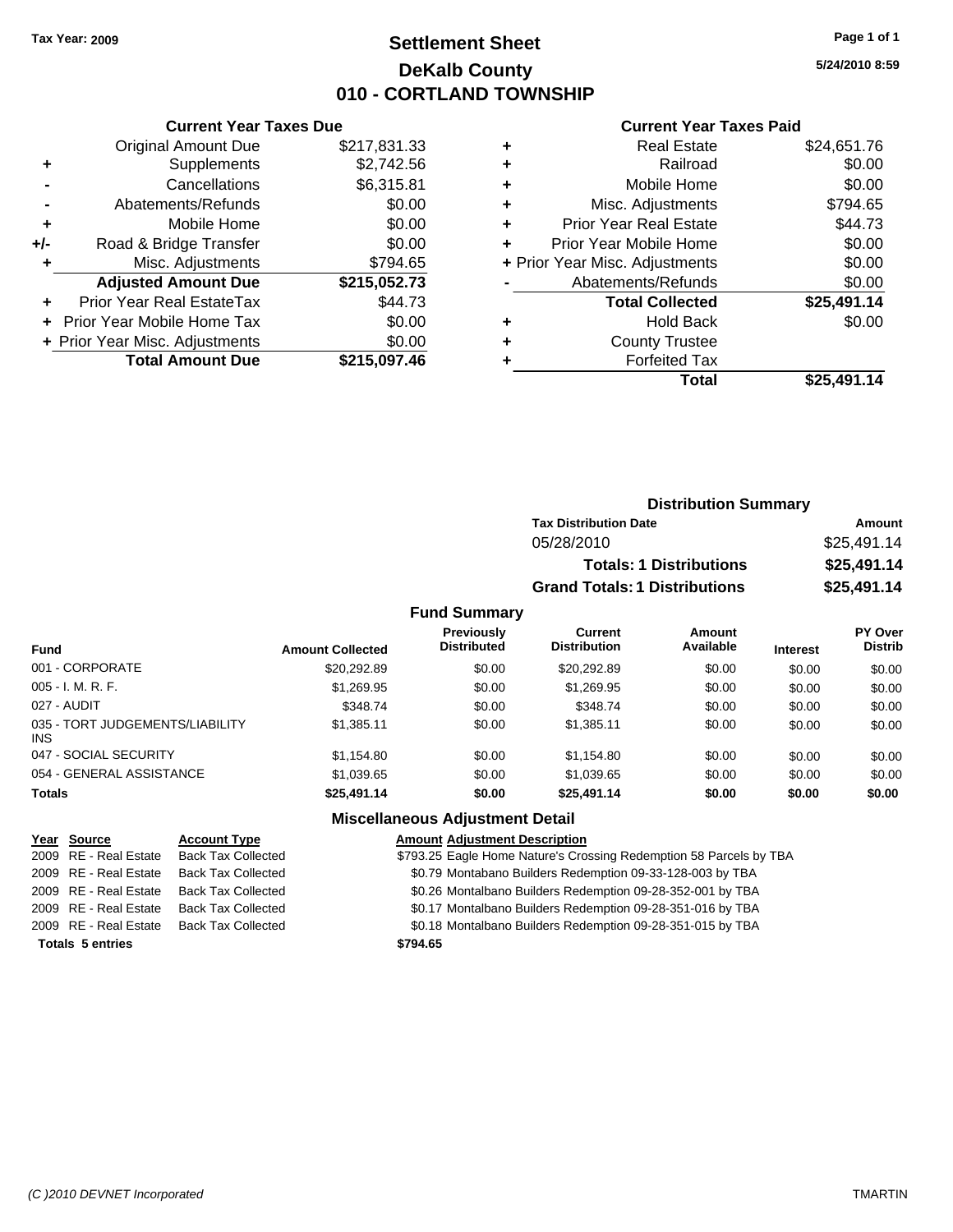## **Settlement Sheet Tax Year: 2009 Page 1 of 1 DeKalb County 011 - CORTLAND ROAD & BRIDGE**

**5/24/2010 8:59**

|     | <b>Current Year Taxes Due</b>    |              |
|-----|----------------------------------|--------------|
|     | <b>Original Amount Due</b>       | \$404,567.57 |
| ٠   | Supplements                      | \$10,752.82  |
|     | Cancellations                    | \$11,019.98  |
|     | Abatements/Refunds               | \$0.00       |
| ٠   | Mobile Home                      | \$0.00       |
| +/- | Road & Bridge Transfer           | (\$2,865.93) |
| ٠   | Misc. Adjustments                | \$1,475.90   |
|     | <b>Adjusted Amount Due</b>       | \$402,910.38 |
|     | <b>Prior Year Real EstateTax</b> | \$77.25      |
|     | Prior Year Mobile Home Tax       | \$0.00       |
|     | + Prior Year Misc. Adjustments   | \$0.00       |
|     | <b>Total Amount Due</b>          | \$402,987.63 |
|     |                                  |              |

#### **Current Year Taxes Paid**

|   | <b>Real Estate</b>             | \$42,924.16 |
|---|--------------------------------|-------------|
| ٠ | Railroad                       | \$0.00      |
| ٠ | Mobile Home                    | \$0.00      |
| ٠ | Misc. Adjustments              | \$1,475.90  |
| ÷ | <b>Prior Year Real Estate</b>  | \$77.25     |
|   | Prior Year Mobile Home         | \$0.00      |
|   | + Prior Year Misc. Adjustments | \$0.00      |
|   | Abatements/Refunds             | \$0.00      |
|   | <b>Total Collected</b>         | \$44,477.31 |
| ٠ | <b>Hold Back</b>               | \$0.00      |
| ٠ | <b>County Trustee</b>          |             |
|   | <b>Forfeited Tax</b>           |             |
|   | Total                          | \$44.477.31 |

| <b>Road and Bridge Summary</b> |             |               | <b>Distribution Summary</b>          |             |
|--------------------------------|-------------|---------------|--------------------------------------|-------------|
| Municipality                   | Amt. Due    | Amt. Distrib. | <b>Tax Distribution Date</b>         | Amount      |
| TOWN OF CORTLAND               | \$7,857.01  | \$917.78      | 05/28/2010                           | \$44,477.31 |
| CITY OF DEKALB                 | \$532.03    | \$62.20       | <b>Totals: 1 Distributions</b>       | \$44,477.31 |
| <b>VILLAGE OF MAPLE PARK</b>   | \$1,780.47  | \$208.16      | <b>Grand Totals: 1 Distributions</b> | \$44,477.31 |
| <b>CITY OF SYCAMORE</b>        | \$14,350.64 | \$1,677.79    |                                      |             |
| <b>Totals</b>                  | \$24,520.15 | \$2,865.93    |                                      |             |

| <b>Amount Collected</b> | Previously<br><b>Distributed</b> | <b>Current</b><br><b>Distribution</b> | Amount<br>Available | <b>Interest</b> | PY Over<br><b>Distrib</b> |
|-------------------------|----------------------------------|---------------------------------------|---------------------|-----------------|---------------------------|
| \$819.23                | \$0.00                           | \$819.23                              | \$0.00              | \$0.00          | \$0.00                    |
| \$3,454.16              | \$0.00                           | \$3,454.16                            | \$0.00              | \$0.00          | \$0.00                    |
| \$32.768.48             | \$0.00                           | \$32.768.48                           | \$0.00              | \$0.00          | \$0.00                    |
| \$4.681.67              | \$0.00                           | \$4.681.67                            | \$0.00              | \$0.00          | \$0.00                    |
| \$292.83                | \$0.00                           | \$292.83                              | \$0.00              | \$0.00          | \$0.00                    |
| \$1,875.31              | \$0.00                           | \$1,875.31                            | \$0.00              | \$0.00          | \$0.00                    |
| \$585.63                | \$0.00                           | \$585.63                              | \$0.00              | \$0.00          | \$0.00                    |
| \$44,477.31             | \$0.00                           | \$44,477.31                           | \$0.00              | \$0.00          | \$0.00                    |
|                         |                                  | <b>Fund Summary</b>                   |                     |                 |                           |

### **Miscellaneous Adjustment Detail**

| Year Source             | <b>Account Type</b>       | <b>Amount Adjustment Description</b>                                 |
|-------------------------|---------------------------|----------------------------------------------------------------------|
| 2009 RE - Real Estate   | <b>Back Tax Collected</b> | \$1,473.28 Eagle Home Nature's Crossing Redemption 58 Parcels by TBA |
| 2009 RE - Real Estate   | <b>Back Tax Collected</b> | \$1.47 Montabano Builders Redemption 09-33-128-003 by TBA            |
| 2009 RE - Real Estate   | <b>Back Tax Collected</b> | \$0.49 Montalbano Builders Redemption 09-28-352-001 by TBA           |
| 2009 RE - Real Estate   | <b>Back Tax Collected</b> | \$0.32 Montalbano Builders Redemption 09-28-351-016 by TBA           |
| 2009 RE - Real Estate   | <b>Back Tax Collected</b> | \$0.34 Montalbano Builders Redemption 09-28-351-015 by TBA           |
| <b>Totals 5 entries</b> |                           | \$1,475.90                                                           |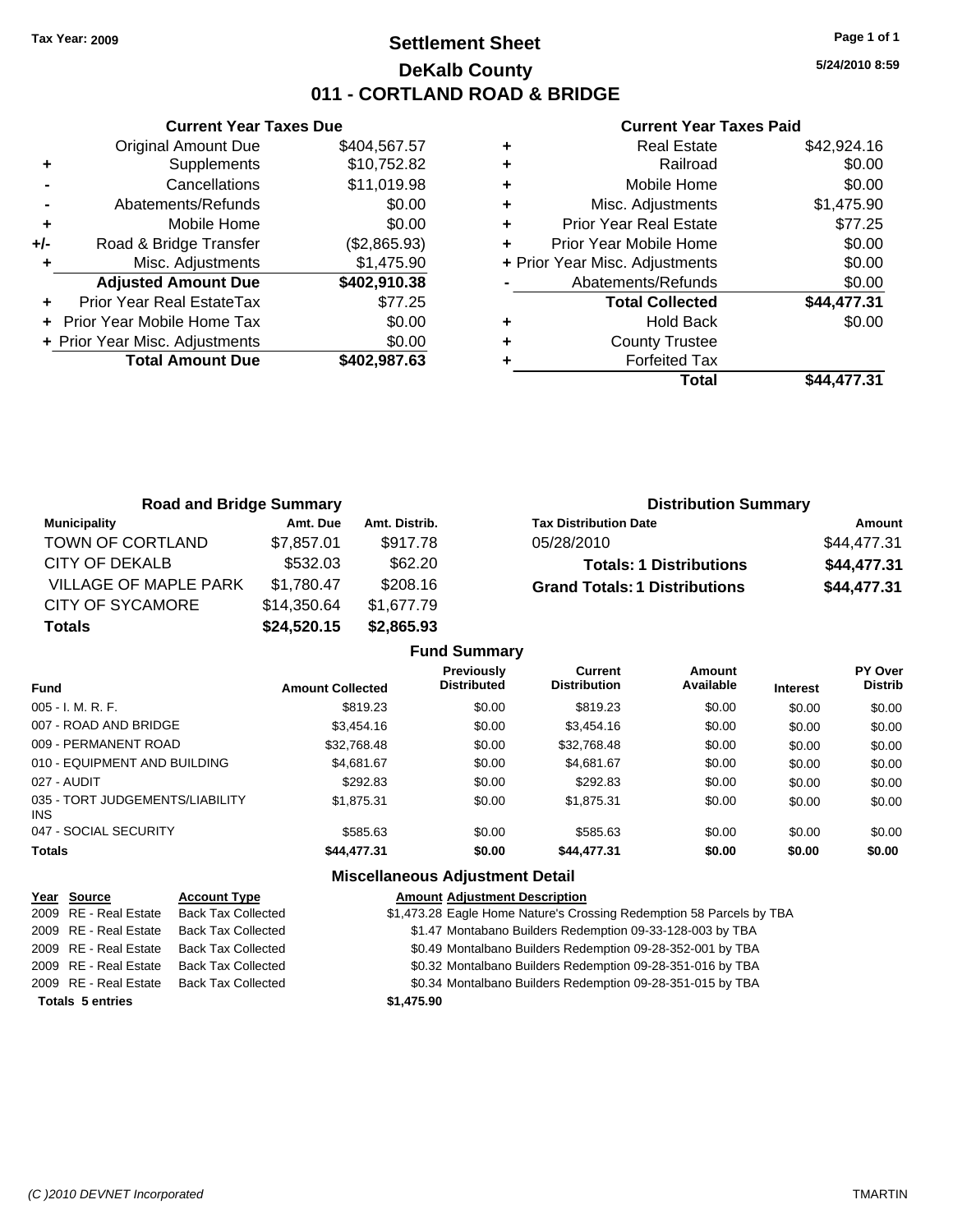## **Settlement Sheet Tax Year: 2009 Page 1 of 1 DeKalb County 012 - DEKALB TOWNSHIP**

**5/24/2010 8:59**

|     | <b>Current Year Taxes Due</b>  |              |
|-----|--------------------------------|--------------|
|     | <b>Original Amount Due</b>     | \$823,436.39 |
| ٠   | Supplements                    | \$2,910.03   |
|     | Cancellations                  | \$7,753.77   |
|     | Abatements/Refunds             | \$0.00       |
| ٠   | Mobile Home                    | \$0.00       |
| +/- | Road & Bridge Transfer         | \$0.00       |
|     | Misc. Adjustments              | \$0.59       |
|     | <b>Adjusted Amount Due</b>     | \$818,593.24 |
|     | Prior Year Real EstateTax      | \$59.71      |
|     | Prior Year Mobile Home Tax     | \$0.00       |
|     | + Prior Year Misc. Adjustments | \$4,025.91   |
|     | <b>Total Amount Due</b>        | \$822,678.86 |
|     |                                |              |

#### **Current Year Taxes Paid**

|   | <b>Real Estate</b>             | \$87,328.35 |
|---|--------------------------------|-------------|
| ٠ | Railroad                       | \$0.00      |
| ÷ | Mobile Home                    | \$0.00      |
| ٠ | Misc. Adjustments              | \$0.59      |
| ٠ | <b>Prior Year Real Estate</b>  | \$59.71     |
|   | Prior Year Mobile Home         | \$0.00      |
|   | + Prior Year Misc. Adjustments | \$4,025.91  |
|   | Abatements/Refunds             | \$0.00      |
|   | <b>Total Collected</b>         | \$91,414.56 |
| ٠ | Hold Back                      | \$0.00      |
| ٠ | <b>County Trustee</b>          |             |
|   | <b>Forfeited Tax</b>           |             |
|   | Total                          | \$91,414.56 |
|   |                                |             |

|                                                   |                                                  |                         |                                                             | <b>Distribution Summary</b>                          |                                |                 |                           |
|---------------------------------------------------|--------------------------------------------------|-------------------------|-------------------------------------------------------------|------------------------------------------------------|--------------------------------|-----------------|---------------------------|
|                                                   |                                                  |                         |                                                             | <b>Tax Distribution Date</b>                         |                                |                 | <b>Amount</b>             |
|                                                   |                                                  |                         |                                                             | 05/28/2010                                           |                                |                 | \$91,414.56               |
|                                                   |                                                  |                         |                                                             |                                                      | <b>Totals: 1 Distributions</b> |                 | \$91,414.56               |
|                                                   |                                                  |                         |                                                             | <b>Grand Totals: 1 Distributions</b>                 |                                |                 | \$91,414.56               |
|                                                   |                                                  |                         | <b>Fund Summary</b>                                         |                                                      |                                |                 |                           |
| <b>Fund</b>                                       |                                                  | <b>Amount Collected</b> | <b>Previously</b><br><b>Distributed</b>                     | Current<br><b>Distribution</b>                       | <b>Amount</b><br>Available     | <b>Interest</b> | PY Over<br><b>Distrib</b> |
| 001 - CORPORATE                                   |                                                  | \$70.131.70             | \$0.00                                                      | \$70,131.70                                          | \$0.00                         | \$0.00          | \$0.00                    |
| 054 - GENERAL ASSISTANCE                          |                                                  | \$21,282.86             | \$0.00                                                      | \$21,282.86                                          | \$0.00                         | \$0.00          | \$0.00                    |
| <b>Totals</b>                                     |                                                  | \$91,414.56             | \$0.00                                                      | \$91,414.56                                          | \$0.00                         | \$0.00          | \$0.00                    |
|                                                   |                                                  |                         | <b>Miscellaneous Adjustment Detail</b>                      |                                                      |                                |                 |                           |
| <b>Source</b><br>Year<br>RE - Real Estate<br>2008 | <b>Account Type</b><br><b>Back Tax Collected</b> |                         | <b>Amount Adjustment Description</b>                        | \$4,025.91 DeKalb TIF #4 Surplus Distribution by TBA |                                |                 |                           |
| 2009 RE - Real Estate                             | <b>Back Tax Collected</b>                        |                         | \$0.59 Gardens of Rivermist Redemption 08-02-303-001 by TBA |                                                      |                                |                 |                           |

**Totals 2 entries \$4,026.50**

*(C )2010 DEVNET Incorporated* TMARTIN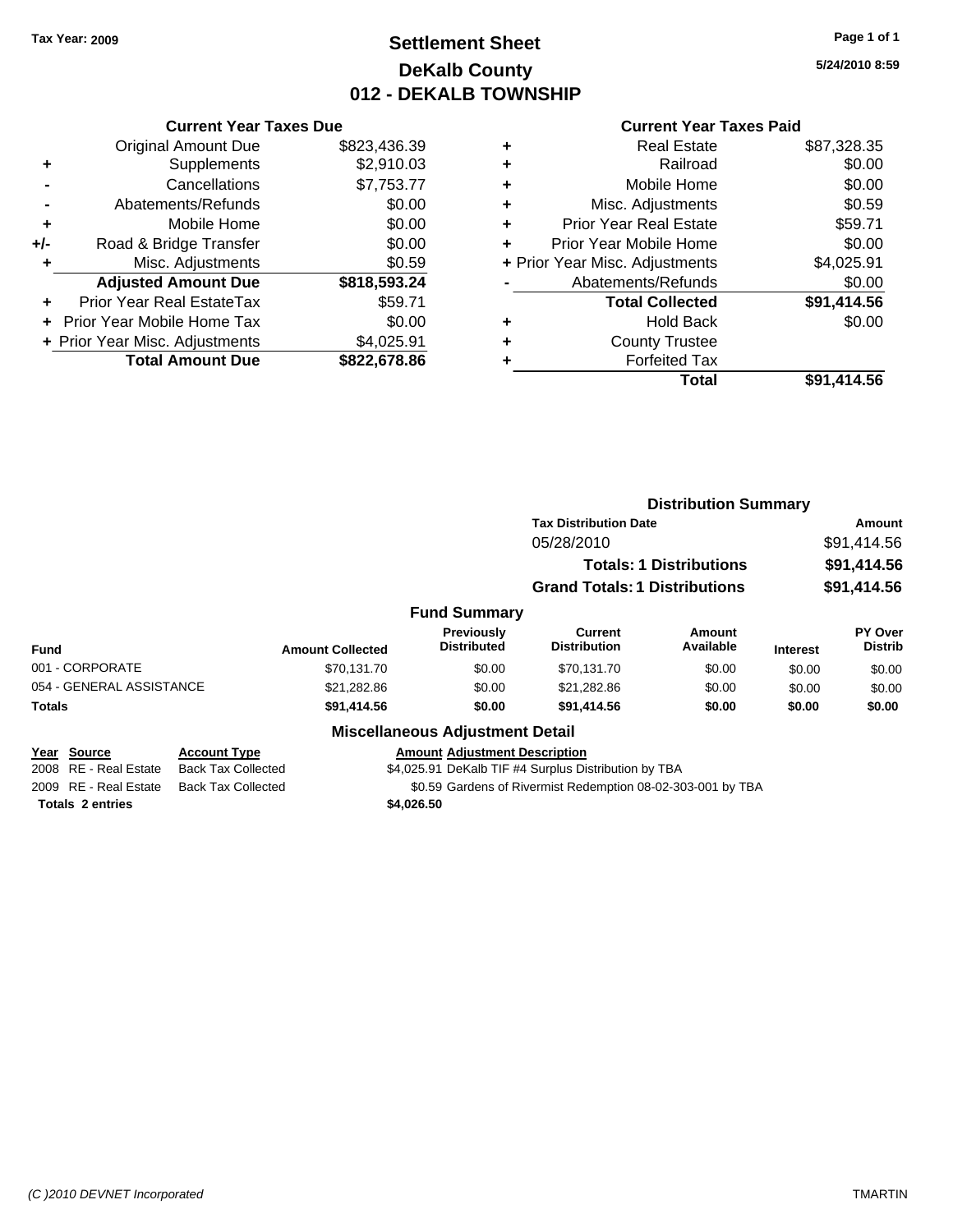**Current Year Taxes Due** Original Amount Due \$1,317,611.19

**Adjusted Amount Due \$1,296,057.19**

**Total Amount Due \$1,301,648.47**

**+** Supplements \$10,246.01 **-** Cancellations \$10,609.79 **-** Abatements/Refunds \$0.00 **+** Mobile Home \$0.00 **+/-** Road & Bridge Transfer (\$21,191.16) **+** Misc. Adjustments **1998** Misc. Adjustments

**+** Prior Year Real EstateTax (\$850.54) **+** Prior Year Mobile Home Tax \$0.00 **+ Prior Year Misc. Adjustments \$6,441.82** 

### **Settlement Sheet Tax Year: 2009 Page 1 of 1 DeKalb County 013 - DEKALB ROAD & BRIDGE**

**5/24/2010 8:59**

#### **Current Year Taxes Paid**

| Total                          | \$125,087.01 |
|--------------------------------|--------------|
| <b>Forfeited Tax</b>           |              |
| <b>County Trustee</b>          |              |
| <b>Hold Back</b>               | \$0.00       |
| <b>Total Collected</b>         | \$125,087.01 |
| Abatements/Refunds             | \$0.00       |
| + Prior Year Misc. Adjustments | \$6,441.82   |
| Prior Year Mobile Home         | \$0.00       |
| <b>Prior Year Real Estate</b>  | (\$850.54)   |
| Misc. Adjustments              | \$0.94       |
| Mobile Home                    | \$0.00       |
| Railroad                       | \$0.00       |
| <b>Real Estate</b>             | \$119,494.79 |
|                                |              |

|                         | <b>Road and Bridge Summary</b> |               | <b>Distribution Summary</b>          |              |
|-------------------------|--------------------------------|---------------|--------------------------------------|--------------|
| <b>Municipality</b>     | Amt. Due                       | Amt. Distrib. | <b>Tax Distribution Date</b>         | Amount       |
| <b>CITY OF DEKALB</b>   | \$178,809.62 \$19,767.78       |               | 05/28/2010                           | \$125,087.01 |
| <b>CITY OF SYCAMORE</b> | \$12,870.64                    | \$1,423.38    | <b>Totals: 1 Distributions</b>       | \$125,087.01 |
| <b>Totals</b>           | \$191,680.26 \$21,191.16       |               | <b>Grand Totals: 1 Distributions</b> | \$125,087.01 |
| <b>Fund Summary</b>     |                                |               |                                      |              |

|                              |                         | . 989 VANIINA V                         |                                |                     |                 |                           |
|------------------------------|-------------------------|-----------------------------------------|--------------------------------|---------------------|-----------------|---------------------------|
| <b>Fund</b>                  | <b>Amount Collected</b> | <b>Previously</b><br><b>Distributed</b> | Current<br><b>Distribution</b> | Amount<br>Available | <b>Interest</b> | PY Over<br><b>Distrib</b> |
| 007 - ROAD AND BRIDGE        | \$23.753.24             | \$0.00                                  | \$23.753.24                    | \$0.00              | \$0.00          | \$0.00                    |
| 009 - PERMANENT ROAD         | \$88,918.55             | \$0.00                                  | \$88,918.55                    | \$0.00              | \$0.00          | \$0.00                    |
| 010 - EQUIPMENT AND BUILDING | \$12,415.22             | \$0.00                                  | \$12,415.22                    | \$0.00              | \$0.00          | \$0.00                    |
| Totals                       | \$125.087.01            | \$0.00                                  | \$125.087.01                   | \$0.00              | \$0.00          | \$0.00                    |
|                              |                         |                                         |                                |                     |                 |                           |

#### **Miscellaneous Adjustment Detail**

#### **Year Source Account Type Amount Adjustment Description**

2008 RE - Real Estate Back Tax Collected \$6,441.82 DeKalb TIF #4 Surplus Distribution by TBA

2009 RE - Real Estate Back Tax Collected \$0.94 Gardens of Rivermist Redemption 08-02-303-001 by TBA

**Totals 2 entries \$6,442.76**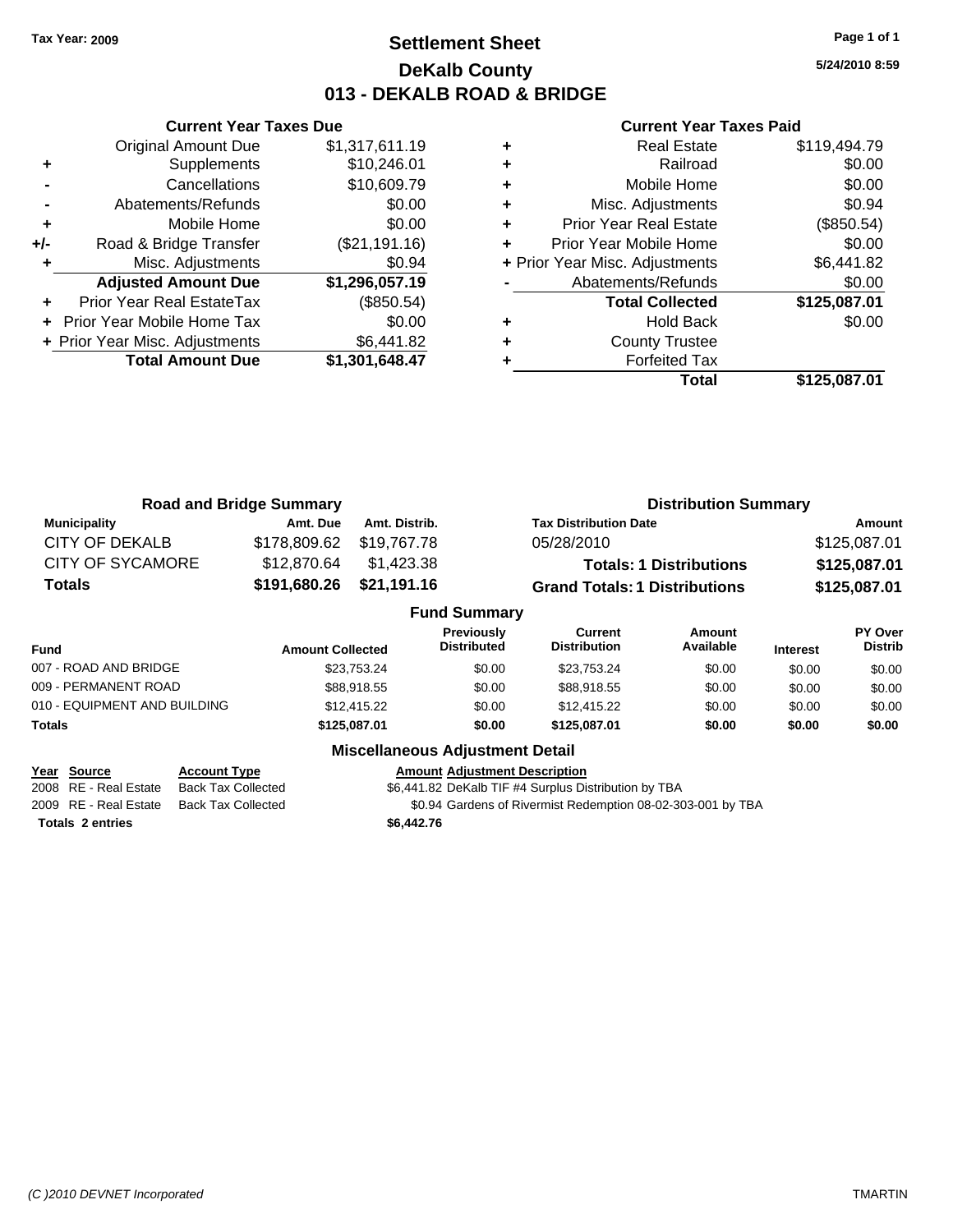## **Settlement Sheet Tax Year: 2009 Page 1 of 1 DeKalb County 014 - FRANKLIN TOWNSHIP**

**5/24/2010 8:59**

#### **Current Year Taxes Paid**

|     | <b>Current Year Taxes Due</b>     |              |
|-----|-----------------------------------|--------------|
|     | <b>Original Amount Due</b>        | \$100,837.33 |
| ٠   | Supplements                       | \$535.34     |
|     | Cancellations                     | \$674.31     |
|     | Abatements/Refunds                | \$0.00       |
| ÷   | Mobile Home                       | \$0.00       |
| +/- | Road & Bridge Transfer            | \$0.00       |
| ٠   | Misc. Adjustments                 | \$0.36       |
|     | <b>Adjusted Amount Due</b>        | \$100,698.72 |
| ÷   | Prior Year Real EstateTax         | \$0.00       |
|     | <b>Prior Year Mobile Home Tax</b> | \$0.00       |
|     | + Prior Year Misc. Adjustments    | \$0.00       |
|     | <b>Total Amount Due</b>           | \$100,698.72 |

| ٠ | <b>Real Estate</b>             | \$11,143.67 |
|---|--------------------------------|-------------|
| ٠ | Railroad                       | \$0.00      |
| ٠ | Mobile Home                    | \$0.00      |
| ٠ | Misc. Adjustments              | \$0.36      |
| ÷ | <b>Prior Year Real Estate</b>  | \$0.00      |
| ÷ | Prior Year Mobile Home         | \$0.00      |
|   | + Prior Year Misc. Adjustments | \$0.00      |
|   | Abatements/Refunds             | \$0.00      |
|   | <b>Total Collected</b>         | \$11,144.03 |
| ٠ | <b>Hold Back</b>               | \$0.00      |
| ٠ | <b>County Trustee</b>          |             |
|   | <b>Forfeited Tax</b>           |             |
|   | Total                          | \$11.144.03 |
|   |                                |             |

|                                    |                         |                                        | <b>Distribution Summary</b>          |                                |                 |                                  |
|------------------------------------|-------------------------|----------------------------------------|--------------------------------------|--------------------------------|-----------------|----------------------------------|
|                                    |                         |                                        | <b>Tax Distribution Date</b>         |                                |                 | Amount                           |
|                                    |                         |                                        | 05/28/2010                           |                                |                 | \$11,144.03                      |
|                                    |                         |                                        |                                      | <b>Totals: 1 Distributions</b> |                 | \$11,144.03                      |
|                                    |                         |                                        | <b>Grand Totals: 1 Distributions</b> |                                |                 | \$11,144.03                      |
|                                    |                         | <b>Fund Summary</b>                    |                                      |                                |                 |                                  |
| <b>Fund</b>                        | <b>Amount Collected</b> | Previously<br><b>Distributed</b>       | Current<br><b>Distribution</b>       | Amount<br>Available            | <b>Interest</b> | <b>PY Over</b><br><b>Distrib</b> |
| 001 - CORPORATE                    | \$8,914.01              | \$0.00                                 | \$8,914.01                           | \$0.00                         | \$0.00          | \$0.00                           |
| 005 - I. M. R. F.                  | \$2,049.22              | \$0.00                                 | \$2,049.22                           | \$0.00                         | \$0.00          | \$0.00                           |
| 054 - GENERAL ASSISTANCE           | \$180.80                | \$0.00                                 | \$180.80                             | \$0.00                         | \$0.00          | \$0.00                           |
| Totals                             | \$11,144.03             | \$0.00                                 | \$11,144.03                          | \$0.00                         | \$0.00          | \$0.00                           |
|                                    |                         | <b>Miscellaneous Adjustment Detail</b> |                                      |                                |                 |                                  |
| Year Source<br><b>Account Type</b> |                         | <b>Amount Adjustment Description</b>   |                                      |                                |                 |                                  |

**<u>Year Source</u> Account Type**<br> **Account Type Added Added Added Added Totals 1 entries \$0.36**

\$0.36 Pearson Redemption 01-26-180-044 by TBA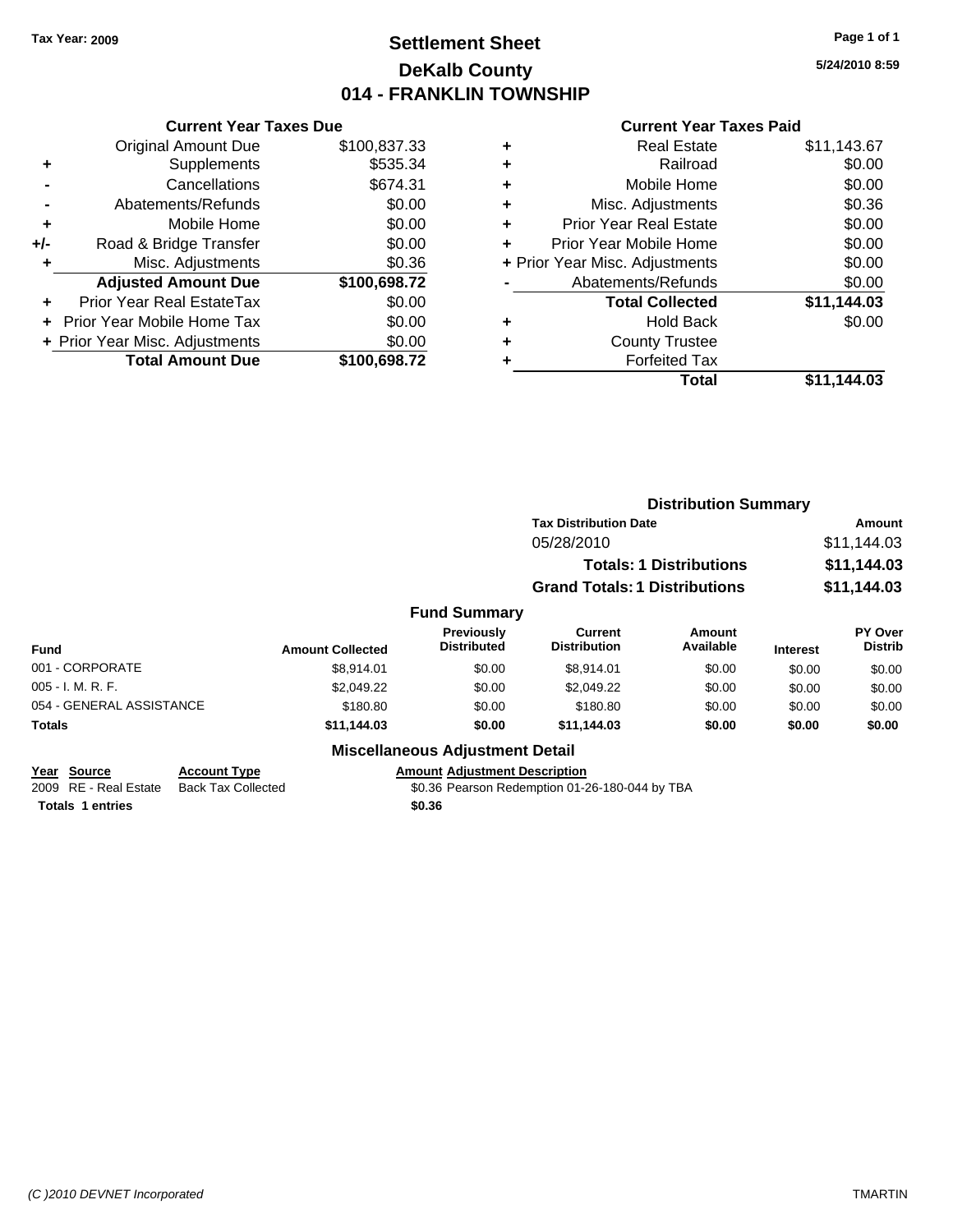### **Settlement Sheet Tax Year: 2009 Page 1 of 1 DeKalb County 015 - FRANKLIN TWP CEMETERY**

**5/24/2010 8:59**

#### **Current Year Taxes Paid**

|       | <b>Current Year Taxes Due</b>  |             |
|-------|--------------------------------|-------------|
|       | <b>Original Amount Due</b>     | \$28,834.06 |
| ٠     | Supplements                    | \$153.09    |
|       | Cancellations                  | \$192.82    |
|       | Abatements/Refunds             | \$0.00      |
| ٠     | Mobile Home                    | \$0.00      |
| $+/-$ | Road & Bridge Transfer         | \$0.00      |
| ٠     | Misc. Adjustments              | \$0.10      |
|       | <b>Adjusted Amount Due</b>     | \$28,794.43 |
|       | Prior Year Real EstateTax      | \$0.00      |
|       | Prior Year Mobile Home Tax     | \$0.00      |
|       | + Prior Year Misc. Adjustments | \$0.00      |
|       | <b>Total Amount Due</b>        | \$28.794.43 |

| ٠ | <b>Real Estate</b>             | \$3,186.45 |
|---|--------------------------------|------------|
| ٠ | Railroad                       | \$0.00     |
| ٠ | Mobile Home                    | \$0.00     |
| ٠ | Misc. Adjustments              | \$0.10     |
| ٠ | <b>Prior Year Real Estate</b>  | \$0.00     |
| ٠ | Prior Year Mobile Home         | \$0.00     |
|   | + Prior Year Misc. Adjustments | \$0.00     |
|   | Abatements/Refunds             | \$0.00     |
|   | <b>Total Collected</b>         | \$3,186.55 |
| ٠ | <b>Hold Back</b>               | \$0.00     |
| ٠ | <b>County Trustee</b>          |            |
|   | <b>Forfeited Tax</b>           |            |
|   | Total                          | \$3,186.55 |

|                                         |                                                  |                                         | <b>Distribution Summary</b>                    |                                |                 |                                  |
|-----------------------------------------|--------------------------------------------------|-----------------------------------------|------------------------------------------------|--------------------------------|-----------------|----------------------------------|
|                                         |                                                  |                                         | <b>Tax Distribution Date</b>                   |                                |                 | Amount                           |
|                                         |                                                  |                                         | 05/28/2010                                     |                                |                 | \$3,186.55                       |
|                                         |                                                  |                                         |                                                | <b>Totals: 1 Distributions</b> |                 | \$3,186.55                       |
|                                         |                                                  |                                         | <b>Grand Totals: 1 Distributions</b>           |                                |                 | \$3,186.55                       |
|                                         |                                                  | <b>Fund Summary</b>                     |                                                |                                |                 |                                  |
| <b>Fund</b>                             | <b>Amount Collected</b>                          | <b>Previously</b><br><b>Distributed</b> | Current<br><b>Distribution</b>                 | Amount<br>Available            | <b>Interest</b> | <b>PY Over</b><br><b>Distrib</b> |
| 017 - CEMETERY                          | \$3,186.55                                       | \$0.00                                  | \$3,186.55                                     | \$0.00                         | \$0.00          | \$0.00                           |
| <b>Totals</b>                           | \$3,186.55                                       | \$0.00                                  | \$3,186.55                                     | \$0.00                         | \$0.00          | \$0.00                           |
|                                         |                                                  | <b>Miscellaneous Adjustment Detail</b>  |                                                |                                |                 |                                  |
| Year Source<br>RE - Real Estate<br>2009 | <b>Account Type</b><br><b>Back Tax Collected</b> | <b>Amount Adiustment Description</b>    | \$0.10 Pearson Redemption 01-26-180-044 by TBA |                                |                 |                                  |

**Totals 1 entries \$0.10**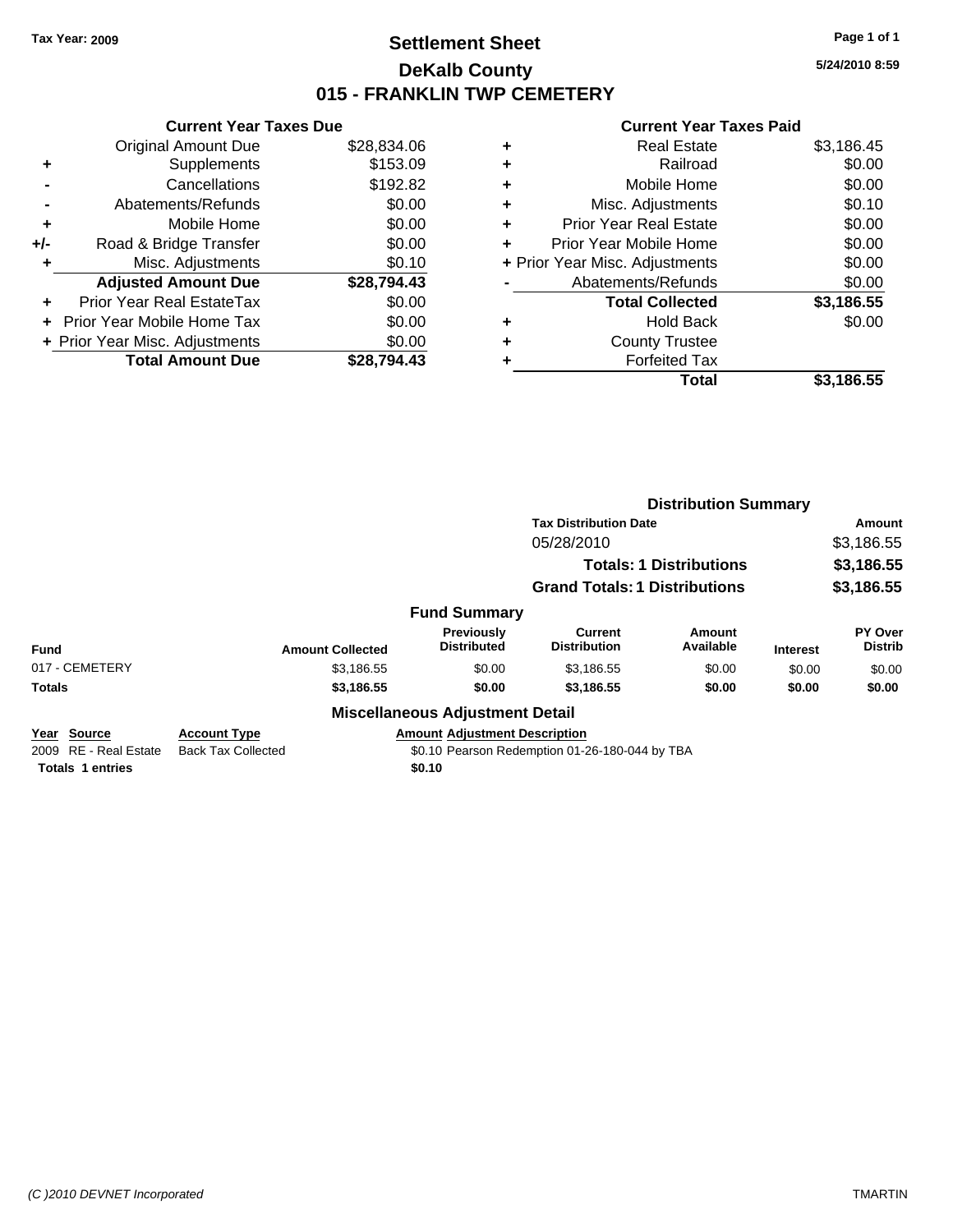### **Settlement Sheet Tax Year: 2009 Page 1 of 1 DeKalb County 016 - FRANKLIN ROAD & BRIDGE**

**5/24/2010 8:59**

#### **Current Year Taxes Paid**

|       | <b>Original Amount Due</b>       | \$264,797.77 |
|-------|----------------------------------|--------------|
| ٠     | Supplements                      | \$1,265.06   |
|       | Cancellations                    | \$1,593.59   |
|       | Abatements/Refunds               | \$0.00       |
| ٠     | Mobile Home                      | \$0.00       |
| $+/-$ | Road & Bridge Transfer           | (\$2,927.79) |
| ٠     | Misc. Adjustments                | \$0.95       |
|       | <b>Adjusted Amount Due</b>       | \$261,542.40 |
|       | <b>Prior Year Real EstateTax</b> | \$0.00       |
|       | Prior Year Mobile Home Tax       | \$0.00       |
|       | + Prior Year Misc. Adjustments   | \$0.00       |
|       | <b>Total Amount Due</b>          | \$261,542.40 |
|       |                                  |              |

**Current Year Taxes Due**

|   | <b>Real Estate</b>             | \$26,335.20 |
|---|--------------------------------|-------------|
| ÷ | Railroad                       | \$0.00      |
| ٠ | Mobile Home                    | \$0.00      |
| ٠ | Misc. Adjustments              | \$0.95      |
| ٠ | <b>Prior Year Real Estate</b>  | \$0.00      |
| ٠ | Prior Year Mobile Home         | \$0.00      |
|   | + Prior Year Misc. Adjustments | \$0.00      |
|   | Abatements/Refunds             | \$0.00      |
|   | <b>Total Collected</b>         | \$26,336.15 |
| ٠ | <b>Hold Back</b>               | \$0.00      |
| ٠ | <b>County Trustee</b>          |             |
|   | <b>Forfeited Tax</b>           |             |
|   | Total                          | \$26,336.15 |

| <b>Road and Bridge Summary</b> |             |               | <b>Distribution Summary</b>          |             |  |
|--------------------------------|-------------|---------------|--------------------------------------|-------------|--|
| Municipality                   | Amt. Due    | Amt. Distrib. | <b>Tax Distribution Date</b>         | Amount      |  |
| VILLAGE OF KIRKLAND            | \$26.368.22 | \$2.927.79    | 05/28/2010                           | \$26,336.15 |  |
| Totals                         | \$26,368.22 | \$2,927.79    | <b>Totals: 1 Distributions</b>       | \$26,336.15 |  |
|                                |             |               | <b>Grand Totals: 1 Distributions</b> | \$26,336.15 |  |

#### **Fund Summary**

| <b>Amount Collected</b> | Previously<br><b>Distributed</b> | Current<br><b>Distribution</b> | Amount<br>Available | <b>Interest</b> | PY Over<br><b>Distrib</b> |
|-------------------------|----------------------------------|--------------------------------|---------------------|-----------------|---------------------------|
| \$7,460.96              | \$0.00                           | \$7,460.96                     | \$0.00              | \$0.00          | \$0.00                    |
| \$1,326.62              | \$0.00                           | \$1,326.62                     | \$0.00              | \$0.00          | \$0.00                    |
| \$15,116.61             | \$0.00                           | \$15.116.61                    | \$0.00              | \$0.00          | \$0.00                    |
| \$1,657.98              | \$0.00                           | \$1,657.98                     | \$0.00              | \$0.00          | \$0.00                    |
| \$663.33                | \$0.00                           | \$663.33                       | \$0.00              | \$0.00          | \$0.00                    |
| \$110.65                | \$0.00                           | \$110.65                       | \$0.00              | \$0.00          | \$0.00                    |
| \$26,336.15             | \$0.00                           | \$26,336,15                    | \$0.00              | \$0.00          | \$0.00                    |
|                         |                                  |                                |                     |                 |                           |

### **Miscellaneous Adjustment Detail**

**Year Source Account Type Amount Adjustment Description**

**Totals 1 entries \$0.95**

\$0.95 Pearson Redemption 01-26-180-044 by TBA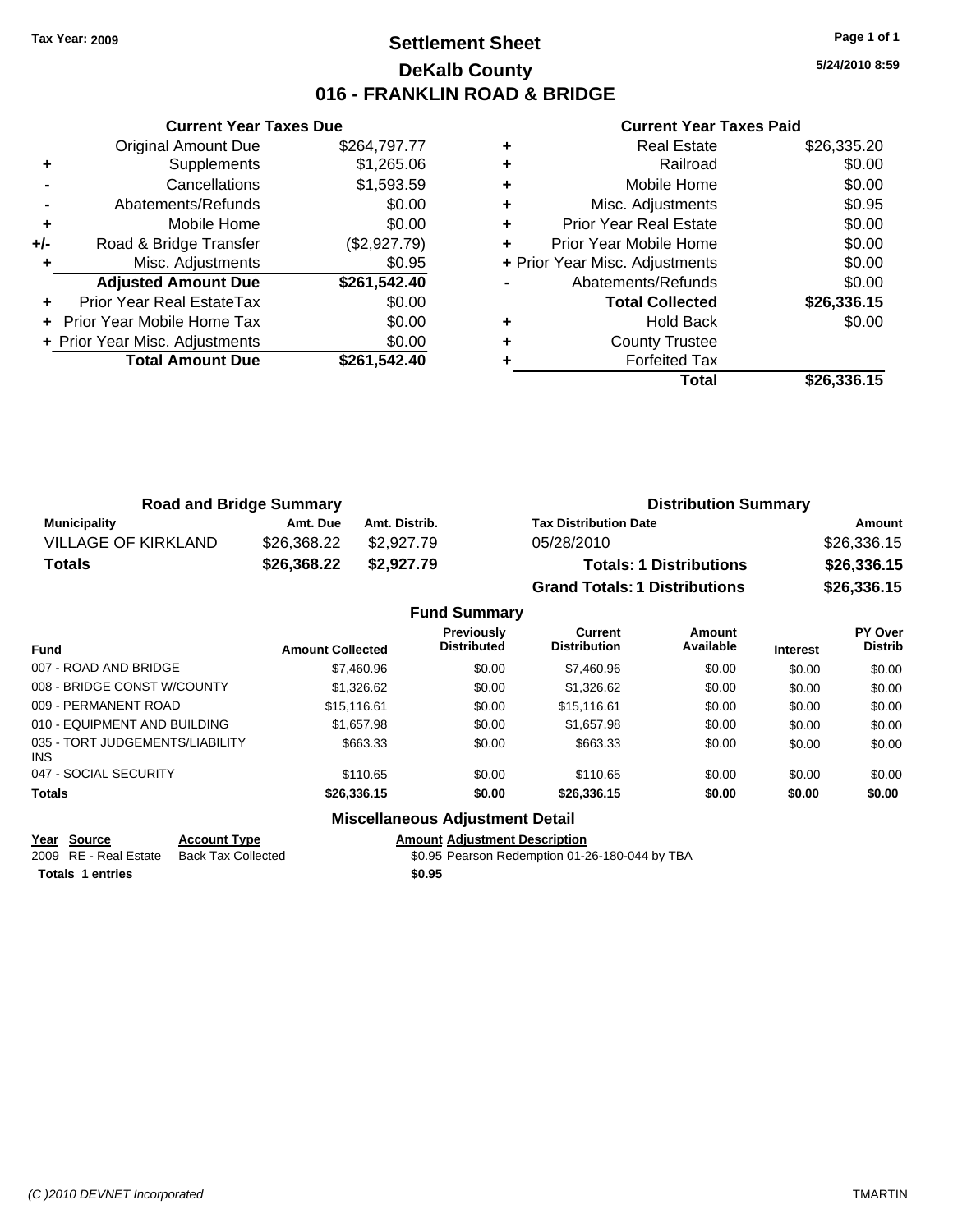# **Settlement Sheet Tax Year: 2009 Page 1 of 1 DeKalb County 017 - GENOA TOWNSHIP**

**5/24/2010 8:59**

#### **Current Year Taxes Paid**

| <b>Current Year Taxes Due</b> |                                |
|-------------------------------|--------------------------------|
| <b>Original Amount Due</b>    | \$210,324.35                   |
| Supplements                   | \$1,127.03                     |
| Cancellations                 | \$2,346.56                     |
| Abatements/Refunds            | \$0.00                         |
| Mobile Home                   | \$0.00                         |
| Road & Bridge Transfer        | \$0.00                         |
| Misc. Adjustments             | \$0.00                         |
| <b>Adjusted Amount Due</b>    | \$209,104.82                   |
| Prior Year Real EstateTax     | \$0.00                         |
| Prior Year Mobile Home Tax    | \$0.00                         |
|                               | \$0.00                         |
| <b>Total Amount Due</b>       | \$209,104.82                   |
|                               | + Prior Year Misc. Adjustments |

| ٠ | <b>Real Estate</b>             | \$27,606.95 |
|---|--------------------------------|-------------|
| ٠ | Railroad                       | \$0.00      |
| ٠ | Mobile Home                    | \$0.00      |
| ٠ | Misc. Adjustments              | \$0.00      |
| ٠ | Prior Year Real Estate         | \$0.00      |
| ÷ | Prior Year Mobile Home         | \$0.00      |
|   | + Prior Year Misc. Adjustments | \$0.00      |
|   | Abatements/Refunds             | \$0.00      |
|   | <b>Total Collected</b>         | \$27,606.95 |
| ٠ | <b>Hold Back</b>               | \$0.00      |
| ٠ | <b>County Trustee</b>          |             |
| ٠ | <b>Forfeited Tax</b>           |             |
|   | Total                          | \$27,606.95 |
|   |                                |             |

|        | <b>Distribution Summary</b>          |             |
|--------|--------------------------------------|-------------|
|        | <b>Tax Distribution Date</b>         | Amount      |
|        | 05/28/2010                           | \$27,606.95 |
|        | <b>Totals: 1 Distributions</b>       | \$27,606.95 |
|        | <b>Grand Totals: 1 Distributions</b> | \$27,606.95 |
| ımmarv |                                      |             |

#### **Fund Summary Fund Interest Amount Collected Distributed PY Over Distrib Amount Available Current Distribution Previously** 001 - CORPORATE \$23,741.46 \$0.00 \$23,741.46 \$0.00 \$0.00 \$0.00 035 - TORT JUDGEMENTS/LIABILITY INS \$141.26 \$0.00 \$141.26 \$0.00 \$0.00 \$0.00 047 - SOCIAL SECURITY \$1,306.22 \$0.00 \$1,306.22 \$0.00 \$0.00 \$0.00 054 - GENERAL ASSISTANCE  $$2,418.01$  \$0.00  $$2,418.01$  \$0.00 \$0.00 \$0.00 \$0.00 **Totals \$27,606.95 \$0.00 \$27,606.95 \$0.00 \$0.00 \$0.00**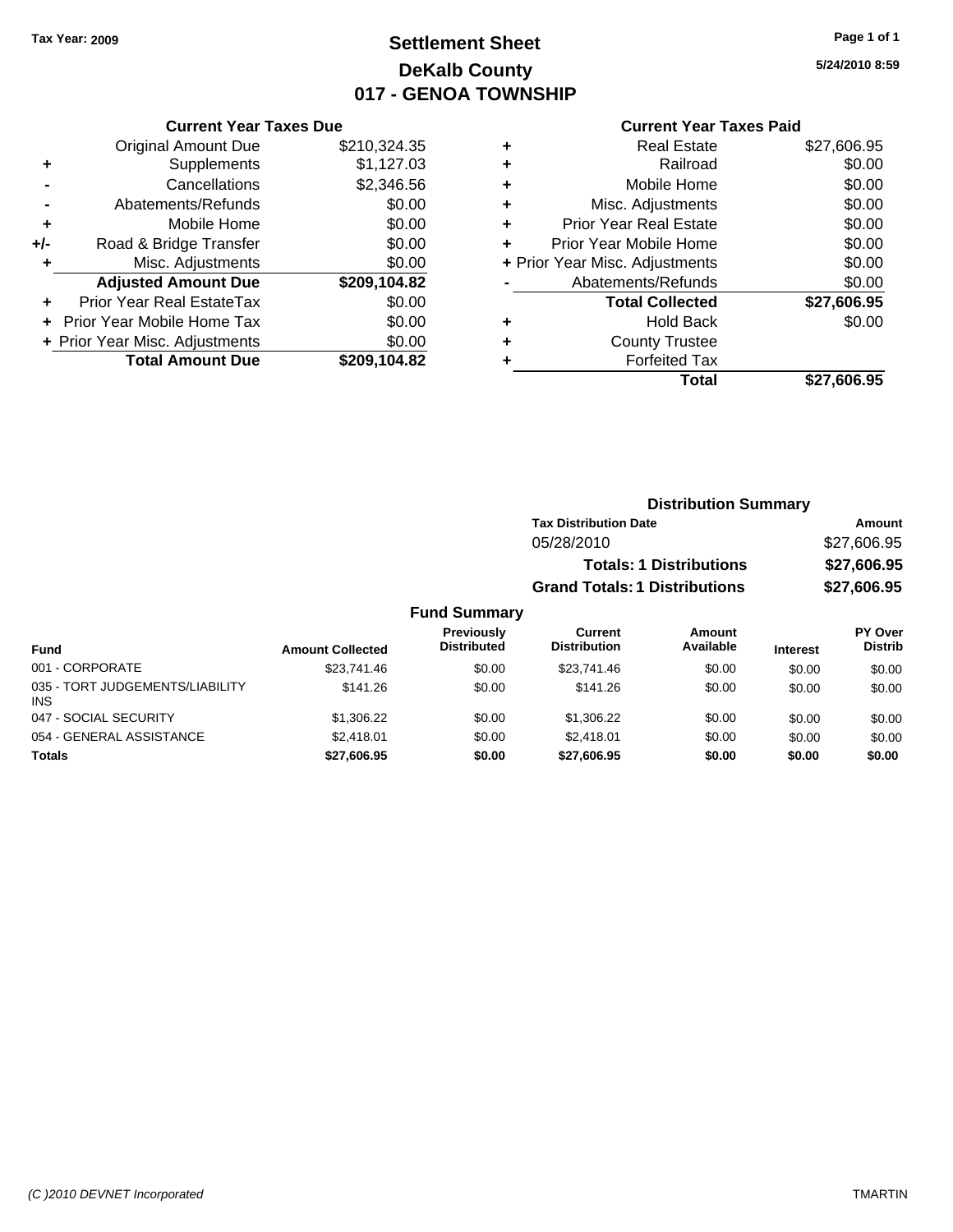### **Settlement Sheet Tax Year: 2009 Page 1 of 1 DeKalb County 018 - GENOA ROAD & BRIDGE**

**5/24/2010 8:59**

|     | <b>Current Year Taxes Due</b>  |              |
|-----|--------------------------------|--------------|
|     | <b>Original Amount Due</b>     | \$157,946.01 |
| ٠   | Supplements                    | \$1,443.23   |
|     | Cancellations                  | \$1,498.91   |
|     | Abatements/Refunds             | \$0.00       |
| ٠   | Mobile Home                    | \$0.00       |
| +/- | Road & Bridge Transfer         | (\$3,097.18) |
|     | Misc. Adjustments              | \$0.00       |
|     | <b>Adjusted Amount Due</b>     | \$154,793.15 |
|     | Prior Year Real EstateTax      | \$0.00       |
|     | Prior Year Mobile Home Tax     | \$0.00       |
|     | + Prior Year Misc. Adjustments | \$0.00       |
|     | <b>Total Amount Due</b>        | \$154,793.15 |
|     |                                |              |

|   | <b>Real Estate</b>             | \$17,634.89 |
|---|--------------------------------|-------------|
| ٠ | Railroad                       | \$0.00      |
| ٠ | Mobile Home                    | \$0.00      |
| ٠ | Misc. Adjustments              | \$0.00      |
| ٠ | <b>Prior Year Real Estate</b>  | \$0.00      |
| ٠ | Prior Year Mobile Home         | \$0.00      |
|   | + Prior Year Misc. Adjustments | \$0.00      |
|   | Abatements/Refunds             | \$0.00      |
|   |                                |             |
|   | <b>Total Collected</b>         | \$17,634.89 |
| ٠ | <b>Hold Back</b>               | \$0.00      |
|   | <b>County Trustee</b>          |             |
|   | <b>Forfeited Tax</b>           |             |

| <b>Road and Bridge Summary</b> |             |               | <b>Distribution Summary</b>          |             |  |
|--------------------------------|-------------|---------------|--------------------------------------|-------------|--|
| <b>Municipality</b>            | Amt. Due    | Amt. Distrib. | <b>Tax Distribution Date</b>         | Amount      |  |
| <b>CITY OF GENOA</b>           | \$23.537.38 | \$3.097.18    | 05/28/2010                           | \$17,634.89 |  |
| <b>Totals</b>                  | \$23,537.38 | \$3,097.18    | <b>Totals: 1 Distributions</b>       | \$17,634.89 |  |
|                                |             |               | <b>Grand Totals: 1 Distributions</b> | \$17,634.89 |  |

| <b>Fund Summary</b>                     |                         |                                         |                                       |                     |                 |                           |
|-----------------------------------------|-------------------------|-----------------------------------------|---------------------------------------|---------------------|-----------------|---------------------------|
| <b>Fund</b>                             | <b>Amount Collected</b> | <b>Previously</b><br><b>Distributed</b> | <b>Current</b><br><b>Distribution</b> | Amount<br>Available | <b>Interest</b> | PY Over<br><b>Distrib</b> |
| 007 - ROAD AND BRIDGE                   | \$6.093.07              | \$0.00                                  | \$6,093.07                            | \$0.00              | \$0.00          | \$0.00                    |
| 008 - BRIDGE CONST W/COUNTY             | \$98.04                 | \$0.00                                  | \$98.04                               | \$0.00              | \$0.00          | \$0.00                    |
| 009 - PERMANENT ROAD                    | \$9,329.85              | \$0.00                                  | \$9,329.85                            | \$0.00              | \$0.00          | \$0.00                    |
| 010 - EQUIPMENT AND BUILDING            | \$998.79                | \$0.00                                  | \$998.79                              | \$0.00              | \$0.00          | \$0.00                    |
| 035 - TORT JUDGEMENTS/LIABILITY<br>INS. | \$756.16                | \$0.00                                  | \$756.16                              | \$0.00              | \$0.00          | \$0.00                    |
| 047 - SOCIAL SECURITY                   | \$358.98                | \$0.00                                  | \$358.98                              | \$0.00              | \$0.00          | \$0.00                    |
| Totals                                  | \$17,634.89             | \$0.00                                  | \$17,634.89                           | \$0.00              | \$0.00          | \$0.00                    |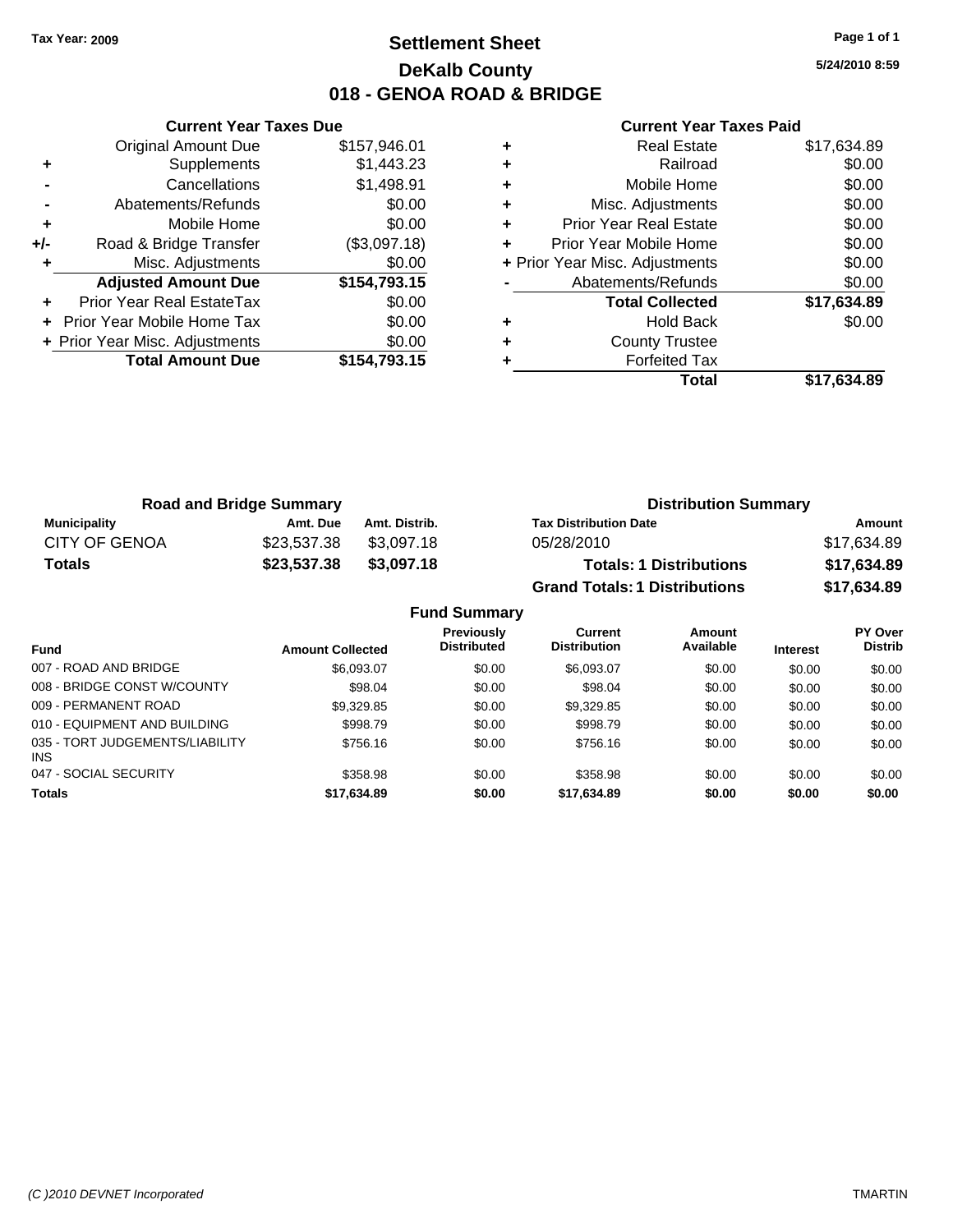## **Settlement Sheet Tax Year: 2009 Page 1 of 1 DeKalb County 019 - KINGSTON TOWNSHIP**

**5/24/2010 8:59**

| <b>Original Amount Due</b>        | \$77,969.56                                                     |
|-----------------------------------|-----------------------------------------------------------------|
| Supplements                       | \$149.68                                                        |
| Cancellations                     | \$164.84                                                        |
| Abatements/Refunds                | \$0.00                                                          |
| Mobile Home                       | \$0.00                                                          |
| Road & Bridge Transfer            | \$0.00                                                          |
| Misc. Adjustments                 | \$0.00                                                          |
| <b>Adjusted Amount Due</b>        | \$77,954.40                                                     |
| Prior Year Real EstateTax         | \$0.00                                                          |
| <b>Prior Year Mobile Home Tax</b> | \$0.00                                                          |
|                                   | \$0.00                                                          |
| <b>Total Amount Due</b>           | \$77,954.40                                                     |
|                                   | <b>Current Year Taxes Due</b><br>+ Prior Year Misc. Adjustments |

| ٠ | <b>Real Estate</b>             | \$8,383.69 |
|---|--------------------------------|------------|
| ٠ | Railroad                       | \$0.00     |
| ٠ | Mobile Home                    | \$0.00     |
| ٠ | Misc. Adjustments              | \$0.00     |
| ٠ | <b>Prior Year Real Estate</b>  | \$0.00     |
| ÷ | Prior Year Mobile Home         | \$0.00     |
|   | + Prior Year Misc. Adjustments | \$0.00     |
|   | Abatements/Refunds             | \$0.00     |
|   | <b>Total Collected</b>         | \$8,383.69 |
| ٠ | <b>Hold Back</b>               | \$0.00     |
| ٠ | <b>County Trustee</b>          |            |
| ٠ | <b>Forfeited Tax</b>           |            |
|   | Total                          | \$8.383.69 |

|                          | <b>Distribution Summary</b> |                                            |                                                                        |                     |                 |                                  |  |
|--------------------------|-----------------------------|--------------------------------------------|------------------------------------------------------------------------|---------------------|-----------------|----------------------------------|--|
|                          |                             | <b>Tax Distribution Date</b><br>05/28/2010 |                                                                        |                     |                 | Amount<br>\$8,383.69             |  |
|                          |                             |                                            |                                                                        |                     |                 |                                  |  |
|                          |                             |                                            | <b>Totals: 1 Distributions</b><br><b>Grand Totals: 1 Distributions</b> |                     |                 | \$8,383.69                       |  |
|                          |                             |                                            |                                                                        |                     |                 | \$8,383.69                       |  |
|                          |                             | <b>Fund Summary</b>                        |                                                                        |                     |                 |                                  |  |
| Fund                     | <b>Amount Collected</b>     | <b>Previously</b><br><b>Distributed</b>    | Current<br><b>Distribution</b>                                         | Amount<br>Available | <b>Interest</b> | <b>PY Over</b><br><b>Distrib</b> |  |
| 001 - CORPORATE          | \$8,328.95                  | \$0.00                                     | \$8.328.95                                                             | \$0.00              | \$0.00          | \$0.00                           |  |
| 054 - GENERAL ASSISTANCE | \$54.74                     | \$0.00                                     | \$54.74                                                                | \$0.00              | \$0.00          | \$0.00                           |  |
| Totals                   | \$8,383.69                  | \$0.00                                     | \$8,383.69                                                             | \$0.00              | \$0.00          | \$0.00                           |  |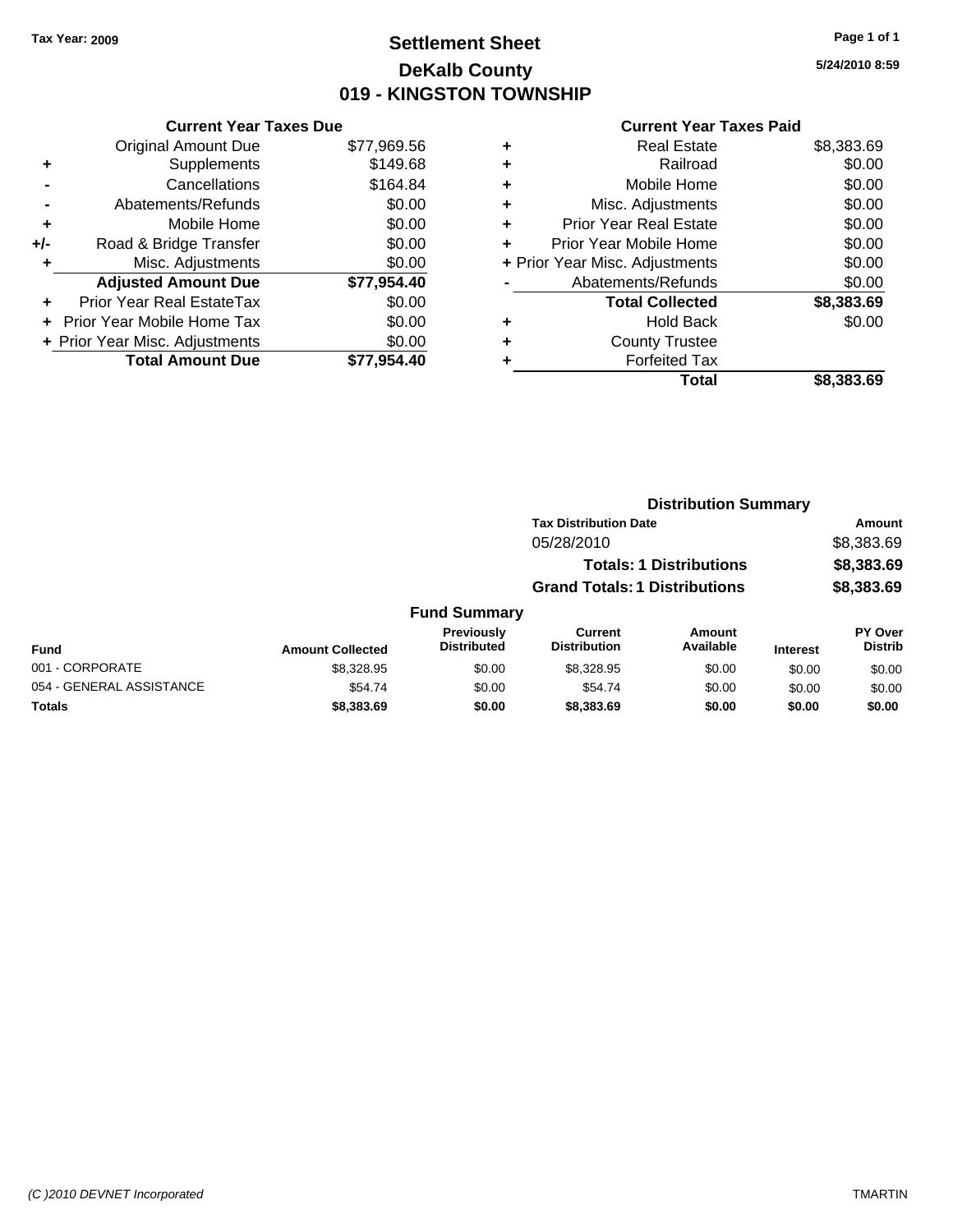**Current Year Taxes Due**

### **Settlement Sheet Tax Year: 2009 Page 1 of 1 DeKalb County 020 - KINGSTON ROAD & BRIDGE**

**5/24/2010 8:59**

|                            |                                                                |   | <b>Total</b>                  | \$30,938.26                    |
|----------------------------|----------------------------------------------------------------|---|-------------------------------|--------------------------------|
| <b>Total Amount Due</b>    | \$311,778.66                                                   |   | <b>Forfeited Tax</b>          |                                |
|                            | \$0.00                                                         | ٠ | <b>County Trustee</b>         |                                |
|                            | \$0.00                                                         | ٠ | <b>Hold Back</b>              | \$0.00                         |
| Prior Year Real EstateTax  | \$0.00                                                         |   | <b>Total Collected</b>        | \$30,938.26                    |
| <b>Adjusted Amount Due</b> | \$311,778.66                                                   |   | Abatements/Refunds            | \$0.00                         |
| Misc. Adjustments          | \$0.00                                                         |   |                               | \$0.00                         |
| Road & Bridge Transfer     | (\$2,903.49)                                                   | ٠ | Prior Year Mobile Home        | \$0.00                         |
| Mobile Home                | \$0.00                                                         | ٠ | <b>Prior Year Real Estate</b> | \$0.00                         |
| Abatements/Refunds         | \$0.00                                                         | ٠ | Misc. Adjustments             | \$0.00                         |
| Cancellations              | \$608.33                                                       | ٠ | Mobile Home                   | \$0.00                         |
| Supplements                | \$552.36                                                       | ٠ | Railroad                      | \$0.00                         |
| Original Amount Due        | \$314,738.12                                                   | ٠ | <b>Real Estate</b>            | \$30,938.26                    |
|                            | + Prior Year Mobile Home Tax<br>+ Prior Year Misc. Adjustments |   |                               | + Prior Year Misc. Adjustments |

| <b>Road and Bridge Summary</b> |             |               | <b>Distribution Summary</b>          |             |
|--------------------------------|-------------|---------------|--------------------------------------|-------------|
| <b>Municipality</b>            | Amt. Due    | Amt. Distrib. | <b>Tax Distribution Date</b>         | Amount      |
| <b>CITY OF GENOA</b>           | \$10,841.32 | \$1.174.25    | 05/28/2010                           | \$30,938.26 |
| <b>VILLAGE OF KINGSTON</b>     | \$15,989.29 | \$1,729.24    | <b>Totals: 1 Distributions</b>       | \$30,938.26 |
| <b>Totals</b>                  | \$26,830.61 | \$2,903.49    | <b>Grand Totals: 1 Distributions</b> | \$30,938.26 |
| <b>Fund Summary</b>            |             |               |                                      |             |

| <b>Fund</b>                  | <b>Amount Collected</b> | <b>Previously</b><br><b>Distributed</b> | Current<br><b>Distribution</b> | Amount<br>Available | <b>Interest</b> | PY Over<br><b>Distrib</b> |
|------------------------------|-------------------------|-----------------------------------------|--------------------------------|---------------------|-----------------|---------------------------|
| 007 - ROAD AND BRIDGE        | \$10,198.28             | \$0.00                                  | \$10,198.28                    | \$0.00              | \$0.00          | \$0.00                    |
| 008 - BRIDGE CONST W/COUNTY  | \$756.36                | \$0.00                                  | \$756.36                       | \$0.00              | \$0.00          | \$0.00                    |
| 009 - PERMANENT ROAD         | \$17,458.79             | \$0.00                                  | \$17,458.79                    | \$0.00              | \$0.00          | \$0.00                    |
| 010 - EQUIPMENT AND BUILDING | \$2,524.83              | \$0.00                                  | \$2.524.83                     | \$0.00              | \$0.00          | \$0.00                    |
| <b>Totals</b>                | \$30,938,26             | \$0.00                                  | \$30,938,26                    | \$0.00              | \$0.00          | \$0.00                    |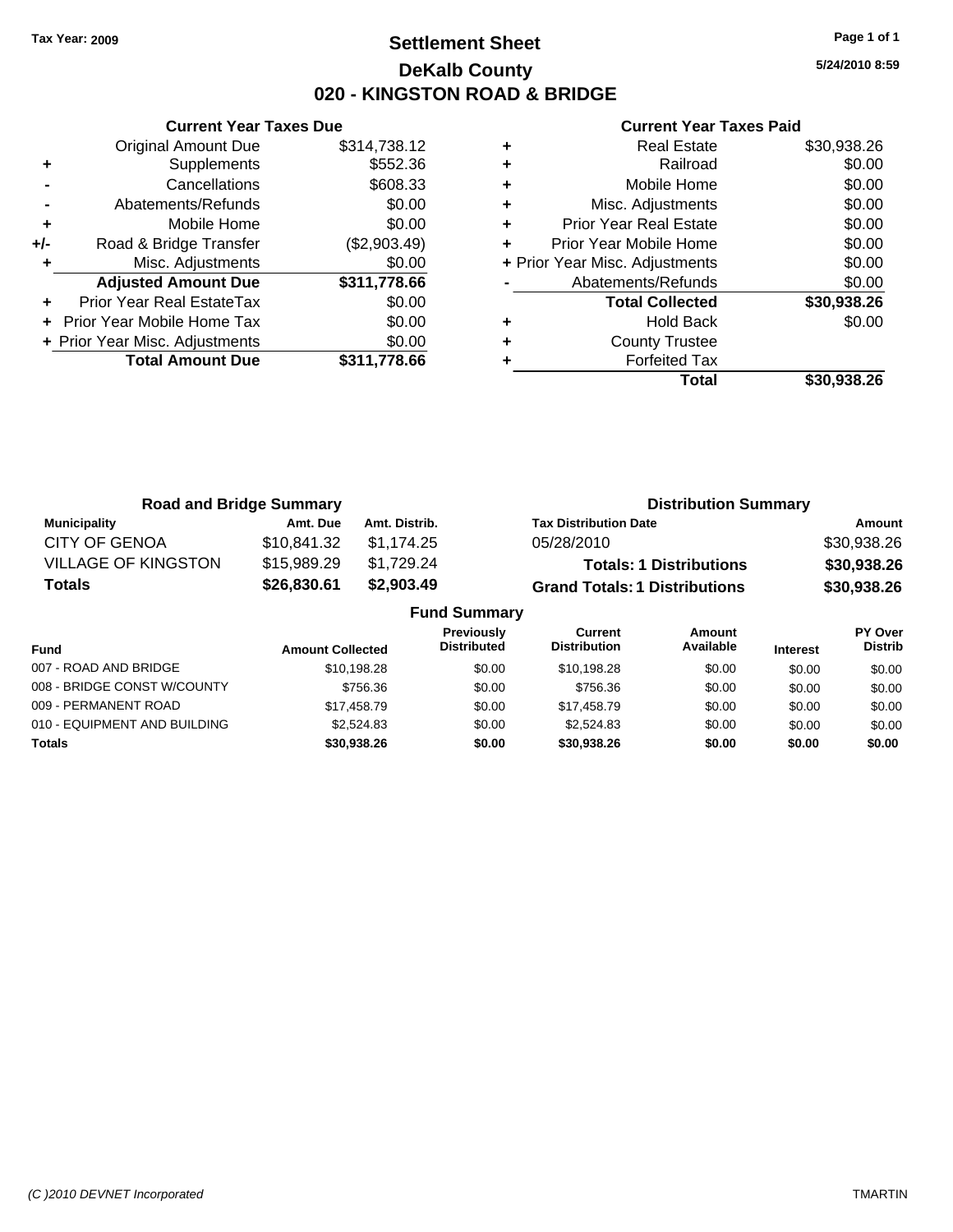### **Settlement Sheet Tax Year: 2009 Page 1 of 1 DeKalb County 021 - KINGSTON TWP CEMETERY**

### **Current Year Taxes Due**

|     | <b>Original Amount Due</b>       | \$13,022.45 |
|-----|----------------------------------|-------------|
| ٠   | Supplements                      | \$25.00     |
|     | Cancellations                    | \$27.53     |
|     | Abatements/Refunds               | \$0.00      |
| ÷   | Mobile Home                      | \$0.00      |
| +/- | Road & Bridge Transfer           | \$0.00      |
| ٠   | Misc. Adjustments                | \$0.00      |
|     | <b>Adjusted Amount Due</b>       | \$13,019.92 |
|     | <b>Prior Year Real EstateTax</b> | \$0.00      |
|     | Prior Year Mobile Home Tax       | \$0.00      |
|     | + Prior Year Misc. Adjustments   | \$0.00      |
|     | <b>Total Amount Due</b>          | \$13,019.92 |

|   | <b>Real Estate</b>             | \$1,400.11 |
|---|--------------------------------|------------|
| ٠ | Railroad                       | \$0.00     |
| ٠ | Mobile Home                    | \$0.00     |
| ÷ | Misc. Adjustments              | \$0.00     |
| ٠ | <b>Prior Year Real Estate</b>  | \$0.00     |
|   | Prior Year Mobile Home         | \$0.00     |
|   | + Prior Year Misc. Adjustments | \$0.00     |
|   | Abatements/Refunds             | \$0.00     |
|   | <b>Total Collected</b>         | \$1,400.11 |
| ٠ | Hold Back                      | \$0.00     |
|   | <b>County Trustee</b>          |            |
|   | <b>Forfeited Tax</b>           |            |
|   | Total                          | \$1,400.11 |
|   |                                |            |

| \$13,019.9Z | <b>Forrelted Tax</b> |            |
|-------------|----------------------|------------|
|             | <b>Total</b>         | \$1,400.11 |
|             |                      |            |
|             |                      |            |

|                |                         |                                  | <b>Distribution Summary</b>           |                                |                 |                                  |
|----------------|-------------------------|----------------------------------|---------------------------------------|--------------------------------|-----------------|----------------------------------|
|                |                         |                                  | <b>Tax Distribution Date</b>          |                                |                 | Amount                           |
|                |                         |                                  | 05/28/2010                            |                                |                 | \$1,400.11                       |
|                |                         |                                  |                                       | <b>Totals: 1 Distributions</b> |                 | \$1,400.11                       |
|                |                         |                                  | <b>Grand Totals: 1 Distributions</b>  |                                |                 | \$1,400.11                       |
|                |                         | <b>Fund Summary</b>              |                                       |                                |                 |                                  |
| <b>Fund</b>    | <b>Amount Collected</b> | Previously<br><b>Distributed</b> | <b>Current</b><br><b>Distribution</b> | Amount<br>Available            | <b>Interest</b> | <b>PY Over</b><br><b>Distrib</b> |
| 017 - CEMETERY | \$1,400.11              | \$0.00                           | \$1,400.11                            | \$0.00                         | \$0.00          | \$0.00                           |
| Totals         | \$1,400.11              | \$0.00                           | \$1,400.11                            | \$0.00                         | \$0.00          | \$0.00                           |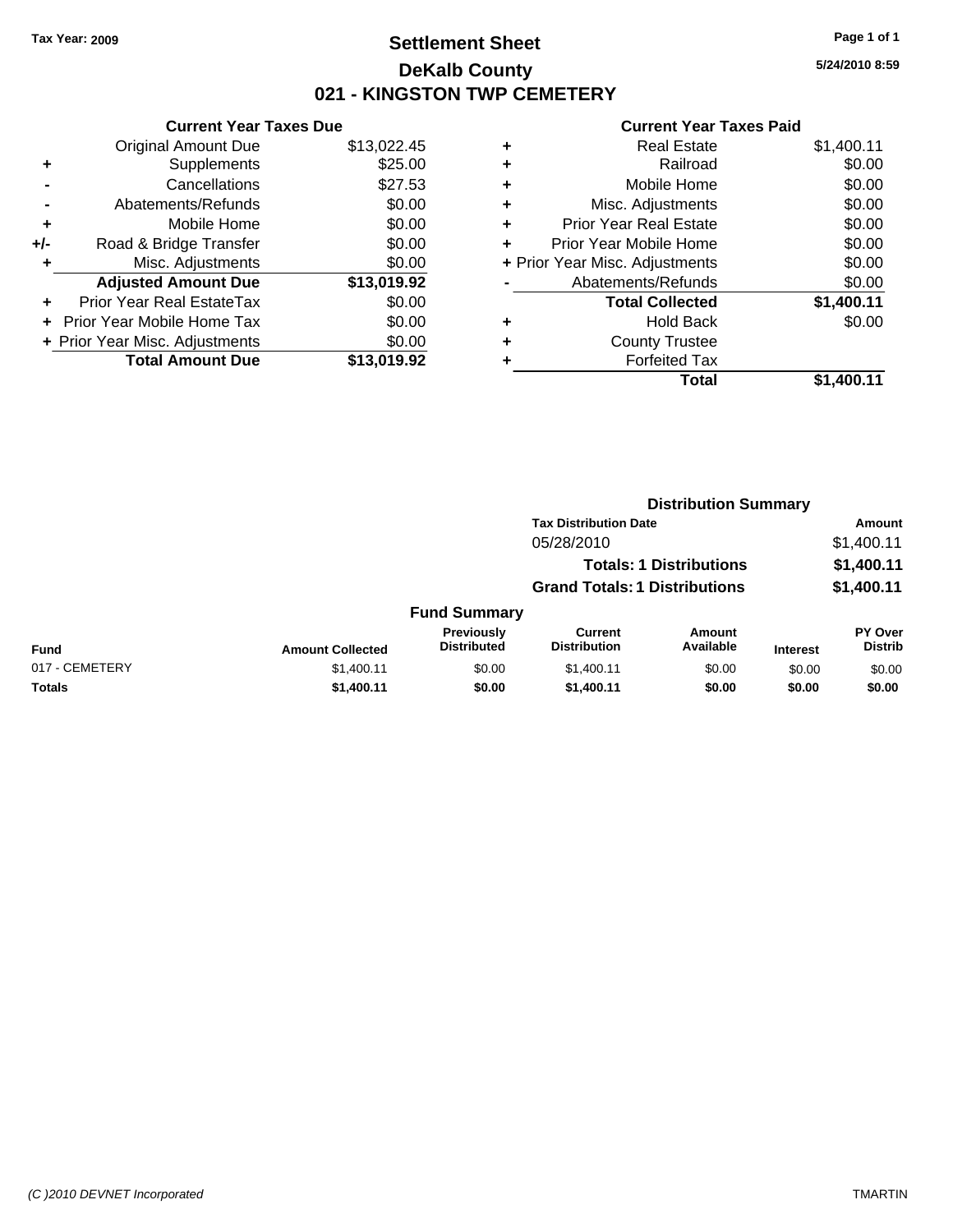# **Settlement Sheet Tax Year: 2009 Page 1 of 1 DeKalb County 022 - MALTA TOWNSHIP**

**5/24/2010 8:59**

|       | <b>Current Year Taxes Due</b>  |             |  |  |  |  |  |  |
|-------|--------------------------------|-------------|--|--|--|--|--|--|
|       | <b>Original Amount Due</b>     | \$56,989.20 |  |  |  |  |  |  |
|       | Supplements                    | \$276.97    |  |  |  |  |  |  |
|       | Cancellations                  | \$289.98    |  |  |  |  |  |  |
|       | Abatements/Refunds             | \$0.00      |  |  |  |  |  |  |
| ٠     | Mobile Home                    | \$0.00      |  |  |  |  |  |  |
| $+/-$ | Road & Bridge Transfer         | \$0.00      |  |  |  |  |  |  |
| ٠     | Misc. Adjustments              | \$1.94      |  |  |  |  |  |  |
|       | <b>Adjusted Amount Due</b>     | \$56,978.13 |  |  |  |  |  |  |
|       | Prior Year Real EstateTax      | \$0.00      |  |  |  |  |  |  |
|       | Prior Year Mobile Home Tax     | \$0.00      |  |  |  |  |  |  |
|       | + Prior Year Misc. Adjustments | \$0.00      |  |  |  |  |  |  |
|       | <b>Total Amount Due</b>        | \$56,978.13 |  |  |  |  |  |  |
|       |                                |             |  |  |  |  |  |  |

#### **Current Year Taxes Paid**

| <b>Real Estate</b>            | \$5,930.62                     |
|-------------------------------|--------------------------------|
| Railroad                      | \$0.00                         |
| Mobile Home                   | \$0.00                         |
| Misc. Adjustments             | \$1.94                         |
| <b>Prior Year Real Estate</b> | \$0.00                         |
| Prior Year Mobile Home        | \$0.00                         |
|                               | \$0.00                         |
| Abatements/Refunds            | \$0.00                         |
| <b>Total Collected</b>        | \$5,932.56                     |
| <b>Hold Back</b>              | \$0.00                         |
| <b>County Trustee</b>         |                                |
| <b>Forfeited Tax</b>          |                                |
| Total                         | \$5,932.56                     |
|                               | + Prior Year Misc. Adjustments |

|                                      |                                                  |                         |                                                                                                          | <b>Distribution Summary</b>          |                                |                 |                           |
|--------------------------------------|--------------------------------------------------|-------------------------|----------------------------------------------------------------------------------------------------------|--------------------------------------|--------------------------------|-----------------|---------------------------|
|                                      |                                                  |                         |                                                                                                          | <b>Tax Distribution Date</b>         |                                |                 | Amount                    |
|                                      |                                                  |                         |                                                                                                          | 05/28/2010                           |                                |                 | \$5,932.56                |
|                                      |                                                  |                         |                                                                                                          |                                      | <b>Totals: 1 Distributions</b> |                 | \$5,932.56                |
|                                      |                                                  |                         |                                                                                                          | <b>Grand Totals: 1 Distributions</b> |                                |                 | \$5,932.56                |
|                                      |                                                  |                         | <b>Fund Summary</b>                                                                                      |                                      |                                |                 |                           |
| <b>Fund</b>                          |                                                  | <b>Amount Collected</b> | Previously<br><b>Distributed</b>                                                                         | Current<br><b>Distribution</b>       | Amount<br>Available            | <b>Interest</b> | PY Over<br><b>Distrib</b> |
| 001 - CORPORATE                      |                                                  | \$5,864.11              | \$0.00                                                                                                   | \$5,864.11                           | \$0.00                         | \$0.00          | \$0.00                    |
| 054 - GENERAL ASSISTANCE             |                                                  | \$68.45                 | \$0.00                                                                                                   | \$68.45                              | \$0.00                         | \$0.00          | \$0.00                    |
| <b>Totals</b>                        |                                                  | \$5,932.56              | \$0.00                                                                                                   | \$5,932.56                           | \$0.00                         | \$0.00          | \$0.00                    |
|                                      |                                                  |                         | <b>Miscellaneous Adjustment Detail</b>                                                                   |                                      |                                |                 |                           |
| Year Source<br>2009 RE - Real Estate | <b>Account Type</b><br><b>Back Tax Collected</b> |                         | <b>Amount Adjustment Description</b><br>\$1.94 Eagle Home Prairie Spring Redemption 07-22-476-011 by TBA |                                      |                                |                 |                           |

**Totals 1 entries \$1.94**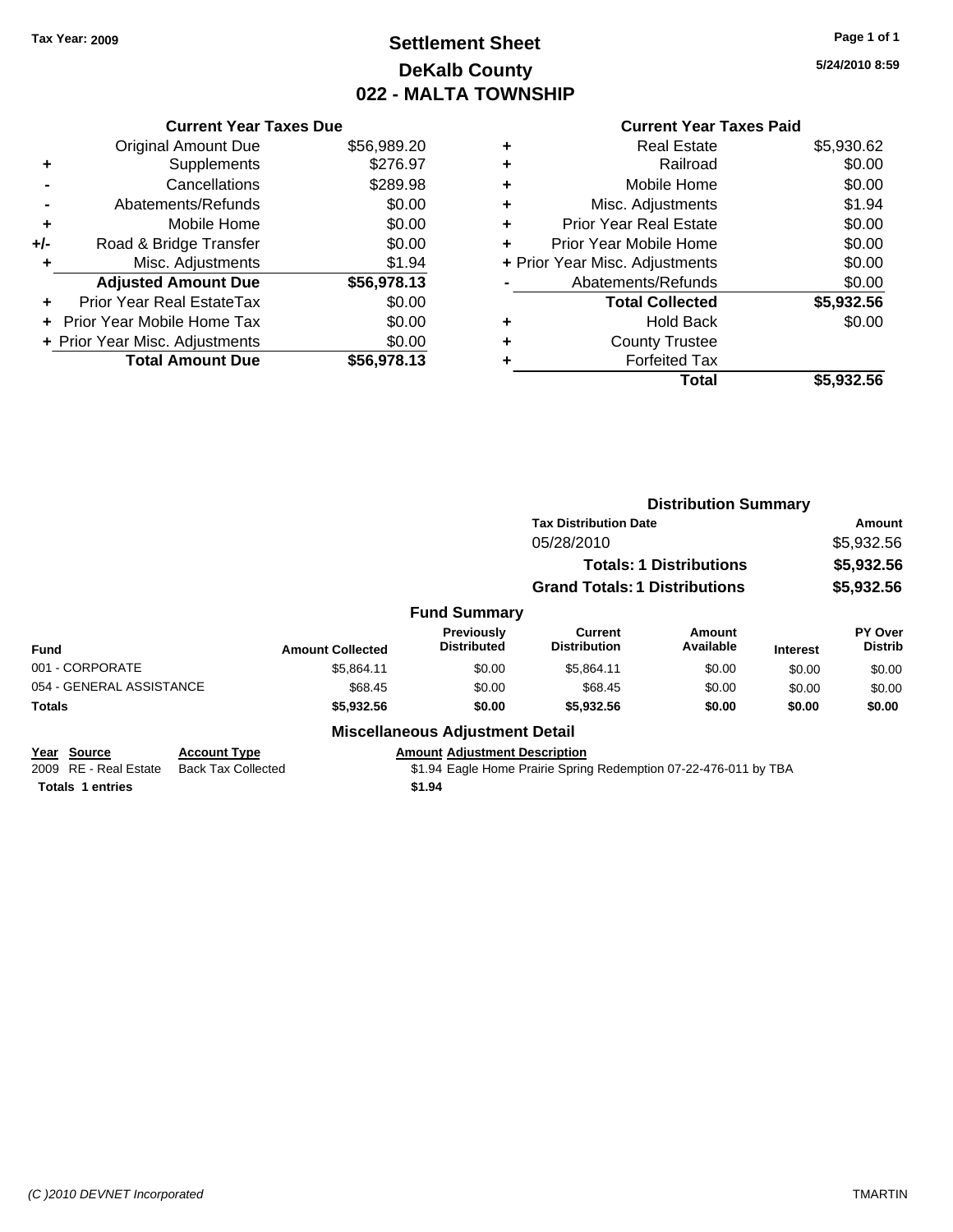## **Settlement Sheet Tax Year: 2009 Page 1 of 1 DeKalb County 023 - MALTA TWP LIBRARY**

**5/24/2010 8:59**

#### **Current Year Taxes Paid**

|     | <b>Current Year Taxes Due</b>     |              |  |  |  |  |  |
|-----|-----------------------------------|--------------|--|--|--|--|--|
|     | <b>Original Amount Due</b>        | \$109,834.08 |  |  |  |  |  |
| ٠   | Supplements                       | \$533.80     |  |  |  |  |  |
|     | Cancellations                     | \$558.87     |  |  |  |  |  |
|     | \$0.00<br>Abatements/Refunds      |              |  |  |  |  |  |
| ٠   | Mobile Home                       | \$0.00       |  |  |  |  |  |
| +/- | Road & Bridge Transfer            | \$0.00       |  |  |  |  |  |
|     | Misc. Adjustments                 | \$3.75       |  |  |  |  |  |
|     | <b>Adjusted Amount Due</b>        | \$109,812.76 |  |  |  |  |  |
| ÷   | Prior Year Real EstateTax         | \$0.00       |  |  |  |  |  |
|     | <b>Prior Year Mobile Home Tax</b> | \$0.00       |  |  |  |  |  |
|     | + Prior Year Misc. Adjustments    | \$0.00       |  |  |  |  |  |
|     | <b>Total Amount Due</b>           | \$109,812.76 |  |  |  |  |  |

|   | Total                          | \$11,433.75 |
|---|--------------------------------|-------------|
|   | <b>Forfeited Tax</b>           |             |
| ٠ | <b>County Trustee</b>          |             |
| ٠ | <b>Hold Back</b>               | \$0.00      |
|   | <b>Total Collected</b>         | \$11,433.75 |
|   | Abatements/Refunds             | \$0.00      |
|   | + Prior Year Misc. Adjustments | \$0.00      |
| ٠ | Prior Year Mobile Home         | \$0.00      |
| ÷ | <b>Prior Year Real Estate</b>  | \$0.00      |
| ٠ | Misc. Adjustments              | \$3.75      |
| ٠ | Mobile Home                    | \$0.00      |
| ٠ | Railroad                       | \$0.00      |
| ٠ | <b>Real Estate</b>             | \$11,430.00 |
|   |                                |             |

|                                                |                                                  |                                        | <b>Distribution Summary</b>                                      |                                |                 |                           |
|------------------------------------------------|--------------------------------------------------|----------------------------------------|------------------------------------------------------------------|--------------------------------|-----------------|---------------------------|
|                                                |                                                  |                                        | <b>Tax Distribution Date</b>                                     |                                |                 | Amount                    |
|                                                |                                                  |                                        | 05/28/2010                                                       |                                |                 | \$11,433.75               |
|                                                |                                                  |                                        |                                                                  | <b>Totals: 1 Distributions</b> |                 | \$11,433.75               |
|                                                |                                                  |                                        | <b>Grand Totals: 1 Distributions</b>                             |                                |                 | \$11,433.75               |
|                                                |                                                  | <b>Fund Summary</b>                    |                                                                  |                                |                 |                           |
| <b>Fund</b>                                    | <b>Amount Collected</b>                          | Previously<br><b>Distributed</b>       | Current<br><b>Distribution</b>                                   | Amount<br>Available            | <b>Interest</b> | PY Over<br><b>Distrib</b> |
| 016 - LIBRARY                                  | \$11,433,75                                      | \$0.00                                 | \$11,433.75                                                      | \$0.00                         | \$0.00          | \$0.00                    |
| <b>Totals</b>                                  | \$11,433.75                                      | \$0.00                                 | \$11,433.75                                                      | \$0.00                         | \$0.00          | \$0.00                    |
|                                                |                                                  | <b>Miscellaneous Adjustment Detail</b> |                                                                  |                                |                 |                           |
| Year Source<br><b>RE</b> - Real Estate<br>2009 | <b>Account Type</b><br><b>Back Tax Collected</b> | <b>Amount Adjustment Description</b>   | \$3.75 Eagle Home Prairie Spring Redemption 07-22-476-011 by TBA |                                |                 |                           |

**Totals 1 entries \$3.75**

*(C )2010 DEVNET Incorporated* TMARTIN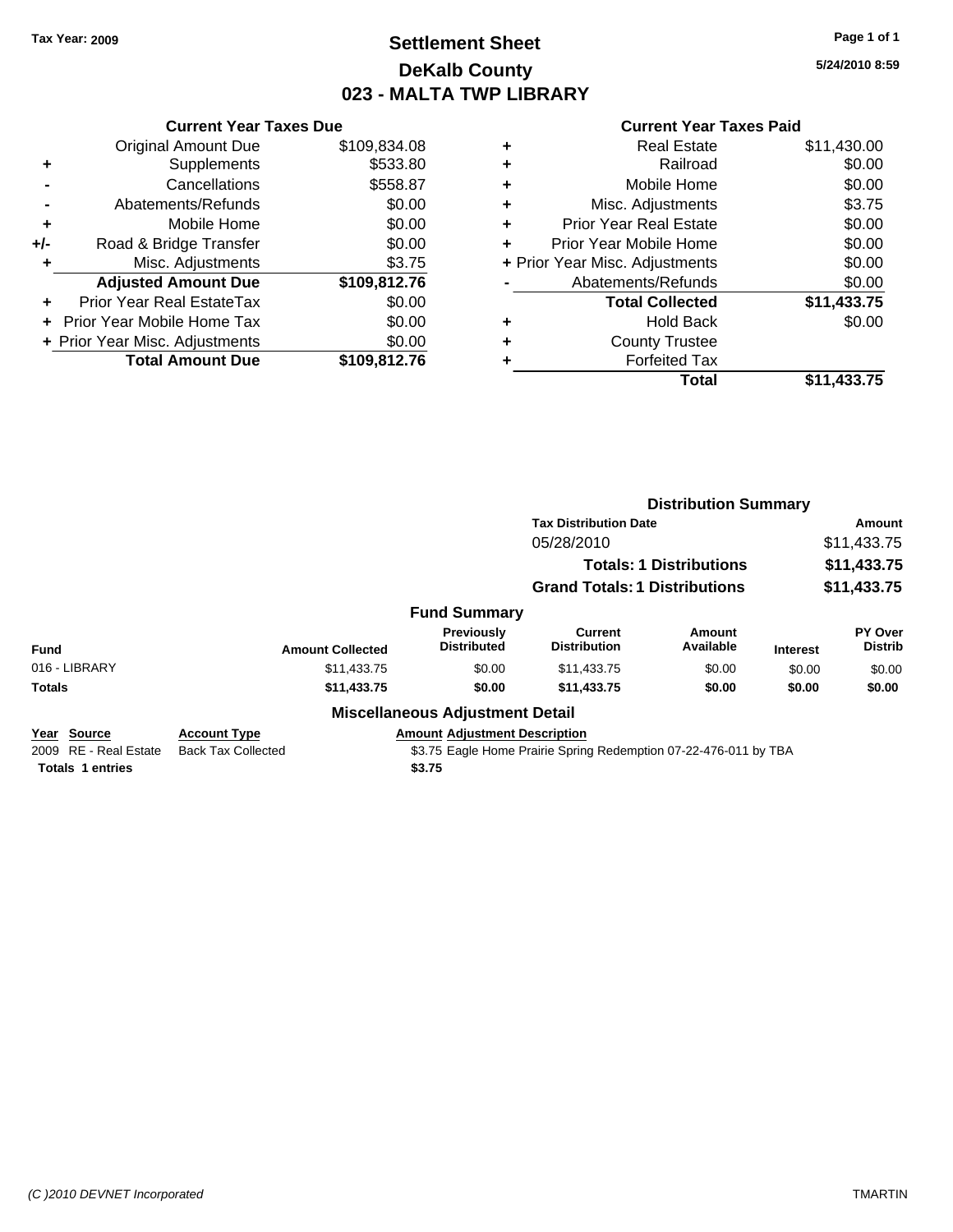## **Settlement Sheet Tax Year: 2009 Page 1 of 1 DeKalb County 024 - MALTA ROAD & BRIDGE**

**5/24/2010 8:59**

|     | <b>Current Year Taxes Due</b>  |              |
|-----|--------------------------------|--------------|
|     | <b>Original Amount Due</b>     | \$138,865.02 |
| ٠   | Supplements                    | \$616.70     |
|     | Cancellations                  | \$646.11     |
|     | Abatements/Refunds             | \$0.00       |
| ٠   | Mobile Home                    | \$0.00       |
| +/- | Road & Bridge Transfer         | (\$1,237.44) |
|     | Misc. Adjustments              | \$4.74       |
|     | <b>Adjusted Amount Due</b>     | \$137,602.91 |
|     | Prior Year Real EstateTax      | \$0.00       |
|     | Prior Year Mobile Home Tax     | \$0.00       |
|     | + Prior Year Misc. Adjustments | \$0.00       |
|     | <b>Total Amount Due</b>        | \$137,602.91 |
|     |                                |              |

#### **Current Year Taxes Paid**

|   | Total                          | \$13,218.41 |
|---|--------------------------------|-------------|
|   | <b>Forfeited Tax</b>           |             |
| ٠ | <b>County Trustee</b>          |             |
| ٠ | <b>Hold Back</b>               | \$0.00      |
|   | <b>Total Collected</b>         | \$13,218.41 |
|   | Abatements/Refunds             | \$0.00      |
|   | + Prior Year Misc. Adjustments | \$0.00      |
|   | Prior Year Mobile Home         | \$0.00      |
| ٠ | <b>Prior Year Real Estate</b>  | \$0.00      |
| ٠ | Misc. Adjustments              | \$4.74      |
| ٠ | Mobile Home                    | \$0.00      |
| ٠ | Railroad                       | \$0.00      |
|   | <b>Real Estate</b>             | \$13,213.67 |

| <b>Road and Bridge Summary</b> |             | <b>Distribution Summary</b> |                                      |             |
|--------------------------------|-------------|-----------------------------|--------------------------------------|-------------|
| <b>Municipality</b>            | Amt. Due    | Amt. Distrib.               | <b>Tax Distribution Date</b>         | Amount      |
| <b>VILLAGE OF MALTA</b>        | \$11.688.22 | \$1.237.44                  | 05/28/2010                           | \$13,218.41 |
| <b>Totals</b>                  | \$11,688.22 | \$1,237.44                  | <b>Totals: 1 Distributions</b>       | \$13,218.41 |
|                                |             |                             | <b>Grand Totals: 1 Distributions</b> | \$13,218.41 |

|                              |                         | <b>Fund Summary</b>                     |                                |                     |                 |                           |
|------------------------------|-------------------------|-----------------------------------------|--------------------------------|---------------------|-----------------|---------------------------|
| <b>Fund</b>                  | <b>Amount Collected</b> | <b>Previously</b><br><b>Distributed</b> | Current<br><b>Distribution</b> | Amount<br>Available | <b>Interest</b> | PY Over<br><b>Distrib</b> |
| 007 - ROAD AND BRIDGE        | \$3.893.82              | \$0.00                                  | \$3.893.82                     | \$0.00              | \$0.00          | \$0.00                    |
| 008 - BRIDGE CONST W/COUNTY  | \$1,696.35              | \$0.00                                  | \$1,696.35                     | \$0.00              | \$0.00          | \$0.00                    |
| 009 - PERMANENT ROAD         | \$6.097.13              | \$0.00                                  | \$6,097.13                     | \$0.00              | \$0.00          | \$0.00                    |
| 010 - EQUIPMENT AND BUILDING | \$1.531.11              | \$0.00                                  | \$1.531.11                     | \$0.00              | \$0.00          | \$0.00                    |
| Totals                       | \$13,218.41             | \$0.00                                  | \$13,218.41                    | \$0.00              | \$0.00          | \$0.00                    |
|                              |                         |                                         |                                |                     |                 |                           |

**Year Source Account Type Amount Adjustment Description Totals 1 entries \$4.74**

**Miscellaneous Adjustment Detail**

2009 RE - Real Estate Back Tax Collected \$4.74 Eagle Home Prairie Spring Redemption 07-22-476-011 by TBA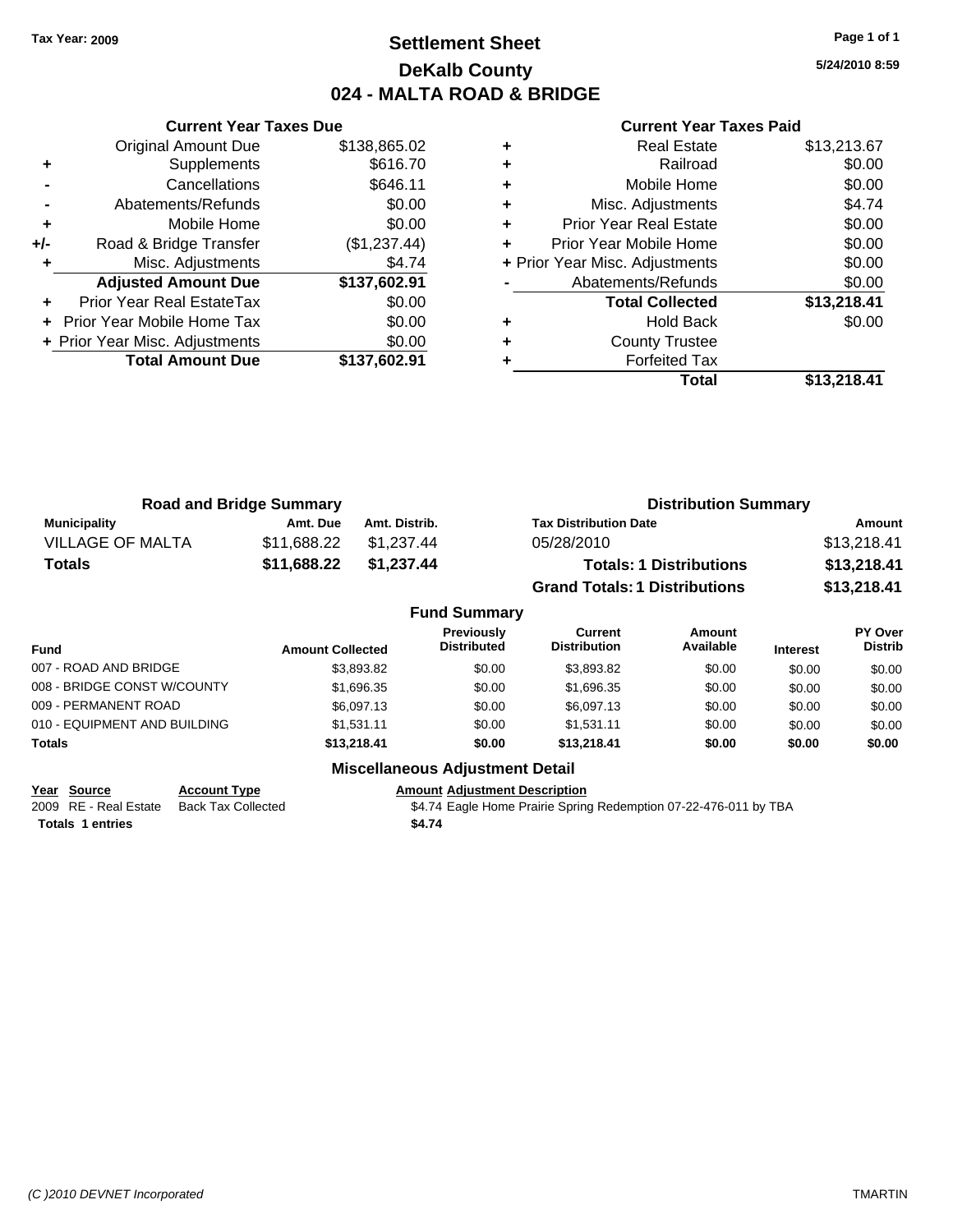## **Settlement Sheet Tax Year: 2009 Page 1 of 1 DeKalb County 025 - MAYFIELD TOWNSHIP**

**5/24/2010 8:59**

#### **Current Year Taxes Paid**

|     | <b>Current Year Taxes Due</b>     |             |
|-----|-----------------------------------|-------------|
|     | <b>Original Amount Due</b>        | \$92,130.17 |
| ٠   | Supplements                       | \$214.38    |
|     | Cancellations                     | \$224.72    |
|     | Abatements/Refunds                | \$0.00      |
| ٠   | Mobile Home                       | \$0.00      |
| +/- | Road & Bridge Transfer            | \$0.00      |
| ٠   | Misc. Adjustments                 | \$0.00      |
|     | <b>Adjusted Amount Due</b>        | \$92,119.83 |
| ÷   | Prior Year Real EstateTax         | \$0.00      |
|     | <b>Prior Year Mobile Home Tax</b> | \$0.00      |
|     | + Prior Year Misc. Adjustments    | \$0.00      |
|     | <b>Total Amount Due</b>           | \$92.119.83 |

|   | Total                          | \$12,453.94 |
|---|--------------------------------|-------------|
| ٠ | <b>Forfeited Tax</b>           |             |
| ٠ | <b>County Trustee</b>          |             |
| ٠ | <b>Hold Back</b>               | \$0.00      |
|   | <b>Total Collected</b>         | \$12,453.94 |
|   | Abatements/Refunds             | \$0.00      |
|   | + Prior Year Misc. Adjustments | \$0.00      |
| ٠ | Prior Year Mobile Home         | \$0.00      |
| ÷ | Prior Year Real Estate         | \$0.00      |
| ٠ | Misc. Adjustments              | \$0.00      |
| ÷ | Mobile Home                    | \$0.00      |
| ÷ | Railroad                       | \$0.00      |
| ٠ | <b>Real Estate</b>             | \$12,453.94 |
|   |                                |             |

|                          |                         |                                  | <b>Distribution Summary</b>          |                                |                 |                           |
|--------------------------|-------------------------|----------------------------------|--------------------------------------|--------------------------------|-----------------|---------------------------|
|                          |                         |                                  | <b>Tax Distribution Date</b>         |                                |                 | Amount                    |
|                          |                         |                                  | 05/28/2010                           |                                |                 | \$12,453.94               |
|                          |                         |                                  |                                      | <b>Totals: 1 Distributions</b> |                 | \$12,453.94               |
|                          |                         |                                  | <b>Grand Totals: 1 Distributions</b> |                                |                 | \$12,453.94               |
|                          |                         | <b>Fund Summary</b>              |                                      |                                |                 |                           |
| <b>Fund</b>              | <b>Amount Collected</b> | Previously<br><b>Distributed</b> | Current<br><b>Distribution</b>       | Amount<br>Available            | <b>Interest</b> | PY Over<br><b>Distrib</b> |
| 001 - CORPORATE          | \$11,918.50             | \$0.00                           | \$11,918.50                          | \$0.00                         | \$0.00          | \$0.00                    |
| 054 - GENERAL ASSISTANCE | \$535.44                | \$0.00                           | \$535.44                             | \$0.00                         | \$0.00          | \$0.00                    |

**Totals \$12,453.94 \$0.00 \$12,453.94 \$0.00 \$0.00 \$0.00**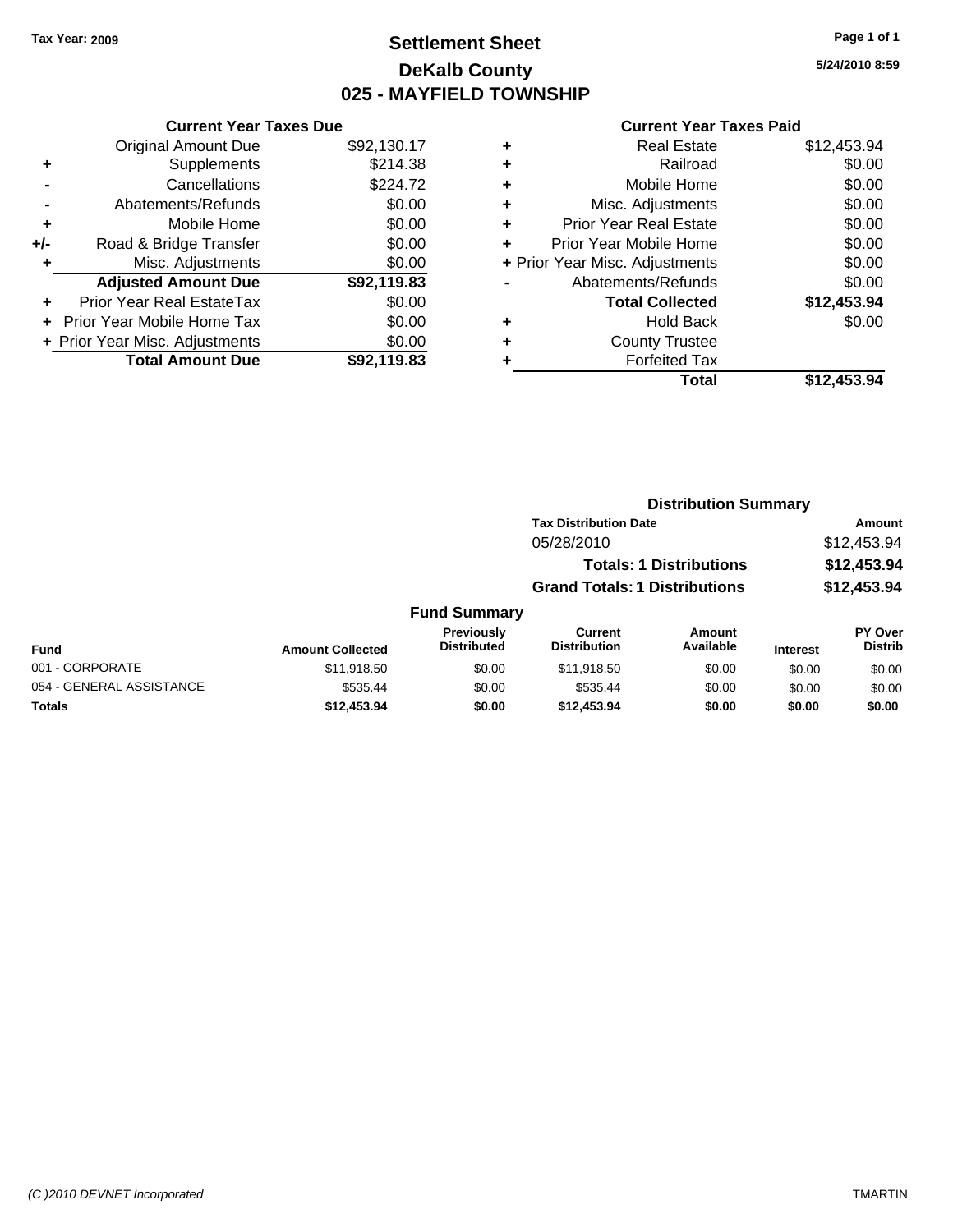### **Settlement Sheet Tax Year: 2009 Page 1 of 1 DeKalb County 026 - MAYFIELD ROAD & BRIDGE**

**5/24/2010 8:59**

#### **Current Year Taxes Paid**

|       | <b>UGITUR TUGI TUAUS DUU</b>   |              |
|-------|--------------------------------|--------------|
|       | <b>Original Amount Due</b>     | \$213,263.71 |
| ٠     | Supplements                    | \$496.25     |
|       | Cancellations                  | \$520.18     |
|       | Abatements/Refunds             | \$0.00       |
| ٠     | Mobile Home                    | \$0.00       |
| $+/-$ | Road & Bridge Transfer         | \$0.00       |
| ٠     | Misc. Adjustments              | \$0.00       |
|       | <b>Adjusted Amount Due</b>     | \$213,239.78 |
|       | Prior Year Real EstateTax      | \$0.00       |
|       | Prior Year Mobile Home Tax     | \$0.00       |
|       | + Prior Year Misc. Adjustments | \$0.00       |
|       | <b>Total Amount Due</b>        | \$213,239.78 |
|       |                                |              |

**Current Year Taxes Due**

|   | <b>Real Estate</b>             | \$28,828.39 |
|---|--------------------------------|-------------|
| ٠ | Railroad                       | \$0.00      |
| ٠ | Mobile Home                    | \$0.00      |
| ٠ | Misc. Adjustments              | \$0.00      |
| ٠ | <b>Prior Year Real Estate</b>  | \$0.00      |
|   | Prior Year Mobile Home         | \$0.00      |
|   | + Prior Year Misc. Adjustments | \$0.00      |
|   | Abatements/Refunds             | \$0.00      |
|   | <b>Total Collected</b>         | \$28,828.39 |
| ٠ | <b>Hold Back</b>               | \$0.00      |
| ٠ | <b>County Trustee</b>          |             |
|   | <b>Forfeited Tax</b>           |             |
|   | Total                          | \$28.828.39 |

| <b>Distribution Summary</b>          |             |
|--------------------------------------|-------------|
| <b>Tax Distribution Date</b>         | Amount      |
| 05/28/2010                           | \$28,828.39 |
| <b>Totals: 1 Distributions</b>       | \$28,828.39 |
| <b>Grand Totals: 1 Distributions</b> | \$28,828.39 |
| -------                              |             |

#### **Fund Summary Fund Interest Amount Collected Distributed PY Over Distrib Amount Available Current Distribution Previously** 007 - ROAD AND BRIDGE 60.00 \$18,580.36 \$0.00 \$18,580.36 \$18,580.36 \$0.00 \$0.00 \$0.00 008 - BRIDGE CONST W/COUNTY  $$796.64$   $$0.00$   $$796.64$   $$0.00$   $$0.00$   $$0.00$   $$0.00$ 009 - PERMANENT ROAD \$7,299.98 \$0.00 \$7,299.98 \$0.00 \$0.00 \$0.00 010 - EQUIPMENT AND BUILDING \$1,274.73 \$0.00 \$1,274.73 \$0.00 \$0.00 \$0.00 \$0.00 035 - TORT JUDGMENTS, LIABILITY INSURANCE \$531.11 \$0.00 \$531.11 \$0.00 \$0.00 \$0.00 047 - SOCIAL SECURITY 6345.57 \$345.57 \$0.00 \$345.57 \$0.00 \$0.00 \$0.00 \$0.00 **Totals \$28,828.39 \$0.00 \$28,828.39 \$0.00 \$0.00 \$0.00**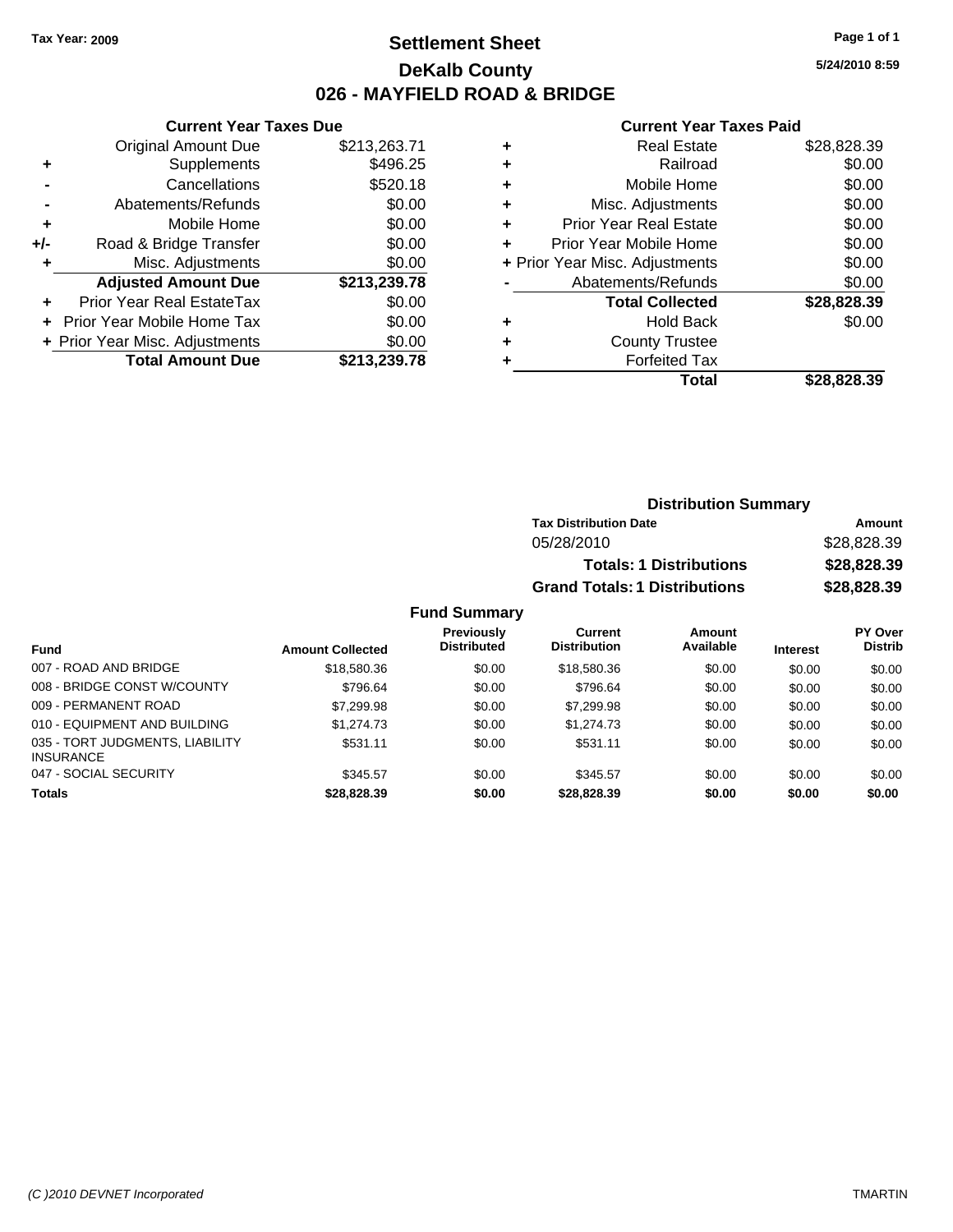# **Settlement Sheet Tax Year: 2009 Page 1 of 1 DeKalb County 027 - MILAN TOWNSHIP**

**5/24/2010 8:59**

|     | <b>Current Year Taxes Due</b>  |             |  |  |  |
|-----|--------------------------------|-------------|--|--|--|
|     | Original Amount Due            | \$26,000.19 |  |  |  |
| ٠   | Supplements                    | \$0.00      |  |  |  |
|     | Cancellations                  | \$0.00      |  |  |  |
|     | Abatements/Refunds             | \$0.00      |  |  |  |
| ٠   | Mobile Home                    | \$0.00      |  |  |  |
| +/- | Road & Bridge Transfer         | \$0.00      |  |  |  |
| ٠   | Misc. Adjustments              | \$0.00      |  |  |  |
|     | <b>Adjusted Amount Due</b>     | \$26,000.19 |  |  |  |
|     | Prior Year Real EstateTax      | \$0.00      |  |  |  |
|     | Prior Year Mobile Home Tax     | \$0.00      |  |  |  |
|     | + Prior Year Misc. Adjustments | \$0.00      |  |  |  |
|     | <b>Total Amount Due</b>        | \$26,000.19 |  |  |  |
|     |                                |             |  |  |  |

### **Current Year Taxes Paid +** Real Estate \$3,225.45

|   | Total                          | \$3.225.45 |
|---|--------------------------------|------------|
|   | <b>Forfeited Tax</b>           |            |
|   | <b>County Trustee</b>          |            |
|   | <b>Hold Back</b>               | \$0.00     |
|   | <b>Total Collected</b>         | \$3,225.45 |
|   | Abatements/Refunds             | \$0.00     |
|   | + Prior Year Misc. Adjustments | \$0.00     |
| ÷ | Prior Year Mobile Home         | \$0.00     |
| ÷ | <b>Prior Year Real Estate</b>  | \$0.00     |
| ٠ | Misc. Adjustments              | \$0.00     |
| ٠ | Mobile Home                    | \$0.00     |
|   | Railroad                       | \$0.00     |

|                 |                         |                                         |                                       | <b>Distribution Summary</b>    |                 |                                  |
|-----------------|-------------------------|-----------------------------------------|---------------------------------------|--------------------------------|-----------------|----------------------------------|
|                 |                         |                                         | <b>Tax Distribution Date</b>          |                                |                 | Amount                           |
|                 |                         |                                         | 05/28/2010                            |                                |                 | \$3,225.45                       |
|                 |                         |                                         |                                       | <b>Totals: 1 Distributions</b> |                 | \$3,225.45                       |
|                 |                         |                                         | <b>Grand Totals: 1 Distributions</b>  |                                |                 | \$3,225.45                       |
|                 |                         | <b>Fund Summary</b>                     |                                       |                                |                 |                                  |
| <b>Fund</b>     | <b>Amount Collected</b> | <b>Previously</b><br><b>Distributed</b> | <b>Current</b><br><b>Distribution</b> | Amount<br>Available            | <b>Interest</b> | <b>PY Over</b><br><b>Distrib</b> |
| 001 - CORPORATE | \$3,225.45              | \$0.00                                  | \$3,225.45                            | \$0.00                         | \$0.00          | \$0.00                           |
| Totals          | \$3,225.45              | \$0.00                                  | \$3,225.45                            | \$0.00                         | \$0.00          | \$0.00                           |
|                 |                         |                                         |                                       |                                |                 |                                  |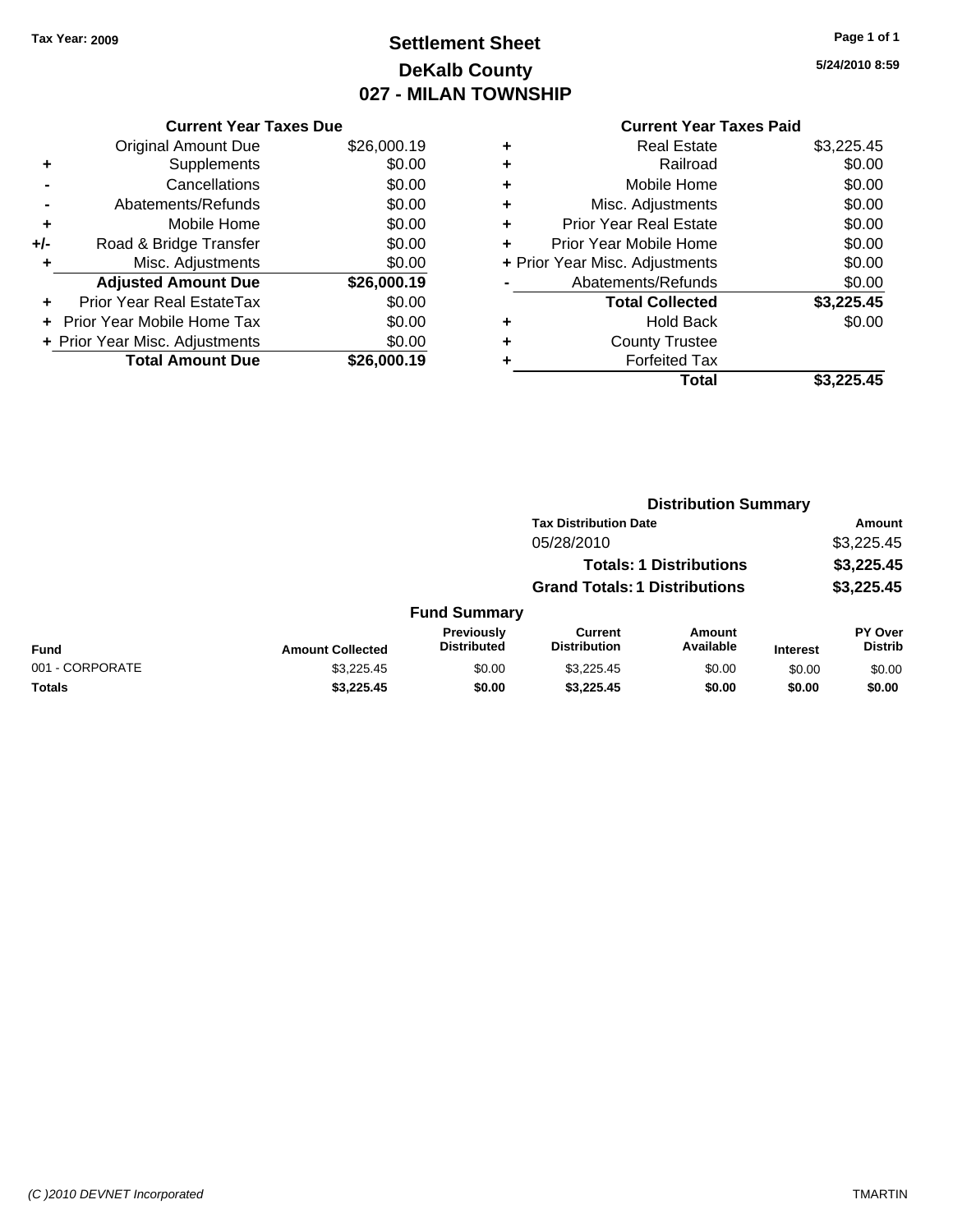## **Settlement Sheet Tax Year: 2009 Page 1 of 1 DeKalb County 028 - MILAN ROAD & BRIDGE**

**5/24/2010 8:59**

|       | <b>Current Year Taxes Due</b>  |             |
|-------|--------------------------------|-------------|
|       | <b>Original Amount Due</b>     | \$40,355.04 |
| ٠     | Supplements                    | \$0.00      |
|       | Cancellations                  | \$0.00      |
|       | Abatements/Refunds             | \$0.00      |
| ٠     | Mobile Home                    | \$0.00      |
| $+/-$ | Road & Bridge Transfer         | \$0.00      |
| ٠     | Misc. Adjustments              | \$0.00      |
|       | <b>Adjusted Amount Due</b>     | \$40,355.04 |
| ٠     | Prior Year Real EstateTax      | \$0.00      |
|       | Prior Year Mobile Home Tax     | \$0.00      |
|       | + Prior Year Misc. Adjustments | \$0.00      |
|       | <b>Total Amount Due</b>        | \$40,355,04 |

| <b>Real Estate</b>            | \$5,006.16                     |
|-------------------------------|--------------------------------|
| Railroad                      | \$0.00                         |
| Mobile Home                   | \$0.00                         |
| Misc. Adjustments             | \$0.00                         |
| <b>Prior Year Real Estate</b> | \$0.00                         |
| Prior Year Mobile Home        | \$0.00                         |
|                               | \$0.00                         |
| Abatements/Refunds            | \$0.00                         |
| <b>Total Collected</b>        | \$5,006.16                     |
| <b>Hold Back</b>              | \$0.00                         |
| <b>County Trustee</b>         |                                |
| <b>Forfeited Tax</b>          |                                |
| Total                         | \$5.006.16                     |
|                               | + Prior Year Misc. Adjustments |

|                       |                         |                                  |                                      |                                | <b>Distribution Summary</b> |                           |  |
|-----------------------|-------------------------|----------------------------------|--------------------------------------|--------------------------------|-----------------------------|---------------------------|--|
|                       |                         |                                  | <b>Tax Distribution Date</b>         |                                |                             | Amount                    |  |
|                       |                         |                                  | 05/28/2010                           |                                |                             | \$5,006.16                |  |
|                       |                         |                                  |                                      | <b>Totals: 1 Distributions</b> |                             | \$5,006.16                |  |
|                       |                         |                                  | <b>Grand Totals: 1 Distributions</b> |                                |                             | \$5,006.16                |  |
|                       |                         | <b>Fund Summary</b>              |                                      |                                |                             |                           |  |
| <b>Fund</b>           | <b>Amount Collected</b> | Previously<br><b>Distributed</b> | Current<br><b>Distribution</b>       | Amount<br>Available            | <b>Interest</b>             | PY Over<br><b>Distrib</b> |  |
| 007 - ROAD AND BRIDGE | \$2,605.28              | \$0.00                           | \$2,605.28                           | \$0.00                         | \$0.00                      | \$0.00                    |  |

| 007 - ROAD AND BRIDGE       | \$2,605.28 | \$0.00 | \$2,605.28 | \$0.00 | \$0.00 | \$0.00 |
|-----------------------------|------------|--------|------------|--------|--------|--------|
| 008 - BRIDGE CONST W/COUNTY | \$539.97   | \$0.00 | \$539.97   | \$0.00 | \$0.00 | \$0.00 |
| 009 - PERMANENT ROAD        | \$1.860.91 | \$0.00 | \$1,860.91 | \$0.00 | \$0.00 | \$0.00 |
| Totals                      | \$5,006.16 | \$0.00 | \$5,006.16 | \$0.00 | \$0.00 | \$0.00 |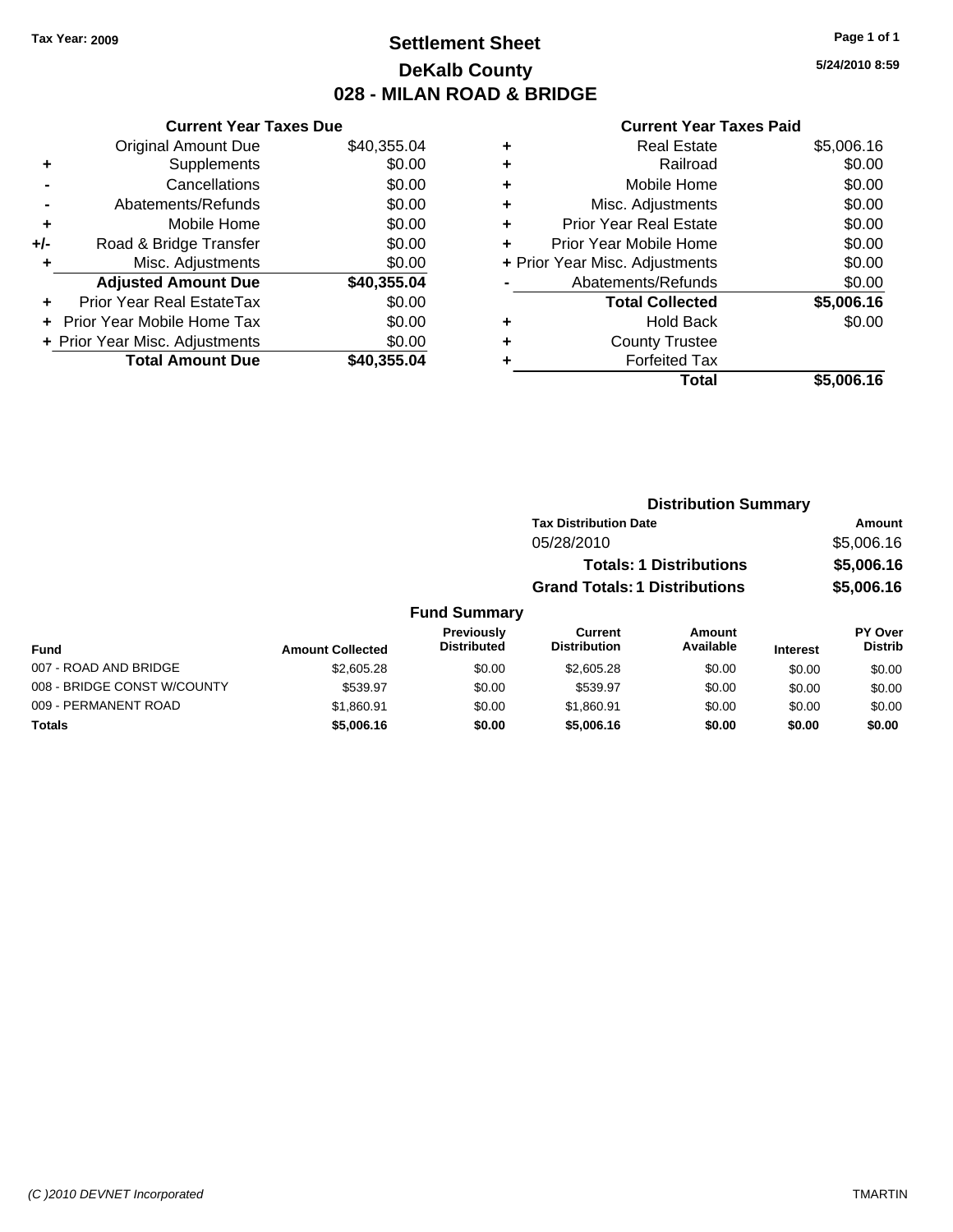## **Settlement Sheet Tax Year: 2009 Page 1 of 1 DeKalb County 029 - PAW PAW TOWNSHIP**

**5/24/2010 8:59**

|       | <b>Current Year Taxes Due</b>  |             |
|-------|--------------------------------|-------------|
|       | <b>Original Amount Due</b>     | \$60,529.51 |
|       | Supplements                    | \$0.00      |
|       | Cancellations                  | \$0.00      |
|       | Abatements/Refunds             | \$0.00      |
| ٠     | Mobile Home                    | \$0.00      |
| $+/-$ | Road & Bridge Transfer         | \$0.00      |
| ٠     | Misc. Adjustments              | \$0.00      |
|       | <b>Adjusted Amount Due</b>     | \$60,529.51 |
| ٠     | Prior Year Real EstateTax      | \$0.00      |
|       | Prior Year Mobile Home Tax     | \$0.00      |
|       | + Prior Year Misc. Adjustments | \$0.00      |
|       | <b>Total Amount Due</b>        | \$60.529.51 |
|       |                                |             |

|   | <b>Current Year Taxes Paid</b> |            |
|---|--------------------------------|------------|
| ٠ | <b>Real Estate</b>             | \$7,057.56 |
|   | Railroad                       | \$0.00     |
| ٠ | Mobile Home                    | \$0.00     |
| ٠ | Misc. Adjustments              | \$0.00     |
|   | <b>Prior Year Real Estate</b>  | \$0.00     |
| ٠ | Prior Year Mobile Home         | \$0.00     |
|   | + Prior Year Misc. Adjustments | \$0.00     |
|   | Abatements/Refunds             | \$0.00     |
|   | <b>Total Collected</b>         | \$7,057.56 |
|   | <b>Hold Back</b>               | \$0.00     |
|   | <b>County Trustee</b>          |            |
|   | <b>Forfeited Tax</b>           |            |
|   | Total                          | \$7,057.56 |

|                 |                         |                                  | <b>Distribution Summary</b>          |                                |                 |                           |
|-----------------|-------------------------|----------------------------------|--------------------------------------|--------------------------------|-----------------|---------------------------|
|                 |                         |                                  | <b>Tax Distribution Date</b>         |                                |                 | Amount                    |
|                 |                         |                                  | 05/28/2010                           |                                |                 | \$7,057.56                |
|                 |                         |                                  |                                      | <b>Totals: 1 Distributions</b> |                 | \$7,057.56                |
|                 |                         |                                  | <b>Grand Totals: 1 Distributions</b> |                                |                 | \$7,057.56                |
|                 |                         | <b>Fund Summary</b>              |                                      |                                |                 |                           |
| <b>Fund</b>     | <b>Amount Collected</b> | Previously<br><b>Distributed</b> | Current<br><b>Distribution</b>       | Amount<br>Available            | <b>Interest</b> | PY Over<br><b>Distrib</b> |
| 001 - CORPORATE | \$6,626.28              | \$0.00                           | \$6,626.28                           | \$0.00                         | \$0.00          | \$0.00                    |
| 017 - CEMETERY  | \$270.06                | \$0.00                           | \$270.06                             | \$0.00                         | \$0.00          | \$0.00                    |

034 - GENERAL ASSISTANCE \$161.22 \$0.00 \$0.00 \$0.00 \$0.00 \$0.00 **Totals \$7,057.56 \$0.00 \$7,057.56 \$0.00 \$0.00 \$0.00**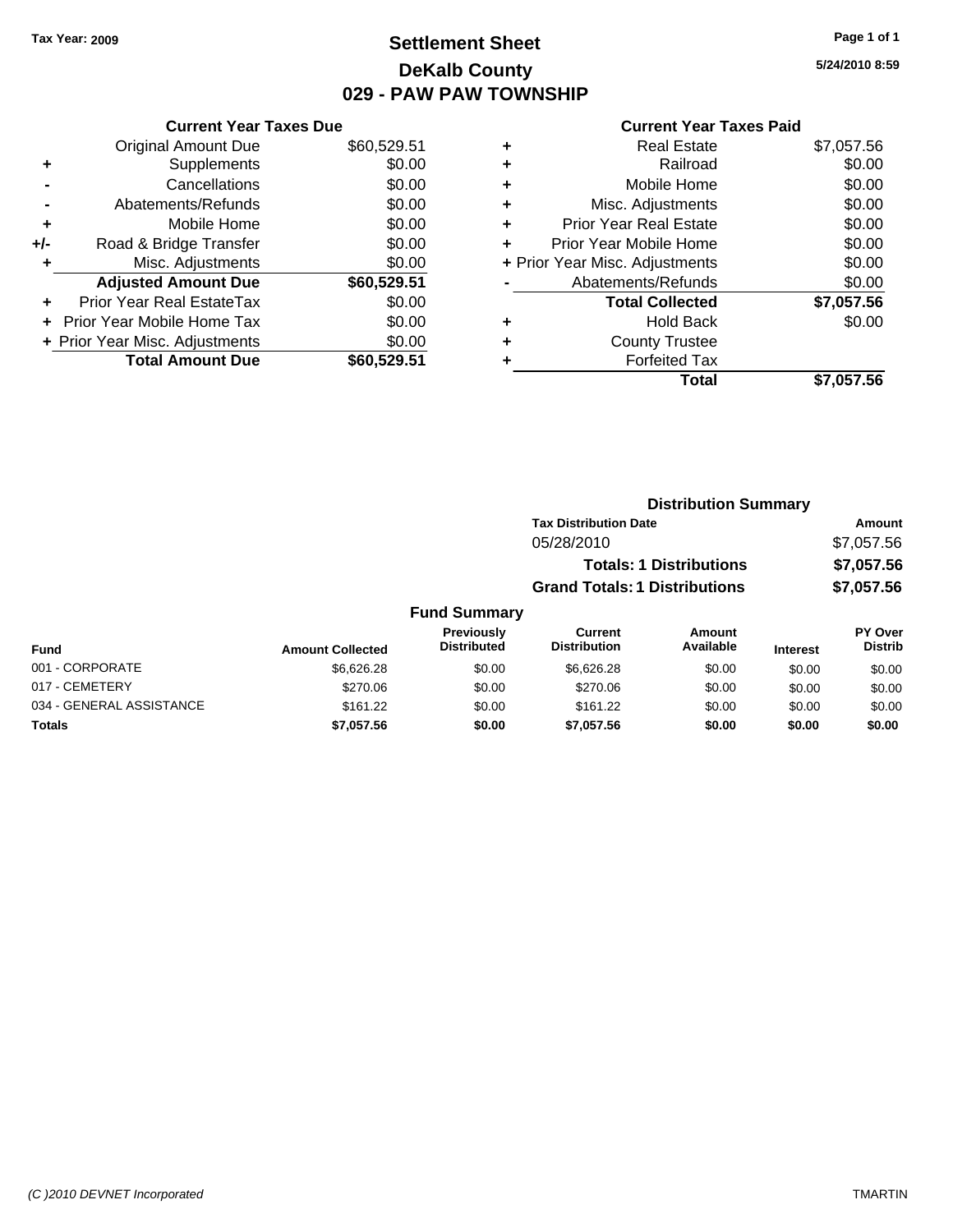### **Settlement Sheet Tax Year: 2009 Page 1 of 1 DeKalb County 030 - PAW PAW ROAD & BRIDGE**

**5/24/2010 8:59**

| <b>Current Year Taxes Due</b>     |                                |
|-----------------------------------|--------------------------------|
| <b>Original Amount Due</b>        | \$83,482.34                    |
| Supplements                       | \$0.00                         |
| Cancellations                     | \$0.00                         |
| Abatements/Refunds                | \$0.00                         |
| Mobile Home                       | \$0.00                         |
| Road & Bridge Transfer            | \$0.00                         |
| Misc. Adjustments                 | \$0.00                         |
| <b>Adjusted Amount Due</b>        | \$83,482.34                    |
| Prior Year Real EstateTax         | \$0.00                         |
| <b>Prior Year Mobile Home Tax</b> | \$0.00                         |
|                                   | \$0.00                         |
| <b>Total Amount Due</b>           | \$83,482,34                    |
|                                   | + Prior Year Misc. Adjustments |

| <b>Real Estate</b>             | \$9,733.84 |
|--------------------------------|------------|
| Railroad                       | \$0.00     |
| Mobile Home                    | \$0.00     |
| Misc. Adjustments              | \$0.00     |
| <b>Prior Year Real Estate</b>  | \$0.00     |
| Prior Year Mobile Home         | \$0.00     |
| + Prior Year Misc. Adjustments | \$0.00     |
| Abatements/Refunds             | \$0.00     |
| <b>Total Collected</b>         | \$9,733.84 |
| <b>Hold Back</b>               | \$0.00     |
| <b>County Trustee</b>          |            |
| <b>Forfeited Tax</b>           |            |
| Total                          | \$9,733.84 |
|                                |            |

|                     |                                      | <b>Distribution Summary</b>    |          |                |
|---------------------|--------------------------------------|--------------------------------|----------|----------------|
|                     | <b>Tax Distribution Date</b>         |                                |          | Amount         |
|                     | 05/28/2010                           |                                |          | \$9,733.84     |
|                     |                                      | <b>Totals: 1 Distributions</b> |          | \$9,733.84     |
|                     | <b>Grand Totals: 1 Distributions</b> |                                |          | \$9,733.84     |
| <b>Fund Summary</b> |                                      |                                |          |                |
| <b>Previously</b>   | <b>Current</b>                       | Amount                         |          | <b>PY Over</b> |
| <b>Distributed</b>  | <b>Distribution</b>                  | Available                      | Intoract | <b>Distrib</b> |

| Fund                                          | <b>Amount Collected</b> | Previously<br><b>Distributed</b> | Current<br><b>Distribution</b> | Amount<br>Available | <b>Interest</b> | <b>PY Over</b><br><b>Distrib</b> |
|-----------------------------------------------|-------------------------|----------------------------------|--------------------------------|---------------------|-----------------|----------------------------------|
| 007 - ROAD AND BRIDGE                         | \$4,720.72              | \$0.00                           | \$4.720.72                     | \$0.00              | \$0.00          | \$0.00                           |
| 009 - PERMANENT ROAD                          | \$3,779.34              | \$0.00                           | \$3,779.34                     | \$0.00              | \$0.00          | \$0.00                           |
| 010 - EQUIPMENT AND BUILDING                  | \$519.78                | \$0.00                           | \$519.78                       | \$0.00              | \$0.00          | \$0.00                           |
| 027 - AUDIT                                   | \$78.81                 | \$0.00                           | \$78.81                        | \$0.00              | \$0.00          | \$0.00                           |
| 035 - TORT JUDGEMENTS/LIABILITY<br><b>INS</b> | \$501.39                | \$0.00                           | \$501.39                       | \$0.00              | \$0.00          | \$0.00                           |
| 047 - SOCIAL SECURITY                         | \$133.80                | \$0.00                           | \$133.80                       | \$0.00              | \$0.00          | \$0.00                           |
| <b>Totals</b>                                 | \$9,733.84              | \$0.00                           | \$9,733.84                     | \$0.00              | \$0.00          | \$0.00                           |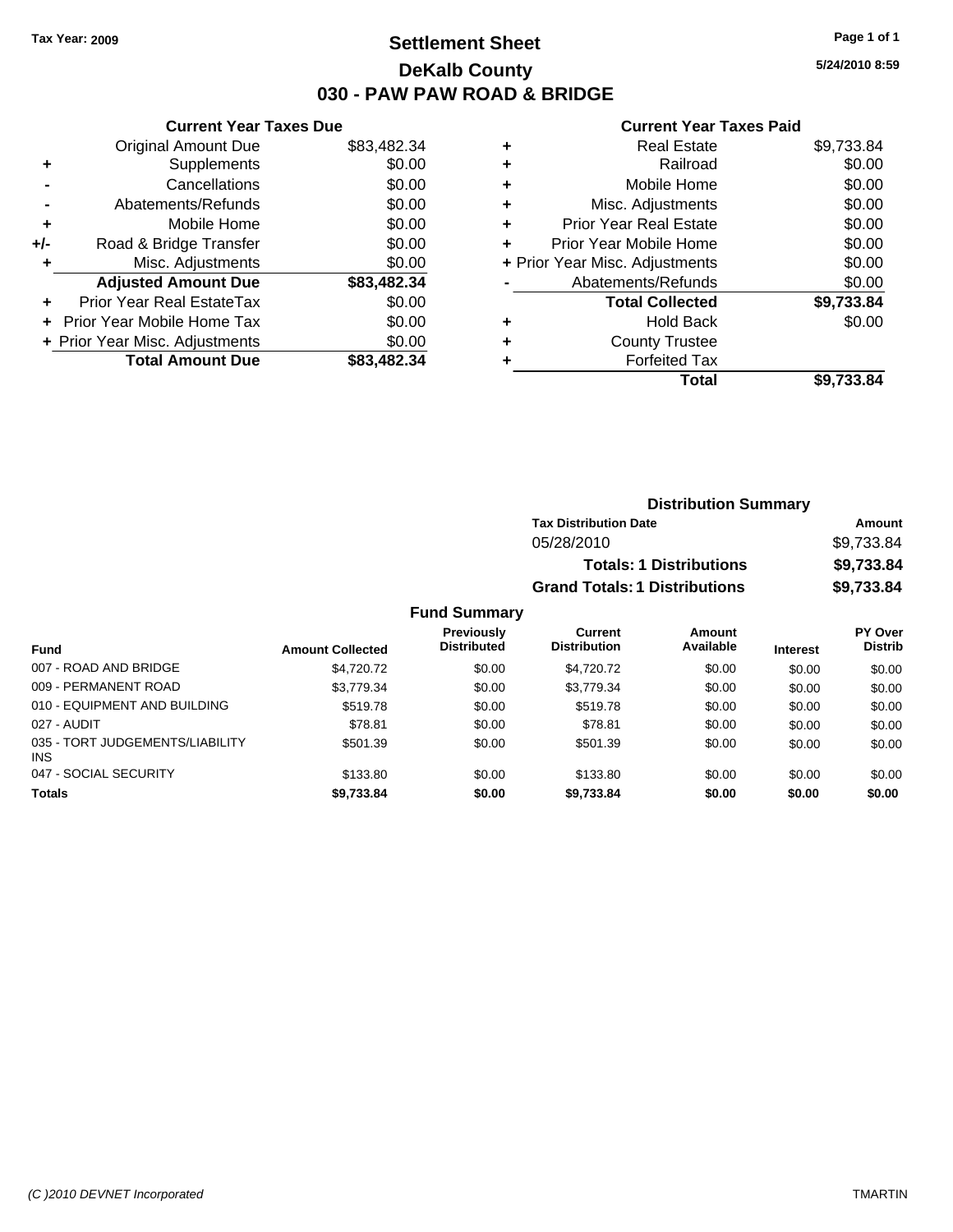# **Settlement Sheet Tax Year: 2009 Page 1 of 1 DeKalb County 031 - PIERCE TOWNSHIP**

**5/24/2010 8:59**

| <b>Current Year T</b> |  |
|-----------------------|--|
|                       |  |

|     | <b>Current Year Taxes Due</b>  |             |
|-----|--------------------------------|-------------|
|     | <b>Original Amount Due</b>     | \$51,316.00 |
| ٠   | Supplements                    | \$0.00      |
|     | Cancellations                  | \$82.74     |
|     | Abatements/Refunds             | \$0.00      |
| ٠   | Mobile Home                    | \$0.00      |
| +/- | Road & Bridge Transfer         | \$0.00      |
| ٠   | Misc. Adjustments              | \$0.00      |
|     | <b>Adjusted Amount Due</b>     | \$51,233.26 |
| ÷   | Prior Year Real EstateTax      | \$0.00      |
|     | Prior Year Mobile Home Tax     | \$0.00      |
|     | + Prior Year Misc. Adjustments | \$0.00      |
|     | <b>Total Amount Due</b>        | \$51,233.26 |
|     |                                |             |

|   | <b>Current Year Taxes Paid</b> |            |
|---|--------------------------------|------------|
| ٠ | <b>Real Estate</b>             | \$4,999.95 |
| ٠ | Railroad                       | \$0.00     |
| ٠ | Mobile Home                    | \$0.00     |
| ٠ | Misc. Adjustments              | \$0.00     |
| ٠ | <b>Prior Year Real Estate</b>  | \$0.00     |
| ٠ | Prior Year Mobile Home         | \$0.00     |
|   | + Prior Year Misc. Adjustments | \$0.00     |
|   | Abatements/Refunds             | \$0.00     |
|   | <b>Total Collected</b>         | \$4,999.95 |
| ٠ | <b>Hold Back</b>               | \$0.00     |
| ٠ | <b>County Trustee</b>          |            |
| ٠ | <b>Forfeited Tax</b>           |            |
|   | Total                          | \$4,999.95 |

|                     | <b>Distribution Summary</b>          |            |
|---------------------|--------------------------------------|------------|
|                     | <b>Tax Distribution Date</b>         | Amount     |
|                     | 05/28/2010                           | \$4.999.95 |
|                     | <b>Totals: 1 Distributions</b>       | \$4,999.95 |
|                     | <b>Grand Totals: 1 Distributions</b> | \$4,999.95 |
| <b>Fund Summary</b> |                                      |            |

#### **Fund Interest Amount Collected Distributed PY Over Distrib Amount Available Current Distribution Previously** 001 - CORPORATE 6 \$3,779.02 \$0.00 \$0.00 \$0.00 \$0.00 \$0.00 \$0.00 \$0.00 \$0.00 \$0.00 \$0.00 \$0.00 \$0.00 \$0 005 - I. M. R. F. Charles Communication of the State of State State State State State State State State State S 027 - AUDIT \$48.86 \$0.00 \$48.86 \$0.00 \$0.00 \$0.00 035 - TORT JUDGEMENTS/LIABILITY INS \$399.54 \$0.00 \$399.54 \$0.00 \$0.00 \$0.00 047 - SOCIAL SECURITY \$253.48 \$0.00 \$253.48 \$0.00 \$0.00 \$0.00 \$0.00 054 - GENERAL ASSISTANCE \$292.47 \$0.00 \$0.00 \$0.00 \$0.00 \$0.00 **Totals \$4,999.95 \$0.00 \$4,999.95 \$0.00 \$0.00 \$0.00**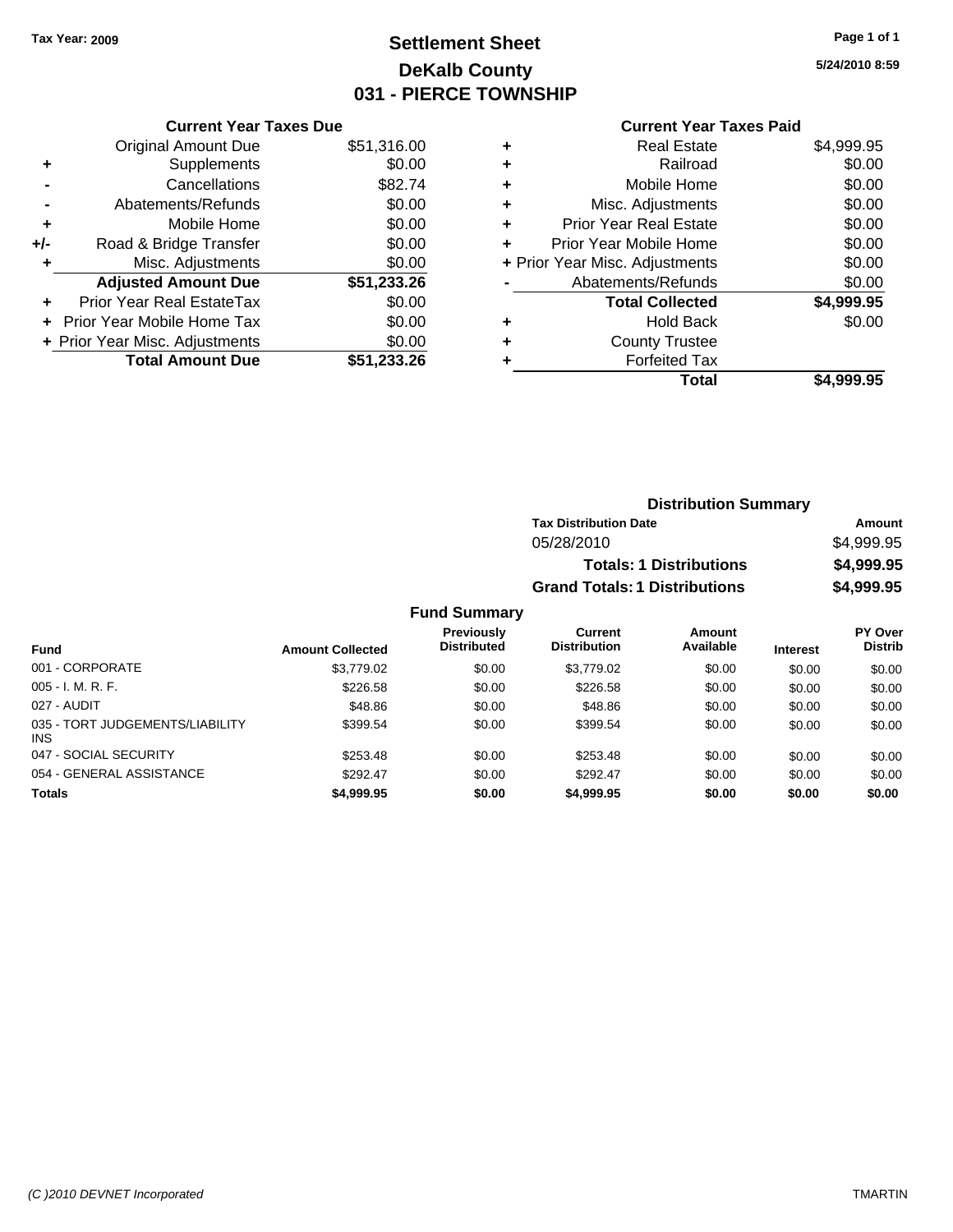### **Settlement Sheet Tax Year: 2009 Page 1 of 1 DeKalb County 032 - PIERCE ROAD & BRIDGE**

**5/24/2010 8:59**

#### **Current Year Taxes Paid**

|       | <b>Current Year Taxes Due</b>  |              |
|-------|--------------------------------|--------------|
|       | <b>Original Amount Due</b>     | \$154,325.48 |
| ٠     | Supplements                    | \$0.00       |
|       | Cancellations                  | \$248.81     |
|       | Abatements/Refunds             | \$0.00       |
| ٠     | Mobile Home                    | \$0.00       |
| $+/-$ | Road & Bridge Transfer         | \$0.00       |
|       | Misc. Adjustments              | \$0.00       |
|       | <b>Adjusted Amount Due</b>     | \$154,076.67 |
|       | Prior Year Real EstateTax      | \$0.00       |
|       | Prior Year Mobile Home Tax     | \$0.00       |
|       | + Prior Year Misc. Adjustments | \$0.00       |
|       | <b>Total Amount Due</b>        | \$154.076.67 |
|       |                                |              |

|   | <b>Real Estate</b>             | \$15,036.84 |
|---|--------------------------------|-------------|
| ٠ | Railroad                       | \$0.00      |
| ٠ | Mobile Home                    | \$0.00      |
| ٠ | Misc. Adjustments              | \$0.00      |
| ٠ | <b>Prior Year Real Estate</b>  | \$0.00      |
| ÷ | Prior Year Mobile Home         | \$0.00      |
|   | + Prior Year Misc. Adjustments | \$0.00      |
|   | Abatements/Refunds             | \$0.00      |
|   | <b>Total Collected</b>         | \$15,036.84 |
| ٠ | Hold Back                      | \$0.00      |
| ٠ | <b>County Trustee</b>          |             |
| ٠ | <b>Forfeited Tax</b>           |             |
|   | Total                          | \$15,036.84 |
|   |                                |             |

| <b>Distribution Summary</b>          |             |  |
|--------------------------------------|-------------|--|
| <b>Tax Distribution Date</b>         | Amount      |  |
| 05/28/2010                           | \$15,036.84 |  |
| <b>Totals: 1 Distributions</b>       | \$15,036.84 |  |
| <b>Grand Totals: 1 Distributions</b> | \$15,036.84 |  |

### **Fund Summary**

| <b>Fund</b>                  | <b>Amount Collected</b> | <b>Previously</b><br><b>Distributed</b> | Current<br><b>Distribution</b> | Amount<br>Available | <b>Interest</b> | PY Over<br><b>Distrib</b> |
|------------------------------|-------------------------|-----------------------------------------|--------------------------------|---------------------|-----------------|---------------------------|
| $005 - I. M. R. F.$          | \$9.90                  | \$0.00                                  | \$9.90                         | \$0.00              | \$0.00          | \$0.00                    |
| 007 - ROAD AND BRIDGE        | \$10,459.97             | \$0.00                                  | \$10.459.97                    | \$0.00              | \$0.00          | \$0.00                    |
| 008 - BRIDGE CONST W/COUNTY  | \$830.38                | \$0.00                                  | \$830.38                       | \$0.00              | \$0.00          | \$0.00                    |
| 009 - PERMANENT ROAD         | \$3.049.35              | \$0.00                                  | \$3,049.35                     | \$0.00              | \$0.00          | \$0.00                    |
| 010 - EQUIPMENT AND BUILDING | \$581.28                | \$0.00                                  | \$581.28                       | \$0.00              | \$0.00          | \$0.00                    |
| 047 - SOCIAL SECURITY        | \$105.96                | \$0.00                                  | \$105.96                       | \$0.00              | \$0.00          | \$0.00                    |
| <b>Totals</b>                | \$15,036.84             | \$0.00                                  | \$15,036,84                    | \$0.00              | \$0.00          | \$0.00                    |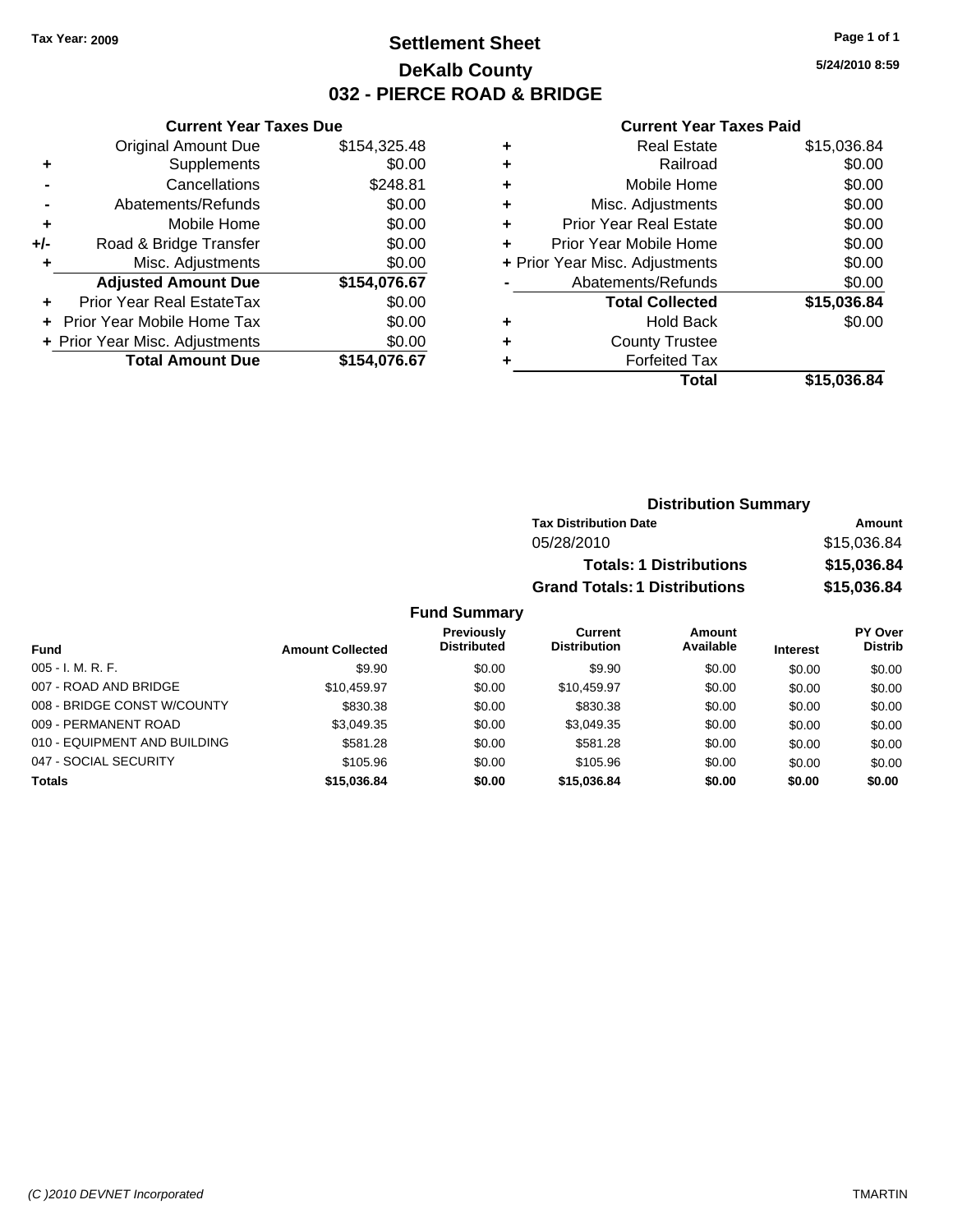### **Settlement Sheet Tax Year: 2009 Page 1 of 1 DeKalb County 033 - SANDWICH TOWNSHIP**

**5/24/2010 8:59**

#### **Current Year Taxes Paid**

|     | <b>Total Amount Due</b>          | \$217,124.99 |
|-----|----------------------------------|--------------|
|     | + Prior Year Misc. Adjustments   | \$0.00       |
|     | Prior Year Mobile Home Tax       | \$0.00       |
|     | <b>Prior Year Real EstateTax</b> | (\$67.15)    |
|     | <b>Adjusted Amount Due</b>       | \$217,192.14 |
| ٠   | Misc. Adjustments                | \$3.62       |
| +/- | Road & Bridge Transfer           | \$0.00       |
| ٠   | Mobile Home                      | \$0.00       |
|     | Abatements/Refunds               | \$3.08       |
|     | Cancellations                    | \$826.78     |
| ٠   | Supplements                      | \$739.20     |
|     | <b>Original Amount Due</b>       | \$217,279.18 |
|     |                                  |              |

**Current Year Taxes Due**

| ٠ | Real Estate                    | \$24,057.09 |
|---|--------------------------------|-------------|
| ٠ | Railroad                       | \$0.00      |
| ٠ | Mobile Home                    | \$0.00      |
| ٠ | Misc. Adjustments              | \$3.62      |
| ٠ | <b>Prior Year Real Estate</b>  | (\$67.15)   |
|   | Prior Year Mobile Home         | \$0.00      |
|   | + Prior Year Misc. Adjustments | \$0.00      |
|   | Abatements/Refunds             | \$3.08      |
|   | <b>Total Collected</b>         | \$23,990.48 |
| ٠ | Hold Back                      | \$0.00      |
|   | <b>County Trustee</b>          |             |
| ٠ | <b>Forfeited Tax</b>           |             |
|   | Total                          | \$23,990.48 |
|   |                                |             |

|                   |                         |                                         |                                      | <b>Distribution Summary</b>    |                 |                                  |  |
|-------------------|-------------------------|-----------------------------------------|--------------------------------------|--------------------------------|-----------------|----------------------------------|--|
|                   |                         |                                         | <b>Tax Distribution Date</b>         |                                |                 | Amount                           |  |
|                   |                         |                                         | 05/28/2010                           |                                |                 | \$23,990.48                      |  |
|                   |                         |                                         |                                      | <b>Totals: 1 Distributions</b> |                 | \$23,990.48                      |  |
|                   |                         |                                         | <b>Grand Totals: 1 Distributions</b> |                                |                 | \$23,990.48                      |  |
|                   |                         | <b>Fund Summary</b>                     |                                      |                                |                 |                                  |  |
| <b>Fund</b>       | <b>Amount Collected</b> | <b>Previously</b><br><b>Distributed</b> | Current<br><b>Distribution</b>       | Amount<br>Available            | <b>Interest</b> | <b>PY Over</b><br><b>Distrib</b> |  |
| 001 - CORPORATE   | \$12,994.21             | \$0.00                                  | \$12,994.21                          | \$0.00                         | \$0.00          | \$0.00                           |  |
| 005 - I. M. R. F. | \$1.192.12              | \$0.00                                  | \$1.192.12                           | \$0.00                         | \$0.00          | \$0.00                           |  |

|                          | Miscellaneous Adjustment Detail |        |             |        |        |        |
|--------------------------|---------------------------------|--------|-------------|--------|--------|--------|
| Totals                   | \$23,990.48                     | \$0.00 | \$23,990.48 | \$0.00 | \$0.00 | \$0.00 |
| 054 - GENERAL ASSISTANCE | \$2.165.02                      | \$0.00 | \$2.165.02  | \$0.00 | \$0.00 | \$0.00 |
| 047 - SOCIAL SECURITY    | \$542.81                        | \$0.00 | \$542.81    | \$0.00 | \$0.00 | \$0.00 |
| 017 - CEMETERY           | \$7,096.32                      | \$0.00 | \$7,096.32  | \$0.00 | \$0.00 | \$0.00 |
| 005 - I. M. R. F.        | \$1.192.12                      | \$0.00 | \$1,192.12  | \$0.00 | \$0.00 | \$0.00 |
| 001 - CORPORATE          | \$12,994.21                     | \$0.00 | \$12,994.21 | \$0.00 | \$0.00 | \$0.00 |
| .                        | ANDUNIL OUNCOLOU                |        |             |        |        |        |

#### **Miscellaneous Adjustment Detail**

**Year Source Account Type Amount Adjustment Description Totals 1 entries \$3.62**

2009 RE - Real Estate Back Tax Collected \$3.62 Talan/Fitzpatrick Redemption 19-27-451-010 by TBA

### **Abatement Detail**

**Year Source Account Type Amount Adjustment Description** 2009 RE - Real Estate PTAB Decision \$1.65 19-26-433-024 2008 PTAB REFUND by TBA 2009 RE - Real Estate PTAB Decision \$1.43 19-27-427-012 2006 PTAB REFUND by TBA **Totals 2 entries \$3.08**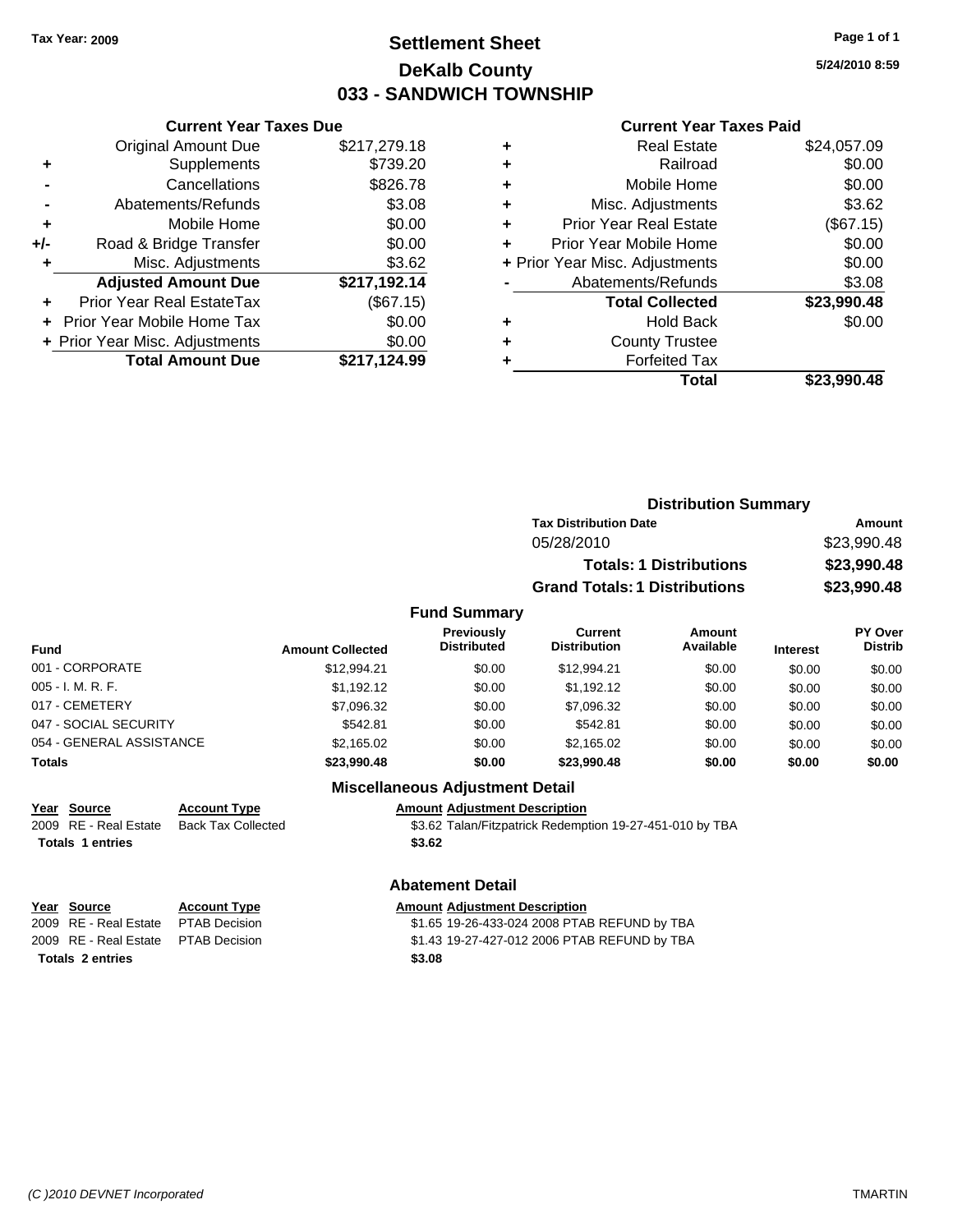### **Settlement Sheet Tax Year: 2009 Page 1 of 1 DeKalb County 034 - SANDWICH LIBRARY DISTRICT**

**5/24/2010 8:59**

#### **Current Year Taxes Paid**

|       | <b>Current Year Taxes Due</b>  |              |  |  |  |
|-------|--------------------------------|--------------|--|--|--|
|       | <b>Original Amount Due</b>     | \$310,706.45 |  |  |  |
| ٠     | Supplements                    | \$1,057.00   |  |  |  |
|       | Cancellations                  | \$1,182.31   |  |  |  |
|       | Abatements/Refunds             | \$4.40       |  |  |  |
| ٠     | Mobile Home                    | \$0.00       |  |  |  |
| $+/-$ | Road & Bridge Transfer         | \$0.00       |  |  |  |
|       | Misc. Adjustments              | \$5.18       |  |  |  |
|       | <b>Adjusted Amount Due</b>     | \$310,581.92 |  |  |  |
|       | Prior Year Real EstateTax      | (\$95.05)    |  |  |  |
|       | Prior Year Mobile Home Tax     | \$0.00       |  |  |  |
|       | + Prior Year Misc. Adjustments | \$0.00       |  |  |  |
|       | <b>Total Amount Due</b>        | \$310,486.87 |  |  |  |
|       |                                |              |  |  |  |

| ٠ | <b>Real Estate</b>             | \$34,401.27 |
|---|--------------------------------|-------------|
| ٠ | Railroad                       | \$0.00      |
| ٠ | Mobile Home                    | \$0.00      |
| ٠ | Misc. Adjustments              | \$5.18      |
| ٠ | <b>Prior Year Real Estate</b>  | (\$95.05)   |
|   | Prior Year Mobile Home         | \$0.00      |
|   | + Prior Year Misc. Adjustments | \$0.00      |
|   | Abatements/Refunds             | \$4.40      |
|   | <b>Total Collected</b>         | \$34,307.00 |
| ٠ | <b>Hold Back</b>               | \$0.00      |
| ٠ | <b>County Trustee</b>          |             |
|   | <b>Forfeited Tax</b>           |             |
|   | Total                          | \$34,307.00 |
|   |                                |             |

|            | <b>Distribution Summary</b>          |             |
|------------|--------------------------------------|-------------|
|            | <b>Tax Distribution Date</b>         | Amount      |
| 05/28/2010 |                                      | \$34,307.00 |
|            | <b>Totals: 1 Distributions</b>       | \$34,307.00 |
|            | <b>Grand Totals: 1 Distributions</b> | \$34,307.00 |
|            |                                      |             |

#### **Fund Summary**

| <b>Fund</b>                            | <b>Amount Collected</b> | <b>Previously</b><br><b>Distributed</b> | Current<br><b>Distribution</b> | <b>Amount</b><br>Available | <b>Interest</b> | PY Over<br><b>Distrib</b> |
|----------------------------------------|-------------------------|-----------------------------------------|--------------------------------|----------------------------|-----------------|---------------------------|
| 001 - CORPORATE                        | \$27,415.08             | \$0.00                                  | \$27,415.08                    | \$0.00                     | \$0.00          | \$0.00                    |
| 004 - OPERATIONS & MAINTENANCE         | \$3,014.80              | \$0.00                                  | \$3,014.80                     | \$0.00                     | \$0.00          | \$0.00                    |
| 005 - I. M. R. F.                      | \$1,822.67              | \$0.00                                  | \$1.822.67                     | \$0.00                     | \$0.00          | \$0.00                    |
| 027 - AUDIT                            | \$108.59                | \$0.00                                  | \$108.59                       | \$0.00                     | \$0.00          | \$0.00                    |
| 035 - TORT JUDGEMENTS/LIABILITY<br>INS | \$1.215.11              | \$0.00                                  | \$1.215.11                     | \$0.00                     | \$0.00          | \$0.00                    |
| 047 - SOCIAL SECURITY                  | \$730.75                | \$0.00                                  | \$730.75                       | \$0.00                     | \$0.00          | \$0.00                    |
| Totals                                 | \$34,307.00             | \$0.00                                  | \$34,307.00                    | \$0.00                     | \$0.00          | \$0.00                    |

#### **Miscellaneous Adjustment Detail**

**Year Source Account Type Amount Adjustment Description**<br>
2009 RE - Real Estate Back Tax Collected **1999** \$5.18 Talan/Fitzpatrick Redemp

\$5.18 Talan/Fitzpatrick Redemption 19-27-451-010 by TBA **Totals 1 entries \$5.18**

#### **Abatement Detail**

| Year Source                         | <b>Account Type</b> | <b>Amount Adjustment Description</b>         |
|-------------------------------------|---------------------|----------------------------------------------|
| 2009 RE - Real Estate PTAB Decision |                     | \$2.36 19-26-433-024 2008 PTAB REFUND by TBA |
| 2009 RE - Real Estate PTAB Decision |                     | \$2.04 19-27-427-012 2006 PTAB REFUND by TBA |
| <b>Totals 2 entries</b>             |                     | \$4.40                                       |
|                                     |                     |                                              |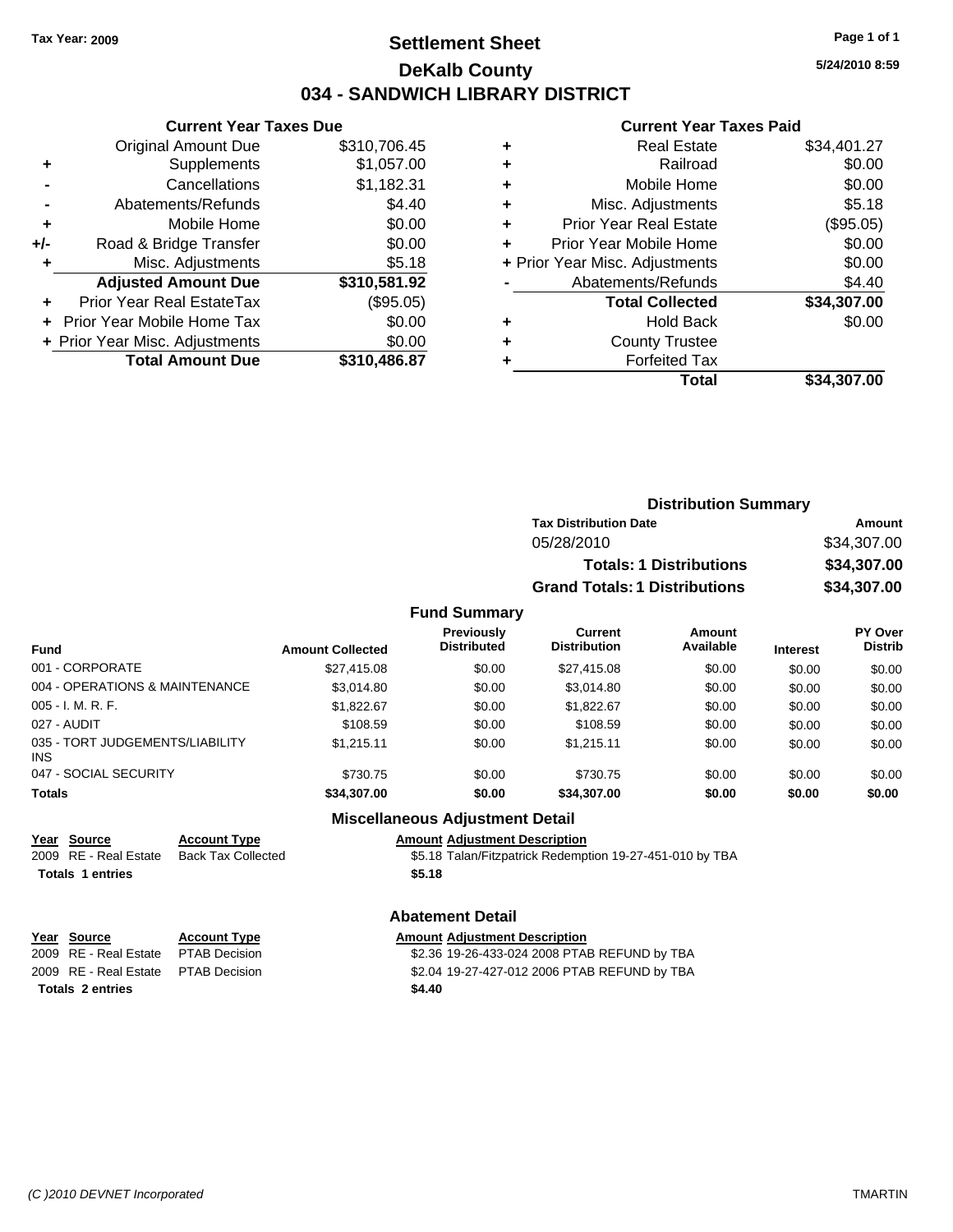### **Settlement Sheet Tax Year: 2009 Page 1 of 1 DeKalb County 035 - SANDWICH ROAD & BRIDGE**

**5/24/2010 8:59**

#### **Current Year Taxes Paid**

|     | <b>Original Amount Due</b>     | \$209,337.54 |
|-----|--------------------------------|--------------|
| ٠   | Supplements                    | \$563.98     |
|     | Cancellations                  | \$631.61     |
|     | Abatements/Refunds             | \$2.34       |
| ٠   | Mobile Home                    | \$0.00       |
| +/- | Road & Bridge Transfer         | (\$4,786.52) |
| ٠   | Misc. Adjustments              | \$3.49       |
|     | <b>Adjusted Amount Due</b>     | \$204,484.54 |
|     | Prior Year Real EstateTax      | (\$50.93)    |
|     | Prior Year Mobile Home Tax     | \$0.00       |
|     | + Prior Year Misc. Adjustments | \$0.00       |
|     | <b>Total Amount Due</b>        | \$204,433.61 |
|     |                                |              |

**Current Year Taxes Due**

|   | <b>Real Estate</b>             | \$18,377.23 |
|---|--------------------------------|-------------|
| ٠ | Railroad                       | \$0.00      |
| ٠ | Mobile Home                    | \$0.00      |
| ٠ | Misc. Adjustments              | \$3.49      |
| ٠ | <b>Prior Year Real Estate</b>  | (\$50.93)   |
| ٠ | Prior Year Mobile Home         | \$0.00      |
|   | + Prior Year Misc. Adjustments | \$0.00      |
|   | Abatements/Refunds             | \$2.34      |
|   | <b>Total Collected</b>         | \$18,327.45 |
|   | <b>Hold Back</b>               | \$0.00      |
| ٠ | <b>County Trustee</b>          |             |
|   | <b>Forfeited Tax</b>           |             |
|   | Total                          | \$18.327.45 |

| <b>Road and Bridge Summary</b> |             |               | <b>Distribution Summary</b>          |             |  |
|--------------------------------|-------------|---------------|--------------------------------------|-------------|--|
| Municipality                   | Amt. Due    | Amt. Distrib. | <b>Tax Distribution Date</b>         | Amount      |  |
| CITY OF SANDWICH               | \$43.288.43 | \$4.786.52    | 05/28/2010                           | \$18,327.45 |  |
| <b>Totals</b>                  | \$43,288.43 | \$4.786.52    | <b>Totals: 1 Distributions</b>       | \$18,327.45 |  |
|                                |             |               | <b>Grand Totals: 1 Distributions</b> | \$18,327.45 |  |

#### **Fund Summary Fund Interest Amount Collected Distributed PY Over Distrib Amount Available Current Distribution Previously** 007 - ROAD AND BRIDGE  $$5,976.05$   $$0.00$   $$5,976.05$   $$0.00$   $$0.00$   $$0.00$   $$0.00$ 009 - PERMANENT ROAD \$8,311.51 \$0.00 \$8,311.51 \$0.00 \$0.00 \$0.00 \$0.00 \$0.00 010 - EQUIPMENT AND BUILDING \$3,931.32 \$0.00 \$3,931.32 \$0.00 \$0.00 \$0.00 \$0.00 047 - SOCIAL SECURITY \$108.57 \$0.00 \$0.00 \$0.00 \$0.00 \$0.00 \$0.00 **Totals \$18,327.45 \$0.00 \$18,327.45 \$0.00 \$0.00 \$0.00**

**Miscellaneous Adjustment Detail**

**Abatement Detail**

#### **Year Source Account Type Amount Adjustment Description** 2009 RE - Real Estate Back Tax Collected \$3.49 Talan/Fitzpatrick Redemption 19-27-451-010 by TBA **Totals 1 entries \$3.49**

# **Year Source Account Type Amount Adjustment Description**

**Totals 2 entries \$2.97**

2009 RE - Real Estate PTAB Decision \$1.59 19-26-433-024 2008 PTAB REFUND by TBA 2009 RE - Real Estate PTAB Decision \$1.38 19-27-427-012 2006 PTAB REFUND by TBA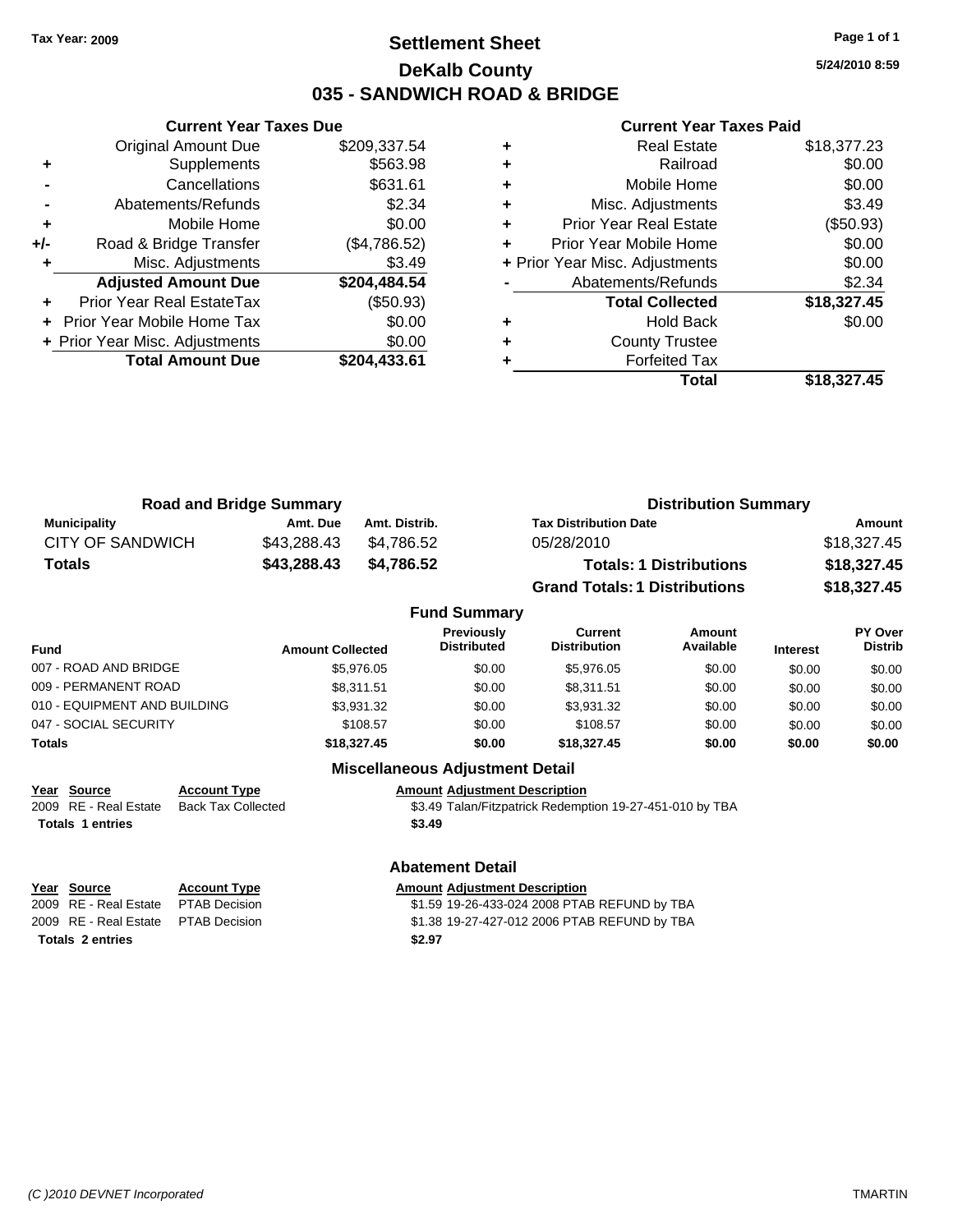### **Settlement Sheet Tax Year: 2009 Page 1 of 1 DeKalb County 036 - SHABBONA TOWNSHIP**

#### **Current Year Taxes Due**

|       | <b>Original Amount Due</b>     | \$84,220.31 |
|-------|--------------------------------|-------------|
| ٠     | Supplements                    | \$63.64     |
|       | Cancellations                  | \$165.04    |
|       | Abatements/Refunds             | \$0.00      |
| ٠     | Mobile Home                    | \$0.00      |
| $+/-$ | Road & Bridge Transfer         | \$0.00      |
| ٠     | Misc. Adjustments              | \$0.00      |
|       | <b>Adjusted Amount Due</b>     | \$84,118.91 |
|       | Prior Year Real EstateTax      | \$0.00      |
|       | Prior Year Mobile Home Tax     | \$0.00      |
|       | + Prior Year Misc. Adjustments | \$0.00      |
|       | <b>Total Amount Due</b>        | \$84.118.91 |

#### **Current Year Taxes Paid**

|   | <b>Real Estate</b>             | \$9,509.84 |
|---|--------------------------------|------------|
| ٠ | Railroad                       | \$0.00     |
| ٠ | Mobile Home                    | \$0.00     |
| ÷ | Misc. Adjustments              | \$0.00     |
| ٠ | <b>Prior Year Real Estate</b>  | \$0.00     |
| ÷ | Prior Year Mobile Home         | \$0.00     |
|   | + Prior Year Misc. Adjustments | \$0.00     |
|   | Abatements/Refunds             | \$0.00     |
|   | <b>Total Collected</b>         | \$9,509.84 |
| ٠ | Hold Back                      | \$0.00     |
| ٠ | <b>County Trustee</b>          |            |
| ٠ | <b>Forfeited Tax</b>           |            |
|   | Total                          | \$9,509.84 |
|   |                                |            |

### **Distribution Summary Tax Distribution Date Amount** 05/28/2010 \$9,509.84 **Totals: 1 Distributions \$9,509.84 Grand Totals: 1 Distributions \$9,509.84**

### **Fund Summary**

| Fund                     | <b>Amount Collected</b> | Previously<br><b>Distributed</b> | Current<br><b>Distribution</b> | Amount<br>Available | <b>Interest</b> | <b>PY Over</b><br><b>Distrib</b> |
|--------------------------|-------------------------|----------------------------------|--------------------------------|---------------------|-----------------|----------------------------------|
| 001 - CORPORATE          | \$6.752.38              | \$0.00                           | \$6.752.38                     | \$0.00              | \$0.00          | \$0.00                           |
| 017 - CEMETERY           | \$2,455.69              | \$0.00                           | \$2,455.69                     | \$0.00              | \$0.00          | \$0.00                           |
| 054 - GENERAL ASSISTANCE | \$301.77                | \$0.00                           | \$301.77                       | \$0.00              | \$0.00          | \$0.00                           |
| Totals                   | \$9,509.84              | \$0.00                           | \$9,509.84                     | \$0.00              | \$0.00          | \$0.00                           |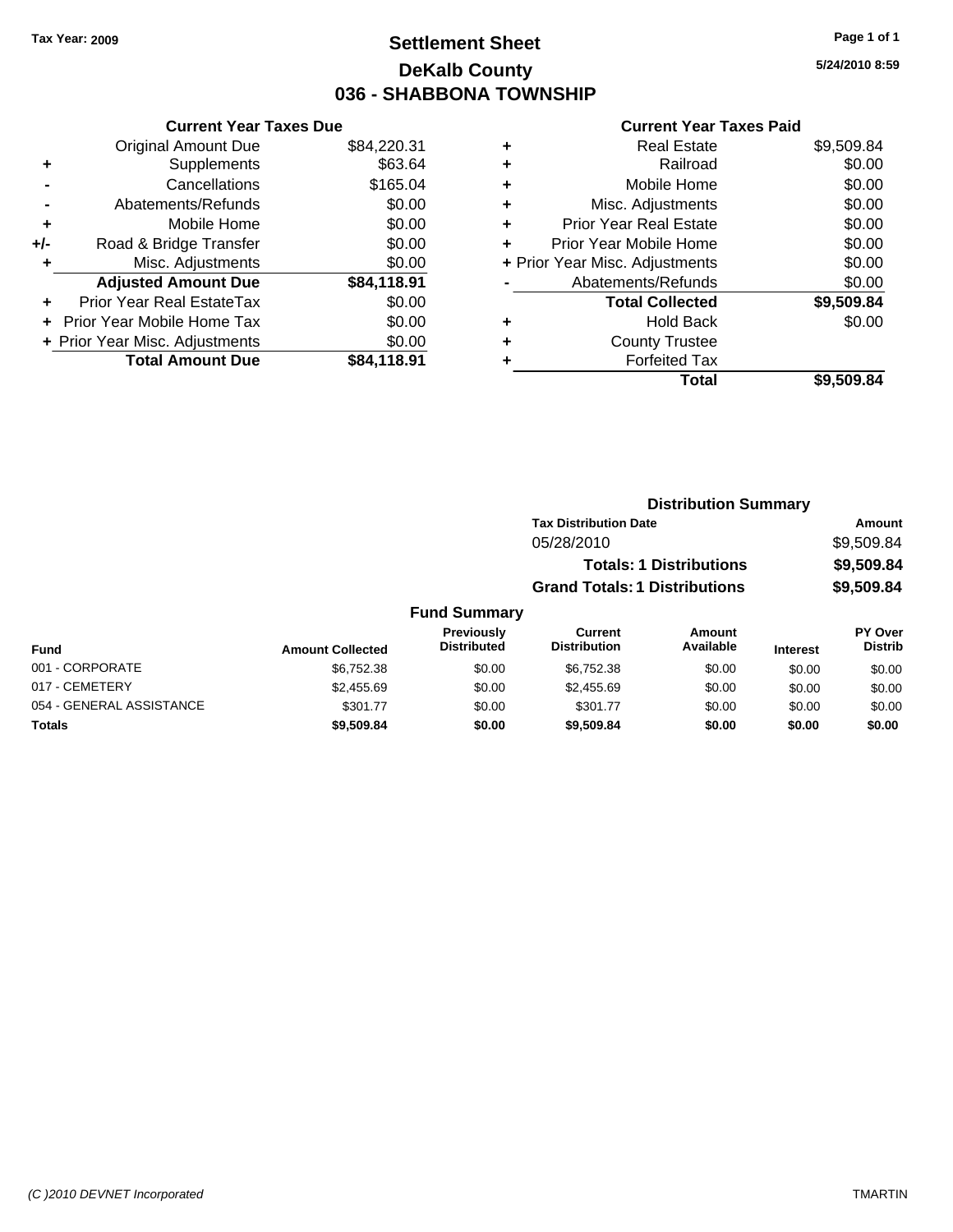### **Settlement Sheet Tax Year: 2009 Page 1 of 1 DeKalb County 037 - SHABBONA ROAD & BRIDGE**

**5/24/2010 8:59**

|     | <b>Current Year Taxes Due</b>  |              |  |  |  |  |
|-----|--------------------------------|--------------|--|--|--|--|
|     | <b>Original Amount Due</b>     | \$128,672.89 |  |  |  |  |
| ٠   | Supplements                    | \$85.36      |  |  |  |  |
|     | Cancellations                  | \$221.37     |  |  |  |  |
|     | Abatements/Refunds             | \$0.00       |  |  |  |  |
| ٠   | Mobile Home                    | \$0.00       |  |  |  |  |
| +/- | Road & Bridge Transfer         | (\$1,772.98) |  |  |  |  |
| ٠   | Misc. Adjustments              | \$0.00       |  |  |  |  |
|     | <b>Adjusted Amount Due</b>     | \$126,763.90 |  |  |  |  |
| ٠   | Prior Year Real EstateTax      | \$0.00       |  |  |  |  |
|     | Prior Year Mobile Home Tax     | \$0.00       |  |  |  |  |
|     | + Prior Year Misc. Adjustments | \$0.00       |  |  |  |  |
|     | <b>Total Amount Due</b>        | \$126,763.90 |  |  |  |  |
|     |                                |              |  |  |  |  |

|   | <b>Real Estate</b>             | \$12,756.20 |
|---|--------------------------------|-------------|
| ٠ | Railroad                       | \$0.00      |
| ٠ | Mobile Home                    | \$0.00      |
| ٠ | Misc. Adjustments              | \$0.00      |
| ÷ | <b>Prior Year Real Estate</b>  | \$0.00      |
| ٠ | Prior Year Mobile Home         | \$0.00      |
|   | + Prior Year Misc. Adjustments | \$0.00      |
|   | Abatements/Refunds             | \$0.00      |
|   | <b>Total Collected</b>         | \$12,756.20 |
| ٠ | Hold Back                      | \$0.00      |
| ٠ | <b>County Trustee</b>          |             |
|   | <b>Forfeited Tax</b>           |             |
|   | Total                          | \$12.756.20 |

| <b>Road and Bridge Summary</b> |             |               | <b>Distribution Summary</b>          |             |
|--------------------------------|-------------|---------------|--------------------------------------|-------------|
| <b>Municipality</b>            | Amt. Due    | Amt. Distrib. | <b>Tax Distribution Date</b>         | Amount      |
| <b>VILLAGE OF LEE</b>          | \$1,990.38  | \$226.61      | 05/28/2010                           | \$12,756.20 |
| <b>VILLAGE OF SHABBONA</b>     | \$13,507.35 | \$1.546.37    | <b>Totals: 1 Distributions</b>       | \$12,756.20 |
| \$15,497.73<br>Totals          |             | \$1,772.98    | <b>Grand Totals: 1 Distributions</b> | \$12,756.20 |
| <b>Fund Summary</b>            |             |               |                                      |             |

| Fund                         | <b>Amount Collected</b> | Previously<br><b>Distributed</b> | Current<br><b>Distribution</b> | Amount<br>Available | <b>Interest</b> | PY Over<br><b>Distrib</b> |
|------------------------------|-------------------------|----------------------------------|--------------------------------|---------------------|-----------------|---------------------------|
| 007 - ROAD AND BRIDGE        | \$4,368.58              | \$0.00                           | \$4,368.58                     | \$0.00              | \$0.00          | \$0.00                    |
| 008 - BRIDGE CONST W/COUNTY  | \$11.58                 | \$0.00                           | \$11.58                        | \$0.00              | \$0.00          | \$0.00                    |
| 009 - PERMANENT ROAD         | \$6.700.49              | \$0.00                           | \$6.700.49                     | \$0.00              | \$0.00          | \$0.00                    |
| 010 - EQUIPMENT AND BUILDING | \$1.675.55              | \$0.00                           | \$1,675,55                     | \$0.00              | \$0.00          | \$0.00                    |
| <b>Totals</b>                | \$12,756.20             | \$0.00                           | \$12.756.20                    | \$0.00              | \$0.00          | \$0.00                    |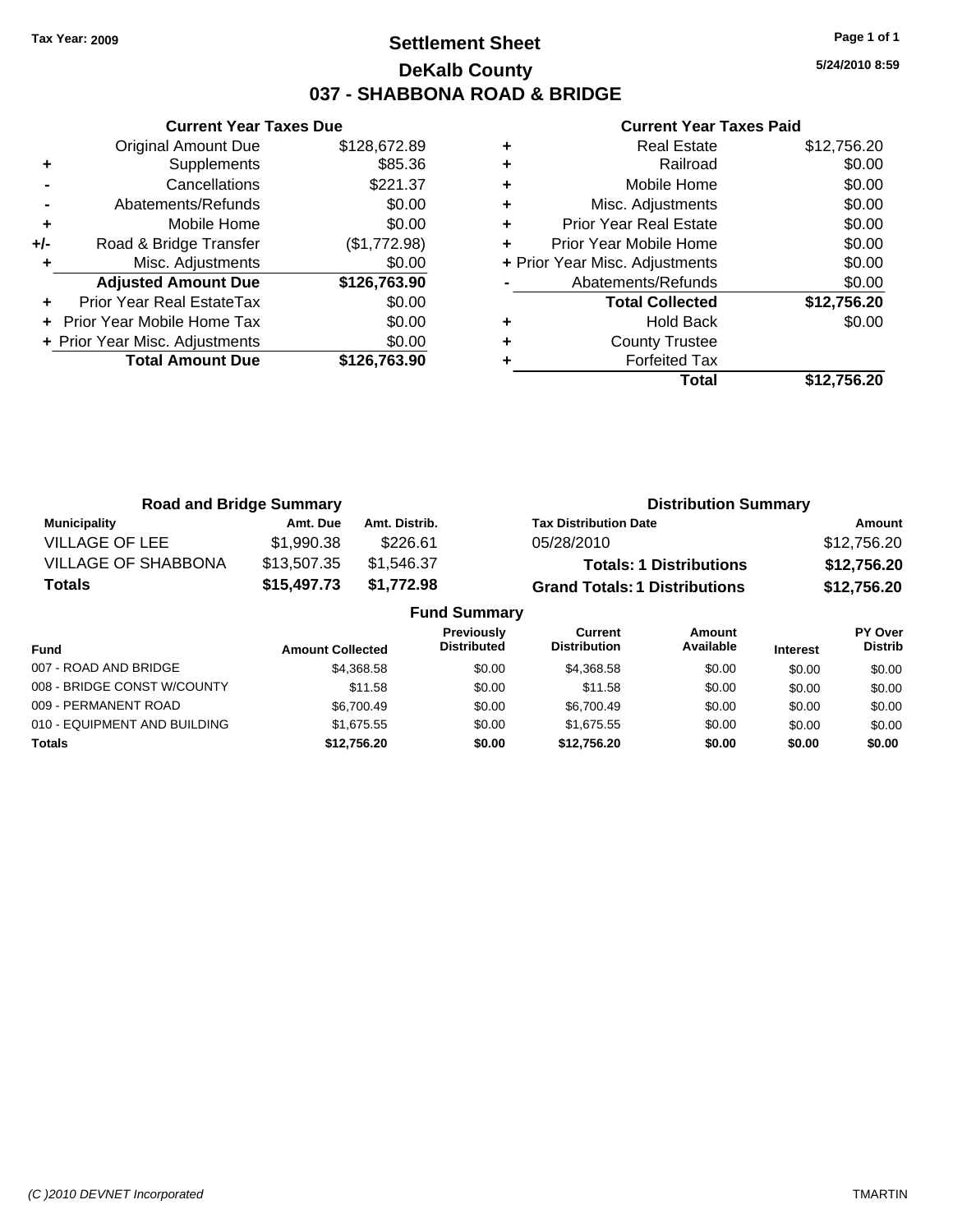### **Settlement Sheet Tax Year: 2009 Page 1 of 1 DeKalb County 038 - SOMONAUK TOWNSHIP**

**5/24/2010 8:59**

|     | <b>Current Year Taxes Due</b>  |             |
|-----|--------------------------------|-------------|
|     | <b>Original Amount Due</b>     | \$72,041.17 |
| ٠   | Supplements                    | \$42.48     |
|     | Cancellations                  | \$73.81     |
|     | Abatements/Refunds             | \$0.00      |
| ٠   | Mobile Home                    | \$0.00      |
| +/- | Road & Bridge Transfer         | \$0.00      |
| ٠   | Misc. Adjustments              | \$0.40      |
|     | <b>Adjusted Amount Due</b>     | \$72,010.24 |
| ÷   | Prior Year Real EstateTax      | (\$32.24)   |
|     | Prior Year Mobile Home Tax     | \$0.00      |
|     | + Prior Year Misc. Adjustments | \$0.00      |
|     | <b>Total Amount Due</b>        | \$71,978.00 |

|                                | <b>Real Estate</b>            | \$8,327.80 |
|--------------------------------|-------------------------------|------------|
| ٠                              | Railroad                      | \$0.00     |
| ٠                              | Mobile Home                   | \$0.00     |
| ٠                              | Misc. Adjustments             | \$0.40     |
| ٠                              | <b>Prior Year Real Estate</b> | (\$32.24)  |
| ٠                              | Prior Year Mobile Home        | \$0.00     |
| + Prior Year Misc. Adjustments |                               | \$0.00     |
|                                | Abatements/Refunds            | \$0.00     |
|                                | <b>Total Collected</b>        | \$8,295.96 |
| ٠                              | Hold Back                     | \$0.00     |
| ٠                              | <b>County Trustee</b>         |            |
| ٠                              | <b>Forfeited Tax</b>          |            |
|                                | Total                         | \$8.295.96 |
|                                |                               |            |

|                          |                     |                         |                                        | <b>Distribution Summary</b>          |                                |                 |                           |
|--------------------------|---------------------|-------------------------|----------------------------------------|--------------------------------------|--------------------------------|-----------------|---------------------------|
|                          |                     |                         |                                        | <b>Tax Distribution Date</b>         |                                |                 | Amount                    |
|                          |                     |                         |                                        | 05/28/2010                           |                                |                 | \$8,295.96                |
|                          |                     |                         |                                        |                                      | <b>Totals: 1 Distributions</b> |                 | \$8,295.96                |
|                          |                     |                         |                                        | <b>Grand Totals: 1 Distributions</b> |                                |                 | \$8,295.96                |
|                          |                     |                         | <b>Fund Summary</b>                    |                                      |                                |                 |                           |
| <b>Fund</b>              |                     | <b>Amount Collected</b> | Previously<br><b>Distributed</b>       | Current<br><b>Distribution</b>       | <b>Amount</b><br>Available     | <b>Interest</b> | PY Over<br><b>Distrib</b> |
| 001 - CORPORATE          |                     | \$8,269.96              | \$0.00                                 | \$8,269.96                           | \$0.00                         | \$0.00          | \$0.00                    |
| 054 - GENERAL ASSISTANCE |                     | \$26.00                 | \$0.00                                 | \$26.00                              | \$0.00                         | \$0.00          | \$0.00                    |
| Totals                   |                     | \$8,295.96              | \$0.00                                 | \$8,295.96                           | \$0.00                         | \$0.00          | \$0.00                    |
|                          |                     |                         | <b>Miscellaneous Adjustment Detail</b> |                                      |                                |                 |                           |
| Year Source              | <b>Account Type</b> |                         | <b>Amount Adiustment Description</b>   |                                      |                                |                 |                           |

| <b>Tear Obdive</b>      | AVVVIII I IIV                            | AND MILL AGNOSING IN DESCRIPTION               |
|-------------------------|------------------------------------------|------------------------------------------------|
|                         | 2009 RE - Real Estate Back Tax Collected | \$0.40 Johnson Redemption 18-32-424-017 by TBA |
| <b>Totals 1 entries</b> |                                          | \$0.40                                         |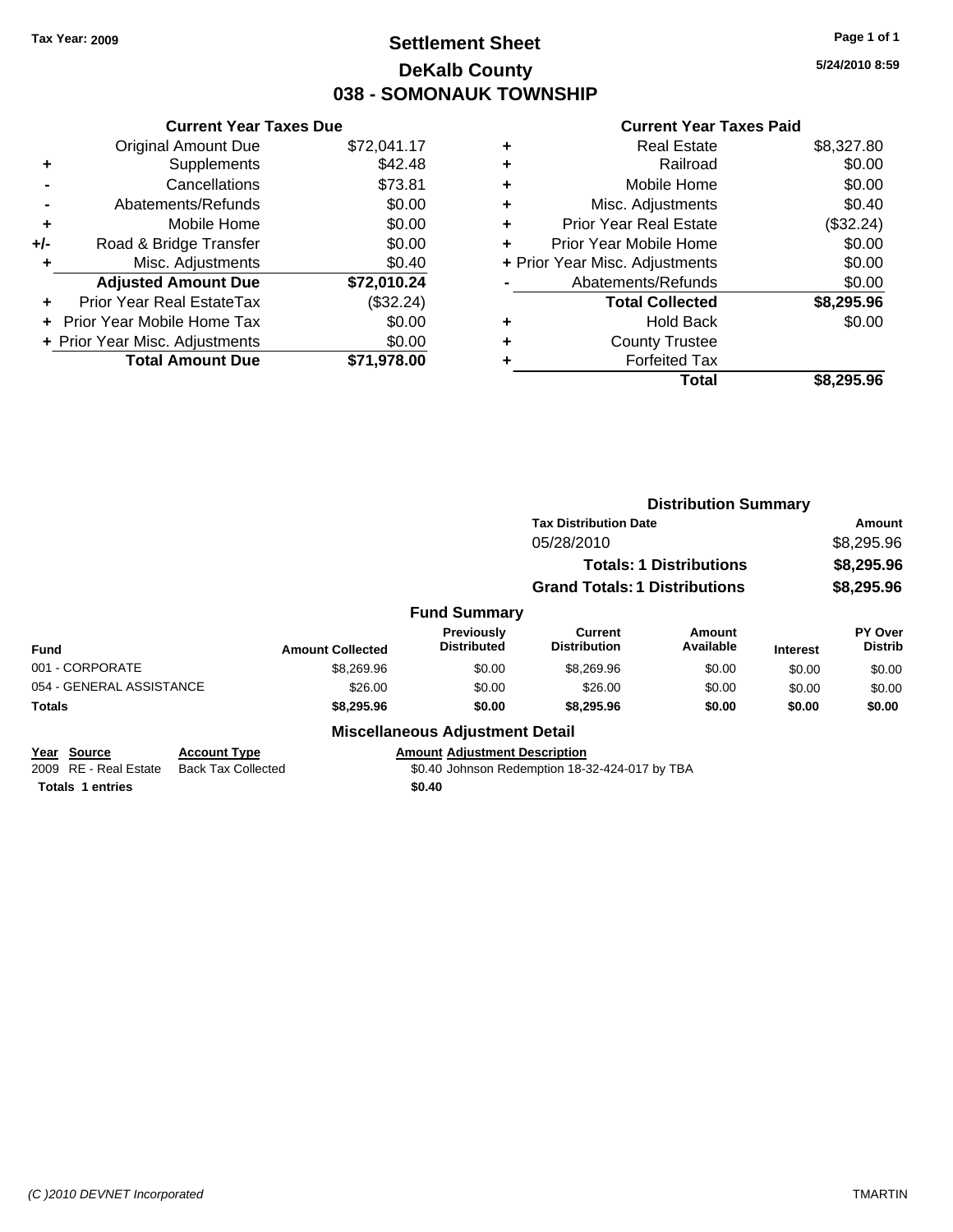### **Settlement Sheet Tax Year: 2009 Page 1 of 1 DeKalb County 039 - SOMONAUK ROAD & BRIDGE**

**5/24/2010 8:59**

#### **Current Year Taxes Paid**

|       | <b>Current Year Taxes Due</b>  |              |
|-------|--------------------------------|--------------|
|       | <b>Original Amount Due</b>     | \$223,696.75 |
| ٠     | Supplements                    | \$100.55     |
|       | Cancellations                  | \$175.17     |
|       | Abatements/Refunds             | \$0.00       |
| ٠     | Mobile Home                    | \$0.00       |
| $+/-$ | Road & Bridge Transfer         | (\$6,067.74) |
| ٠     | Misc. Adjustments              | \$1.25       |
|       | <b>Adjusted Amount Due</b>     | \$217,555.64 |
|       | Prior Year Real EstateTax      | (\$76.47)    |
|       | Prior Year Mobile Home Tax     | \$0.00       |
|       | + Prior Year Misc. Adjustments | \$0.00       |
|       | <b>Total Amount Due</b>        | \$217,479.17 |
|       |                                |              |

|   | <b>Real Estate</b>             | \$19,767.07 |
|---|--------------------------------|-------------|
|   | Railroad                       | \$0.00      |
|   | Mobile Home                    | \$0.00      |
| ٠ | Misc. Adjustments              | \$1.25      |
| ٠ | <b>Prior Year Real Estate</b>  | (\$76.47)   |
| ٠ | Prior Year Mobile Home         | \$0.00      |
|   | + Prior Year Misc. Adjustments | \$0.00      |
|   | Abatements/Refunds             | \$0.00      |
|   | <b>Total Collected</b>         | \$19,691.85 |
|   | <b>Hold Back</b>               | \$0.00      |
|   | <b>County Trustee</b>          |             |
|   | <b>Forfeited Tax</b>           |             |
|   | Total                          | \$19,691.85 |

| <b>Road and Bridge Summary</b> |             |               | <b>Distribution Summary</b>          |             |  |
|--------------------------------|-------------|---------------|--------------------------------------|-------------|--|
| <b>Municipality</b>            | Amt. Due    | Amt. Distrib. | <b>Tax Distribution Date</b>         | Amount      |  |
| CITY OF SANDWICH               | \$1.069.01  | \$124.33      | 05/28/2010                           | \$19,691.85 |  |
| <b>VILLAGE OF SOMONAUK</b>     | \$51,322.59 | \$5.943.41    | <b>Totals: 1 Distributions</b>       | \$19,691.85 |  |
| Totals                         | \$52,391.60 | \$6,067.74    | <b>Grand Totals: 1 Distributions</b> | \$19,691.85 |  |

|                              |                         | <b>Fund Summary</b>              |                                |                     |                 |                                  |
|------------------------------|-------------------------|----------------------------------|--------------------------------|---------------------|-----------------|----------------------------------|
| Fund                         | <b>Amount Collected</b> | Previously<br><b>Distributed</b> | Current<br><b>Distribution</b> | Amount<br>Available | <b>Interest</b> | <b>PY Over</b><br><b>Distrib</b> |
| 007 - ROAD AND BRIDGE        | \$11.293.27             | \$0.00                           | \$11.293.27                    | \$0.00              | \$0.00          | \$0.00                           |
| 008 - BRIDGE CONST W/COUNTY  | \$4.95                  | \$0.00                           | \$4.95                         | \$0.00              | \$0.00          | \$0.00                           |
| 009 - PERMANENT ROAD         | \$6.615.99              | \$0.00                           | \$6.615.99                     | \$0.00              | \$0.00          | \$0.00                           |
| 010 - EQUIPMENT AND BUILDING | \$1.777.64              | \$0.00                           | \$1.777.64                     | \$0.00              | \$0.00          | \$0.00                           |
| Totals                       | \$19,691.85             | \$0.00                           | \$19,691.85                    | \$0.00              | \$0.00          | \$0.00                           |

**Year Source Account Type Amount Adjustment Description**<br>2009 RE - Real Estate Back Tax Collected \$1.25 Johnson Redemption 18-3 **Totals 1 entries \$1.25**

**Miscellaneous Adjustment Detail**

\$1.25 Johnson Redemption 18-32-424-017 by TBA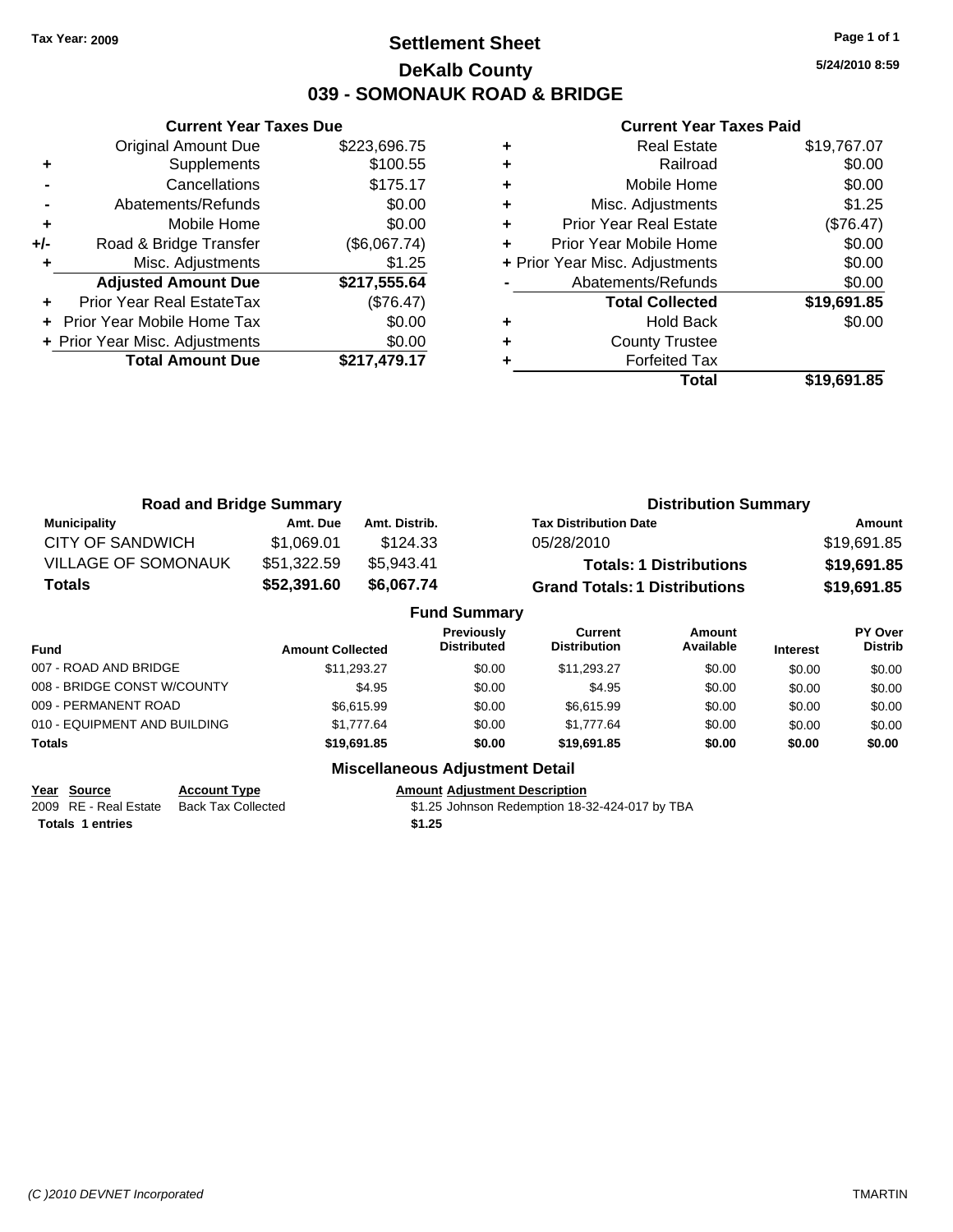### **Settlement Sheet Tax Year: 2009 Page 1 of 1 DeKalb County 040 - SOUTH GROVE TOWNSHIP**

**5/24/2010 8:59**

|     | <b>Current Year Taxes Due</b>    |             |
|-----|----------------------------------|-------------|
|     | <b>Original Amount Due</b>       | \$74,021.42 |
| ٠   | Supplements                      | \$375.84    |
|     | Cancellations                    | \$391.95    |
|     | Abatements/Refunds               | \$0.00      |
| ٠   | Mobile Home                      | \$0.00      |
| +/- | Road & Bridge Transfer           | \$0.00      |
| ٠   | Misc. Adjustments                | \$0.00      |
|     | <b>Adjusted Amount Due</b>       | \$74,005.31 |
| ٠   | <b>Prior Year Real EstateTax</b> | \$0.00      |
|     | Prior Year Mobile Home Tax       | \$0.00      |
|     | + Prior Year Misc. Adjustments   | \$0.00      |
|     | <b>Total Amount Due</b>          | \$74.005.31 |
|     |                                  |             |

| <b>Real Estate</b>            | \$9,792.39                     |
|-------------------------------|--------------------------------|
| Railroad                      | \$0.00                         |
| Mobile Home                   | \$0.00                         |
| Misc. Adjustments             | \$0.00                         |
| <b>Prior Year Real Estate</b> | \$0.00                         |
| Prior Year Mobile Home        | \$0.00                         |
|                               | \$0.00                         |
| Abatements/Refunds            | \$0.00                         |
| <b>Total Collected</b>        | \$9,792.39                     |
| Hold Back                     | \$0.00                         |
| <b>County Trustee</b>         |                                |
| <b>Forfeited Tax</b>          |                                |
| Total                         | \$9.792.39                     |
|                               | + Prior Year Misc. Adjustments |

|                     |                                      | <b>Distribution Summary</b>    |                |
|---------------------|--------------------------------------|--------------------------------|----------------|
|                     | <b>Tax Distribution Date</b>         |                                | Amount         |
|                     | 05/28/2010                           |                                | \$9,792.39     |
|                     |                                      | <b>Totals: 1 Distributions</b> | \$9,792.39     |
|                     | <b>Grand Totals: 1 Distributions</b> |                                | \$9,792.39     |
| <b>Fund Summary</b> |                                      |                                |                |
| <b>Previously</b>   | <b>Current</b>                       | <b>Amount</b>                  | <b>PY Over</b> |
| Diateibuta d        | Distribution                         | $A \cdot A$                    | <b>Distrib</b> |

| <b>Fund</b>                                   | <b>Amount Collected</b> | <b>Previously</b><br><b>Distributed</b> | <b>Current</b><br><b>Distribution</b> | Amount<br>Available | <b>Interest</b> | <b>PY Over</b><br><b>Distrib</b> |
|-----------------------------------------------|-------------------------|-----------------------------------------|---------------------------------------|---------------------|-----------------|----------------------------------|
| 001 - CORPORATE                               | \$5,896.81              | \$0.00                                  | \$5.896.81                            | \$0.00              | \$0.00          | \$0.00                           |
| 027 - AUDIT                                   | \$121.68                | \$0.00                                  | \$121.68                              | \$0.00              | \$0.00          | \$0.00                           |
| 034 - GENERAL ASSISTANCE                      | \$2,302.98              | \$0.00                                  | \$2,302.98                            | \$0.00              | \$0.00          | \$0.00                           |
| 035 - TORT JUDGEMENTS/LIABILITY<br><b>INS</b> | \$792.89                | \$0.00                                  | \$792.89                              | \$0.00              | \$0.00          | \$0.00                           |
| 047 - SOCIAL SECURITY                         | \$678.03                | \$0.00                                  | \$678.03                              | \$0.00              | \$0.00          | \$0.00                           |
| <b>Totals</b>                                 | \$9,792.39              | \$0.00                                  | \$9.792.39                            | \$0.00              | \$0.00          | \$0.00                           |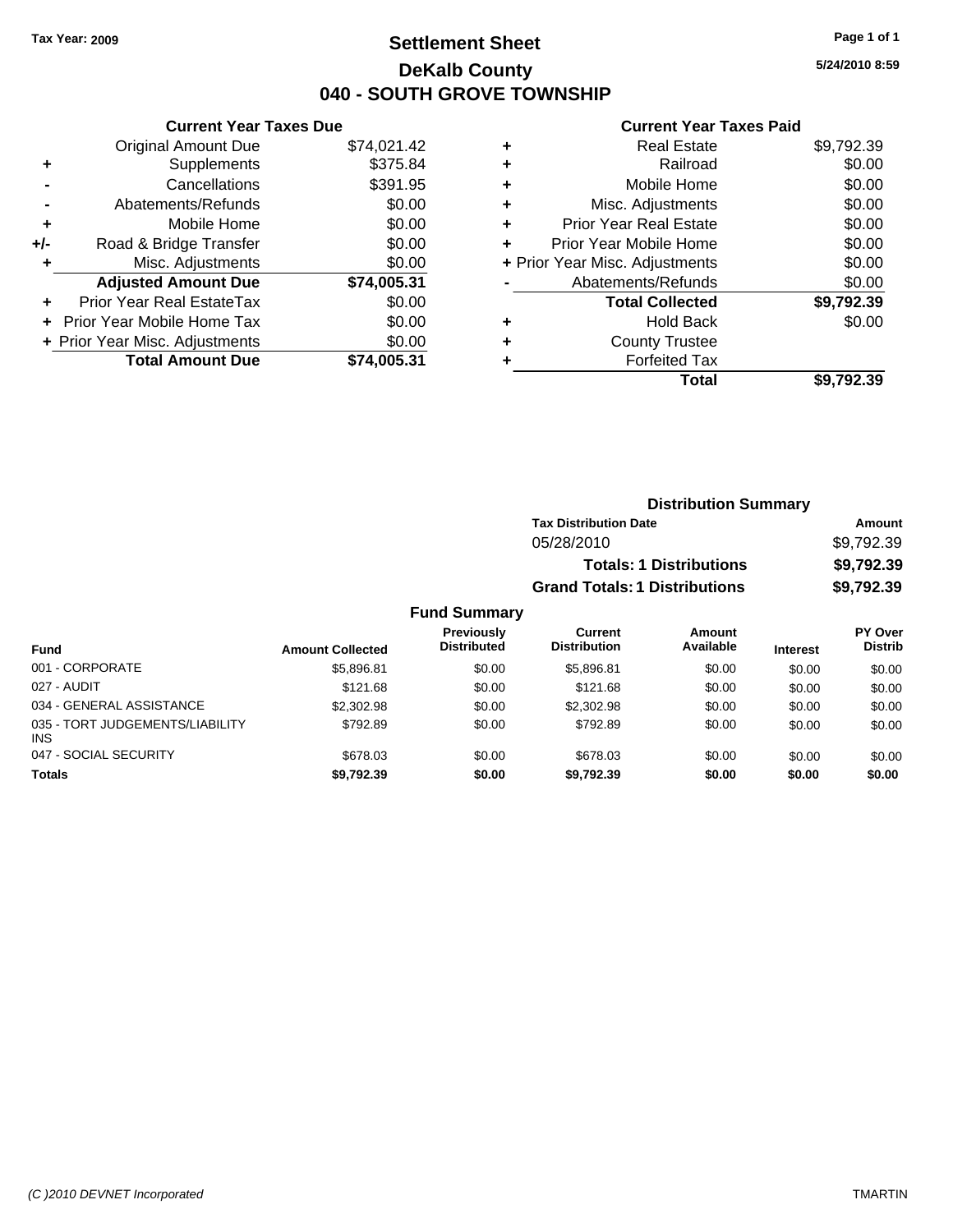### **Settlement Sheet Tax Year: 2009 Page 1 of 1 DeKalb County 041 - SOUTH GROVE ROAD & BRIDGE**

#### **Current Year Taxes Due**

|       | <b>Original Amount Due</b>       | \$104,690.13 |
|-------|----------------------------------|--------------|
| ٠     | Supplements                      | \$531.57     |
|       | Cancellations                    | \$554.33     |
|       | Abatements/Refunds               | \$0.00       |
| ٠     | Mobile Home                      | \$0.00       |
| $+/-$ | Road & Bridge Transfer           | \$0.00       |
| ٠     | Misc. Adjustments                | \$0.00       |
|       | <b>Adjusted Amount Due</b>       | \$104,667.37 |
|       | <b>Prior Year Real EstateTax</b> | \$0.00       |
|       | Prior Year Mobile Home Tax       | \$0.00       |
|       | + Prior Year Misc. Adjustments   | \$0.00       |
|       | <b>Total Amount Due</b>          | \$104,667.37 |

#### **Current Year Taxes Paid**

| ٠ | <b>Real Estate</b>             | \$13,849.56 |
|---|--------------------------------|-------------|
| ٠ | Railroad                       | \$0.00      |
| ٠ | Mobile Home                    | \$0.00      |
| ٠ | Misc. Adjustments              | \$0.00      |
| ÷ | <b>Prior Year Real Estate</b>  | \$0.00      |
| ÷ | Prior Year Mobile Home         | \$0.00      |
|   | + Prior Year Misc. Adjustments | \$0.00      |
|   | Abatements/Refunds             | \$0.00      |
|   | <b>Total Collected</b>         | \$13,849.56 |
| ٠ | Hold Back                      | \$0.00      |
| ٠ | <b>County Trustee</b>          |             |
| ٠ | <b>Forfeited Tax</b>           |             |
|   | Total                          | \$13,849.56 |
|   |                                |             |

### **Distribution Summary Tax Distribution Date Amount** 05/28/2010 \$13,849.56 **Totals: 1 Distributions \$13,849.56 Grand Totals: 1 Distributions \$13,849.56**

#### **Fund Summary**

|                              |                         | Previously         | Current             | Amount    |                 | <b>PY Over</b> |
|------------------------------|-------------------------|--------------------|---------------------|-----------|-----------------|----------------|
| Fund                         | <b>Amount Collected</b> | <b>Distributed</b> | <b>Distribution</b> | Available | <b>Interest</b> | <b>Distrib</b> |
| 007 - ROAD AND BRIDGE        | \$7,860.53              | \$0.00             | \$7,860.53          | \$0.00    | \$0.00          | \$0.00         |
| 008 - BRIDGE CONST W/COUNTY  | \$1,191.53              | \$0.00             | \$1.191.53          | \$0.00    | \$0.00          | \$0.00         |
| 009 - PERMANENT ROAD         | \$3.963.48              | \$0.00             | \$3.963.48          | \$0.00    | \$0.00          | \$0.00         |
| 010 - EQUIPMENT AND BUILDING | \$834.02                | \$0.00             | \$834.02            | \$0.00    | \$0.00          | \$0.00         |
| <b>Totals</b>                | \$13,849.56             | \$0.00             | \$13,849.56         | \$0.00    | \$0.00          | \$0.00         |

**5/24/2010 8:59**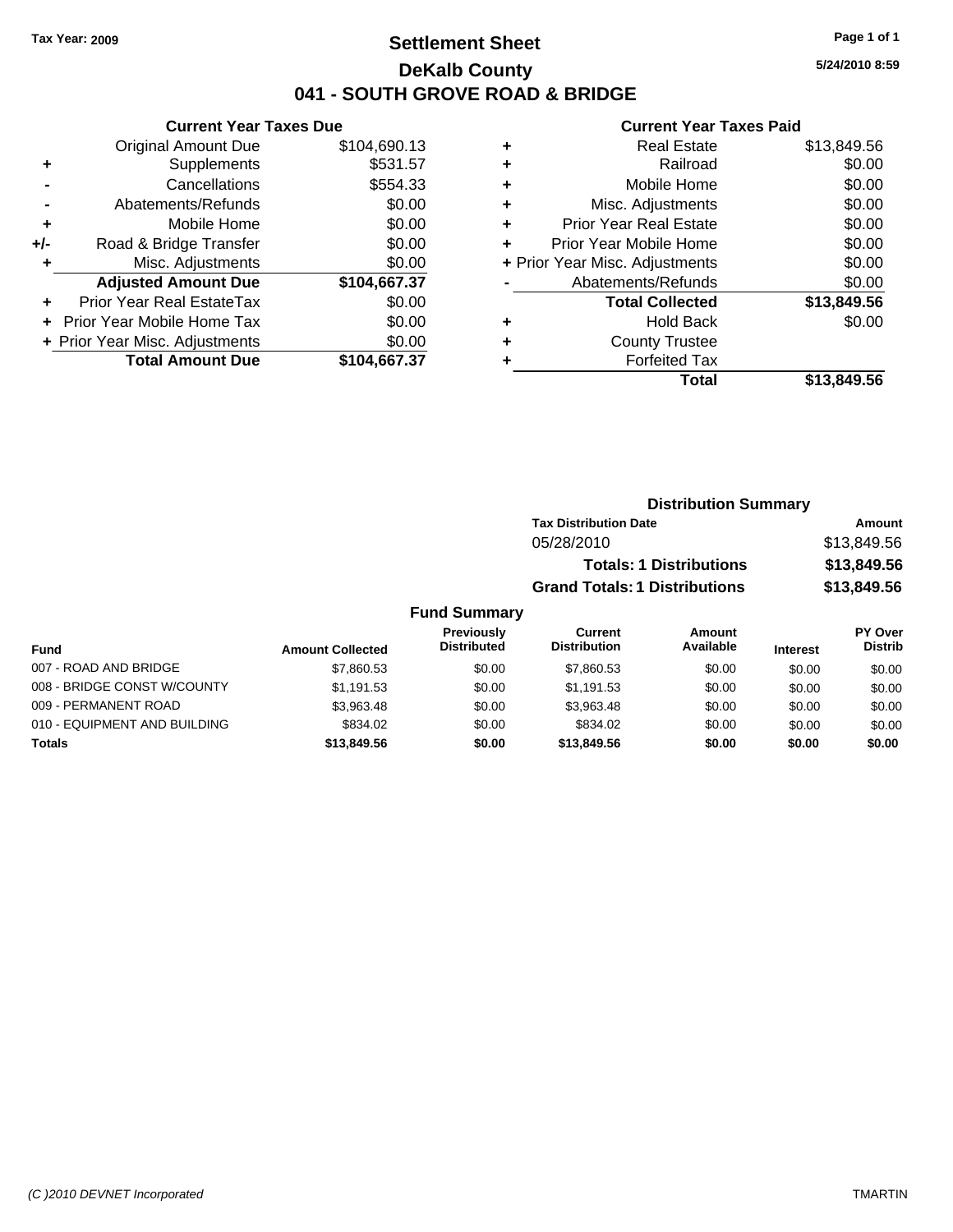### **Settlement Sheet Tax Year: 2009 Page 1 of 1 DeKalb County 042 - SQUAW GROVE TOWNSHIP**

**Current Year Taxes Due**

|       | <b>Total Amount Due</b>           | \$118,900.04 |
|-------|-----------------------------------|--------------|
|       | + Prior Year Misc. Adjustments    | \$0.00       |
|       | <b>Prior Year Mobile Home Tax</b> | \$0.00       |
|       | <b>Prior Year Real EstateTax</b>  | \$0.00       |
|       | <b>Adjusted Amount Due</b>        | \$118,900.04 |
| ٠     | Misc. Adjustments                 | \$5.60       |
| $+/-$ | Road & Bridge Transfer            | \$0.00       |
| ÷     | Mobile Home                       | \$0.00       |
|       | Abatements/Refunds                | \$0.00       |
|       | Cancellations                     | \$384.62     |
|       | Supplements                       | \$359.40     |
|       | <b>Original Amount Due</b>        | \$118,919.66 |
|       |                                   |              |

#### **Current Year Taxes Paid**

| ٠ | <b>Real Estate</b>             | \$13,751.83 |
|---|--------------------------------|-------------|
| ٠ | Railroad                       | \$0.00      |
| ٠ | Mobile Home                    | \$0.00      |
| ٠ | Misc. Adjustments              | \$5.60      |
| ٠ | <b>Prior Year Real Estate</b>  | \$0.00      |
| ٠ | Prior Year Mobile Home         | \$0.00      |
|   | + Prior Year Misc. Adjustments | \$0.00      |
|   | Abatements/Refunds             | \$0.00      |
|   | <b>Total Collected</b>         | \$13,757.43 |
| ٠ | <b>Hold Back</b>               | \$0.00      |
| ٠ | <b>County Trustee</b>          |             |
|   | <b>Forfeited Tax</b>           |             |
|   | Total                          | \$13,757.43 |
|   |                                |             |

|                          |                         | <b>Distribution Summary</b>             |                                      |                                |                 |                           |
|--------------------------|-------------------------|-----------------------------------------|--------------------------------------|--------------------------------|-----------------|---------------------------|
|                          |                         |                                         | <b>Tax Distribution Date</b>         |                                |                 | Amount                    |
|                          |                         |                                         | 05/28/2010                           |                                |                 | \$13,757.43               |
|                          |                         |                                         |                                      | <b>Totals: 1 Distributions</b> |                 | \$13,757.43               |
|                          |                         |                                         | <b>Grand Totals: 1 Distributions</b> |                                |                 | \$13,757.43               |
|                          |                         | <b>Fund Summary</b>                     |                                      |                                |                 |                           |
| <b>Fund</b>              | <b>Amount Collected</b> | <b>Previously</b><br><b>Distributed</b> | Current<br><b>Distribution</b>       | Amount<br>Available            | <b>Interest</b> | PY Over<br><b>Distrib</b> |
| 001 - CORPORATE          | \$8,809.11              | \$0.00                                  | \$8,809.11                           | \$0.00                         | \$0.00          | \$0.00                    |
| 017 - CEMETERY           | \$1,502.08              | \$0.00                                  | \$1,502.08                           | \$0.00                         | \$0.00          | \$0.00                    |
| 019 - COMMUNITY BUILDING | \$3,047.38              | \$0.00                                  | \$3,047.38                           | \$0.00                         | \$0.00          | \$0.00                    |
| 054 - GENERAL ASSISTANCE | \$398.86                | \$0.00                                  | \$398.86                             | \$0.00                         | \$0.00          | \$0.00                    |
| Totals                   | \$13,757.43             | \$0.00                                  | \$13,757.43                          | \$0.00                         | \$0.00          | \$0.00                    |

**Totals 2 entries \$5.60**

### **Miscellaneous Adjustment Detail**

**Year Source Account Type Amount Adjustment Description**

2009 RE - Real Estate Back Tax Collected \$1.98 Indy Mac Bank Redemption 15-15-280-027 by TBA

2009 RE - Real Estate Back Tax Collected \$3.62 Riedelsperger Redemption 15-15-228-035 by TBA

**5/24/2010 8:59**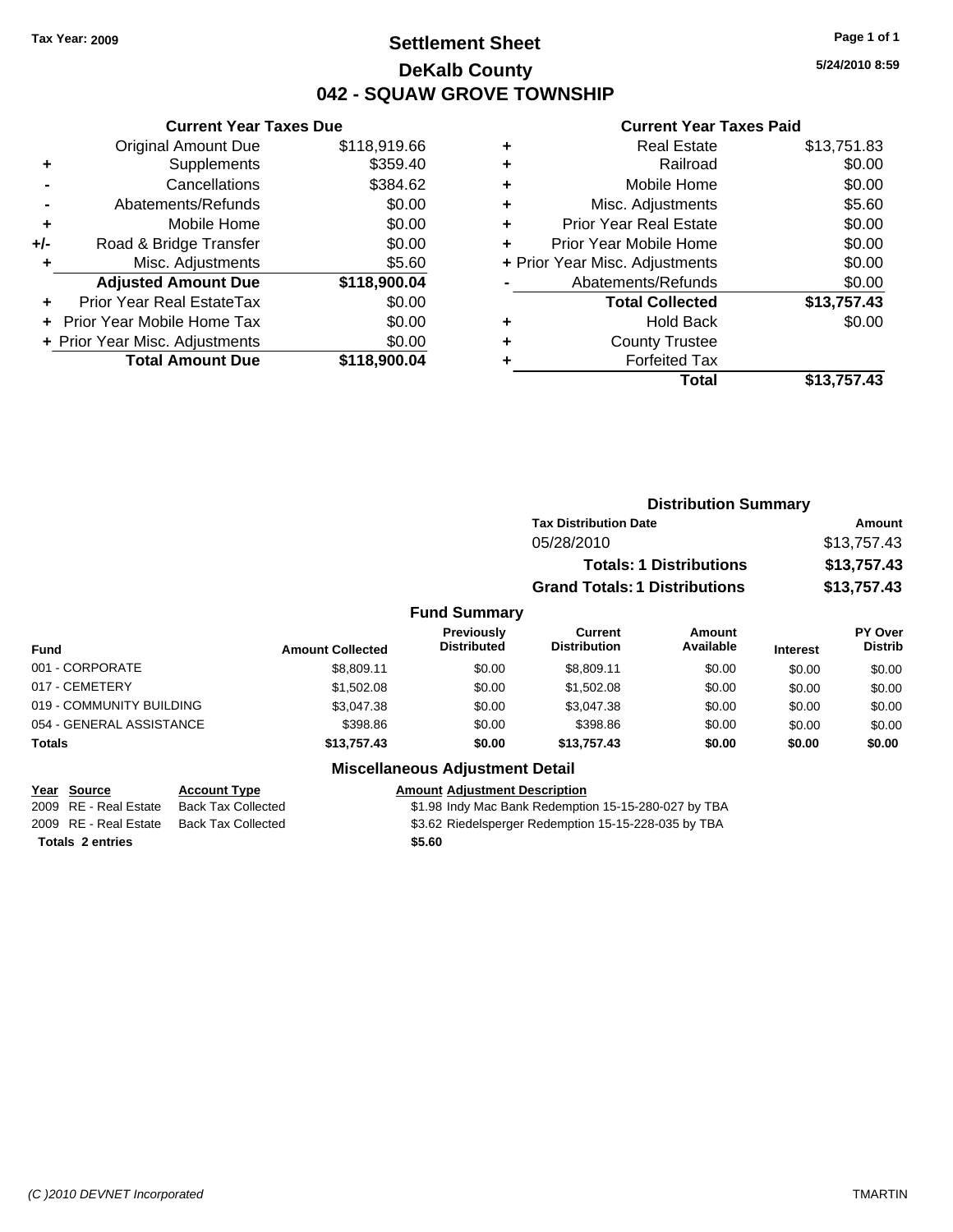### **Settlement Sheet Tax Year: 2009 Page 1 of 1 DeKalb County 043 - HINCKLEY PUBLIC LIBRARY DISTRICT**

**5/24/2010 8:59**

## **Current Year Taxes Paid**

| Current Year Taxes Due           |              |
|----------------------------------|--------------|
| <b>Original Amount Due</b>       | \$155,825.18 |
| Supplements                      | \$470.96     |
| Cancellations                    | \$503.99     |
| Abatements/Refunds               | \$0.00       |
| Mobile Home                      | \$0.00       |
| Road & Bridge Transfer           | \$0.00       |
| Misc. Adjustments                | \$7.34       |
| <b>Adjusted Amount Due</b>       | \$155,799.49 |
| <b>Prior Year Real EstateTax</b> | \$0.00       |
| Prior Year Mobile Home Tax       | \$0.00       |
| + Prior Year Misc. Adjustments   | \$0.00       |
| <b>Total Amount Due</b>          | \$155,799.49 |
|                                  |              |

**Current Year Taxes Due**

|   | <b>Real Estate</b>             | \$18,019.38 |
|---|--------------------------------|-------------|
|   | Railroad                       | \$0.00      |
| ٠ | Mobile Home                    | \$0.00      |
| ٠ | Misc. Adjustments              | \$7.34      |
| ٠ | <b>Prior Year Real Estate</b>  | \$0.00      |
|   | Prior Year Mobile Home         | \$0.00      |
|   | + Prior Year Misc. Adjustments | \$0.00      |
|   | Abatements/Refunds             | \$0.00      |
|   | <b>Total Collected</b>         | \$18,026.72 |
|   | <b>Hold Back</b>               | \$0.00      |
|   | <b>County Trustee</b>          |             |
|   | <b>Forfeited Tax</b>           |             |
|   | Total                          | \$18,026.72 |
|   |                                |             |

| <b>Distribution Summary</b>          |             |
|--------------------------------------|-------------|
| <b>Tax Distribution Date</b>         | Amount      |
| 05/28/2010                           | \$18,026.72 |
| <b>Totals: 1 Distributions</b>       | \$18,026.72 |
| <b>Grand Totals: 1 Distributions</b> | \$18,026.72 |
|                                      |             |

#### **Fund Summary**

| <b>Fund</b>                                   | <b>Amount Collected</b> | <b>Previously</b><br><b>Distributed</b> | Current<br><b>Distribution</b> | Amount<br>Available | <b>Interest</b> | <b>PY Over</b><br><b>Distrib</b> |
|-----------------------------------------------|-------------------------|-----------------------------------------|--------------------------------|---------------------|-----------------|----------------------------------|
| 001 - CORPORATE                               | \$15,188.60             | \$0.00                                  | \$15,188,60                    | \$0.00              | \$0.00          | \$0.00                           |
| 004 - OPERATIONS & MAINTENANCE                | \$578.62                | \$0.00                                  | \$578.62                       | \$0.00              | \$0.00          | \$0.00                           |
| $005 - I. M. R. F.$                           | \$914.60                | \$0.00                                  | \$914.60                       | \$0.00              | \$0.00          | \$0.00                           |
| 027 - AUDIT                                   | \$2.96                  | \$0.00                                  | \$2.96                         | \$0.00              | \$0.00          | \$0.00                           |
| 035 - TORT JUDGEMENTS/LIABILITY<br><b>INS</b> | \$670.97                | \$0.00                                  | \$670.97                       | \$0.00              | \$0.00          | \$0.00                           |
| 047 - SOCIAL SECURITY                         | \$670.97                | \$0.00                                  | \$670.97                       | \$0.00              | \$0.00          | \$0.00                           |
| <b>Totals</b>                                 | \$18,026.72             | \$0.00                                  | \$18,026,72                    | \$0.00              | \$0.00          | \$0.00                           |

### **Miscellaneous Adjustment Detail**

**Year Source Account Type Amount Adjustment Description** \$2.60 Indy Mac Bank Redemption 15-15-280-027 by TBA 2009 RE - Real Estate Back Tax Collected \$4.74 Riedelsperger Redemption 15-15-228-035 by TBA

**Totals 2 entries \$7.34**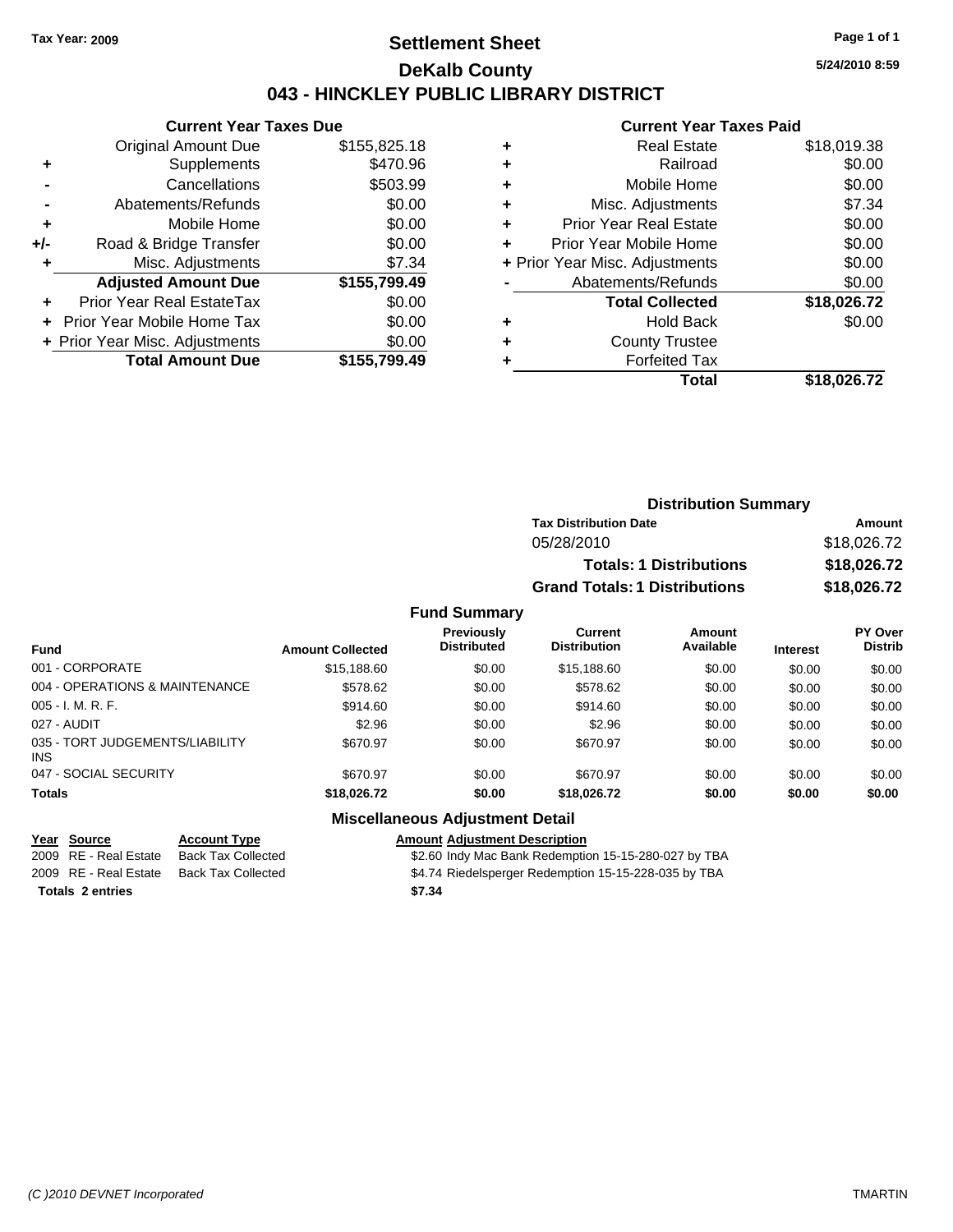### **Settlement Sheet Tax Year: 2009 Page 1 of 1 DeKalb County 044 - SQUAW GROVE ROAD & BRIDGE**

**5/24/2010 8:59**

#### **Current Year Taxes Paid**

|     | <b>Current Year Taxes Due</b>     |              |  |  |  |  |
|-----|-----------------------------------|--------------|--|--|--|--|
|     | <b>Original Amount Due</b>        | \$307,022.24 |  |  |  |  |
| ٠   | Supplements                       | \$788.77     |  |  |  |  |
|     | Cancellations                     | \$846.39     |  |  |  |  |
|     | Abatements/Refunds                | \$0.00       |  |  |  |  |
| ٠   | Mobile Home                       | \$0.00       |  |  |  |  |
| +/- | Road & Bridge Transfer            | (\$5,244.23) |  |  |  |  |
|     | Misc. Adjustments                 | \$14.46      |  |  |  |  |
|     | <b>Adjusted Amount Due</b>        | \$301,734.85 |  |  |  |  |
|     | Prior Year Real EstateTax         | \$0.00       |  |  |  |  |
|     | <b>Prior Year Mobile Home Tax</b> | \$0.00       |  |  |  |  |
|     | + Prior Year Misc. Adjustments    | \$0.00       |  |  |  |  |
|     | <b>Total Amount Due</b>           | \$301,734.85 |  |  |  |  |
|     |                                   |              |  |  |  |  |

|   | Total                          | \$30,274.20 |
|---|--------------------------------|-------------|
|   | <b>Forfeited Tax</b>           |             |
| ٠ | <b>County Trustee</b>          |             |
| ٠ | <b>Hold Back</b>               | \$0.00      |
|   | <b>Total Collected</b>         | \$30,274.20 |
|   | Abatements/Refunds             | \$0.00      |
|   | + Prior Year Misc. Adjustments | \$0.00      |
| ٠ | Prior Year Mobile Home         | \$0.00      |
| ٠ | <b>Prior Year Real Estate</b>  | \$0.00      |
| ٠ | Misc. Adjustments              | \$14.46     |
| ٠ | Mobile Home                    | \$0.00      |
| ٠ | Railroad                       | \$0.00      |
|   | <b>Real Estate</b>             | \$30,259.74 |

| <b>Road and Bridge Summary</b> |             |               | <b>Distribution Summary</b>          |             |  |
|--------------------------------|-------------|---------------|--------------------------------------|-------------|--|
| <b>Municipality</b>            | Amt. Due    | Amt. Distrib. | <b>Tax Distribution Date</b>         | Amount      |  |
| <b>VILLAGE OF HINCKLEY</b>     | \$45,138.59 | \$5.244.23    | 05/28/2010                           | \$30,274.20 |  |
| Totals                         | \$45,138.59 | \$5,244.23    | <b>Totals: 1 Distributions</b>       | \$30,274.20 |  |
|                                |             |               | <b>Grand Totals: 1 Distributions</b> | \$30,274.20 |  |

|                                         |                         | <b>Fund Summary</b>                    |                                |                     |                 |                                  |
|-----------------------------------------|-------------------------|----------------------------------------|--------------------------------|---------------------|-----------------|----------------------------------|
| <b>Fund</b>                             | <b>Amount Collected</b> | Previously<br><b>Distributed</b>       | Current<br><b>Distribution</b> | Amount<br>Available | <b>Interest</b> | <b>PY Over</b><br><b>Distrib</b> |
| 007 - ROAD AND BRIDGE                   | \$10,952.50             | \$0.00                                 | \$10,952.50                    | \$0.00              | \$0.00          | \$0.00                           |
| 008 - BRIDGE CONST W/COUNTY             | \$231.83                | \$0.00                                 | \$231.83                       | \$0.00              | \$0.00          | \$0.00                           |
| 009 - PERMANENT ROAD                    | \$15,039.46             | \$0.00                                 | \$15,039.46                    | \$0.00              | \$0.00          | \$0.00                           |
| 010 - EQUIPMENT AND BUILDING            | \$3,702.65              | \$0.00                                 | \$3,702.65                     | \$0.00              | \$0.00          | \$0.00                           |
| 035 - TORT JUDGEMENTS/LIABILITY<br>INS. | \$347.76                | \$0.00                                 | \$347.76                       | \$0.00              | \$0.00          | \$0.00                           |
| <b>Totals</b>                           | \$30,274.20             | \$0.00                                 | \$30,274.20                    | \$0.00              | \$0.00          | \$0.00                           |
|                                         |                         | <b>Miscellaneous Adjustment Detail</b> |                                |                     |                 |                                  |

**Year Source Account Type Amount Adjustment Description**

2009 RE - Real Estate Back Tax Collected \$5.12 Indy Mac Bank Redemption 15-15-280-027 by TBA

2009 RE - Real Estate Back Tax Collected \$9.34 Riedelsperger Redemption 15-15-228-035 by TBA

**Totals 2 entries \$14.46**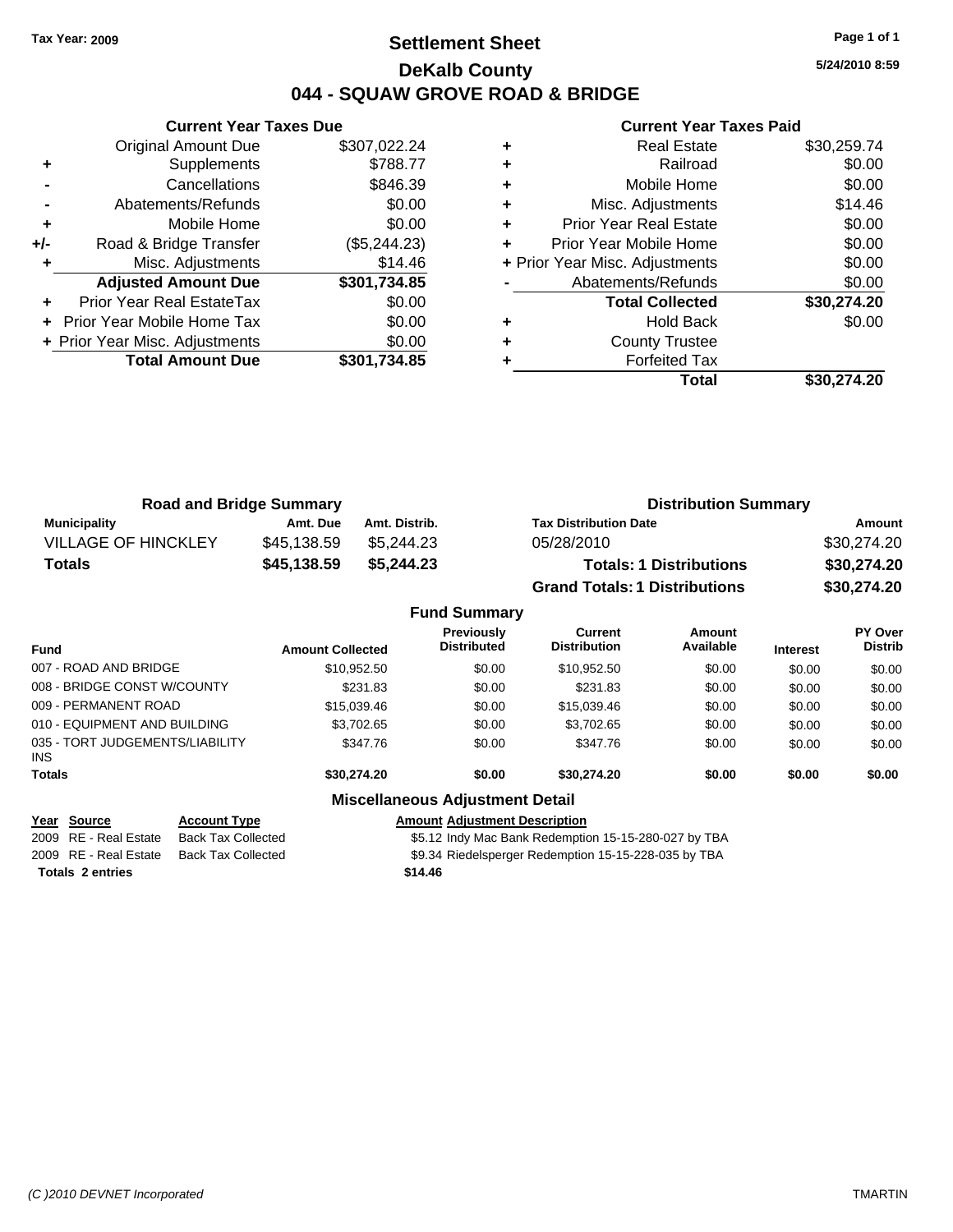### **Settlement Sheet Tax Year: 2009 Page 1 of 1 DeKalb County 045 - SYCAMORE TOWNSHIP**

**5/24/2010 8:59**

|     | <b>Current Year Taxes Due</b>              |              |  |  |  |  |
|-----|--------------------------------------------|--------------|--|--|--|--|
|     | <b>Original Amount Due</b><br>\$375,047.81 |              |  |  |  |  |
| ٠   | \$1,477.18<br>Supplements                  |              |  |  |  |  |
|     | Cancellations                              | \$1,597.89   |  |  |  |  |
|     | Abatements/Refunds                         | \$0.00       |  |  |  |  |
| ٠   | Mobile Home                                | \$0.00       |  |  |  |  |
| +/- | Road & Bridge Transfer                     | \$0.00       |  |  |  |  |
| ٠   | Misc. Adjustments                          | \$0.00       |  |  |  |  |
|     | <b>Adjusted Amount Due</b>                 | \$374,927.10 |  |  |  |  |
| ٠   | Prior Year Real EstateTax                  | \$0.00       |  |  |  |  |
|     | Prior Year Mobile Home Tax                 | \$0.00       |  |  |  |  |
|     | + Prior Year Misc. Adjustments             | \$0.00       |  |  |  |  |
|     | <b>Total Amount Due</b>                    | \$374,927.10 |  |  |  |  |
|     |                                            |              |  |  |  |  |

| ٠ | Real Estate                    | \$39,056.52 |
|---|--------------------------------|-------------|
| ٠ | Railroad                       | \$0.00      |
| ٠ | Mobile Home                    | \$0.00      |
| ٠ | Misc. Adjustments              | \$0.00      |
| ٠ | <b>Prior Year Real Estate</b>  | \$0.00      |
| ٠ | Prior Year Mobile Home         | \$0.00      |
|   | + Prior Year Misc. Adjustments | \$0.00      |
|   | Abatements/Refunds             | \$0.00      |
|   | <b>Total Collected</b>         | \$39,056.52 |
| ٠ | <b>Hold Back</b>               | \$0.00      |
| ٠ | <b>County Trustee</b>          |             |
| ٠ | <b>Forfeited Tax</b>           |             |
|   | Total                          | \$39,056.52 |
|   |                                |             |

|                     | <b>Distribution Summary</b>          |             |
|---------------------|--------------------------------------|-------------|
|                     | <b>Tax Distribution Date</b>         | Amount      |
|                     | 05/28/2010                           | \$39,056.52 |
|                     | <b>Totals: 1 Distributions</b>       | \$39,056.52 |
|                     | <b>Grand Totals: 1 Distributions</b> | \$39,056.52 |
| <b>Fund Summary</b> |                                      |             |

| <b>Fund</b>              | <b>Amount Collected</b> | <b>Previously</b><br><b>Distributed</b> | Current<br><b>Distribution</b> | Amount<br>Available | <b>Interest</b> | <b>PY Over</b><br><b>Distrib</b> |
|--------------------------|-------------------------|-----------------------------------------|--------------------------------|---------------------|-----------------|----------------------------------|
| 001 - CORPORATE          | \$37,075.95             | \$0.00                                  | \$37.075.95                    | \$0.00              | \$0.00          | \$0.00                           |
| $005 - I. M. R. F.$      | \$1,459.55              | \$0.00                                  | \$1.459.55                     | \$0.00              | \$0.00          | \$0.00                           |
| 054 - GENERAL ASSISTANCE | \$521.02                | \$0.00                                  | \$521.02                       | \$0.00              | \$0.00          | \$0.00                           |
| <b>Totals</b>            | \$39.056.52             | \$0.00                                  | \$39.056.52                    | \$0.00              | \$0.00          | \$0.00                           |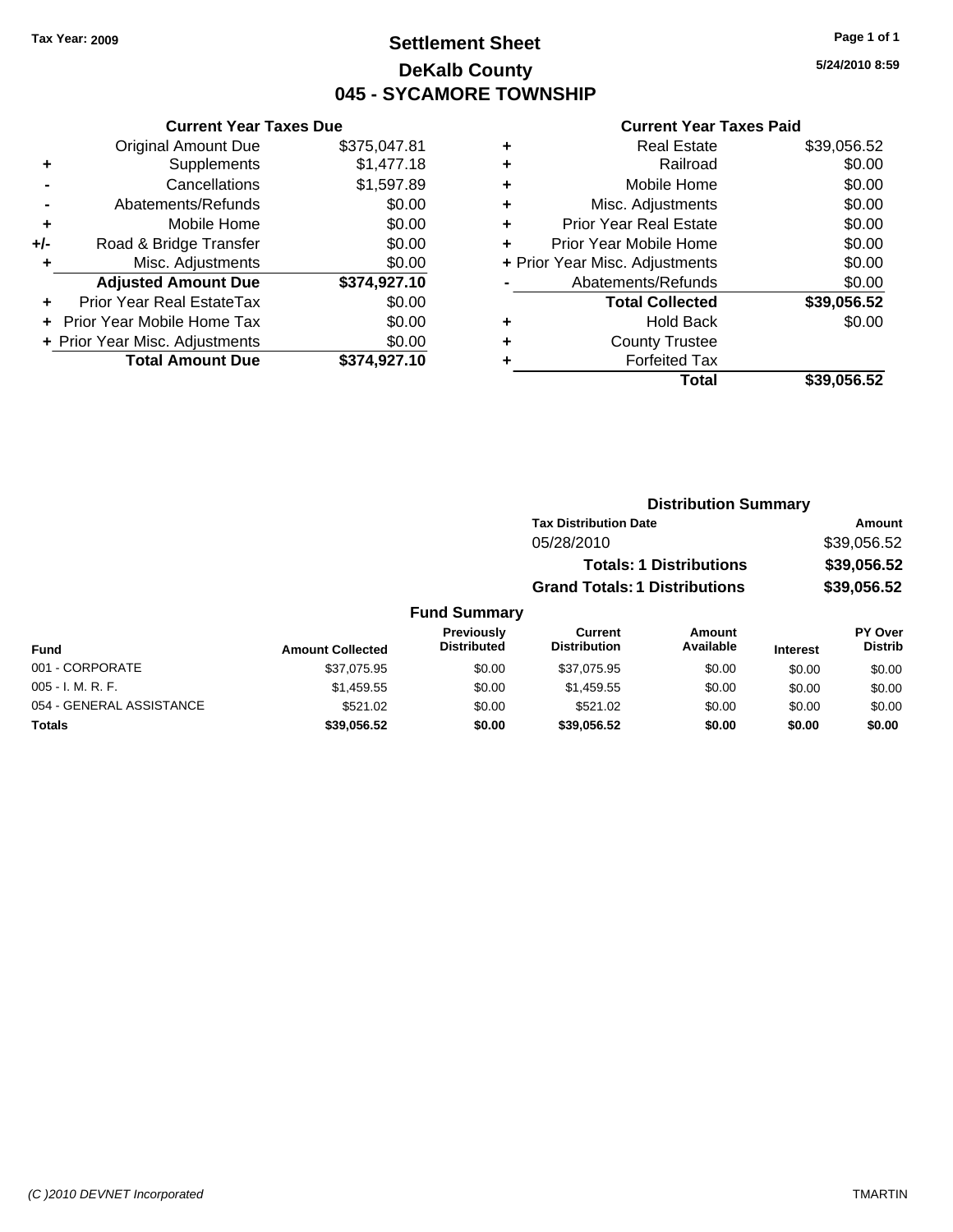### **Settlement Sheet Tax Year: 2009 Page 1 of 1 DeKalb County 046 - SYCAMORE ROAD & BRIDGE**

**5/24/2010 8:59**

|     | <b>Current Year Taxes Due</b>  |              |  |  |  |
|-----|--------------------------------|--------------|--|--|--|
|     | <b>Original Amount Due</b>     | \$779.616.37 |  |  |  |
| ٠   | Supplements                    | \$2,982.42   |  |  |  |
|     | Cancellations                  | \$3,226.23   |  |  |  |
|     | Abatements/Refunds             | \$0.00       |  |  |  |
| ٠   | Mobile Home                    | \$0.00       |  |  |  |
| +/- | Road & Bridge Transfer         | (\$2,331.12) |  |  |  |
| ٠   | Misc. Adjustments              | \$0.00       |  |  |  |
|     | <b>Adjusted Amount Due</b>     | \$777,041.44 |  |  |  |
|     | Prior Year Real EstateTax      | \$0.00       |  |  |  |
|     | Prior Year Mobile Home Tax     | \$0.00       |  |  |  |
|     | + Prior Year Misc. Adjustments | \$0.00       |  |  |  |
|     | <b>Total Amount Due</b>        | \$777.041.44 |  |  |  |
|     |                                |              |  |  |  |

|   | <b>Real Estate</b>             | \$78,855.56 |
|---|--------------------------------|-------------|
| ٠ | Railroad                       | \$0.00      |
| ٠ | Mobile Home                    | \$0.00      |
| ٠ | Misc. Adjustments              | \$0.00      |
| ٠ | Prior Year Real Estate         | \$0.00      |
| ٠ | Prior Year Mobile Home         | \$0.00      |
|   | + Prior Year Misc. Adjustments | \$0.00      |
|   | Abatements/Refunds             | \$0.00      |
|   | <b>Total Collected</b>         | \$78,855.56 |
| ٠ | <b>Hold Back</b>               | \$0.00      |
| ٠ | <b>County Trustee</b>          |             |
| ٠ | <b>Forfeited Tax</b>           |             |
|   | Total                          | \$78.855.56 |

| <b>Road and Bridge Summary</b> |             |               | <b>Distribution Summary</b>          |             |  |
|--------------------------------|-------------|---------------|--------------------------------------|-------------|--|
| <b>Municipality</b>            | Amt. Due    | Amt. Distrib. | <b>Tax Distribution Date</b>         | Amount      |  |
| <b>CITY OF SYCAMORE</b>        | \$22.369.72 | \$2.331.12    | 05/28/2010                           | \$78,855.56 |  |
| <b>Totals</b>                  | \$22,369.72 | \$2,331.12    | <b>Totals: 1 Distributions</b>       | \$78,855.56 |  |
|                                |             |               | <b>Grand Totals: 1 Distributions</b> | \$78,855.56 |  |

|  | <b>Fund Summary</b> |
|--|---------------------|
|--|---------------------|

| <b>Fund</b>                                   | <b>Amount Collected</b> | <b>Previously</b><br><b>Distributed</b> | Current<br><b>Distribution</b> | Amount<br>Available | <b>Interest</b> | <b>PY Over</b><br><b>Distrib</b> |
|-----------------------------------------------|-------------------------|-----------------------------------------|--------------------------------|---------------------|-----------------|----------------------------------|
| $005 - I. M. R. F.$                           | \$1,562.91              | \$0.00                                  | \$1,562.91                     | \$0.00              | \$0.00          | \$0.00                           |
| 007 - ROAD AND BRIDGE                         | \$3.917.17              | \$0.00                                  | \$3.917.17                     | \$0.00              | \$0.00          | \$0.00                           |
| 008 - BRIDGE CONST W/COUNTY                   | \$520.98                | \$0.00                                  | \$520.98                       | \$0.00              | \$0.00          | \$0.00                           |
| 009 - PERMANENT ROAD                          | \$62,538.02             | \$0.00                                  | \$62,538.02                    | \$0.00              | \$0.00          | \$0.00                           |
| 010 - EQUIPMENT AND BUILDING                  | \$5,209.99              | \$0.00                                  | \$5,209.99                     | \$0.00              | \$0.00          | \$0.00                           |
| 035 - TORT JUDGEMENTS/LIABILITY<br><b>INS</b> | \$3.646.99              | \$0.00                                  | \$3.646.99                     | \$0.00              | \$0.00          | \$0.00                           |
| 047 - SOCIAL SECURITY                         | \$1,459.50              | \$0.00                                  | \$1,459.50                     | \$0.00              | \$0.00          | \$0.00                           |
| <b>Totals</b>                                 | \$78,855.56             | \$0.00                                  | \$78,855.56                    | \$0.00              | \$0.00          | \$0.00                           |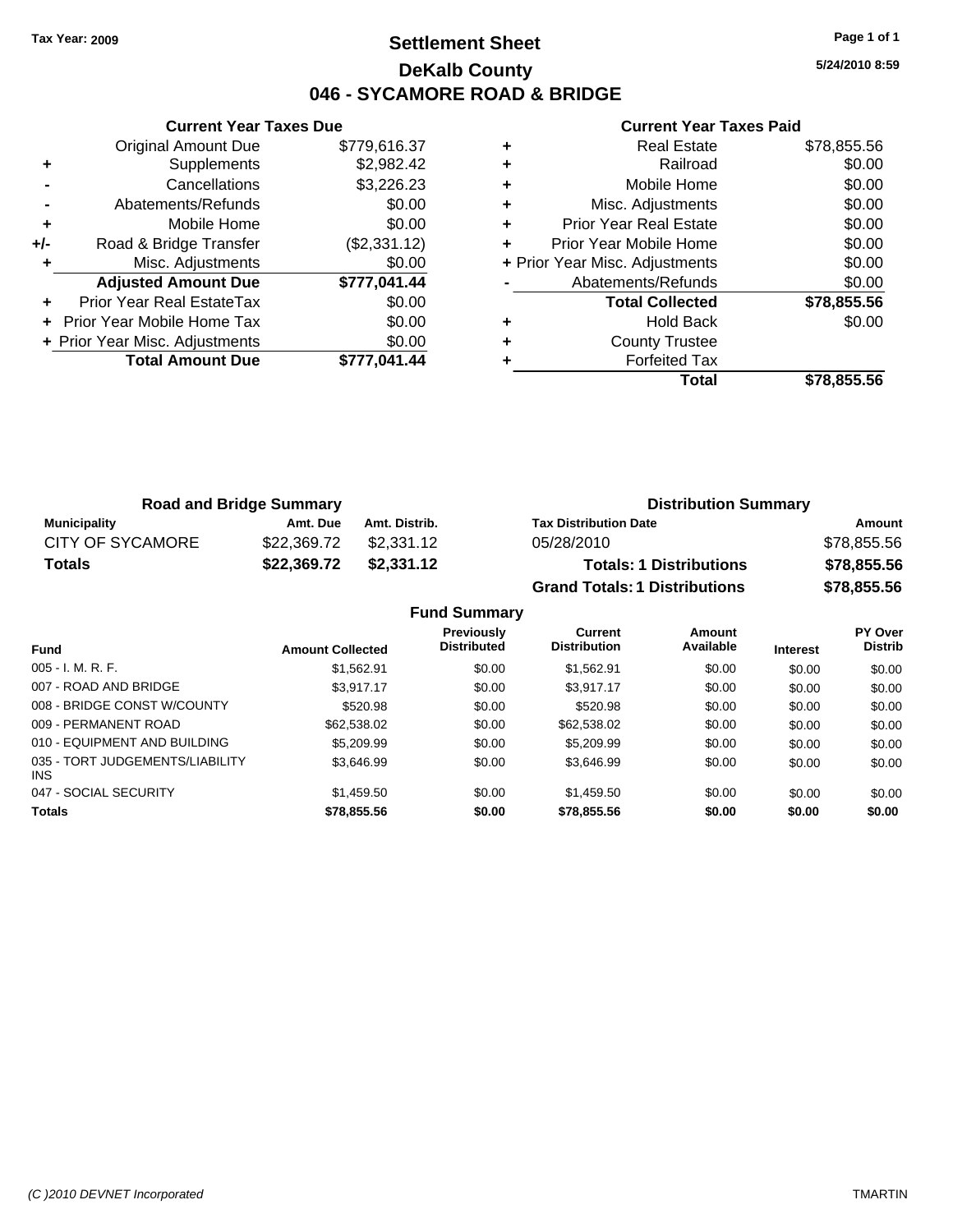INS

## **Settlement Sheet Tax Year: 2009 Page 1 of 1 DeKalb County 047 - VICTOR TOWNSHIP**

**5/24/2010 8:59**

| <b>Current Year Taxes Paid</b> |  |  |  |
|--------------------------------|--|--|--|
|--------------------------------|--|--|--|

| <b>Current Year Taxes Due</b> |  |  |  |  |
|-------------------------------|--|--|--|--|
| \$46,739.55                   |  |  |  |  |
| \$264.32                      |  |  |  |  |
| \$276.57                      |  |  |  |  |
| \$0.00                        |  |  |  |  |
| \$0.00                        |  |  |  |  |
| \$0.00                        |  |  |  |  |
| \$0.00                        |  |  |  |  |
| \$46,727.30                   |  |  |  |  |
| \$0.00                        |  |  |  |  |
| \$0.00                        |  |  |  |  |
| \$0.00                        |  |  |  |  |
| \$46.727.30                   |  |  |  |  |
|                               |  |  |  |  |

| ٠ | <b>Real Estate</b>             | \$5,338.06 |
|---|--------------------------------|------------|
| ٠ | Railroad                       | \$0.00     |
| ٠ | Mobile Home                    | \$0.00     |
| ٠ | Misc. Adjustments              | \$0.00     |
| ٠ | <b>Prior Year Real Estate</b>  | \$0.00     |
| ٠ | Prior Year Mobile Home         | \$0.00     |
|   | + Prior Year Misc. Adjustments | \$0.00     |
|   | Abatements/Refunds             | \$0.00     |
|   | <b>Total Collected</b>         | \$5,338.06 |
| ٠ | <b>Hold Back</b>               | \$0.00     |
| ٠ | <b>County Trustee</b>          |            |
| ٠ | <b>Forfeited Tax</b>           |            |
|   | Total                          | \$5,338.06 |
|   |                                |            |

|                                             |                         |                                         |                                      | <b>Distribution Summary</b>    |                 |                                  |
|---------------------------------------------|-------------------------|-----------------------------------------|--------------------------------------|--------------------------------|-----------------|----------------------------------|
|                                             |                         |                                         | <b>Tax Distribution Date</b>         |                                |                 | <b>Amount</b>                    |
|                                             |                         |                                         | 05/28/2010                           |                                |                 | \$5,338.06                       |
|                                             |                         |                                         |                                      | <b>Totals: 1 Distributions</b> |                 | \$5,338.06                       |
|                                             |                         |                                         | <b>Grand Totals: 1 Distributions</b> |                                |                 | \$5,338.06                       |
|                                             |                         | <b>Fund Summary</b>                     |                                      |                                |                 |                                  |
| <b>Fund</b>                                 | <b>Amount Collected</b> | <b>Previously</b><br><b>Distributed</b> | Current<br><b>Distribution</b>       | <b>Amount</b><br>Available     | <b>Interest</b> | <b>PY Over</b><br><b>Distrib</b> |
| 001 - CORPORATE                             | \$5,005.02              | \$0.00                                  | \$5,005.02                           | \$0.00                         | \$0.00          | \$0.00                           |
| 034 - GENERAL ASSISTANCE                    | \$107.29                | \$0.00                                  | \$107.29                             | \$0.00                         | \$0.00          | \$0.00                           |
| 035 - TORT JUDGEMENTS/LIABILITY<br>$\cdots$ | \$225.75                | \$0.00                                  | \$225.75                             | \$0.00                         | \$0.00          | \$0.00                           |

**Totals \$5,338.06 \$0.00 \$5,338.06 \$0.00 \$0.00 \$0.00**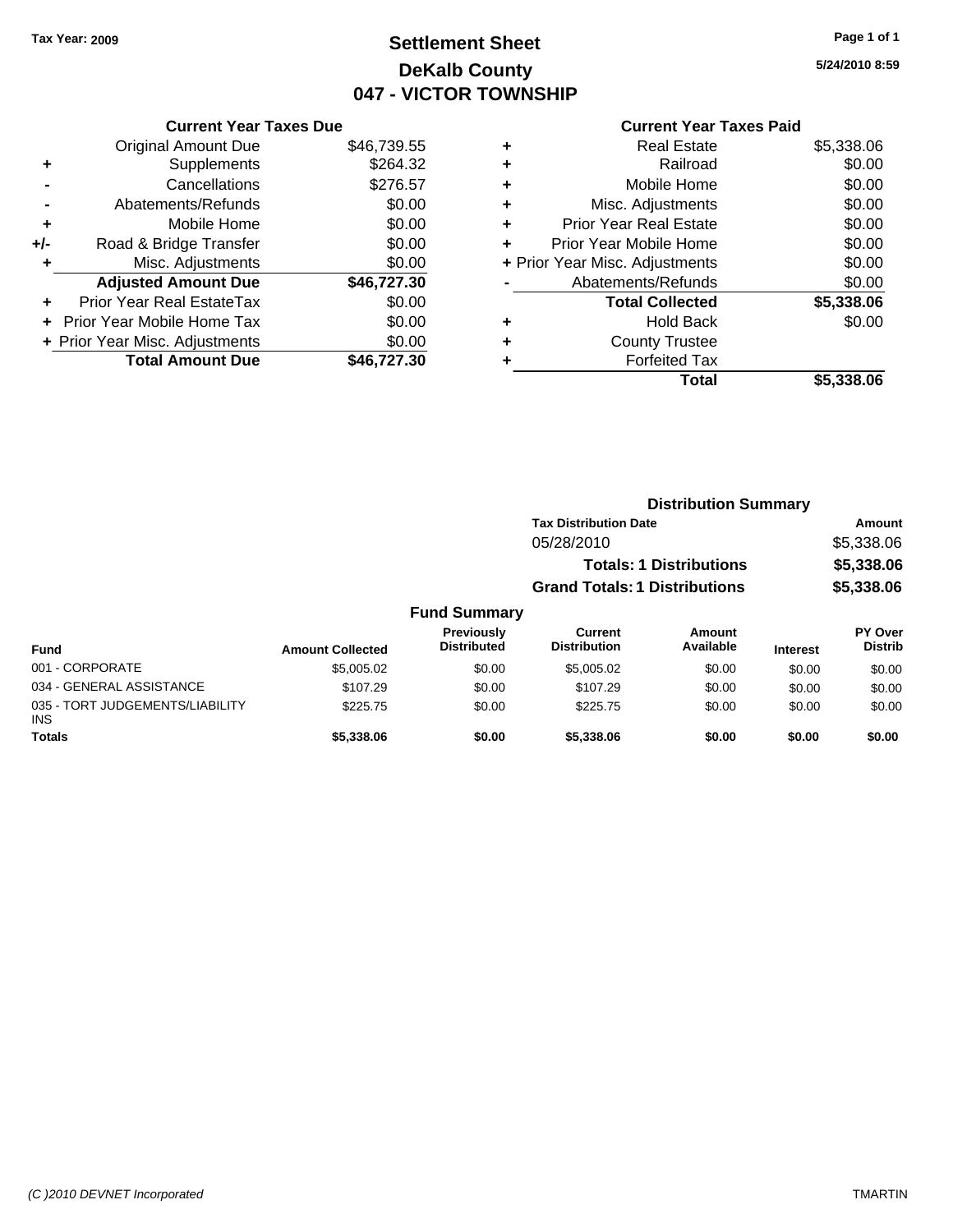### **Settlement Sheet Tax Year: 2009 Page 1 of 1 DeKalb County 048 - VICTOR ROAD & BRIDGE**

**5/24/2010 8:59**

|     | <b>Current Year Taxes Due</b>     |             |       |
|-----|-----------------------------------|-------------|-------|
|     | <b>Original Amount Due</b>        | \$87,206.88 | ٠     |
|     | Supplements                       | \$493.17    | ٠     |
|     | Cancellations                     | \$516.00    | ٠     |
|     | Abatements/Refunds                | \$0.00      | ٠     |
|     | Mobile Home                       | \$0.00      | ٠     |
| +/- | Road & Bridge Transfer            | \$0.00      | ٠     |
|     | Misc. Adjustments                 | \$0.00      | + Pri |
|     | <b>Adjusted Amount Due</b>        | \$87,184.05 |       |
|     | Prior Year Real EstateTax         | \$0.00      |       |
|     | <b>Prior Year Mobile Home Tax</b> | \$0.00      | ٠     |
|     | + Prior Year Misc. Adjustments    | \$0.00      |       |
|     | <b>Total Amount Due</b>           | \$87,184.05 |       |
|     |                                   |             |       |

| ٠ | Real Estate                    | \$9,959.79 |
|---|--------------------------------|------------|
| ٠ | Railroad                       | \$0.00     |
| ٠ | Mobile Home                    | \$0.00     |
| ٠ | Misc. Adjustments              | \$0.00     |
| ÷ | <b>Prior Year Real Estate</b>  | \$0.00     |
| ÷ | Prior Year Mobile Home         | \$0.00     |
|   | + Prior Year Misc. Adjustments | \$0.00     |
|   | Abatements/Refunds             | \$0.00     |
|   | <b>Total Collected</b>         | \$9,959.79 |
| ٠ | Hold Back                      | \$0.00     |
| ٠ | <b>County Trustee</b>          |            |
| ٠ | <b>Forfeited Tax</b>           |            |
|   | Total                          | \$9,959.79 |
|   |                                |            |

|                  |                                         |                                       | <b>Distribution Summary</b>    |                 |                                  |
|------------------|-----------------------------------------|---------------------------------------|--------------------------------|-----------------|----------------------------------|
|                  |                                         | <b>Tax Distribution Date</b>          |                                |                 | Amount                           |
|                  |                                         | 05/28/2010                            |                                |                 | \$9,959.79                       |
|                  |                                         |                                       | <b>Totals: 1 Distributions</b> |                 | \$9,959.79                       |
|                  |                                         | <b>Grand Totals: 1 Distributions</b>  |                                |                 | \$9,959.79                       |
|                  | <b>Fund Summary</b>                     |                                       |                                |                 |                                  |
| <b>Collected</b> | <b>Previously</b><br><b>Distributed</b> | <b>Current</b><br><b>Distribution</b> | Amount<br>Available            | <b>Interest</b> | <b>PY Over</b><br><b>Distrib</b> |
| \$585130         | ደ0.00                                   | \$585130                              | \$0.00                         | ፍስ ሰስ           | ፍስ ሰሰ                            |

| Fund                                   | <b>Amount Collected</b> | <b>Distributed</b> | <b>Distribution</b> | Available | <b>Interest</b> | <b>Distrib</b> |
|----------------------------------------|-------------------------|--------------------|---------------------|-----------|-----------------|----------------|
| 007 - ROAD AND BRIDGE                  | \$5.851.30              | \$0.00             | \$5,851,30          | \$0.00    | \$0.00          | \$0.00         |
| 008 - BRIDGE CONST W/COUNTY            | \$50.60                 | \$0.00             | \$50.60             | \$0.00    | \$0.00          | \$0.00         |
| 009 - PERMANENT ROAD                   | \$2,401.41              | \$0.00             | \$2.401.41          | \$0.00    | \$0.00          | \$0.00         |
| 010 - EQUIPMENT AND BUILDING           | \$1.433.87              | \$0.00             | \$1.433.87          | \$0.00    | \$0.00          | \$0.00         |
| 035 - TORT JUDGEMENTS/LIABILITY<br>INS | \$222.61                | \$0.00             | \$222.61            | \$0.00    | \$0.00          | \$0.00         |
| <b>Totals</b>                          | \$9.959.79              | \$0.00             | \$9.959.79          | \$0.00    | \$0.00          | \$0.00         |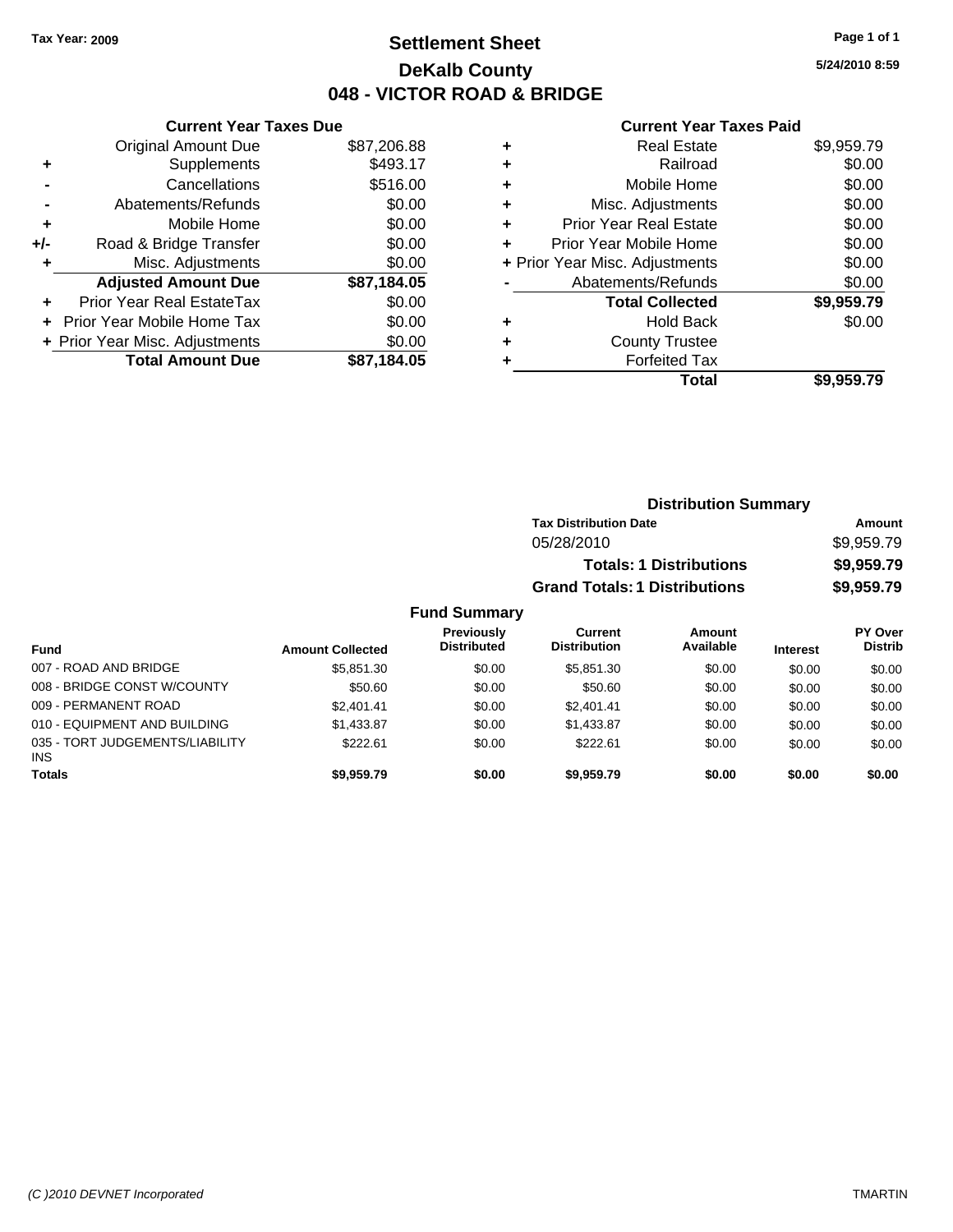### **Settlement Sheet Tax Year: 2009 Page 1 of 1 DeKalb County 056 - TOWN OF CORTLAND**

**5/24/2010 8:59**

#### **Current Year Taxes Paid**

|     | <b>Current Year Taxes Due</b>  |              |  |  |  |  |  |
|-----|--------------------------------|--------------|--|--|--|--|--|
|     | <b>Original Amount Due</b>     | \$553,518.07 |  |  |  |  |  |
| ٠   | Supplements                    | \$2,389.24   |  |  |  |  |  |
|     | Cancellations                  | \$2,601.39   |  |  |  |  |  |
|     | Abatements/Refunds             | \$0.00       |  |  |  |  |  |
| ٠   | Mobile Home                    | \$0.00       |  |  |  |  |  |
| +/- | Road & Bridge Transfer         | \$917.78     |  |  |  |  |  |
| ٠   | Misc. Adjustments              | \$6,967.44   |  |  |  |  |  |
|     | <b>Adjusted Amount Due</b>     | \$561,191.14 |  |  |  |  |  |
| ٠   | Prior Year Real EstateTax      | \$393.07     |  |  |  |  |  |
|     | Prior Year Mobile Home Tax     | \$0.00       |  |  |  |  |  |
|     | + Prior Year Misc. Adjustments | \$0.00       |  |  |  |  |  |
|     | <b>Total Amount Due</b>        | \$561,584.21 |  |  |  |  |  |
|     |                                |              |  |  |  |  |  |

|   | <b>Real Estate</b>             | \$62,973.84 |
|---|--------------------------------|-------------|
| ٠ | Railroad                       | \$0.00      |
| ٠ | Mobile Home                    | \$0.00      |
| ٠ | Misc. Adjustments              | \$6,967.44  |
| ÷ | <b>Prior Year Real Estate</b>  | \$393.07    |
|   | Prior Year Mobile Home         | \$0.00      |
|   | + Prior Year Misc. Adjustments | \$0.00      |
|   | Abatements/Refunds             | \$0.00      |
|   | <b>Total Collected</b>         | \$70,334.35 |
| ٠ | <b>Hold Back</b>               | \$0.00      |
| ٠ | <b>County Trustee</b>          |             |
|   | <b>Forfeited Tax</b>           |             |
|   | Total                          | \$70.334.35 |

| <b>Road and Bridge Summary</b>   |            |               | <b>Distribution Summary</b>          |             |  |
|----------------------------------|------------|---------------|--------------------------------------|-------------|--|
| <b>Rd./Br. District</b>          | Amt. Due   | Amt. Distrib. | <b>Tax Distribution Date</b>         | Amount      |  |
| <b>CORTLAND ROAD &amp; BRIDC</b> | \$7.857.01 | \$917.78      | 05/28/2010                           | \$70,334.35 |  |
| Totals                           | \$7,857.01 | \$917.78      | <b>Totals: 1 Distributions</b>       | \$70,334.35 |  |
|                                  |            |               | <b>Grand Totals: 1 Distributions</b> | \$70,334.35 |  |

|                         |                         | <b>Fund Summary</b>                     |                                |                            |                 |                           |
|-------------------------|-------------------------|-----------------------------------------|--------------------------------|----------------------------|-----------------|---------------------------|
| <b>Fund</b>             | <b>Amount Collected</b> | <b>Previously</b><br><b>Distributed</b> | Current<br><b>Distribution</b> | <b>Amount</b><br>Available | <b>Interest</b> | PY Over<br><b>Distrib</b> |
| 001 - CORPORATE         | \$50.202.41             | \$0.00                                  | \$50,202.41                    | \$0.00                     | \$0.00          | \$0.00                    |
| 005 - I. M. R. F.       | \$6,171.06              | \$0.00                                  | \$6,171.06                     | \$0.00                     | \$0.00          | \$0.00                    |
| 007 - ROAD AND BRIDGE   | \$917.78                | \$0.00                                  | \$917.78                       | \$0.00                     | \$0.00          | \$0.00                    |
| 014 - POLICE PROTECTION | \$7.525.04              | \$0.00                                  | \$7.525.04                     | \$0.00                     | \$0.00          | \$0.00                    |
| 047 - SOCIAL SECURITY   | \$5,518,06              | \$0.00                                  | \$5,518.06                     | \$0.00                     | \$0.00          | \$0.00                    |
| Totals                  | \$70,334.35             | \$0.00                                  | \$70,334.35                    | \$0.00                     | \$0.00          | \$0.00                    |
|                         |                         |                                         |                                |                            |                 |                           |

#### **Miscellaneous Adjustment Detail**

| Year Source             | <b>Account Type</b>       | <b>Amount Adjustment Description</b>                                 |
|-------------------------|---------------------------|----------------------------------------------------------------------|
| 2009 RE - Real Estate   | <b>Back Tax Collected</b> | \$6,955.11 Eagle Home Nature's Crossing Redemption 58 Parcels by TBA |
| 2009 RE - Real Estate   | <b>Back Tax Collected</b> | \$6.93 Montabano Builders Redemption 09-33-128-003 by TBA            |
| 2009 RE - Real Estate   | <b>Back Tax Collected</b> | \$2.30 Montalbano Builders Redemption 09-28-352-001 by TBA           |
| 2009 RE - Real Estate   | <b>Back Tax Collected</b> | \$1.51 Montalbano Builders Redemption 09-28-351-016 by TBA           |
| 2009 RE - Real Estate   | <b>Back Tax Collected</b> | \$1.59 Montalbano Builders Redemption 09-28-351-015 by TBA           |
| <b>Totals 5 entries</b> |                           | \$6,967.44                                                           |
|                         |                           |                                                                      |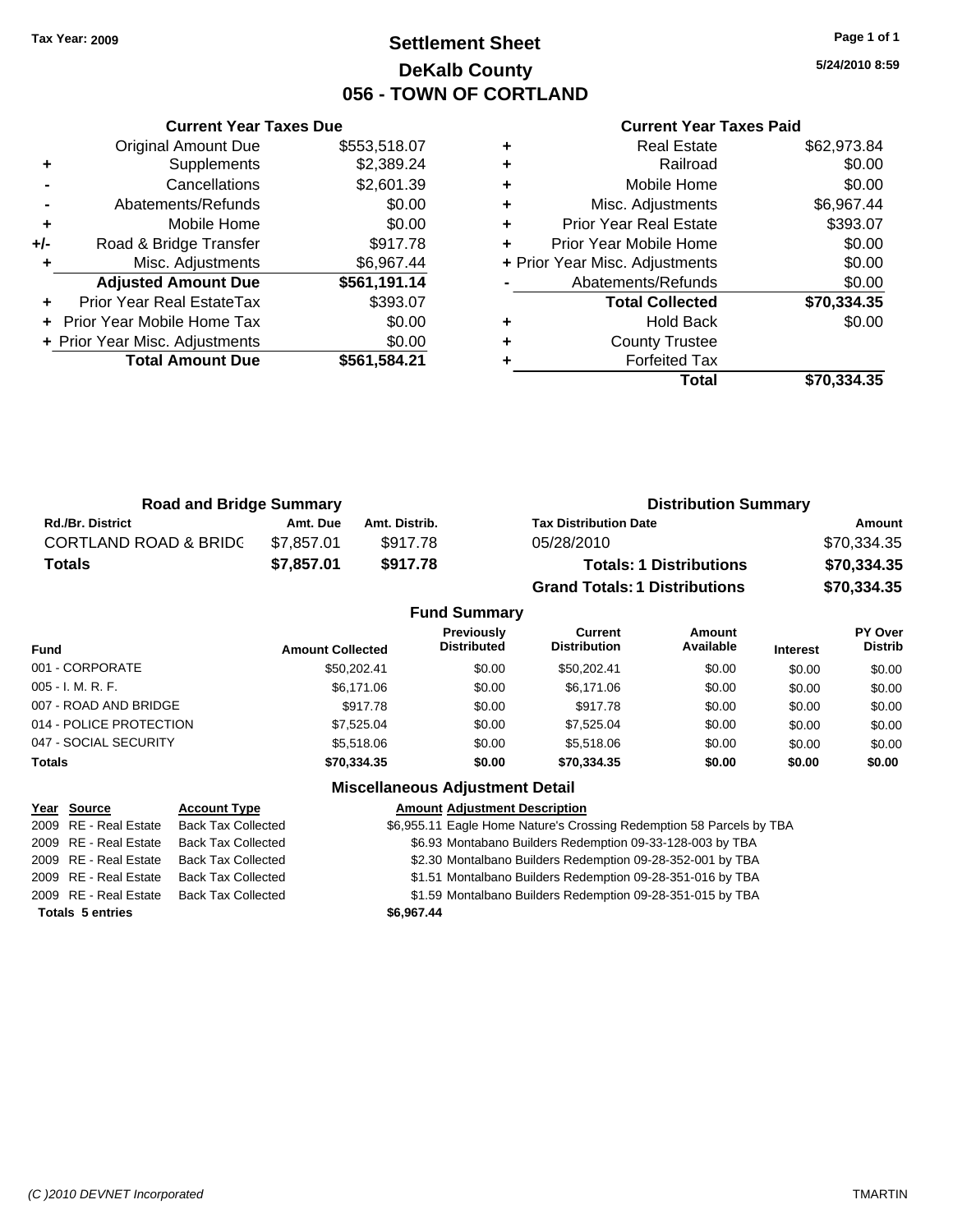### **Settlement Sheet Tax Year: 2009 Page 1 of 1 DeKalb County 057 - CORTLAND LIBRARY**

**5/24/2010 8:59**

#### **Current Year Taxes Paid**

|     | <b>Original Amount Due</b>       | \$260,026.76 |
|-----|----------------------------------|--------------|
| ٠   | Supplements                      | \$1,003.85   |
|     | Cancellations                    | \$1,115.23   |
|     | Abatements/Refunds               | \$0.00       |
| ÷   | Mobile Home                      | \$0.00       |
| +/- | Road & Bridge Transfer           | \$0.00       |
| ۰   | Misc. Adjustments                | \$3,273.09   |
|     | <b>Adjusted Amount Due</b>       | \$263,188.47 |
|     | <b>Prior Year Real EstateTax</b> | \$181.86     |
|     | Prior Year Mobile Home Tax       | \$0.00       |
|     | + Prior Year Misc. Adjustments   | \$0.00       |
|     | <b>Total Amount Due</b>          | \$263,370.33 |
|     |                                  |              |

**Current Year Taxes Due**

|   | <b>Real Estate</b>             | \$29,152.98 |
|---|--------------------------------|-------------|
| ٠ | Railroad                       | \$0.00      |
| ٠ | Mobile Home                    | \$0.00      |
| ٠ | Misc. Adjustments              | \$3,273.09  |
| ٠ | <b>Prior Year Real Estate</b>  | \$181.86    |
|   | Prior Year Mobile Home         | \$0.00      |
|   | + Prior Year Misc. Adjustments | \$0.00      |
|   | Abatements/Refunds             | \$0.00      |
|   | <b>Total Collected</b>         | \$32,607.93 |
| ٠ | <b>Hold Back</b>               | \$0.00      |
|   | <b>County Trustee</b>          |             |
|   | <b>Forfeited Tax</b>           |             |
|   | Total                          | \$32,607.93 |
|   |                                |             |

|                     | <b>Distribution Summary</b>          |             |  |  |
|---------------------|--------------------------------------|-------------|--|--|
|                     | <b>Tax Distribution Date</b>         | Amount      |  |  |
|                     | 05/28/2010                           |             |  |  |
|                     | <b>Totals: 1 Distributions</b>       | \$32,607.93 |  |  |
|                     | <b>Grand Totals: 1 Distributions</b> | \$32,607.93 |  |  |
| <b>Fund Summary</b> |                                      |             |  |  |

| <b>Fund</b>                                         | <b>Amount Collected</b> | <b>Previously</b><br><b>Distributed</b> | Current<br><b>Distribution</b> | Amount<br>Available | <b>Interest</b> | <b>PY Over</b><br><b>Distrib</b> |
|-----------------------------------------------------|-------------------------|-----------------------------------------|--------------------------------|---------------------|-----------------|----------------------------------|
| 004 - OPERATIONS & MAINTENANCE                      | \$753.09                | \$0.00                                  | \$753.09                       | \$0.00              | \$0.00          | \$0.00                           |
| $005 - I. M. R. F.$                                 | \$753.08                | \$0.00                                  | \$753.08                       | \$0.00              | \$0.00          | \$0.00                           |
| 016 - LIBRARY (township, municipalities)            | \$29,595.65             | \$0.00                                  | \$29,595.65                    | \$0.00              | \$0.00          | \$0.00                           |
| 027 - AUDIT                                         | \$189.02                | \$0.00                                  | \$189.02                       | \$0.00              | \$0.00          | \$0.00                           |
| 035 - TORT JUDGMENTS, LIABILITY<br><b>INSURANCE</b> | \$501.70                | \$0.00                                  | \$501.70                       | \$0.00              | \$0.00          | \$0.00                           |
| 047 - SOCIAL SECURITY                               | \$815.39                | \$0.00                                  | \$815.39                       | \$0.00              | \$0.00          | \$0.00                           |
| <b>Totals</b>                                       | \$32,607.93             | \$0.00                                  | \$32,607.93                    | \$0.00              | \$0.00          | \$0.00                           |

### **Miscellaneous Adjustment Detail**

#### **Year Source Account Type Amount Adjustment Description**

2009 RE - Real Estate Back Tax Collected \$3,267.29 Eagle Home Nature's Crossing Redemption 58 Parcels by TBA

2009 RE - Real Estate Back Tax Collected \$3.26 Montabano Builders Redemption 09-33-128-003 by TBA

2009 RE - Real Estate Back Tax Collected \$1.08 Montalbano Builders Redemption 09-28-352-001 by TBA

2009 RE - Real Estate Back Tax Collected \$0.71 Montalbano Builders Redemption 09-28-351-016 by TBA

2009 RE - Real Estate Back Tax Collected \$0.75 Montalbano Builders Redemption 09-28-351-015 by TBA

**Totals 5 entries \$3,273.09**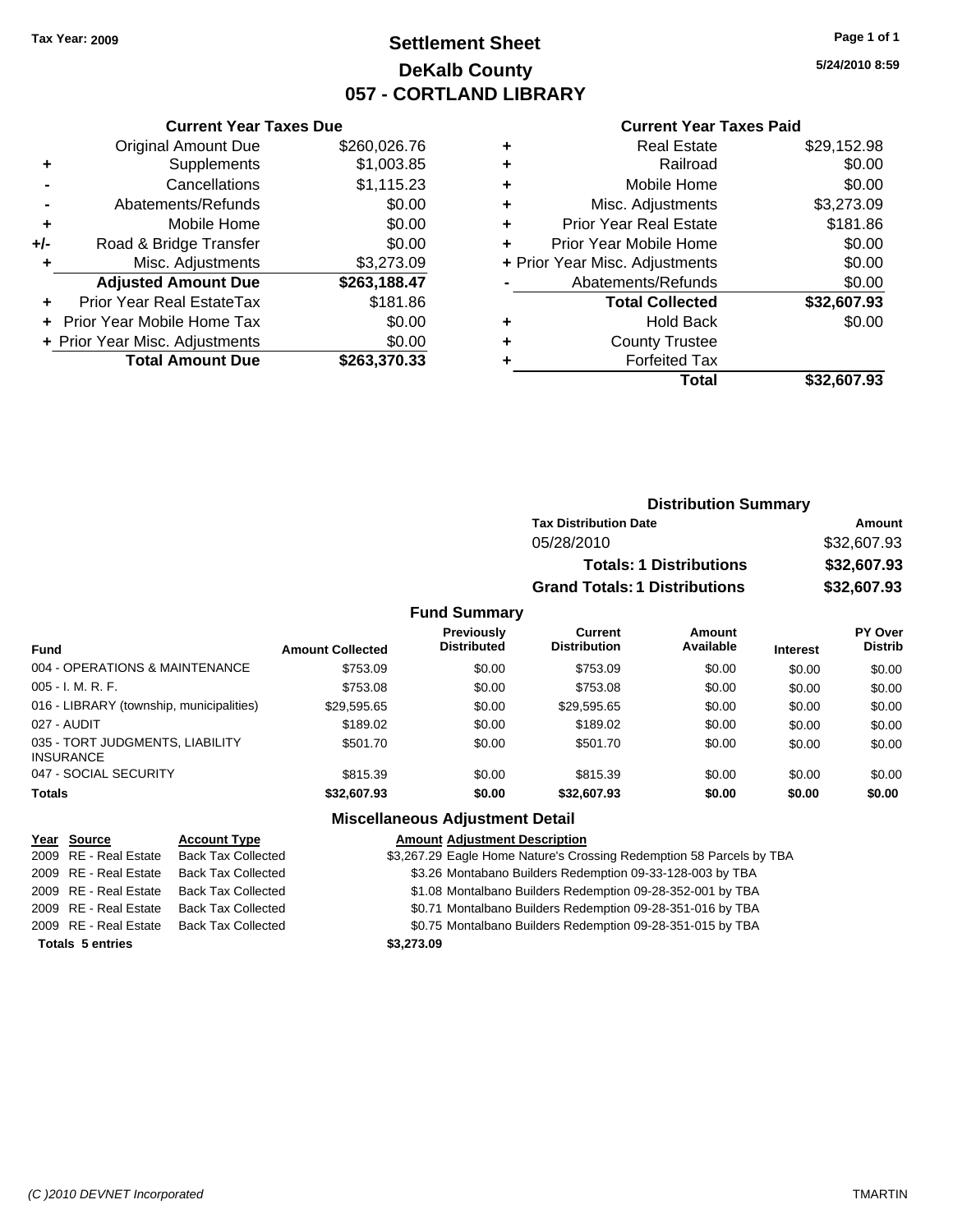### **Settlement Sheet Tax Year: 2009 Page 1 of 1 DeKalb County 058 - CITY OF DEKALB**

**5/24/2010 8:59**

#### **Current Year Taxes Paid**

|     | <b>Current Year Taxes Due</b>    |                |  |  |  |  |  |
|-----|----------------------------------|----------------|--|--|--|--|--|
|     | <b>Original Amount Due</b>       | \$4,185,461.56 |  |  |  |  |  |
| ٠   | Supplements                      | \$25,690.97    |  |  |  |  |  |
|     | Cancellations                    | \$70,432.41    |  |  |  |  |  |
|     | Abatements/Refunds               | \$0.00         |  |  |  |  |  |
| ٠   | Mobile Home                      | \$0.00         |  |  |  |  |  |
| +/- | Road & Bridge Transfer           | \$21,419.39    |  |  |  |  |  |
| ٠   | Misc. Adjustments                | \$3.32         |  |  |  |  |  |
|     | <b>Adjusted Amount Due</b>       | \$4,162,142.83 |  |  |  |  |  |
|     | <b>Prior Year Real EstateTax</b> | \$1,205.18     |  |  |  |  |  |
|     | Prior Year Mobile Home Tax       | \$0.00         |  |  |  |  |  |
|     | + Prior Year Misc. Adjustments   | \$21,376.54    |  |  |  |  |  |
|     | <b>Total Amount Due</b>          | \$4,184,724.55 |  |  |  |  |  |
|     |                                  |                |  |  |  |  |  |

|   | Real Estate                    | \$471,691.45 |
|---|--------------------------------|--------------|
| ٠ | Railroad                       | \$0.00       |
| ٠ | Mobile Home                    | \$0.00       |
| ٠ | Misc. Adjustments              | \$3.32       |
| ٠ | <b>Prior Year Real Estate</b>  | \$1,205.18   |
| ٠ | Prior Year Mobile Home         | \$0.00       |
|   | + Prior Year Misc. Adjustments | \$21,376.54  |
|   | Abatements/Refunds             | \$0.00       |
|   | <b>Total Collected</b>         | \$494,276.49 |
|   | <b>Hold Back</b>               | \$0.00       |
| ٠ | <b>County Trustee</b>          |              |
|   | <b>Forfeited Tax</b>           |              |
|   | Total                          | \$494.276.49 |

| <b>Road and Bridge Summary</b>   |                          |               | <b>Distribution Summary</b>          |              |
|----------------------------------|--------------------------|---------------|--------------------------------------|--------------|
| <b>Rd./Br. District</b>          | Amt. Due                 | Amt. Distrib. | <b>Tax Distribution Date</b>         | Amount       |
| AFTON ROAD & BRIDGE              | \$22,177.45              | \$1.589.41    | 05/28/2010                           | \$494,276.49 |
| <b>CORTLAND ROAD &amp; BRIDC</b> | \$532.03                 | \$62.20       | <b>Totals: 1 Distributions</b>       | \$494,276.49 |
| DEKALB ROAD & BRIDGE             | \$178,809.62 \$19,767.78 |               | <b>Grand Totals: 1 Distributions</b> | \$494,276.49 |
| <b>Totals</b>                    | \$201,519.10             | \$21,419.39   |                                      |              |

| <b>Fund Summary</b>         |                         |                                         |                                |                     |                 |                                  |
|-----------------------------|-------------------------|-----------------------------------------|--------------------------------|---------------------|-----------------|----------------------------------|
| <b>Fund</b>                 | <b>Amount Collected</b> | <b>Previously</b><br><b>Distributed</b> | Current<br><b>Distribution</b> | Amount<br>Available | <b>Interest</b> | <b>PY Over</b><br><b>Distrib</b> |
| 003 - BONDS AND INTEREST    | \$0.00                  | \$0.00                                  | \$0.00                         | \$0.00              | \$0.00          | \$0.00                           |
| 005 - I. M. R. F.           | \$31,310.70             | \$0.00                                  | \$31,310.70                    | \$0.00              | \$0.00          | \$0.00                           |
| 007 - ROAD AND BRIDGE       | \$21,419.39             | \$0.00                                  | \$21,419.39                    | \$0.00              | \$0.00          | \$0.00                           |
| 013 - FIREFIGHTER'S PENSION | \$227,073.08            | \$0.00                                  | \$227,073.08                   | \$0.00              | \$0.00          | \$0.00                           |
| 015 - POLICE PENSION        | \$152,325.24            | \$0.00                                  | \$152,325.24                   | \$0.00              | \$0.00          | \$0.00                           |
| 047 - SOCIAL SECURITY       | \$62,148.08             | \$0.00                                  | \$62,148.08                    | \$0.00              | \$0.00          | \$0.00                           |
| <b>Totals</b>               | \$494.276.49            | \$0.00                                  | \$494,276.49                   | \$0.00              | \$0.00          | \$0.00                           |

### **Miscellaneous Adjustment Detail**

| Year Source             | <b>Account Type</b>       | Amount      |
|-------------------------|---------------------------|-------------|
| 2008 RE - Real Estate   | <b>Back Tax Collected</b> | \$21.376.54 |
| 2009 RE - Real Estate   | <b>Back Tax Collected</b> | \$3.32      |
| <b>Totals 2 entries</b> |                           | \$21.379.86 |

**Year Source Account Type Amount Adjustment Description** \$21,376.54 DeKalb TIF #4 Surplus Distribution by TBA 22 Sardens of Rivermist Redemption 08-02-303-001 by TBA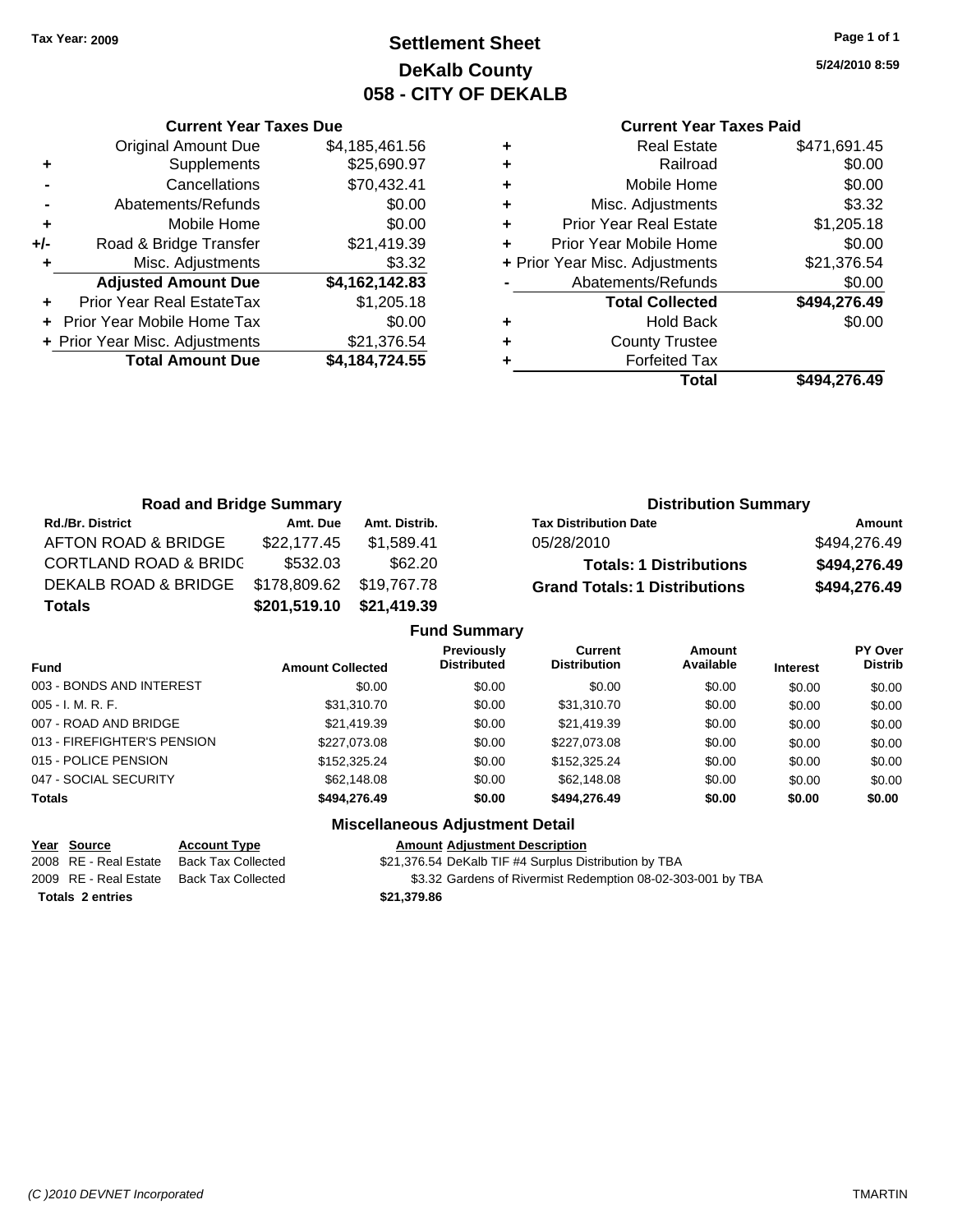### **Settlement Sheet Tax Year: 2009 Page 1 of 1 DeKalb County 059 - DE KALB LIBRARY**

**5/24/2010 8:59**

#### **Current Year Taxes Paid**

|     | <b>Current Year Taxes Due</b>  |                |  |  |  |  |  |  |
|-----|--------------------------------|----------------|--|--|--|--|--|--|
|     | <b>Original Amount Due</b>     | \$1,798,523.55 |  |  |  |  |  |  |
| ٠   | Supplements                    | \$10,316.94    |  |  |  |  |  |  |
|     | Cancellations                  | \$29,517.69    |  |  |  |  |  |  |
|     | Abatements/Refunds             | \$0.00         |  |  |  |  |  |  |
| ٠   | Mobile Home                    | \$0.00         |  |  |  |  |  |  |
| +/- | Road & Bridge Transfer         | \$0.00         |  |  |  |  |  |  |
| ٠   | Misc. Adjustments              | \$1.42         |  |  |  |  |  |  |
|     | <b>Adjusted Amount Due</b>     | \$1,779,324.22 |  |  |  |  |  |  |
|     | Prior Year Real EstateTax      | \$131.49       |  |  |  |  |  |  |
|     | Prior Year Mobile Home Tax     | \$0.00         |  |  |  |  |  |  |
|     | + Prior Year Misc. Adjustments | \$8,938.96     |  |  |  |  |  |  |
|     | <b>Total Amount Due</b>        | \$1,788,394.67 |  |  |  |  |  |  |

| ٠ | <b>Real Estate</b>             | \$193,866.20 |
|---|--------------------------------|--------------|
| ٠ | Railroad                       | \$0.00       |
| ٠ | Mobile Home                    | \$0.00       |
| ٠ | Misc. Adjustments              | \$1.42       |
| ٠ | <b>Prior Year Real Estate</b>  | \$131.49     |
|   | Prior Year Mobile Home         | \$0.00       |
|   | + Prior Year Misc. Adjustments | \$8,938.96   |
|   | Abatements/Refunds             | \$0.00       |
|   | <b>Total Collected</b>         | \$202,938.07 |
| ٠ | Hold Back                      | \$0.00       |
|   | <b>County Trustee</b>          |              |
|   | <b>Forfeited Tax</b>           |              |
|   | Total                          | \$202,938.07 |
|   |                                |              |

|                                          |                           |                         |                                         |                                                      | <b>Distribution Summary</b>    |                              |                           |  |
|------------------------------------------|---------------------------|-------------------------|-----------------------------------------|------------------------------------------------------|--------------------------------|------------------------------|---------------------------|--|
|                                          |                           |                         |                                         | <b>Tax Distribution Date</b>                         |                                |                              | Amount                    |  |
|                                          |                           |                         |                                         | 05/28/2010                                           |                                | \$202,938.07<br>\$202,938.07 |                           |  |
|                                          |                           |                         |                                         |                                                      | <b>Totals: 1 Distributions</b> |                              |                           |  |
|                                          |                           |                         |                                         | <b>Grand Totals: 1 Distributions</b>                 |                                | \$202,938.07                 |                           |  |
|                                          |                           |                         | <b>Fund Summary</b>                     |                                                      |                                |                              |                           |  |
| <b>Fund</b>                              |                           | <b>Amount Collected</b> | <b>Previously</b><br><b>Distributed</b> | Current<br><b>Distribution</b>                       | Amount<br>Available            | <b>Interest</b>              | PY Over<br><b>Distrib</b> |  |
| 016 - LIBRARY (township, municipalities) |                           | \$202,938.07            | \$0.00                                  | \$202,938.07                                         | \$0.00                         | \$0.00                       | \$0.00                    |  |
| <b>Totals</b>                            |                           | \$202,938.07            | \$0.00                                  | \$202.938.07                                         | \$0.00                         | \$0.00                       | \$0.00                    |  |
|                                          |                           |                         | <b>Miscellaneous Adjustment Detail</b>  |                                                      |                                |                              |                           |  |
| Year Source                              | <b>Account Type</b>       |                         | <b>Amount Adiustment Description</b>    |                                                      |                                |                              |                           |  |
| 2008 RE - Real Estate                    | <b>Back Tax Collected</b> |                         |                                         | \$8,938.96 DeKalb TIF #4 Surplus Distribution by TBA |                                |                              |                           |  |

2009 RE - Real Estate Back Tax Collected \$1.42 Gardens of Rivermist Redemption 08-02-303-001 by TBA

**Totals 2 entries \$8,940.38**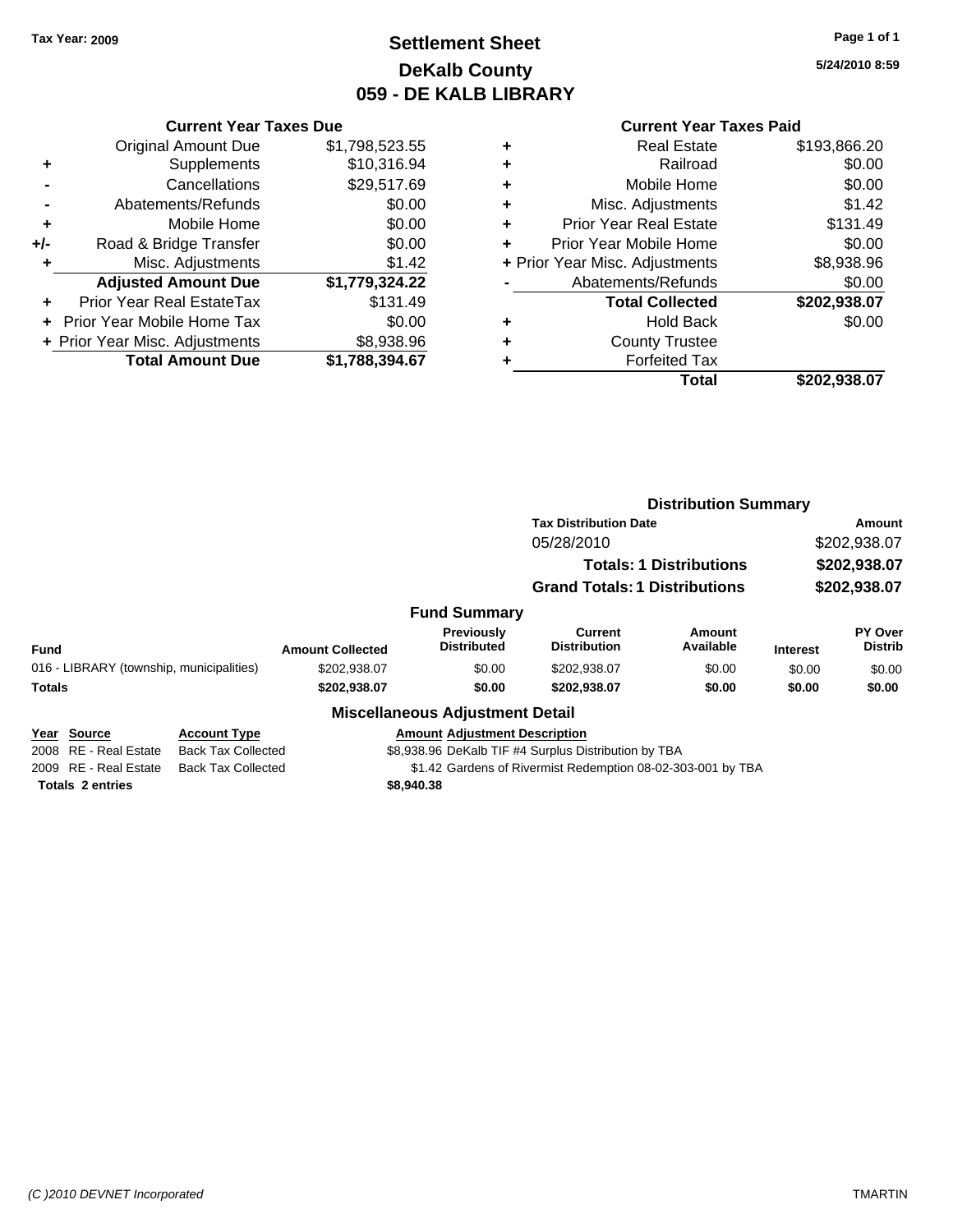## **Settlement Sheet Tax Year: 2009 Page 1 of 1 DeKalb County 060 - DEKALB SSA #3**

**5/24/2010 8:59**

| <b>Original Amount Due</b> | \$2,788.00                                                      |
|----------------------------|-----------------------------------------------------------------|
| Supplements                | \$0.00                                                          |
| Cancellations              | \$0.00                                                          |
| Abatements/Refunds         | \$0.00                                                          |
| Mobile Home                | \$0.00                                                          |
| Road & Bridge Transfer     | \$0.00                                                          |
| Misc. Adjustments          | \$0.00                                                          |
| <b>Adjusted Amount Due</b> | \$2,788.00                                                      |
| Prior Year Real EstateTax  | \$0.00                                                          |
| Prior Year Mobile Home Tax | \$0.00                                                          |
|                            | \$0.00                                                          |
| <b>Total Amount Due</b>    | \$2,788.00                                                      |
|                            | <b>Current Year Taxes Due</b><br>+ Prior Year Misc. Adjustments |

|   | <b>Current Year Taxes Paid</b> |          |
|---|--------------------------------|----------|
| ٠ | <b>Real Estate</b>             | \$319.63 |
| ٠ | Railroad                       | \$0.00   |
|   | Mobile Home                    | \$0.00   |
| ٠ | Misc. Adjustments              | \$0.00   |
| ٠ | <b>Prior Year Real Estate</b>  | \$0.00   |
|   | Prior Year Mobile Home         | \$0.00   |
|   | + Prior Year Misc. Adjustments | \$0.00   |
|   | Abatements/Refunds             | \$0.00   |
|   | <b>Total Collected</b>         | \$319.63 |
|   | <b>Hold Back</b>               | \$0.00   |
|   | <b>County Trustee</b>          |          |
|   | <b>Forfeited Tax</b>           |          |
|   | Total                          | \$319.63 |

|                            |                         | <b>Distribution Summary</b>      |                                      |                                |                 |                           |
|----------------------------|-------------------------|----------------------------------|--------------------------------------|--------------------------------|-----------------|---------------------------|
|                            |                         |                                  | <b>Tax Distribution Date</b>         |                                |                 | Amount                    |
|                            |                         |                                  | 05/28/2010                           |                                |                 | \$319.63                  |
|                            |                         |                                  |                                      | <b>Totals: 1 Distributions</b> |                 | \$319.63                  |
|                            |                         |                                  | <b>Grand Totals: 1 Distributions</b> |                                |                 | \$319.63                  |
|                            |                         | <b>Fund Summary</b>              |                                      |                                |                 |                           |
| <b>Fund</b>                | <b>Amount Collected</b> | Previously<br><b>Distributed</b> | Current<br><b>Distribution</b>       | Amount<br>Available            | <b>Interest</b> | PY Over<br><b>Distrib</b> |
| 023 - SPECIAL SERVICE AREA | \$319.63                | \$0.00                           | \$319.63                             | \$0.00                         | \$0.00          | \$0.00                    |
| Totals                     | \$319.63                | \$0.00                           | \$319.63                             | \$0.00                         | \$0.00          | \$0.00                    |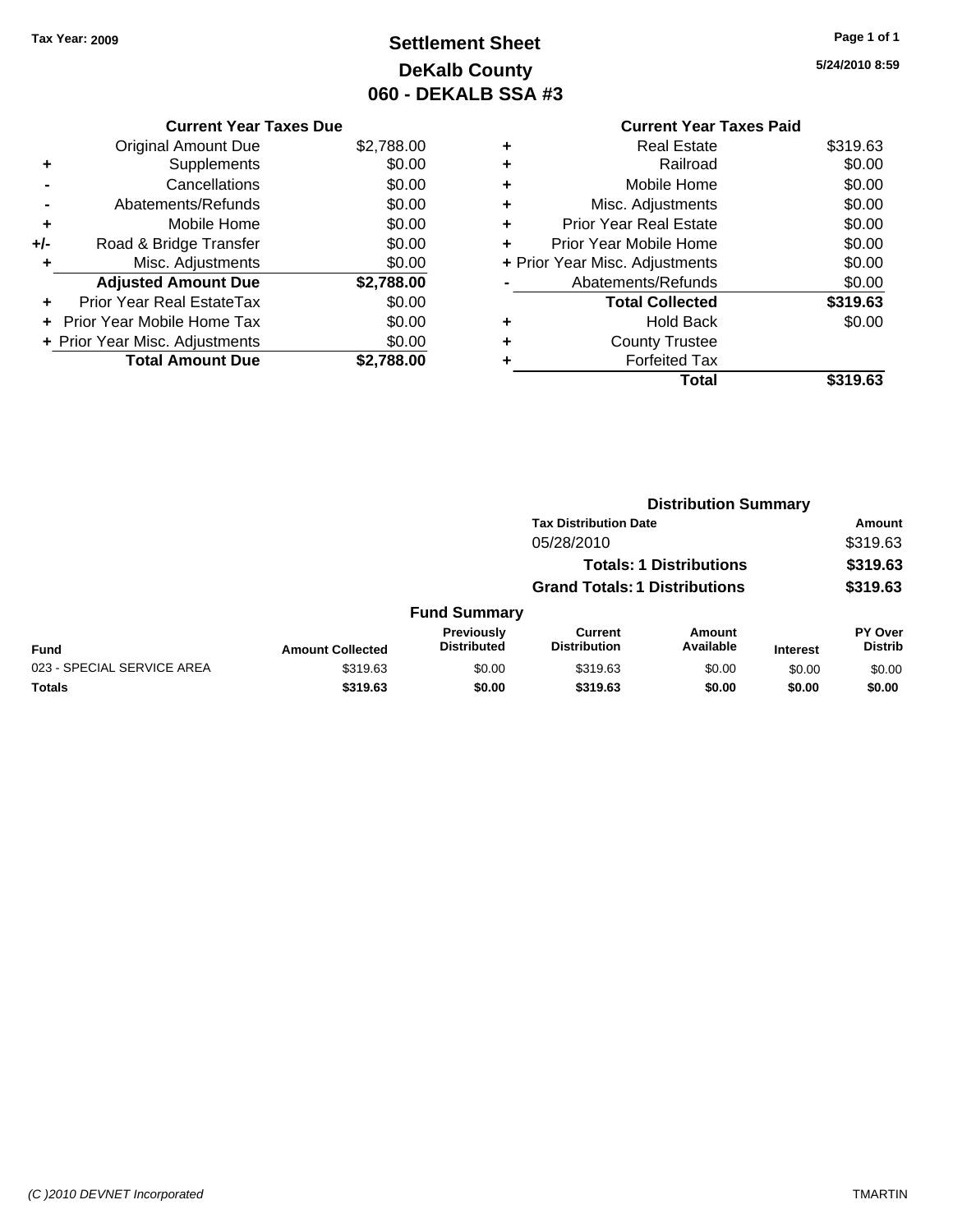**Current Year Taxes Due** Original Amount Due \$1,485.68

**Adjusted Amount Due \$1,485.68**

**Total Amount Due \$1,485.68**

**+** Supplements \$0.00 **-** Cancellations \$0.00 **-** Abatements/Refunds \$0.00 **+** Mobile Home \$0.00 **+/-** Road & Bridge Transfer \$0.00 **+** Misc. Adjustments \$0.00

**+** Prior Year Real EstateTax \$0.00 **+** Prior Year Mobile Home Tax \$0.00 **+ Prior Year Misc. Adjustments**  $$0.00$ 

## **Settlement Sheet Tax Year: 2009 Page 1 of 1 DeKalb County 061 - DEKALB SSA #4**

**5/24/2010 8:59**

|   | <b>Current Year Taxes Paid</b> |          |
|---|--------------------------------|----------|
| ٠ | Real Estate                    | \$121.16 |
| ٠ | Railroad                       | \$0.00   |
| ÷ | Mobile Home                    | \$0.00   |
| ٠ | Misc. Adjustments              | \$0.00   |
| ٠ | <b>Prior Year Real Estate</b>  | \$0.00   |
| ÷ | Prior Year Mobile Home         | \$0.00   |
|   | + Prior Year Misc. Adjustments | \$0.00   |
|   | Abatements/Refunds             | \$0.00   |
|   | <b>Total Collected</b>         | \$121.16 |
| ٠ | <b>Hold Back</b>               | \$0.00   |
| ٠ | <b>County Trustee</b>          |          |
| ٠ | <b>Forfeited Tax</b>           |          |
|   | Total                          | \$121.16 |
|   |                                |          |

|                            |                         |                                  | <b>Distribution Summary</b>          |                                |                 |                                  |
|----------------------------|-------------------------|----------------------------------|--------------------------------------|--------------------------------|-----------------|----------------------------------|
|                            |                         |                                  | <b>Tax Distribution Date</b>         |                                |                 | Amount                           |
|                            |                         |                                  | 05/28/2010                           |                                |                 | \$121.16                         |
|                            |                         |                                  |                                      | <b>Totals: 1 Distributions</b> |                 | \$121.16                         |
|                            |                         |                                  | <b>Grand Totals: 1 Distributions</b> |                                |                 | \$121.16                         |
|                            |                         | <b>Fund Summary</b>              |                                      |                                |                 |                                  |
| Fund                       | <b>Amount Collected</b> | Previously<br><b>Distributed</b> | Current<br><b>Distribution</b>       | <b>Amount</b><br>Available     | <b>Interest</b> | <b>PY Over</b><br><b>Distrib</b> |
| 023 - SPECIAL SERVICE AREA | \$121.16                | \$0.00                           | \$121.16                             | \$0.00                         | \$0.00          | \$0.00                           |
| Totals                     | \$121.16                | \$0.00                           | \$121.16                             | \$0.00                         | \$0.00          | \$0.00                           |
|                            |                         |                                  |                                      |                                |                 |                                  |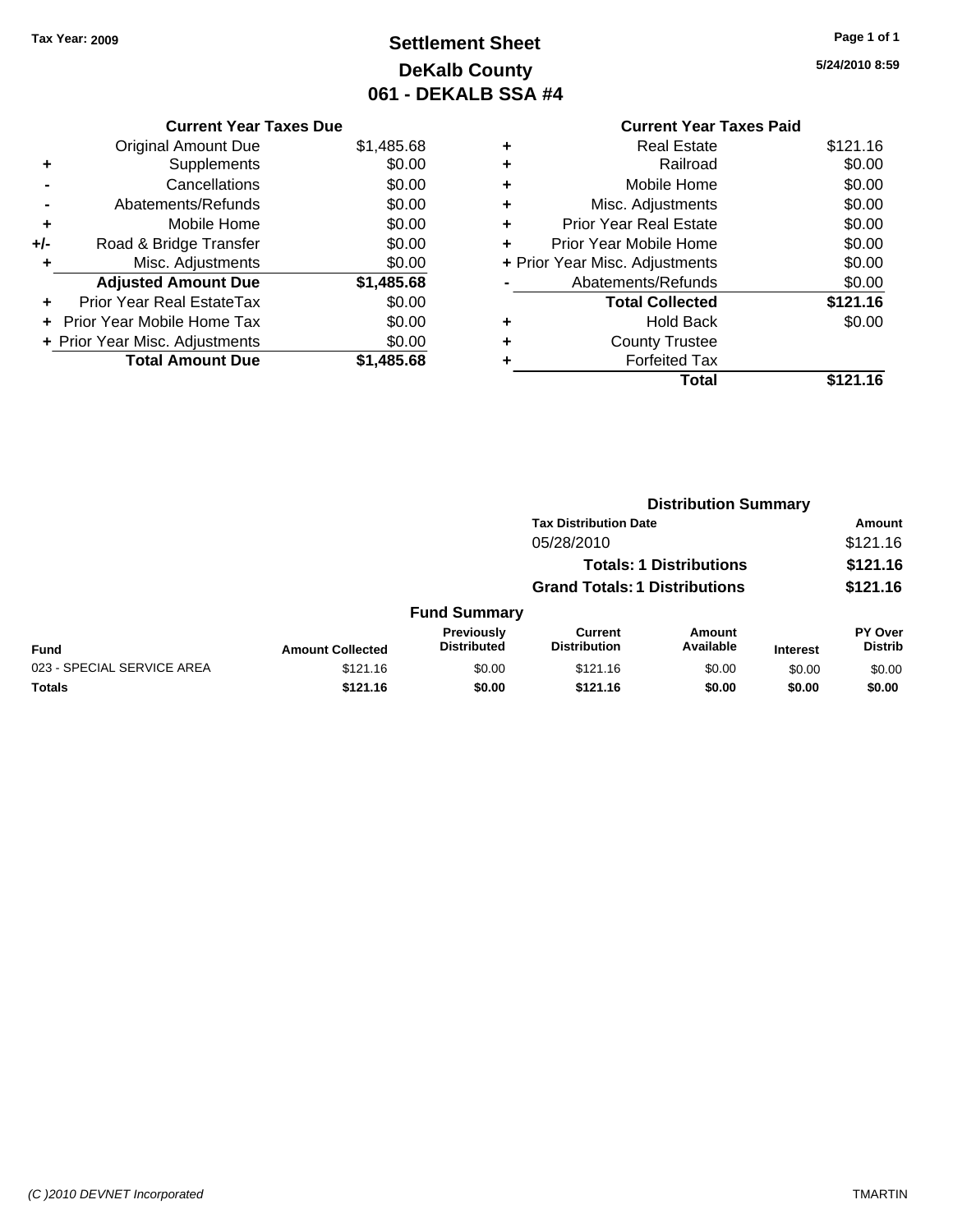**Current Year Taxes Due** Original Amount Due \$616,986.12

**Adjusted Amount Due \$620,881.37**

**Total Amount Due \$620,881.37**

**+** Supplements \$8,732.51 **-** Cancellations \$9,108.69 **-** Abatements/Refunds \$0.00 **+** Mobile Home \$0.00 **+/-** Road & Bridge Transfer \$4,271.43 **+** Misc. Adjustments \$0.00

**+** Prior Year Real EstateTax \$0.00 **+** Prior Year Mobile Home Tax \$0.00 **+ Prior Year Misc. Adjustments**  $$0.00$ 

## **Settlement Sheet Tax Year: 2009 Page 1 of 1 DeKalb County 062 - CITY OF GENOA**

**5/24/2010 8:59**

### **Current Year Taxes Paid +** Real Estate \$82,290.96 **+** Railroad \$0.00 **+** Mobile Home \$0.00 **+** Misc. Adjustments \$0.00 **+** Prior Year Real Estate \$0.00 **+** Prior Year Mobile Home \$0.00 **+** Prior Year Misc. Adjustments  $$0.00$ Abatements/Refunds \$0.00 **Total Collected \$82,290.96 +** Hold Back \$0.00 **+** County Trustee **+** Forfeited Tax **Total \$82,290.96**

| <b>Road and Bridge Summary</b> |                         |               |                                                                    | <b>Distribution Summary</b>    |                 |                                  |
|--------------------------------|-------------------------|---------------|--------------------------------------------------------------------|--------------------------------|-----------------|----------------------------------|
| <b>Rd./Br. District</b>        | Amt. Due                | Amt. Distrib. | <b>Tax Distribution Date</b>                                       |                                |                 | Amount                           |
| <b>GENOA ROAD &amp; BRIDGE</b> | \$23,537.38             | \$3,097.18    | 05/28/2010                                                         |                                |                 | \$82,290.96                      |
| KINGSTON ROAD & BRIDG          | \$10,841.32             | \$1,174.25    |                                                                    | <b>Totals: 1 Distributions</b> |                 | \$82,290.96                      |
| <b>Totals</b>                  | \$34,378.70             | \$4,271.43    | <b>Grand Totals: 1 Distributions</b>                               |                                |                 | \$82,290.96                      |
|                                |                         |               | <b>Fund Summary</b>                                                |                                |                 |                                  |
| <b>Fund</b>                    | <b>Amount Collected</b> |               | Previously<br>Current<br><b>Distribution</b><br><b>Distributed</b> | Amount<br>Available            | <b>Interest</b> | <b>PY Over</b><br><b>Distrib</b> |

| Fund                     | <b>Amount Collected</b> | <b>DISTRIDUTED</b> | <b>DISTRIBUTION</b> | Available | <b>Interest</b> | <b>DISTRID</b> |
|--------------------------|-------------------------|--------------------|---------------------|-----------|-----------------|----------------|
| 001 - CORPORATE          | \$39,009.14             | \$0.00             | \$39,009.14         | \$0.00    | \$0.00          | \$0.00         |
| 003 - BONDS AND INTEREST | \$0.00                  | \$0.00             | \$0.00              | \$0.00    | \$0.00          | \$0.00         |
| 007 - ROAD AND BRIDGE    | \$4,271.43              | \$0.00             | \$4.271.43          | \$0.00    | \$0.00          | \$0.00         |
| 014 - POLICE PROTECTION  | \$39,010.39             | \$0.00             | \$39,010.39         | \$0.00    | \$0.00          | \$0.00         |
| <b>Totals</b>            | \$82.290.96             | \$0.00             | \$82,290.96         | \$0.00    | \$0.00          | \$0.00         |

#### *(C )2010 DEVNET Incorporated* TMARTIN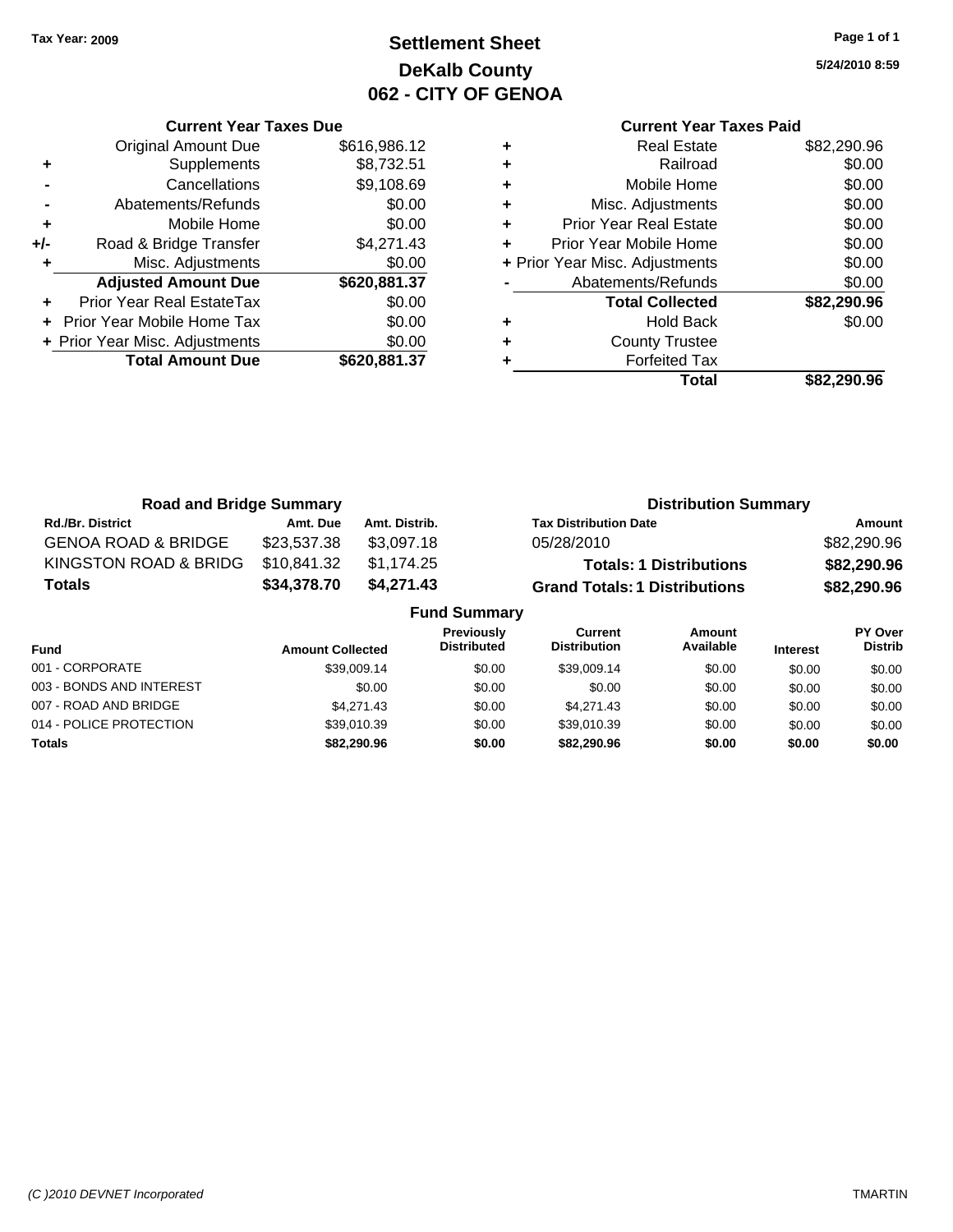### **Settlement Sheet Tax Year: 2009 Page 1 of 1 DeKalb County 063 - VILLAGE OF HINCKLEY**

**5/24/2010 8:59**

#### **Current Year Taxes Paid**

|     | <b>Current Year Taxes Due</b>  |              |  |  |  |  |
|-----|--------------------------------|--------------|--|--|--|--|
|     | Original Amount Due            | \$242,870.94 |  |  |  |  |
| ÷   | Supplements                    | \$859.35     |  |  |  |  |
|     | Cancellations                  | \$911.17     |  |  |  |  |
|     | Abatements/Refunds             | \$0.00       |  |  |  |  |
| ٠   | Mobile Home                    | \$0.00       |  |  |  |  |
| +/- | Road & Bridge Transfer         | \$5,244.23   |  |  |  |  |
| ٠   | Misc. Adjustments              | \$17.73      |  |  |  |  |
|     | <b>Adjusted Amount Due</b>     | \$248,081.08 |  |  |  |  |
| ٠   | Prior Year Real EstateTax      | \$0.00       |  |  |  |  |
|     | Prior Year Mobile Home Tax     | \$0.00       |  |  |  |  |
|     | + Prior Year Misc. Adjustments | \$0.00       |  |  |  |  |
|     | <b>Total Amount Due</b>        | \$248.081.08 |  |  |  |  |
|     |                                |              |  |  |  |  |

|   | <b>Real Estate</b>             | \$32,759.32 |
|---|--------------------------------|-------------|
| ٠ | Railroad                       | \$0.00      |
| ٠ | Mobile Home                    | \$0.00      |
| ٠ | Misc. Adjustments              | \$17.73     |
| ٠ | <b>Prior Year Real Estate</b>  | \$0.00      |
|   | Prior Year Mobile Home         | \$0.00      |
|   | + Prior Year Misc. Adjustments | \$0.00      |
|   | Abatements/Refunds             | \$0.00      |
|   | <b>Total Collected</b>         | \$32,777.05 |
|   | <b>Hold Back</b>               | \$0.00      |
|   | <b>County Trustee</b>          |             |
|   | <b>Forfeited Tax</b>           |             |
|   | Total                          | \$32.777.05 |

| <b>Road and Bridge Summary</b> |             |               | <b>Distribution Summary</b>          |             |  |
|--------------------------------|-------------|---------------|--------------------------------------|-------------|--|
| <b>Rd./Br. District</b>        | Amt. Due    | Amt. Distrib. | <b>Tax Distribution Date</b>         | Amount      |  |
| SQUAW GROVE ROAD & B           | \$45,138.59 | \$5.244.23    | 05/28/2010                           | \$32,777.05 |  |
| Totals                         | \$45,138.59 | \$5,244.23    | <b>Totals: 1 Distributions</b>       | \$32,777.05 |  |
|                                |             |               | <b>Grand Totals: 1 Distributions</b> | \$32,777.05 |  |

|  | <b>Fund Summary</b> |
|--|---------------------|
|--|---------------------|

| <b>Fund</b>                             | <b>Amount Collected</b> | Previously<br><b>Distributed</b> | Current<br><b>Distribution</b> | Amount<br>Available | <b>Interest</b> | PY Over<br><b>Distrib</b> |
|-----------------------------------------|-------------------------|----------------------------------|--------------------------------|---------------------|-----------------|---------------------------|
| 001 - CORPORATE                         | \$12,346.60             | \$0.00                           | \$12,346.60                    | \$0.00              | \$0.00          | \$0.00                    |
| 005 - I. M. R. F.                       | \$4.122.79              | \$0.00                           | \$4.122.79                     | \$0.00              | \$0.00          | \$0.00                    |
| 007 - ROAD AND BRIDGE                   | \$5.244.23              | \$0.00                           | \$5.244.23                     | \$0.00              | \$0.00          | \$0.00                    |
| 014 - POLICE PROTECTION                 | \$3.512.53              | \$0.00                           | \$3.512.53                     | \$0.00              | \$0.00          | \$0.00                    |
| 027 - AUDIT                             | \$890.85                | \$0.00                           | \$890.85                       | \$0.00              | \$0.00          | \$0.00                    |
| 035 - TORT JUDGEMENTS/LIABILITY<br>INS. | \$1,543.96              | \$0.00                           | \$1,543.96                     | \$0.00              | \$0.00          | \$0.00                    |
| 047 - SOCIAL SECURITY                   | \$3.614.34              | \$0.00                           | \$3.614.34                     | \$0.00              | \$0.00          | \$0.00                    |
| 048 - SCHOOL CROSSING GUARDS            | \$573.01                | \$0.00                           | \$573.01                       | \$0.00              | \$0.00          | \$0.00                    |
| 062 - WORKERS COMPENSATION              | \$928.74                | \$0.00                           | \$928.74                       | \$0.00              | \$0.00          | \$0.00                    |
| <b>Totals</b>                           | \$32,777.05             | \$0.00                           | \$32,777.05                    | \$0.00              | \$0.00          | \$0.00                    |

### **Miscellaneous Adjustment Detail**

| Year Source           | <b>Account Type</b> |
|-----------------------|---------------------|
| 2009 RE - Real Estate | Back Tax Collected  |
| 2009 RE - Real Estate | Back Tax Collected  |

**Amount Adjustment Description** d 36.28 Indy Mac Bank Redemption 15-15-280-027 by TBA d 311.45 Riedelsperger Redemption 15-15-228-035 by TBA **Totals 2 entries \$17.73**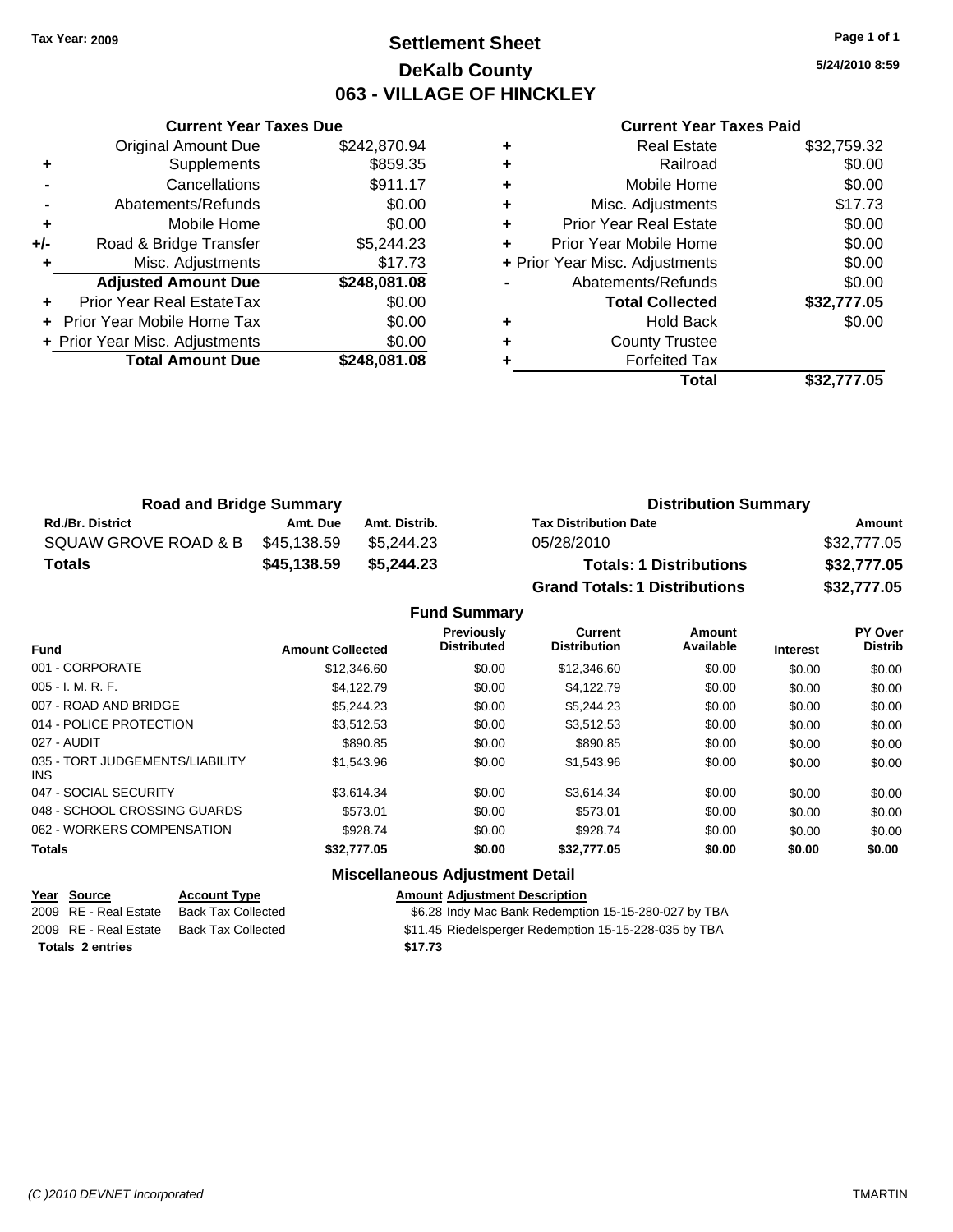### **Settlement Sheet Tax Year: 2009 Page 1 of 1 DeKalb County 064 - VILLAGE OF KINGSTON**

**5/24/2010 8:59**

#### **Current Year Taxes Paid**

|     | <b>Current Year Taxes Due</b>    |              |
|-----|----------------------------------|--------------|
|     | <b>Original Amount Due</b>       | \$135,358.63 |
| ٠   | Supplements                      | \$30.87      |
|     | Cancellations                    | \$34.00      |
|     | Abatements/Refunds               | \$0.00       |
| ٠   | Mobile Home                      | \$0.00       |
| +/- | Road & Bridge Transfer           | \$1,729.24   |
|     | Misc. Adjustments                | \$0.00       |
|     | <b>Adjusted Amount Due</b>       | \$137,084.74 |
|     | <b>Prior Year Real EstateTax</b> | \$0.00       |
|     | Prior Year Mobile Home Tax       | \$0.00       |
|     | + Prior Year Misc. Adjustments   | \$0.00       |
|     | <b>Total Amount Due</b>          | \$137.084.74 |
|     |                                  |              |

| ٠ | <b>Real Estate</b>             | \$15,750.25 |
|---|--------------------------------|-------------|
| ٠ | Railroad                       | \$0.00      |
| ٠ | Mobile Home                    | \$0.00      |
| ٠ | Misc. Adjustments              | \$0.00      |
| ÷ | <b>Prior Year Real Estate</b>  | \$0.00      |
| ٠ | Prior Year Mobile Home         | \$0.00      |
|   | + Prior Year Misc. Adjustments | \$0.00      |
|   | Abatements/Refunds             | \$0.00      |
|   | <b>Total Collected</b>         | \$15,750.25 |
| ٠ | <b>Hold Back</b>               | \$0.00      |
| ٠ | <b>County Trustee</b>          |             |
|   | <b>Forfeited Tax</b>           |             |
|   | Total                          | \$15,750,25 |

| <b>Road and Bridge Summary</b> |             |               | <b>Distribution Summary</b>          |             |  |
|--------------------------------|-------------|---------------|--------------------------------------|-------------|--|
| <b>Rd./Br. District</b>        | Amt. Due    | Amt. Distrib. | <b>Tax Distribution Date</b>         | Amount      |  |
| KINGSTON ROAD & BRIDG          | \$15,989.29 | \$1.729.24    | 05/28/2010                           | \$15,750.25 |  |
| <b>Totals</b>                  | \$15,989.29 | \$1,729.24    | <b>Totals: 1 Distributions</b>       | \$15,750.25 |  |
|                                |             |               | <b>Grand Totals: 1 Distributions</b> | \$15,750.25 |  |

**Fund Summary**

| <b>Fund</b>                             | <b>Amount Collected</b> | <b>Previously</b><br><b>Distributed</b> | Current<br><b>Distribution</b> | Amount<br>Available | <b>Interest</b> | PY Over<br><b>Distrib</b> |
|-----------------------------------------|-------------------------|-----------------------------------------|--------------------------------|---------------------|-----------------|---------------------------|
| 001 - CORPORATE                         | \$5,117.13              | \$0.00                                  | \$5.117.13                     | \$0.00              | \$0.00          | \$0.00                    |
| $005 - I. M. R. F.$                     | \$1,118.81              | \$0.00                                  | \$1,118.81                     | \$0.00              | \$0.00          | \$0.00                    |
| 007 - ROAD AND BRIDGE                   | \$1.729.24              | \$0.00                                  | \$1.729.24                     | \$0.00              | \$0.00          | \$0.00                    |
| 014 - POLICE PROTECTION                 | \$1.750.68              | \$0.00                                  | \$1,750.68                     | \$0.00              | \$0.00          | \$0.00                    |
| 025 - GARBAGE DISPOSAL                  | \$611.23                | \$0.00                                  | \$611.23                       | \$0.00              | \$0.00          | \$0.00                    |
| 027 - AUDIT                             | \$580.29                | \$0.00                                  | \$580.29                       | \$0.00              | \$0.00          | \$0.00                    |
| 031 - WORKING CASH                      | \$15.61                 | \$0.00                                  | \$15.61                        | \$0.00              | \$0.00          | \$0.00                    |
| 035 - TORT JUDGEMENTS/LIABILITY<br>INS. | \$4.039.87              | \$0.00                                  | \$4,039.87                     | \$0.00              | \$0.00          | \$0.00                    |
| 047 - SOCIAL SECURITY                   | \$787.39                | \$0.00                                  | \$787.39                       | \$0.00              | \$0.00          | \$0.00                    |
| <b>Totals</b>                           | \$15,750.25             | \$0.00                                  | \$15,750.25                    | \$0.00              | \$0.00          | \$0.00                    |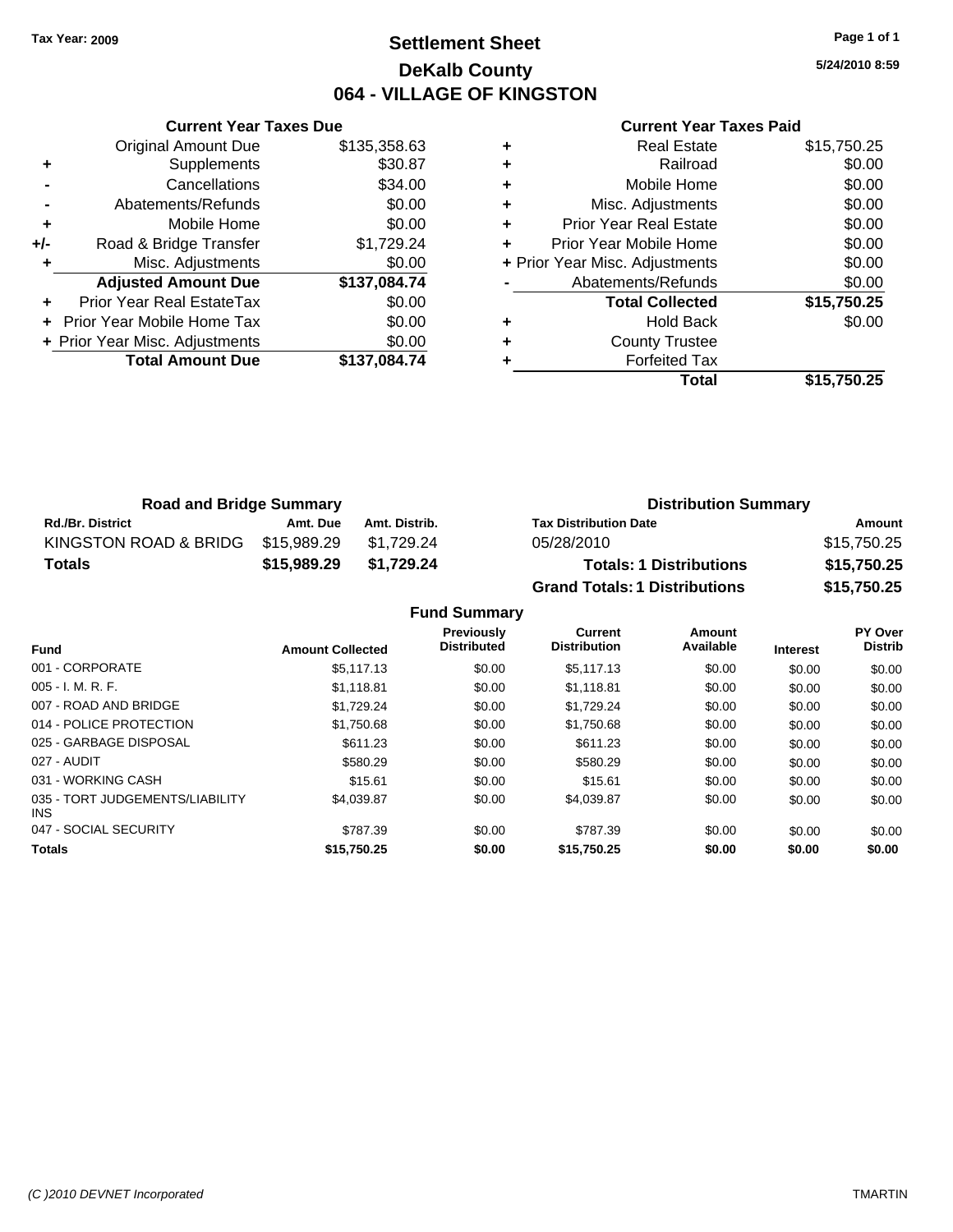### **Settlement Sheet Tax Year: 2009 Page 1 of 1 DeKalb County 065 - VILLAGE OF KIRKLAND**

**5/24/2010 8:59**

|     | <b>Current Year Taxes Due</b>  |              |
|-----|--------------------------------|--------------|
|     | <b>Original Amount Due</b>     | \$175,575.09 |
|     | Supplements                    | \$1,100.29   |
|     | Cancellations                  | \$1,533.18   |
|     | Abatements/Refunds             | \$0.00       |
| ٠   | Mobile Home                    | \$0.00       |
| +/- | Road & Bridge Transfer         | \$2,927.79   |
| ٠   | Misc. Adjustments              | \$1.12       |
|     | <b>Adjusted Amount Due</b>     | \$178,071.11 |
|     | Prior Year Real EstateTax      | \$0.00       |
|     | Prior Year Mobile Home Tax     | \$0.00       |
|     | + Prior Year Misc. Adjustments | \$0.00       |
|     | <b>Total Amount Due</b>        | \$178,071.11 |
|     |                                |              |

#### **Current Year Taxes Paid**

|   | Total                          | \$24,256.23 |
|---|--------------------------------|-------------|
|   | <b>Forfeited Tax</b>           |             |
| ٠ | <b>County Trustee</b>          |             |
| ٠ | <b>Hold Back</b>               | \$0.00      |
|   | <b>Total Collected</b>         | \$24,256.23 |
|   | Abatements/Refunds             | \$0.00      |
|   | + Prior Year Misc. Adjustments | \$0.00      |
| ٠ | Prior Year Mobile Home         | \$0.00      |
| ٠ | <b>Prior Year Real Estate</b>  | \$0.00      |
| ٠ | Misc. Adjustments              | \$1.12      |
| ٠ | Mobile Home                    | \$0.00      |
| ٠ | Railroad                       | \$0.00      |
|   | <b>Real Estate</b>             | \$24,255.11 |

| <b>Road and Bridge Summary</b>    |             |               | <b>Distribution Summary</b>          |             |  |
|-----------------------------------|-------------|---------------|--------------------------------------|-------------|--|
| <b>Rd./Br. District</b>           | Amt. Due    | Amt. Distrib. | <b>Tax Distribution Date</b>         | Amount      |  |
| <b>FRANKLIN ROAD &amp; BRIDGI</b> | \$26,368.22 | \$2.927.79    | 05/28/2010                           | \$24,256.23 |  |
| <b>Totals</b>                     | \$26.368.22 | \$2,927.79    | <b>Totals: 1 Distributions</b>       | \$24,256.23 |  |
|                                   |             |               | <b>Grand Totals: 1 Distributions</b> | \$24,256.23 |  |

### **Fund Summary**

|                                         |                         | <b>Previously</b>                      | Current             | Amount    |                 | PY Over        |
|-----------------------------------------|-------------------------|----------------------------------------|---------------------|-----------|-----------------|----------------|
| <b>Fund</b>                             | <b>Amount Collected</b> | <b>Distributed</b>                     | <b>Distribution</b> | Available | <b>Interest</b> | <b>Distrib</b> |
| 001 - CORPORATE                         | \$8,386.88              | \$0.00                                 | \$8,386.88          | \$0.00    | \$0.00          | \$0.00         |
| 003 - BONDS AND INTEREST                | \$0.00                  | \$0.00                                 | \$0.00              | \$0.00    | \$0.00          | \$0.00         |
| 007 - ROAD AND BRIDGE                   | \$2.927.79              | \$0.00                                 | \$2,927.79          | \$0.00    | \$0.00          | \$0.00         |
| 014 - POLICE PROTECTION                 | \$8,387.62              | \$0.00                                 | \$8,387.62          | \$0.00    | \$0.00          | \$0.00         |
| 025 - GARBAGE DISPOSAL                  | \$1.198.51              | \$0.00                                 | \$1.198.51          | \$0.00    | \$0.00          | \$0.00         |
| 027 - AUDIT                             | \$958.80                | \$0.00                                 | \$958.80            | \$0.00    | \$0.00          | \$0.00         |
| 035 - TORT JUDGEMENTS/LIABILITY<br>INS. | \$2,396.63              | \$0.00                                 | \$2,396.63          | \$0.00    | \$0.00          | \$0.00         |
| <b>Totals</b>                           | \$24.256.23             | \$0.00                                 | \$24.256.23         | \$0.00    | \$0.00          | \$0.00         |
|                                         |                         | <b>Miscellaneous Adjustment Detail</b> |                     |           |                 |                |

**Year Source Account Type Amount Adjustment Description**

**Totals 1 entries \$1.12**

2009 RE - Real Estate Back Tax Collected \$1.12 Pearson Redemption 01-26-180-044 by TBA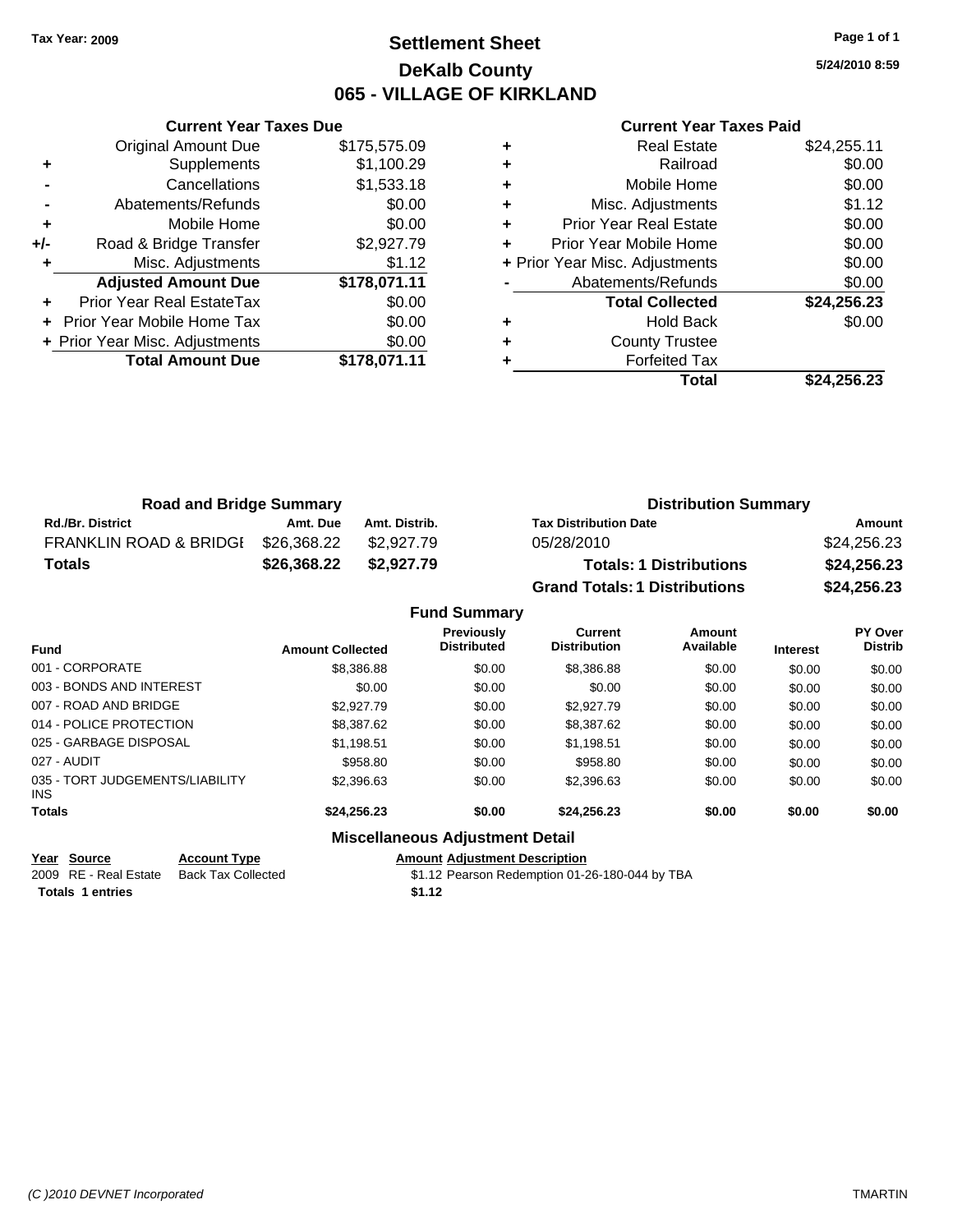## **Settlement Sheet Tax Year: 2009 Page 1 of 1 DeKalb County 066 - KIRKLAND LIBRARY**

**5/24/2010 8:59**

#### **Current Year Taxes Paid**

| <b>Current Year Taxes Due</b>     |                                |
|-----------------------------------|--------------------------------|
| <b>Original Amount Due</b>        | \$42,777.24                    |
| Supplements                       | \$233.78                       |
| Cancellations                     | \$330.39                       |
| Abatements/Refunds                | \$0.00                         |
| Mobile Home                       | \$0.00                         |
| Road & Bridge Transfer            | \$0.00                         |
| Misc. Adjustments                 | \$0.27                         |
| <b>Adjusted Amount Due</b>        | \$42,680.90                    |
| Prior Year Real EstateTax         | \$0.00                         |
| <b>Prior Year Mobile Home Tax</b> | \$0.00                         |
|                                   | \$0.00                         |
| <b>Total Amount Due</b>           | \$42.680.90                    |
|                                   | + Prior Year Misc. Adjustments |

|   | <b>Real Estate</b>             | \$5,196.17 |
|---|--------------------------------|------------|
| ٠ | Railroad                       | \$0.00     |
| ٠ | Mobile Home                    | \$0.00     |
| ٠ | Misc. Adjustments              | \$0.27     |
| ٠ | <b>Prior Year Real Estate</b>  | \$0.00     |
| ÷ | Prior Year Mobile Home         | \$0.00     |
|   | + Prior Year Misc. Adjustments | \$0.00     |
|   | Abatements/Refunds             | \$0.00     |
|   | <b>Total Collected</b>         | \$5,196.44 |
| ٠ | <b>Hold Back</b>               | \$0.00     |
| ٠ | <b>County Trustee</b>          |            |
| ٠ | <b>Forfeited Tax</b>           |            |
|   | Total                          | \$5,196.44 |
|   |                                |            |

|                                                                                                                                                                                                                                                                                                                      |                                  |                                | <b>Distribution Summary</b>          |                                |                                  |            |
|----------------------------------------------------------------------------------------------------------------------------------------------------------------------------------------------------------------------------------------------------------------------------------------------------------------------|----------------------------------|--------------------------------|--------------------------------------|--------------------------------|----------------------------------|------------|
|                                                                                                                                                                                                                                                                                                                      |                                  |                                | <b>Tax Distribution Date</b>         |                                |                                  | Amount     |
|                                                                                                                                                                                                                                                                                                                      |                                  |                                | 05/28/2010                           |                                |                                  | \$5,196.44 |
|                                                                                                                                                                                                                                                                                                                      |                                  |                                |                                      | <b>Totals: 1 Distributions</b> |                                  | \$5,196.44 |
|                                                                                                                                                                                                                                                                                                                      |                                  |                                | <b>Grand Totals: 1 Distributions</b> |                                |                                  | \$5,196.44 |
|                                                                                                                                                                                                                                                                                                                      |                                  | <b>Fund Summary</b>            |                                      |                                |                                  |            |
| <b>Fund</b><br><b>Amount Collected</b><br>005 - I. M. R. F.<br>\$1.13<br>016 - LIBRARY (township, municipalities)<br>\$4,960.47<br>047 - SOCIAL SECURITY<br>\$234.84<br>Totals<br>\$5,196.44<br><b>Miscellaneous Adjustment Detail</b><br>Year Source<br><b>Amount Adjustment Description</b><br><b>Account Type</b> | Previously<br><b>Distributed</b> | Current<br><b>Distribution</b> | Amount<br>Available                  | <b>Interest</b>                | <b>PY Over</b><br><b>Distrib</b> |            |
|                                                                                                                                                                                                                                                                                                                      |                                  | \$0.00                         | \$1.13                               | \$0.00                         | \$0.00                           | \$0.00     |
|                                                                                                                                                                                                                                                                                                                      |                                  | \$0.00                         | \$4,960.47                           | \$0.00                         | \$0.00                           | \$0.00     |
|                                                                                                                                                                                                                                                                                                                      |                                  | \$0.00                         | \$234.84                             | \$0.00                         | \$0.00                           | \$0.00     |
|                                                                                                                                                                                                                                                                                                                      |                                  | \$0.00                         | \$5,196.44                           | \$0.00                         | \$0.00                           | \$0.00     |
|                                                                                                                                                                                                                                                                                                                      |                                  |                                |                                      |                                |                                  |            |
|                                                                                                                                                                                                                                                                                                                      |                                  |                                |                                      |                                |                                  |            |

2009 RE - Real Estate Back Tax Collected \$0.27 Pearson Redemption 01-26-180-044 by TBA **Totals 1 entries \$0.27**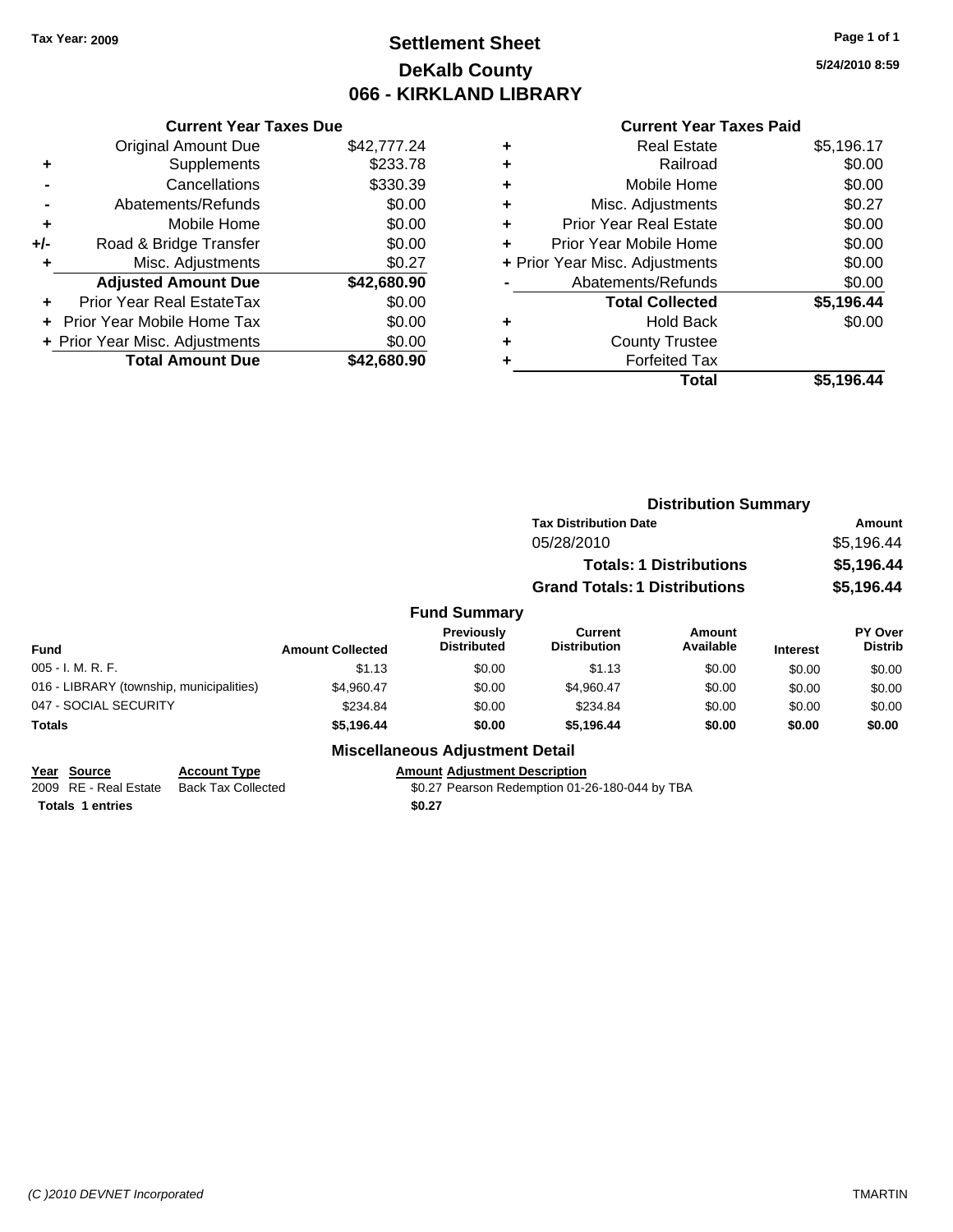## **Settlement Sheet Tax Year: 2009 Page 1 of 1 DeKalb County 067 - VILLAGE OF LEE**

**5/24/2010 8:59**

|     | <b>Current Year Taxes Due</b>  |            |
|-----|--------------------------------|------------|
|     | Original Amount Due            | \$8,911.11 |
| ٠   | Supplements                    | \$1.52     |
|     | Cancellations                  | \$3.93     |
|     | Abatements/Refunds             | \$0.00     |
| ٠   | Mobile Home                    | \$0.00     |
| +/- | Road & Bridge Transfer         | \$226.61   |
| ٠   | Misc. Adjustments              | \$0.00     |
|     | <b>Adjusted Amount Due</b>     | \$9,135.31 |
|     | Prior Year Real EstateTax      | \$0.00     |
|     | Prior Year Mobile Home Tax     | \$0.00     |
|     | + Prior Year Misc. Adjustments | \$0.00     |
|     | <b>Total Amount Due</b>        | \$9,135.31 |
|     |                                |            |

## **Current Year Taxes Paid**

|   | <b>Real Estate</b>             | \$1,743.80 |
|---|--------------------------------|------------|
|   | Railroad                       | \$0.00     |
| ٠ | Mobile Home                    | \$0.00     |
| ٠ | Misc. Adjustments              | \$0.00     |
| ٠ | <b>Prior Year Real Estate</b>  | \$0.00     |
|   | Prior Year Mobile Home         | \$0.00     |
|   | + Prior Year Misc. Adjustments | \$0.00     |
|   | Abatements/Refunds             | \$0.00     |
|   | <b>Total Collected</b>         | \$1,743.80 |
| ٠ | <b>Hold Back</b>               | \$0.00     |
| ٠ | <b>County Trustee</b>          |            |
|   | <b>Forfeited Tax</b>           |            |
|   | Total                          | \$1.743.80 |
|   |                                |            |

| <b>Road and Bridge Summary</b> |            |               | <b>Distribution Summary</b>          |            |  |
|--------------------------------|------------|---------------|--------------------------------------|------------|--|
| <b>Rd./Br. District</b>        | Amt. Due   | Amt. Distrib. | <b>Tax Distribution Date</b>         | Amount     |  |
| SHABBONA ROAD & BRIDC          | \$1.990.38 | \$226.61      | 05/28/2010                           | \$1.743.80 |  |
| <b>Totals</b>                  | \$1,990.38 | \$226.61      | <b>Totals: 1 Distributions</b>       | \$1,743.80 |  |
|                                |            |               | <b>Grand Totals: 1 Distributions</b> | \$1,743.80 |  |

#### **Fund Summary Fund Interest Amount Collected Distributed PY Over Distrib Amount Available Current Distribution Previously** 001 - CORPORATE \$650.55 \$0.00 \$650.55 \$0.00 \$0.00 \$0.00 007 - ROAD AND BRIDGE 60.00 \$226.61 \$0.00 \$226.61 \$0.00 \$0.00 \$0.00 \$0.00 \$0.00 \$0.00 025 - GARBAGE DISPOSAL \$209.00 \$0.00 \$209.00 \$0.00 \$0.00 \$0.00 027 - AUDIT \$150.70 \$0.00 \$150.70 \$0.00 \$0.00 \$0.00 035 - TORT JUDGEMENTS/LIABILITY INS \$433.11 \$0.00 \$433.11 \$0.00 \$0.00 \$0.00 072 - WATERWORKS SYSTEM \$10.00 \$73.83 \$0.00 \$13.83 \$0.00 \$0.00 \$0.00 \$0.00 **Totals \$1,743.80 \$0.00 \$1,743.80 \$0.00 \$0.00 \$0.00**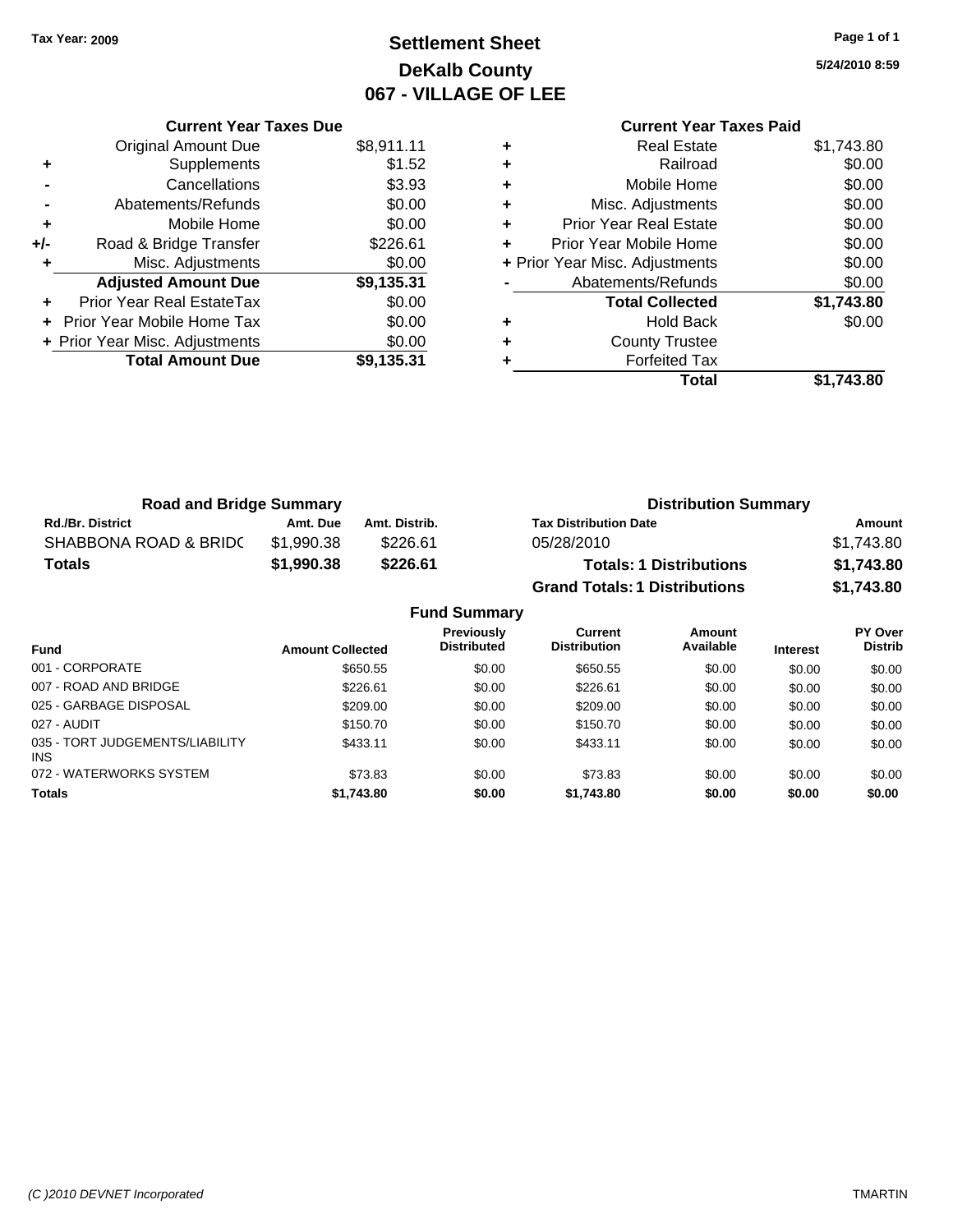### **Settlement Sheet Tax Year: 2009 Page 1 of 1 DeKalb County 068 - VILLAGE OF MALTA**

#### **5/24/2010 8:59**

|   | <b>Current Year Taxes Paid</b> |             |
|---|--------------------------------|-------------|
| ٠ | Real Estate                    | \$13,095.32 |
| ٠ | Railroad                       | \$0.00      |
| ٠ | Mobile Home                    | \$0.00      |
| ٠ | Misc. Adjustments              | \$7.67      |

|     | <b>Original Amount Due</b>     | \$106,610.37 |
|-----|--------------------------------|--------------|
|     | Supplements                    | \$856.73     |
|     | Cancellations                  | \$876.47     |
|     | Abatements/Refunds             | \$0.00       |
| ٠   | Mobile Home                    | \$0.00       |
| +/- | Road & Bridge Transfer         | \$1,237.44   |
|     | Misc. Adjustments              | \$7.67       |
|     |                                |              |
|     | <b>Adjusted Amount Due</b>     | \$107,835.74 |
|     | Prior Year Real EstateTax      | \$0.00       |
|     | Prior Year Mobile Home Tax     | \$0.00       |
|     | + Prior Year Misc. Adjustments | \$0.00       |
|     | <b>Total Amount Due</b>        | \$107,835.74 |

**Current Year Taxes Due**

|   | Railroad                       | \$0.00      |
|---|--------------------------------|-------------|
| ÷ | Mobile Home                    | \$0.00      |
| ٠ | Misc. Adjustments              | \$7.67      |
| ÷ | <b>Prior Year Real Estate</b>  | \$0.00      |
| ٠ | Prior Year Mobile Home         | \$0.00      |
|   | + Prior Year Misc. Adjustments | \$0.00      |
|   | Abatements/Refunds             | \$0.00      |
|   | <b>Total Collected</b>         | \$13,102.99 |
| ٠ | <b>Hold Back</b>               | \$0.00      |
| ٠ | <b>County Trustee</b>          |             |
| ٠ | <b>Forfeited Tax</b>           |             |
|   | Total                          | \$13,102.99 |
|   |                                |             |

| <b>Road and Bridge Summary</b> |             |               | <b>Distribution Summary</b>          |             |  |
|--------------------------------|-------------|---------------|--------------------------------------|-------------|--|
| <b>Rd./Br. District</b>        | Amt. Due    | Amt. Distrib. | <b>Tax Distribution Date</b>         | Amount      |  |
| MALTA ROAD & BRIDGE            | \$11.688.22 | \$1.237.44    | 05/28/2010                           | \$13,102.99 |  |
| Totals                         | \$11,688.22 | \$1.237.44    | <b>Totals: 1 Distributions</b>       | \$13,102.99 |  |
|                                |             |               | <b>Grand Totals: 1 Distributions</b> | \$13,102.99 |  |

| <b>Fund Summary</b> |
|---------------------|
|                     |

| <b>Fund</b>                             | <b>Amount Collected</b> | <b>Previously</b><br><b>Distributed</b> | <b>Current</b><br><b>Distribution</b> | Amount<br>Available | <b>Interest</b> | PY Over<br><b>Distrib</b> |
|-----------------------------------------|-------------------------|-----------------------------------------|---------------------------------------|---------------------|-----------------|---------------------------|
| 001 - CORPORATE                         | \$3,531.05              | \$0.00                                  | \$3,531.05                            | \$0.00              | \$0.00          | \$0.00                    |
| 003 - BONDS AND INTEREST                | \$0.00                  | \$0.00                                  | \$0.00                                | \$0.00              | \$0.00          | \$0.00                    |
| $005 - I. M. R. F.$                     | \$1,793.05              | \$0.00                                  | \$1,793.05                            | \$0.00              | \$0.00          | \$0.00                    |
| 007 - ROAD AND BRIDGE                   | \$1,237.44              | \$0.00                                  | \$1,237.44                            | \$0.00              | \$0.00          | \$0.00                    |
| 014 - POLICE PROTECTION                 | \$1,165.62              | \$0.00                                  | \$1,165.62                            | \$0.00              | \$0.00          | \$0.00                    |
| 025 - GARBAGE DISPOSAL                  | \$129.90                | \$0.00                                  | \$129.90                              | \$0.00              | \$0.00          | \$0.00                    |
| 027 - AUDIT                             | \$448.27                | \$0.00                                  | \$448.27                              | \$0.00              | \$0.00          | \$0.00                    |
| 035 - TORT JUDGEMENTS/LIABILITY<br>INS. | \$2,173.29              | \$0.00                                  | \$2,173.29                            | \$0.00              | \$0.00          | \$0.00                    |
| 041 - STREET LIGHTING                   | \$777.15                | \$0.00                                  | \$777.15                              | \$0.00              | \$0.00          | \$0.00                    |
| 047 - SOCIAL SECURITY                   | \$1,847.22              | \$0.00                                  | \$1.847.22                            | \$0.00              | \$0.00          | \$0.00                    |
| <b>Totals</b>                           | \$13,102.99             | \$0.00                                  | \$13,102.99                           | \$0.00              | \$0.00          | \$0.00                    |
|                                         | ---                     | .                                       |                                       |                     |                 |                           |

#### **Miscellaneous Adjustment Detail**

| Year Source             | <b>Account Type</b> | Amount |
|-------------------------|---------------------|--------|
| 2009 RE - Real Estate   | Back Tax Collected  | \$7.67 |
| <b>Totals 1 entries</b> |                     | \$7.67 |

**Amount Adjustment Description** \$7.67 Eagle Home Prairie Spring Redemption 07-22-476-011 by TBA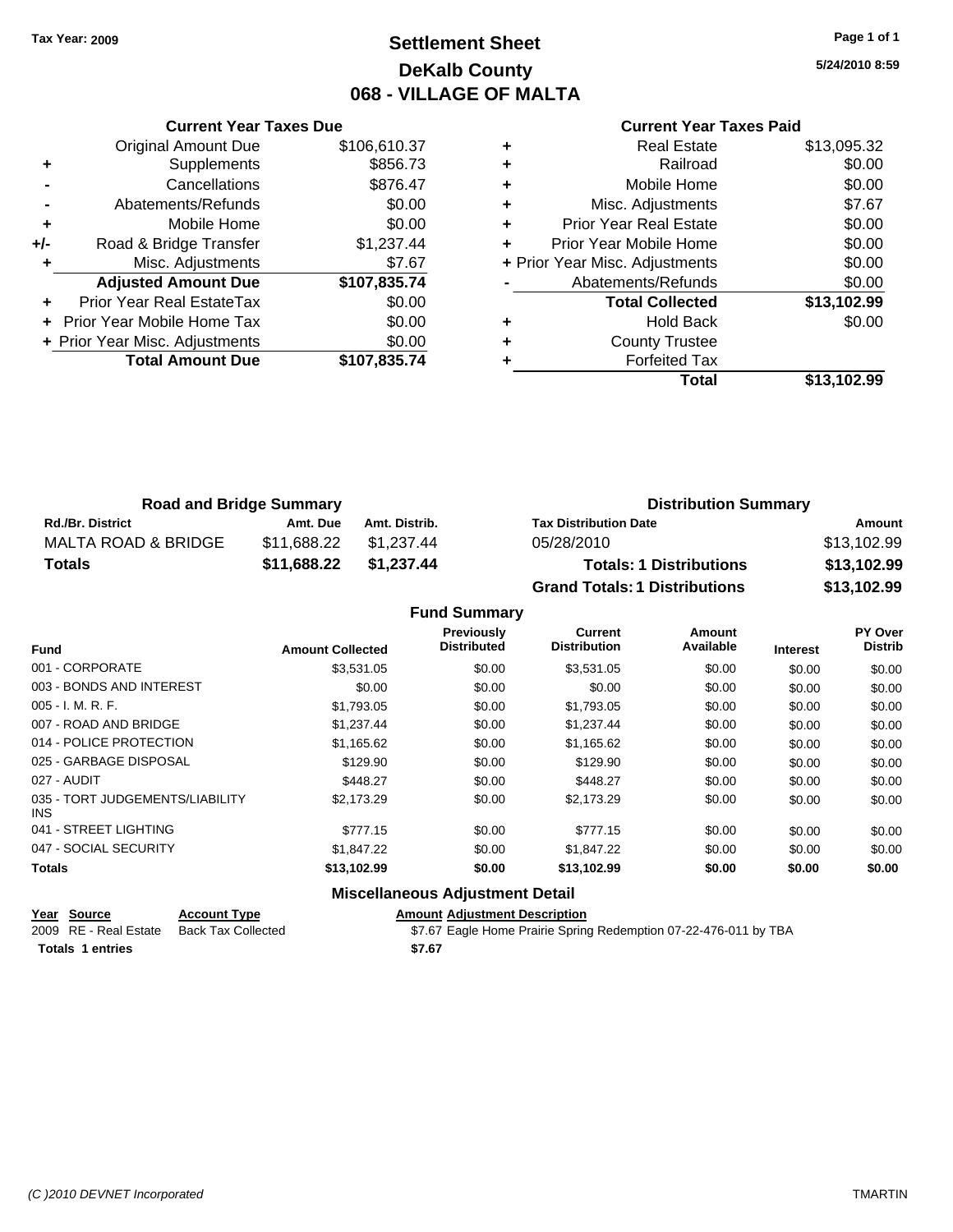### **Settlement Sheet Tax Year: 2009 Page 1 of 1 DeKalb County 069 - VILLAGE OF MAPLE PARK**

**5/24/2010 8:59**

|       | <b>Current Year Taxes Due</b>  |              |  |  |  |  |  |
|-------|--------------------------------|--------------|--|--|--|--|--|
|       | Original Amount Due            | \$141,135.27 |  |  |  |  |  |
| ٠     | Supplements                    | \$1,930.20   |  |  |  |  |  |
|       | Cancellations                  | \$2,180.17   |  |  |  |  |  |
|       | Abatements/Refunds             | \$0.00       |  |  |  |  |  |
| ٠     | Mobile Home                    | \$0.00       |  |  |  |  |  |
| $+/-$ | Road & Bridge Transfer         | \$208.16     |  |  |  |  |  |
| ٠     | Misc. Adjustments              | \$0.00       |  |  |  |  |  |
|       | <b>Adjusted Amount Due</b>     | \$141,093.46 |  |  |  |  |  |
|       | Prior Year Real EstateTax      | \$0.36       |  |  |  |  |  |
|       | Prior Year Mobile Home Tax     | \$0.00       |  |  |  |  |  |
|       | + Prior Year Misc. Adjustments | \$0.00       |  |  |  |  |  |
|       | <b>Total Amount Due</b>        | \$141,093.82 |  |  |  |  |  |
|       |                                |              |  |  |  |  |  |

|   | Total                          | \$14,834.08 |
|---|--------------------------------|-------------|
|   | <b>Forfeited Tax</b>           |             |
| ٠ | <b>County Trustee</b>          |             |
|   | <b>Hold Back</b>               | \$0.00      |
|   | <b>Total Collected</b>         | \$14,834.08 |
|   | Abatements/Refunds             | \$0.00      |
|   | + Prior Year Misc. Adjustments | \$0.00      |
|   | Prior Year Mobile Home         | \$0.00      |
| ٠ | <b>Prior Year Real Estate</b>  | \$0.36      |
| ٠ | Misc. Adjustments              | \$0.00      |
| ٠ | Mobile Home                    | \$0.00      |
| ٠ | Railroad                       | \$0.00      |
|   | <b>Real Estate</b>             | \$14,833.72 |

| <b>Road and Bridge Summary</b>   |            |               | <b>Distribution Summary</b>          |             |  |
|----------------------------------|------------|---------------|--------------------------------------|-------------|--|
| <b>Rd./Br. District</b>          | Amt. Due   | Amt. Distrib. | <b>Tax Distribution Date</b>         | Amount      |  |
| <b>CORTLAND ROAD &amp; BRIDC</b> | \$1.780.47 | \$208.16      | 05/28/2010                           | \$14.834.08 |  |
| Totals                           | \$1.780.47 | \$208.16      | <b>Totals: 1 Distributions</b>       | \$14,834.08 |  |
|                                  |            |               | <b>Grand Totals: 1 Distributions</b> | \$14,834.08 |  |

|                                         |                         | <b>Fund Summary</b>                     |                                       |                     |                 |                                  |
|-----------------------------------------|-------------------------|-----------------------------------------|---------------------------------------|---------------------|-----------------|----------------------------------|
| Fund                                    | <b>Amount Collected</b> | <b>Previously</b><br><b>Distributed</b> | <b>Current</b><br><b>Distribution</b> | Amount<br>Available | <b>Interest</b> | <b>PY Over</b><br><b>Distrib</b> |
| 001 - CORPORATE                         | \$4,243.69              | \$0.00                                  | \$4,243,69                            | \$0.00              | \$0.00          | \$0.00                           |
| 003 - BONDS AND INTEREST                | \$4,867.45              | \$0.00                                  | \$4,867.45                            | \$0.00              | \$0.00          | \$0.00                           |
| 007 - ROAD AND BRIDGE.                  | \$208.16                | \$0.00                                  | \$208.16                              | \$0.00              | \$0.00          | \$0.00                           |
| 014 - POLICE PROTECTION                 | \$3,939.10              | \$0.00                                  | \$3,939.10                            | \$0.00              | \$0.00          | \$0.00                           |
| 027 - AUDIT                             | \$525.29                | \$0.00                                  | \$525.29                              | \$0.00              | \$0.00          | \$0.00                           |
| 035 - TORT JUDGEMENTS/LIABILITY<br>INS. | \$1,050.39              | \$0.00                                  | \$1,050.39                            | \$0.00              | \$0.00          | \$0.00                           |
| Totals                                  | \$14,834.08             | \$0.00                                  | \$14,834.08                           | \$0.00              | \$0.00          | \$0.00                           |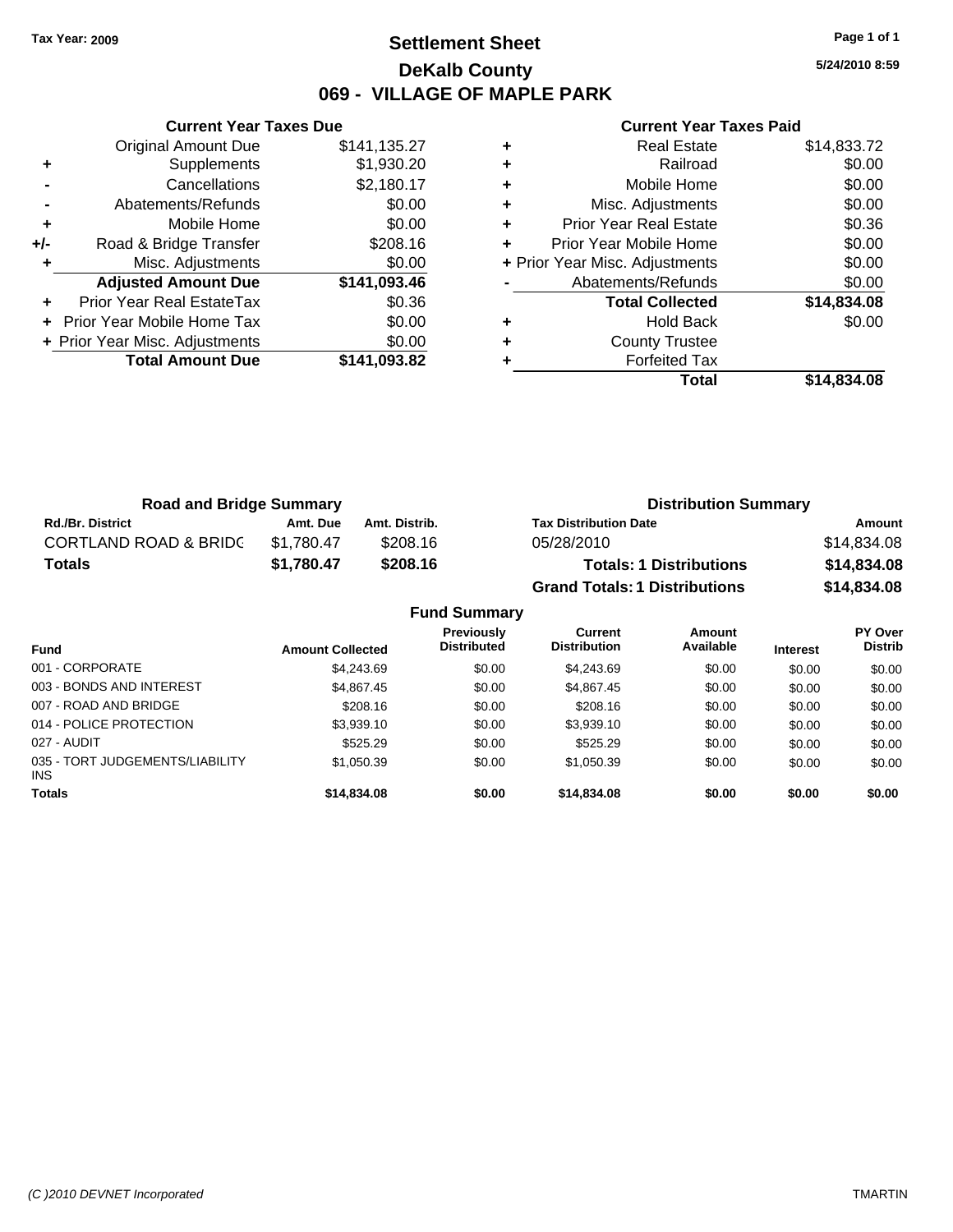### **Settlement Sheet Tax Year: 2009 Page 1 of 1 DeKalb County 070 - MAPLE PARK LIBRARY**

**5/24/2010 8:59**

|     | <b>Current Year Taxes Due</b>  |            |  |  |  |  |
|-----|--------------------------------|------------|--|--|--|--|
|     | <b>Original Amount Due</b>     | \$9,832.05 |  |  |  |  |
| ٠   | Supplements                    | \$133.29   |  |  |  |  |
|     | Cancellations                  | \$151.47   |  |  |  |  |
|     | Abatements/Refunds             | \$0.00     |  |  |  |  |
| ٠   | Mobile Home                    | \$0.00     |  |  |  |  |
| +/- | Road & Bridge Transfer         | \$0.00     |  |  |  |  |
|     | Misc. Adjustments              | \$0.00     |  |  |  |  |
|     | <b>Adjusted Amount Due</b>     | \$9,813.87 |  |  |  |  |
|     | Prior Year Real EstateTax      | \$0.00     |  |  |  |  |
| ÷   | Prior Year Mobile Home Tax     | \$0.00     |  |  |  |  |
|     | + Prior Year Misc. Adjustments | \$0.00     |  |  |  |  |
|     | <b>Total Amount Due</b>        | \$9,813.87 |  |  |  |  |

|   | Total                          | \$963.57 |
|---|--------------------------------|----------|
| ٠ | <b>Forfeited Tax</b>           |          |
| ٠ | <b>County Trustee</b>          |          |
| ٠ | <b>Hold Back</b>               | \$0.00   |
|   | <b>Total Collected</b>         | \$963.57 |
|   | Abatements/Refunds             | \$0.00   |
|   | + Prior Year Misc. Adjustments | \$0.00   |
| ٠ | Prior Year Mobile Home         | \$0.00   |
| ÷ | Prior Year Real Estate         | \$0.00   |
| ٠ | Misc. Adjustments              | \$0.00   |
| ٠ | Mobile Home                    | \$0.00   |
| ÷ | Railroad                       | \$0.00   |
| ٠ | <b>Real Estate</b>             | \$963.57 |
|   |                                |          |

|                 | <b>Distribution Summary</b> |                                         |                                       |                                |                 |                                  |  |
|-----------------|-----------------------------|-----------------------------------------|---------------------------------------|--------------------------------|-----------------|----------------------------------|--|
|                 |                             |                                         | <b>Tax Distribution Date</b>          |                                |                 | Amount                           |  |
|                 |                             |                                         | 05/28/2010                            |                                |                 | \$963.57                         |  |
|                 |                             |                                         |                                       | <b>Totals: 1 Distributions</b> |                 | \$963.57                         |  |
|                 |                             | <b>Grand Totals: 1 Distributions</b>    |                                       |                                | \$963.57        |                                  |  |
|                 |                             | <b>Fund Summary</b>                     |                                       |                                |                 |                                  |  |
| Fund            | <b>Amount Collected</b>     | <b>Previously</b><br><b>Distributed</b> | <b>Current</b><br><b>Distribution</b> | <b>Amount</b><br>Available     | <b>Interest</b> | <b>PY Over</b><br><b>Distrib</b> |  |
| 001 - CORPORATE | \$963.57                    | \$0.00                                  | \$963.57                              | \$0.00                         | \$0.00          | \$0.00                           |  |
| Totals          | \$963.57                    | \$0.00                                  | \$963.57                              | \$0.00                         | \$0.00          | \$0.00                           |  |
|                 |                             |                                         |                                       |                                |                 |                                  |  |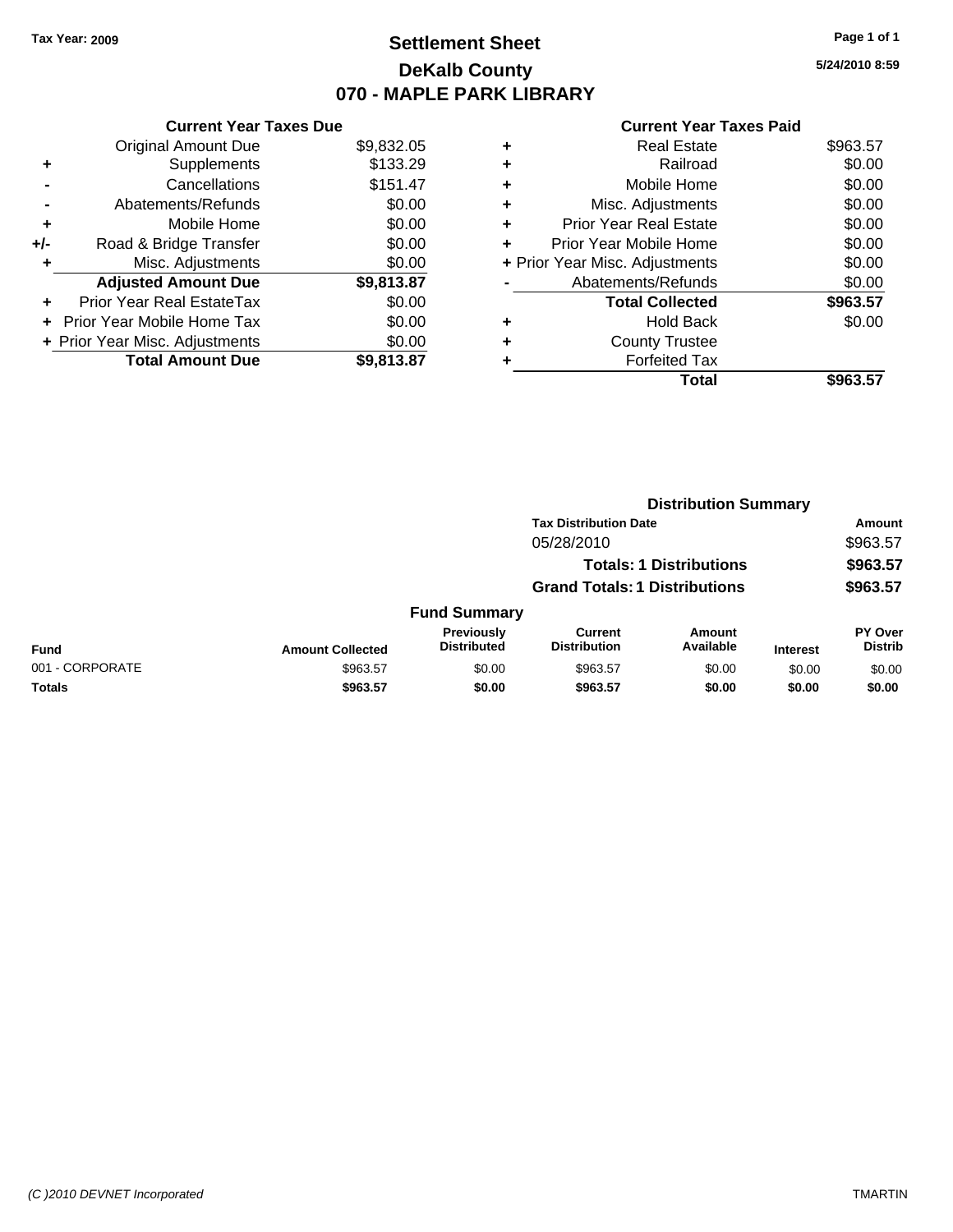### **Settlement Sheet Tax Year: 2009 Page 1 of 2 DeKalb County 071 - CITY OF SANDWICH**

**5/24/2010 8:59**

#### **Current Year Taxes Paid**

|     | <b>Original Amount Due</b>        | \$1,165,271.33 | ٠     |
|-----|-----------------------------------|----------------|-------|
|     | Supplements                       | \$4,589.59     | ٠     |
|     | Cancellations                     | \$5,133.24     | ٠     |
|     | Abatements/Refunds                | \$19.10        | ٠     |
|     | Mobile Home                       | \$0.00         | ÷     |
| +/- | Road & Bridge Transfer            | \$4,910.85     |       |
|     | Misc. Adjustments                 | \$21.76        | + Pri |
|     | <b>Adjusted Amount Due</b>        | \$1,169,641.19 |       |
|     | Prior Year Real EstateTax         | (\$413.94)     |       |
|     | <b>Prior Year Mobile Home Tax</b> | \$0.00         |       |
|     | + Prior Year Misc. Adjustments    | \$0.00         |       |
|     | <b>Total Amount Due</b>           | \$1,169,227.25 |       |
|     |                                   |                |       |

**Current Year Taxes Due**

|   | <b>Real Estate</b>             | \$135,403.59 |
|---|--------------------------------|--------------|
| ٠ | Railroad                       | \$0.00       |
| ٠ | Mobile Home                    | \$0.00       |
| ٠ | Misc. Adjustments              | \$21.76      |
| ٠ | <b>Prior Year Real Estate</b>  | (\$413.94)   |
| ٠ | Prior Year Mobile Home         | \$0.00       |
|   | + Prior Year Misc. Adjustments | \$0.00       |
|   | Abatements/Refunds             | \$19.10      |
|   | <b>Total Collected</b>         | \$134,992.31 |
| ٠ | <b>Hold Back</b>               | \$0.00       |
| ٠ | <b>County Trustee</b>          |              |
|   | <b>Forfeited Tax</b>           |              |
|   | Total                          | \$134.992.31 |

| <b>Road and Bridge Summary</b> |             |               | <b>Distribution Summary</b>          |              |  |
|--------------------------------|-------------|---------------|--------------------------------------|--------------|--|
| <b>Rd./Br. District</b>        | Amt. Due    | Amt. Distrib. | <b>Tax Distribution Date</b>         | Amount       |  |
| SANDWICH ROAD & BRIDG          | \$43.288.43 | \$4.786.52    | 05/28/2010                           | \$134.992.31 |  |
| SOMONAUK ROAD & BRID           | \$1.069.01  | \$124.33      | <b>Totals: 1 Distributions</b>       | \$134,992.31 |  |
| Totals                         | \$44,357.44 | \$4,910.85    | <b>Grand Totals: 1 Distributions</b> | \$134,992.31 |  |

**Fund Summary**

| <b>Fund</b>                                         | <b>Amount Collected</b> | <b>Previously</b><br><b>Distributed</b> | <b>Current</b><br><b>Distribution</b> | <b>Amount</b><br>Available | <b>Interest</b> | PY Over<br><b>Distrib</b> |
|-----------------------------------------------------|-------------------------|-----------------------------------------|---------------------------------------|----------------------------|-----------------|---------------------------|
| 001 - CORPORATE                                     | \$40,915.94             | \$0.00                                  | \$40,915.94                           | \$0.00                     | \$0.00          | \$0.00                    |
| 003 - BONDS AND INTEREST                            | \$0.00                  | \$0.00                                  | \$0.00                                | \$0.00                     | \$0.00          | \$0.00                    |
| 005 - I. M. R. F.                                   | \$11,126.91             | \$0.00                                  | \$11,126.91                           | \$0.00                     | \$0.00          | \$0.00                    |
| 007 - ROAD AND BRIDGE                               | \$4,910.85              | \$0.00                                  | \$4,910.85                            | \$0.00                     | \$0.00          | \$0.00                    |
| 014 - POLICE PROTECTION                             | \$15,029.22             | \$0.00                                  | \$15,029.22                           | \$0.00                     | \$0.00          | \$0.00                    |
| 015 - POLICE PENSION                                | \$8,903.43              | \$0.00                                  | \$8,903.43                            | \$0.00                     | \$0.00          | \$0.00                    |
| 027 - AUDIT                                         | \$1,624.33              | \$0.00                                  | \$1,624.33                            | \$0.00                     | \$0.00          | \$0.00                    |
| 035 - TORT JUDGMENTS, LIABILITY<br><b>INSURANCE</b> | \$3,877.86              | \$0.00                                  | \$3,877.86                            | \$0.00                     | \$0.00          | \$0.00                    |
| 040 - STREET AND BRIDGE                             | \$5,379.65              | \$0.00                                  | \$5,379.65                            | \$0.00                     | \$0.00          | \$0.00                    |
| 041 - STREET LIGHTING                               | \$7,054.84              | \$0.00                                  | \$7,054.84                            | \$0.00                     | \$0.00          | \$0.00                    |
| 045 - PUBLIC BENEFIT                                | \$6,346.42              | \$0.00                                  | \$6,346.42                            | \$0.00                     | \$0.00          | \$0.00                    |
| 046 - EMERGENCY SERV & DISASTER<br><b>OPER</b>      | \$284.49                | \$0.00                                  | \$284.49                              | \$0.00                     | \$0.00          | \$0.00                    |
| 047 - SOCIAL SECURITY                               | \$12,334.72             | \$0.00                                  | \$12,334.72                           | \$0.00                     | \$0.00          | \$0.00                    |
| 048 - SCHOOL CROSSING GUARDS                        | \$1,094.76              | \$0.00                                  | \$1,094.76                            | \$0.00                     | \$0.00          | \$0.00                    |
| 060 - UNEMPLOYMENT INSURANCE                        | \$1,782.51              | \$0.00                                  | \$1,782.51                            | \$0.00                     | \$0.00          | \$0.00                    |
| 062 - WORKERS COMPENSATION                          | \$7.567.35              | \$0.00                                  | \$7,567.35                            | \$0.00                     | \$0.00          | \$0.00                    |
| 065 - FORESTRY PROGRAM                              | \$6,759.03              | \$0.00                                  | \$6,759.03                            | \$0.00                     | \$0.00          | \$0.00                    |
| <b>Totals</b>                                       | \$134,992.31            | \$0.00                                  | \$134,992.31                          | \$0.00                     | \$0.00          | \$0.00                    |

#### **Miscellaneous Adjustment Detail**

|                  | Year Source           | <b>Account Type</b> | Amount  |
|------------------|-----------------------|---------------------|---------|
|                  | 2009 RE - Real Estate | Back Tax Collected  | \$21.76 |
| Totals 1 entries | \$21.76               |                     |         |

**Year Source Account Type Amount Adjustment Description** Collected **2008 S21.76** Talan/Fitzpatrick Redemption 19-27-451-010 by TBA

**Abatement Detail**

**Year Source Account Type Amount Adjustment Description**

*(C )2010 DEVNET Incorporated* TMARTIN

2009 RE - Real Estate PTAB Decision \$9.90 19-26-433-024 2008 PTAB REFUND by TBA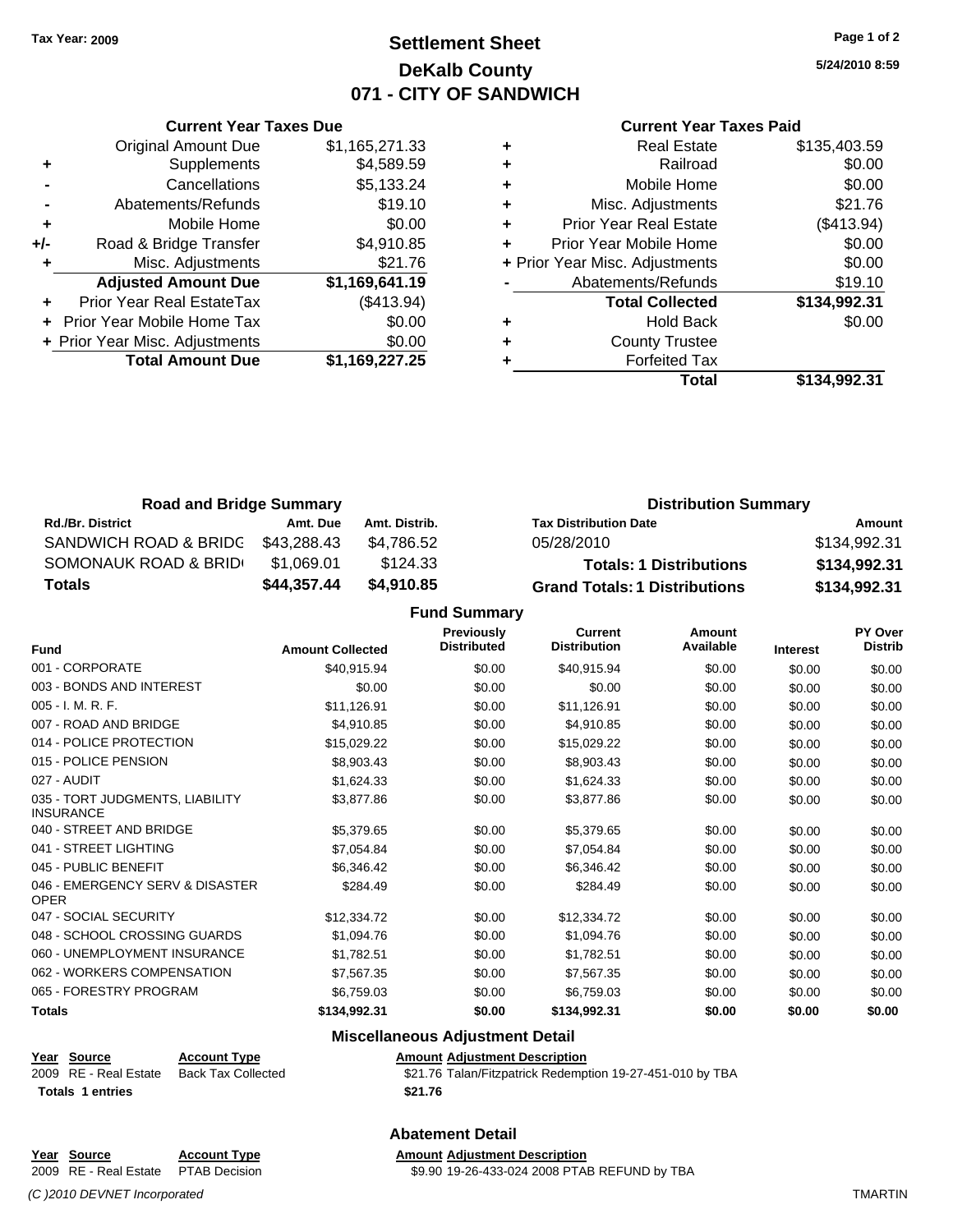### **Settlement Sheet Tax Year: 2009 Page 2 of 2 DeKalb County Abatement Detail**

**Year Source Account Type Amount Adjustment Description**<br> **2009** RE - Real Estate PTAB Decision **Amount \$8.58** 19-27-427-012 2006 PTAI \$8.58 19-27-427-012 2006 PTAB REFUND by TBA

**Totals 2 entries \$18.48**

**5/24/2010 8:59**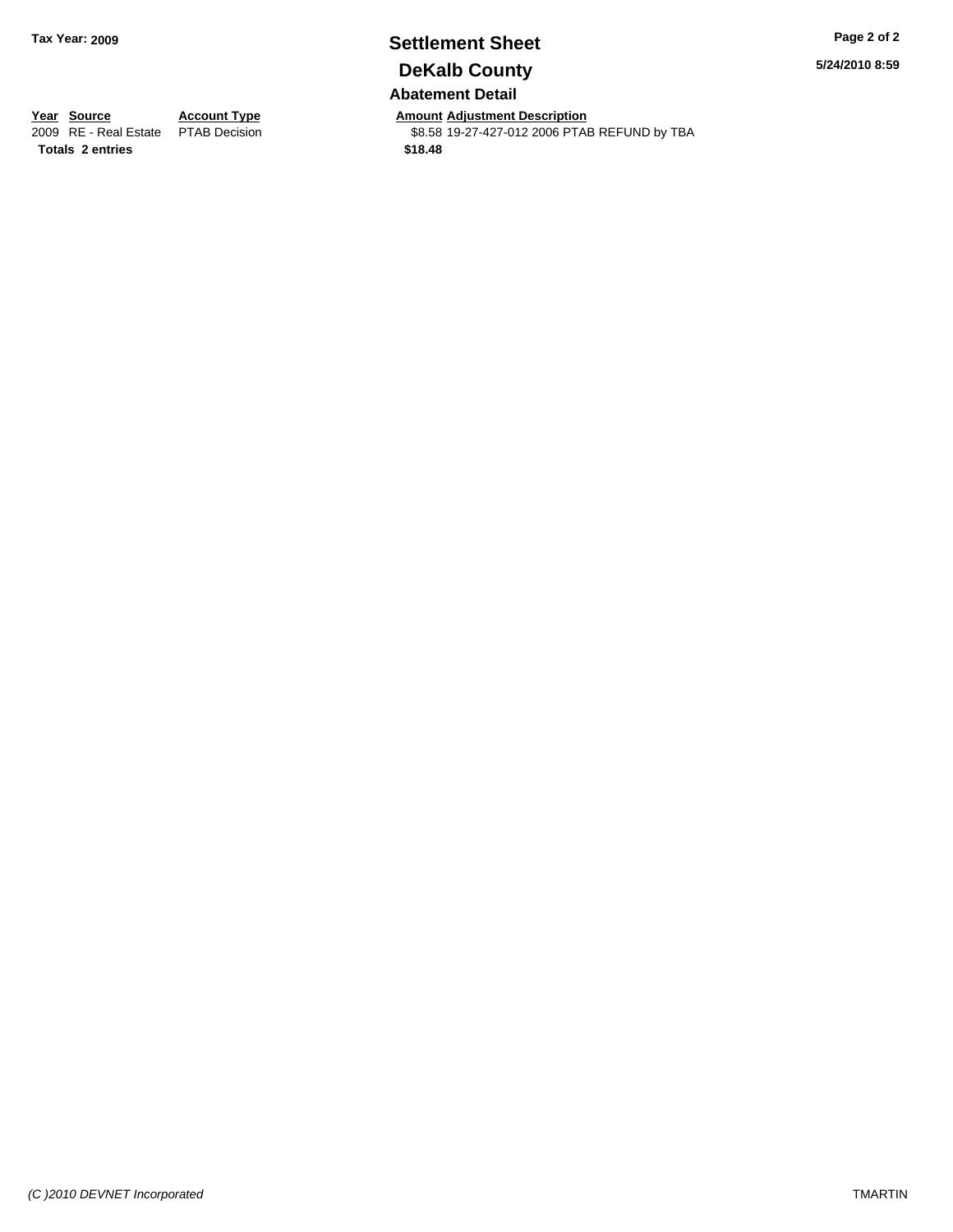### **Settlement Sheet Tax Year: 2009 Page 1 of 1 DeKalb County 072 - VILLAGE OF SHABBONA**

**5/24/2010 8:59**

#### **Current Year Taxes Paid**

|     | <b>Current Year Taxes Due</b>     |             |  |  |  |  |
|-----|-----------------------------------|-------------|--|--|--|--|
|     | Original Amount Due               | \$83,342.18 |  |  |  |  |
| ٠   | Supplements                       | \$10.35     |  |  |  |  |
|     | Cancellations                     | \$202.11    |  |  |  |  |
|     | Abatements/Refunds                | \$0.00      |  |  |  |  |
| ٠   | Mobile Home                       | \$0.00      |  |  |  |  |
| +/- | Road & Bridge Transfer            | \$1,546.37  |  |  |  |  |
|     | Misc. Adjustments                 | \$0.00      |  |  |  |  |
|     | <b>Adjusted Amount Due</b>        | \$84,696.79 |  |  |  |  |
|     | Prior Year Real EstateTax         | \$0.00      |  |  |  |  |
|     | <b>Prior Year Mobile Home Tax</b> | \$0.00      |  |  |  |  |
|     | + Prior Year Misc. Adjustments    | \$0.00      |  |  |  |  |
|     | <b>Total Amount Due</b>           | \$84,696.79 |  |  |  |  |
|     |                                   |             |  |  |  |  |

| ٠ | <b>Real Estate</b>             | \$10,916.48 |
|---|--------------------------------|-------------|
| ÷ | Railroad                       | \$0.00      |
| ٠ | Mobile Home                    | \$0.00      |
| ٠ | Misc. Adjustments              | \$0.00      |
| ٠ | <b>Prior Year Real Estate</b>  | \$0.00      |
| ٠ | Prior Year Mobile Home         | \$0.00      |
|   | + Prior Year Misc. Adjustments | \$0.00      |
|   | Abatements/Refunds             | \$0.00      |
|   | <b>Total Collected</b>         | \$10,916.48 |
| ٠ | <b>Hold Back</b>               | \$0.00      |
| ٠ | <b>County Trustee</b>          |             |
|   | <b>Forfeited Tax</b>           |             |
|   | Total                          | \$10,916.48 |

| <b>Road and Bridge Summary</b> |             |               | <b>Distribution Summary</b>          |             |
|--------------------------------|-------------|---------------|--------------------------------------|-------------|
| <b>Rd./Br. District</b>        | Amt. Due    | Amt. Distrib. | <b>Tax Distribution Date</b>         | Amount      |
| SHABBONA ROAD & BRIDC          | \$13,507.35 | \$1.546.37    | 05/28/2010                           | \$10,916.48 |
| <b>Totals</b>                  | \$13,507.35 | \$1,546.37    | <b>Totals: 1 Distributions</b>       | \$10,916.48 |
|                                |             |               | <b>Grand Totals: 1 Distributions</b> | \$10,916.48 |

**Fund Summary**

| <b>Fund</b>                  | <b>Amount Collected</b> | <b>Previously</b><br><b>Distributed</b> | Current<br><b>Distribution</b> | Amount<br>Available | <b>Interest</b> | <b>PY Over</b><br><b>Distrib</b> |  |
|------------------------------|-------------------------|-----------------------------------------|--------------------------------|---------------------|-----------------|----------------------------------|--|
| 001 - CORPORATE              | \$4.919.47              | \$0.00                                  | \$4.919.47                     | \$0.00              | \$0.00          | \$0.00                           |  |
| $005 - I. M. R. F.$          | \$151.96                | \$0.00                                  | \$151.96                       | \$0.00              | \$0.00          | \$0.00                           |  |
| 007 - ROAD AND BRIDGE        | \$1,546.37              | \$0.00                                  | \$1,546.37                     | \$0.00              | \$0.00          | \$0.00                           |  |
| 014 - POLICE PROTECTION      | \$2,870.74              | \$0.00                                  | \$2,870.74                     | \$0.00              | \$0.00          | \$0.00                           |  |
| 047 - SOCIAL SECURITY        | \$1,070.32              | \$0.00                                  | \$1,070.32                     | \$0.00              | \$0.00          | \$0.00                           |  |
| 060 - UNEMPLOYMENT INSURANCE | \$109.09                | \$0.00                                  | \$109.09                       | \$0.00              | \$0.00          | \$0.00                           |  |
| 062 - WORKERS COMPENSATION   | \$248.53                | \$0.00                                  | \$248.53                       | \$0.00              | \$0.00          | \$0.00                           |  |
| <b>Totals</b>                | \$10,916.48             | \$0.00                                  | \$10,916.48                    | \$0.00              | \$0.00          | \$0.00                           |  |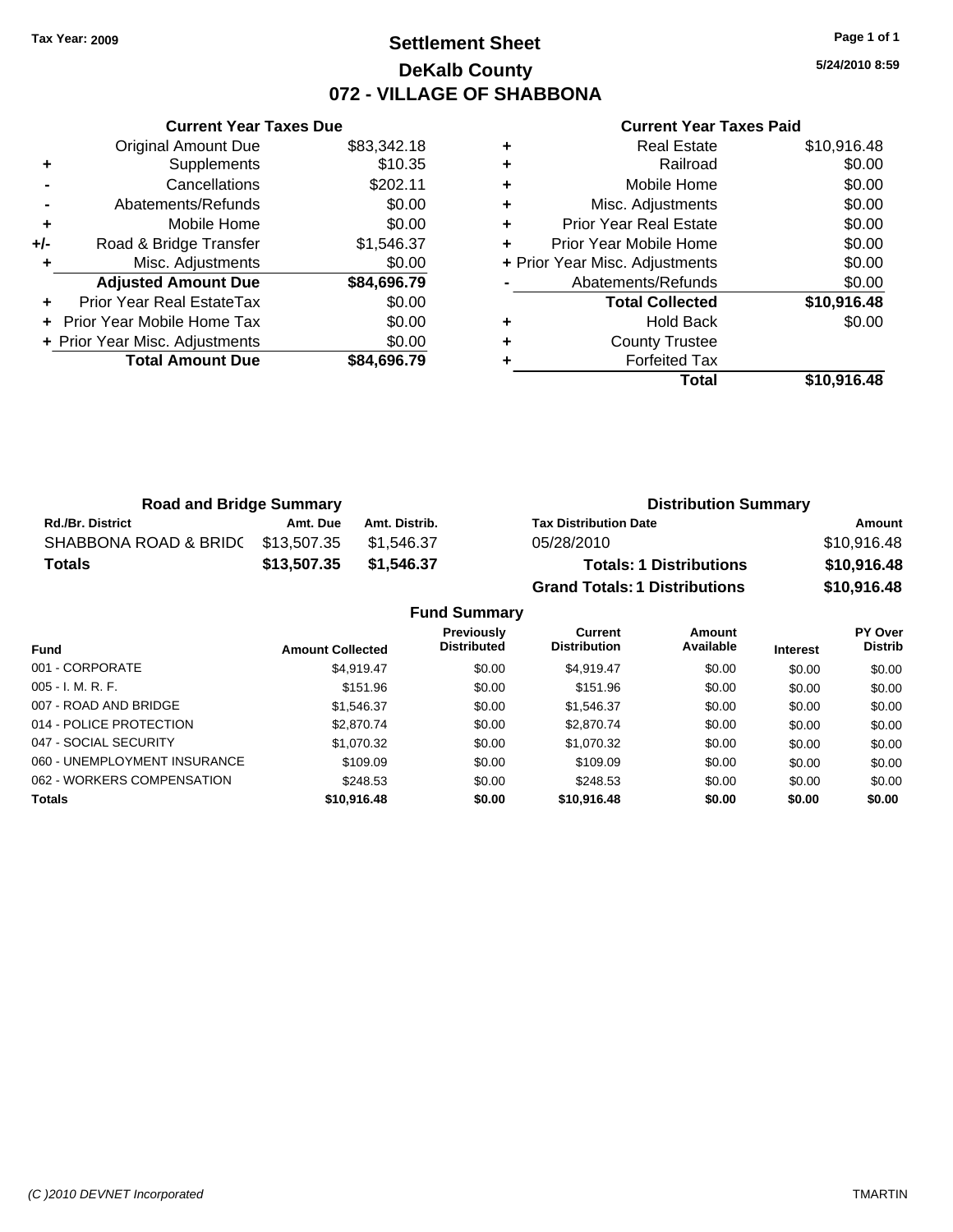### **Settlement Sheet Tax Year: 2009 Page 1 of 1 DeKalb County 073 - FLEWELLIN MEMORIAL LIBRARY**

**5/24/2010 8:59**

| <b>Current Year Taxes Due</b>     |                                |  |  |  |  |
|-----------------------------------|--------------------------------|--|--|--|--|
| <b>Original Amount Due</b>        | \$22,026.24                    |  |  |  |  |
| Supplements                       | \$0.00                         |  |  |  |  |
| Cancellations                     | \$46.32                        |  |  |  |  |
| Abatements/Refunds                | \$0.00                         |  |  |  |  |
| Mobile Home                       | \$0.00                         |  |  |  |  |
| Road & Bridge Transfer            | \$0.00                         |  |  |  |  |
| Misc. Adjustments                 | \$0.00                         |  |  |  |  |
| <b>Adjusted Amount Due</b>        | \$21,979.92                    |  |  |  |  |
| Prior Year Real EstateTax         | \$0.00                         |  |  |  |  |
| <b>Prior Year Mobile Home Tax</b> | \$0.00                         |  |  |  |  |
|                                   | \$0.00                         |  |  |  |  |
| <b>Total Amount Due</b>           | \$21,979.92                    |  |  |  |  |
|                                   | + Prior Year Misc. Adjustments |  |  |  |  |

| ٠ | <b>Real Estate</b>             | \$2,476.49 |
|---|--------------------------------|------------|
| ٠ | Railroad                       | \$0.00     |
| ٠ | Mobile Home                    | \$0.00     |
| ٠ | Misc. Adjustments              | \$0.00     |
| ÷ | <b>Prior Year Real Estate</b>  | \$0.00     |
| ÷ | Prior Year Mobile Home         | \$0.00     |
|   | + Prior Year Misc. Adjustments | \$0.00     |
|   | Abatements/Refunds             | \$0.00     |
|   | <b>Total Collected</b>         | \$2,476.49 |
| ٠ | <b>Hold Back</b>               | \$0.00     |
| ٠ | <b>County Trustee</b>          |            |
| ٠ | <b>Forfeited Tax</b>           |            |
|   | Total                          | \$2.476.49 |
|   |                                |            |

|                 |                         |                                         | <b>Distribution Summary</b>           |                                |                 |                           |
|-----------------|-------------------------|-----------------------------------------|---------------------------------------|--------------------------------|-----------------|---------------------------|
|                 |                         |                                         | <b>Tax Distribution Date</b>          |                                |                 | Amount                    |
|                 |                         |                                         | 05/28/2010                            |                                |                 | \$2,476.49                |
|                 |                         |                                         |                                       | <b>Totals: 1 Distributions</b> |                 | \$2,476.49                |
|                 |                         |                                         | <b>Grand Totals: 1 Distributions</b>  |                                |                 | \$2,476.49                |
|                 |                         | <b>Fund Summary</b>                     |                                       |                                |                 |                           |
| <b>Fund</b>     | <b>Amount Collected</b> | <b>Previously</b><br><b>Distributed</b> | <b>Current</b><br><b>Distribution</b> | Amount<br>Available            | <b>Interest</b> | PY Over<br><b>Distrib</b> |
| 001 - CORPORATE | \$2,476.49              | \$0.00                                  | \$2,476.49                            | \$0.00                         | \$0.00          | \$0.00                    |
| Totals          | \$2,476.49              | \$0.00                                  | \$2,476.49                            | \$0.00                         | \$0.00          | \$0.00                    |
|                 |                         |                                         |                                       |                                |                 |                           |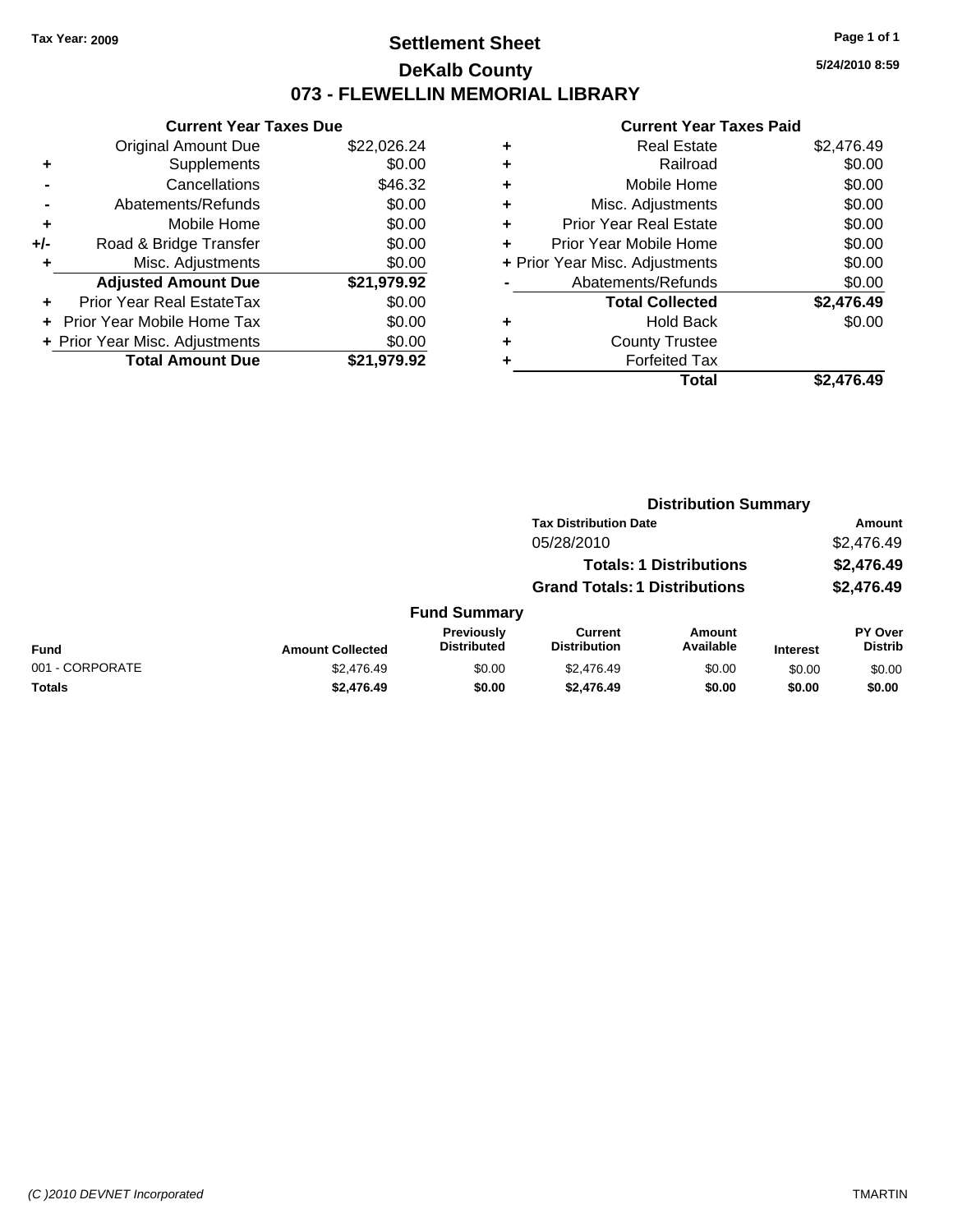### **Settlement Sheet Tax Year: 2009 Page 1 of 1 DeKalb County 074 - VILLAGE OF SOMONAUK**

**5/24/2010 8:59**

#### **Current Year Taxes Paid**

|     | <b>Current Year Taxes Due</b>  |              |
|-----|--------------------------------|--------------|
|     | <b>Original Amount Due</b>     | \$351,649.47 |
| ٠   | Supplements                    | \$335.08     |
|     | Cancellations                  | \$581.56     |
|     | Abatements/Refunds             | \$0.00       |
| ٠   | Mobile Home                    | \$0.00       |
| +/- | Road & Bridge Transfer         | \$5,943.41   |
| ٠   | Misc. Adjustments              | \$2.89       |
|     | <b>Adjusted Amount Due</b>     | \$357,349.29 |
|     | Prior Year Real EstateTax      | (\$261.74)   |
|     | Prior Year Mobile Home Tax     | \$0.00       |
|     | + Prior Year Misc. Adjustments | \$0.00       |
|     | <b>Total Amount Due</b>        | \$357,087.55 |
|     |                                |              |

|   | <b>Real Estate</b>             | \$46,237.86 |
|---|--------------------------------|-------------|
| ٠ | Railroad                       | \$0.00      |
| ٠ | Mobile Home                    | \$0.00      |
| ٠ | Misc. Adjustments              | \$2.89      |
| ٠ | <b>Prior Year Real Estate</b>  | (\$261.74)  |
| ٠ | Prior Year Mobile Home         | \$0.00      |
|   | + Prior Year Misc. Adjustments | \$0.00      |
|   | Abatements/Refunds             | \$0.00      |
|   |                                |             |
|   | <b>Total Collected</b>         | \$45,979.01 |
| ٠ | <b>Hold Back</b>               | \$0.00      |
|   | <b>County Trustee</b>          |             |
|   | <b>Forfeited Tax</b>           |             |

| <b>Road and Bridge Summary</b> |             |               | <b>Distribution Summary</b>          |             |
|--------------------------------|-------------|---------------|--------------------------------------|-------------|
| <b>Rd./Br. District</b>        | Amt. Due    | Amt. Distrib. | <b>Tax Distribution Date</b>         | Amount      |
| SOMONAUK ROAD & BRID           | \$51.322.59 | \$5.943.41    | 05/28/2010                           | \$45.979.01 |
| <b>Totals</b>                  | \$51,322.59 | \$5,943,41    | <b>Totals: 1 Distributions</b>       | \$45,979.01 |
|                                |             |               | <b>Grand Totals: 1 Distributions</b> | \$45,979.01 |

#### **Fund Summary**

| <b>Fund</b>                                   | <b>Amount Collected</b> | <b>Previously</b><br><b>Distributed</b> | <b>Current</b><br><b>Distribution</b> | Amount<br>Available | <b>Interest</b> | PY Over<br><b>Distrib</b> |
|-----------------------------------------------|-------------------------|-----------------------------------------|---------------------------------------|---------------------|-----------------|---------------------------|
| 001 - CORPORATE                               | \$10,576.08             | \$0.00                                  | \$10.576.08                           | \$0.00              | \$0.00          | \$0.00                    |
| 003 - BONDS AND INTEREST                      | \$15,088.77             | \$0.00                                  | \$15,088.77                           | \$0.00              | \$0.00          | \$0.00                    |
| 007 - ROAD AND BRIDGE                         | \$5.943.41              | \$0.00                                  | \$5.943.41                            | \$0.00              | \$0.00          | \$0.00                    |
| 014 - POLICE PROTECTION                       | \$2,694.59              | \$0.00                                  | \$2,694.59                            | \$0.00              | \$0.00          | \$0.00                    |
| 025 - GARBAGE DISPOSAL                        | \$1.646.71              | \$0.00                                  | \$1.646.71                            | \$0.00              | \$0.00          | \$0.00                    |
| 027 - AUDIT                                   | \$2.195.44              | \$0.00                                  | \$2.195.44                            | \$0.00              | \$0.00          | \$0.00                    |
| 035 - TORT JUDGEMENTS/LIABILITY<br><b>INS</b> | \$4.291.26              | \$0.00                                  | \$4.291.26                            | \$0.00              | \$0.00          | \$0.00                    |
| 047 - SOCIAL SECURITY                         | \$3,542.75              | \$0.00                                  | \$3.542.75                            | \$0.00              | \$0.00          | \$0.00                    |
| <b>Totals</b>                                 | \$45.979.01             | \$0.00                                  | \$45.979.01                           | \$0.00              | \$0.00          | \$0.00                    |

#### **Miscellaneous Adjustment Detail**

**Year Source Account Type Amount Adjustment Description**<br>18-3 amount **Adjustment Description**<br>2.89 Johnson Redemption \$2.89 Johnson Redemption 18-32-424-017 by TBA **Totals 1 entries \$2.89**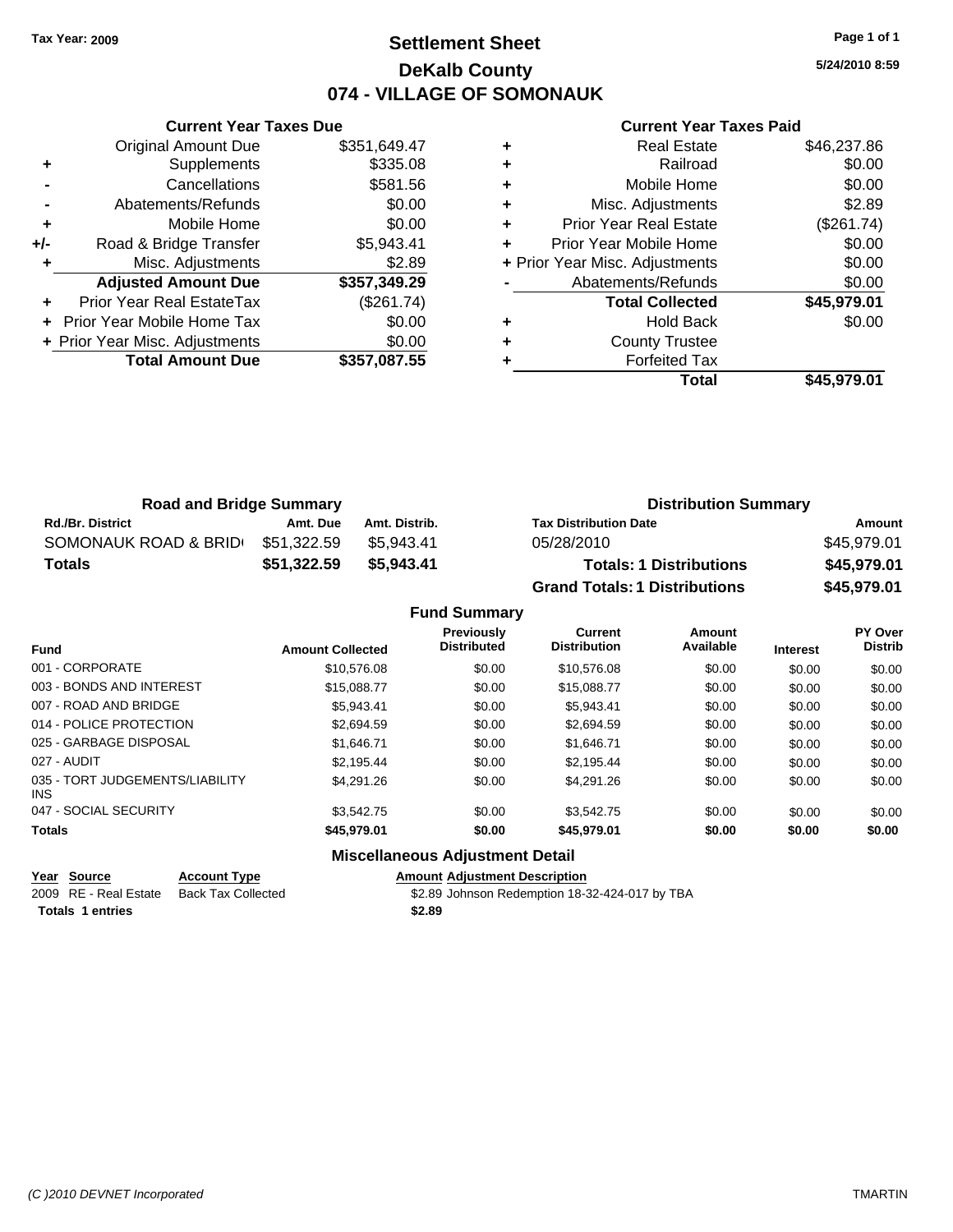### **Settlement Sheet Tax Year: 2009 Page 1 of 1 DeKalb County 075 - SOMONAUK LIBRARY**

**Current Year Taxes Due**

|     | <b>Original Amount Due</b>     | \$142,762.89 |
|-----|--------------------------------|--------------|
| ٠   | Supplements                    | \$94.14      |
|     | Cancellations                  | \$163.56     |
|     | Abatements/Refunds             | \$0.00       |
| ٠   | Mobile Home                    | \$0.00       |
| +/- | Road & Bridge Transfer         | \$0.00       |
| ٠   | Misc. Adjustments              | \$0.89       |
|     | <b>Adjusted Amount Due</b>     | \$142,694.36 |
|     | Prior Year Real EstateTax      | (\$70.41)    |
|     | Prior Year Mobile Home Tax     | \$0.00       |
|     | + Prior Year Misc. Adjustments | \$0.00       |
|     | <b>Total Amount Due</b>        | \$142,623.95 |
|     |                                |              |

#### **Current Year Taxes Paid**

| ٠ | <b>Real Estate</b>             | \$15,757.21 |
|---|--------------------------------|-------------|
| ٠ | Railroad                       | \$0.00      |
| ٠ | Mobile Home                    | \$0.00      |
| ٠ | Misc. Adjustments              | \$0.89      |
| ٠ | <b>Prior Year Real Estate</b>  | (\$70.41)   |
|   | Prior Year Mobile Home         | \$0.00      |
|   | + Prior Year Misc. Adjustments | \$0.00      |
|   | Abatements/Refunds             | \$0.00      |
|   | <b>Total Collected</b>         | \$15,687.69 |
| ٠ | <b>Hold Back</b>               | \$0.00      |
| ٠ | <b>County Trustee</b>          |             |
|   | <b>Forfeited Tax</b>           |             |
|   | Total                          | \$15,687.69 |
|   |                                |             |

| <b>Distribution Summary</b>          |             |
|--------------------------------------|-------------|
| <b>Tax Distribution Date</b>         | Amount      |
| 05/28/2010                           | \$15,687.69 |
| <b>Totals: 1 Distributions</b>       | \$15,687.69 |
| <b>Grand Totals: 1 Distributions</b> | \$15,687.69 |

#### **Fund Summary**

| <b>Fund</b>                             | <b>Amount Collected</b> | Previously<br><b>Distributed</b> | Current<br><b>Distribution</b> | Amount<br>Available | <b>Interest</b> | PY Over<br><b>Distrib</b> |
|-----------------------------------------|-------------------------|----------------------------------|--------------------------------|---------------------|-----------------|---------------------------|
| 001 - CORPORATE                         | \$7,922.52              | \$0.00                           | \$7.922.52                     | \$0.00              | \$0.00          | \$0.00                    |
| 003 - BONDS AND INTEREST                | \$5,733.81              | \$0.00                           | \$5,733.81                     | \$0.00              | \$0.00          | \$0.00                    |
| 004 - OPERATIONS & MAINTENANCE          | \$1,056.35              | \$0.00                           | \$1,056.35                     | \$0.00              | \$0.00          | \$0.00                    |
| $005 - I. M. R. F.$                     | \$273.06                | \$0.00                           | \$273.06                       | \$0.00              | \$0.00          | \$0.00                    |
| 027 - AUDIT                             | \$73.42                 | \$0.00                           | \$73.42                        | \$0.00              | \$0.00          | \$0.00                    |
| 035 - TORT JUDGEMENTS/LIABILITY<br>INS. | \$377.12                | \$0.00                           | \$377.12                       | \$0.00              | \$0.00          | \$0.00                    |
| 047 - SOCIAL SECURITY                   | \$251.41                | \$0.00                           | \$251.41                       | \$0.00              | \$0.00          | \$0.00                    |
| <b>Totals</b>                           | \$15,687.69             | \$0.00                           | \$15,687.69                    | \$0.00              | \$0.00          | \$0.00                    |

#### **Miscellaneous Adjustment Detail**

| Year Source             | <b>Account Type</b> | Amount |
|-------------------------|---------------------|--------|
| 2009 RE - Real Estate   | Back Tax Collected  | \$0.89 |
| <b>Totals 1 entries</b> |                     | \$0.89 |

**Year Source Account Type Amount Adjustment Description** 2009 Back Tax Collected **30.89 Johnson Redemption 18-32-424-017** by TBA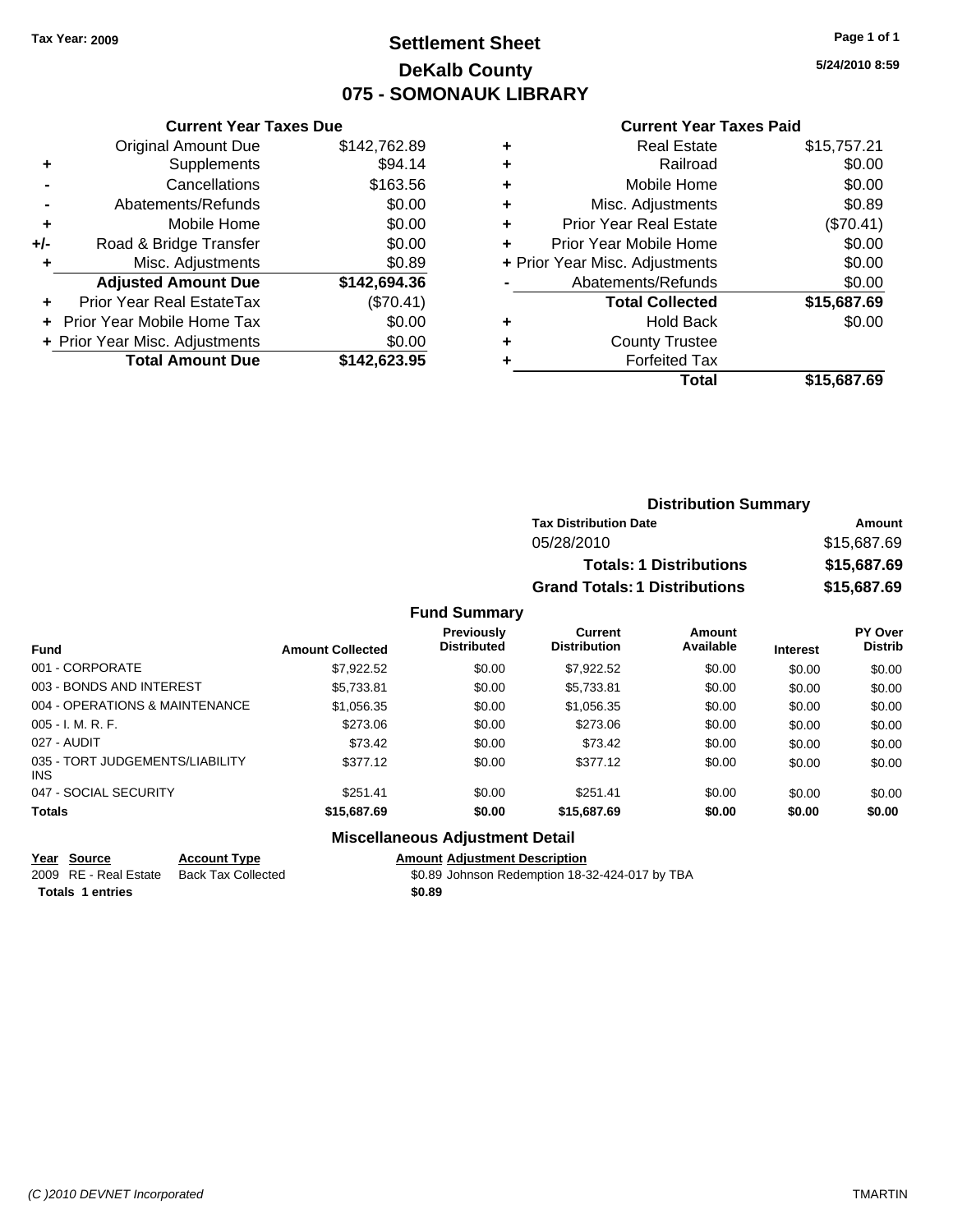### **Settlement Sheet Tax Year: 2009 Page 1 of 1 DeKalb County 076 - CITY OF SYCAMORE**

**5/24/2010 8:59**

|     | <b>Current Year Taxes Due</b>  |                |  |  |  |  |
|-----|--------------------------------|----------------|--|--|--|--|
|     | <b>Original Amount Due</b>     | \$2,626,366.45 |  |  |  |  |
| ٠   | Supplements                    | \$24,700.43    |  |  |  |  |
|     | Cancellations                  | \$27,423.78    |  |  |  |  |
|     | Abatements/Refunds             | \$0.00         |  |  |  |  |
| ٠   | Mobile Home                    | \$0.00         |  |  |  |  |
| +/- | Road & Bridge Transfer         | \$5,432.29     |  |  |  |  |
|     | Misc. Adjustments              | \$0.00         |  |  |  |  |
|     | <b>Adjusted Amount Due</b>     | \$2,629,075.39 |  |  |  |  |
|     | Prior Year Real EstateTax      | \$65.26        |  |  |  |  |
|     | Prior Year Mobile Home Tax     | \$0.00         |  |  |  |  |
|     | + Prior Year Misc. Adjustments | \$0.00         |  |  |  |  |
|     | <b>Total Amount Due</b>        | \$2,629,140.65 |  |  |  |  |
|     |                                |                |  |  |  |  |

|   | <b>Real Estate</b>             | \$282,285.13 |
|---|--------------------------------|--------------|
| ٠ | Railroad                       | \$0.00       |
| ٠ | Mobile Home                    | \$0.00       |
| ٠ | Misc. Adjustments              | \$0.00       |
| ٠ | <b>Prior Year Real Estate</b>  | \$65.26      |
| ٠ | Prior Year Mobile Home         | \$0.00       |
|   | + Prior Year Misc. Adjustments | \$0.00       |
|   | Abatements/Refunds             | \$0.00       |
|   | <b>Total Collected</b>         | \$282,350.39 |
| ٠ | <b>Hold Back</b>               | \$0.00       |
| ٠ | <b>County Trustee</b>          |              |
|   | <b>Forfeited Tax</b>           |              |
|   | Total                          | \$282,350.39 |

| <b>Road and Bridge Summary</b>   |             |               | <b>Distribution Summary</b>          |              |  |
|----------------------------------|-------------|---------------|--------------------------------------|--------------|--|
| <b>Rd./Br. District</b>          | Amt. Due    | Amt. Distrib. | <b>Tax Distribution Date</b>         | Amount       |  |
| <b>CORTLAND ROAD &amp; BRIDC</b> | \$14,350.64 | \$1.677.79    | 05/28/2010                           | \$282,350.39 |  |
| DEKALB ROAD & BRIDGE             | \$12,870.64 | \$1,423.38    | <b>Totals: 1 Distributions</b>       | \$282,350.39 |  |
| SYCAMORE ROAD & BRID(            | \$22,369.72 | \$2,331.12    | <b>Grand Totals: 1 Distributions</b> | \$282,350.39 |  |
| <b>Totals</b>                    | \$49,591.00 | \$5,432.29    |                                      |              |  |

|                              |                         | <b>Fund Summary</b>                     |                                       |                     |                 |                           |
|------------------------------|-------------------------|-----------------------------------------|---------------------------------------|---------------------|-----------------|---------------------------|
| <b>Fund</b>                  | <b>Amount Collected</b> | <b>Previously</b><br><b>Distributed</b> | <b>Current</b><br><b>Distribution</b> | Amount<br>Available | <b>Interest</b> | PY Over<br><b>Distrib</b> |
| 001 - CORPORATE              | \$146,880.96            | \$0.00                                  | \$146,880.96                          | \$0.00              | \$0.00          | \$0.00                    |
| 003 - BONDS AND INTEREST     | \$16,510.41             | \$0.00                                  | \$16,510.41                           | \$0.00              | \$0.00          | \$0.00                    |
| $005 - I. M. R. F.$          | \$17.134.31             | \$0.00                                  | \$17.134.31                           | \$0.00              | \$0.00          | \$0.00                    |
| 007 - ROAD AND BRIDGE        | \$5,432.29              | \$0.00                                  | \$5,432.29                            | \$0.00              | \$0.00          | \$0.00                    |
| 013 - FIREFIGHTER'S PENSION  | \$44,245.14             | \$0.00                                  | \$44,245.14                           | \$0.00              | \$0.00          | \$0.00                    |
| 015 - POLICE PENSION         | \$31.110.37             | \$0.00                                  | \$31.110.37                           | \$0.00              | \$0.00          | \$0.00                    |
| 047 - SOCIAL SECURITY        | \$10,745.80             | \$0.00                                  | \$10.745.80                           | \$0.00              | \$0.00          | \$0.00                    |
| 048 - SCHOOL CROSSING GUARDS | \$2.113.44              | \$0.00                                  | \$2.113.44                            | \$0.00              | \$0.00          | \$0.00                    |
| 143 - MEDICARE               | \$8,177,67              | \$0.00                                  | \$8.177.67                            | \$0.00              | \$0.00          | \$0.00                    |
| <b>Totals</b>                | \$282,350,39            | \$0.00                                  | \$282,350,39                          | \$0.00              | \$0.00          | \$0.00                    |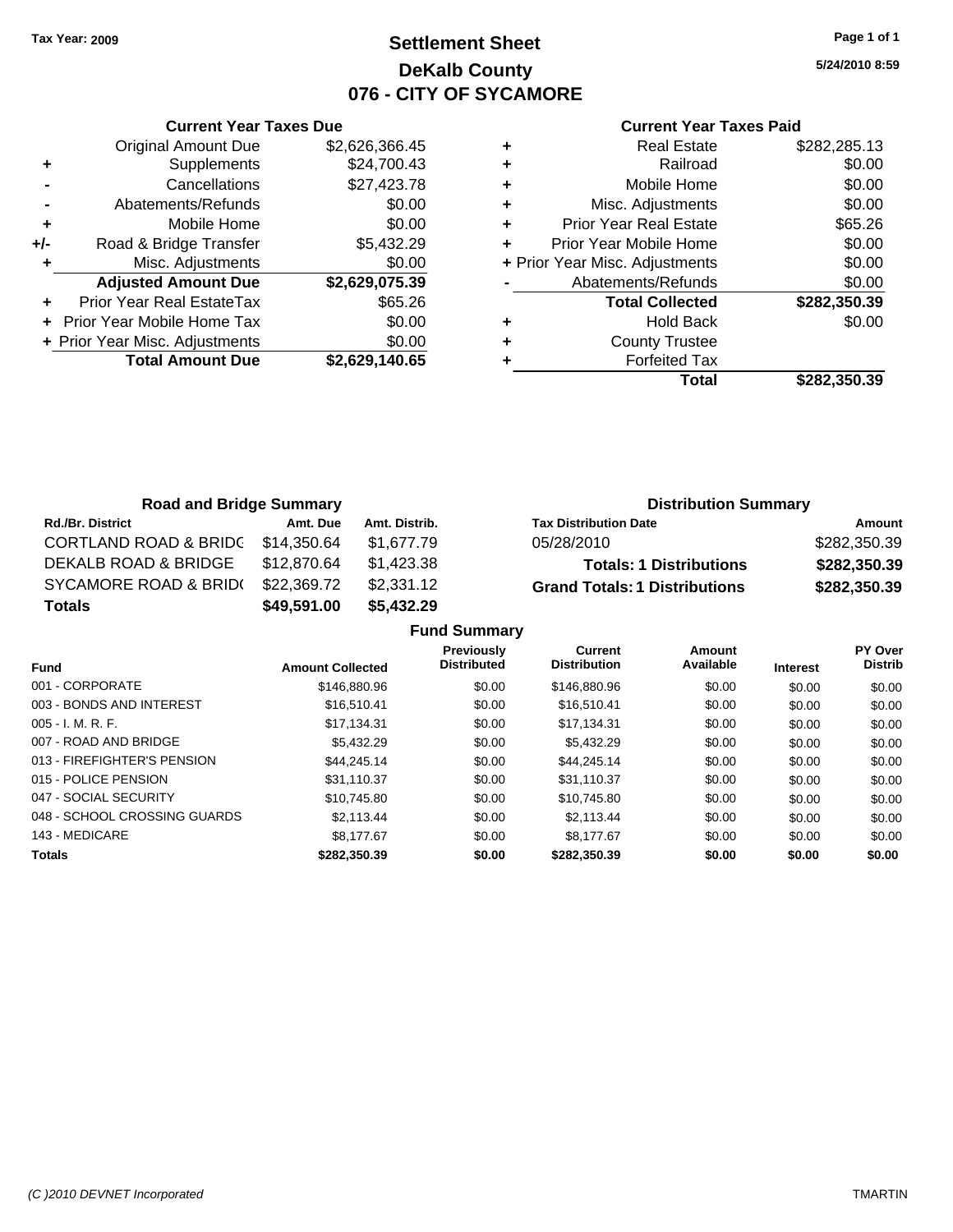## **Settlement Sheet Tax Year: 2009 Page 1 of 1 DeKalb County 077 - SYCAMORE LIBRARY**

**5/24/2010 8:59**

#### **Current Year Taxes Paid**

|     | <b>Current Year Taxes Due</b>  |              |
|-----|--------------------------------|--------------|
|     | <b>Original Amount Due</b>     | \$839,587.65 |
| ٠   | Supplements                    | \$7,609.81   |
|     | Cancellations                  | \$8,564.73   |
|     | Abatements/Refunds             | \$0.00       |
| ٠   | Mobile Home                    | \$0.00       |
| +/- | Road & Bridge Transfer         | \$0.00       |
|     | Misc. Adjustments              | \$0.00       |
|     | <b>Adjusted Amount Due</b>     | \$838,632.73 |
|     | Prior Year Real EstateTax      | \$0.00       |
|     | Prior Year Mobile Home Tax     | \$0.00       |
|     | + Prior Year Misc. Adjustments | \$0.00       |
|     | <b>Total Amount Due</b>        | \$838,632.73 |
|     |                                |              |

|   | <b>Real Estate</b>             | \$88,524.15 |
|---|--------------------------------|-------------|
| ٠ | Railroad                       | \$0.00      |
| ٠ | Mobile Home                    | \$0.00      |
| ٠ | Misc. Adjustments              | \$0.00      |
| ٠ | <b>Prior Year Real Estate</b>  | \$0.00      |
| ÷ | Prior Year Mobile Home         | \$0.00      |
|   | + Prior Year Misc. Adjustments | \$0.00      |
|   | Abatements/Refunds             | \$0.00      |
|   | <b>Total Collected</b>         | \$88,524.15 |
| ٠ | <b>Hold Back</b>               | \$0.00      |
| ٠ | <b>County Trustee</b>          |             |
|   | <b>Forfeited Tax</b>           |             |
|   | Total                          | \$88,524.15 |

| <b>Distribution Summary</b>          |             |
|--------------------------------------|-------------|
| <b>Tax Distribution Date</b>         | Amount      |
| 05/28/2010                           | \$88,524.15 |
| <b>Totals: 1 Distributions</b>       | \$88,524.15 |
| <b>Grand Totals: 1 Distributions</b> | \$88,524.15 |

| <b>Fund</b>                              | <b>Amount Collected</b> | <b>Previously</b><br><b>Distributed</b> | Current<br><b>Distribution</b> | Amount<br>Available | <b>Interest</b> | PY Over<br><b>Distrib</b> |
|------------------------------------------|-------------------------|-----------------------------------------|--------------------------------|---------------------|-----------------|---------------------------|
| $005 - I. M. R. F.$                      | \$5,305.16              | \$0.00                                  | \$5,305.16                     | \$0.00              | \$0.00          | \$0.00                    |
| 016 - LIBRARY (township, municipalities) | \$78.876.17             | \$0.00                                  | \$78.876.17                    | \$0.00              | \$0.00          | \$0.00                    |
| 027 - AUDIT                              | \$280.54                | \$0.00                                  | \$280.54                       | \$0.00              | \$0.00          | \$0.00                    |
| 047 - SOCIAL SECURITY                    | \$4.062.28              | \$0.00                                  | \$4.062.28                     | \$0.00              | \$0.00          | \$0.00                    |
| Totals                                   | \$88,524.15             | \$0.00                                  | \$88,524.15                    | \$0.00              | \$0.00          | \$0.00                    |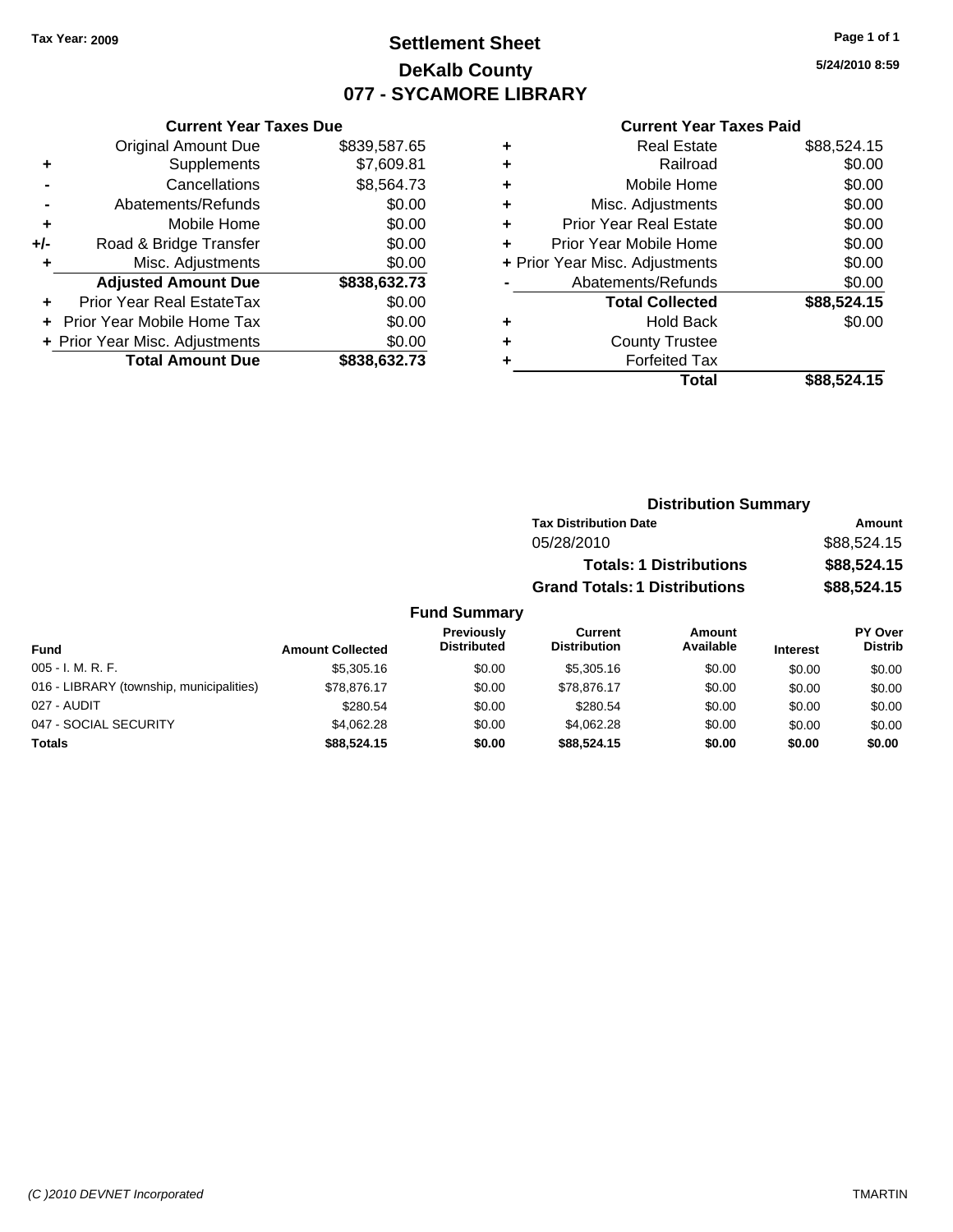### **Settlement Sheet Tax Year: 2009 Page 1 of 1 DeKalb County 078 - VILLAGE OF WATERMAN**

**5/24/2010 8:59**

#### **Current Year Taxes Paid**

|       | <b>Current Year Taxes Due</b>  |              |
|-------|--------------------------------|--------------|
|       | <b>Original Amount Due</b>     | \$155,980.57 |
| ٠     | Supplements                    | \$94.24      |
|       | Cancellations                  | \$179.67     |
|       | Abatements/Refunds             | \$0.00       |
| ٠     | Mobile Home                    | \$0.00       |
| $+/-$ | Road & Bridge Transfer         | \$3,894.23   |
|       | Misc. Adjustments              | \$0.00       |
|       | <b>Adjusted Amount Due</b>     | \$159,789.37 |
|       | Prior Year Real EstateTax      | \$0.00       |
|       | Prior Year Mobile Home Tax     | \$0.00       |
|       | + Prior Year Misc. Adjustments | \$0.00       |
|       | <b>Total Amount Due</b>        | \$159.789.37 |
|       |                                |              |

|   | <b>Real Estate</b>             | \$20,198.84 |
|---|--------------------------------|-------------|
| ÷ | Railroad                       | \$0.00      |
| ٠ | Mobile Home                    | \$0.00      |
| ٠ | Misc. Adjustments              | \$0.00      |
| ٠ | <b>Prior Year Real Estate</b>  | \$0.00      |
|   | Prior Year Mobile Home         | \$0.00      |
|   | + Prior Year Misc. Adjustments | \$0.00      |
|   | Abatements/Refunds             | \$0.00      |
|   | <b>Total Collected</b>         | \$20,198.84 |
|   | <b>Hold Back</b>               | \$0.00      |
|   | <b>County Trustee</b>          |             |
|   | <b>Forfeited Tax</b>           |             |
|   | Total                          | \$20.198.84 |

| <b>Road and Bridge Summary</b>   |             |               | <b>Distribution Summary</b>          |             |  |
|----------------------------------|-------------|---------------|--------------------------------------|-------------|--|
| <b>Rd./Br. District</b>          | Amt. Due    | Amt. Distrib. | <b>Tax Distribution Date</b>         | Amount      |  |
| <b>CLINTON ROAD &amp; BRIDGE</b> | \$38.427.75 | \$3.894.23    | 05/28/2010                           | \$20,198.84 |  |
| <b>Totals</b>                    | \$38,427.75 | \$3,894.23    | <b>Totals: 1 Distributions</b>       | \$20,198.84 |  |
|                                  |             |               | <b>Grand Totals: 1 Distributions</b> | \$20,198.84 |  |

|                                         |                         | <b>Fund Summary</b>                     |                                       |                     |                 |                                  |
|-----------------------------------------|-------------------------|-----------------------------------------|---------------------------------------|---------------------|-----------------|----------------------------------|
| Fund                                    | <b>Amount Collected</b> | <b>Previously</b><br><b>Distributed</b> | <b>Current</b><br><b>Distribution</b> | Amount<br>Available | <b>Interest</b> | <b>PY Over</b><br><b>Distrib</b> |
| 001 - CORPORATE                         | \$9.048.34              | \$0.00                                  | \$9,048.34                            | \$0.00              | \$0.00          | \$0.00                           |
| 007 - ROAD AND BRIDGE.                  | \$3,894.23              | \$0.00                                  | \$3.894.23                            | \$0.00              | \$0.00          | \$0.00                           |
| 014 - POLICE PROTECTION                 | \$2,680.56              | \$0.00                                  | \$2,680.56                            | \$0.00              | \$0.00          | \$0.00                           |
| 027 - AUDIT                             | \$1.365.41              | \$0.00                                  | \$1.365.41                            | \$0.00              | \$0.00          | \$0.00                           |
| 035 - TORT JUDGEMENTS/LIABILITY<br>INS. | \$2,906.92              | \$0.00                                  | \$2,906.92                            | \$0.00              | \$0.00          | \$0.00                           |
| 047 - SOCIAL SECURITY                   | \$264.87                | \$0.00                                  | \$264.87                              | \$0.00              | \$0.00          | \$0.00                           |
| 073 - CHLORINATION OF SEWAGE            | \$38.51                 | \$0.00                                  | \$38.51                               | \$0.00              | \$0.00          | \$0.00                           |
| <b>Totals</b>                           | \$20.198.84             | \$0.00                                  | \$20.198.84                           | \$0.00              | \$0.00          | \$0.00                           |
|                                         |                         |                                         |                                       |                     |                 |                                  |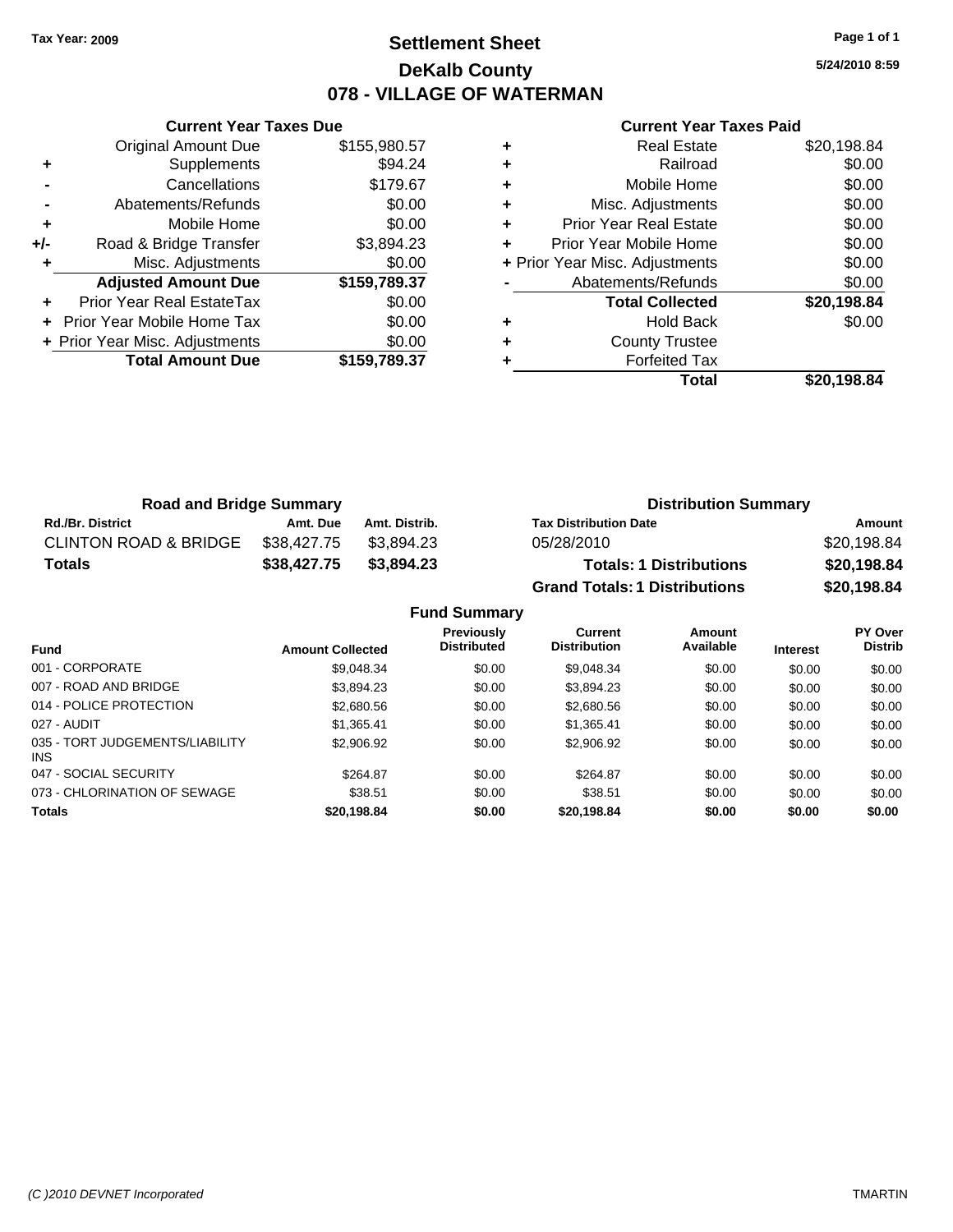### **Settlement Sheet Tax Year: 2009 Page 1 of 1 DeKalb County 079 - HINCKLEY SPEC SERV #1**

**5/24/2010 8:59**

#### **Current Year Taxes Paid**

| <b>Current Year Taxes Due</b>     |                                |
|-----------------------------------|--------------------------------|
| <b>Original Amount Due</b>        | \$1,400.05                     |
| Supplements                       | \$0.00                         |
| Cancellations                     | \$0.00                         |
| Abatements/Refunds                | \$0.00                         |
| Mobile Home                       | \$0.00                         |
| Road & Bridge Transfer            | \$0.00                         |
| Misc. Adjustments                 | \$0.00                         |
| <b>Adjusted Amount Due</b>        | \$1,400.05                     |
| Prior Year Real EstateTax         | \$0.00                         |
| <b>Prior Year Mobile Home Tax</b> | \$0.00                         |
|                                   | \$0.00                         |
| <b>Total Amount Due</b>           | \$1,400.05                     |
|                                   | + Prior Year Misc. Adjustments |

| ٠ | <b>Real Estate</b>             | \$45.50 |
|---|--------------------------------|---------|
| ٠ | Railroad                       | \$0.00  |
| ٠ | Mobile Home                    | \$0.00  |
| ٠ | Misc. Adjustments              | \$0.00  |
| ÷ | <b>Prior Year Real Estate</b>  | \$0.00  |
| ٠ | Prior Year Mobile Home         | \$0.00  |
|   | + Prior Year Misc. Adjustments | \$0.00  |
|   | Abatements/Refunds             | \$0.00  |
|   | <b>Total Collected</b>         | \$45.50 |
| ٠ | Hold Back                      | \$0.00  |
| ٠ | <b>County Trustee</b>          |         |
| ٠ | <b>Forfeited Tax</b>           |         |
|   | Total                          | \$45.50 |

|                            |                         | <b>Distribution Summary</b>          |                                |                                |                 |                           |  |
|----------------------------|-------------------------|--------------------------------------|--------------------------------|--------------------------------|-----------------|---------------------------|--|
|                            |                         |                                      | <b>Tax Distribution Date</b>   |                                |                 | Amount                    |  |
|                            |                         |                                      | 05/28/2010                     |                                |                 | \$45.50                   |  |
|                            |                         |                                      |                                | <b>Totals: 1 Distributions</b> |                 | \$45.50                   |  |
|                            |                         | <b>Grand Totals: 1 Distributions</b> |                                |                                |                 | \$45.50                   |  |
|                            |                         | <b>Fund Summary</b>                  |                                |                                |                 |                           |  |
| <b>Fund</b>                | <b>Amount Collected</b> | Previously<br><b>Distributed</b>     | Current<br><b>Distribution</b> | Amount<br>Available            | <b>Interest</b> | PY Over<br><b>Distrib</b> |  |
| 023 - SPECIAL SERVICE AREA | \$45.50                 | \$0.00                               | \$45.50                        | \$0.00                         | \$0.00          | \$0.00                    |  |
| Totals                     | \$45.50                 | \$0.00                               | \$45.50                        | \$0.00                         | \$0.00          | \$0.00                    |  |
|                            |                         |                                      |                                |                                |                 |                           |  |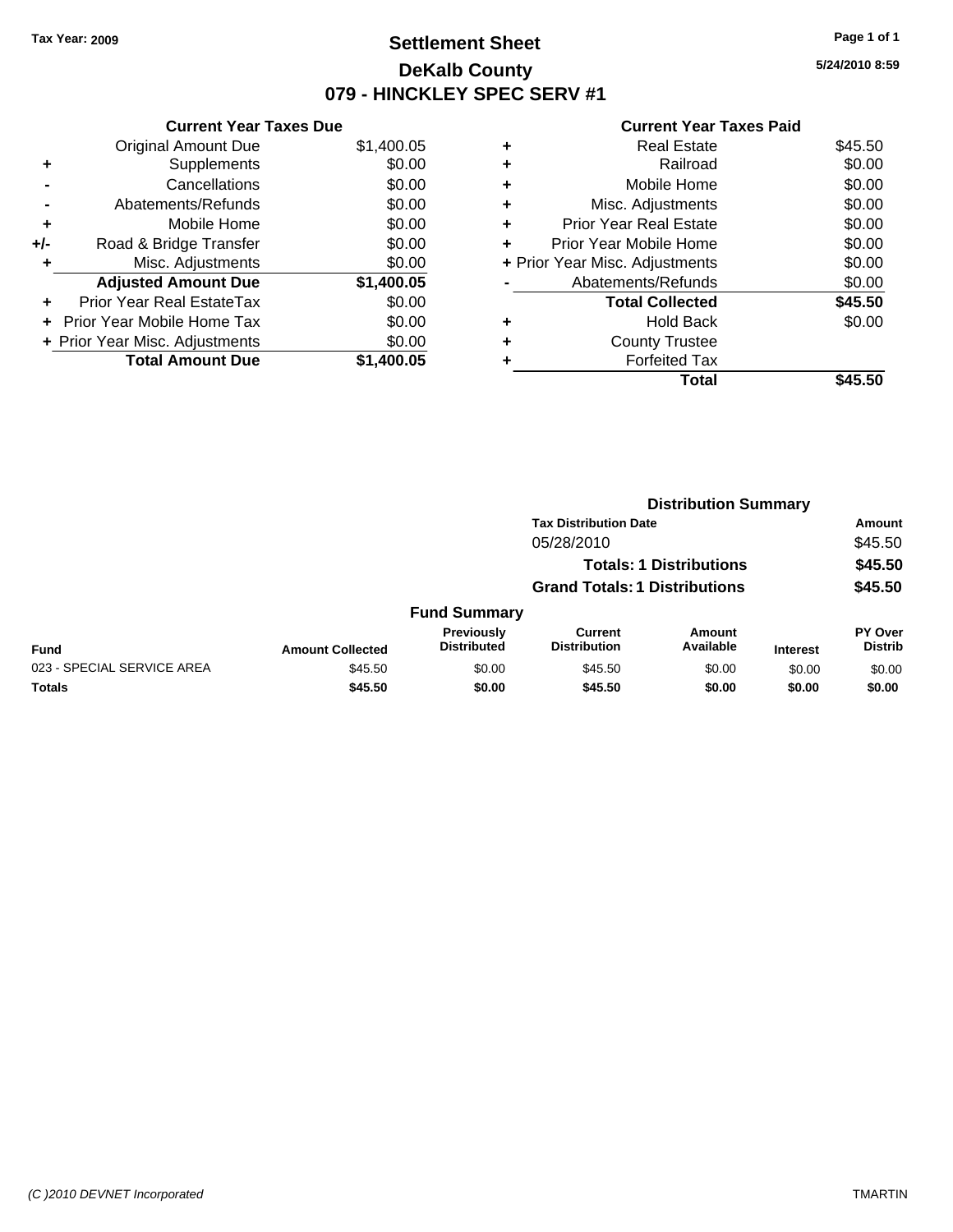# **Settlement Sheet Tax Year: 2009 Page 1 of 1 DeKalb County 085 - BURLINGTON FIRE**

**5/24/2010 8:59**

### **Current Year Taxes Paid +** Real Estate \$681.84 **+** Railroad \$0.00 **+** Mobile Home \$0.00 **+** Misc. Adjustments \$0.00 **+** Prior Year Real Estate \$0.00 **+** Prior Year Mobile Home \$0.00 **+ Prior Year Misc. Adjustments**  $$0.00$ **-** Abatements/Refunds \$0.00 **Total Collected \$681.84 +** Hold Back \$0.00 **+** County Trustee **+** Forfeited Tax **Total \$681.84**

**Distribution Summary**

|                 |                         |                                  | <b>Tax Distribution Date</b>                                                         |                     |                 | Amount                           |
|-----------------|-------------------------|----------------------------------|--------------------------------------------------------------------------------------|---------------------|-----------------|----------------------------------|
|                 |                         |                                  | 05/28/2010<br><b>Totals: 1 Distributions</b><br><b>Grand Totals: 1 Distributions</b> |                     |                 | \$681.84                         |
|                 |                         |                                  |                                                                                      |                     |                 | \$681.84                         |
|                 |                         |                                  |                                                                                      |                     |                 | \$681.84                         |
|                 |                         | <b>Fund Summary</b>              |                                                                                      |                     |                 |                                  |
| <b>Fund</b>     | <b>Amount Collected</b> | Previously<br><b>Distributed</b> | Current<br><b>Distribution</b>                                                       | Amount<br>Available | <b>Interest</b> | <b>PY Over</b><br><b>Distrib</b> |
| 001 - CORPORATE | \$437.64                | \$0.00                           | \$437.64                                                                             | \$0.00              | \$0.00          | \$0.00                           |
| 064 - AMBULANCE | \$244.20                | \$0.00                           | \$244.20                                                                             | \$0.00              | \$0.00          | \$0.00                           |
| <b>Totals</b>   | \$681.84                | \$0.00                           | \$681.84                                                                             | \$0.00              | \$0.00          | \$0.00                           |

# **Current Year Taxes Due**

|       | <b>Original Amount Due</b>        | \$7,185.86 |
|-------|-----------------------------------|------------|
| ÷     | Supplements                       | \$0.00     |
|       | Cancellations                     | \$0.00     |
|       | Abatements/Refunds                | \$0.00     |
| ٠     | Mobile Home                       | \$0.00     |
| $+/-$ | Road & Bridge Transfer            | \$0.00     |
|       | Misc. Adjustments                 | \$0.00     |
|       | <b>Adjusted Amount Due</b>        | \$7,185.86 |
| ٠     | Prior Year Real EstateTax         | \$0.00     |
|       |                                   |            |
|       | <b>Prior Year Mobile Home Tax</b> | \$0.00     |
|       | + Prior Year Misc. Adjustments    | \$0.00     |
|       | <b>Total Amount Due</b>           | \$7,185.86 |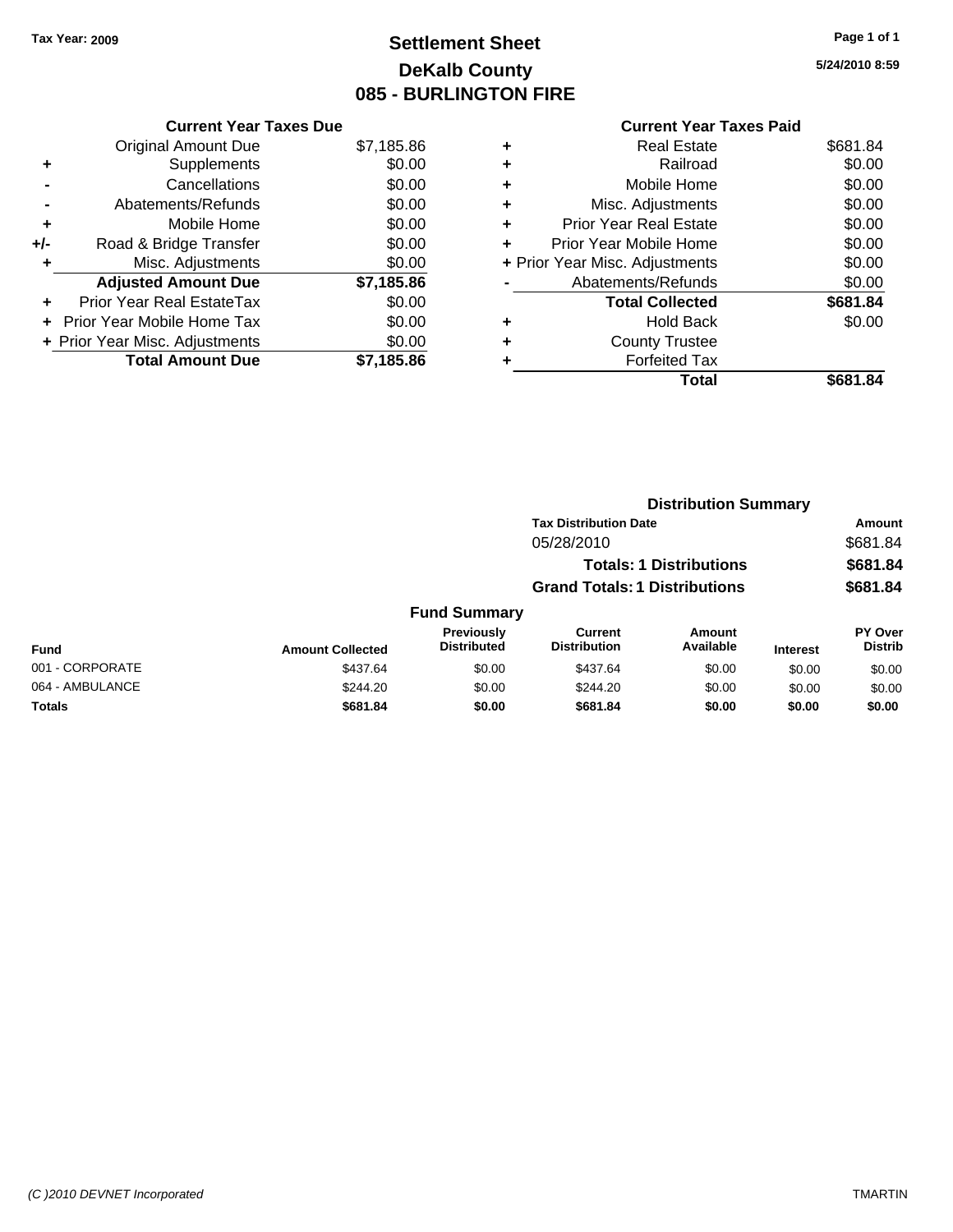# **Settlement Sheet Tax Year: 2009 Page 1 of 1 DeKalb County 086 - CORTLAND FIRE**

**5/24/2010 8:59**

#### **Current Year Taxes Paid**

| <b>Current Year Taxes Due</b>     |                                |  |  |  |
|-----------------------------------|--------------------------------|--|--|--|
| <b>Original Amount Due</b>        | \$407,697.03                   |  |  |  |
| Supplements                       | \$1,333.24                     |  |  |  |
| Cancellations                     | \$1,481.16                     |  |  |  |
| Abatements/Refunds                | \$0.00                         |  |  |  |
| Mobile Home                       | \$0.00                         |  |  |  |
| Road & Bridge Transfer            | \$0.00                         |  |  |  |
| Misc. Adjustments                 | \$4,347.06                     |  |  |  |
| <b>Adjusted Amount Due</b>        | \$411,896.17                   |  |  |  |
| Prior Year Real EstateTax         | \$244.49                       |  |  |  |
| <b>Prior Year Mobile Home Tax</b> | \$0.00                         |  |  |  |
|                                   | \$0.00                         |  |  |  |
| <b>Total Amount Due</b>           | \$412.140.66                   |  |  |  |
|                                   | + Prior Year Misc. Adjustments |  |  |  |

| ٠ | <b>Real Estate</b>             | \$44,295.57 |
|---|--------------------------------|-------------|
| ٠ | Railroad                       | \$0.00      |
| ٠ | Mobile Home                    | \$0.00      |
| ٠ | Misc. Adjustments              | \$4,347.06  |
| ٠ | <b>Prior Year Real Estate</b>  | \$244.49    |
| ÷ | Prior Year Mobile Home         | \$0.00      |
|   | + Prior Year Misc. Adjustments | \$0.00      |
|   | Abatements/Refunds             | \$0.00      |
|   | <b>Total Collected</b>         | \$48,887.12 |
| ٠ | <b>Hold Back</b>               | \$0.00      |
| ٠ | <b>County Trustee</b>          |             |
| ٠ | <b>Forfeited Tax</b>           |             |
|   | Total                          | \$48,887.12 |
|   |                                |             |

|                       |                           |                                                                      |                                                            | <b>Distribution Summary</b>    |                 |                           |
|-----------------------|---------------------------|----------------------------------------------------------------------|------------------------------------------------------------|--------------------------------|-----------------|---------------------------|
|                       |                           |                                                                      | <b>Tax Distribution Date</b>                               |                                |                 | Amount                    |
|                       |                           |                                                                      | 05/28/2010                                                 |                                |                 | \$48,887.12               |
|                       |                           |                                                                      |                                                            | <b>Totals: 1 Distributions</b> |                 | \$48,887.12               |
|                       |                           |                                                                      | <b>Grand Totals: 1 Distributions</b>                       |                                |                 | \$48,887.12               |
|                       |                           | <b>Fund Summary</b>                                                  |                                                            |                                |                 |                           |
| Fund                  | <b>Amount Collected</b>   | Previously<br><b>Distributed</b>                                     | Current<br><b>Distribution</b>                             | <b>Amount</b><br>Available     | <b>Interest</b> | PY Over<br><b>Distrib</b> |
| 001 - CORPORATE       | \$18,250.05               | \$0.00                                                               | \$18,250.05                                                | \$0.00                         | \$0.00          | \$0.00                    |
| 064 - AMBULANCE       | \$30,637.07               | \$0.00                                                               | \$30,637.07                                                | \$0.00                         | \$0.00          | \$0.00                    |
| Totals                | \$48,887.12               | \$0.00                                                               | \$48,887.12                                                | \$0.00                         | \$0.00          | \$0.00                    |
|                       |                           | <b>Miscellaneous Adjustment Detail</b>                               |                                                            |                                |                 |                           |
| Year Source           | <b>Account Type</b>       | <b>Amount Adjustment Description</b>                                 |                                                            |                                |                 |                           |
| 2009 RE - Real Estate | <b>Back Tax Collected</b> | \$4,339.38 Eagle Home Nature's Crossing Redemption 58 Parcels by TBA |                                                            |                                |                 |                           |
| 2009 RE - Real Estate | <b>Back Tax Collected</b> |                                                                      | \$4.32 Montabano Builders Redemption 09-33-128-003 by TBA  |                                |                 |                           |
| 2009 RE - Real Estate | <b>Back Tax Collected</b> |                                                                      | \$1.43 Montalbano Builders Redemption 09-28-352-001 by TBA |                                |                 |                           |
|                       |                           |                                                                      |                                                            |                                |                 |                           |

### 2009 RE - Real Estate Back Tax Collected \$0.94 Montalbano Builders Redemption 09-28-351-016 by TBA

2009 RE - Real Estate Back Tax Collected \$0.99 Montalbano Builders Redemption 09-28-351-015 by TBA

**Totals 5 entries \$4,347.06**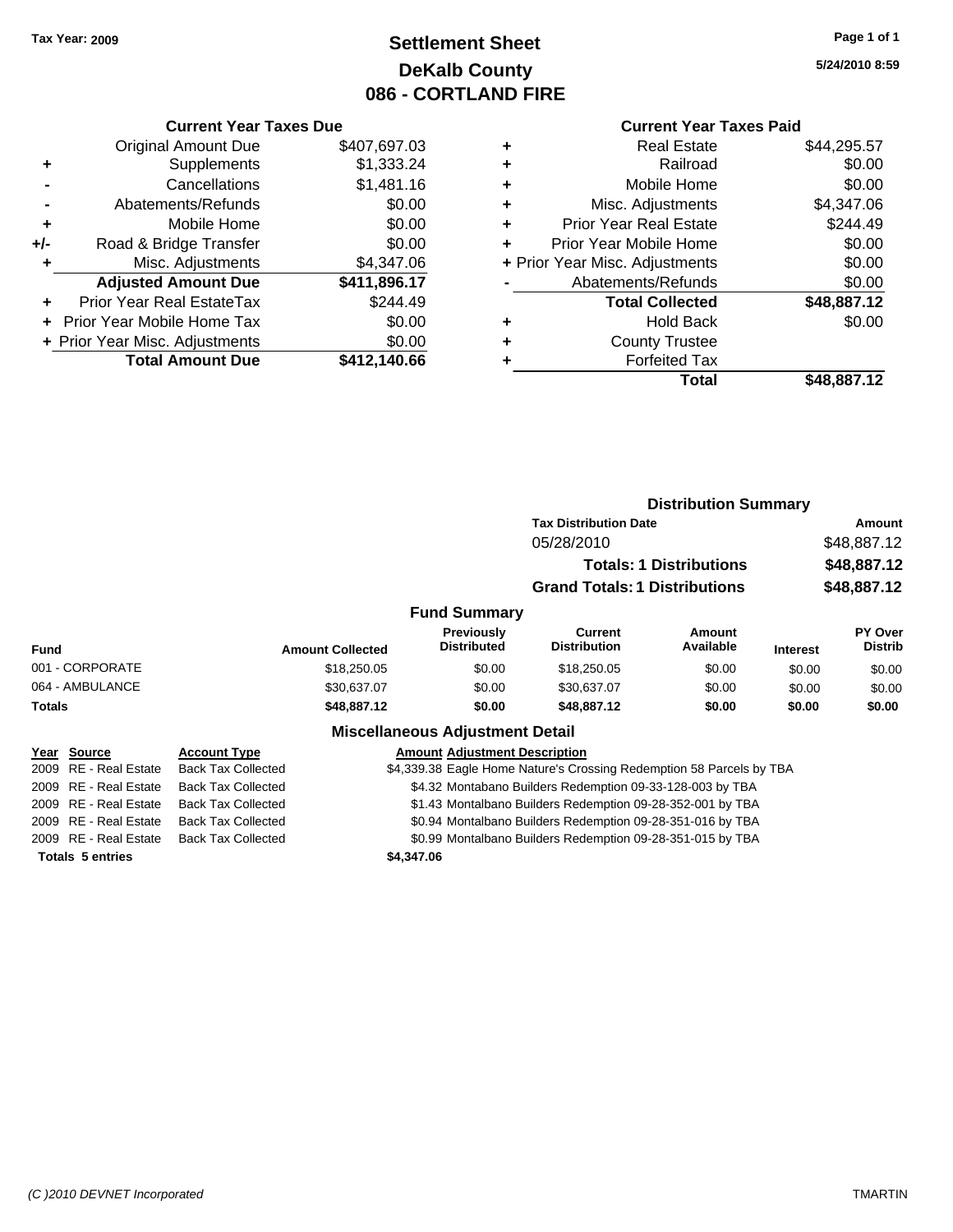# **Settlement Sheet Tax Year: 2009 Page 1 of 1 DeKalb County 087 - DE KALB FIRE**

**5/24/2010 8:59**

| <b>Current Year Taxes Due</b> |
|-------------------------------|
|-------------------------------|

|       | <b>Original Amount Due</b>       | \$128,268.05 |
|-------|----------------------------------|--------------|
| ٠     | Supplements                      | \$0.00       |
|       | Cancellations                    | \$0.00       |
|       | Abatements/Refunds               | \$0.00       |
| ٠     | Mobile Home                      | \$0.00       |
| $+/-$ | Road & Bridge Transfer           | \$0.00       |
|       | Misc. Adjustments                | \$0.00       |
|       | <b>Adjusted Amount Due</b>       | \$128,268.05 |
|       | <b>Prior Year Real EstateTax</b> | \$0.00       |
|       | Prior Year Mobile Home Tax       | \$0.00       |
|       | + Prior Year Misc. Adjustments   | \$0.00       |
|       | <b>Total Amount Due</b>          | \$128,268.05 |

### **Current Year Taxes Paid**

|   | <b>Real Estate</b>             | \$11,219.73 |
|---|--------------------------------|-------------|
| ٠ | Railroad                       | \$0.00      |
| ٠ | Mobile Home                    | \$0.00      |
| ٠ | Misc. Adjustments              | \$0.00      |
|   | <b>Prior Year Real Estate</b>  | \$0.00      |
|   | Prior Year Mobile Home         | \$0.00      |
|   | + Prior Year Misc. Adjustments | \$0.00      |
|   | Abatements/Refunds             | \$0.00      |
|   | <b>Total Collected</b>         | \$11,219.73 |
| ٠ | Hold Back                      | \$0.00      |
|   | <b>County Trustee</b>          |             |
|   | <b>Forfeited Tax</b>           |             |
|   | Total                          | \$11,219.73 |
|   |                                |             |

|                 |                         |                                  |                                       | <b>Distribution Summary</b>    |                 |                           |
|-----------------|-------------------------|----------------------------------|---------------------------------------|--------------------------------|-----------------|---------------------------|
|                 |                         |                                  | <b>Tax Distribution Date</b>          |                                |                 | Amount                    |
|                 |                         |                                  | 05/28/2010                            |                                |                 | \$11,219.73               |
|                 |                         |                                  |                                       | <b>Totals: 1 Distributions</b> |                 | \$11,219.73               |
|                 |                         |                                  | <b>Grand Totals: 1 Distributions</b>  |                                |                 | \$11,219.73               |
|                 |                         | <b>Fund Summary</b>              |                                       |                                |                 |                           |
| Fund            | <b>Amount Collected</b> | Previously<br><b>Distributed</b> | <b>Current</b><br><b>Distribution</b> | Amount<br>Available            | <b>Interest</b> | PY Over<br><b>Distrib</b> |
| 001 - CORPORATE | \$11,219.73             | \$0.00                           | \$11,219.73                           | \$0.00                         | \$0.00          | \$0.00                    |
| Totals          | \$11,219.73             | \$0.00                           | \$11,219.73                           | \$0.00                         | \$0.00          | \$0.00                    |
|                 |                         |                                  |                                       |                                |                 |                           |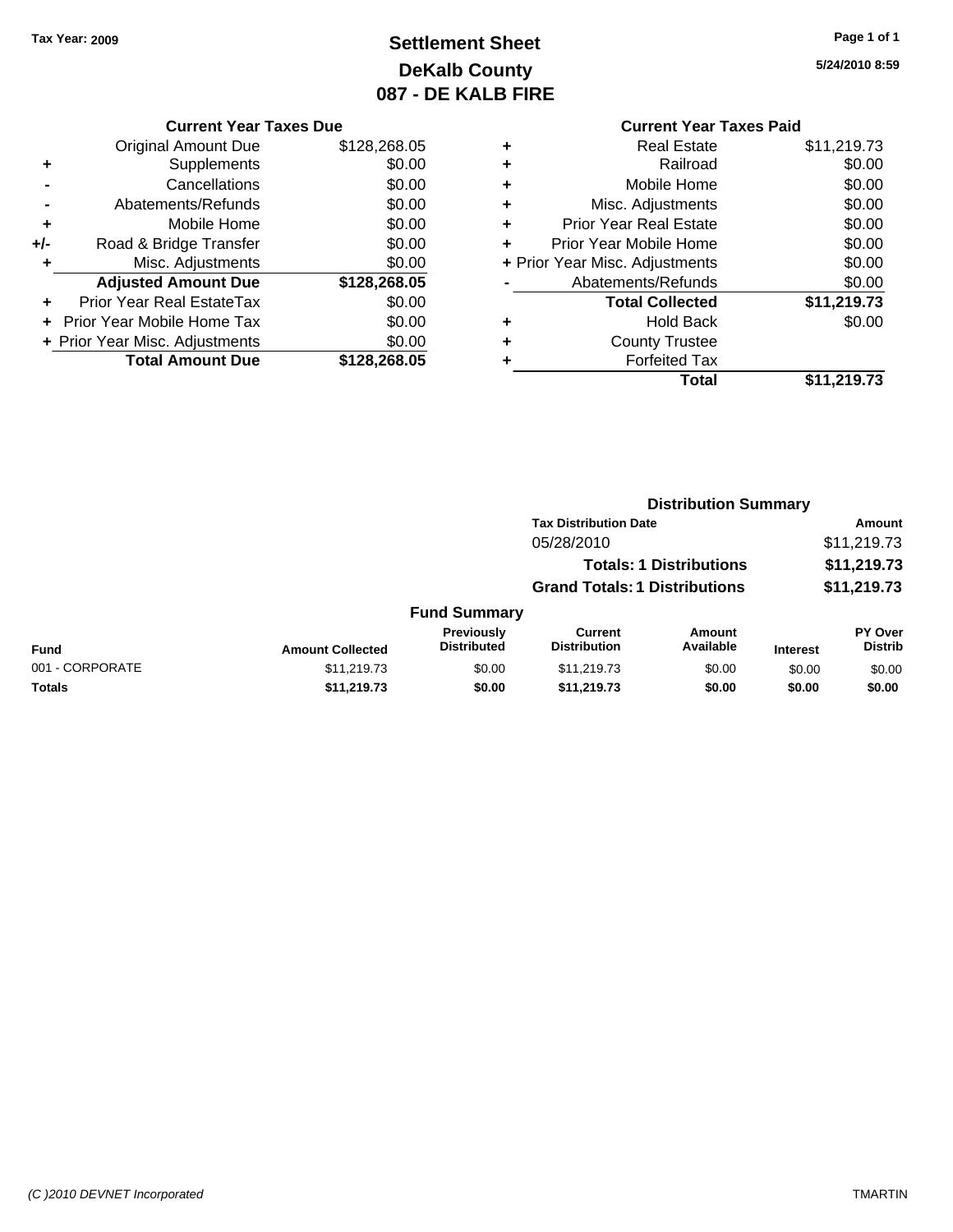# **Settlement Sheet Tax Year: 2009 Page 1 of 1 DeKalb County 088 - EARLVILLE FIRE**

**5/24/2010 8:59**

| Current \                  |   |            | <b>Current Year Taxes Due</b>    |       |
|----------------------------|---|------------|----------------------------------|-------|
| Real E                     | ٠ | \$2,341.79 | <b>Original Amount Due</b>       |       |
| Rail                       | ÷ | \$0.00     | <b>Supplements</b>               | ٠     |
| Mobile H                   | ÷ | \$0.00     | Cancellations                    |       |
| Misc. Adjustm              | ÷ | \$0.00     | Abatements/Refunds               |       |
| Prior Year Real E:         | ٠ | \$0.00     | Mobile Home                      | ٠     |
| Prior Year Mobile H        | ÷ | \$0.00     | Road & Bridge Transfer           | $+/-$ |
| + Prior Year Misc. Adjustm |   | \$0.00     | Misc. Adjustments                |       |
| Abatements/Ref             |   | \$2,341.79 | <b>Adjusted Amount Due</b>       |       |
| <b>Total Colle</b>         |   | \$0.00     | <b>Prior Year Real EstateTax</b> |       |
| Hold I                     | ٠ | \$0.00     | + Prior Year Mobile Home Tax     |       |
| County Tru                 | ÷ | \$0.00     | + Prior Year Misc. Adjustments   |       |
| Forfeited                  |   | \$2,341.79 | <b>Total Amount Due</b>          |       |
|                            |   |            |                                  |       |

|   | <b>Current Year Taxes Paid</b> |          |
|---|--------------------------------|----------|
|   | Real Estate                    | \$326.00 |
|   | Railroad                       | \$0.00   |
|   | Mobile Home                    | \$0.00   |
| ÷ | Misc. Adjustments              | \$0.00   |
|   | <b>Prior Year Real Estate</b>  | \$0.00   |
|   | Prior Year Mobile Home         | \$0.00   |
|   | + Prior Year Misc. Adjustments | \$0.00   |
|   | Abatements/Refunds             | \$0.00   |
|   | <b>Total Collected</b>         | \$326.00 |
|   | Hold Back                      | \$0.00   |
|   | <b>County Trustee</b>          |          |
|   | <b>Forfeited Tax</b>           |          |
|   | Total                          | \$326.00 |

|                 |                         |                                  |                                       | <b>Distribution Summary</b>    |                 |                                  |
|-----------------|-------------------------|----------------------------------|---------------------------------------|--------------------------------|-----------------|----------------------------------|
|                 |                         |                                  | <b>Tax Distribution Date</b>          |                                |                 | Amount                           |
|                 |                         |                                  | 05/28/2010                            |                                |                 | \$326.00                         |
|                 |                         |                                  |                                       | <b>Totals: 1 Distributions</b> |                 | \$326.00                         |
|                 |                         |                                  | <b>Grand Totals: 1 Distributions</b>  |                                |                 | \$326.00                         |
|                 |                         | <b>Fund Summary</b>              |                                       |                                |                 |                                  |
| Fund            | <b>Amount Collected</b> | Previously<br><b>Distributed</b> | <b>Current</b><br><b>Distribution</b> | Amount<br>Available            | <b>Interest</b> | <b>PY Over</b><br><b>Distrib</b> |
| 001 - CORPORATE | \$157.71                | \$0.00                           | \$157.71                              | \$0.00                         | \$0.00          | \$0.00                           |
| 064 - AMBULANCE | \$168.29                | \$0.00                           | \$168.29                              | \$0.00                         | \$0.00          | \$0.00                           |
| Totals          | \$326.00                | \$0.00                           | \$326.00                              | \$0.00                         | \$0.00          | \$0.00                           |
|                 |                         |                                  |                                       |                                |                 |                                  |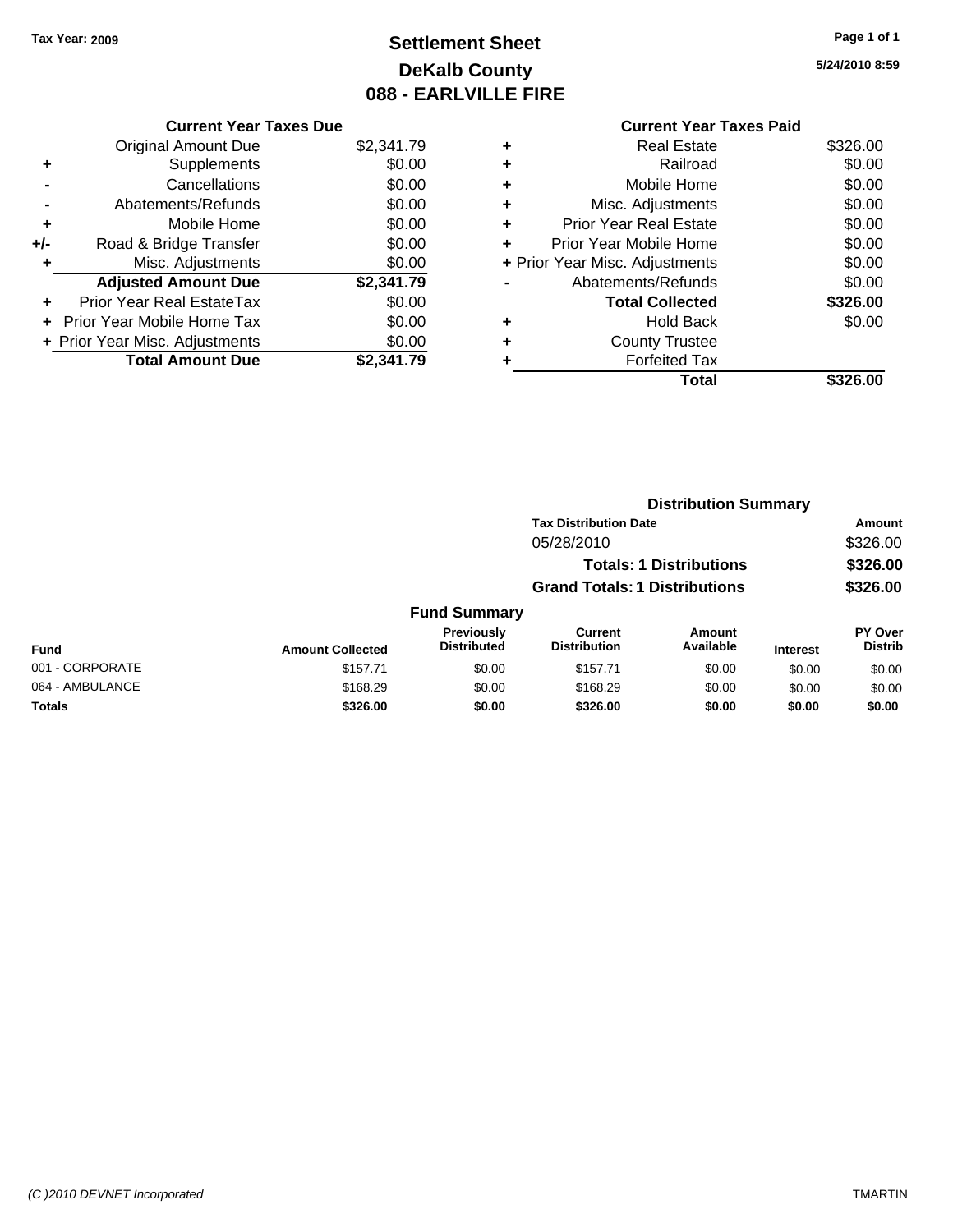### **Settlement Sheet Tax Year: 2009 Page 1 of 1 DeKalb County 089 - GENOA-KINGSTON FIRE**

**5/24/2010 8:59**

#### **Current Year Taxes Paid**

|     | <b>Current Year Taxes Due</b>  |              |  |  |  |
|-----|--------------------------------|--------------|--|--|--|
|     | <b>Original Amount Due</b>     | \$833,325.90 |  |  |  |
| ٠   | Supplements                    | \$3,067.63   |  |  |  |
|     | Cancellations                  | \$5,762.67   |  |  |  |
|     | Abatements/Refunds             | \$0.00       |  |  |  |
| ٠   | Mobile Home                    | \$0.00       |  |  |  |
| +/- | Road & Bridge Transfer         | \$0.00       |  |  |  |
|     | Misc. Adjustments              | \$0.00       |  |  |  |
|     | <b>Adjusted Amount Due</b>     | \$830,630.86 |  |  |  |
| ÷   | Prior Year Real EstateTax      | \$0.00       |  |  |  |
|     | Prior Year Mobile Home Tax     | \$0.00       |  |  |  |
|     | + Prior Year Misc. Adjustments | \$0.00       |  |  |  |
|     | <b>Total Amount Due</b>        | \$830,630.86 |  |  |  |

| ٠                              | <b>Real Estate</b>            | \$96,959.01 |
|--------------------------------|-------------------------------|-------------|
| ٠                              | Railroad                      | \$0.00      |
| ٠                              | Mobile Home                   | \$0.00      |
| ٠                              | Misc. Adjustments             | \$0.00      |
| ÷                              | <b>Prior Year Real Estate</b> | \$0.00      |
| ÷                              | Prior Year Mobile Home        | \$0.00      |
| + Prior Year Misc. Adjustments |                               | \$0.00      |
|                                | Abatements/Refunds            | \$0.00      |
|                                | <b>Total Collected</b>        | \$96,959.01 |
| ٠                              | <b>Hold Back</b>              | \$0.00      |
| ٠                              | <b>County Trustee</b>         |             |
| ٠                              | <b>Forfeited Tax</b>          |             |
|                                | Total                         | \$96,959.01 |
|                                |                               |             |

| <b>Tax Distribution Date</b> |        | Amount                                                                 |
|------------------------------|--------|------------------------------------------------------------------------|
| 05/28/2010                   |        | \$96,959.01                                                            |
|                              |        | \$96,959.01                                                            |
|                              |        | \$96,959.01                                                            |
|                              |        |                                                                        |
| Current                      | Amount | <b>PY Over</b>                                                         |
|                              |        | <b>Totals: 1 Distributions</b><br><b>Grand Totals: 1 Distributions</b> |

| Fund                                          | <b>Amount Collected</b> | <b>Previously</b><br><b>Distributed</b> | Current<br><b>Distribution</b> | Amount<br>Available | <b>Interest</b> | PY Over<br><b>Distrib</b> |
|-----------------------------------------------|-------------------------|-----------------------------------------|--------------------------------|---------------------|-----------------|---------------------------|
| 001 - CORPORATE                               | \$36,265.00             | \$0.00                                  | \$36,265,00                    | \$0.00              | \$0.00          | \$0.00                    |
| 035 - TORT JUDGEMENTS/LIABILITY<br><b>INS</b> | \$7.814.70              | \$0.00                                  | \$7,814.70                     | \$0.00              | \$0.00          | \$0.00                    |
| 064 - AMBULANCE                               | \$52,879.31             | \$0.00                                  | \$52,879.31                    | \$0.00              | \$0.00          | \$0.00                    |
| <b>Totals</b>                                 | \$96,959.01             | \$0.00                                  | \$96,959.01                    | \$0.00              | \$0.00          | \$0.00                    |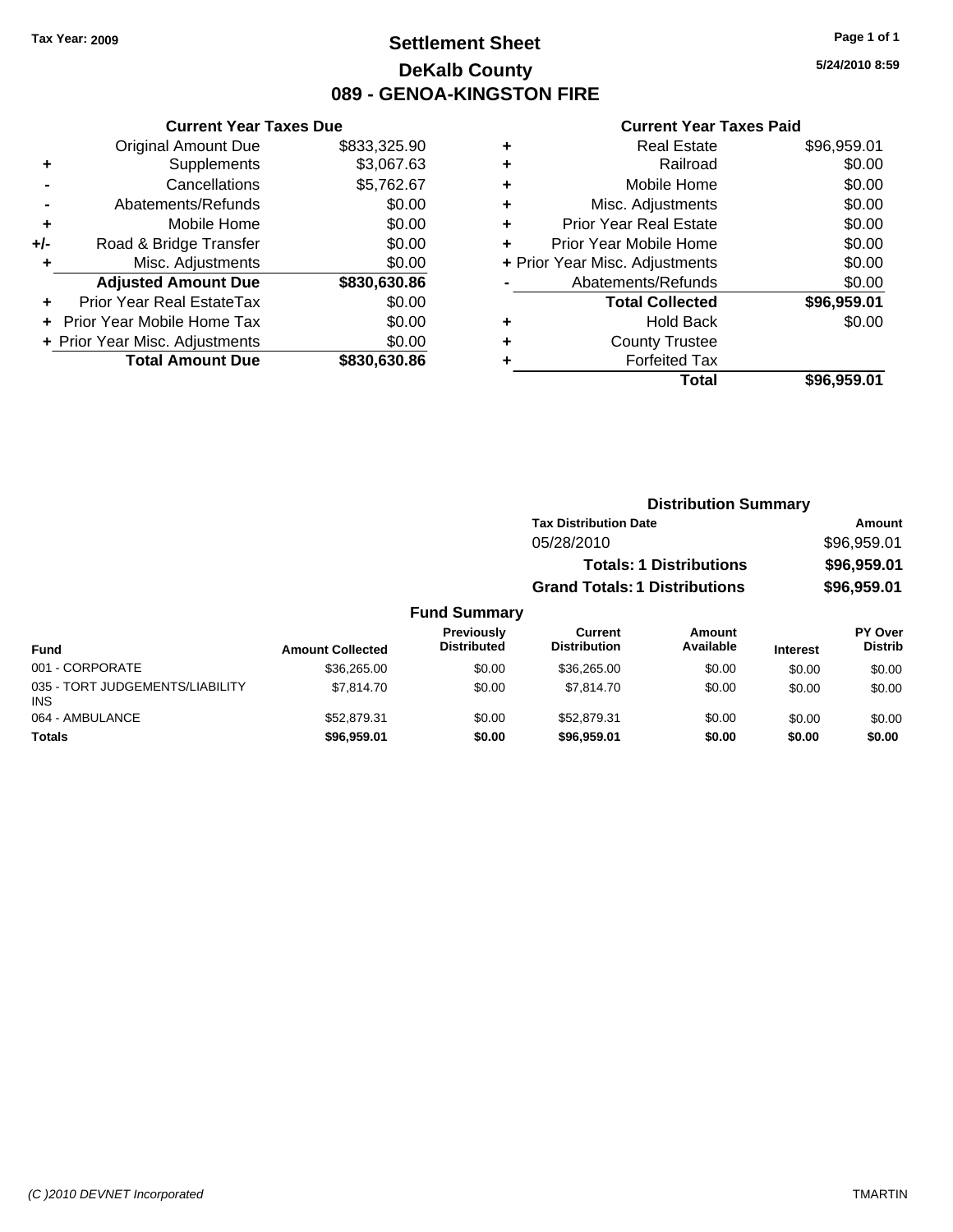# **Settlement Sheet Tax Year: 2009 Page 1 of 1 DeKalb County 090 - HAMPSHIRE FIRE**

#### **5/24/2010 8:59**

### **Current Year Taxes Paid**

| <b>Current Year Taxes Due</b>  |                         |
|--------------------------------|-------------------------|
| <b>Original Amount Due</b>     | \$22,285.91             |
| Supplements                    | \$0.00                  |
| Cancellations                  | \$0.00                  |
| Abatements/Refunds             | \$0.00                  |
| Mobile Home                    | \$0.00                  |
| Road & Bridge Transfer         | \$0.00                  |
| Misc. Adjustments              | \$0.00                  |
| <b>Adjusted Amount Due</b>     | \$22,285.91             |
| Prior Year Real EstateTax      | \$0.00                  |
| Prior Year Mobile Home Tax     | \$0.00                  |
| + Prior Year Misc. Adjustments | \$0.00                  |
|                                | \$22.285.91             |
|                                | <b>Total Amount Due</b> |

| ٠                              | <b>Real Estate</b>            | \$5,652.24 |
|--------------------------------|-------------------------------|------------|
| ٠                              | Railroad                      | \$0.00     |
| ٠                              | Mobile Home                   | \$0.00     |
| ٠                              | Misc. Adjustments             | \$0.00     |
| ٠                              | <b>Prior Year Real Estate</b> | \$0.00     |
| ÷                              | Prior Year Mobile Home        | \$0.00     |
| + Prior Year Misc. Adjustments |                               | \$0.00     |
|                                | Abatements/Refunds            | \$0.00     |
|                                | <b>Total Collected</b>        | \$5,652.24 |
| ٠                              | <b>Hold Back</b>              | \$0.00     |
| ٠                              | <b>County Trustee</b>         |            |
| ٠                              | <b>Forfeited Tax</b>          |            |
|                                | Total                         | \$5,652.24 |
|                                |                               |            |

|                     |                                      | <b>Distribution Summary</b>    |                |
|---------------------|--------------------------------------|--------------------------------|----------------|
|                     | <b>Tax Distribution Date</b>         |                                | Amount         |
|                     | 05/28/2010                           |                                | \$5,652.24     |
|                     |                                      | <b>Totals: 1 Distributions</b> | \$5,652.24     |
|                     | <b>Grand Totals: 1 Distributions</b> |                                | \$5,652.24     |
| <b>Fund Summary</b> |                                      |                                |                |
| <b>Previously</b>   | Current                              | Amount                         | <b>PY Over</b> |
|                     |                                      |                                |                |

| Fund                        | <b>Amount Collected</b> | <b>Previously</b><br><b>Distributed</b> | Current<br><b>Distribution</b> | Amount<br>Available | <b>Interest</b> | PY Over<br><b>Distrib</b> |
|-----------------------------|-------------------------|-----------------------------------------|--------------------------------|---------------------|-----------------|---------------------------|
| 001 - CORPORATE             | \$3.358.47              | \$0.00                                  | \$3.358.47                     | \$0.00              | \$0.00          | \$0.00                    |
| 013 - FIREFIGHTER'S PENSION | \$54.67                 | \$0.00                                  | \$54.67                        | \$0.00              | \$0.00          | \$0.00                    |
| 064 - AMBULANCE             | \$2,239.10              | \$0.00                                  | \$2,239.10                     | \$0.00              | \$0.00          | \$0.00                    |
| Totals                      | \$5.652.24              | \$0.00                                  | \$5.652.24                     | \$0.00              | \$0.00          | \$0.00                    |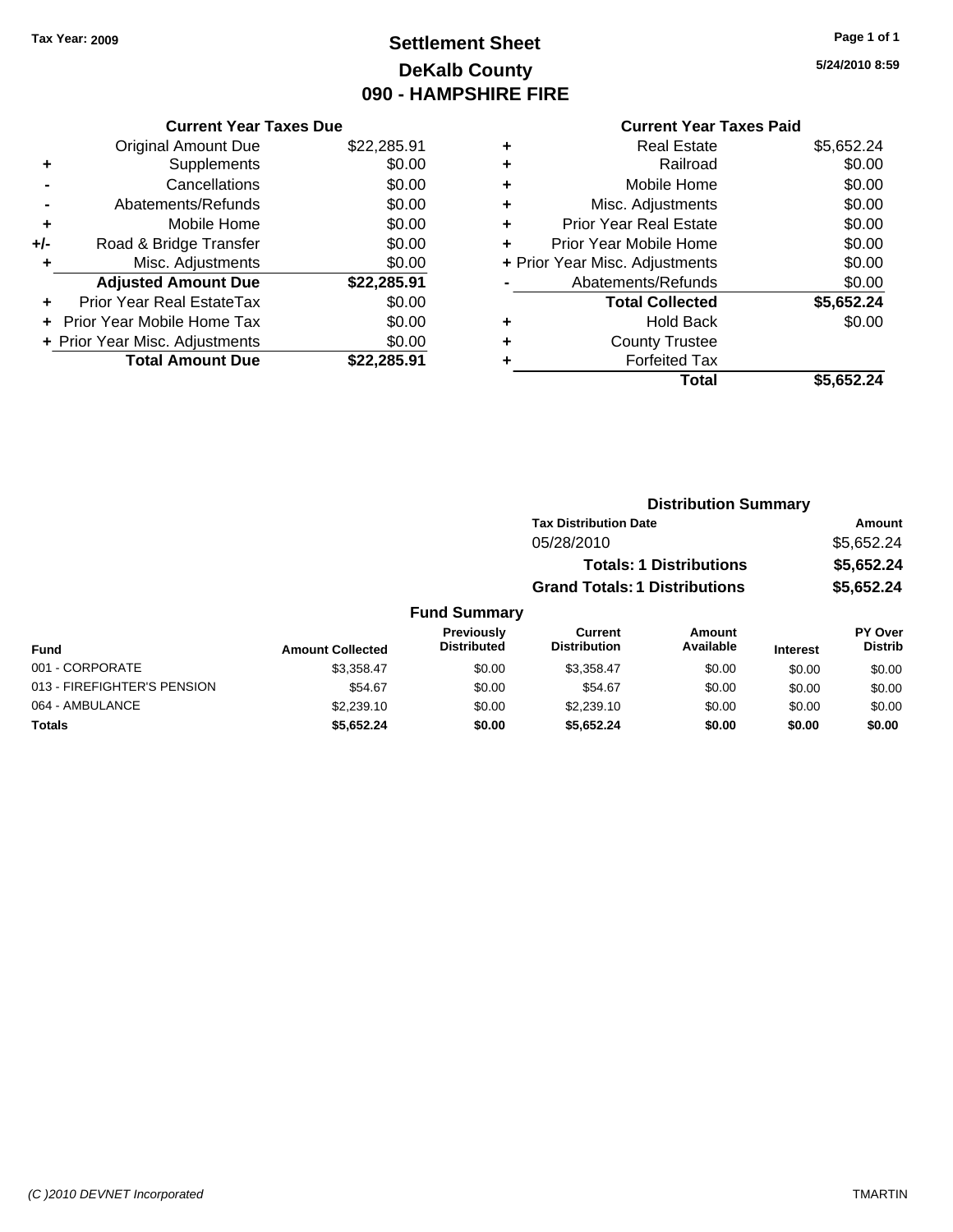# **Settlement Sheet Tax Year: 2009 Page 1 of 1 DeKalb County 091 - HINCKLEY FIRE**

**5/24/2010 8:59**

|     | <b>Current Year Taxes Due</b>  |              |
|-----|--------------------------------|--------------|
|     | <b>Original Amount Due</b>     | \$227,753.93 |
| ٠   | Supplements                    | \$634.36     |
|     | Cancellations                  | \$678.85     |
|     | Abatements/Refunds             | \$0.00       |
| ٠   | Mobile Home                    | \$0.00       |
| +/- | Road & Bridge Transfer         | \$0.00       |
| ٠   | Misc. Adjustments              | \$9.88       |
|     | <b>Adjusted Amount Due</b>     | \$227,719.32 |
| ٠   | Prior Year Real EstateTax      | \$0.00       |
|     | Prior Year Mobile Home Tax     | \$0.00       |
|     | + Prior Year Misc. Adjustments | \$0.00       |
|     | <b>Total Amount Due</b>        | \$227,719.32 |
|     |                                |              |

# **Current Year Taxes Paid**

|   | <b>Real Estate</b>             | \$25,690.04 |
|---|--------------------------------|-------------|
|   | Railroad                       | \$0.00      |
| ٠ | Mobile Home                    | \$0.00      |
| ٠ | Misc. Adjustments              | \$9.88      |
| ٠ | <b>Prior Year Real Estate</b>  | \$0.00      |
| ٠ | Prior Year Mobile Home         | \$0.00      |
|   | + Prior Year Misc. Adjustments | \$0.00      |
|   | Abatements/Refunds             | \$0.00      |
|   | <b>Total Collected</b>         | \$25,699.92 |
| ٠ | <b>Hold Back</b>               | \$0.00      |
|   | <b>County Trustee</b>          |             |
|   | <b>Forfeited Tax</b>           |             |
|   | Total                          | \$25,699.92 |
|   |                                |             |

|                       |                           |                                                      | <b>Distribution Summary</b>           |                                |                 |                           |
|-----------------------|---------------------------|------------------------------------------------------|---------------------------------------|--------------------------------|-----------------|---------------------------|
|                       |                           |                                                      | <b>Tax Distribution Date</b>          |                                |                 | Amount                    |
|                       |                           |                                                      | 05/28/2010                            |                                |                 | \$25,699.92               |
|                       |                           |                                                      |                                       | <b>Totals: 1 Distributions</b> |                 | \$25,699.92               |
|                       |                           |                                                      | <b>Grand Totals: 1 Distributions</b>  |                                |                 | \$25,699.92               |
|                       |                           | <b>Fund Summary</b>                                  |                                       |                                |                 |                           |
| <b>Fund</b>           | <b>Amount Collected</b>   | Previously<br><b>Distributed</b>                     | <b>Current</b><br><b>Distribution</b> | Amount<br>Available            | <b>Interest</b> | PY Over<br><b>Distrib</b> |
| 001 - CORPORATE       | \$25,699.92               | \$0.00                                               | \$25,699.92                           | \$0.00                         | \$0.00          | \$0.00                    |
| <b>Totals</b>         | \$25,699.92               | \$0.00                                               | \$25,699.92                           | \$0.00                         | \$0.00          | \$0.00                    |
|                       |                           | <b>Miscellaneous Adjustment Detail</b>               |                                       |                                |                 |                           |
| Year Source           | <b>Account Type</b>       | <b>Amount Adiustment Description</b>                 |                                       |                                |                 |                           |
| 2009 RE - Real Estate | <b>Back Tax Collected</b> | \$3.50 Indy Mac Bank Redemption 15-15-280-027 by TBA |                                       |                                |                 |                           |
| 2009 RE - Real Estate | <b>Back Tax Collected</b> | \$6.38 Riedelsperger Redemption 15-15-228-035 by TBA |                                       |                                |                 |                           |

**Totals 2 entries \$9.88**

sperger Redempti

*(C )2010 DEVNET Incorporated* TMARTIN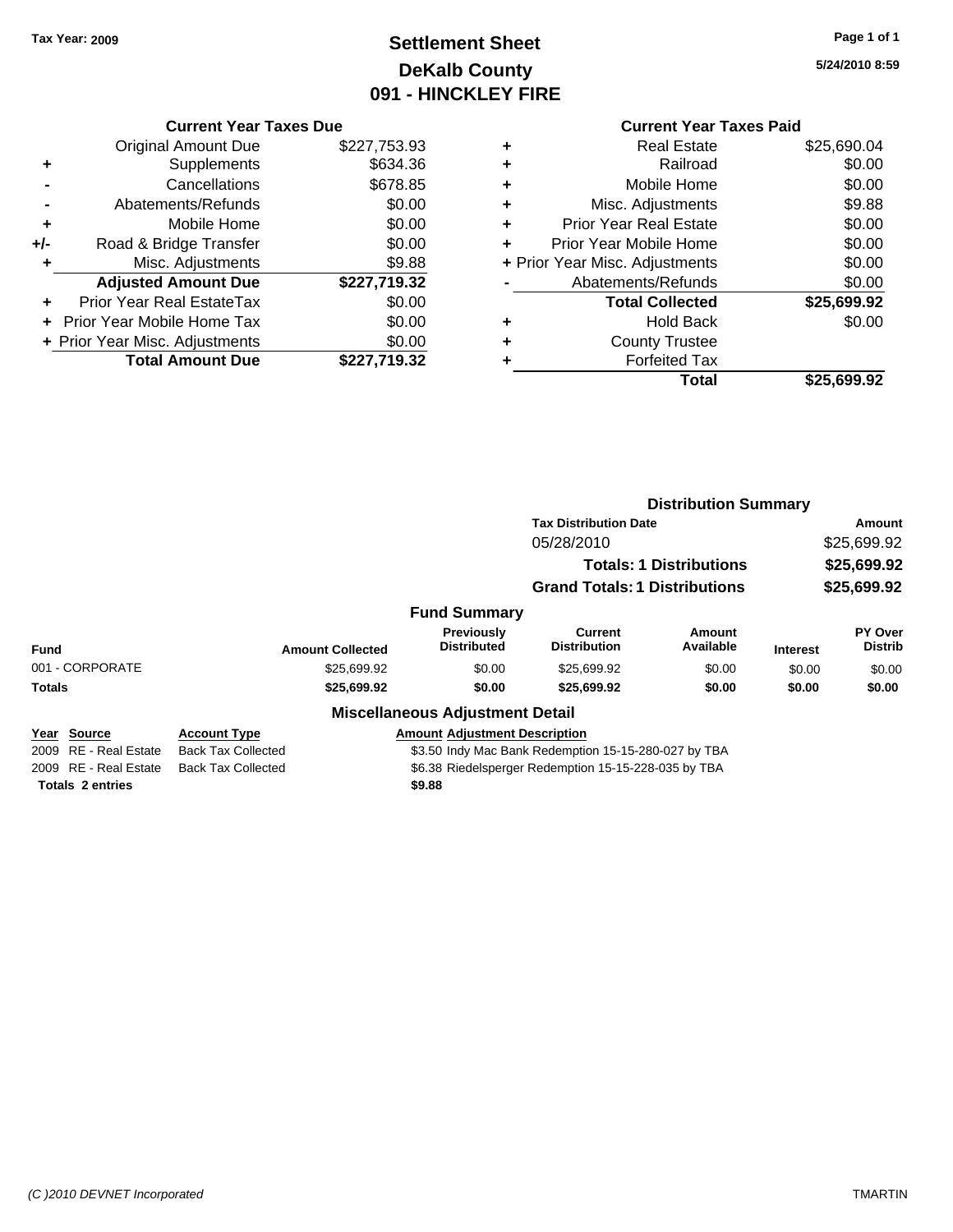# **Settlement Sheet Tax Year: 2009 Page 1 of 1 DeKalb County 092 - KIRKLAND FIRE**

**5/24/2010 8:59**

| <b>Current Year Taxes Due</b> |  |  |
|-------------------------------|--|--|
|                               |  |  |

|     | <b>Original Amount Due</b>       | \$299,765.58 |
|-----|----------------------------------|--------------|
| ٠   | Supplements                      | \$1,103.97   |
|     | Cancellations                    | \$1,390.56   |
|     | Abatements/Refunds               | \$0.00       |
| ٠   | Mobile Home                      | \$0.00       |
| +/- | Road & Bridge Transfer           | \$0.00       |
| ٠   | Misc. Adjustments                | \$0.75       |
|     | <b>Adjusted Amount Due</b>       | \$299,479.74 |
|     | <b>Prior Year Real EstateTax</b> | \$0.00       |
|     | Prior Year Mobile Home Tax       | \$0.00       |
|     | + Prior Year Misc. Adjustments   | \$0.00       |
|     | <b>Total Amount Due</b>          | \$299.479.74 |

### **Current Year Taxes Paid**

|   | <b>Real Estate</b>             | \$33,477.98 |
|---|--------------------------------|-------------|
| ٠ | Railroad                       | \$0.00      |
| ٠ | Mobile Home                    | \$0.00      |
| ٠ | Misc. Adjustments              | \$0.75      |
|   | <b>Prior Year Real Estate</b>  | \$0.00      |
|   | Prior Year Mobile Home         | \$0.00      |
|   | + Prior Year Misc. Adjustments | \$0.00      |
|   | Abatements/Refunds             | \$0.00      |
|   | <b>Total Collected</b>         | \$33,478.73 |
| ٠ | <b>Hold Back</b>               | \$0.00      |
| ٠ | <b>County Trustee</b>          |             |
|   | <b>Forfeited Tax</b>           |             |
|   | Total                          | \$33,478.73 |

|                         |                                         |                                      | <b>Distribution Summary</b> |                 |                                  |
|-------------------------|-----------------------------------------|--------------------------------------|-----------------------------|-----------------|----------------------------------|
|                         |                                         | <b>Tax Distribution Date</b>         |                             |                 | Amount                           |
|                         |                                         | 05/28/2010                           |                             |                 | \$33,478.73                      |
|                         |                                         | <b>Totals: 1 Distributions</b>       |                             | \$33,478.73     |                                  |
|                         |                                         | <b>Grand Totals: 1 Distributions</b> |                             |                 | \$33,478.73                      |
|                         | <b>Fund Summary</b>                     |                                      |                             |                 |                                  |
| <b>Amount Collected</b> | <b>Previously</b><br><b>Distributed</b> | Current<br><b>Distribution</b>       | Amount<br>Available         | <b>Interest</b> | <b>PY Over</b><br><b>Distrib</b> |
| \$19,397.88             | \$0.00                                  | \$19,397.88                          | \$0.00                      | \$0.00          | \$0.00                           |

| <b>Fund</b>                                         | <b>Amount Collected</b> | <b>Distributed</b> | <b>Distribution</b> | Available | <b>Interest</b> | <b>Distrib</b> |
|-----------------------------------------------------|-------------------------|--------------------|---------------------|-----------|-----------------|----------------|
| 001 - CORPORATE                                     | \$19,397.88             | \$0.00             | \$19,397.88         | \$0.00    | \$0.00          | \$0.00         |
| 027 - AUDIT                                         | \$220.22                | \$0.00             | \$220.22            | \$0.00    | \$0.00          | \$0.00         |
| 035 - TORT JUDGMENTS, LIABILITY<br><b>INSURANCE</b> | \$1.190.94              | \$0.00             | \$1.190.94          | \$0.00    | \$0.00          | \$0.00         |
| 062 - WORKERS COMPENSATION                          | \$744.33                | \$0.00             | \$744.33            | \$0.00    | \$0.00          | \$0.00         |
| 064 - AMBULANCE                                     | \$11.925.36             | \$0.00             | \$11,925.36         | \$0.00    | \$0.00          | \$0.00         |
| <b>Totals</b>                                       | \$33,478.73             | \$0.00             | \$33,478.73         | \$0.00    | \$0.00          | \$0.00         |

### **Miscellaneous Adjustment Detail**

**Year Source Account Type Amount Adjustment Description** 2009 RE - Real Estate Back Tax Collected \$0.75 Pearson Redemption 01-26-180-044 by TBA **Totals 1 entries \$0.75**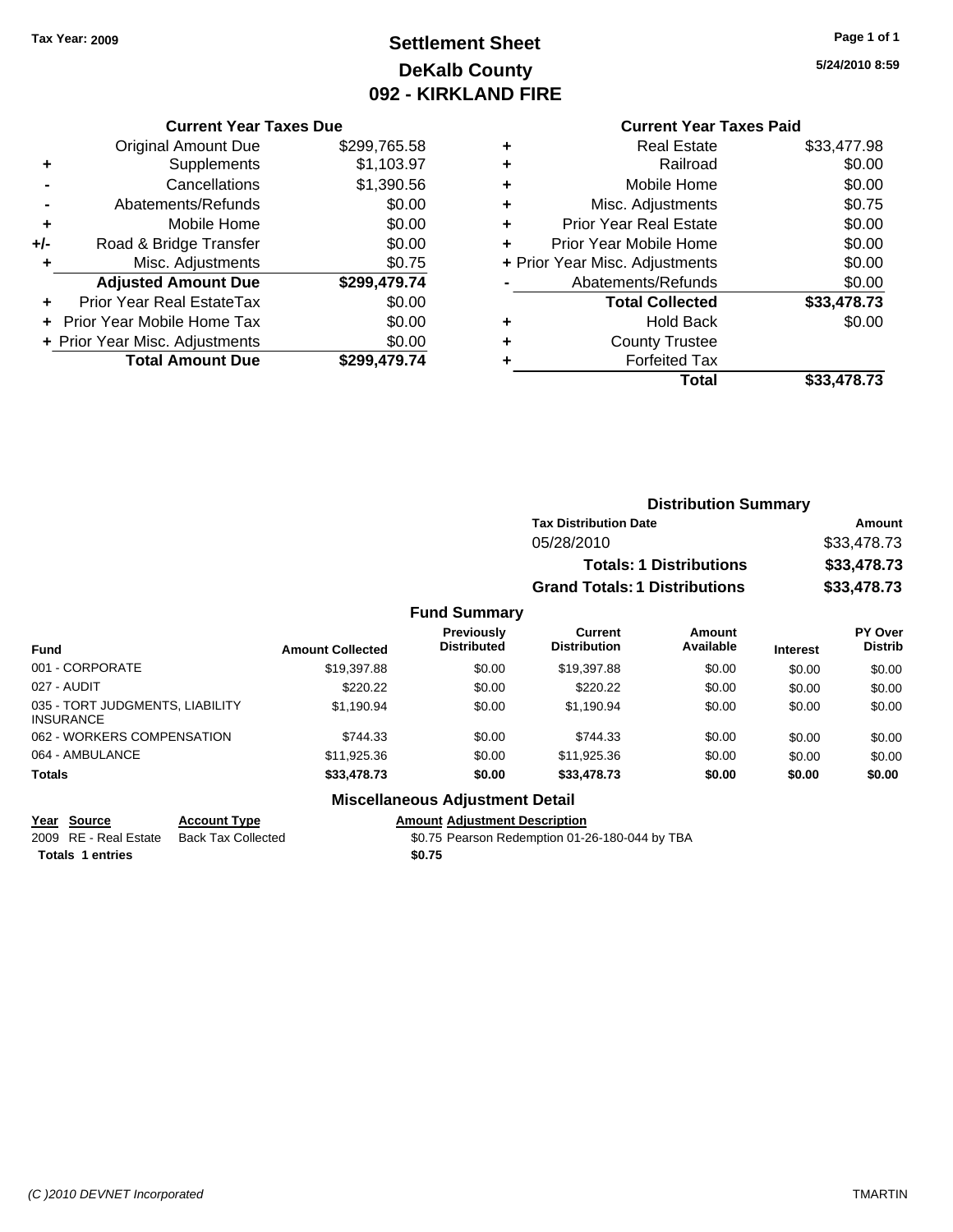# **Settlement Sheet Tax Year: 2009 Page 1 of 1 DeKalb County 093 - LEE FIRE**

**5/24/2010 8:59**

|   | <b>Current Year Taxes Paid</b> |            |
|---|--------------------------------|------------|
| ٠ | <b>Real Estate</b>             | \$4,110.70 |
| ٠ | Railroad                       | \$0.00     |
| ٠ | Mobile Home                    | \$0.00     |
| ٠ | Misc. Adjustments              | \$0.00     |
| ٠ | <b>Prior Year Real Estate</b>  | \$0.00     |
| ÷ | Prior Year Mobile Home         | \$0.00     |
|   | + Prior Year Misc. Adjustments | \$0.00     |
|   | Abatements/Refunds             | \$0.00     |
|   | <b>Total Collected</b>         | \$4,110.70 |
| ٠ | <b>Hold Back</b>               | \$0.00     |
|   | <b>County Trustee</b>          |            |
| ٠ | <b>Forfeited Tax</b>           |            |
|   | Total                          | \$4,110.70 |
|   |                                |            |

|     | <b>Current Year Taxes Due</b>  |             |
|-----|--------------------------------|-------------|
|     | <b>Original Amount Due</b>     | \$26,020.90 |
| ٠   | Supplements                    | \$0.00      |
|     | Cancellations                  | \$0.00      |
|     | Abatements/Refunds             | \$0.00      |
| ٠   | Mobile Home                    | \$0.00      |
| +/- | Road & Bridge Transfer         | \$0.00      |
| ٠   | Misc. Adjustments              | \$0.00      |
|     | <b>Adjusted Amount Due</b>     | \$26,020.90 |
|     | Prior Year Real EstateTax      | \$0.00      |
|     | Prior Year Mobile Home Tax     | \$0.00      |
|     | + Prior Year Misc. Adjustments | \$0.00      |
|     | <b>Total Amount Due</b>        | \$26.020.90 |

|                                               |                         |                                  |                                       | <b>Distribution Summary</b>    |                 |                                  |
|-----------------------------------------------|-------------------------|----------------------------------|---------------------------------------|--------------------------------|-----------------|----------------------------------|
|                                               |                         |                                  | <b>Tax Distribution Date</b>          |                                |                 | Amount                           |
|                                               |                         |                                  | 05/28/2010                            |                                |                 | \$4,110.70                       |
|                                               |                         |                                  |                                       | <b>Totals: 1 Distributions</b> |                 | \$4,110.70                       |
|                                               |                         |                                  | <b>Grand Totals: 1 Distributions</b>  |                                |                 | \$4,110.70                       |
|                                               |                         | <b>Fund Summary</b>              |                                       |                                |                 |                                  |
| <b>Fund</b>                                   | <b>Amount Collected</b> | Previously<br><b>Distributed</b> | <b>Current</b><br><b>Distribution</b> | <b>Amount</b><br>Available     | <b>Interest</b> | <b>PY Over</b><br><b>Distrib</b> |
| 001 - CORPORATE                               | \$2,532.85              | \$0.00                           | \$2,532.85                            | \$0.00                         | \$0.00          | \$0.00                           |
| 035 - TORT JUDGEMENTS/LIABILITY<br><b>INS</b> | \$281.41                | \$0.00                           | \$281.41                              | \$0.00                         | \$0.00          | \$0.00                           |
| 064 - AMBULANCE                               | \$1.296.44              | \$0.00                           | \$1.296.44                            | \$0.00                         | \$0.00          | \$0.00                           |

**Totals \$4,110.70 \$0.00 \$4,110.70 \$0.00 \$0.00 \$0.00**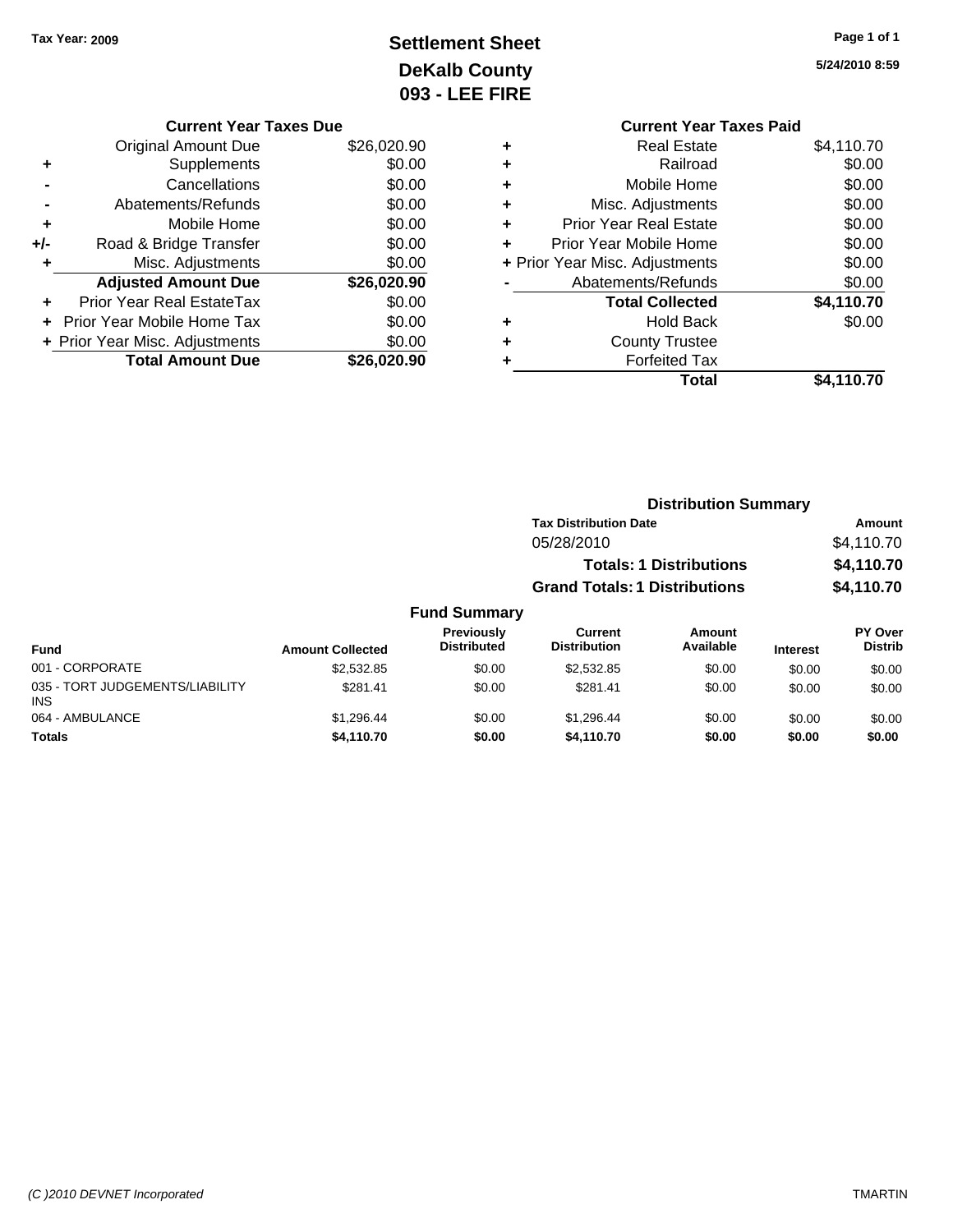# **Settlement Sheet Tax Year: 2009 Page 1 of 1 DeKalb County 094 - LELAND FIRE**

**5/24/2010 8:59**

#### **Current Year Taxes Due**

|     | <b>Original Amount Due</b>       | \$23,405.15 |
|-----|----------------------------------|-------------|
| ٠   | Supplements                      | \$171.93    |
|     | Cancellations                    | \$179.89    |
|     | Abatements/Refunds               | \$0.00      |
| ٠   | Mobile Home                      | \$0.00      |
| +/- | Road & Bridge Transfer           | \$0.00      |
| ٠   | Misc. Adjustments                | \$0.00      |
|     | <b>Adjusted Amount Due</b>       | \$23,397.19 |
|     | <b>Prior Year Real EstateTax</b> | \$0.00      |
|     | Prior Year Mobile Home Tax       | \$0.00      |
|     | + Prior Year Misc. Adjustments   | \$0.00      |
|     | <b>Total Amount Due</b>          | \$23.397.19 |

### **Current Year Taxes Paid +** Real Estate \$3,057.46 **+** Railroad \$0.00 **+** Mobile Home \$0.00 **+** Misc. Adjustments \$0.00 **+** Prior Year Real Estate \$0.00 **+** Prior Year Mobile Home \$0.00 **+ Prior Year Misc. Adjustments**  $$0.00$ **-** Abatements/Refunds \$0.00 **Total Collected \$3,057.46 +** Hold Back \$0.00 **+** County Trustee **+** Forfeited Tax **Total \$3,057.46**

|                 |                         |                                  | <b>Distribution Summary</b>           |                                |                 |                                  |  |
|-----------------|-------------------------|----------------------------------|---------------------------------------|--------------------------------|-----------------|----------------------------------|--|
|                 |                         |                                  | <b>Tax Distribution Date</b>          |                                |                 | Amount                           |  |
|                 |                         |                                  | 05/28/2010                            |                                |                 | \$3,057.46                       |  |
|                 |                         |                                  |                                       | <b>Totals: 1 Distributions</b> |                 | \$3,057.46                       |  |
|                 |                         |                                  | <b>Grand Totals: 1 Distributions</b>  |                                |                 | \$3,057.46                       |  |
|                 |                         | <b>Fund Summary</b>              |                                       |                                |                 |                                  |  |
| <b>Fund</b>     | <b>Amount Collected</b> | Previously<br><b>Distributed</b> | <b>Current</b><br><b>Distribution</b> | <b>Amount</b><br>Available     | <b>Interest</b> | <b>PY Over</b><br><b>Distrib</b> |  |
| 001 - CORPORATE | \$3,057.46              | \$0.00                           | \$3,057.46                            | \$0.00                         | \$0.00          | \$0.00                           |  |
| Totals          | \$3,057.46              | \$0.00                           | \$3,057.46                            | \$0.00                         | \$0.00          | \$0.00                           |  |
|                 |                         |                                  |                                       |                                |                 |                                  |  |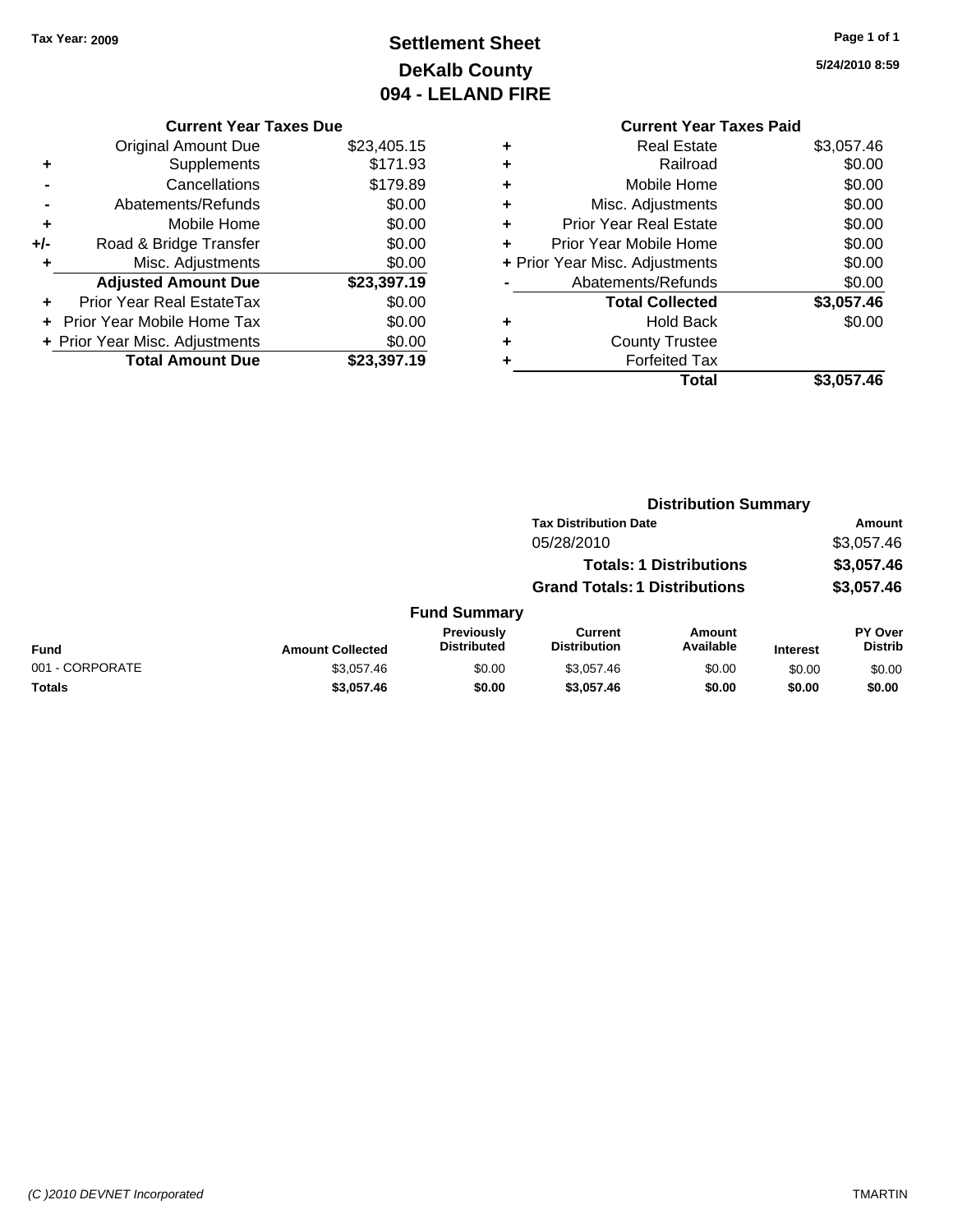# **Settlement Sheet Tax Year: 2009 Page 1 of 1 DeKalb County 095 - MALTA FIRE**

**5/24/2010 8:59**

|     | <b>Current Year Taxes Due</b>  |             |
|-----|--------------------------------|-------------|
|     | <b>Original Amount Due</b>     | \$78,209.10 |
| ٠   | Supplements                    | \$446.09    |
|     | Cancellations                  | \$466.35    |
|     | Abatements/Refunds             | \$0.00      |
| ٠   | Mobile Home                    | \$0.00      |
| +/- | Road & Bridge Transfer         | \$0.00      |
| ٠   | Misc. Adjustments              | \$1.98      |
|     | <b>Adjusted Amount Due</b>     | \$78,190.82 |
|     | Prior Year Real EstateTax      | \$0.00      |
|     | Prior Year Mobile Home Tax     | \$0.00      |
|     | + Prior Year Misc. Adjustments | \$0.00      |
|     | <b>Total Amount Due</b>        | \$78.190.82 |
|     |                                |             |

|   | <b>Current Year Taxes Paid</b> |            |
|---|--------------------------------|------------|
| ÷ | <b>Real Estate</b>             | \$8,842.93 |
|   | Railroad                       | \$0.00     |
| ٠ | Mobile Home                    | \$0.00     |
| ٠ | Misc. Adjustments              | \$1.98     |
| ٠ | <b>Prior Year Real Estate</b>  | \$0.00     |
|   | Prior Year Mobile Home         | \$0.00     |
|   | + Prior Year Misc. Adjustments | \$0.00     |
|   | Abatements/Refunds             | \$0.00     |
|   | <b>Total Collected</b>         | \$8,844.91 |
|   | <b>Hold Back</b>               | \$0.00     |
|   | <b>County Trustee</b>          |            |
|   | Forfeited Tax                  |            |
|   | Total                          | \$8.844.91 |

|                                                                                                                     |                                                                 |                                        | <b>Distribution Summary</b>                                       |                                |                 |                           |
|---------------------------------------------------------------------------------------------------------------------|-----------------------------------------------------------------|----------------------------------------|-------------------------------------------------------------------|--------------------------------|-----------------|---------------------------|
|                                                                                                                     |                                                                 |                                        | <b>Tax Distribution Date</b>                                      |                                |                 | Amount                    |
|                                                                                                                     |                                                                 |                                        | 05/28/2010                                                        |                                |                 | \$8,844.91                |
|                                                                                                                     |                                                                 |                                        |                                                                   | <b>Totals: 1 Distributions</b> |                 | \$8,844.91                |
|                                                                                                                     |                                                                 |                                        | <b>Grand Totals: 1 Distributions</b>                              |                                |                 | \$8,844.91                |
|                                                                                                                     |                                                                 | <b>Fund Summary</b>                    |                                                                   |                                |                 |                           |
| <b>Fund</b>                                                                                                         | <b>Amount Collected</b>                                         | Previously<br><b>Distributed</b>       | <b>Current</b><br><b>Distribution</b>                             | Amount<br>Available            | <b>Interest</b> | PY Over<br><b>Distrib</b> |
| 001 - CORPORATE                                                                                                     | \$8,844.91                                                      | \$0.00                                 | \$8,844.91                                                        | \$0.00                         | \$0.00          | \$0.00                    |
| <b>Totals</b>                                                                                                       | \$8,844.91                                                      | \$0.00                                 | \$8,844.91                                                        | \$0.00                         | \$0.00          | \$0.00                    |
|                                                                                                                     |                                                                 | <b>Miscellaneous Adjustment Detail</b> |                                                                   |                                |                 |                           |
| Year Source<br>$2000 \quad \text{DF} \quad \text{D} \rightarrow \text{F} \rightarrow \text{F} \rightarrow \text{F}$ | <b>Account Type</b><br>$D = -1$ . $T = 0$ . $D = 0$ . $A = 0$ . | <b>Amount Adjustment Description</b>   | 04.00 Feels Heave Basinic Contain Bedematics 07.00.470.044 bu TBA |                                |                 |                           |

**Totals 1 entries \$1.98**

2009 RE - Real Estate Back Tax Collected \$1.98 Eagle Home Prairie Spring Redemption 07-22-476-011 by TBA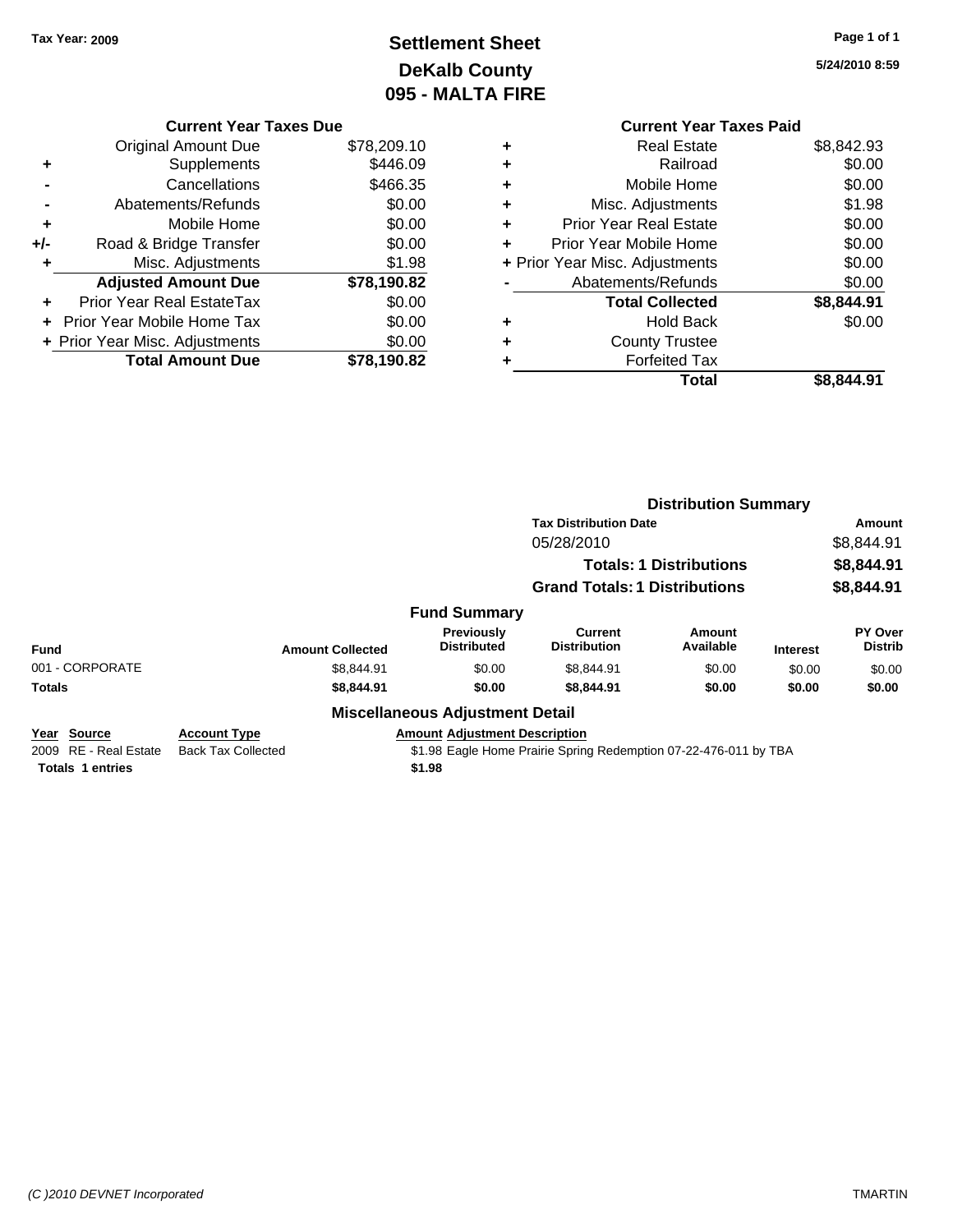# **Settlement Sheet Tax Year: 2009 Page 1 of 1 DeKalb County 096 - MAPLE PARK FIRE**

**5/24/2010 8:59**

| <b>Current Year Taxes Paid</b> |  |  |
|--------------------------------|--|--|
|                                |  |  |

|     | <b>Current Year Taxes Due</b>  |              |
|-----|--------------------------------|--------------|
|     | <b>Original Amount Due</b>     | \$155,291.11 |
| ٠   | Supplements                    | \$1,328.15   |
|     | Cancellations                  | \$1,705.92   |
|     | Abatements/Refunds             | \$0.00       |
| ٠   | Mobile Home                    | \$0.00       |
| +/- | Road & Bridge Transfer         | \$0.00       |
| ٠   | Misc. Adjustments              | \$0.00       |
|     | <b>Adjusted Amount Due</b>     | \$154,913.34 |
| ÷   | Prior Year Real EstateTax      | \$0.00       |
|     | Prior Year Mobile Home Tax     | \$0.00       |
|     | + Prior Year Misc. Adjustments | \$0.00       |
|     | <b>Total Amount Due</b>        | \$154.913.34 |

| ٠ | Real Estate                    | \$16,553.94 |
|---|--------------------------------|-------------|
| ٠ | Railroad                       | \$0.00      |
| ٠ | Mobile Home                    | \$0.00      |
| ٠ | Misc. Adjustments              | \$0.00      |
| ÷ | <b>Prior Year Real Estate</b>  | \$0.00      |
| ٠ | Prior Year Mobile Home         | \$0.00      |
|   | + Prior Year Misc. Adjustments | \$0.00      |
|   | Abatements/Refunds             | \$0.00      |
|   | <b>Total Collected</b>         | \$16,553.94 |
| ٠ | <b>Hold Back</b>               | \$0.00      |
| ٠ | <b>County Trustee</b>          |             |
| ٠ | <b>Forfeited Tax</b>           |             |
|   | Total                          | \$16,553.94 |
|   |                                |             |

| <b>Distribution Summary</b>          |             |  |
|--------------------------------------|-------------|--|
| <b>Tax Distribution Date</b>         | Amount      |  |
| 05/28/2010                           | \$16,553.94 |  |
| <b>Totals: 1 Distributions</b>       | \$16,553.94 |  |
| <b>Grand Totals: 1 Distributions</b> | \$16,553.94 |  |

| Fund                                          | <b>Amount Collected</b> | <b>Previously</b><br><b>Distributed</b> | Current<br><b>Distribution</b> | <b>Amount</b><br>Available | <b>Interest</b> | PY Over<br><b>Distrib</b> |
|-----------------------------------------------|-------------------------|-----------------------------------------|--------------------------------|----------------------------|-----------------|---------------------------|
| 001 - CORPORATE                               | \$7.872.33              | \$0.00                                  | \$7,872.33                     | \$0.00                     | \$0.00          | \$0.00                    |
| 013 - FIREFIGHTER'S PENSION                   | \$245.46                | \$0.00                                  | \$245.46                       | \$0.00                     | \$0.00          | \$0.00                    |
| 027 - AUDIT                                   | \$40.97                 | \$0.00                                  | \$40.97                        | \$0.00                     | \$0.00          | \$0.00                    |
| 035 - TORT JUDGEMENTS/LIABILITY<br><b>INS</b> | \$1,941.16              | \$0.00                                  | \$1,941.16                     | \$0.00                     | \$0.00          | \$0.00                    |
| 064 - AMBULANCE                               | \$6.454.02              | \$0.00                                  | \$6.454.02                     | \$0.00                     | \$0.00          | \$0.00                    |
| <b>Totals</b>                                 | \$16,553.94             | \$0.00                                  | \$16,553,94                    | \$0.00                     | \$0.00          | \$0.00                    |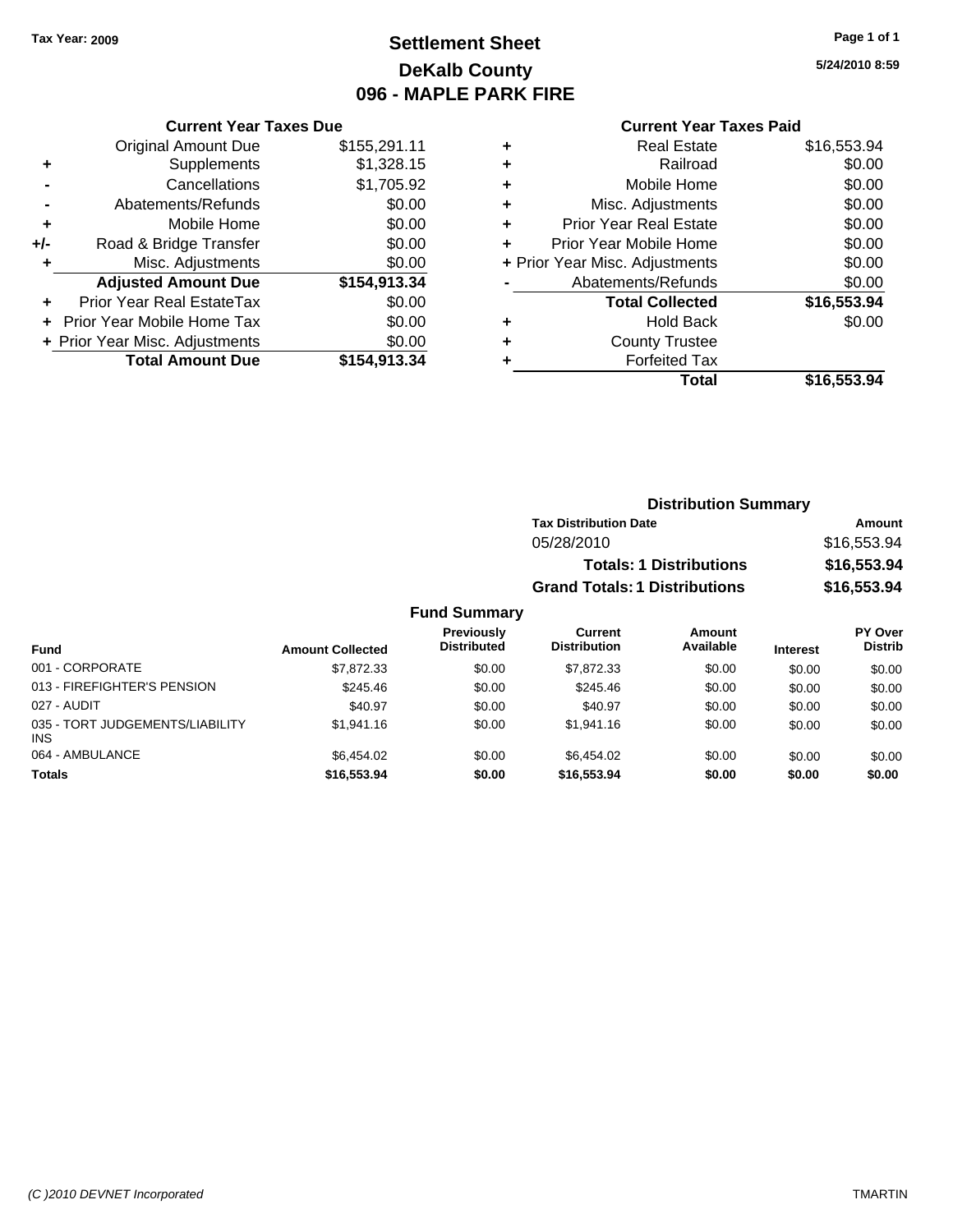# **Settlement Sheet Tax Year: 2009 Page 1 of 1 DeKalb County 097 - PAW PAW FIRE**

**5/24/2010 8:59**

|       | <b>Current Year Taxes Due</b>  |             |
|-------|--------------------------------|-------------|
|       | <b>Original Amount Due</b>     | \$26,547.96 |
|       | Supplements                    | \$0.00      |
|       | Cancellations                  | \$0.00      |
|       | Abatements/Refunds             | \$0.00      |
| ٠     | Mobile Home                    | \$0.00      |
| $+/-$ | Road & Bridge Transfer         | \$0.00      |
|       | Misc. Adjustments              | \$0.00      |
|       | <b>Adjusted Amount Due</b>     | \$26,547.96 |
|       | Prior Year Real EstateTax      | \$0.00      |
|       | Prior Year Mobile Home Tax     | \$0.00      |
|       | + Prior Year Misc. Adjustments | \$0.00      |
|       | <b>Total Amount Due</b>        | \$26,547.96 |
|       |                                |             |

### **Current Year Taxes Paid +** Real Estate \$2,763.64 **+** Railroad \$0.00 **+** Mobile Home \$0.00 **+** Misc. Adjustments \$0.00 **+** Prior Year Real Estate \$0.00 **+** Prior Year Mobile Home \$0.00 **+ Prior Year Misc. Adjustments**  $$0.00$ **-** Abatements/Refunds \$0.00 **Total Collected \$2,763.64 +** Hold Back \$0.00 **+** County Trustee **+** Forfeited Tax

**Total \$2,763.64**

|                                               |                         |                                  | <b>Distribution Summary</b>          |                            |                 |                           |  |
|-----------------------------------------------|-------------------------|----------------------------------|--------------------------------------|----------------------------|-----------------|---------------------------|--|
|                                               |                         |                                  | <b>Tax Distribution Date</b>         |                            |                 | Amount                    |  |
|                                               |                         |                                  | 05/28/2010                           |                            |                 | \$2,763.64                |  |
|                                               |                         |                                  | <b>Totals: 1 Distributions</b>       |                            |                 | \$2,763.64                |  |
|                                               |                         |                                  | <b>Grand Totals: 1 Distributions</b> |                            |                 | \$2,763.64                |  |
|                                               |                         | <b>Fund Summary</b>              |                                      |                            |                 |                           |  |
| Fund                                          | <b>Amount Collected</b> | Previously<br><b>Distributed</b> | Current<br><b>Distribution</b>       | <b>Amount</b><br>Available | <b>Interest</b> | PY Over<br><b>Distrib</b> |  |
| 001 - CORPORATE                               | \$2,482.17              | \$0.00                           | \$2,482.17                           | \$0.00                     | \$0.00          | \$0.00                    |  |
| 035 - TORT JUDGEMENTS/LIABILITY<br><b>INS</b> | \$281.47                | \$0.00                           | \$281.47                             | \$0.00                     | \$0.00          | \$0.00                    |  |
| <b>Totals</b>                                 | \$2,763.64              | \$0.00                           | \$2,763.64                           | \$0.00                     | \$0.00          | \$0.00                    |  |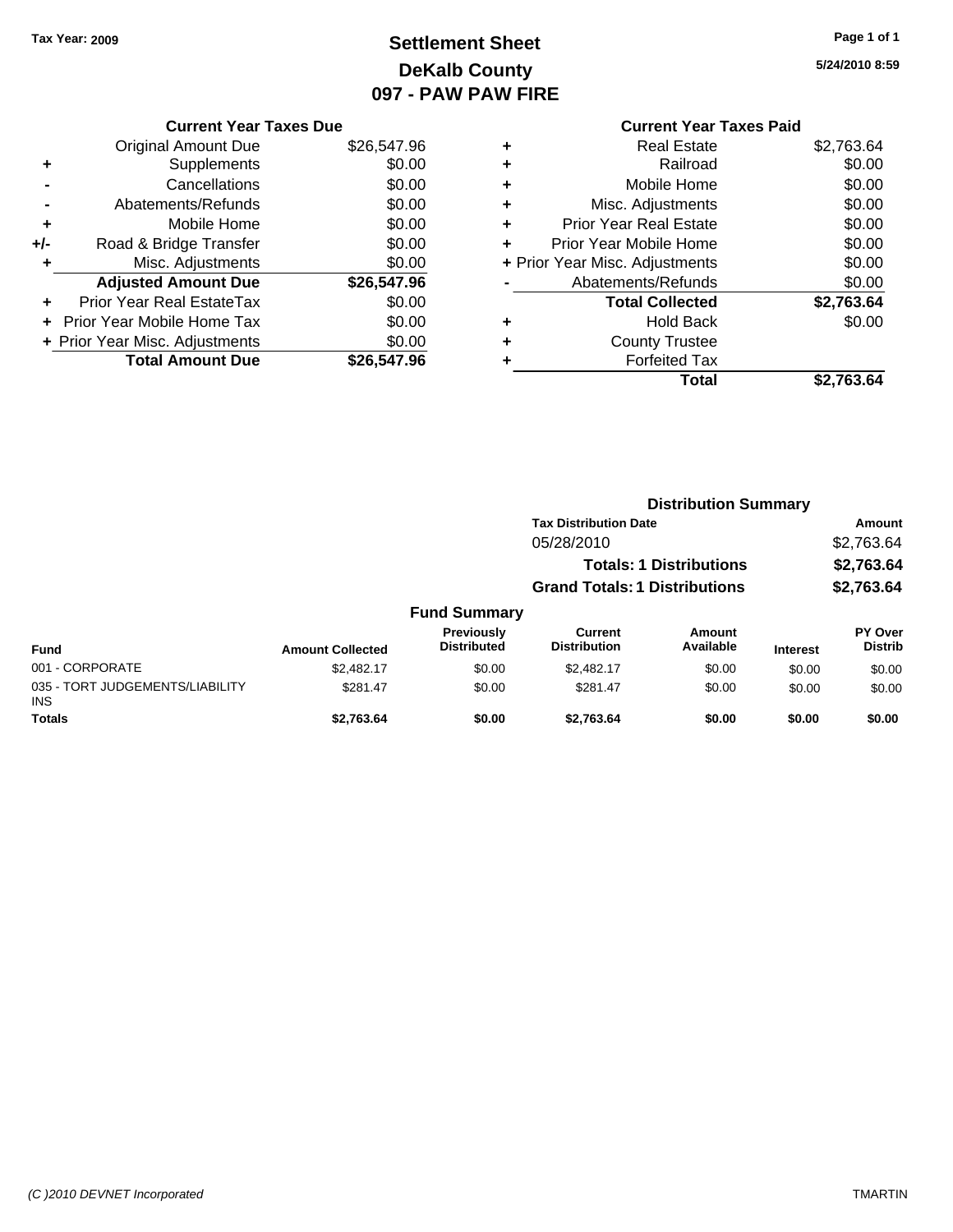# **Settlement Sheet Tax Year: 2009 Page 1 of 1 DeKalb County 098 - SANDWICH FIRE**

**5/24/2010 8:59**

#### **Current Year Taxes Due**

| <b>Original Amount Due</b> | \$515,810.65                                                        |
|----------------------------|---------------------------------------------------------------------|
| Supplements                | \$1,746.22                                                          |
| Cancellations              | \$1,953.21                                                          |
| Abatements/Refunds         | \$7.27                                                              |
| Mobile Home                | \$0.00                                                              |
| Road & Bridge Transfer     | \$0.00                                                              |
| Misc. Adjustments          | \$8.56                                                              |
| <b>Adjusted Amount Due</b> | \$515,604.95                                                        |
| Prior Year Real EstateTax  | (\$154.74)                                                          |
|                            | \$0.00                                                              |
|                            | \$0.00                                                              |
| <b>Total Amount Due</b>    | \$515,450.21                                                        |
|                            | <b>Prior Year Mobile Home Tax</b><br>+ Prior Year Misc. Adjustments |

### **Current Year Taxes Paid**

|   | Total                          | \$57,038.54 |
|---|--------------------------------|-------------|
|   | <b>Forfeited Tax</b>           |             |
|   | <b>County Trustee</b>          |             |
| ٠ | <b>Hold Back</b>               | \$0.00      |
|   | <b>Total Collected</b>         | \$57,038.54 |
|   | Abatements/Refunds             | \$7.27      |
|   | + Prior Year Misc. Adjustments | \$0.00      |
| ٠ | Prior Year Mobile Home         | \$0.00      |
| ٠ | <b>Prior Year Real Estate</b>  | (\$154.74)  |
| ٠ | Misc. Adjustments              | \$8.56      |
| ٠ | Mobile Home                    | \$0.00      |
|   | Railroad                       | \$0.00      |
|   | <b>Real Estate</b>             | \$57,191.99 |

|                                               |                                                                      |                         |                                         | <b>Distribution Summary</b>                              |                                |                 |                    |
|-----------------------------------------------|----------------------------------------------------------------------|-------------------------|-----------------------------------------|----------------------------------------------------------|--------------------------------|-----------------|--------------------|
|                                               |                                                                      |                         |                                         | <b>Tax Distribution Date</b>                             |                                | Amount          |                    |
|                                               |                                                                      |                         |                                         | 05/28/2010                                               |                                |                 | \$57,038.54        |
|                                               |                                                                      |                         |                                         |                                                          | <b>Totals: 1 Distributions</b> |                 | \$57,038.54        |
|                                               |                                                                      |                         |                                         | <b>Grand Totals: 1 Distributions</b>                     |                                |                 | \$57,038.54        |
|                                               |                                                                      |                         | <b>Fund Summary</b>                     |                                                          |                                |                 |                    |
| <b>Fund</b>                                   |                                                                      | <b>Amount Collected</b> | <b>Previously</b><br><b>Distributed</b> | Current<br><b>Distribution</b>                           | Amount<br>Available            | <b>Interest</b> | PY Over<br>Distrib |
| 001 - CORPORATE                               |                                                                      | \$49,276.79             | \$0.00                                  | \$49,276.79                                              | \$0.00                         | \$0.00          | \$0.00             |
| 027 - AUDIT                                   |                                                                      | \$487.46                | \$0.00                                  | \$487.46                                                 | \$0.00                         | \$0.00          | \$0.00             |
| 035 - TORT JUDGEMENTS/LIABILITY<br><b>INS</b> |                                                                      | \$7,274.29              | \$0.00                                  | \$7,274.29                                               | \$0.00                         | \$0.00          | \$0.00             |
| <b>Totals</b>                                 |                                                                      | \$57,038.54             | \$0.00                                  | \$57,038.54                                              | \$0.00                         | \$0.00          | \$0.00             |
|                                               |                                                                      |                         | <b>Miscellaneous Adjustment Detail</b>  |                                                          |                                |                 |                    |
| Year Source                                   | <b>Account Type</b>                                                  |                         | <b>Amount Adjustment Description</b>    |                                                          |                                |                 |                    |
| RE - Real Estate<br>2009                      | <b>Back Tax Collected</b>                                            |                         |                                         | \$8.56 Talan/Fitzpatrick Redemption 19-27-451-010 by TBA |                                |                 |                    |
| <b>Totals 1 entries</b>                       |                                                                      |                         | \$8.56                                  |                                                          |                                |                 |                    |
|                                               |                                                                      |                         | <b>Abatement Detail</b>                 |                                                          |                                |                 |                    |
| Year Source                                   | <b>Account Type</b>                                                  |                         | <b>Amount Adjustment Description</b>    |                                                          |                                |                 |                    |
| 2009 RE - Real Estate                         | \$3.89 19-26-433-024 2008 PTAB REFUND by TBA<br><b>PTAB Decision</b> |                         |                                         |                                                          |                                |                 |                    |

**Totals 2 entries \$7.26**

2009 RE - Real Estate PTAB Decision \$3.37 19-27-427-012 2006 PTAB REFUND by TBA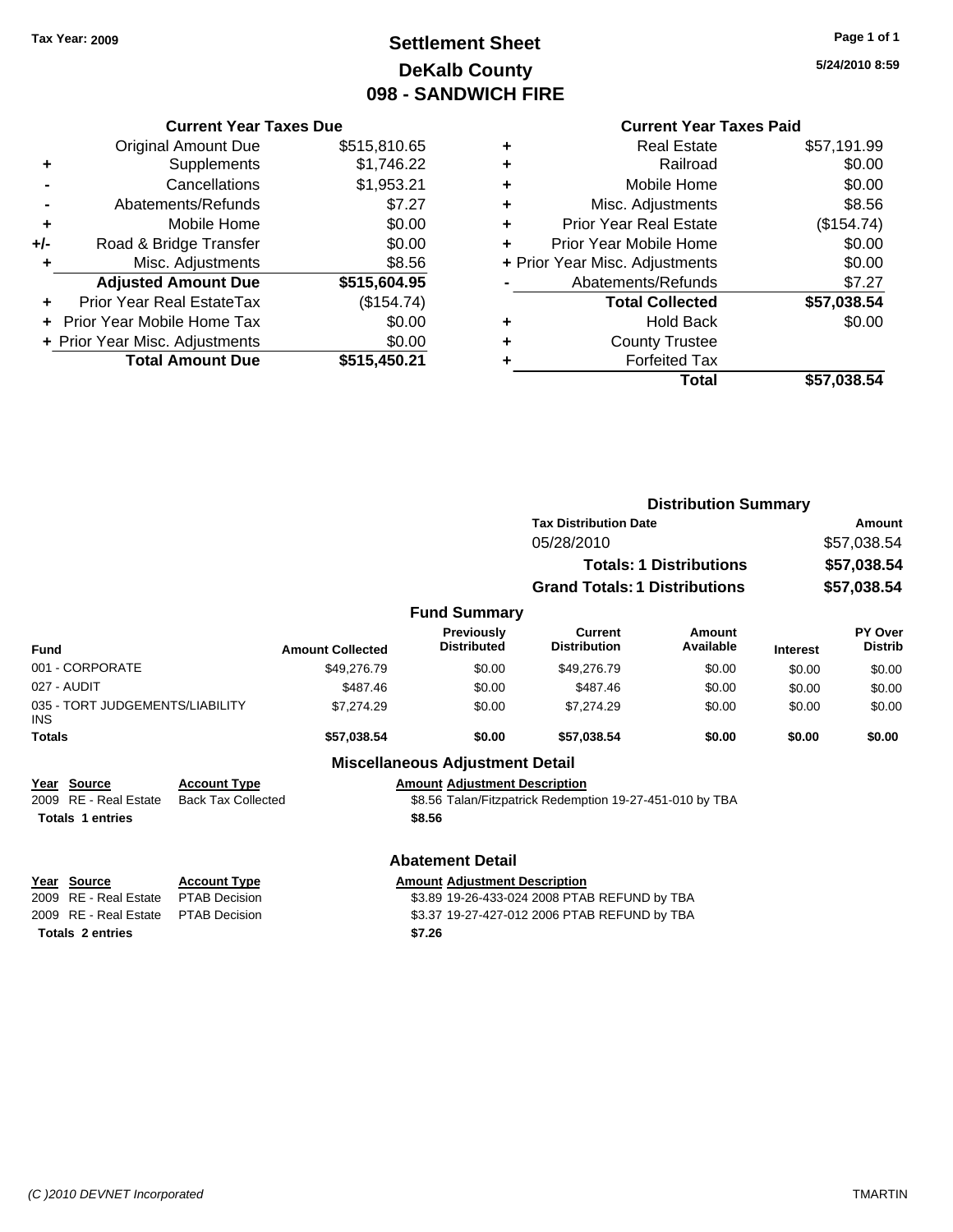# **Settlement Sheet Tax Year: 2009 Page 1 of 1 DeKalb County 099 - SHABBONA FIRE**

#### **Current Year Taxes Due**

|       | <b>Total Amount Due</b>           | \$129,125.93 |
|-------|-----------------------------------|--------------|
|       | + Prior Year Misc. Adjustments    | \$0.00       |
|       | <b>Prior Year Mobile Home Tax</b> | \$0.00       |
|       | <b>Prior Year Real EstateTax</b>  | \$0.00       |
|       | <b>Adjusted Amount Due</b>        | \$129,125.93 |
|       | Misc. Adjustments                 | \$0.00       |
| $+/-$ | Road & Bridge Transfer            | \$0.00       |
| ٠     | Mobile Home                       | \$0.00       |
|       | Abatements/Refunds                | \$0.00       |
|       | Cancellations                     | \$254.12     |
| ٠     | Supplements                       | \$97.99      |
|       | <b>Original Amount Due</b>        | \$129,282.06 |
|       |                                   |              |

### **Current Year Taxes Paid**

|   | <b>Real Estate</b>             | \$13,573.01 |
|---|--------------------------------|-------------|
| ÷ | Railroad                       | \$0.00      |
| ٠ | Mobile Home                    | \$0.00      |
| ٠ | Misc. Adjustments              | \$0.00      |
| ٠ | <b>Prior Year Real Estate</b>  | \$0.00      |
| ÷ | Prior Year Mobile Home         | \$0.00      |
|   | + Prior Year Misc. Adjustments | \$0.00      |
|   | Abatements/Refunds             | \$0.00      |
|   | <b>Total Collected</b>         | \$13,573.01 |
| ٠ | <b>Hold Back</b>               | \$0.00      |
| ٠ | <b>County Trustee</b>          |             |
|   | <b>Forfeited Tax</b>           |             |
|   | Total                          | \$13,573.01 |
|   |                                |             |

**5/24/2010 8:59**

|         | <b>Distribution Summary</b>          |             |
|---------|--------------------------------------|-------------|
|         | <b>Tax Distribution Date</b>         | Amount      |
|         | 05/28/2010                           | \$13,573.01 |
|         | <b>Totals: 1 Distributions</b>       | \$13,573.01 |
|         | <b>Grand Totals: 1 Distributions</b> | \$13,573.01 |
| ∖ummarv |                                      |             |

| <b>Fund Summary</b>                           |                         |                                         |                                       |                     |                 |                           |
|-----------------------------------------------|-------------------------|-----------------------------------------|---------------------------------------|---------------------|-----------------|---------------------------|
| <b>Fund</b>                                   | <b>Amount Collected</b> | <b>Previously</b><br><b>Distributed</b> | <b>Current</b><br><b>Distribution</b> | Amount<br>Available | <b>Interest</b> | PY Over<br><b>Distrib</b> |
| 001 - CORPORATE                               | \$9.345.33              | \$0.00                                  | \$9.345.33                            | \$0.00              | \$0.00          | \$0.00                    |
| 035 - TORT JUDGEMENTS/LIABILITY<br><b>INS</b> | \$1.844.27              | \$0.00                                  | \$1.844.27                            | \$0.00              | \$0.00          | \$0.00                    |
| 064 - AMBULANCE                               | \$2,383.41              | \$0.00                                  | \$2,383,41                            | \$0.00              | \$0.00          | \$0.00                    |
| <b>Totals</b>                                 | \$13,573,01             | \$0.00                                  | \$13,573,01                           | \$0.00              | \$0.00          | \$0.00                    |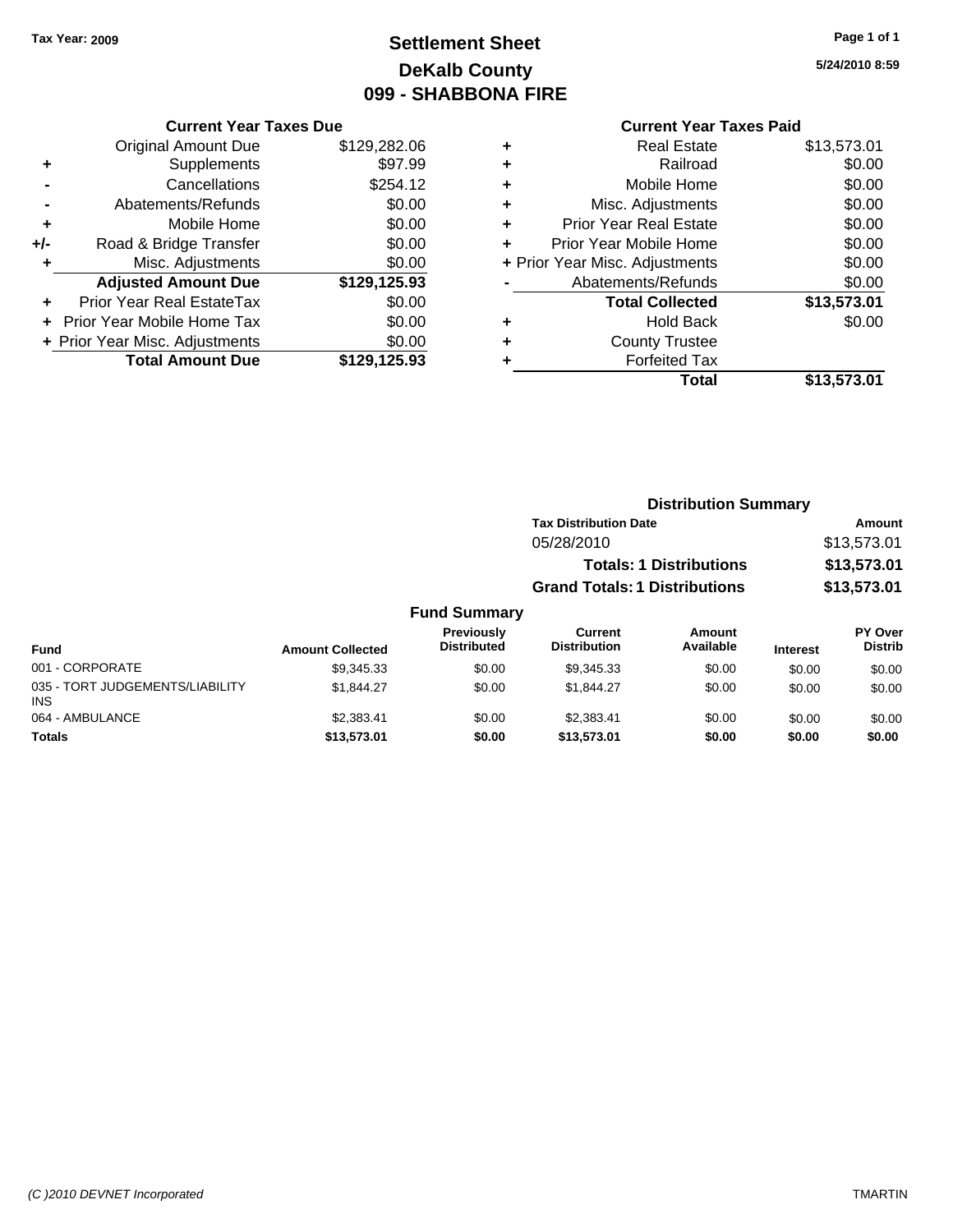# **Settlement Sheet Tax Year: 2009 Page 1 of 1 DeKalb County 100 - SOMONAUK FIRE**

**5/24/2010 8:59**

#### **Current Year Taxes Paid**

|       | <b>Current Year Taxes Due</b>  |              |  |  |  |  |  |
|-------|--------------------------------|--------------|--|--|--|--|--|
|       | <b>Original Amount Due</b>     | \$229,345.73 |  |  |  |  |  |
| ÷     | Supplements                    | \$124.70     |  |  |  |  |  |
|       | Cancellations                  | \$216.63     |  |  |  |  |  |
|       | Abatements/Refunds             | \$0.00       |  |  |  |  |  |
| ٠     | Mobile Home                    | \$0.00       |  |  |  |  |  |
| $+/-$ | Road & Bridge Transfer         | \$0.00       |  |  |  |  |  |
|       | Misc. Adjustments              | \$1.18       |  |  |  |  |  |
|       | <b>Adjusted Amount Due</b>     | \$229,254.98 |  |  |  |  |  |
|       | Prior Year Real EstateTax      | (\$79.47)    |  |  |  |  |  |
|       | Prior Year Mobile Home Tax     | \$0.00       |  |  |  |  |  |
|       | + Prior Year Misc. Adjustments | \$0.00       |  |  |  |  |  |
|       | <b>Total Amount Due</b>        | \$229,175.51 |  |  |  |  |  |
|       |                                |              |  |  |  |  |  |

| ٠ | <b>Real Estate</b>             | \$26,684.46 |
|---|--------------------------------|-------------|
| ٠ | Railroad                       | \$0.00      |
| ٠ | Mobile Home                    | \$0.00      |
| ٠ | Misc. Adjustments              | \$1.18      |
| ٠ | Prior Year Real Estate         | (\$79.47)   |
| ٠ | Prior Year Mobile Home         | \$0.00      |
|   | + Prior Year Misc. Adjustments | \$0.00      |
|   | Abatements/Refunds             | \$0.00      |
|   | <b>Total Collected</b>         | \$26,606.17 |
| ٠ | <b>Hold Back</b>               | \$0.00      |
| ٠ | <b>County Trustee</b>          |             |
| ٠ | <b>Forfeited Tax</b>           |             |
|   | Total                          | \$26,606.17 |

|                                      |                                                  |                                        | <b>Distribution Summary</b>                    |                                |                                           |                           |
|--------------------------------------|--------------------------------------------------|----------------------------------------|------------------------------------------------|--------------------------------|-------------------------------------------|---------------------------|
|                                      |                                                  |                                        | <b>Tax Distribution Date</b>                   |                                |                                           | Amount                    |
|                                      |                                                  |                                        | 05/28/2010                                     |                                | \$26,606.17<br>\$26,606.17<br>\$26,606.17 |                           |
|                                      |                                                  |                                        |                                                | <b>Totals: 1 Distributions</b> |                                           |                           |
|                                      |                                                  |                                        | <b>Grand Totals: 1 Distributions</b>           |                                |                                           |                           |
|                                      |                                                  | <b>Fund Summary</b>                    |                                                |                                |                                           |                           |
| Fund                                 | <b>Amount Collected</b>                          | Previously<br><b>Distributed</b>       | <b>Current</b><br><b>Distribution</b>          | Amount<br>Available            | <b>Interest</b>                           | PY Over<br><b>Distrib</b> |
| 001 - CORPORATE                      | \$14,453.14                                      | \$0.00                                 | \$14,453.14                                    | \$0.00                         | \$0.00                                    | \$0.00                    |
| 064 - AMBULANCE                      | \$12,153.03                                      | \$0.00                                 | \$12,153.03                                    | \$0.00                         | \$0.00                                    | \$0.00                    |
| Totals                               | \$26,606.17                                      | \$0.00                                 | \$26,606.17                                    | \$0.00                         | \$0.00                                    | \$0.00                    |
|                                      |                                                  | <b>Miscellaneous Adjustment Detail</b> |                                                |                                |                                           |                           |
| Year Source<br>2009 RE - Real Estate | <b>Account Type</b><br><b>Back Tax Collected</b> | <b>Amount Adjustment Description</b>   | \$1.18 Johnson Redemption 18-32-424-017 by TBA |                                |                                           |                           |
| <b>Totals 1 entries</b>              |                                                  | \$1.18                                 |                                                |                                |                                           |                           |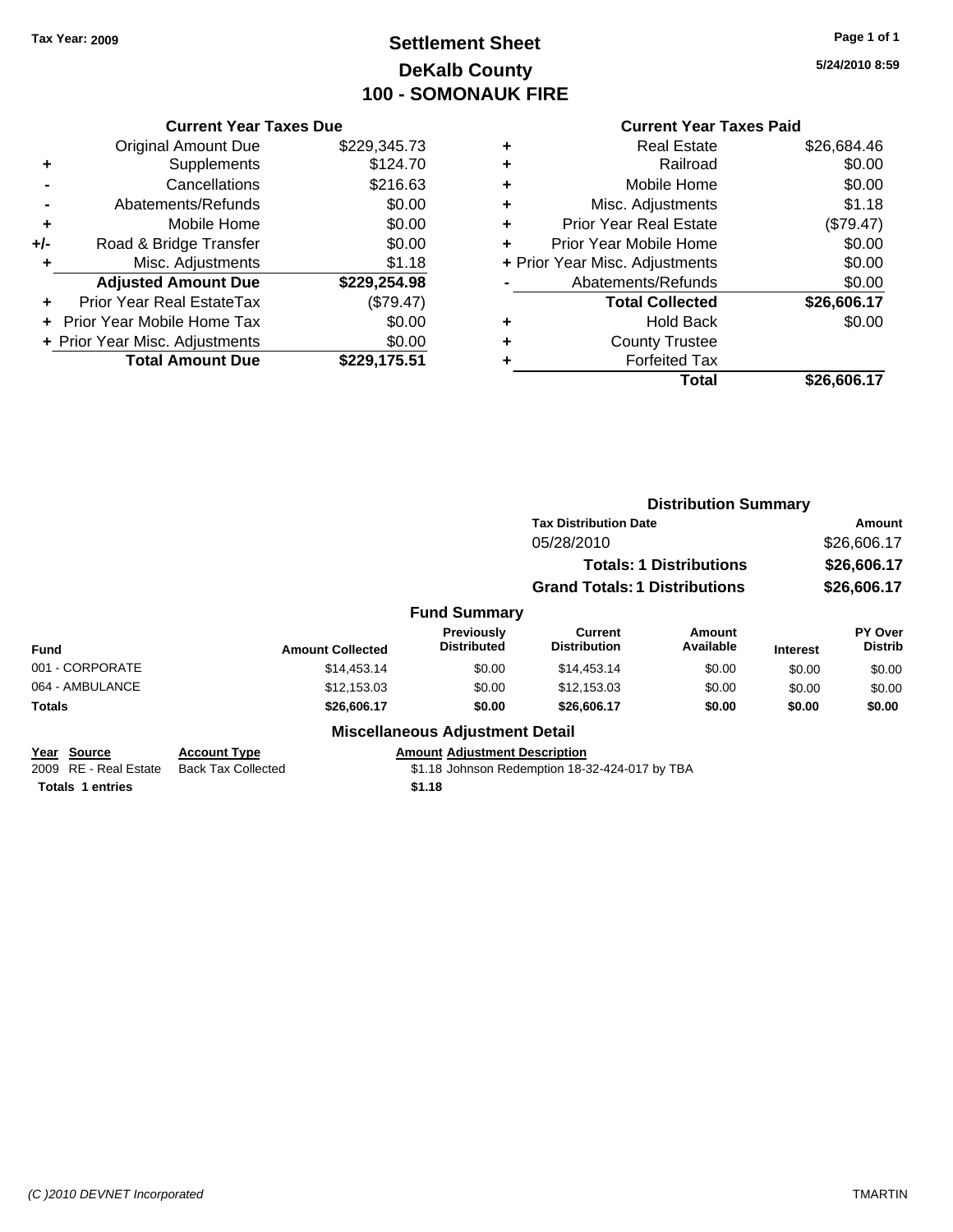# **Settlement Sheet Tax Year: 2009 Page 1 of 1 DeKalb County 101 - SYCAMORE FIRE**

# **5/24/2010 8:59**

|   | <b>Current Year Taxes Paid</b> |             |
|---|--------------------------------|-------------|
| ٠ | <b>Real Estate</b>             | \$37,155.42 |
| ٠ | Railroad                       | \$0.00      |
| ٠ | Mobile Home                    | \$0.00      |
| ÷ | Misc. Adjustments              | \$0.00      |
| ÷ | <b>Prior Year Real Estate</b>  | \$0.00      |
| ÷ | Prior Year Mobile Home         | \$0.00      |
|   | + Prior Year Misc. Adjustments | \$0.00      |
|   | Abatements/Refunds             | \$0.00      |
|   | <b>Total Collected</b>         | \$37,155.42 |
| ٠ | <b>Hold Back</b>               | \$0.00      |
| ٠ | <b>County Trustee</b>          |             |
| ٠ | <b>Forfeited Tax</b>           |             |
|   | Total                          | \$37,155.42 |

#### **Current Year Taxes Due** Original Amount Due \$300,541.42 **+** Supplements \$1,684.22 **-** Cancellations \$1,817.57 **-** Abatements/Refunds \$0.00 **+** Mobile Home \$0.00 **+/-** Road & Bridge Transfer \$0.00 **+** Misc. Adjustments \$0.00 **Adjusted Amount Due \$300,408.07 +** Prior Year Real EstateTax \$0.00 **+** Prior Year Mobile Home Tax \$0.00 **+ Prior Year Misc. Adjustments**  $$0.00$ **Total Amount Due \$300,408.07**

#### **Distribution Summary Tax Distribution Date Amount** 05/28/2010 \$37,155.42 **Totals: 1 Distributions \$37,155.42**

**Grand Totals: 1 Distributions \$37,155.42**

| <b>Fund Summary</b> |                         |                                         |                                |                     |                 |                                  |
|---------------------|-------------------------|-----------------------------------------|--------------------------------|---------------------|-----------------|----------------------------------|
| Fund                | <b>Amount Collected</b> | <b>Previously</b><br><b>Distributed</b> | Current<br><b>Distribution</b> | Amount<br>Available | <b>Interest</b> | <b>PY Over</b><br><b>Distrib</b> |
| 001 - CORPORATE     | \$17,959.15             | \$0.00                                  | \$17,959.15                    | \$0.00              | \$0.00          | \$0.00                           |
| 064 - AMBULANCE     | \$19.196.27             | \$0.00                                  | \$19,196.27                    | \$0.00              | \$0.00          | \$0.00                           |
| <b>Totals</b>       | \$37,155.42             | \$0.00                                  | \$37,155.42                    | \$0.00              | \$0.00          | \$0.00                           |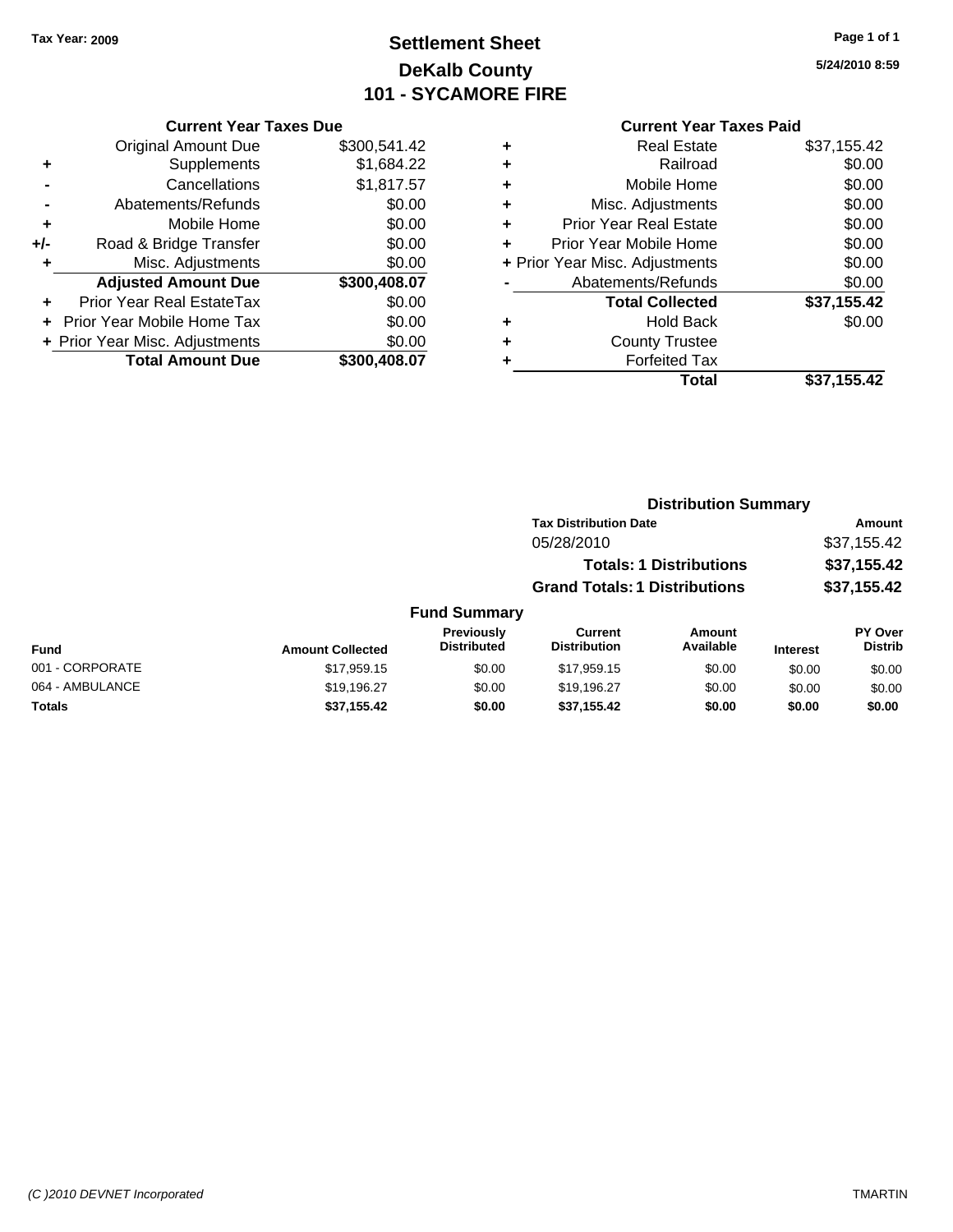# **Settlement Sheet Tax Year: 2009 Page 1 of 1 DeKalb County 102 - WATERMAN FIRE**

**5/24/2010 8:59**

#### **Current Year Taxes Due**

|     | <b>Original Amount Due</b>       | \$120,388.09 |
|-----|----------------------------------|--------------|
| ٠   | Supplements                      | \$34.59      |
|     | Cancellations                    | \$65.96      |
|     | Abatements/Refunds               | \$0.00       |
| ÷   | Mobile Home                      | \$0.00       |
| +/- | Road & Bridge Transfer           | \$0.00       |
| ٠   | Misc. Adjustments                | \$0.00       |
|     | <b>Adjusted Amount Due</b>       | \$120,356.72 |
|     | <b>Prior Year Real EstateTax</b> | \$0.00       |
|     | Prior Year Mobile Home Tax       | \$0.00       |
|     | + Prior Year Misc. Adjustments   | \$0.00       |
|     | <b>Total Amount Due</b>          | \$120.356.72 |

#### **Current Year Taxes Paid**

|   | Total                          | \$11,616.95 |
|---|--------------------------------|-------------|
| ٠ | <b>Forfeited Tax</b>           |             |
| ٠ | <b>County Trustee</b>          |             |
| ٠ | <b>Hold Back</b>               | \$0.00      |
|   | <b>Total Collected</b>         | \$11,616.95 |
|   | Abatements/Refunds             | \$0.00      |
|   | + Prior Year Misc. Adjustments | \$0.00      |
| ٠ | Prior Year Mobile Home         | \$0.00      |
| ٠ | <b>Prior Year Real Estate</b>  | \$0.00      |
| ٠ | Misc. Adjustments              | \$0.00      |
| ÷ | Mobile Home                    | \$0.00      |
| ÷ | Railroad                       | \$0.00      |
|   | <b>Real Estate</b>             | \$11,616.95 |

#### **Distribution Summary Tax Distribution Date Amount** 05/28/2010 \$11,616.95 **Totals: 1 Distributions \$11,616.95 Grand Totals: 1 Distributions \$11,616.95 Fund Summary Fund Interest Amount Collected Distributed PY Over Distrib Amount Available Current Distribution Previously** 001 - CORPORATE \$11,616.95 \$0.00 \$11,616.95 \$0.00 \$0.00 \$0.00 **Totals \$11,616.95 \$0.00 \$11,616.95 \$0.00 \$0.00 \$0.00**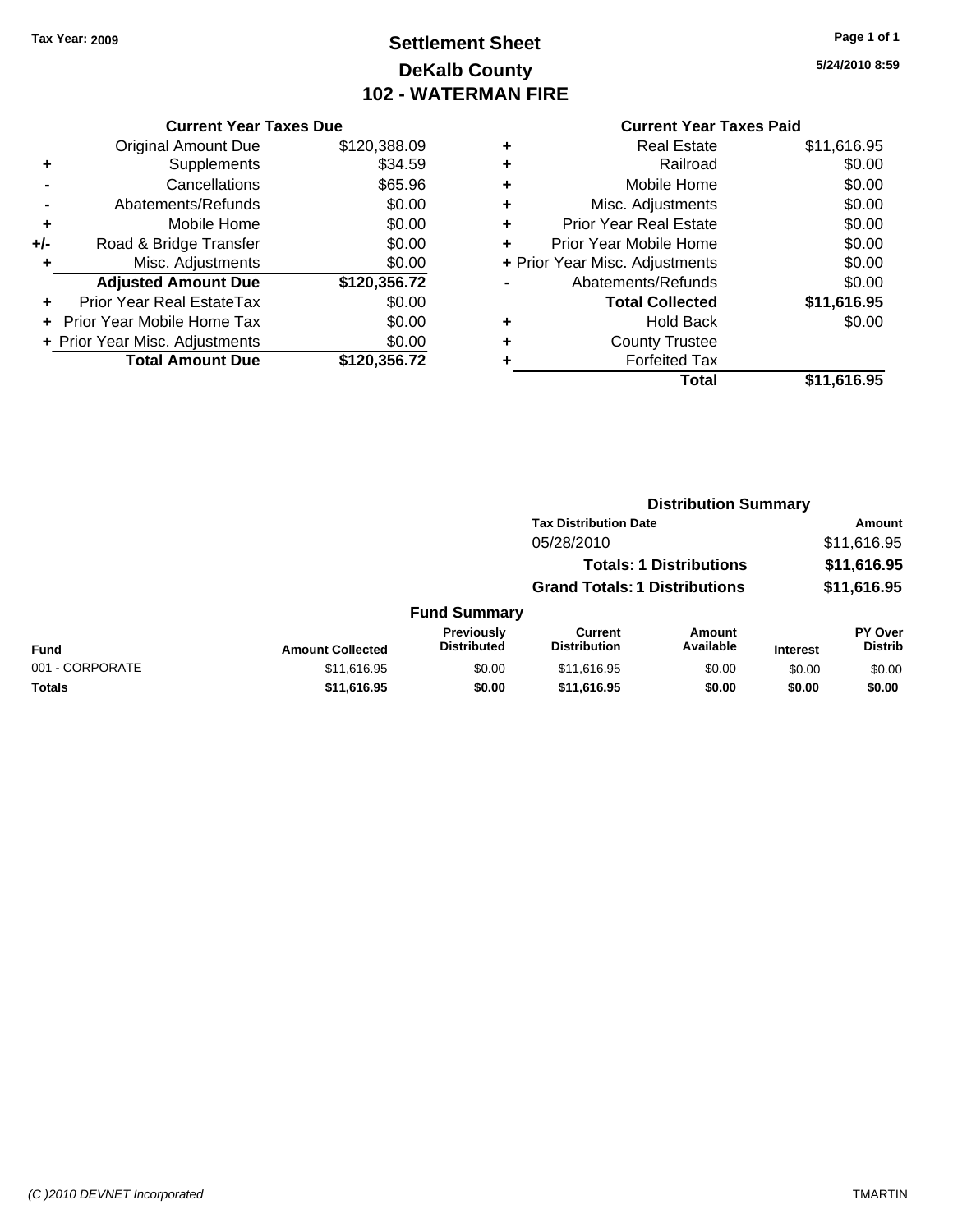### **Settlement Sheet Tax Year: 2009 Page 1 of 1 DeKalb County 103 - EARLVILLE LIBRARY DISTRICT**

**5/24/2010 8:59**

#### **Current Year Taxes Paid**

|     | <b>Current Year Taxes Due</b>     |            |
|-----|-----------------------------------|------------|
|     | Original Amount Due               | \$3,203.87 |
| ٠   | Supplements                       | \$0.00     |
|     | Cancellations                     | \$0.00     |
|     | Abatements/Refunds                | \$0.00     |
| ÷   | Mobile Home                       | \$0.00     |
| +/- | Road & Bridge Transfer            | \$0.00     |
|     | Misc. Adjustments                 | \$0.00     |
|     | <b>Adjusted Amount Due</b>        | \$3,203.87 |
| ÷   | Prior Year Real EstateTax         | \$0.00     |
|     | <b>Prior Year Mobile Home Tax</b> | \$0.00     |
|     | + Prior Year Misc. Adjustments    | \$0.00     |
|     | <b>Total Amount Due</b>           | \$3.203.87 |

| <b>Real Estate</b>   | \$652.06                                                                                                                                                                         |
|----------------------|----------------------------------------------------------------------------------------------------------------------------------------------------------------------------------|
| Railroad             | \$0.00                                                                                                                                                                           |
| Mobile Home          | \$0.00                                                                                                                                                                           |
|                      | \$0.00                                                                                                                                                                           |
|                      | \$0.00                                                                                                                                                                           |
|                      | \$0.00                                                                                                                                                                           |
|                      | \$0.00                                                                                                                                                                           |
|                      | \$0.00                                                                                                                                                                           |
|                      | \$652.06                                                                                                                                                                         |
| Hold Back            | \$0.00                                                                                                                                                                           |
|                      |                                                                                                                                                                                  |
| <b>Forfeited Tax</b> |                                                                                                                                                                                  |
| Total                | \$652.06                                                                                                                                                                         |
|                      | Misc. Adjustments<br>Prior Year Real Estate<br>Prior Year Mobile Home<br>+ Prior Year Misc. Adjustments<br>Abatements/Refunds<br><b>Total Collected</b><br><b>County Trustee</b> |

| <b>Distribution Summary</b>          |          |
|--------------------------------------|----------|
| <b>Tax Distribution Date</b>         | Amount   |
| 05/28/2010                           | \$652.06 |
| <b>Totals: 1 Distributions</b>       | \$652.06 |
| <b>Grand Totals: 1 Distributions</b> | \$652.06 |

| <b>Fund</b>                                         | <b>Amount Collected</b> | <b>Previously</b><br><b>Distributed</b> | Current<br><b>Distribution</b> | Amount<br>Available | <b>Interest</b> | <b>PY Over</b><br><b>Distrib</b> |
|-----------------------------------------------------|-------------------------|-----------------------------------------|--------------------------------|---------------------|-----------------|----------------------------------|
| 001 - CORPORATE                                     | \$413.53                | \$0.00                                  | \$413.53                       | \$0.00              |                 |                                  |
|                                                     |                         |                                         |                                |                     | \$0.00          | \$0.00                           |
| 004 - OPERATIONS & MAINTENANCE                      | \$54.97                 | \$0.00                                  | \$54.97                        | \$0.00              | \$0.00          | \$0.00                           |
| 027 - AUDIT                                         | \$12.62                 | \$0.00                                  | \$12.62                        | \$0.00              | \$0.00          | \$0.00                           |
| 031 - WORKING CASH                                  | \$131.14                | \$0.00                                  | \$131.14                       | \$0.00              | \$0.00          | \$0.00                           |
| 035 - TORT JUDGMENTS, LIABILITY<br><b>INSURANCE</b> | \$8.01                  | \$0.00                                  | \$8.01                         | \$0.00              | \$0.00          | \$0.00                           |
| 047 - SOCIAL SECURITY                               | \$31.79                 | \$0.00                                  | \$31.79                        | \$0.00              | \$0.00          | \$0.00                           |
| <b>Totals</b>                                       | \$652.06                | \$0.00                                  | \$652.06                       | \$0.00              | \$0.00          | \$0.00                           |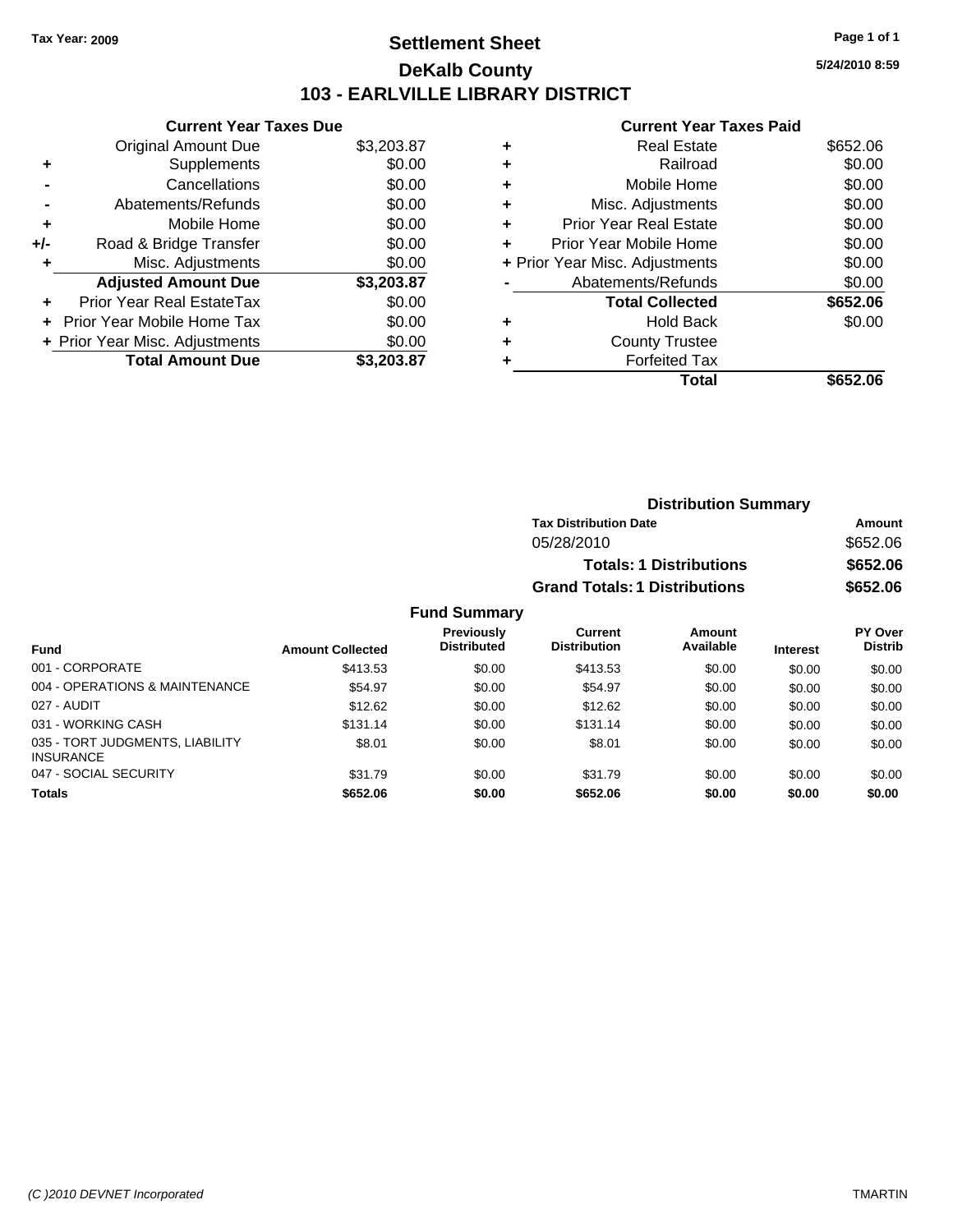# **Settlement Sheet Tax Year: 2009 Page 1 of 1 DeKalb County 110 - DEKALB PARK**

**5/24/2010 8:59**

#### **Current Year Taxes Paid**

|     | <b>Current Year Taxes Due</b>  |                |
|-----|--------------------------------|----------------|
|     | <b>Original Amount Due</b>     | \$3,389,549.17 |
| ٠   | Supplements                    | \$19,235.39    |
|     | Cancellations                  | \$55,034.35    |
|     | Abatements/Refunds             | \$0.00         |
| ٠   | Mobile Home                    | \$0.00         |
| +/- | Road & Bridge Transfer         | \$0.00         |
| ٠   | Misc. Adjustments              | \$2.66         |
|     | <b>Adjusted Amount Due</b>     | \$3,353,752.87 |
|     | Prior Year Real EstateTax      | \$275.86       |
|     | Prior Year Mobile Home Tax     | \$0.00         |
|     | + Prior Year Misc. Adjustments | \$18,281.57    |
|     | <b>Total Amount Due</b>        | \$3,372,310.30 |

|   | <b>Real Estate</b>             | \$366,661.73 |
|---|--------------------------------|--------------|
| ٠ | Railroad                       | \$0.00       |
| ٠ | Mobile Home                    | \$0.00       |
| ٠ | Misc. Adjustments              | \$2.66       |
| ٠ | <b>Prior Year Real Estate</b>  | \$275.86     |
|   | Prior Year Mobile Home         | \$0.00       |
|   | + Prior Year Misc. Adjustments | \$18,281.57  |
|   | Abatements/Refunds             | \$0.00       |
|   | <b>Total Collected</b>         | \$385,221.82 |
|   | <b>Hold Back</b>               | \$0.00       |
|   | <b>County Trustee</b>          |              |
|   | <b>Forfeited Tax</b>           |              |
|   | Total                          | \$385,221.82 |
|   |                                |              |

### **Distribution Summary Tax Distribution Date Amount** 05/28/2010 \$385,221.82 **Totals: 1 Distributions \$385,221.82 Grand Totals: 1 Distributions \$385,221.82**

#### **Fund Summary**

|                                         |                         | Previously<br><b>Distributed</b> | Current<br><b>Distribution</b> | Amount<br>Available |                 | PY Over        |
|-----------------------------------------|-------------------------|----------------------------------|--------------------------------|---------------------|-----------------|----------------|
| Fund                                    | <b>Amount Collected</b> |                                  |                                |                     | <b>Interest</b> | <b>Distrib</b> |
| 001 - CORPORATE                         | \$100,632.24            | \$0.00                           | \$100,632.24                   | \$0.00              | \$0.00          | \$0.00         |
| 003 - BONDS AND INTEREST                | \$126,575.03            | \$0.00                           | \$126,575.03                   | \$0.00              | \$0.00          | \$0.00         |
| $005 - I. M. R. F.$                     | \$25,454.29             | \$0.00                           | \$25,454.29                    | \$0.00              | \$0.00          | \$0.00         |
| 027 - AUDIT                             | \$2,840.63              | \$0.00                           | \$2,840.63                     | \$0.00              | \$0.00          | \$0.00         |
| 035 - TORT JUDGEMENTS/LIABILITY<br>INS. | \$9,616.68              | \$0.00                           | \$9,616.68                     | \$0.00              | \$0.00          | \$0.00         |
| 047 - SOCIAL SECURITY                   | \$20,934.50             | \$0.00                           | \$20,934.50                    | \$0.00              | \$0.00          | \$0.00         |
| 060 - UNEMPLOYMENT INSURANCE            | \$1,139.11              | \$0.00                           | \$1,139.11                     | \$0.00              | \$0.00          | \$0.00         |
| 062 - WORKERS COMPENSATION              | \$6,790.68              | \$0.00                           | \$6,790.68                     | \$0.00              | \$0.00          | \$0.00         |
| 122 - RECREATION                        | \$47,505.56             | \$0.00                           | \$47,505.56                    | \$0.00              | \$0.00          | \$0.00         |
| 123 - AQUARIUM AND MUSEUM               | \$14.143.82             | \$0.00                           | \$14,143.82                    | \$0.00              | \$0.00          | \$0.00         |
| 126 - REC PROGRAMS/HANDICAPPED          | \$29.589.28             | \$0.00                           | \$29,589.28                    | \$0.00              | \$0.00          | \$0.00         |
| Totals                                  | \$385,221.82            | \$0.00                           | \$385,221.82                   | \$0.00              | \$0.00          | \$0.00         |

#### **Miscellaneous Adjustment Detail**

|                         | Year Source           | <b>Account Type</b> | <b>Amount Adjustment Description</b>                        |
|-------------------------|-----------------------|---------------------|-------------------------------------------------------------|
|                         | 2008 RE - Real Estate | Back Tax Collected  | \$18,281.57 DeKalb TIF #4 Surplus Distribution by TBA       |
|                         | 2009 RE - Real Estate | Back Tax Collected  | \$2.66 Gardens of Rivermist Redemption 08-02-303-001 by TBA |
| <b>Totals 2 entries</b> |                       |                     | \$18,284,23                                                 |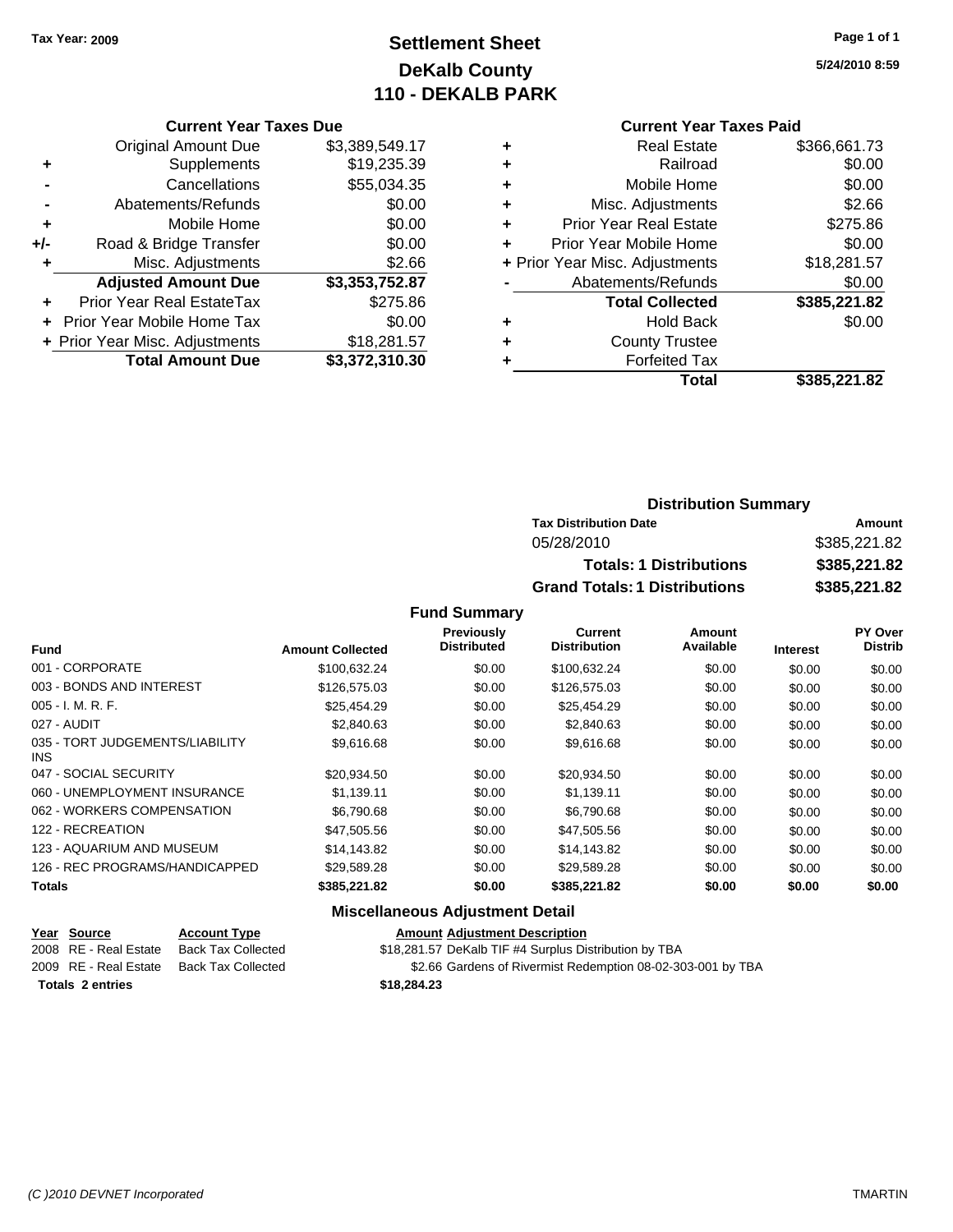## **Settlement Sheet Tax Year: 2009 Page 1 of 1 DeKalb County 111 - FRANKLIN TWP PARK**

**5/24/2010 8:59**

#### **Current Year Taxes Paid**

|     | <b>Current Year Taxes Due</b>  |             |
|-----|--------------------------------|-------------|
|     | <b>Original Amount Due</b>     | \$35,935.91 |
| ٠   | Supplements                    | \$190.79    |
|     | Cancellations                  | \$240.31    |
|     | Abatements/Refunds             | \$0.00      |
| ٠   | Mobile Home                    | \$0.00      |
| +/- | Road & Bridge Transfer         | \$0.00      |
| ٠   | Misc. Adjustments              | \$0.13      |
|     | <b>Adjusted Amount Due</b>     | \$35,886.52 |
| ÷   | Prior Year Real EstateTax      | \$0.00      |
|     | Prior Year Mobile Home Tax     | \$0.00      |
|     | + Prior Year Misc. Adjustments | \$0.00      |
|     | <b>Total Amount Due</b>        | \$35,886,52 |
|     |                                |             |

| ٠ | <b>Real Estate</b>             | \$3,971.38 |
|---|--------------------------------|------------|
| ٠ | Railroad                       | \$0.00     |
| ٠ | Mobile Home                    | \$0.00     |
| ٠ | Misc. Adjustments              | \$0.13     |
| ÷ | Prior Year Real Estate         | \$0.00     |
| ÷ | Prior Year Mobile Home         | \$0.00     |
|   | + Prior Year Misc. Adjustments | \$0.00     |
|   | Abatements/Refunds             | \$0.00     |
|   | <b>Total Collected</b>         | \$3,971.51 |
| ٠ | <b>Hold Back</b>               | \$0.00     |
| ٠ | <b>County Trustee</b>          |            |
| ٠ | <b>Forfeited Tax</b>           |            |
|   | Total                          | \$3,971.51 |
|   |                                |            |

|                                                                              |                                                  |                         |                                                | <b>Distribution Summary</b>                    |                                |                 |                           |
|------------------------------------------------------------------------------|--------------------------------------------------|-------------------------|------------------------------------------------|------------------------------------------------|--------------------------------|-----------------|---------------------------|
|                                                                              |                                                  |                         |                                                | <b>Tax Distribution Date</b>                   |                                |                 | Amount                    |
|                                                                              |                                                  |                         |                                                | 05/28/2010                                     |                                |                 | \$3,971.51                |
|                                                                              |                                                  |                         |                                                |                                                | <b>Totals: 1 Distributions</b> |                 | \$3,971.51                |
|                                                                              |                                                  |                         |                                                | <b>Grand Totals: 1 Distributions</b>           |                                |                 | \$3,971.51                |
|                                                                              |                                                  |                         | <b>Fund Summary</b>                            |                                                |                                |                 |                           |
| <b>Fund</b>                                                                  |                                                  | <b>Amount Collected</b> | <b>Previously</b><br><b>Distributed</b>        | Current<br><b>Distribution</b>                 | Amount<br>Available            | <b>Interest</b> | PY Over<br><b>Distrib</b> |
| 001 - CORPORATE                                                              |                                                  | \$3,706.66              | \$0.00                                         | \$3,706.66                                     | \$0.00                         | \$0.00          | \$0.00                    |
| 035 - TORT JUDGEMENTS/LIABILITY<br><b>INS</b>                                |                                                  | \$264.85                | \$0.00                                         | \$264.85                                       | \$0.00                         | \$0.00          | \$0.00                    |
| <b>Totals</b>                                                                |                                                  | \$3,971.51              | \$0.00                                         | \$3,971.51                                     | \$0.00                         | \$0.00          | \$0.00                    |
|                                                                              |                                                  |                         | <b>Miscellaneous Adjustment Detail</b>         |                                                |                                |                 |                           |
| Source<br>Year<br><b>RE</b> - Real Estate<br>2009<br><b>Totals 1 entries</b> | <b>Account Type</b><br><b>Back Tax Collected</b> |                         | <b>Amount Adjustment Description</b><br>\$0.13 | \$0.13 Pearson Redemption 01-26-180-044 by TBA |                                |                 |                           |
|                                                                              |                                                  |                         |                                                |                                                |                                |                 |                           |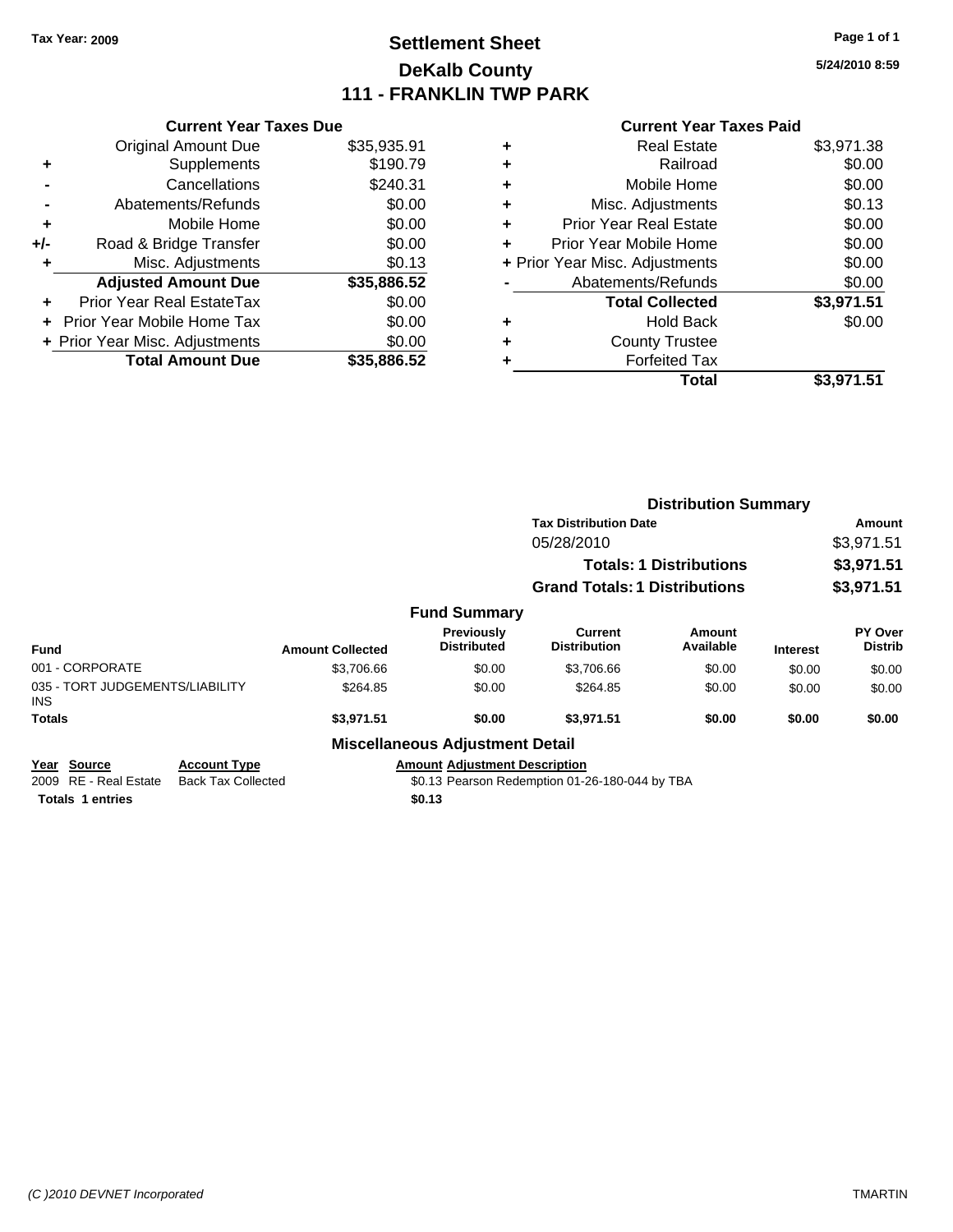## **Settlement Sheet Tax Year: 2009 Page 1 of 1 DeKalb County 112 - GENOA TWP PARK**

**5/24/2010 8:59**

| <b>Current Year Taxes Due</b>     |                                |
|-----------------------------------|--------------------------------|
| <b>Original Amount Due</b>        | \$556,133.76                   |
| Supplements                       | \$2,980.03                     |
| Cancellations                     | \$6,204.68                     |
| Abatements/Refunds                | \$0.00                         |
| Mobile Home                       | \$0.00                         |
| Road & Bridge Transfer            | \$0.00                         |
| Misc. Adjustments                 | \$0.00                         |
| <b>Adjusted Amount Due</b>        | \$552,909.11                   |
| Prior Year Real EstateTax         | \$0.00                         |
| <b>Prior Year Mobile Home Tax</b> | \$0.00                         |
|                                   | \$0.00                         |
| <b>Total Amount Due</b>           | \$552.909.11                   |
|                                   | + Prior Year Misc. Adjustments |

#### **Current Year Taxes Paid**

| <b>Real Estate</b>             | \$72,997.76 |
|--------------------------------|-------------|
| Railroad                       | \$0.00      |
| Mobile Home                    | \$0.00      |
| Misc. Adjustments              | \$0.00      |
| <b>Prior Year Real Estate</b>  | \$0.00      |
| Prior Year Mobile Home         | \$0.00      |
| + Prior Year Misc. Adjustments | \$0.00      |
| Abatements/Refunds             | \$0.00      |
| <b>Total Collected</b>         | \$72,997.76 |
| <b>Hold Back</b>               | \$0.00      |
| <b>County Trustee</b>          |             |
| <b>Forfeited Tax</b>           |             |
| Total                          | \$72,997.76 |
|                                |             |

### **Distribution Summary Tax Distribution Date Amount** 05/28/2010 \$72,997.76 **Totals: 1 Distributions \$72,997.76 Grand Totals: 1 Distributions \$72,997.76**

|                                         |                         | <b>Previously</b>  | <b>Current</b>      | Amount    |                 | <b>PY Over</b> |
|-----------------------------------------|-------------------------|--------------------|---------------------|-----------|-----------------|----------------|
| <b>Fund</b>                             | <b>Amount Collected</b> | <b>Distributed</b> | <b>Distribution</b> | Available | <b>Interest</b> | <b>Distrib</b> |
| 001 - CORPORATE                         | \$13,589.11             | \$0.00             | \$13,589.11         | \$0.00    | \$0.00          | \$0.00         |
| 003 - BONDS AND INTEREST                | \$31,814.91             | \$0.00             | \$31,814.91         | \$0.00    | \$0.00          | \$0.00         |
| $005 - I. M. R. F.$                     | \$2.148.84              | \$0.00             | \$2.148.84          | \$0.00    | \$0.00          | \$0.00         |
| 027 - AUDIT                             | \$430.39                | \$0.00             | \$430.39            | \$0.00    | \$0.00          | \$0.00         |
| 035 - TORT JUDGEMENTS/LIABILITY<br>INS. | \$538.43                | \$0.00             | \$538.43            | \$0.00    | \$0.00          | \$0.00         |
| 047 - SOCIAL SECURITY                   | \$3,222.34              | \$0.00             | \$3,222.34          | \$0.00    | \$0.00          | \$0.00         |
| 060 - UNEMPLOYMENT INSURANCE            | \$0.00                  | \$0.00             | \$0.00              | \$0.00    | \$0.00          | \$0.00         |
| 062 - WORKERS COMPENSATION              | \$108.04                | \$0.00             | \$108.04            | \$0.00    | \$0.00          | \$0.00         |
| 122 - RECREATION                        | \$13,422.97             | \$0.00             | \$13,422.97         | \$0.00    | \$0.00          | \$0.00         |
| 126 - REC PROGRAMS/HANDICAPPED          | \$6.647.47              | \$0.00             | \$6.647.47          | \$0.00    | \$0.00          | \$0.00         |
| 143 - MEDICARE                          | \$1,075.26              | \$0.00             | \$1,075.26          | \$0.00    | \$0.00          | \$0.00         |
| Totals                                  | \$72.997.76             | \$0.00             | \$72.997.76         | \$0.00    | \$0.00          | \$0.00         |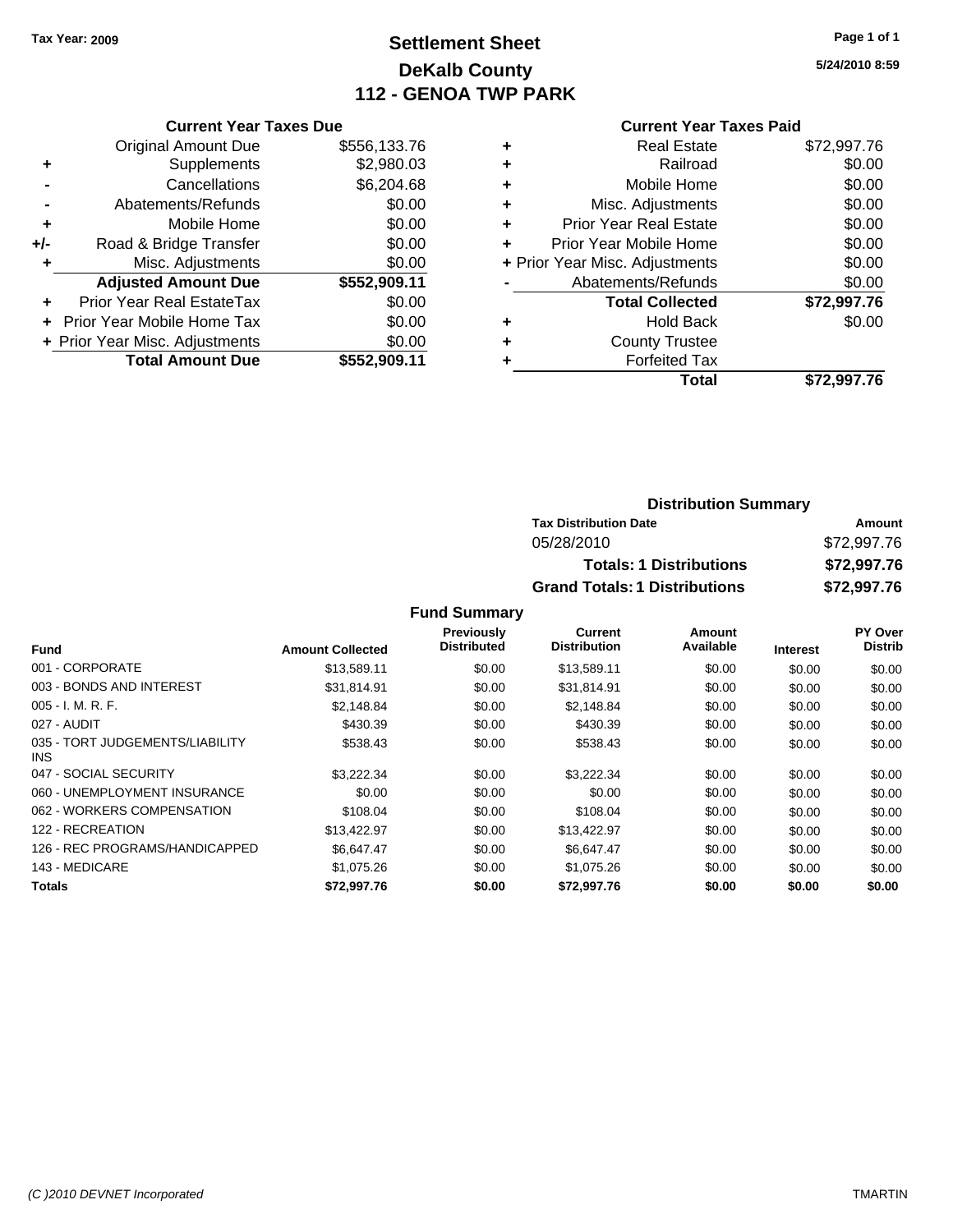### **Settlement Sheet Tax Year: 2009 Page 1 of 1 DeKalb County 113 - KINGSTON TWP PARK**

**5/24/2010 8:59**

| <b>Current Year Taxes Paid</b> |  |
|--------------------------------|--|
|--------------------------------|--|

|       | <b>Current Year Taxes Due</b>  |             |
|-------|--------------------------------|-------------|
|       | <b>Original Amount Due</b>     | \$45,185.90 |
| ٠     | Supplements                    | \$86.74     |
|       | Cancellations                  | \$95.54     |
|       | Abatements/Refunds             | \$0.00      |
| ٠     | Mobile Home                    | \$0.00      |
| $+/-$ | Road & Bridge Transfer         | \$0.00      |
| ٠     | Misc. Adjustments              | \$0.00      |
|       | <b>Adjusted Amount Due</b>     | \$45,177.10 |
|       | Prior Year Real EstateTax      | \$0.00      |
|       | Prior Year Mobile Home Tax     | \$0.00      |
|       | + Prior Year Misc. Adjustments | \$0.00      |
|       | <b>Total Amount Due</b>        | \$45.177.10 |
|       |                                |             |

|   | <b>Real Estate</b>             | \$4,858.58 |
|---|--------------------------------|------------|
| ٠ | Railroad                       | \$0.00     |
| ٠ | Mobile Home                    | \$0.00     |
| ٠ | Misc. Adjustments              | \$0.00     |
| ٠ | <b>Prior Year Real Estate</b>  | \$0.00     |
| ÷ | Prior Year Mobile Home         | \$0.00     |
|   | + Prior Year Misc. Adjustments | \$0.00     |
|   | Abatements/Refunds             | \$0.00     |
|   | <b>Total Collected</b>         | \$4,858.58 |
| ٠ | <b>Hold Back</b>               | \$0.00     |
| ٠ | <b>County Trustee</b>          |            |
|   | <b>Forfeited Tax</b>           |            |
|   | <b>Total</b>                   | \$4,858,58 |
|   |                                |            |

|                                         |                         |                                         | <b>Distribution Summary</b>          |                     |                 |                           |  |
|-----------------------------------------|-------------------------|-----------------------------------------|--------------------------------------|---------------------|-----------------|---------------------------|--|
|                                         |                         |                                         | <b>Tax Distribution Date</b>         |                     |                 | Amount                    |  |
|                                         |                         |                                         | 05/28/2010                           |                     |                 | \$4,858.58                |  |
|                                         |                         | <b>Totals: 1 Distributions</b>          |                                      |                     | \$4,858.58      |                           |  |
|                                         |                         |                                         | <b>Grand Totals: 1 Distributions</b> |                     | \$4,858.58      |                           |  |
|                                         |                         | <b>Fund Summary</b>                     |                                      |                     |                 |                           |  |
| <b>Fund</b>                             | <b>Amount Collected</b> | <b>Previously</b><br><b>Distributed</b> | Current<br><b>Distribution</b>       | Amount<br>Available | <b>Interest</b> | PY Over<br><b>Distrib</b> |  |
| 001 - CORPORATE                         | \$3,623.53              | \$0.00                                  | \$3,623.53                           | \$0.00              | \$0.00          | \$0.00                    |  |
| 035 - TORT JUDGEMENTS/LIABILITY<br>INS. | \$720.53                | \$0.00                                  | \$720.53                             | \$0.00              | \$0.00          | \$0.00                    |  |
| 122 - RECREATION                        | \$514.52                | \$0.00                                  | \$514.52                             | \$0.00              | \$0.00          | \$0.00                    |  |

**Totals \$4,858.58 \$0.00 \$4,858.58 \$0.00 \$0.00 \$0.00**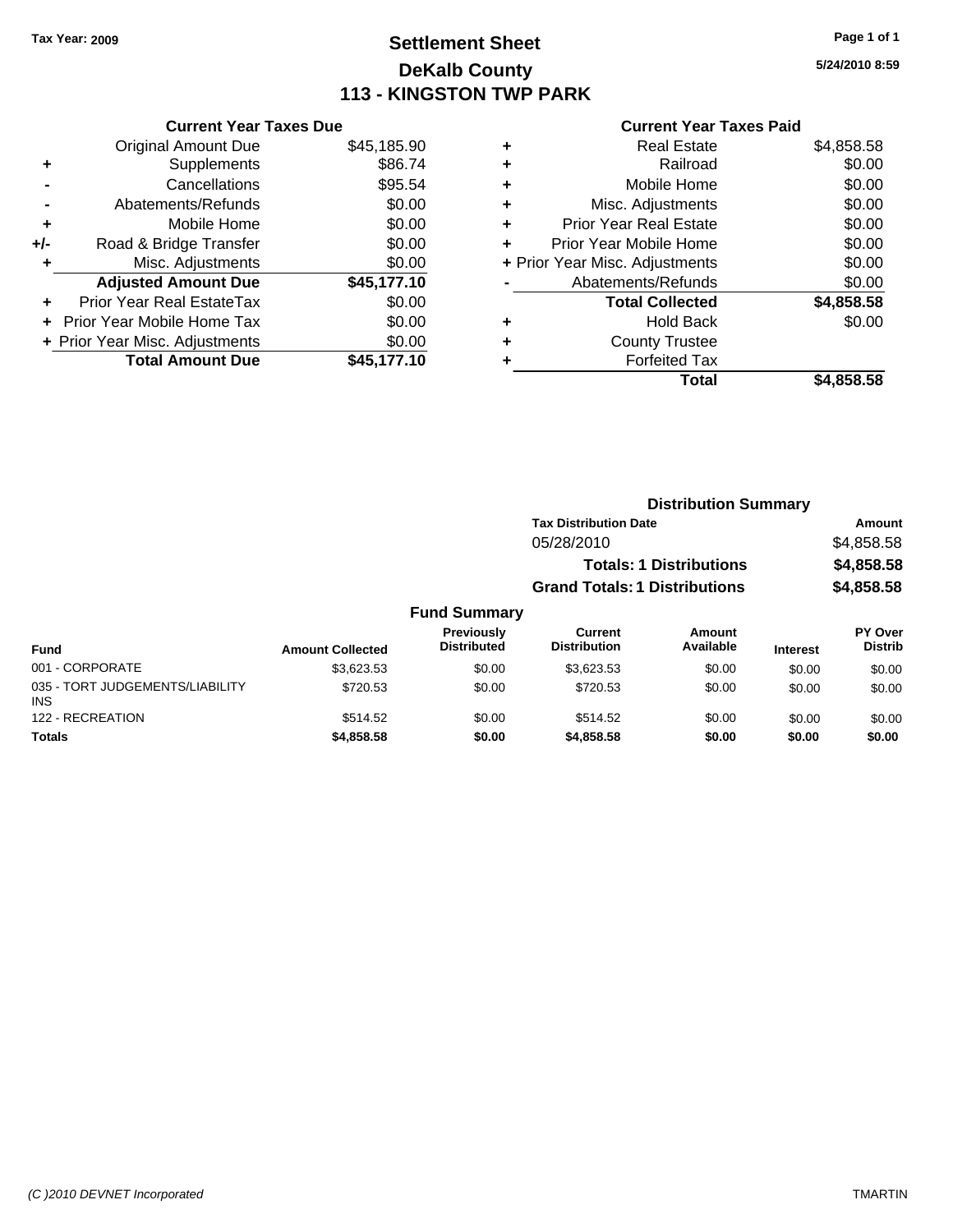# **Settlement Sheet Tax Year: 2009 Page 1 of 1 DeKalb County 114 - SANDWICH PARK**

**5/24/2010 8:59**

| <b>Current Year Taxes Due</b> |  |     |  |
|-------------------------------|--|-----|--|
| $\lambda$ riainal Amaunt Duai |  | σм. |  |

|       | <b>Total Amount Due</b>        | \$418,023.48 |
|-------|--------------------------------|--------------|
|       | + Prior Year Misc. Adjustments | \$0.00       |
|       | + Prior Year Mobile Home Tax   | \$0.00       |
|       | Prior Year Real EstateTax      | (\$146.26)   |
|       | <b>Adjusted Amount Due</b>     | \$418,169.74 |
| ٠     | Misc. Adjustments              | \$7.93       |
| $+/-$ | Road & Bridge Transfer         | \$0.00       |
| ÷     | Mobile Home                    | \$0.00       |
|       | Abatements/Refunds             | \$6.73       |
|       | Cancellations                  | \$1,810.46   |
| ٠     | Supplements                    | \$1,618.60   |
|       | <b>Original Amount Due</b>     | \$418,360.40 |

### **Current Year Taxes Paid**

|   | Total                          | \$47,206.97 |
|---|--------------------------------|-------------|
| ٠ | <b>Forfeited Tax</b>           |             |
| ٠ | <b>County Trustee</b>          |             |
| ٠ | <b>Hold Back</b>               | \$0.00      |
|   | <b>Total Collected</b>         | \$47,206.97 |
|   | Abatements/Refunds             | \$6.73      |
|   | + Prior Year Misc. Adjustments | \$0.00      |
| ٠ | Prior Year Mobile Home         | \$0.00      |
| ٠ | <b>Prior Year Real Estate</b>  | (\$146.26)  |
| ٠ | Misc. Adjustments              | \$7.93      |
| ÷ | Mobile Home                    | \$0.00      |
| ٠ | Railroad                       | \$0.00      |
| ٠ | <b>Real Estate</b>             | \$47,352.03 |

| <b>Distribution Summary</b>          |             |
|--------------------------------------|-------------|
| <b>Tax Distribution Date</b>         | Amount      |
| 05/28/2010                           | \$47,206.97 |
| <b>Totals: 1 Distributions</b>       | \$47,206.97 |
| <b>Grand Totals: 1 Distributions</b> | \$47,206.97 |

#### **Fund Summary**

| <b>Fund</b>                             | <b>Amount Collected</b> | Previously<br><b>Distributed</b> | <b>Current</b><br><b>Distribution</b> | Amount<br>Available | <b>Interest</b> | PY Over<br><b>Distrib</b> |
|-----------------------------------------|-------------------------|----------------------------------|---------------------------------------|---------------------|-----------------|---------------------------|
| 001 - CORPORATE                         | \$14,855.10             | \$0.00                           | \$14,855.10                           | \$0.00              | \$0.00          | \$0.00                    |
| 003 - BONDS AND INTEREST                | \$10.515.68             | \$0.00                           | \$10.515.68                           | \$0.00              | \$0.00          | \$0.00                    |
| 005 - I. M. R. F.                       | \$2,508.38              | \$0.00                           | \$2,508.38                            | \$0.00              | \$0.00          | \$0.00                    |
| 027 - AUDIT                             | \$744.83                | \$0.00                           | \$744.83                              | \$0.00              | \$0.00          | \$0.00                    |
| 035 - TORT JUDGEMENTS/LIABILITY<br>INS. | \$2,324.52              | \$0.00                           | \$2,324.52                            | \$0.00              | \$0.00          | \$0.00                    |
| 047 - SOCIAL SECURITY                   | \$930.55                | \$0.00                           | \$930.55                              | \$0.00              | \$0.00          | \$0.00                    |
| 060 - UNEMPLOYMENT INSURANCE            | \$465.27                | \$0.00                           | \$465.27                              | \$0.00              | \$0.00          | \$0.00                    |
| 122 - RECREATION                        | \$14,397.37             | \$0.00                           | \$14,397.37                           | \$0.00              | \$0.00          | \$0.00                    |
| 125 - PAVING & LIGHTING, STREETS        | \$465.27                | \$0.00                           | \$465.27                              | \$0.00              | \$0.00          | \$0.00                    |
| <b>Totals</b>                           | \$47,206.97             | \$0.00                           | \$47,206.97                           | \$0.00              | \$0.00          | \$0.00                    |

### **Miscellaneous Adjustment Detail**

#### **Year Source Account Type Amount Adjustment Description**

2009 RE - Real Estate Back Tax Collected \$7.93 Talan/Fitzpatrick Redemption 19-27-451-010 by TBA **Totals 1 entries \$7.93**

#### **Abatement Detail**

#### **Properties Amount Adjustment Description**

2009 B Decision **CONFERGE 2008 REAL ESTATE PTAB REFUND** by TBA 2006 REAL ESTATE REAL ESTATE REAL ESTATE PTESTATE PROPERTY STATE PTESTATE BAGGING

|                  | Year Source                         | <b>Account Type</b> | Amount |
|------------------|-------------------------------------|---------------------|--------|
|                  | 2009 RE - Real Estate PTAB Decision |                     | \$3.61 |
|                  | 2009 RE - Real Estate PTAB Decision |                     | \$3.13 |
| Totals 2 entries |                                     |                     | \$6.74 |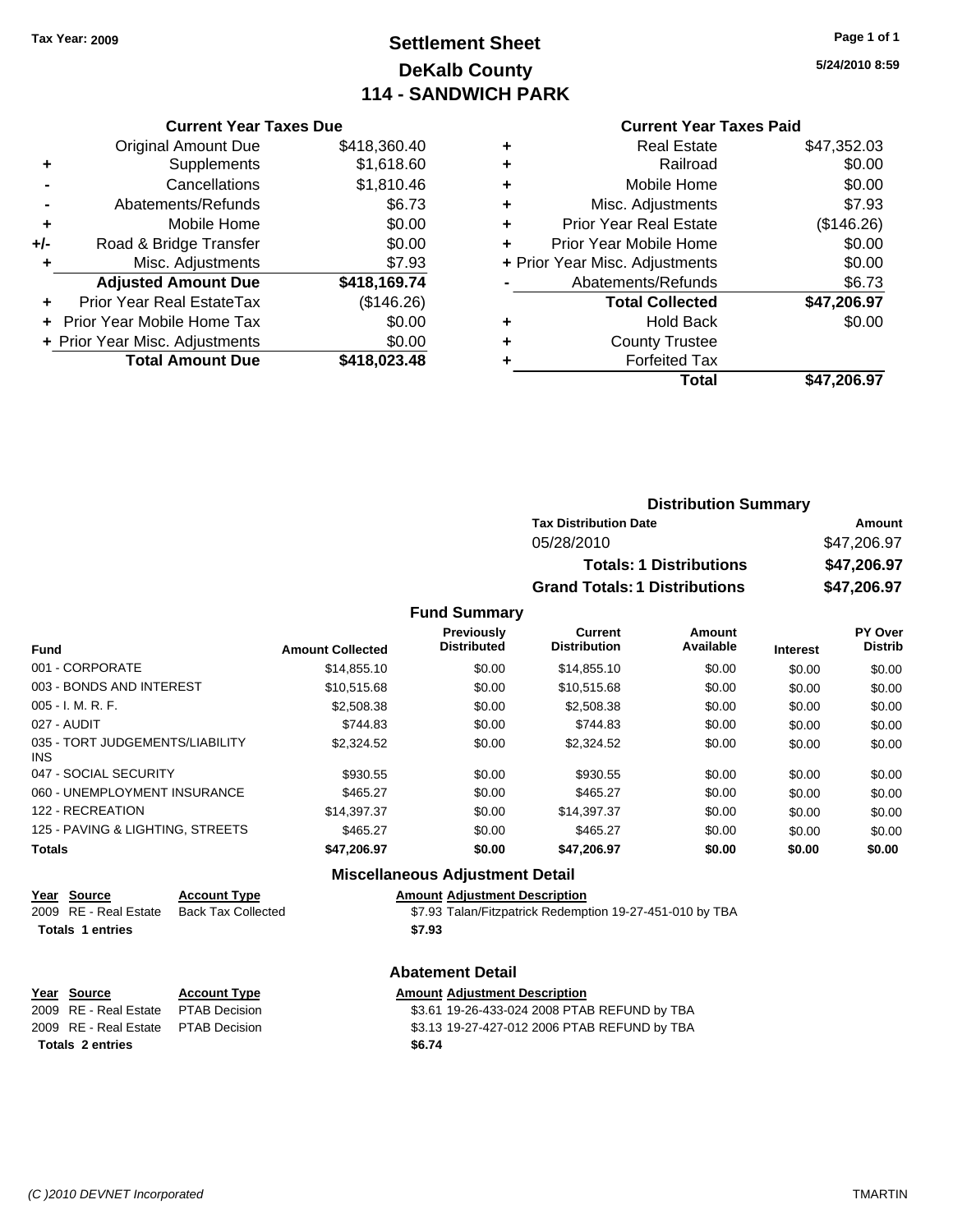# **Settlement Sheet Tax Year: 2009 Page 1 of 1 DeKalb County 115 - SYCAMORE PARK**

**5/24/2010 8:59**

| <b>Current Year Taxes Due</b> |  |  |  |
|-------------------------------|--|--|--|
|-------------------------------|--|--|--|

|     | <b>Original Amount Due</b>       | \$2,004,553.08 |
|-----|----------------------------------|----------------|
| ٠   | Supplements                      | \$18,285.14    |
|     | Cancellations                    | \$20,320.57    |
|     | Abatements/Refunds               | \$0.00         |
| ÷   | Mobile Home                      | \$0.00         |
| +/- | Road & Bridge Transfer           | \$0.00         |
| ٠   | Misc. Adjustments                | \$0.00         |
|     | <b>Adjusted Amount Due</b>       | \$2,002,517.65 |
|     | <b>Prior Year Real EstateTax</b> | \$0.00         |
|     | Prior Year Mobile Home Tax       | \$0.00         |
|     | + Prior Year Misc. Adjustments   | \$0.00         |
|     | <b>Total Amount Due</b>          | \$2,002,517.65 |

#### **Current Year Taxes Paid**

| <b>Real Estate</b>             | \$211,857.97 |
|--------------------------------|--------------|
| Railroad                       | \$0.00       |
| Mobile Home                    | \$0.00       |
| Misc. Adjustments              | \$0.00       |
| <b>Prior Year Real Estate</b>  | \$0.00       |
| Prior Year Mobile Home         | \$0.00       |
| + Prior Year Misc. Adjustments | \$0.00       |
| Abatements/Refunds             | \$0.00       |
| <b>Total Collected</b>         | \$211,857.97 |
| <b>Hold Back</b>               | \$0.00       |
| <b>County Trustee</b>          |              |
| <b>Forfeited Tax</b>           |              |
| Total                          | \$211,857.97 |
|                                |              |

### **Distribution Summary Tax Distribution Date Amount** 05/28/2010 \$211,857.97 **Totals: 1 Distributions \$211,857.97 Grand Totals: 1 Distributions \$211,857.97**

|                                                |                         | <b>Previously</b>  | Current             | Amount    |                 | PY Over        |
|------------------------------------------------|-------------------------|--------------------|---------------------|-----------|-----------------|----------------|
| <b>Fund</b>                                    | <b>Amount Collected</b> | <b>Distributed</b> | <b>Distribution</b> | Available | <b>Interest</b> | <b>Distrib</b> |
| 001 - CORPORATE                                | \$51,998.61             | \$0.00             | \$51,998.61         | \$0.00    | \$0.00          | \$0.00         |
| 003 - BONDS AND INTEREST                       | \$55,903.81             | \$0.00             | \$55,903.81         | \$0.00    | \$0.00          | \$0.00         |
| $005 - I. M. R. F.$                            | \$9,406.50              | \$0.00             | \$9,406.50          | \$0.00    | \$0.00          | \$0.00         |
| 014 - POLICE PROTECTION                        | \$0.00                  | \$0.00             | \$0.00              | \$0.00    | \$0.00          | \$0.00         |
| 027 - AUDIT                                    | \$1,903.12              | \$0.00             | \$1,903.12          | \$0.00    | \$0.00          | \$0.00         |
| 035 - TORT JUDGEMENTS/LIABILITY<br>INS.        | \$14.372.45             | \$0.00             | \$14,372.45         | \$0.00    | \$0.00          | \$0.00         |
| 039 - PLAYGROUND AND RECREATION<br><b>COMM</b> | \$31,557.94             | \$0.00             | \$31,557.94         | \$0.00    | \$0.00          | \$0.00         |
| 047 - SOCIAL SECURITY                          | \$9,089.35              | \$0.00             | \$9,089.35          | \$0.00    | \$0.00          | \$0.00         |
| 122 - RECREATION                               | \$28,006.36             | \$0.00             | \$28,006.36         | \$0.00    | \$0.00          | \$0.00         |
| 125 - PAVING & LIGHTING, STREETS               | \$0.00                  | \$0.00             | \$0.00              | \$0.00    | \$0.00          | \$0.00         |
| 126 - REC PROGRAMS/HANDICAPPED                 | \$9.619.83              | \$0.00             | \$9.619.83          | \$0.00    | \$0.00          | \$0.00         |
| <b>Totals</b>                                  | \$211,857.97            | \$0.00             | \$211,857.97        | \$0.00    | \$0.00          | \$0.00         |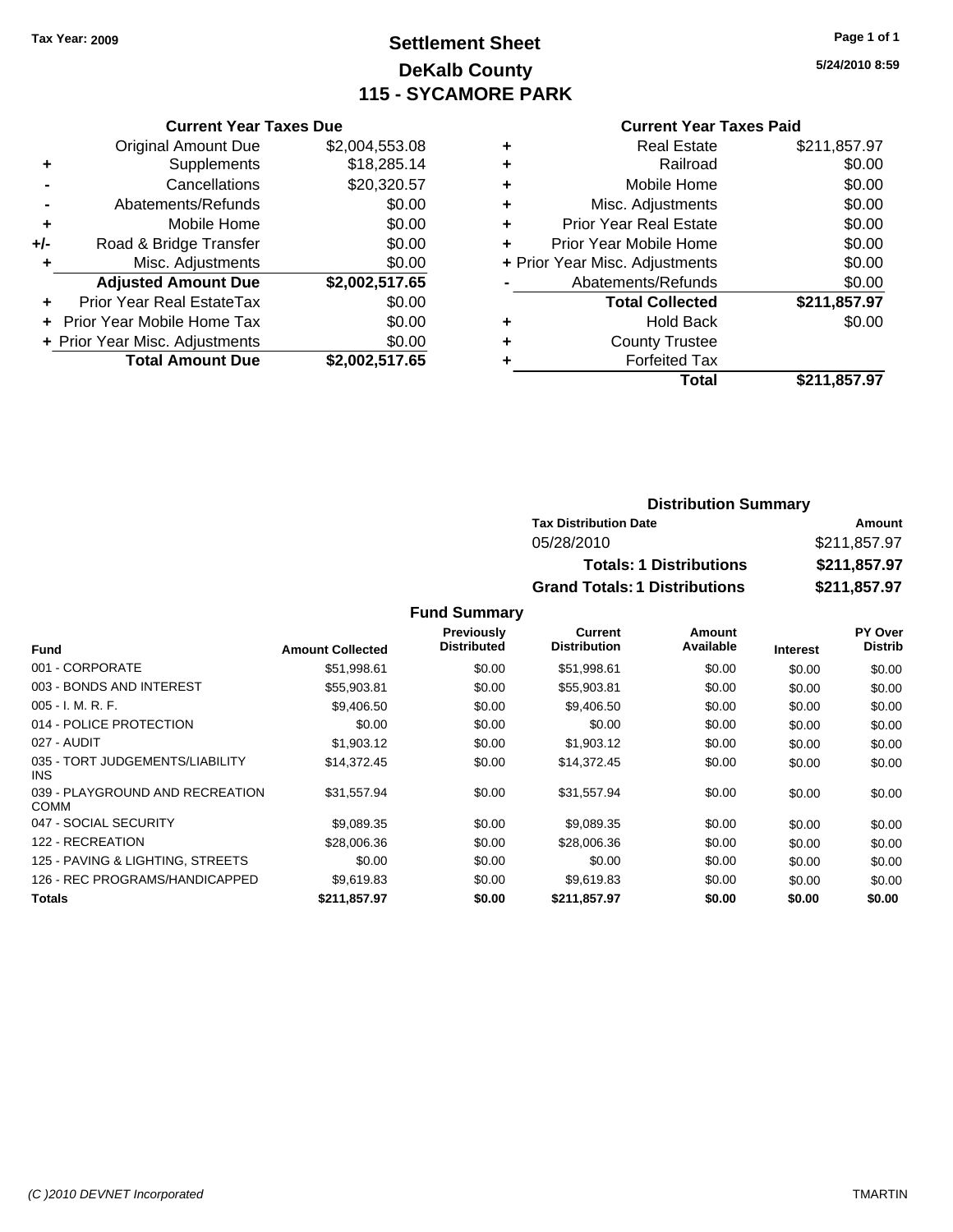### **Settlement Sheet Tax Year: 2009 Page 1 of 1 DeKalb County 120 - SCHOOL DISTRICT 1**

**5/24/2010 8:59**

#### **Current Year Taxes Paid**

|     | <b>Current Year Taxes Due</b>  |              |  |  |  |  |
|-----|--------------------------------|--------------|--|--|--|--|
|     | <b>Original Amount Due</b>     | \$398,904.98 |  |  |  |  |
| ٠   | Supplements                    | \$0.00       |  |  |  |  |
|     | Cancellations                  | \$0.00       |  |  |  |  |
|     | Abatements/Refunds             | \$0.00       |  |  |  |  |
| ٠   | Mobile Home                    | \$0.00       |  |  |  |  |
| +/- | Road & Bridge Transfer         | \$0.00       |  |  |  |  |
|     | Misc. Adjustments              | \$0.00       |  |  |  |  |
|     | <b>Adjusted Amount Due</b>     | \$398,904.98 |  |  |  |  |
|     | Prior Year Real EstateTax      | \$0.00       |  |  |  |  |
|     | Prior Year Mobile Home Tax     | \$0.00       |  |  |  |  |
|     | + Prior Year Misc. Adjustments | \$0.00       |  |  |  |  |
|     | <b>Total Amount Due</b>        | \$398,904.98 |  |  |  |  |
|     |                                |              |  |  |  |  |

|   | <b>Real Estate</b>             | \$50,749.12 |
|---|--------------------------------|-------------|
| ٠ | Railroad                       | \$0.00      |
| ٠ | Mobile Home                    | \$0.00      |
| ٠ | Misc. Adjustments              | \$0.00      |
| ٠ | <b>Prior Year Real Estate</b>  | \$0.00      |
| ÷ | Prior Year Mobile Home         | \$0.00      |
|   | + Prior Year Misc. Adjustments | \$0.00      |
|   | Abatements/Refunds             | \$0.00      |
|   | <b>Total Collected</b>         | \$50,749.12 |
| ٠ | Hold Back                      | \$0.00      |
| ٠ | <b>County Trustee</b>          |             |
| ٠ | <b>Forfeited Tax</b>           |             |
|   | Total                          | \$50.749.12 |
|   |                                |             |

### **Distribution Summary Tax Distribution Date Amount** 05/28/2010 \$50,749.12 **Totals: 1 Distributions \$50,749.12 Grand Totals: 1 Distributions \$50,749.12**

|                                         |                         | <b>Previously</b>  | <b>Current</b>      | Amount    |                 | PY Over        |
|-----------------------------------------|-------------------------|--------------------|---------------------|-----------|-----------------|----------------|
| Fund                                    | <b>Amount Collected</b> | <b>Distributed</b> | <b>Distribution</b> | Available | <b>Interest</b> | <b>Distrib</b> |
| 002 - EDUCATION                         | \$32,963.73             | \$0.00             | \$32,963.73         | \$0.00    | \$0.00          | \$0.00         |
| 003 - BONDS AND INTEREST                | \$4,582.14              | \$0.00             | \$4,582.14          | \$0.00    | \$0.00          | \$0.00         |
| 004 - OPERATIONS & MAINTENANCE          | \$5.071.36              | \$0.00             | \$5.071.36          | \$0.00    | \$0.00          | \$0.00         |
| $005 - I. M. R. F.$                     | \$466.38                | \$0.00             | \$466.38            | \$0.00    | \$0.00          | \$0.00         |
| 030 - TRANSPORTATION SYSTEM             | \$2,028.54              | \$0.00             | \$2,028.54          | \$0.00    | \$0.00          | \$0.00         |
| 031 - WORKING CASH                      | \$507.14                | \$0.00             | \$507.14            | \$0.00    | \$0.00          | \$0.00         |
| 032 - FIRE PREV/SFTY/ENERGY             | \$507.14                | \$0.00             | \$507.14            | \$0.00    | \$0.00          | \$0.00         |
| 033 - SPECIAL EDUCATION                 | \$405.69                | \$0.00             | \$405.69            | \$0.00    | \$0.00          | \$0.00         |
| 035 - TORT JUDGEMENTS/LIABILITY<br>INS. | \$2.736.80              | \$0.00             | \$2.736.80          | \$0.00    | \$0.00          | \$0.00         |
| 047 - SOCIAL SECURITY                   | \$973.06                | \$0.00             | \$973.06            | \$0.00    | \$0.00          | \$0.00         |
| 057 - LEASE/PURCHASE/RENTAL             | \$507.14                | \$0.00             | \$507.14            | \$0.00    | \$0.00          | \$0.00         |
| <b>Totals</b>                           | \$50.749.12             | \$0.00             | \$50.749.12         | \$0.00    | \$0.00          | \$0.00         |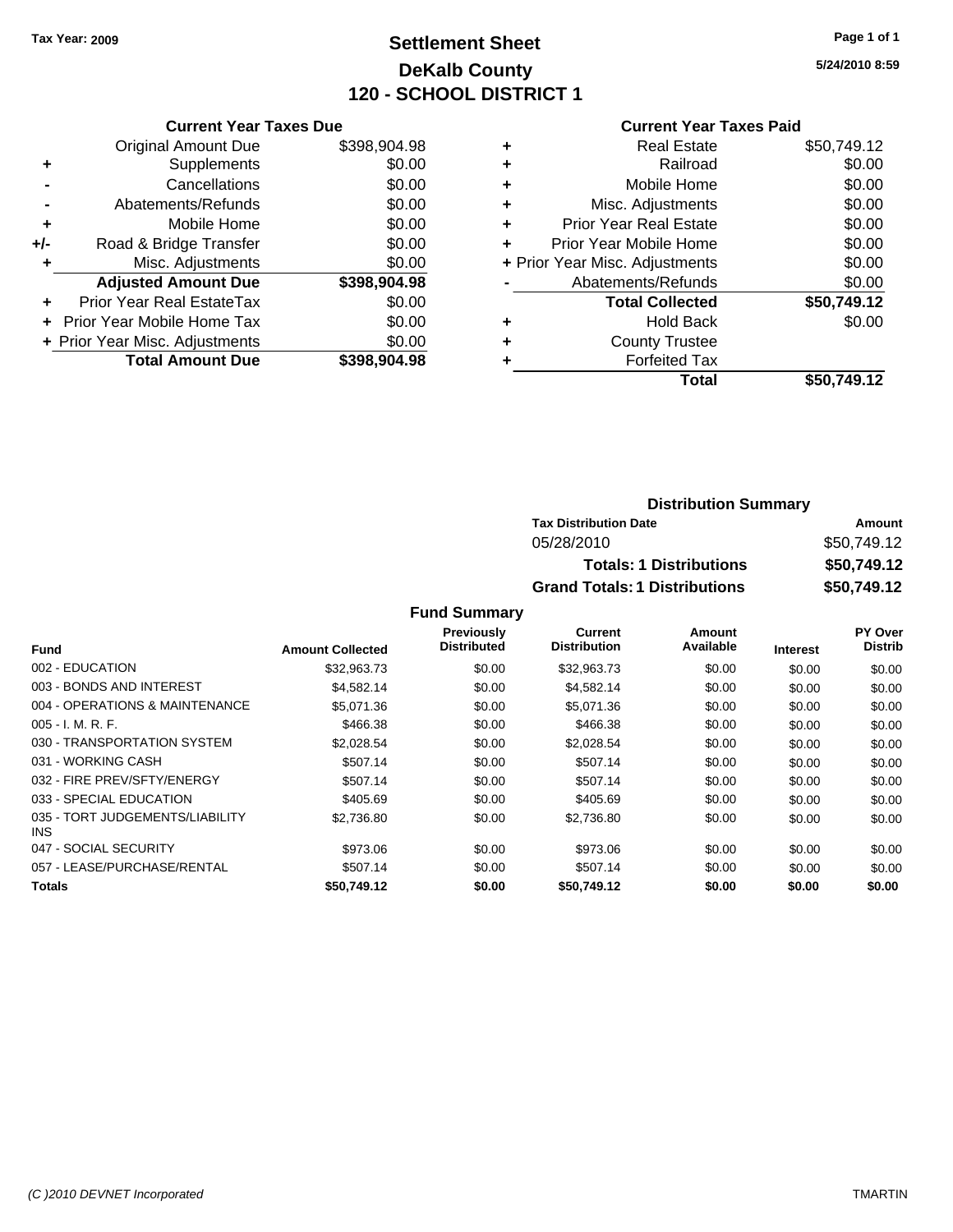### **Settlement Sheet Tax Year: 2009 Page 1 of 1 DeKalb County 121 - SCHOOL DISTRICT 9**

**5/24/2010 8:59**

#### **Current Year Taxes Paid**

| <b>Original Amount Due</b>       | \$71,767.97                   |
|----------------------------------|-------------------------------|
| Supplements                      | \$0.00                        |
| Cancellations                    | \$0.00                        |
| Abatements/Refunds               | \$0.00                        |
| Mobile Home                      | \$0.00                        |
| Road & Bridge Transfer           | \$0.00                        |
| Misc. Adjustments                | \$0.00                        |
| <b>Adjusted Amount Due</b>       | \$71,767.97                   |
| <b>Prior Year Real EstateTax</b> | \$0.00                        |
| Prior Year Mobile Home Tax       | \$0.00                        |
| + Prior Year Misc. Adjustments   | \$0.00                        |
| <b>Total Amount Due</b>          | \$71.767.97                   |
|                                  | <b>Current Year Taxes Due</b> |

| ٠ | <b>Real Estate</b>             | \$14,005.45 |
|---|--------------------------------|-------------|
| ٠ | Railroad                       | \$0.00      |
| ٠ | Mobile Home                    | \$0.00      |
| ٠ | Misc. Adjustments              | \$0.00      |
| ÷ | <b>Prior Year Real Estate</b>  | \$0.00      |
| ÷ | Prior Year Mobile Home         | \$0.00      |
|   | + Prior Year Misc. Adjustments | \$0.00      |
|   | Abatements/Refunds             | \$0.00      |
|   | <b>Total Collected</b>         | \$14,005.45 |
| ٠ | <b>Hold Back</b>               | \$0.00      |
| ٠ | <b>County Trustee</b>          |             |
| ٠ | <b>Forfeited Tax</b>           |             |
|   | Total                          | \$14.005.45 |
|   |                                |             |

### **Distribution Summary Tax Distribution Date Amount** 05/28/2010 \$14,005.45 **Totals: 1 Distributions \$14,005.45 Grand Totals: 1 Distributions \$14,005.45**

|                                         |                         | <b>Previously</b>  | Current             | Amount    |                 | <b>PY Over</b> |
|-----------------------------------------|-------------------------|--------------------|---------------------|-----------|-----------------|----------------|
| <b>Fund</b>                             | <b>Amount Collected</b> | <b>Distributed</b> | <b>Distribution</b> | Available | <b>Interest</b> | <b>Distrib</b> |
| 002 - EDUCATION                         | \$7,631.23              | \$0.00             | \$7,631.23          | \$0.00    | \$0.00          | \$0.00         |
| 003 - BONDS AND INTEREST                | \$2,797.13              | \$0.00             | \$2,797.13          | \$0.00    | \$0.00          | \$0.00         |
| 004 - OPERATIONS & MAINTENANCE          | \$2,069.24              | \$0.00             | \$2,069.24          | \$0.00    | \$0.00          | \$0.00         |
| $005 - I. M. R. F.$                     | \$181.59                | \$0.00             | \$181.59            | \$0.00    | \$0.00          | \$0.00         |
| 030 - TRANSPORTATION SYSTEM             | \$587.01                | \$0.00             | \$587.01            | \$0.00    | \$0.00          | \$0.00         |
| 031 - WORKING CASH                      | \$146.75                | \$0.00             | \$146.75            | \$0.00    | \$0.00          | \$0.00         |
| 032 - FIRE PREV/SFTY/ENERGY             | \$146.75                | \$0.00             | \$146.75            | \$0.00    | \$0.00          | \$0.00         |
| 033 - SPECIAL EDUCATION                 | \$117.41                | \$0.00             | \$117.41            | \$0.00    | \$0.00          | \$0.00         |
| 035 - TORT JUDGEMENTS/LIABILITY<br>INS. | \$0.00                  | \$0.00             | \$0.00              | \$0.00    | \$0.00          | \$0.00         |
| 047 - SOCIAL SECURITY                   | \$181.59                | \$0.00             | \$181.59            | \$0.00    | \$0.00          | \$0.00         |
| 057 - LEASE/PURCHASE/RENTAL             | \$146.75                | \$0.00             | \$146.75            | \$0.00    | \$0.00          | \$0.00         |
| <b>Totals</b>                           | \$14,005.45             | \$0.00             | \$14,005.45         | \$0.00    | \$0.00          | \$0.00         |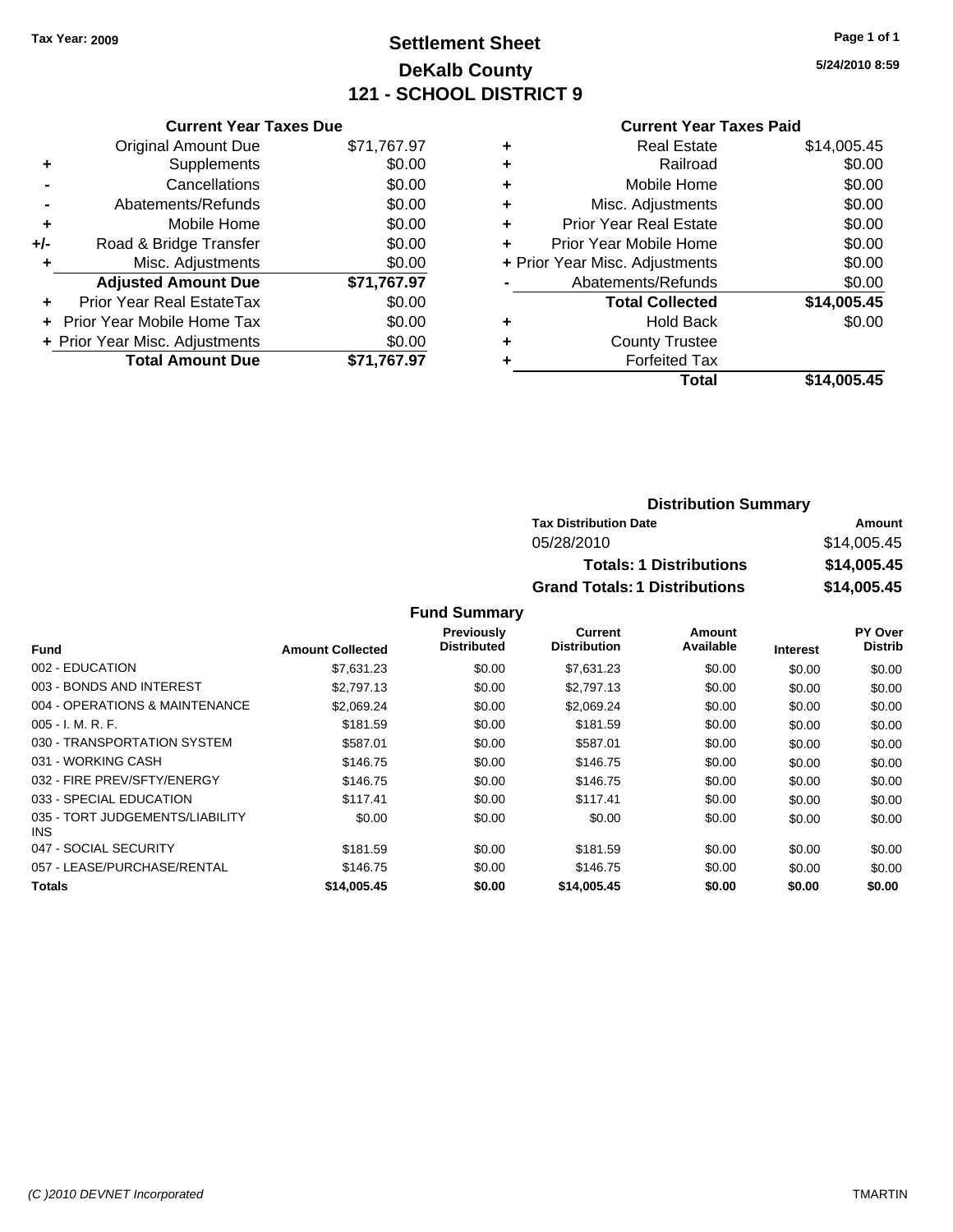### **Settlement Sheet Tax Year: 2009 Page 1 of 1 DeKalb County 122 - SCHOOL DISTRICT 100**

**5/24/2010 8:59**

#### **Current Year Taxes Paid**

|       | <b>Current Year Taxes Due</b>  |             |  |  |  |  |
|-------|--------------------------------|-------------|--|--|--|--|
|       | <b>Original Amount Due</b>     | \$11,117.97 |  |  |  |  |
| ٠     | Supplements                    | \$0.00      |  |  |  |  |
|       | Cancellations                  | \$0.00      |  |  |  |  |
|       | Abatements/Refunds             | \$0.00      |  |  |  |  |
| ٠     | Mobile Home                    | \$0.00      |  |  |  |  |
| $+/-$ | Road & Bridge Transfer         | \$0.00      |  |  |  |  |
|       | Misc. Adjustments              | \$0.00      |  |  |  |  |
|       | <b>Adjusted Amount Due</b>     | \$11,117.97 |  |  |  |  |
|       | Prior Year Real EstateTax      | \$0.00      |  |  |  |  |
|       | Prior Year Mobile Home Tax     | \$0.00      |  |  |  |  |
|       | + Prior Year Misc. Adjustments | \$0.00      |  |  |  |  |
|       | <b>Total Amount Due</b>        | \$11,117.97 |  |  |  |  |
|       |                                |             |  |  |  |  |

| <b>Real Estate</b>             | \$1,051.26 |
|--------------------------------|------------|
| Railroad                       | \$0.00     |
| Mobile Home                    | \$0.00     |
| Misc. Adjustments              | \$0.00     |
| <b>Prior Year Real Estate</b>  | \$0.00     |
| Prior Year Mobile Home         | \$0.00     |
| + Prior Year Misc. Adjustments | \$0.00     |
| Abatements/Refunds             | \$0.00     |
| <b>Total Collected</b>         | \$1,051.26 |
| <b>Hold Back</b>               | \$0.00     |
| <b>County Trustee</b>          |            |
| <b>Forfeited Tax</b>           |            |
| Total                          | \$1,051.26 |
|                                |            |

| <b>Distribution Summary</b>          |            |
|--------------------------------------|------------|
| <b>Tax Distribution Date</b>         | Amount     |
| 05/28/2010                           | \$1,051.26 |
| <b>Totals: 1 Distributions</b>       | \$1,051.26 |
| <b>Grand Totals: 1 Distributions</b> | \$1,051.26 |

|                                         |                         | <b>Previously</b>  | Current             | Amount    |                 | <b>PY Over</b> |
|-----------------------------------------|-------------------------|--------------------|---------------------|-----------|-----------------|----------------|
| <b>Fund</b>                             | <b>Amount Collected</b> | <b>Distributed</b> | <b>Distribution</b> | Available | <b>Interest</b> | <b>Distrib</b> |
| 002 - EDUCATION                         | \$631.50                | \$0.00             | \$631.50            | \$0.00    | \$0.00          | \$0.00         |
| 003 - BONDS AND INTEREST                | \$181.46                | \$0.00             | \$181.46            | \$0.00    | \$0.00          | \$0.00         |
| 004 - OPERATIONS & MAINTENANCE          | \$139.53                | \$0.00             | \$139.53            | \$0.00    | \$0.00          | \$0.00         |
| $005 - I. M. R. F.$                     | \$12.39                 | \$0.00             | \$12.39             | \$0.00    | \$0.00          | \$0.00         |
| 030 - TRANSPORTATION SYSTEM             | \$53.53                 | \$0.00             | \$53.53             | \$0.00    | \$0.00          | \$0.00         |
| 031 - WORKING CASH                      | \$0.00                  | \$0.00             | \$0.00              | \$0.00    | \$0.00          | \$0.00         |
| 032 - FIRE PREV/SFTY/ENERGY             | \$8.42                  | \$0.00             | \$8.42              | \$0.00    | \$0.00          | \$0.00         |
| 033 - SPECIAL EDUCATION                 | \$10.11                 | \$0.00             | \$10.11             | \$0.00    | \$0.00          | \$0.00         |
| 035 - TORT JUDGEMENTS/LIABILITY<br>INS. | \$11.07                 | \$0.00             | \$11.07             | \$0.00    | \$0.00          | \$0.00         |
| 047 - SOCIAL SECURITY                   | \$3.25                  | \$0.00             | \$3.25              | \$0.00    | \$0.00          | \$0.00         |
| 057 - LEASE/PURCHASE/RENTAL             | \$0.00                  | \$0.00             | \$0.00              | \$0.00    | \$0.00          | \$0.00         |
| <b>Totals</b>                           | \$1,051.26              | \$0.00             | \$1,051.26          | \$0.00    | \$0.00          | \$0.00         |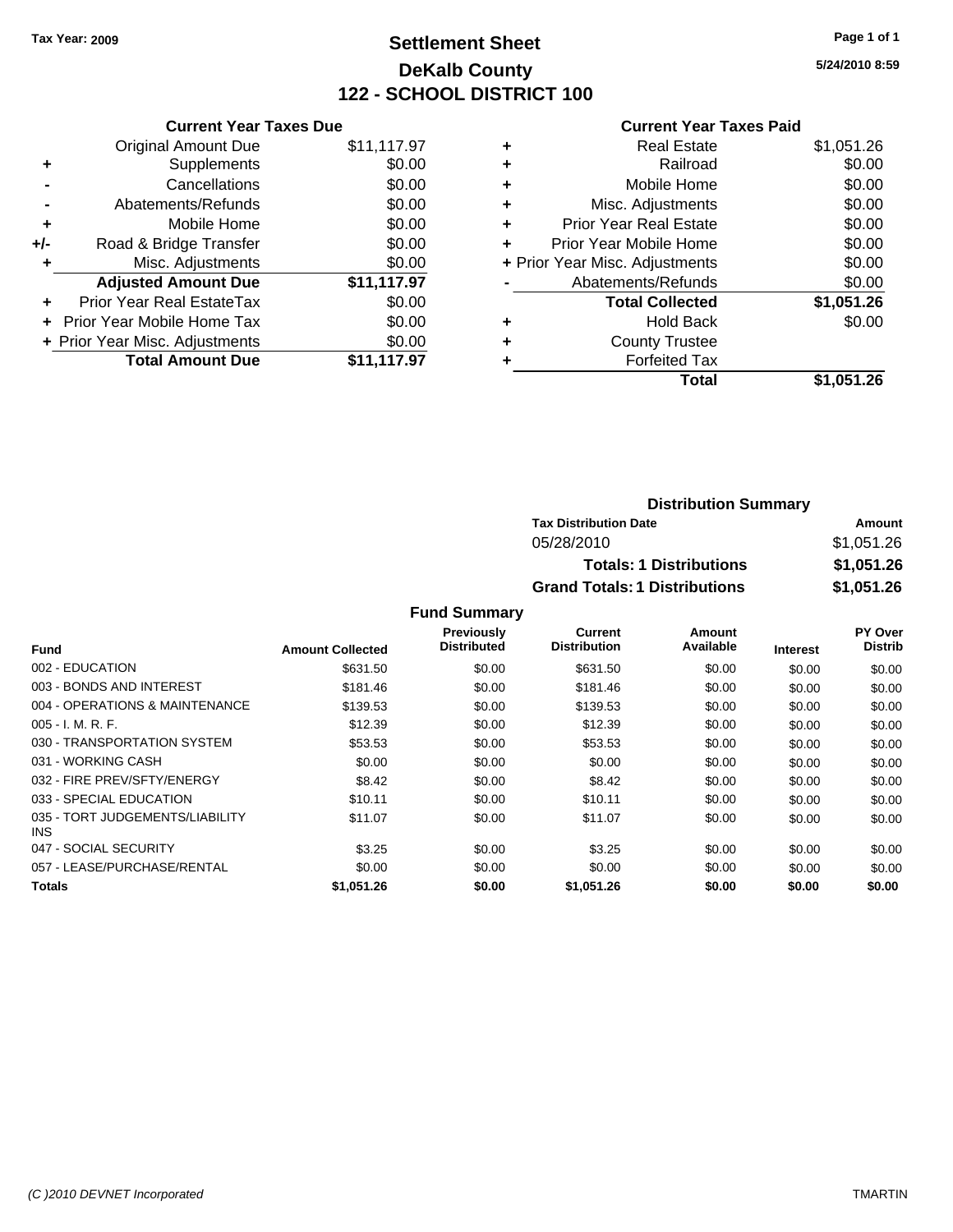## **Settlement Sheet Tax Year: 2009 Page 1 of 1 DeKalb County 123 - SCHOOL DISTRICT 161**

**5/24/2010 8:59**

#### **Current Year Taxes Paid**

| <b>Current Year Taxes Due</b>     |             |  |  |  |  |
|-----------------------------------|-------------|--|--|--|--|
| <b>Original Amount Due</b>        | \$67,341.31 |  |  |  |  |
| Supplements                       | \$0.00      |  |  |  |  |
| Cancellations                     | \$0.00      |  |  |  |  |
| Abatements/Refunds                | \$0.00      |  |  |  |  |
| Mobile Home                       | \$0.00      |  |  |  |  |
| Road & Bridge Transfer            | \$0.00      |  |  |  |  |
| Misc. Adjustments                 | \$0.00      |  |  |  |  |
| <b>Adjusted Amount Due</b>        | \$67,341.31 |  |  |  |  |
| Prior Year Real EstateTax         | \$0.00      |  |  |  |  |
| <b>Prior Year Mobile Home Tax</b> | \$0.00      |  |  |  |  |
| + Prior Year Misc. Adjustments    | \$0.00      |  |  |  |  |
| <b>Total Amount Due</b>           | \$67.341.31 |  |  |  |  |
|                                   |             |  |  |  |  |

| ٠ | <b>Real Estate</b>             | \$18,186.58 |
|---|--------------------------------|-------------|
| ٠ | Railroad                       | \$0.00      |
| ٠ | Mobile Home                    | \$0.00      |
| ٠ | Misc. Adjustments              | \$0.00      |
| ÷ | Prior Year Real Estate         | \$0.00      |
| ٠ | Prior Year Mobile Home         | \$0.00      |
|   | + Prior Year Misc. Adjustments | \$0.00      |
|   | Abatements/Refunds             | \$0.00      |
|   | <b>Total Collected</b>         | \$18,186.58 |
| ٠ | <b>Hold Back</b>               | \$0.00      |
| ٠ | <b>County Trustee</b>          |             |
|   | <b>Forfeited Tax</b>           |             |
|   | Total                          | \$18.186.58 |

| <b>Distribution Summary</b>          |             |  |  |  |
|--------------------------------------|-------------|--|--|--|
| <b>Tax Distribution Date</b>         | Amount      |  |  |  |
| 05/28/2010                           | \$18,186.58 |  |  |  |
| <b>Totals: 1 Distributions</b>       | \$18,186.58 |  |  |  |
| <b>Grand Totals: 1 Distributions</b> | \$18,186.58 |  |  |  |

|                                         |                         | <b>Previously</b>  | <b>Current</b>      | <b>Amount</b> |                 | PY Over        |
|-----------------------------------------|-------------------------|--------------------|---------------------|---------------|-----------------|----------------|
| <b>Fund</b>                             | <b>Amount Collected</b> | <b>Distributed</b> | <b>Distribution</b> | Available     | <b>Interest</b> | <b>Distrib</b> |
| 002 - EDUCATION                         | \$13,683,00             | \$0.00             | \$13,683.00         | \$0.00        | \$0.00          | \$0.00         |
| 003 - BONDS AND INTEREST                | \$0.00                  | \$0.00             | \$0.00              | \$0.00        | \$0.00          | \$0.00         |
| 004 - OPERATIONS & MAINTENANCE          | \$1,437.29              | \$0.00             | \$1,437.29          | \$0.00        | \$0.00          | \$0.00         |
| $005 - I. M. R. F.$                     | \$407.11                | \$0.00             | \$407.11            | \$0.00        | \$0.00          | \$0.00         |
| 030 - TRANSPORTATION SYSTEM             | \$689.91                | \$0.00             | \$689.91            | \$0.00        | \$0.00          | \$0.00         |
| 031 - WORKING CASH                      | \$287.46                | \$0.00             | \$287.46            | \$0.00        | \$0.00          | \$0.00         |
| 033 - SPECIAL EDUCATION                 | \$114.98                | \$0.00             | \$114.98            | \$0.00        | \$0.00          | \$0.00         |
| 035 - TORT JUDGEMENTS/LIABILITY<br>INS. | \$872.26                | \$0.00             | \$872.26            | \$0.00        | \$0.00          | \$0.00         |
| 047 - SOCIAL SECURITY                   | \$407.11                | \$0.00             | \$407.11            | \$0.00        | \$0.00          | \$0.00         |
| 057 - LEASE/PURCHASE/RENTAL             | \$287.46                | \$0.00             | \$287.46            | \$0.00        | \$0.00          | \$0.00         |
| <b>Totals</b>                           | \$18,186.58             | \$0.00             | \$18,186.58         | \$0.00        | \$0.00          | \$0.00         |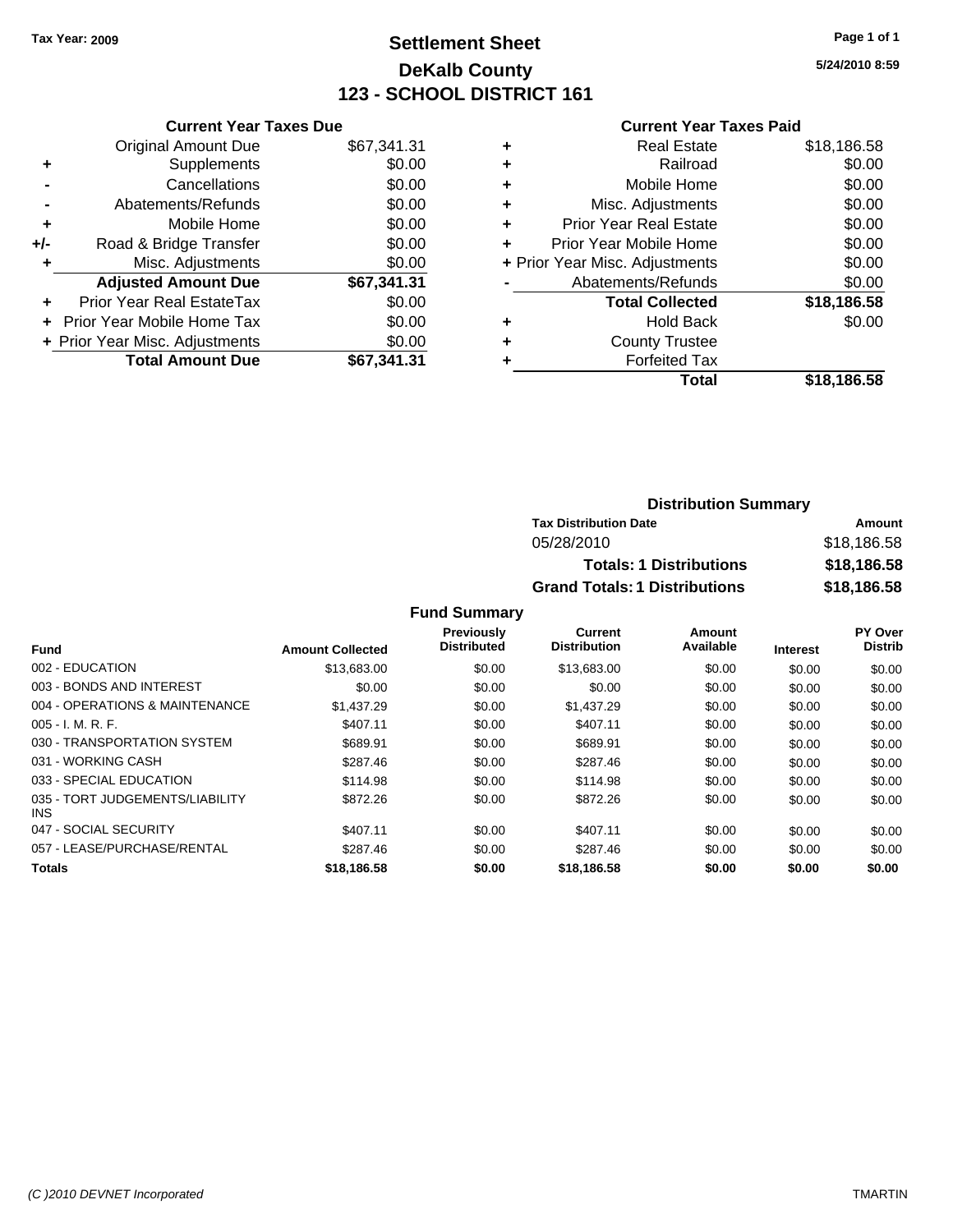### **Settlement Sheet Tax Year: 2009 Page 1 of 1 DeKalb County 124 - SCHOOL DISTRICT 212**

**5/24/2010 8:59**

#### **Current Year Taxes Paid**

| <b>Current Year Taxes Due</b>     |                         |
|-----------------------------------|-------------------------|
| <b>Original Amount Due</b>        | \$276.941.75            |
| Supplements                       | \$2,389.00              |
| Cancellations                     | \$2,491.29              |
| Abatements/Refunds                | \$0.00                  |
| Mobile Home                       | \$0.00                  |
| Road & Bridge Transfer            | \$0.00                  |
| Misc. Adjustments                 | \$0.00                  |
| <b>Adjusted Amount Due</b>        | \$276,839.46            |
| Prior Year Real EstateTax         | \$0.00                  |
| <b>Prior Year Mobile Home Tax</b> | \$0.00                  |
| + Prior Year Misc. Adjustments    | \$0.00                  |
|                                   | \$276,839.46            |
|                                   | <b>Total Amount Due</b> |

| ٠ | <b>Real Estate</b>             | \$53,108.76 |
|---|--------------------------------|-------------|
| ٠ | Railroad                       | \$0.00      |
| ٠ | Mobile Home                    | \$0.00      |
| ٠ | Misc. Adjustments              | \$0.00      |
| ÷ | <b>Prior Year Real Estate</b>  | \$0.00      |
| ٠ | Prior Year Mobile Home         | \$0.00      |
|   | + Prior Year Misc. Adjustments | \$0.00      |
|   | Abatements/Refunds             | \$0.00      |
|   | <b>Total Collected</b>         | \$53,108.76 |
| ٠ | <b>Hold Back</b>               | \$0.00      |
| ٠ | <b>County Trustee</b>          |             |
|   | <b>Forfeited Tax</b>           |             |
|   | Total                          | \$53,108,76 |

### **Distribution Summary Tax Distribution Date Amount** 05/28/2010 \$53,108.76 **Totals: 1 Distributions \$53,108.76 Grand Totals: 1 Distributions \$53,108.76**

|                                         |                         | Previously         | <b>Current</b>      | Amount    |                 | PY Over        |
|-----------------------------------------|-------------------------|--------------------|---------------------|-----------|-----------------|----------------|
| Fund                                    | <b>Amount Collected</b> | <b>Distributed</b> | <b>Distribution</b> | Available | <b>Interest</b> | <b>Distrib</b> |
| 002 - EDUCATION                         | \$26,994.91             | \$0.00             | \$26,994.91         | \$0.00    | \$0.00          | \$0.00         |
| 003 - BONDS AND INTEREST                | \$6,973.18              | \$0.00             | \$6,973.18          | \$0.00    | \$0.00          | \$0.00         |
| 004 - OPERATIONS & MAINTENANCE          | \$5.191.33              | \$0.00             | \$5,191.33          | \$0.00    | \$0.00          | \$0.00         |
| $005 - I. M. R. F.$                     | \$1,106.15              | \$0.00             | \$1,106.15          | \$0.00    | \$0.00          | \$0.00         |
| 030 - TRANSPORTATION SYSTEM             | \$2,491.86              | \$0.00             | \$2,491.86          | \$0.00    | \$0.00          | \$0.00         |
| 031 - WORKING CASH                      | \$1,038.28              | \$0.00             | \$1,038.28          | \$0.00    | \$0.00          | \$0.00         |
| 032 - FIRE PREV/SFTY/ENERGY             | \$211.59                | \$0.00             | \$211.59            | \$0.00    | \$0.00          | \$0.00         |
| 033 - SPECIAL EDUCATION                 | \$415.31                | \$0.00             | \$415.31            | \$0.00    | \$0.00          | \$0.00         |
| 035 - TORT JUDGEMENTS/LIABILITY<br>INS. | \$6,352.55              | \$0.00             | \$6,352.55          | \$0.00    | \$0.00          | \$0.00         |
| 047 - SOCIAL SECURITY                   | \$1,295.32              | \$0.00             | \$1,295.32          | \$0.00    | \$0.00          | \$0.00         |
| 057 - LEASE/PURCHASE/RENTAL             | \$1,038.28              | \$0.00             | \$1,038.28          | \$0.00    | \$0.00          | \$0.00         |
| <b>Totals</b>                           | \$53,108.76             | \$0.00             | \$53,108.76         | \$0.00    | \$0.00          | \$0.00         |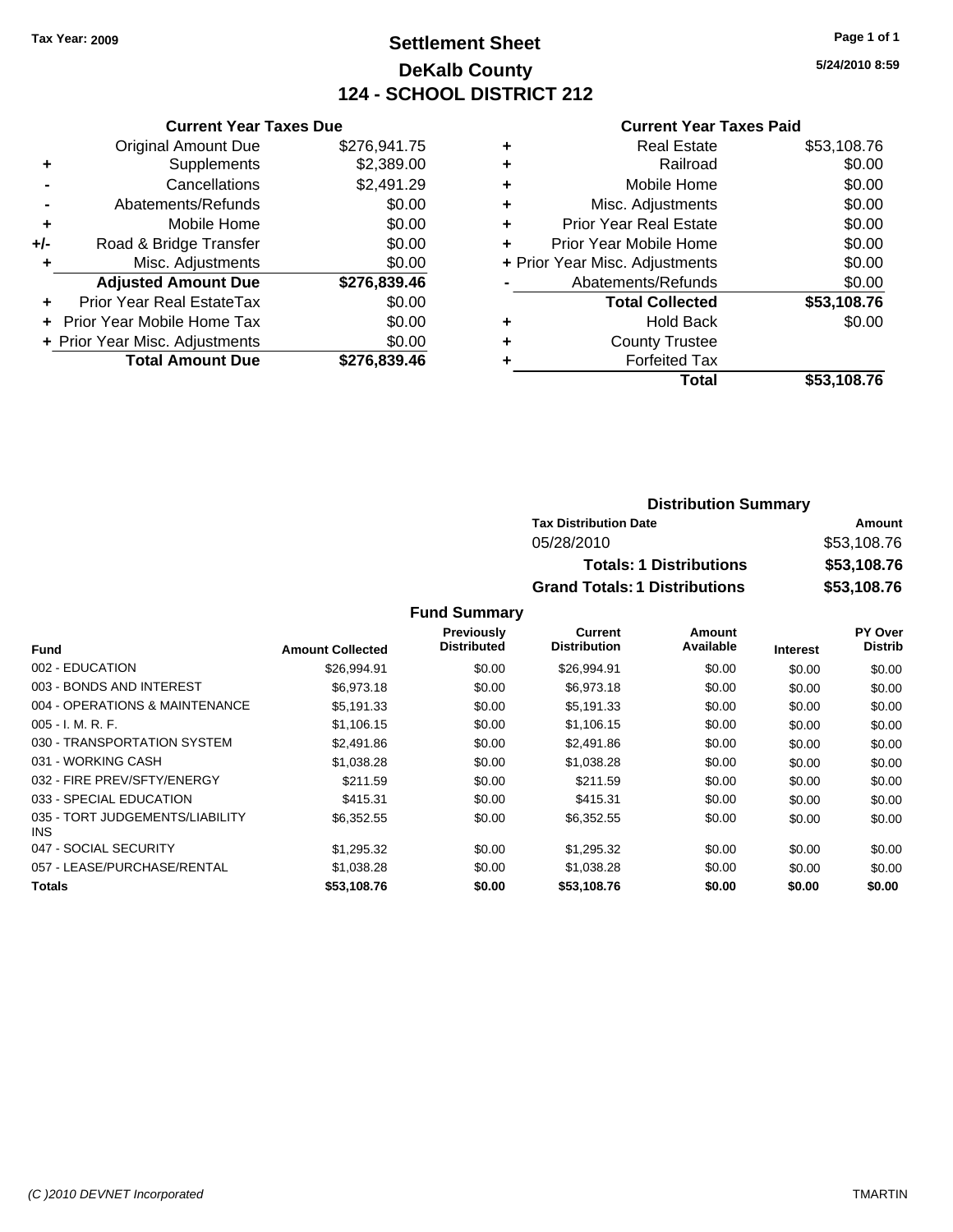### **Settlement Sheet Tax Year: 2009 Page 1 of 1 DeKalb County 125 - SCHOOL DISTRICT 220**

**5/24/2010 8:59**

| \$2,395.58<br>\$0.00<br>\$0.00 |
|--------------------------------|
|                                |
|                                |
|                                |
| \$0.00                         |
| \$0.00                         |
| \$0.00                         |
| \$0.00                         |
| \$2,395.58                     |
| \$0.00                         |
| \$0.00                         |
| \$0.00                         |
| \$2.395.58                     |
|                                |

|   | <b>Current Year Taxes Paid</b> |          |
|---|--------------------------------|----------|
| ٠ | <b>Real Estate</b>             | \$412.92 |
|   | Railroad                       | \$0.00   |
| ٠ | Mobile Home                    | \$0.00   |
| ٠ | Misc. Adjustments              | \$0.00   |
| ٠ | <b>Prior Year Real Estate</b>  | \$0.00   |
| ٠ | Prior Year Mobile Home         | \$0.00   |
|   | + Prior Year Misc. Adjustments | \$0.00   |
|   | Abatements/Refunds             | \$0.00   |
|   | <b>Total Collected</b>         | \$412.92 |
|   | <b>Hold Back</b>               | \$0.00   |
|   | <b>County Trustee</b>          |          |
|   | <b>Forfeited Tax</b>           |          |
|   | Total                          | \$412.92 |

| <b>Distribution Summary</b>          |          |
|--------------------------------------|----------|
| <b>Tax Distribution Date</b>         | Amount   |
| 05/28/2010                           | \$412.92 |
| <b>Totals: 1 Distributions</b>       | \$412.92 |
| <b>Grand Totals: 1 Distributions</b> | \$412.92 |

|                                               |                         | Previously         | Current             | Amount    |                 | PY Over        |
|-----------------------------------------------|-------------------------|--------------------|---------------------|-----------|-----------------|----------------|
| Fund                                          | <b>Amount Collected</b> | <b>Distributed</b> | <b>Distribution</b> | Available | <b>Interest</b> | <b>Distrib</b> |
| 002 - EDUCATION                               | \$216.10                | \$0.00             | \$216.10            | \$0.00    | \$0.00          | \$0.00         |
| 003 - BONDS AND INTEREST                      | \$69.90                 | \$0.00             | \$69.90             | \$0.00    | \$0.00          | \$0.00         |
| 004 - OPERATIONS & MAINTENANCE                | \$34.75                 | \$0.00             | \$34.75             | \$0.00    | \$0.00          | \$0.00         |
| $005 - I. M. R. F.$                           | \$0.68                  | \$0.00             | \$0.68              | \$0.00    | \$0.00          | \$0.00         |
| 030 - TRANSPORTATION SYSTEM                   | \$13.91                 | \$0.00             | \$13.91             | \$0.00    | \$0.00          | \$0.00         |
| 031 - WORKING CASH                            | \$5.79                  | \$0.00             | \$5.79              | \$0.00    | \$0.00          | \$0.00         |
| 032 - FIRE PREV/SFTY/ENERGY                   | \$5.57                  | \$0.00             | \$5.57              | \$0.00    | \$0.00          | \$0.00         |
| 033 - SPECIAL EDUCATION                       | \$2.29                  | \$0.00             | \$2.29              | \$0.00    | \$0.00          | \$0.00         |
| 035 - TORT JUDGEMENTS/LIABILITY<br><b>INS</b> | \$56.84                 | \$0.00             | \$56.84             | \$0.00    | \$0.00          | \$0.00         |
| 047 - SOCIAL SECURITY                         | \$1.30                  | \$0.00             | \$1.30              | \$0.00    | \$0.00          | \$0.00         |
| 057 - LEASE/PURCHASE/RENTAL                   | \$5.79                  | \$0.00             | \$5.79              | \$0.00    | \$0.00          | \$0.00         |
| <b>Totals</b>                                 | \$412.92                | \$0.00             | \$412.92            | \$0.00    | \$0.00          | \$0.00         |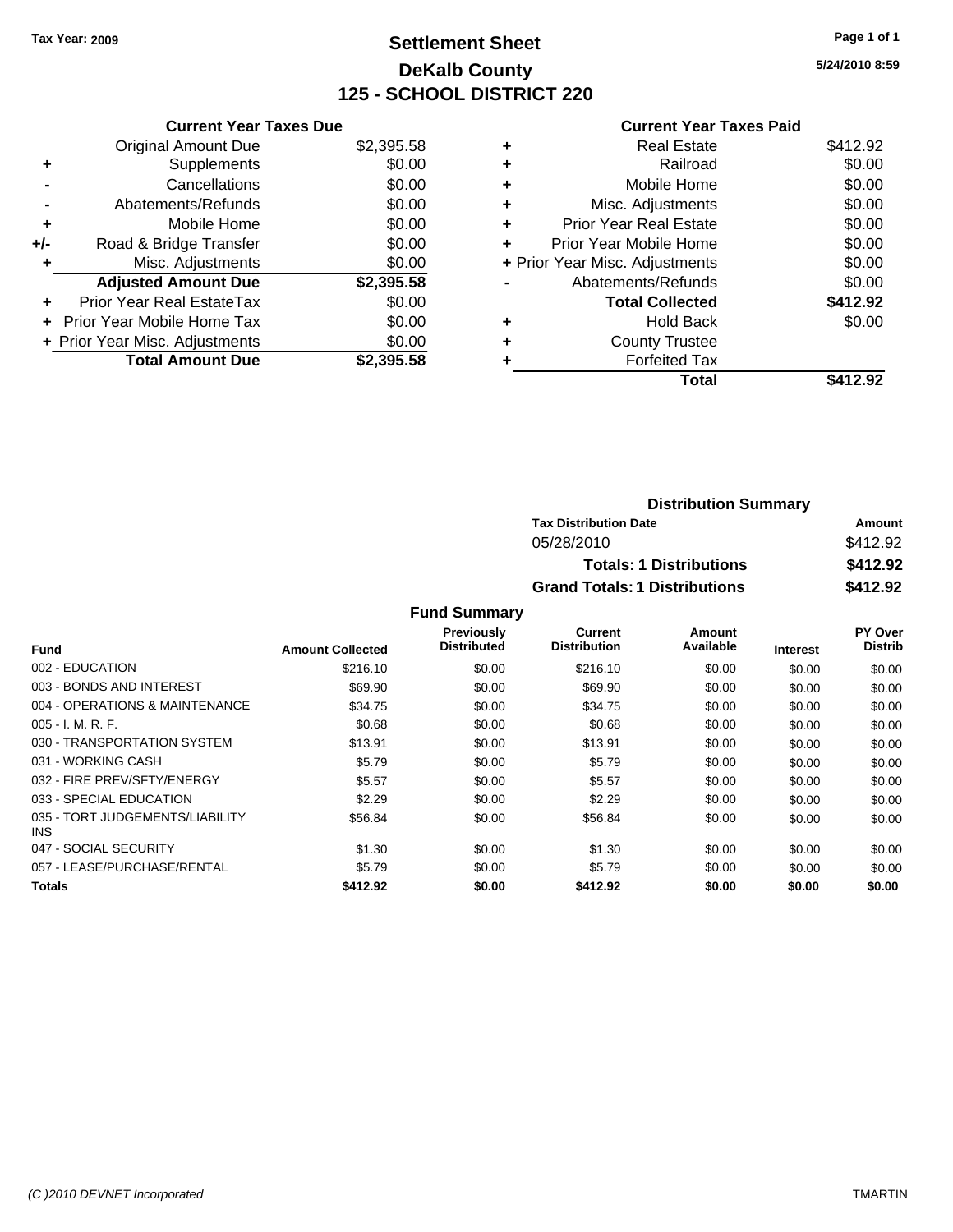### **Settlement Sheet Tax Year: 2009 Page 1 of 1 DeKalb County 126 - SCHOOL DISTRICT 269**

**5/24/2010 8:59**

#### **Current Year Taxes Paid**

|     | <b>Current Year Taxes Due</b>     |              |
|-----|-----------------------------------|--------------|
|     | <b>Original Amount Due</b>        | \$275,109.74 |
| ٠   | Supplements                       | \$2,977.95   |
|     | Cancellations                     | \$3,105.49   |
|     | Abatements/Refunds                | \$0.00       |
| ٠   | Mobile Home                       | \$0.00       |
| +/- | Road & Bridge Transfer            | \$0.00       |
|     | Misc. Adjustments                 | \$0.00       |
|     | <b>Adjusted Amount Due</b>        | \$274,982.20 |
| ÷   | Prior Year Real EstateTax         | \$0.00       |
|     | <b>Prior Year Mobile Home Tax</b> | \$0.00       |
|     | + Prior Year Misc. Adjustments    | \$0.00       |
|     | <b>Total Amount Due</b>           | \$274.982.20 |
|     |                                   |              |

| ٠ | <b>Real Estate</b>             | \$47,486.95 |
|---|--------------------------------|-------------|
| ٠ | Railroad                       | \$0.00      |
| ٠ | Mobile Home                    | \$0.00      |
| ٠ | Misc. Adjustments              | \$0.00      |
| ÷ | <b>Prior Year Real Estate</b>  | \$0.00      |
| ٠ | Prior Year Mobile Home         | \$0.00      |
|   | + Prior Year Misc. Adjustments | \$0.00      |
|   | Abatements/Refunds             | \$0.00      |
|   | <b>Total Collected</b>         | \$47,486.95 |
| ٠ | <b>Hold Back</b>               | \$0.00      |
| ٠ | <b>County Trustee</b>          |             |
| ٠ | <b>Forfeited Tax</b>           |             |
|   | Total                          | \$47,486.95 |
|   |                                |             |

| <b>Distribution Summary</b>          |             |
|--------------------------------------|-------------|
| <b>Tax Distribution Date</b>         | Amount      |
| 05/28/2010                           | \$47.486.95 |
| <b>Totals: 1 Distributions</b>       | \$47,486.95 |
| <b>Grand Totals: 1 Distributions</b> | \$47,486.95 |

| <b>Fund</b>                                   | <b>Amount Collected</b> | <b>Previously</b><br><b>Distributed</b> | Current<br><b>Distribution</b> | <b>Amount</b><br>Available | <b>Interest</b> | PY Over<br><b>Distrib</b> |
|-----------------------------------------------|-------------------------|-----------------------------------------|--------------------------------|----------------------------|-----------------|---------------------------|
|                                               |                         |                                         |                                |                            |                 |                           |
| 002 - EDUCATION                               | \$31,279.78             | \$0.00                                  | \$31,279.78                    | \$0.00                     | \$0.00          | \$0.00                    |
| 003 - BONDS AND INTEREST                      | \$0.00                  | \$0.00                                  | \$0.00                         | \$0.00                     | \$0.00          | \$0.00                    |
| 004 - OPERATIONS & MAINTENANCE                | \$8.192.31              | \$0.00                                  | \$8.192.31                     | \$0.00                     | \$0.00          | \$0.00                    |
| $005 - I. M. R. F.$                           | \$562.44                | \$0.00                                  | \$562.44                       | \$0.00                     | \$0.00          | \$0.00                    |
| 030 - TRANSPORTATION SYSTEM                   | \$1.787.41              | \$0.00                                  | \$1.787.41                     | \$0.00                     | \$0.00          | \$0.00                    |
| 031 - WORKING CASH                            | \$744.74                | \$0.00                                  | \$744.74                       | \$0.00                     | \$0.00          | \$0.00                    |
| 033 - SPECIAL EDUCATION                       | \$297.89                | \$0.00                                  | \$297.89                       | \$0.00                     | \$0.00          | \$0.00                    |
| 035 - TORT JUDGEMENTS/LIABILITY<br><b>INS</b> | \$4.059.94              | \$0.00                                  | \$4.059.94                     | \$0.00                     | \$0.00          | \$0.00                    |
| 047 - SOCIAL SECURITY                         | \$562.44                | \$0.00                                  | \$562.44                       | \$0.00                     | \$0.00          | \$0.00                    |
| <b>Totals</b>                                 | \$47,486.95             | \$0.00                                  | \$47,486.95                    | \$0.00                     | \$0.00          | \$0.00                    |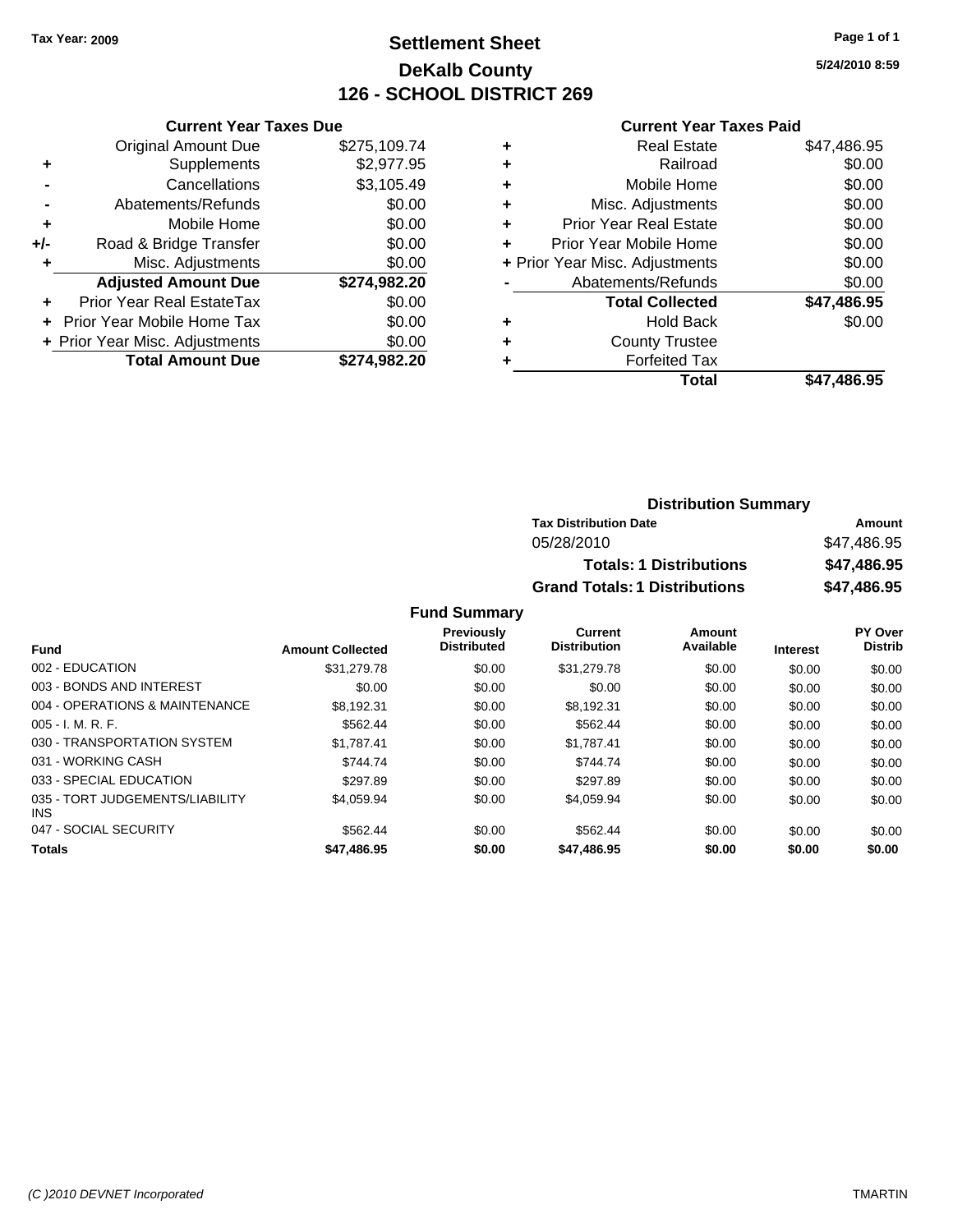### **Settlement Sheet Tax Year: 2009 Page 1 of 1 DeKalb County 127 - SCHOOL DISTRICT 271**

**5/24/2010 8:59**

#### **Current Year Taxes Paid**

| <b>Current Year Taxes Due</b>     |                                |  |  |  |
|-----------------------------------|--------------------------------|--|--|--|
| <b>Original Amount Due</b>        | \$53,153.17                    |  |  |  |
| Supplements                       | \$0.00                         |  |  |  |
| Cancellations                     | \$0.00                         |  |  |  |
| Abatements/Refunds                | \$0.00                         |  |  |  |
| Mobile Home                       | \$0.00                         |  |  |  |
| Road & Bridge Transfer            | \$0.00                         |  |  |  |
| Misc. Adjustments                 | \$0.00                         |  |  |  |
| <b>Adjusted Amount Due</b>        | \$53,153.17                    |  |  |  |
| Prior Year Real EstateTax         | \$0.00                         |  |  |  |
| <b>Prior Year Mobile Home Tax</b> | \$0.00                         |  |  |  |
|                                   | \$0.00                         |  |  |  |
| <b>Total Amount Due</b>           | \$53,153.17                    |  |  |  |
|                                   | + Prior Year Misc. Adjustments |  |  |  |

| <b>Real Estate</b>             | \$7,311.60 |
|--------------------------------|------------|
| Railroad                       | \$0.00     |
| Mobile Home                    | \$0.00     |
| Misc. Adjustments              | \$0.00     |
| <b>Prior Year Real Estate</b>  | \$0.00     |
| Prior Year Mobile Home         | \$0.00     |
| + Prior Year Misc. Adjustments | \$0.00     |
| Abatements/Refunds             | \$0.00     |
| <b>Total Collected</b>         | \$7,311.60 |
| <b>Hold Back</b>               | \$0.00     |
| <b>County Trustee</b>          |            |
| <b>Forfeited Tax</b>           |            |
| Total                          | \$7,311.60 |
|                                |            |

| <b>Distribution Summary</b>          |            |
|--------------------------------------|------------|
| <b>Tax Distribution Date</b>         | Amount     |
| 05/28/2010                           | \$7,311.60 |
| <b>Totals: 1 Distributions</b>       | \$7,311.60 |
| <b>Grand Totals: 1 Distributions</b> | \$7,311.60 |

|                                               |                         | <b>Previously</b>  | Current             | Amount    |                 | PY Over        |
|-----------------------------------------------|-------------------------|--------------------|---------------------|-----------|-----------------|----------------|
| <b>Fund</b>                                   | <b>Amount Collected</b> | <b>Distributed</b> | <b>Distribution</b> | Available | <b>Interest</b> | <b>Distrib</b> |
| 002 - EDUCATION                               | \$4.072.94              | \$0.00             | \$4,072.94          | \$0.00    | \$0.00          | \$0.00         |
| 003 - BONDS AND INTEREST                      | \$1,472.42              | \$0.00             | \$1,472.42          | \$0.00    | \$0.00          | \$0.00         |
| 004 - OPERATIONS & MAINTENANCE                | \$844.36                | \$0.00             | \$844.36            | \$0.00    | \$0.00          | \$0.00         |
| $005 - I. M. R. F.$                           | \$40.65                 | \$0.00             | \$40.65             | \$0.00    | \$0.00          | \$0.00         |
| 030 - TRANSPORTATION SYSTEM                   | \$250.19                | \$0.00             | \$250.19            | \$0.00    | \$0.00          | \$0.00         |
| 031 - WORKING CASH                            | \$42.69                 | \$0.00             | \$42.69             | \$0.00    | \$0.00          | \$0.00         |
| 032 - FIRE PREV/SFTY/ENERGY                   | \$3.44                  | \$0.00             | \$3.44              | \$0.00    | \$0.00          | \$0.00         |
| 033 - SPECIAL EDUCATION                       | \$37.68                 | \$0.00             | \$37.68             | \$0.00    | \$0.00          | \$0.00         |
| 035 - TORT JUDGEMENTS/LIABILITY<br><b>INS</b> | \$312.68                | \$0.00             | \$312.68            | \$0.00    | \$0.00          | \$0.00         |
| 047 - SOCIAL SECURITY                         | \$187.64                | \$0.00             | \$187.64            | \$0.00    | \$0.00          | \$0.00         |
| 057 - LEASE/PURCHASE/RENTAL                   | \$46.91                 | \$0.00             | \$46.91             | \$0.00    | \$0.00          | \$0.00         |
| Totals                                        | \$7,311,60              | \$0.00             | \$7,311.60          | \$0.00    | \$0.00          | \$0.00         |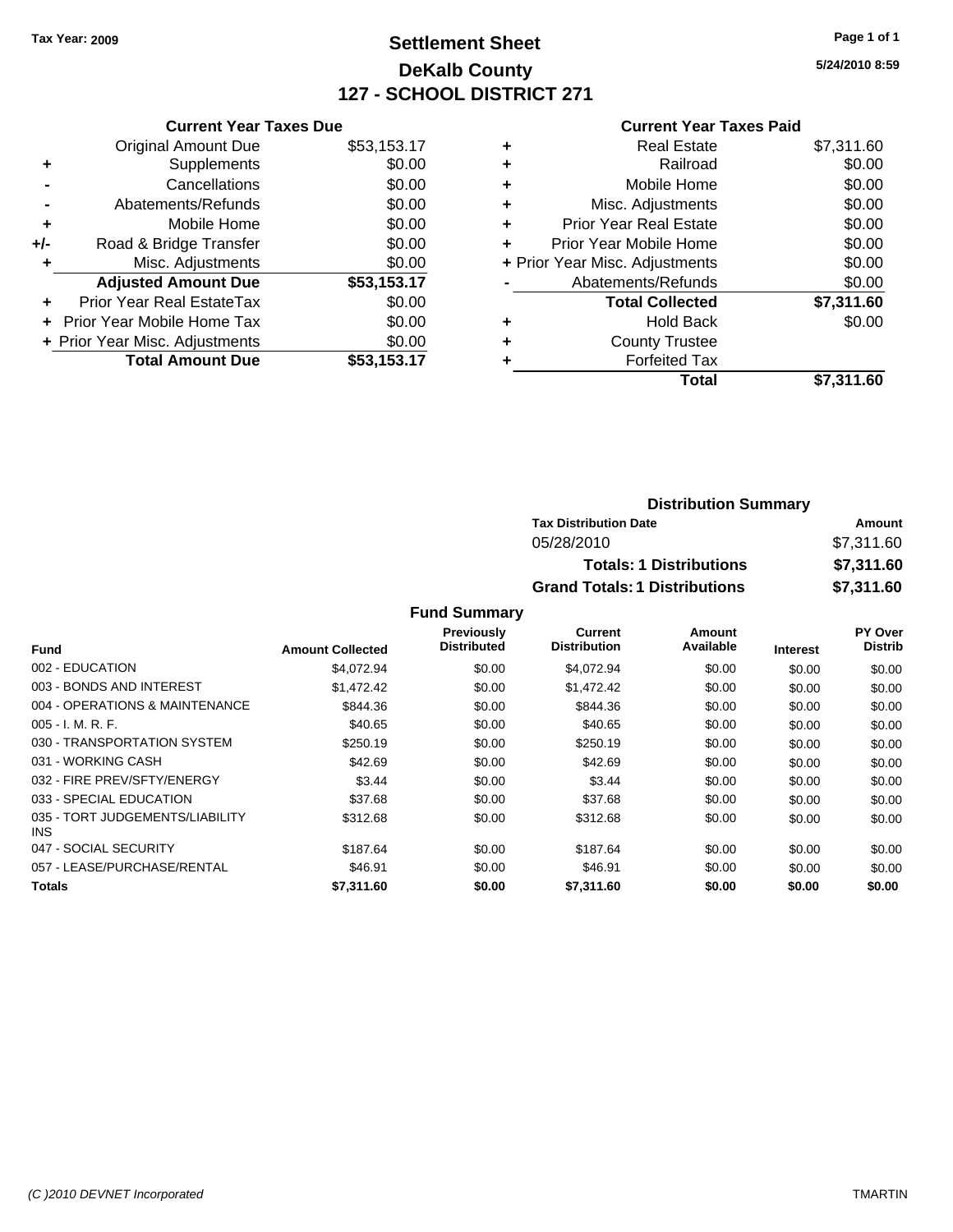### **Settlement Sheet Tax Year: 2009 Page 1 of 1 DeKalb County 128 - SCHOOL DISTRICT 300**

**5/24/2010 8:59**

#### **Current Year Taxes Paid**

|     | <b>Current Year Taxes Due</b>     |            |
|-----|-----------------------------------|------------|
|     | <b>Original Amount Due</b>        | \$5,989.57 |
| ٠   | Supplements                       | \$0.00     |
|     | Cancellations                     | \$0.00     |
|     | Abatements/Refunds                | \$0.00     |
| ٠   | Mobile Home                       | \$0.00     |
| +/- | Road & Bridge Transfer            | \$0.00     |
| ٠   | Misc. Adjustments                 | \$0.00     |
|     | <b>Adjusted Amount Due</b>        | \$5,989.57 |
|     | Prior Year Real EstateTax         | \$0.00     |
|     | <b>Prior Year Mobile Home Tax</b> | \$0.00     |
|     | + Prior Year Misc. Adjustments    | \$0.00     |
|     | <b>Total Amount Due</b>           | \$5.989.57 |

| <b>Real Estate</b>            | \$2,994.80                     |
|-------------------------------|--------------------------------|
| Railroad                      | \$0.00                         |
| Mobile Home                   | \$0.00                         |
| Misc. Adjustments             | \$0.00                         |
| <b>Prior Year Real Estate</b> | \$0.00                         |
| Prior Year Mobile Home        | \$0.00                         |
|                               | \$0.00                         |
| Abatements/Refunds            | \$0.00                         |
| <b>Total Collected</b>        | \$2,994.80                     |
| <b>Hold Back</b>              | \$0.00                         |
| <b>County Trustee</b>         |                                |
| <b>Forfeited Tax</b>          |                                |
| Total                         | \$2.994.80                     |
|                               | + Prior Year Misc. Adjustments |

| <b>Distribution Summary</b>          |            |  |  |
|--------------------------------------|------------|--|--|
| <b>Tax Distribution Date</b>         | Amount     |  |  |
| 05/28/2010                           | \$2,994.80 |  |  |
| <b>Totals: 1 Distributions</b>       | \$2,994.80 |  |  |
| <b>Grand Totals: 1 Distributions</b> | \$2,994.80 |  |  |

|                                         |                         | <b>Previously</b>  | Current             | Amount    |                 | <b>PY Over</b> |
|-----------------------------------------|-------------------------|--------------------|---------------------|-----------|-----------------|----------------|
| <b>Fund</b>                             | <b>Amount Collected</b> | <b>Distributed</b> | <b>Distribution</b> | Available | <b>Interest</b> | <b>Distrib</b> |
| 002 - EDUCATION                         | \$2.101.39              | \$0.00             | \$2.101.39          | \$0.00    | \$0.00          | \$0.00         |
| 003 - BONDS AND INTEREST                | \$398.03                | \$0.00             | \$398.03            | \$0.00    | \$0.00          | \$0.00         |
| 004 - OPERATIONS & MAINTENANCE          | \$242.48                | \$0.00             | \$242.48            | \$0.00    | \$0.00          | \$0.00         |
| $005 - I. M. R. F.$                     | \$44.07                 | \$0.00             | \$44.07             | \$0.00    | \$0.00          | \$0.00         |
| 030 - TRANSPORTATION SYSTEM             | \$129.33                | \$0.00             | \$129.33            | \$0.00    | \$0.00          | \$0.00         |
| 031 - WORKING CASH                      | \$26.85                 | \$0.00             | \$26.85             | \$0.00    | \$0.00          | \$0.00         |
| 033 - SPECIAL EDUCATION                 | \$25.87                 | \$0.00             | \$25.87             | \$0.00    | \$0.00          | \$0.00         |
| 035 - TORT JUDGEMENTS/LIABILITY<br>INS. | \$0.00                  | \$0.00             | \$0.00              | \$0.00    | \$0.00          | \$0.00         |
| 047 - SOCIAL SECURITY                   | \$44.07                 | \$0.00             | \$44.07             | \$0.00    | \$0.00          | \$0.00         |
| 109 - PRIOR YEAR ADJUSTMENT             | $$-17.29$               | \$0.00             | $$-17.29$           | \$0.00    | \$0.00          | \$0.00         |
| <b>Totals</b>                           | \$2,994.80              | \$0.00             | \$2,994.80          | \$0.00    | \$0.00          | \$0.00         |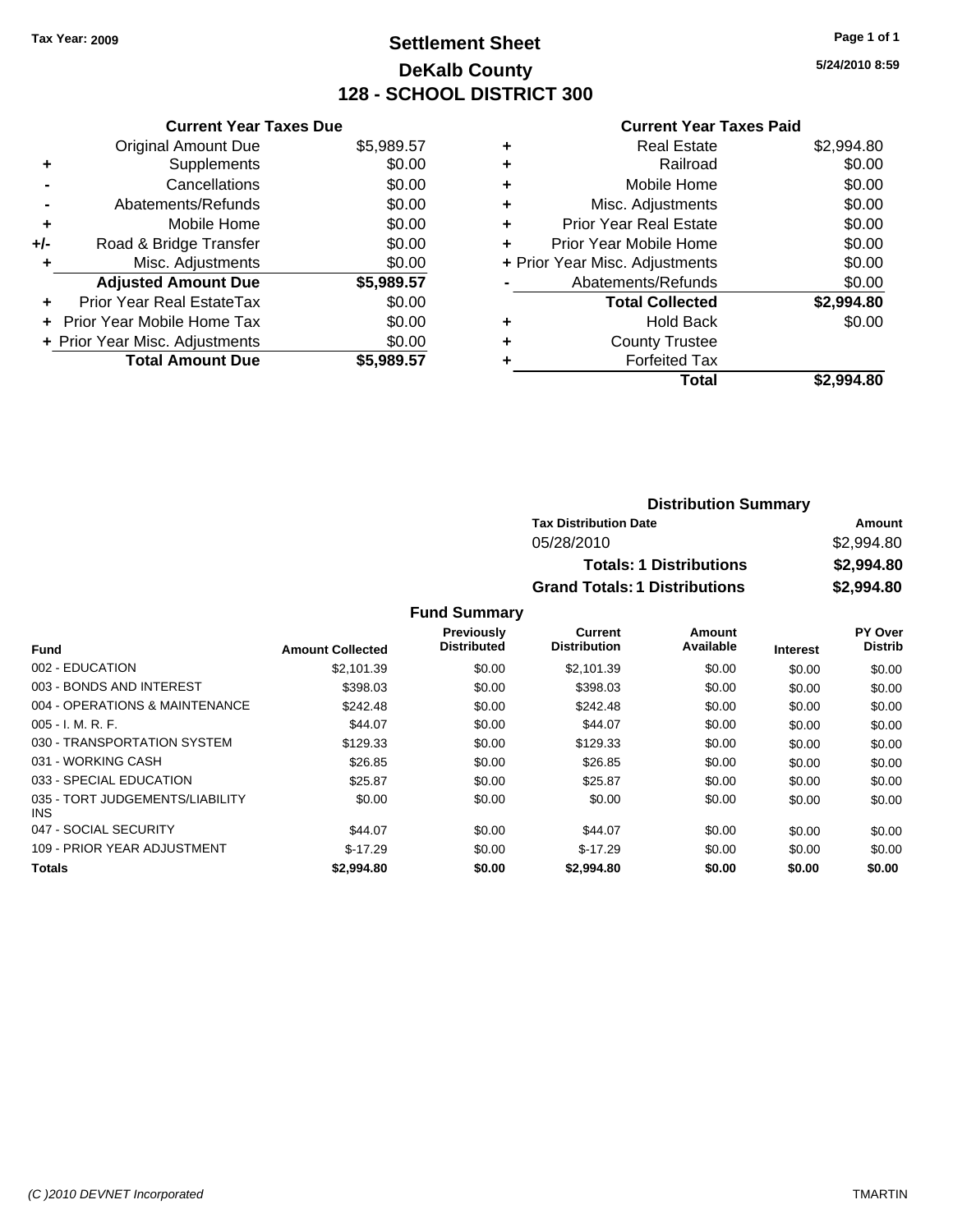### **Settlement Sheet Tax Year: 2009 Page 1 of 1 DeKalb County 129 - SCHOOL DISTRICT 301**

**5/24/2010 8:59**

| <b>Current Year Taxes Paid</b> |  |  |  |
|--------------------------------|--|--|--|
|--------------------------------|--|--|--|

| <b>Current Year Taxes Due</b>  |            |
|--------------------------------|------------|
| <b>Original Amount Due</b>     | \$6,212.27 |
| Supplements                    | \$0.00     |
| Cancellations                  | \$0.00     |
| Abatements/Refunds             | \$0.00     |
| Mobile Home                    | \$0.00     |
| Road & Bridge Transfer         | \$0.00     |
| Misc. Adjustments              | \$0.00     |
| <b>Adjusted Amount Due</b>     | \$6,212.27 |
| Prior Year Real EstateTax      | \$0.00     |
| Prior Year Mobile Home Tax     | \$0.00     |
| + Prior Year Misc. Adjustments | \$0.00     |
| <b>Total Amount Due</b>        | \$6,212.27 |
|                                |            |

|   | Total                          |        |
|---|--------------------------------|--------|
|   | <b>Forfeited Tax</b>           |        |
|   | <b>County Trustee</b>          |        |
|   | <b>Hold Back</b>               | \$0.00 |
|   | <b>Total Collected</b>         | \$0.00 |
|   | Abatements/Refunds             | \$0.00 |
|   | + Prior Year Misc. Adjustments | \$0.00 |
| ٠ | Prior Year Mobile Home         | \$0.00 |
| ٠ | <b>Prior Year Real Estate</b>  | \$0.00 |
| ٠ | Misc. Adjustments              | \$0.00 |
|   | Mobile Home                    | \$0.00 |
| ٠ | Railroad                       | \$0.00 |
|   | <b>Real Estate</b>             | \$0.00 |
|   |                                |        |

|                                |                         | <b>Fund Summary</b>              |                                |                     |                 |                                  |
|--------------------------------|-------------------------|----------------------------------|--------------------------------|---------------------|-----------------|----------------------------------|
| <b>Fund</b>                    | <b>Amount Collected</b> | Previously<br><b>Distributed</b> | Current<br><b>Distribution</b> | Amount<br>Available | <b>Interest</b> | <b>PY Over</b><br><b>Distrib</b> |
| 002 - EDUCATION                | \$0.00                  | \$0.00                           | \$0.00                         | \$0.00              | \$0.00          | \$0.00                           |
| 003 - BONDS AND INTEREST       | \$0.00                  | \$0.00                           | \$0.00                         | \$0.00              | \$0.00          | \$0.00                           |
| 004 - OPERATIONS & MAINTENANCE | \$0.00                  | \$0.00                           | \$0.00                         | \$0.00              | \$0.00          | \$0.00                           |
| $005 - I. M. R. F.$            | \$0.00                  | \$0.00                           | \$0.00                         | \$0.00              | \$0.00          | \$0.00                           |
| 030 - TRANSPORTATION SYSTEM    | \$0.00                  | \$0.00                           | \$0.00                         | \$0.00              | \$0.00          | \$0.00                           |
| 031 - WORKING CASH             | \$0.00                  | \$0.00                           | \$0.00                         | \$0.00              | \$0.00          | \$0.00                           |
| 047 - SOCIAL SECURITY          | \$0.00                  | \$0.00                           | \$0.00                         | \$0.00              | \$0.00          | \$0.00                           |
| <b>Totals</b>                  | \$0.00                  | \$0.00                           | \$0.00                         | \$0.00              | \$0.00          | \$0.00                           |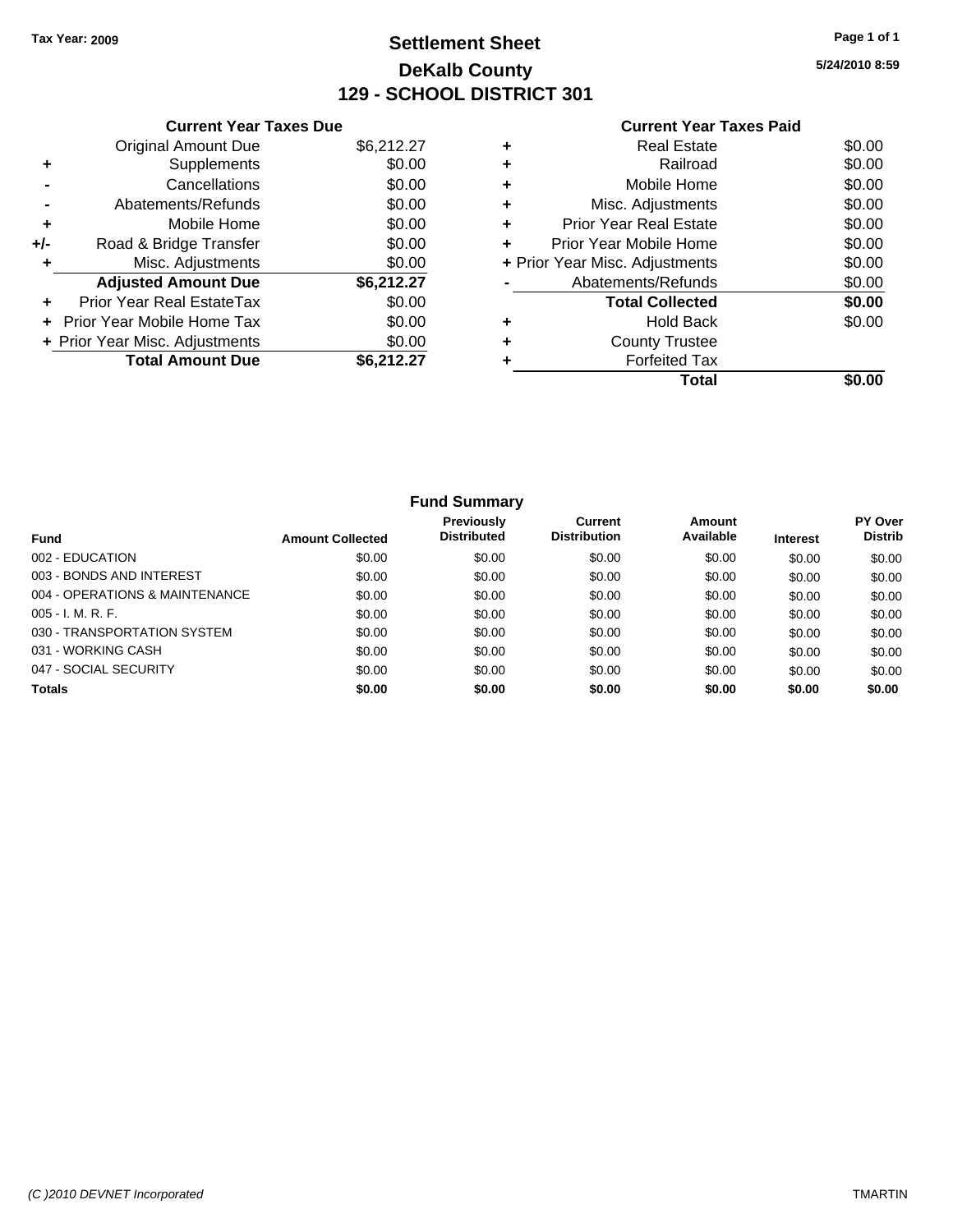### **Settlement Sheet Tax Year: 2009 Page 1 of 1 DeKalb County 130 - SCHOOL DISTRICT 302**

**5/24/2010 8:59**

#### **Current Year Taxes Paid**

|       | <b>Current Year Taxes Due</b>  |                |
|-------|--------------------------------|----------------|
|       | <b>Original Amount Due</b>     | \$1,611,941.53 |
| ٠     | Supplements                    | \$12,272.15    |
|       | Cancellations                  | \$13,947.14    |
|       | Abatements/Refunds             | \$0.00         |
| ٠     | Mobile Home                    | \$0.00         |
| $+/-$ | Road & Bridge Transfer         | \$0.00         |
| ٠     | Misc. Adjustments              | \$0.00         |
|       | <b>Adjusted Amount Due</b>     | \$1,610,266.54 |
|       | Prior Year Real EstateTax      | \$0.00         |
|       | Prior Year Mobile Home Tax     | \$0.00         |
|       | + Prior Year Misc. Adjustments | \$0.00         |
|       | <b>Total Amount Due</b>        | \$1,610,266.54 |

|   | <b>Real Estate</b>             | \$161,156.31 |
|---|--------------------------------|--------------|
| ٠ | Railroad                       | \$0.00       |
| ٠ | Mobile Home                    | \$0.00       |
| ٠ | Misc. Adjustments              | \$0.00       |
| ÷ | <b>Prior Year Real Estate</b>  | \$0.00       |
| ٠ | Prior Year Mobile Home         | \$0.00       |
|   | + Prior Year Misc. Adjustments | \$0.00       |
|   | Abatements/Refunds             | \$0.00       |
|   | <b>Total Collected</b>         | \$161,156.31 |
| ٠ | Hold Back                      | \$0.00       |
| ٠ | <b>County Trustee</b>          |              |
|   | <b>Forfeited Tax</b>           |              |
|   | Total                          | \$161,156.31 |

### **Distribution Summary Tax Distribution Date Amount** 05/28/2010 \$161,156.31 **Totals: 1 Distributions \$161,156.31 Grand Totals: 1 Distributions \$161,156.31**

|                                |                         | <b>Previously</b><br><b>Distributed</b> | Current<br><b>Distribution</b> | Amount<br>Available |                 | <b>PY Over</b><br><b>Distrib</b> |
|--------------------------------|-------------------------|-----------------------------------------|--------------------------------|---------------------|-----------------|----------------------------------|
| <b>Fund</b>                    | <b>Amount Collected</b> |                                         |                                |                     | <b>Interest</b> |                                  |
| 002 - EDUCATION                | \$107,483.52            | \$0.00                                  | \$107,483.52                   | \$0.00              | \$0.00          | \$0.00                           |
| 003 - BONDS AND INTEREST       | \$29,398.62             | \$0.00                                  | \$29,398.62                    | \$0.00              | \$0.00          | \$0.00                           |
| 004 - OPERATIONS & MAINTENANCE | \$12,582.12             | \$0.00                                  | \$12,582.12                    | \$0.00              | \$0.00          | \$0.00                           |
| $005 - I. M. R. F.$            | \$1.916.47              | \$0.00                                  | \$1.916.47                     | \$0.00              | \$0.00          | \$0.00                           |
| 030 - TRANSPORTATION SYSTEM    | \$5,392.61              | \$0.00                                  | \$5,392.61                     | \$0.00              | \$0.00          | \$0.00                           |
| 031 - WORKING CASH             | \$420.78                | \$0.00                                  | \$420.78                       | \$0.00              | \$0.00          | \$0.00                           |
| 033 - SPECIAL EDUCATION        | \$726.49                | \$0.00                                  | \$726.49                       | \$0.00              | \$0.00          | \$0.00                           |
| 047 - SOCIAL SECURITY          | \$3,235.70              | \$0.00                                  | \$3,235,70                     | \$0.00              | \$0.00          | \$0.00                           |
| <b>Totals</b>                  | \$161,156.31            | \$0.00                                  | \$161,156.31                   | \$0.00              | \$0.00          | \$0.00                           |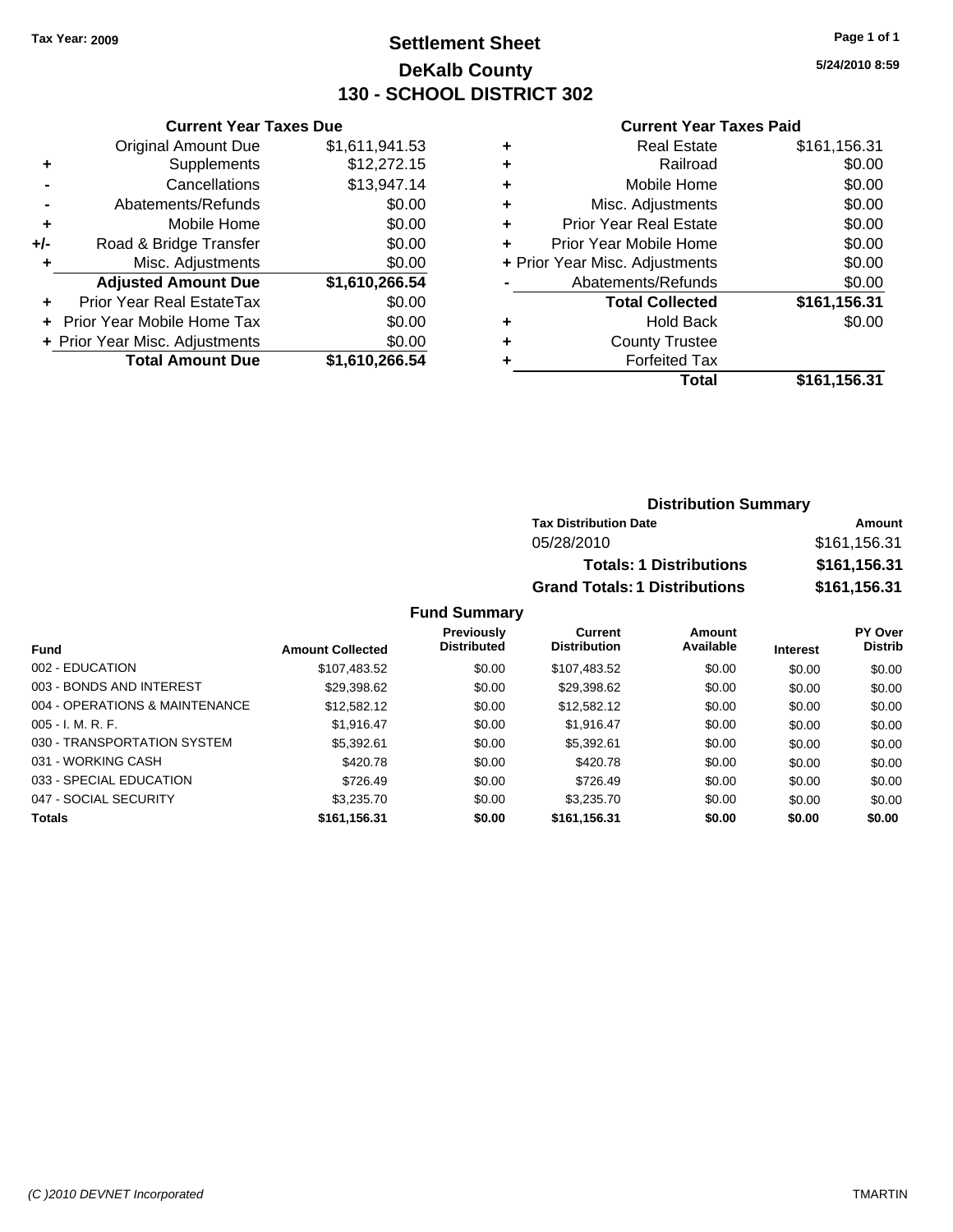### **Settlement Sheet Tax Year: 2009 Page 1 of 1 DeKalb County 131 - SCHOOL DISTRICT 424**

**5/24/2010 8:59**

#### **Current Year Taxes Paid**

|     | <b>Current Year Taxes Due</b>  |                |  |  |  |  |
|-----|--------------------------------|----------------|--|--|--|--|
|     | <b>Original Amount Due</b>     | \$9,184,067.06 |  |  |  |  |
| ٠   | Supplements                    | \$35,847.70    |  |  |  |  |
|     | Cancellations                  | \$67,341.26    |  |  |  |  |
|     | Abatements/Refunds             | \$0.00         |  |  |  |  |
| ٠   | Mobile Home                    | \$0.00         |  |  |  |  |
| +/- | Road & Bridge Transfer         | \$0.00         |  |  |  |  |
| ٠   | Misc. Adjustments              | \$0.00         |  |  |  |  |
|     | <b>Adjusted Amount Due</b>     | \$9,152,573.50 |  |  |  |  |
|     | Prior Year Real EstateTax      | \$0.00         |  |  |  |  |
|     | Prior Year Mobile Home Tax     | \$0.00         |  |  |  |  |
|     | + Prior Year Misc. Adjustments | \$0.00         |  |  |  |  |
|     | <b>Total Amount Due</b>        | \$9,152,573.50 |  |  |  |  |

| ٠ | <b>Real Estate</b>             | \$1,106,285.13 |
|---|--------------------------------|----------------|
| ٠ | Railroad                       | \$0.00         |
| ٠ | Mobile Home                    | \$0.00         |
| ٠ | Misc. Adjustments              | \$0.00         |
| ٠ | <b>Prior Year Real Estate</b>  | \$0.00         |
| ٠ | Prior Year Mobile Home         | \$0.00         |
|   | + Prior Year Misc. Adjustments | \$0.00         |
|   | Abatements/Refunds             | \$0.00         |
|   | <b>Total Collected</b>         | \$1,106,285.13 |
| ٠ | Hold Back                      | \$0.00         |
| ٠ | <b>County Trustee</b>          |                |
|   | <b>Forfeited Tax</b>           |                |
|   | Total                          | \$1,106,285.13 |

### **Distribution Summary Tax Distribution Date Amount** 05/28/2010 \$1,106,285.13 **Totals: 1 Distributions \$1,106,285.13 Grand Totals: 1 Distributions \$1,106,285.13**

|                                         |                         | Previously         | <b>Current</b>      | Amount    |                 | PY Over        |
|-----------------------------------------|-------------------------|--------------------|---------------------|-----------|-----------------|----------------|
| <b>Fund</b>                             | <b>Amount Collected</b> | <b>Distributed</b> | <b>Distribution</b> | Available | <b>Interest</b> | <b>Distrib</b> |
| 002 - EDUCATION                         | \$531,096.52            | \$0.00             | \$531,096.52        | \$0.00    | \$0.00          | \$0.00         |
| 003 - BONDS AND INTEREST                | \$219,600.92            | \$0.00             | \$219,600.92        | \$0.00    | \$0.00          | \$0.00         |
| 004 - OPERATIONS & MAINTENANCE          | \$183,933.18            | \$0.00             | \$183,933.18        | \$0.00    | \$0.00          | \$0.00         |
| $005 - I. M. R. F.$                     | \$33,545.88             | \$0.00             | \$33,545.88         | \$0.00    | \$0.00          | \$0.00         |
| 030 - TRANSPORTATION SYSTEM             | \$47.522.69             | \$0.00             | \$47,522.69         | \$0.00    | \$0.00          | \$0.00         |
| 031 - WORKING CASH                      | \$11.183.44             | \$0.00             | \$11.183.44         | \$0.00    | \$0.00          | \$0.00         |
| 032 - FIRE PREV/SFTY/ENERGY             | \$2,238.01              | \$0.00             | \$2,238.01          | \$0.00    | \$0.00          | \$0.00         |
| 033 - SPECIAL EDUCATION                 | \$9,506.31              | \$0.00             | \$9,506.31          | \$0.00    | \$0.00          | \$0.00         |
| 035 - TORT JUDGEMENTS/LIABILITY<br>INS. | \$20,129.96             | \$0.00             | \$20,129.96         | \$0.00    | \$0.00          | \$0.00         |
| 047 - SOCIAL SECURITY                   | \$41,934.84             | \$0.00             | \$41,934.84         | \$0.00    | \$0.00          | \$0.00         |
| 057 - LEASE/PURCHASE/RENTAL             | \$5,593.38              | \$0.00             | \$5,593.38          | \$0.00    | \$0.00          | \$0.00         |
| <b>Totals</b>                           | \$1,106,285.13          | \$0.00             | \$1,106,285.13      | \$0.00    | \$0.00          | \$0.00         |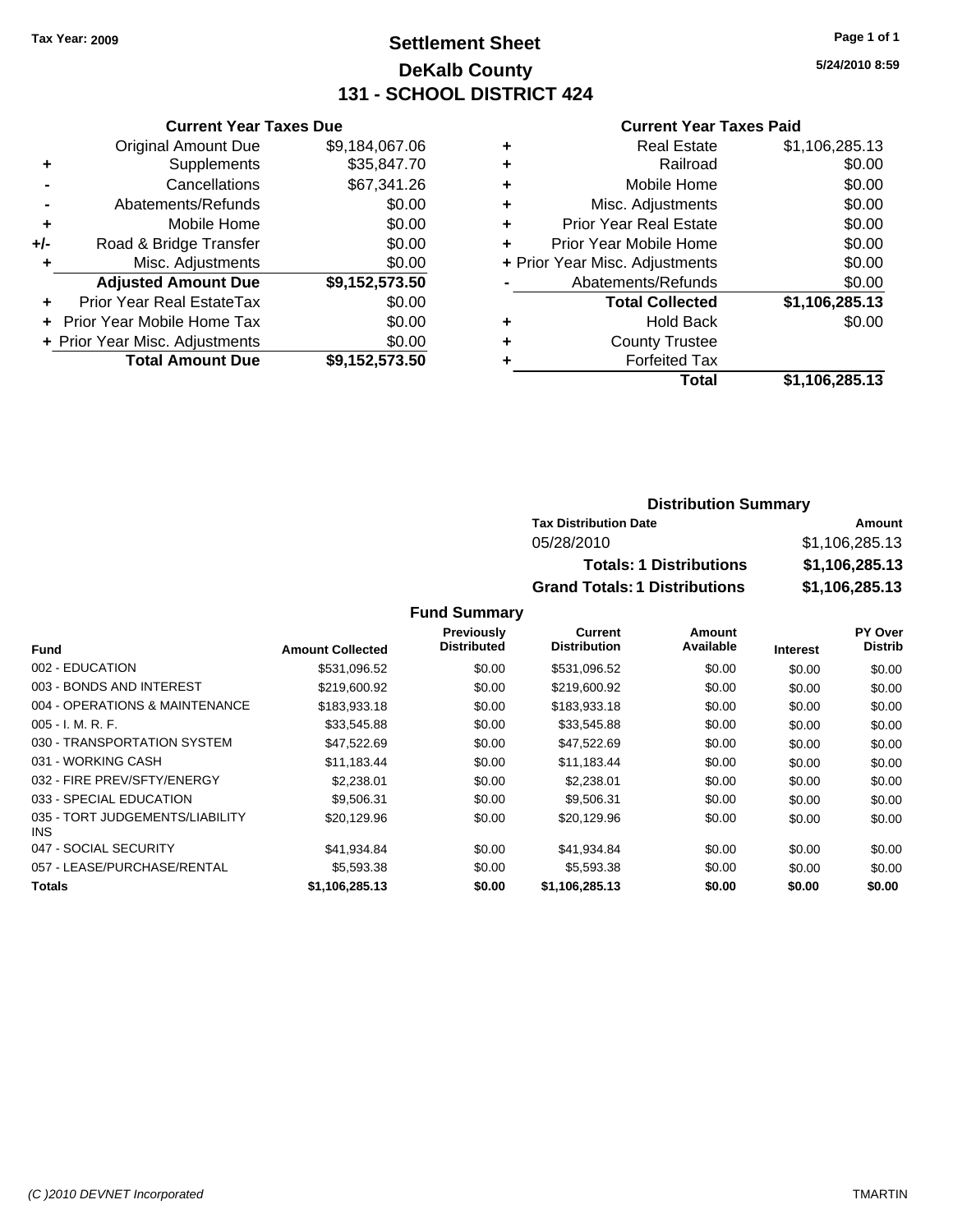### **Settlement Sheet Tax Year: 2009 Page 1 of 1 DeKalb County 132 - SCHOOL DISTRICT 425**

**5/24/2010 8:59**

#### **Current Year Taxes Paid**

|                                |                | <b>Current Year Taxes Due</b> |  |  |  |  |  |
|--------------------------------|----------------|-------------------------------|--|--|--|--|--|
| <b>Original Amount Due</b>     | \$5,920,659.19 |                               |  |  |  |  |  |
| Supplements                    | \$6,256.03     |                               |  |  |  |  |  |
| Cancellations                  | \$9,364.17     |                               |  |  |  |  |  |
| Abatements/Refunds             | \$0.00         |                               |  |  |  |  |  |
| Mobile Home                    | \$0.00         |                               |  |  |  |  |  |
| Road & Bridge Transfer         | \$0.00         |                               |  |  |  |  |  |
| Misc. Adjustments              | \$0.00         |                               |  |  |  |  |  |
| <b>Adjusted Amount Due</b>     | \$5,917,551.05 |                               |  |  |  |  |  |
| Prior Year Real EstateTax      | \$0.00         |                               |  |  |  |  |  |
| Prior Year Mobile Home Tax     | \$0.00         |                               |  |  |  |  |  |
| + Prior Year Misc. Adjustments | \$0.00         |                               |  |  |  |  |  |
|                                |                |                               |  |  |  |  |  |
|                                |                |                               |  |  |  |  |  |

|                                | <b>Real Estate</b>            | \$620,500.98 |
|--------------------------------|-------------------------------|--------------|
| ٠                              | Railroad                      | \$0.00       |
| ٠                              | Mobile Home                   | \$0.00       |
| ٠                              | Misc. Adjustments             | \$0.00       |
| ٠                              | <b>Prior Year Real Estate</b> | \$0.00       |
|                                | Prior Year Mobile Home        | \$0.00       |
| + Prior Year Misc. Adjustments |                               | \$0.00       |
|                                | Abatements/Refunds            | \$0.00       |
|                                | <b>Total Collected</b>        | \$620,500.98 |
| ٠                              | <b>Hold Back</b>              | \$0.00       |
| ٠                              | <b>County Trustee</b>         |              |
| ٠                              | <b>Forfeited Tax</b>          |              |
|                                | Total                         | \$620,500.98 |
|                                |                               |              |

### **Distribution Summary Tax Distribution Date Amount** 05/28/2010 \$620,500.98 **Totals: 1 Distributions \$620,500.98 Grand Totals: 1 Distributions \$620,500.98**

|                                         |                         | <b>Previously</b>  | Current             | Amount    |                 | PY Over        |
|-----------------------------------------|-------------------------|--------------------|---------------------|-----------|-----------------|----------------|
| <b>Fund</b>                             | <b>Amount Collected</b> | <b>Distributed</b> | <b>Distribution</b> | Available | <b>Interest</b> | <b>Distrib</b> |
| 002 - EDUCATION                         | \$415,393.14            | \$0.00             | \$415,393.14        | \$0.00    | \$0.00          | \$0.00         |
| 003 - BONDS AND INTEREST                | \$47,376,49             | \$0.00             | \$47,376.49         | \$0.00    | \$0.00          | \$0.00         |
| 004 - OPERATIONS & MAINTENANCE          | \$98,464.20             | \$0.00             | \$98,464.20         | \$0.00    | \$0.00          | \$0.00         |
| $005 - I. M. R. F.$                     | \$8,458.67              | \$0.00             | \$8,458.67          | \$0.00    | \$0.00          | \$0.00         |
| 030 - TRANSPORTATION SYSTEM             | \$22,645.18             | \$0.00             | \$22.645.18         | \$0.00    | \$0.00          | \$0.00         |
| 031 - WORKING CASH                      | \$0.00                  | \$0.00             | \$0.00              | \$0.00    | \$0.00          | \$0.00         |
| 032 - FIRE PREV/SFTY/ENERGY             | \$13.129.18             | \$0.00             | \$13,129.18         | \$0.00    | \$0.00          | \$0.00         |
| 033 - SPECIAL EDUCATION                 | \$0.00                  | \$0.00             | \$0.00              | \$0.00    | \$0.00          | \$0.00         |
| 035 - TORT JUDGEMENTS/LIABILITY<br>INS. | \$0.00                  | \$0.00             | \$0.00              | \$0.00    | \$0.00          | \$0.00         |
| 047 - SOCIAL SECURITY                   | \$15.034.12             | \$0.00             | \$15.034.12         | \$0.00    | \$0.00          | \$0.00         |
| 057 - LEASE/PURCHASE/RENTAL             | \$0.00                  | \$0.00             | \$0.00              | \$0.00    | \$0.00          | \$0.00         |
| <b>Totals</b>                           | \$620,500.98            | \$0.00             | \$620,500.98        | \$0.00    | \$0.00          | \$0.00         |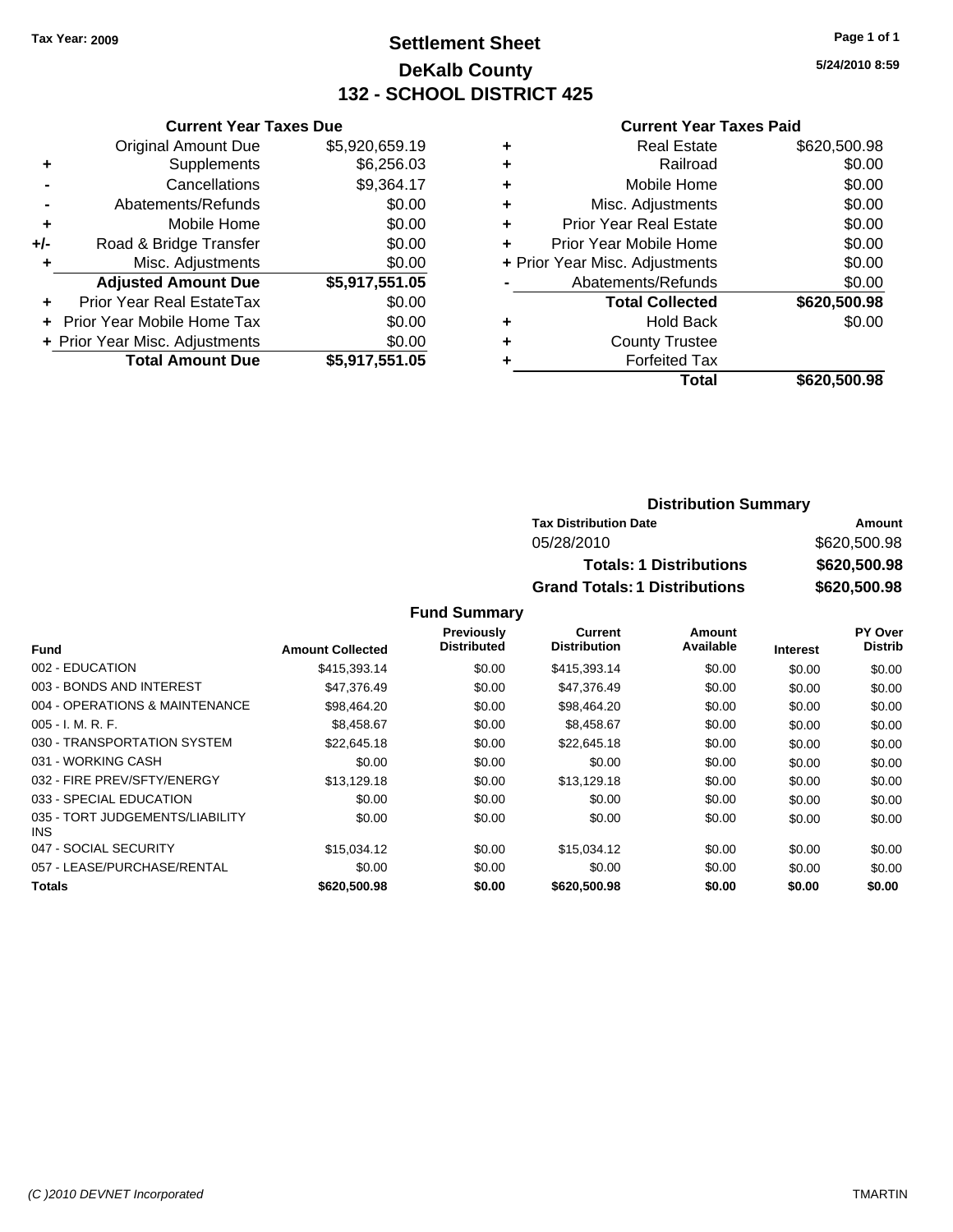### **Settlement Sheet Tax Year: 2009 Page 1 of 1 DeKalb County 133 - SCHOOL DISTRICT 426**

**5/24/2010 8:59**

#### **Current Year Taxes Paid**

|       | <b>Current Year Taxes Due</b>  |                |  |  |  |
|-------|--------------------------------|----------------|--|--|--|
|       | <b>Original Amount Due</b>     | \$3,889,258.71 |  |  |  |
| ٠     | Supplements                    | \$15,512.94    |  |  |  |
|       | Cancellations                  | \$19,540.16    |  |  |  |
|       | Abatements/Refunds             | \$0.00         |  |  |  |
| ٠     | Mobile Home                    | \$0.00         |  |  |  |
| $+/-$ | Road & Bridge Transfer         | \$0.00         |  |  |  |
| ٠     | Misc. Adjustments<br>\$10.48   |                |  |  |  |
|       | <b>Adjusted Amount Due</b>     | \$3,885,241.97 |  |  |  |
|       | Prior Year Real EstateTax      | \$0.00         |  |  |  |
|       | Prior Year Mobile Home Tax     | \$0.00         |  |  |  |
|       | + Prior Year Misc. Adjustments | \$0.00         |  |  |  |
|       | <b>Total Amount Due</b>        | \$3,885,241.97 |  |  |  |

|                                | Real Estate                   | \$415,847.34 |
|--------------------------------|-------------------------------|--------------|
| ٠                              | Railroad                      | \$0.00       |
| ٠                              | Mobile Home                   | \$0.00       |
| ٠                              | Misc. Adjustments             | \$10.48      |
| ÷                              | <b>Prior Year Real Estate</b> | \$0.00       |
| ٠                              | Prior Year Mobile Home        | \$0.00       |
| + Prior Year Misc. Adjustments |                               | \$0.00       |
|                                | Abatements/Refunds            | \$0.00       |
|                                | <b>Total Collected</b>        | \$415,857.82 |
| ٠                              | Hold Back                     | \$0.00       |
| ٠                              | <b>County Trustee</b>         |              |
| ٠                              | <b>Forfeited Tax</b>          |              |
|                                | Total                         | \$415,857.82 |
|                                |                               |              |

| <b>Distribution Summary</b>          |              |  |  |
|--------------------------------------|--------------|--|--|
| <b>Tax Distribution Date</b>         | Amount       |  |  |
| 05/28/2010                           | \$415,857.82 |  |  |
| <b>Totals: 1 Distributions</b>       | \$415,857.82 |  |  |
| <b>Grand Totals: 1 Distributions</b> | \$415,857.82 |  |  |

### **Fund Summary**

|                                         |                         | Previously         | Current             | Amount    |                 | <b>PY Over</b> |
|-----------------------------------------|-------------------------|--------------------|---------------------|-----------|-----------------|----------------|
| <b>Fund</b>                             | <b>Amount Collected</b> | <b>Distributed</b> | <b>Distribution</b> | Available | <b>Interest</b> | <b>Distrib</b> |
| 002 - EDUCATION                         | \$259.514.41            | \$0.00             | \$259,514.41        | \$0.00    | \$0.00          | \$0.00         |
| 003 - BONDS AND INTEREST                | \$57.264.87             | \$0.00             | \$57.264.87         | \$0.00    | \$0.00          | \$0.00         |
| 004 - OPERATIONS & MAINTENANCE          | \$50.504.68             | \$0.00             | \$50,504.68         | \$0.00    | \$0.00          | \$0.00         |
| $005 - I. M. R. F.$                     | \$5,787.08              | \$0.00             | \$5,787.08          | \$0.00    | \$0.00          | \$0.00         |
| 030 - TRANSPORTATION SYSTEM             | \$15,539.78             | \$0.00             | \$15,539.78         | \$0.00    | \$0.00          | \$0.00         |
| 031 - WORKING CASH                      | \$3,885,36              | \$0.00             | \$3,885.36          | \$0.00    | \$0.00          | \$0.00         |
| 032 - FIRE PREV/SFTY/ENERGY             | \$0.00                  | \$0.00             | \$0.00              | \$0.00    | \$0.00          | \$0.00         |
| 033 - SPECIAL EDUCATION                 | \$3.108.54              | \$0.00             | \$3.108.54          | \$0.00    | \$0.00          | \$0.00         |
| 035 - TORT JUDGEMENTS/LIABILITY<br>INS. | \$9,644.57              | \$0.00             | \$9,644.57          | \$0.00    | \$0.00          | \$0.00         |
| 047 - SOCIAL SECURITY                   | \$10,608.53             | \$0.00             | \$10,608.53         | \$0.00    | \$0.00          | \$0.00         |
| 057 - LEASE/PURCHASE/RENTAL             | \$0.00                  | \$0.00             | \$0.00              | \$0.00    | \$0.00          | \$0.00         |
| Totals                                  | \$415,857.82            | \$0.00             | \$415,857.82        | \$0.00    | \$0.00          | \$0.00         |

### **Miscellaneous Adjustment Detail**

|                         | Year Source           | <b>Account Type</b>       | <b>Amount Adiustment Description</b>            |
|-------------------------|-----------------------|---------------------------|-------------------------------------------------|
|                         | 2009 RE - Real Estate | <b>Back Tax Collected</b> | \$10.48 Pearson Redemption 01-26-180-044 by TBA |
| <b>Totals 1 entries</b> |                       |                           | \$10.48                                         |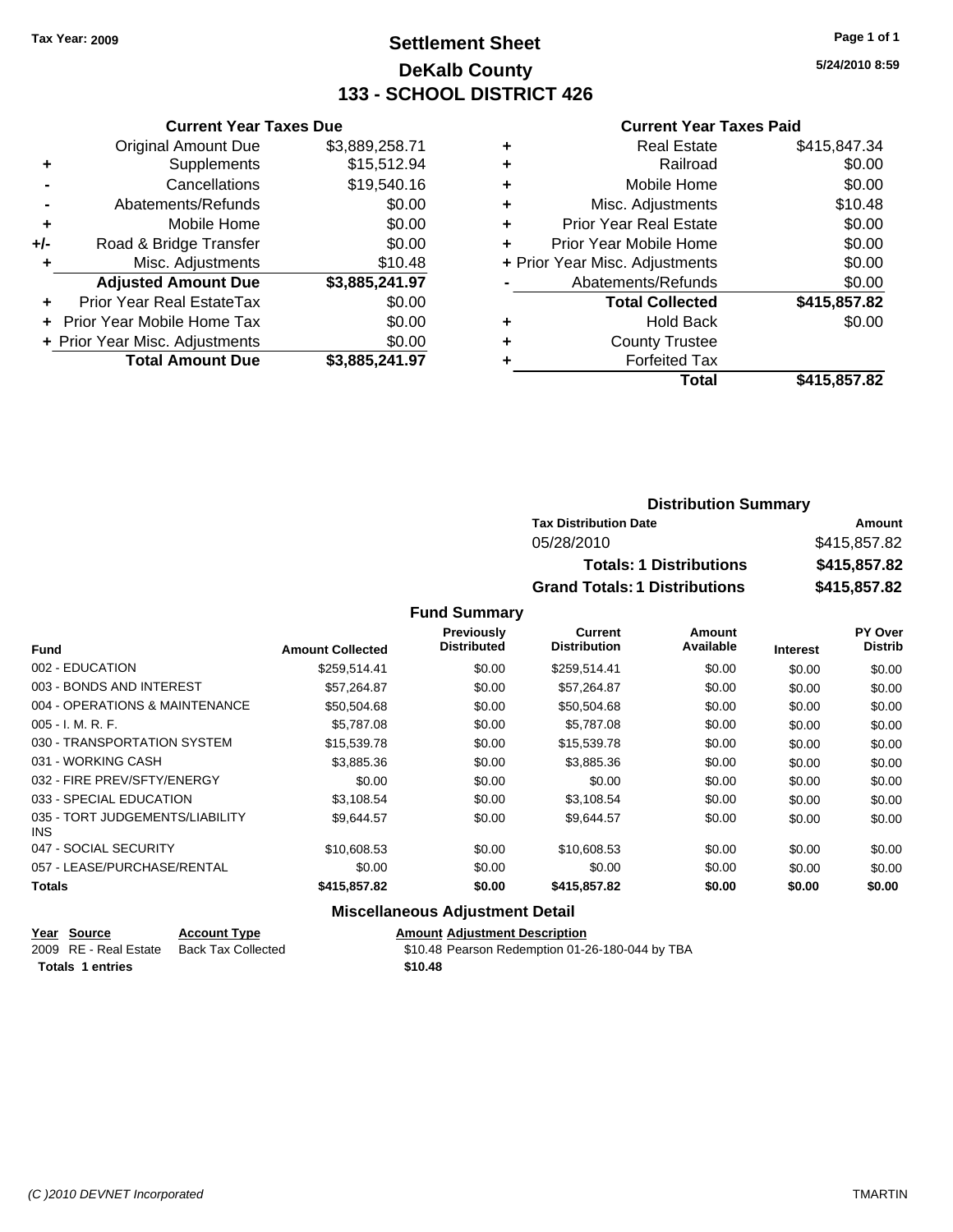### **Settlement Sheet Tax Year: 2009 Page 1 of 1 DeKalb County 134 - SCHOOL DISTRICT 427**

**5/24/2010 8:59**

#### **Current Year Taxes Paid**

|     | <b>Original Amount Due</b>       | \$28,097,776.07 |
|-----|----------------------------------|-----------------|
| ٠   | Supplements                      | \$330,840.05    |
|     | Cancellations                    | \$447,992.47    |
|     | Abatements/Refunds               | \$0.00          |
| ٠   | Mobile Home                      | \$0.00          |
| +/- | Road & Bridge Transfer           | \$0.00          |
| ٠   | Misc. Adjustments                | \$50,256.55     |
|     | <b>Adjusted Amount Due</b>       | \$28,030,880.20 |
| ٠   | <b>Prior Year Real EstateTax</b> | \$0.00          |
|     | Prior Year Mobile Home Tax       | \$0.00          |
|     | + Prior Year Misc. Adjustments   | \$0.00          |
|     | <b>Total Amount Due</b>          | \$28,030,880.20 |
|     |                                  |                 |

**Current Year Taxes Due**

|   | <b>Real Estate</b>             | \$3,096,302.40 |
|---|--------------------------------|----------------|
| ٠ | Railroad                       | \$0.00         |
| ٠ | Mobile Home                    | \$0.00         |
| ٠ | Misc. Adjustments              | \$50,256.55    |
| ٠ | <b>Prior Year Real Estate</b>  | \$0.00         |
|   | Prior Year Mobile Home         | \$0.00         |
|   | + Prior Year Misc. Adjustments | \$0.00         |
|   | Abatements/Refunds             | \$0.00         |
|   | <b>Total Collected</b>         | \$3,146,558.95 |
| ٠ | <b>Hold Back</b>               | \$0.00         |
| ٠ | <b>County Trustee</b>          |                |
|   | <b>Forfeited Tax</b>           |                |
|   | Total                          | \$3,146,558.95 |
|   |                                |                |

### **Distribution Summary Tax Distribution Date Amount** 05/28/2010 \$3,146,558.95 **Totals: 1 Distributions \$3,146,558.95 Grand Totals: 1 Distributions \$3,146,558.95**

#### **Fund Summary**

|                                |                         | Previously         | <b>Current</b>      | Amount    |                 | PY Over        |
|--------------------------------|-------------------------|--------------------|---------------------|-----------|-----------------|----------------|
| <b>Fund</b>                    | <b>Amount Collected</b> | <b>Distributed</b> | <b>Distribution</b> | Available | <b>Interest</b> | <b>Distrib</b> |
| 002 - EDUCATION                | \$1.880.880.74          | \$0.00             | \$1.880.880.74      | \$0.00    | \$0.00          | \$0.00         |
| 003 - BONDS AND INTEREST       | \$671.450.51            | \$0.00             | \$671.450.51        | \$0.00    | \$0.00          | \$0.00         |
| 004 - OPERATIONS & MAINTENANCE | \$299.596.47            | \$0.00             | \$299.596.47        | \$0.00    | \$0.00          | \$0.00         |
| $005 - I. M. R. F.$            | \$54,020.13             | \$0.00             | \$54,020.13         | \$0.00    | \$0.00          | \$0.00         |
| 030 - TRANSPORTATION SYSTEM    | \$111.545.52            | \$0.00             | \$111.545.52        | \$0.00    | \$0.00          | \$0.00         |
| 031 - WORKING CASH             | \$3,206,35              | \$0.00             | \$3,206.35          | \$0.00    | \$0.00          | \$0.00         |
| 032 - FIRE PREV/SFTY/ENERGY    | \$3,206,35              | \$0.00             | \$3,206,35          | \$0.00    | \$0.00          | \$0.00         |
| 033 - SPECIAL EDUCATION        | \$21,346.26             | \$0.00             | \$21,346.26         | \$0.00    | \$0.00          | \$0.00         |
| 047 - SOCIAL SECURITY          | \$73.723.88             | \$0.00             | \$73.723.88         | \$0.00    | \$0.00          | \$0.00         |
| 057 - LEASE/PURCHASE/RENTAL    | \$27.582.74             | \$0.00             | \$27.582.74         | \$0.00    | \$0.00          | \$0.00         |
| <b>Totals</b>                  | \$3,146,558.95          | \$0.00             | \$3,146,558.95      | \$0.00    | \$0.00          | \$0.00         |

### **Miscellaneous Adjustment Detail**

| Year Source           | <b>Account Type</b> | <b>Amount Adiustment Description</b> |
|-----------------------|---------------------|--------------------------------------|
| 2009 RE - Real Estate | Back Tax Collected  | \$50,256.55 Eagle Home Nature's Cro  |

**Totals 1 entries \$50,256.55**

\$50,256.55 Eagle Home Nature's Crossing Redemption 58 Parcels by TBA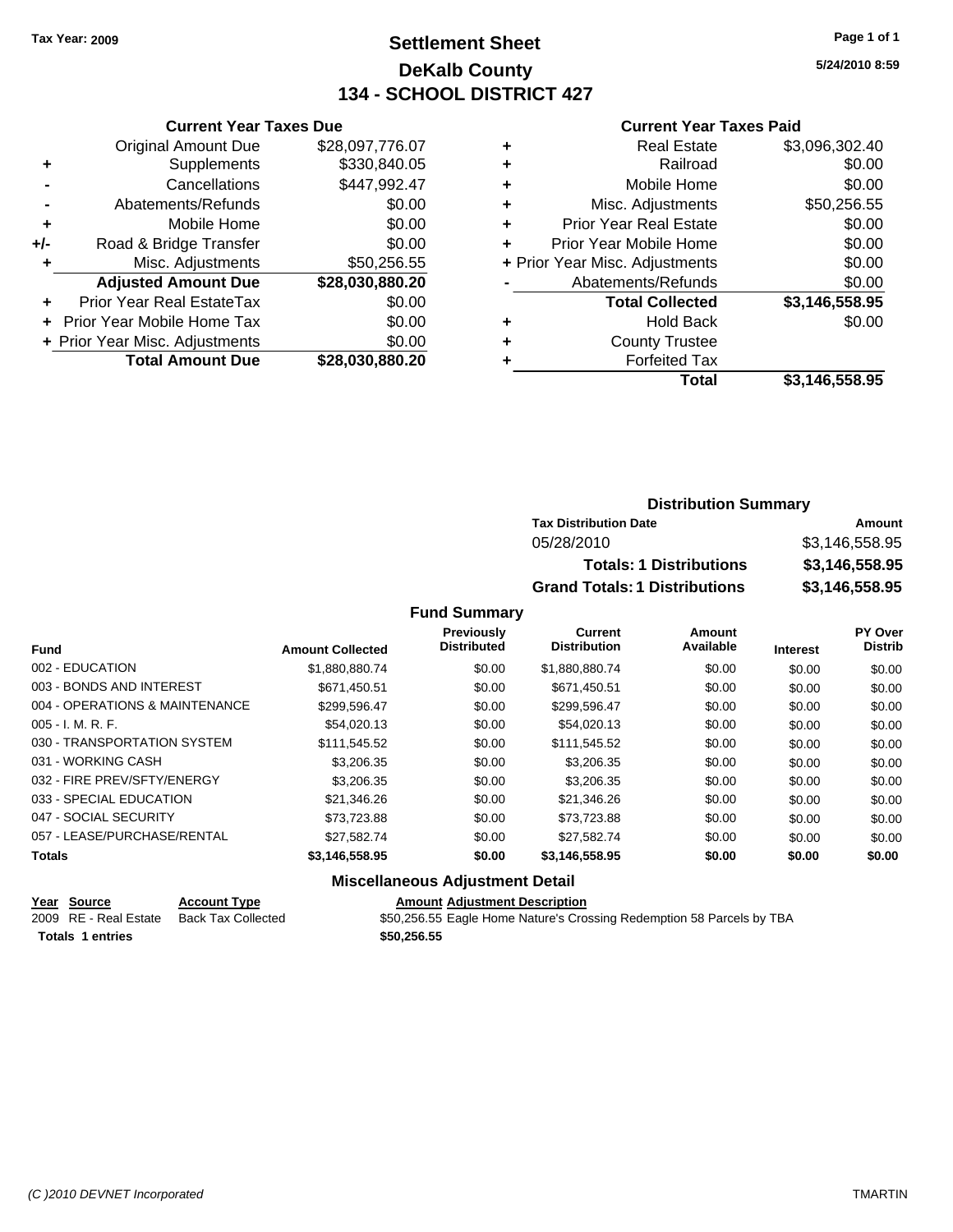**Current Year Taxes Due** Original Amount Due \$44,394,742.89

**Adjusted Amount Due \$44,379,644.81**

**Total Amount Due \$44,570,725.18**

**+** Supplements \$370,680.32 **-** Cancellations \$385,960.36 **-** Abatements/Refunds \$0.00 **+** Mobile Home \$0.00 **+/-** Road & Bridge Transfer \$0.00 **+** Misc. Adjustments \$181.96

**+** Prior Year Real EstateTax \$5,537.02 **+** Prior Year Mobile Home Tax \$0.00 + Prior Year Misc. Adjustments \$185,543.35

### **Settlement Sheet Tax Year: 2009 Page 1 of 1 DeKalb County 135 - SCHOOL DISTRICT 428**

**5/24/2010 8:59**

#### **Current Year Taxes Paid**

| Total                          | \$4.839.390.71 |
|--------------------------------|----------------|
| <b>Forfeited Tax</b>           |                |
| <b>County Trustee</b>          |                |
| <b>Hold Back</b>               | \$0.00         |
| <b>Total Collected</b>         | \$4,839,390.71 |
| Abatements/Refunds             | \$0.00         |
| + Prior Year Misc. Adjustments | \$185,543.35   |
| Prior Year Mobile Home         | \$0.00         |
| <b>Prior Year Real Estate</b>  | \$5,537.02     |
| Misc. Adjustments              | \$181.96       |
| Mobile Home                    | \$0.00         |
| Railroad                       | \$0.00         |
| <b>Real Estate</b>             | \$4,648,128.38 |
|                                |                |

| <b>Distribution Summary</b>          |                |
|--------------------------------------|----------------|
| <b>Tax Distribution Date</b>         | Amount         |
| 05/28/2010                           | \$4,839,390.71 |
| <b>Totals: 1 Distributions</b>       | \$4,839,390.71 |
| <b>Grand Totals: 1 Distributions</b> | \$4,839,390.71 |

#### **Fund Summary**

|                                         |                         | <b>Previously</b><br><b>Distributed</b> | Current<br><b>Distribution</b> | Amount<br>Available |                 | PY Over<br><b>Distrib</b> |
|-----------------------------------------|-------------------------|-----------------------------------------|--------------------------------|---------------------|-----------------|---------------------------|
| <b>Fund</b>                             | <b>Amount Collected</b> |                                         |                                |                     | <b>Interest</b> |                           |
| 002 - EDUCATION                         | \$3,331,872.14          | \$0.00                                  | \$3,331,872.14                 | \$0.00              | \$0.00          | \$0.00                    |
| 003 - BONDS AND INTEREST                | \$464,702.49            | \$0.00                                  | \$464,702.49                   | \$0.00              | \$0.00          | \$0.00                    |
| 004 - OPERATIONS & MAINTENANCE          | \$640,149.76            | \$0.00                                  | \$640,149.76                   | \$0.00              | \$0.00          | \$0.00                    |
| $005 - I. M. R. F.$                     | \$18,583.26             | \$0.00                                  | \$18,583.26                    | \$0.00              | \$0.00          | \$0.00                    |
| 030 - TRANSPORTATION SYSTEM             | \$106.316.57            | \$0.00                                  | \$106,316.57                   | \$0.00              | \$0.00          | \$0.00                    |
| 031 - WORKING CASH                      | \$5,613.69              | \$0.00                                  | \$5,613.69                     | \$0.00              | \$0.00          | \$0.00                    |
| 032 - FIRE PREV/SFTY/ENERGY             | \$0.00                  | \$0.00                                  | \$0.00                         | \$0.00              | \$0.00          | \$0.00                    |
| 033 - SPECIAL EDUCATION                 | \$110,889.79            | \$0.00                                  | \$110,889.79                   | \$0.00              | \$0.00          | \$0.00                    |
| 035 - TORT JUDGEMENTS/LIABILITY<br>INS. | \$0.00                  | \$0.00                                  | \$0.00                         | \$0.00              | \$0.00          | \$0.00                    |
| 047 - SOCIAL SECURITY                   | \$161.263.01            | \$0.00                                  | \$161.263.01                   | \$0.00              | \$0.00          | \$0.00                    |
| 057 - LEASE/PURCHASE/RENTAL             | \$0.00                  | \$0.00                                  | \$0.00                         | \$0.00              | \$0.00          | \$0.00                    |
| <b>Totals</b>                           | \$4,839,390.71          | \$0.00                                  | \$4,839,390.71                 | \$0.00              | \$0.00          | \$0.00                    |

#### **Miscellaneous Adjustment Detail**

| Year Source             | <b>Account Type</b>       | <b>Amount Adjustment Description</b>                              |
|-------------------------|---------------------------|-------------------------------------------------------------------|
| 2008 RE - Real Estate   | <b>Back Tax Collected</b> | \$185,543.35 DeKalb TIF #4 Surplus Distribution by TBA            |
| 2009 RE - Real Estate   | <b>Back Tax Collected</b> | \$53.66 Montabano Builders Redemption 09-33-128-003 by TBA        |
| 2009 RE - Real Estate   | <b>Back Tax Collected</b> | \$17.80 Montalbano Builders Redemption 09-28-352-001 by TBA       |
| 2009 RE - Real Estate   | <b>Back Tax Collected</b> | \$11.71 Montalbano Builders Redemption 09-28-351-016 by TBA       |
| 2009 RE - Real Estate   | <b>Back Tax Collected</b> | \$12.34 Montalbano Builders Redemption 09-28-351-015 by TBA       |
| 2009 RE - Real Estate   | <b>Back Tax Collected</b> | \$59.62 Eagle Home Prairie Spring Redemption 07-22-476-011 by TBA |
| 2009 RE - Real Estate   | <b>Back Tax Collected</b> | \$26.83 Gardens of Rivermist Redemption 08-02-303-001 by TBA      |
| <b>Totals 7 entries</b> |                           | \$185,725,31                                                      |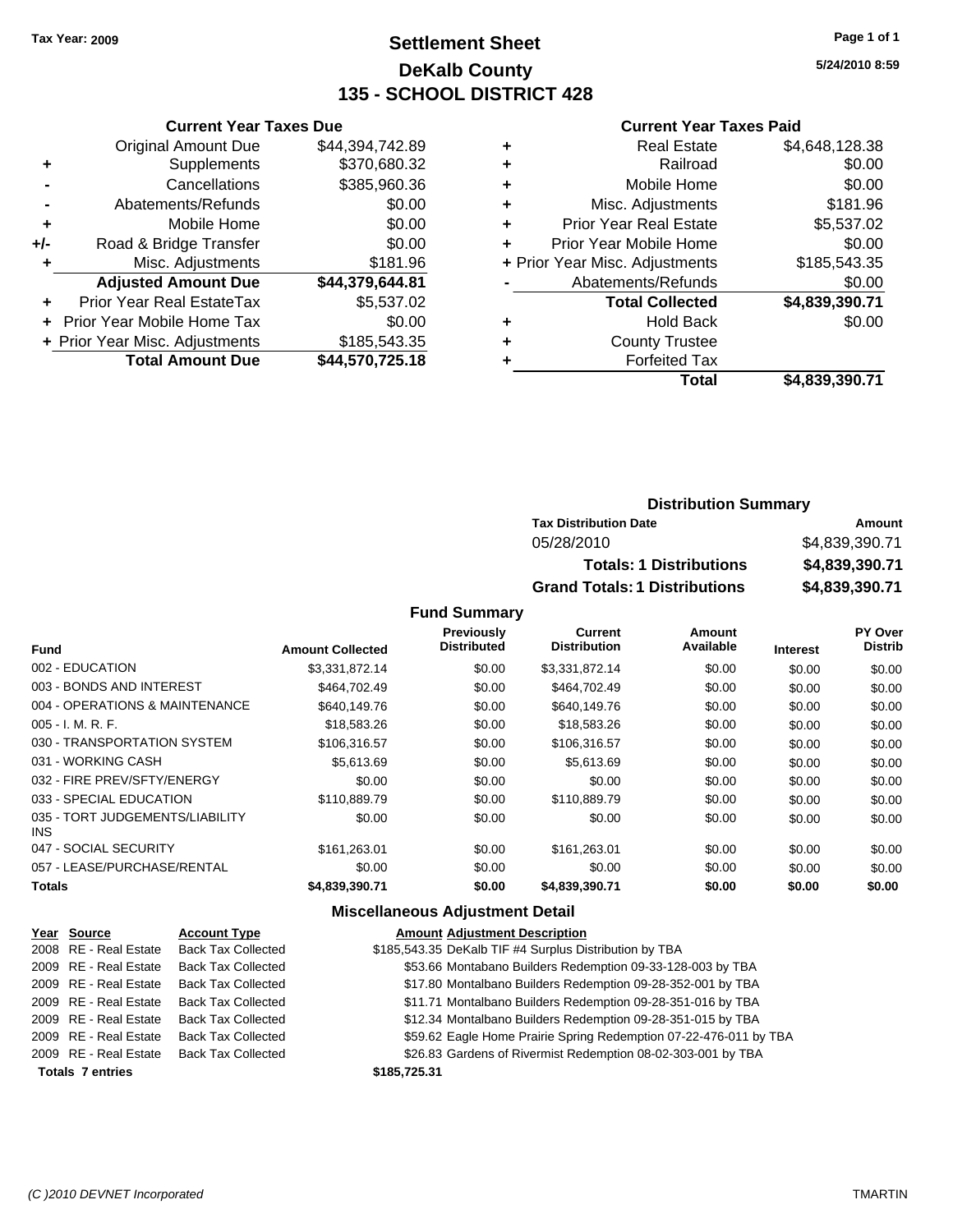### **Settlement Sheet Tax Year: 2009 Page 1 of 1 DeKalb County 136 - SCHOOL DISTRICT 429**

**5/24/2010 8:59**

#### **Current Year Taxes Paid**

|     | <b>Current Year Taxes Due</b>  |                |
|-----|--------------------------------|----------------|
|     | <b>Original Amount Due</b>     | \$4,357,395.21 |
| ٠   | Supplements                    | \$11,968.96    |
|     | Cancellations                  | \$14,220.75    |
|     | Abatements/Refunds             | \$0.00         |
| ٠   | Mobile Home                    | \$0.00         |
| +/- | Road & Bridge Transfer         | \$0.00         |
| ٠   | Misc. Adjustments              | \$186.49       |
|     | <b>Adjusted Amount Due</b>     | \$4,355,329.91 |
|     | Prior Year Real EstateTax      | \$0.00         |
|     | Prior Year Mobile Home Tax     | \$0.00         |
|     | + Prior Year Misc. Adjustments | \$0.00         |
|     | <b>Total Amount Due</b>        | \$4,355,329.91 |

| ٠ | Real Estate                    | \$493,393.95 |
|---|--------------------------------|--------------|
| ٠ | Railroad                       | \$0.00       |
| ٠ | Mobile Home                    | \$0.00       |
| ٠ | Misc. Adjustments              | \$186.49     |
| ÷ | <b>Prior Year Real Estate</b>  | \$0.00       |
| ÷ | Prior Year Mobile Home         | \$0.00       |
|   | + Prior Year Misc. Adjustments | \$0.00       |
|   | Abatements/Refunds             | \$0.00       |
|   | <b>Total Collected</b>         | \$493,580.44 |
| ٠ | Hold Back                      | \$0.00       |
| ٠ | <b>County Trustee</b>          |              |
| ٠ | <b>Forfeited Tax</b>           |              |
|   | Total                          | \$493,580.44 |
|   |                                |              |

| <b>Distribution Summary</b>          |              |
|--------------------------------------|--------------|
| <b>Tax Distribution Date</b>         | Amount       |
| 05/28/2010                           | \$493,580.44 |
| <b>Totals: 1 Distributions</b>       | \$493,580.44 |
| <b>Grand Totals: 1 Distributions</b> | \$493,580.44 |

### **Fund Summary**

|                                         |                         | <b>Previously</b>  | <b>Current</b>      | Amount    |                 | PY Over        |
|-----------------------------------------|-------------------------|--------------------|---------------------|-----------|-----------------|----------------|
| <b>Fund</b>                             | <b>Amount Collected</b> | <b>Distributed</b> | <b>Distribution</b> | Available | <b>Interest</b> | <b>Distrib</b> |
| 002 - EDUCATION                         | \$317.435.41            | \$0.00             | \$317,435.41        | \$0.00    | \$0.00          | \$0.00         |
| 003 - BONDS AND INTEREST                | \$81.147.59             | \$0.00             | \$81,147.59         | \$0.00    | \$0.00          | \$0.00         |
| 004 - OPERATIONS & MAINTENANCE          | \$53,078.16             | \$0.00             | \$53,078.16         | \$0.00    | \$0.00          | \$0.00         |
| 005 - I. M. R. F.                       | \$6,424.44              | \$0.00             | \$6,424.44          | \$0.00    | \$0.00          | \$0.00         |
| 030 - TRANSPORTATION SYSTEM             | \$12,786.20             | \$0.00             | \$12,786.20         | \$0.00    | \$0.00          | \$0.00         |
| 032 - FIRE PREV/SFTY/ENERGY             | \$0.00                  | \$0.00             | \$0.00              | \$0.00    | \$0.00          | \$0.00         |
| 033 - SPECIAL EDUCATION                 | \$3,594.25              | \$0.00             | \$3,594.25          | \$0.00    | \$0.00          | \$0.00         |
| 035 - TORT JUDGEMENTS/LIABILITY<br>INS. | \$9,882.96              | \$0.00             | \$9,882.96          | \$0.00    | \$0.00          | \$0.00         |
| 047 - SOCIAL SECURITY                   | \$9.231.43              | \$0.00             | \$9.231.43          | \$0.00    | \$0.00          | \$0.00         |
| 057 - LEASE/PURCHASE/RENTAL             | \$0.00                  | \$0.00             | \$0.00              | \$0.00    | \$0.00          | \$0.00         |
| <b>Totals</b>                           | \$493,580.44            | \$0.00             | \$493,580.44        | \$0.00    | \$0.00          | \$0.00         |

#### **Miscellaneous Adjustment Detail**

| Year Source             | <b>Account Type</b> | <b>Amount Adiustment Description</b>                   |
|-------------------------|---------------------|--------------------------------------------------------|
| 2009 RE - Real Estate   | Back Tax Collected  | \$66.05 Indy Mac Bank Redemption 15-15-280-027 by TBA  |
| 2009 RE - Real Estate   | Back Tax Collected  | \$120.44 Riedelsperger Redemption 15-15-228-035 by TBA |
| <b>Totals 2 entries</b> |                     | \$186.49                                               |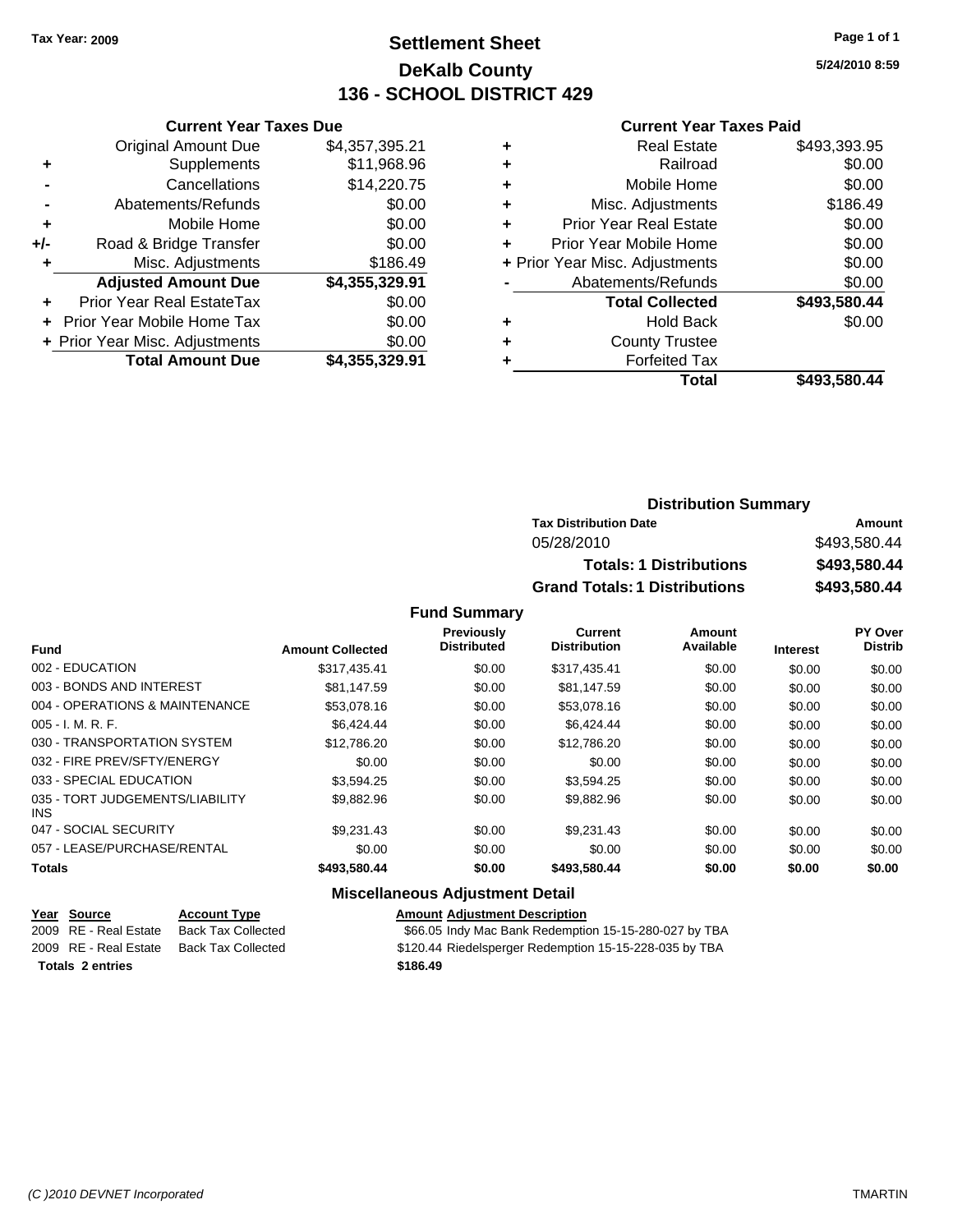### **Settlement Sheet Tax Year: 2009 Page 1 of 1 DeKalb County 137 - SCHOOL DISTRICT 430**

**5/24/2010 8:59**

#### **Current Year Taxes Paid**

|     | <b>Total Amount Due</b>        | \$7,610,049.63 |         |
|-----|--------------------------------|----------------|---------|
|     | + Prior Year Misc. Adjustments | \$0.00         |         |
|     | Prior Year Mobile Home Tax     | \$0.00         | ٠       |
|     | Prior Year Real EstateTax      | (\$2,188.82)   |         |
|     | <b>Adjusted Amount Due</b>     | \$7,612,238.45 |         |
|     | Misc. Adjustments              | \$122.78       | + Prior |
| +/- | Road & Bridge Transfer         | \$0.00         | ٠       |
|     | Mobile Home                    | \$0.00         | ٠       |
|     | Abatements/Refunds             | \$104.26       | ٠       |
|     | Cancellations                  | \$28,027.02    | ٠       |
|     | Supplements                    | \$25,056.65    | ٠       |
|     | <b>Original Amount Due</b>     | \$7,615,190.30 | ٠       |
|     | OGNON, I GAI TAAGO DAG         |                |         |

**Current Year Taxes Due**

|   | <b>Real Estate</b>             | \$837,928.07 |
|---|--------------------------------|--------------|
| ٠ | Railroad                       | \$0.00       |
| ٠ | Mobile Home                    | \$0.00       |
| ٠ | Misc. Adjustments              | \$122.78     |
| ٠ | <b>Prior Year Real Estate</b>  | (\$2,188.82) |
|   | Prior Year Mobile Home         | \$0.00       |
|   | + Prior Year Misc. Adjustments | \$0.00       |
|   | Abatements/Refunds             | \$104.26     |
|   | <b>Total Collected</b>         | \$835,757.77 |
| ٠ | <b>Hold Back</b>               | \$0.00       |
| ٠ | <b>County Trustee</b>          |              |
|   | <b>Forfeited Tax</b>           |              |
|   | Total                          | \$835,757.77 |
|   |                                |              |

### **Distribution Summary Tax Distribution Date Amount** 05/28/2010 \$835,757.77 **Totals: 1 Distributions \$835,757.77 Grand Totals: 1 Distributions \$835,757.77**

**Fund Summary**

| <b>Fund</b>                                   | <b>Amount Collected</b> | <b>Previously</b><br><b>Distributed</b> | Current<br><b>Distribution</b> | Amount<br>Available | <b>Interest</b> | <b>PY Over</b><br><b>Distrib</b> |
|-----------------------------------------------|-------------------------|-----------------------------------------|--------------------------------|---------------------|-----------------|----------------------------------|
|                                               |                         |                                         |                                |                     |                 |                                  |
| 002 - EDUCATION                               | \$675,946.71            | \$0.00                                  | \$675,946.71                   | \$0.00              | \$0.00          | \$0.00                           |
| 003 - BONDS AND INTEREST                      | \$46,546,68             | \$0.00                                  | \$46,546.68                    | \$0.00              | \$0.00          | \$0.00                           |
| 004 - OPERATIONS & MAINTENANCE                | \$95.123.43             | \$0.00                                  | \$95.123.43                    | \$0.00              | \$0.00          | \$0.00                           |
| $005 - I. M. R. F.$                           | \$858.32                | \$0.00                                  | \$858.32                       | \$0.00              | \$0.00          | \$0.00                           |
| 030 - TRANSPORTATION SYSTEM                   | \$12,678.45             | \$0.00                                  | \$12,678.45                    | \$0.00              | \$0.00          | \$0.00                           |
| 031 - WORKING CASH                            | \$0.00                  | \$0.00                                  | \$0.00                         | \$0.00              | \$0.00          | \$0.00                           |
| 032 - FIRE PREV/SFTY/ENERGY                   | \$0.00                  | \$0.00                                  | \$0.00                         | \$0.00              | \$0.00          | \$0.00                           |
| 033 - SPECIAL EDUCATION                       | \$3.745.86              | \$0.00                                  | \$3,745.86                     | \$0.00              | \$0.00          | \$0.00                           |
| 035 - TORT JUDGEMENTS/LIABILITY<br><b>INS</b> | \$0.00                  | \$0.00                                  | \$0.00                         | \$0.00              | \$0.00          | \$0.00                           |
| 047 - SOCIAL SECURITY                         | \$858.32                | \$0.00                                  | \$858.32                       | \$0.00              | \$0.00          | \$0.00                           |
| 057 - LEASE/PURCHASE/RENTAL                   | \$0.00                  | \$0.00                                  | \$0.00                         | \$0.00              | \$0.00          | \$0.00                           |
| <b>Totals</b>                                 | \$835,757.77            | \$0.00                                  | \$835,757.77                   | \$0.00              | \$0.00          | \$0.00                           |

#### **Miscellaneous Adjustment Detail**

|                         | Year Source           | <b>Account Type</b> | <b>Amount Adjustment Description</b>                       |
|-------------------------|-----------------------|---------------------|------------------------------------------------------------|
|                         | 2009 RE - Real Estate | Back Tax Collected  | \$122.78 Talan/Fitzpatrick Redemption 19-27-451-010 by TBA |
| <b>Totals 1 entries</b> |                       |                     | \$122.78                                                   |
|                         |                       |                     |                                                            |

# **Totals 2 entries \$104.26**

### **Abatement Detail**

**Year Source Account Type Amount Adjustment Description** 2009 RE - Real Estate PTAB Decision \$55.87 19-26-433-024 2008 PTAB REFUND by TBA

2009 RE - Real Estate PTAB Decision \$48.39 19-27-427-012 2006 PTAB REFUND by TBA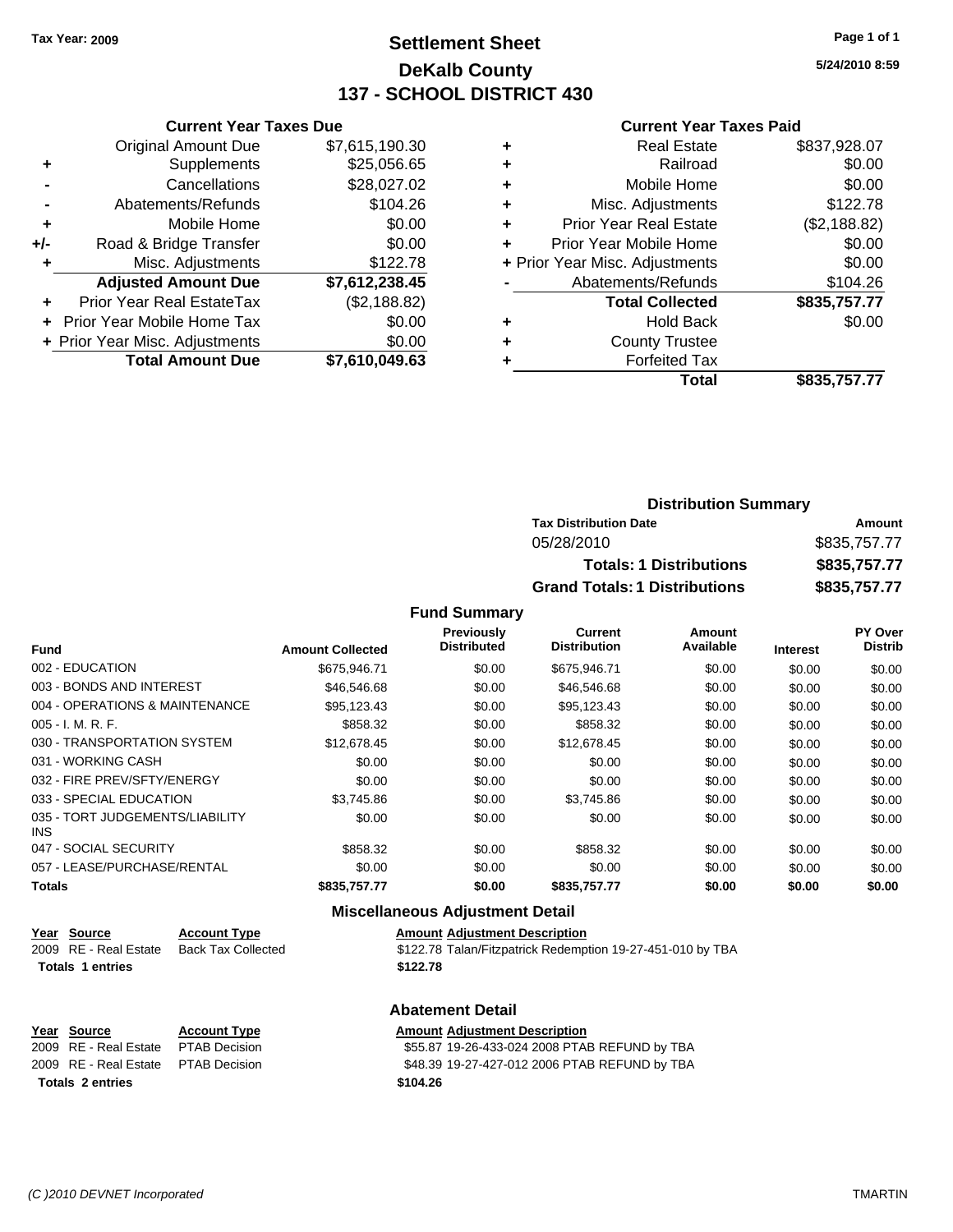### **Settlement Sheet Tax Year: 2009 Page 1 of 1 DeKalb County 139 - SCHOOL DISTRICT 432**

**5/24/2010 8:59**

#### **Current Year Taxes Paid**

|     | <b>Current Year Taxes Due</b>     |                |  |  |  |  |
|-----|-----------------------------------|----------------|--|--|--|--|
|     | <b>Original Amount Due</b>        | \$2,440,656.78 |  |  |  |  |
| ٠   | Supplements                       | \$1,464.97     |  |  |  |  |
|     | Cancellations                     | \$2,544.93     |  |  |  |  |
|     | Abatements/Refunds                | \$0.00         |  |  |  |  |
| ٠   | Mobile Home                       | \$0.00         |  |  |  |  |
| +/- | Road & Bridge Transfer            | \$0.00         |  |  |  |  |
| ٠   | Misc. Adjustments                 | \$13.89        |  |  |  |  |
|     | <b>Adjusted Amount Due</b>        | \$2,439,590.71 |  |  |  |  |
| ٠   | Prior Year Real EstateTax         | (\$1,113.80)   |  |  |  |  |
|     | <b>Prior Year Mobile Home Tax</b> | \$0.00         |  |  |  |  |
|     | + Prior Year Misc. Adjustments    | \$0.00         |  |  |  |  |
|     | <b>Total Amount Due</b>           | \$2,438,476.91 |  |  |  |  |
|     |                                   |                |  |  |  |  |

| ٠ | <b>Real Estate</b>             | \$294,064.49 |
|---|--------------------------------|--------------|
| ٠ | Railroad                       | \$0.00       |
| ٠ | Mobile Home                    | \$0.00       |
| ٠ | Misc. Adjustments              | \$13.89      |
| ٠ | <b>Prior Year Real Estate</b>  | (\$1,113.80) |
|   | Prior Year Mobile Home         | \$0.00       |
|   | + Prior Year Misc. Adjustments | \$0.00       |
|   | Abatements/Refunds             | \$0.00       |
|   | <b>Total Collected</b>         | \$292,964.58 |
| ٠ | <b>Hold Back</b>               | \$0.00       |
| ٠ | <b>County Trustee</b>          |              |
|   | <b>Forfeited Tax</b>           |              |
|   | Total                          | \$292.964.58 |
|   |                                |              |

| <b>Distribution Summary</b>          |              |
|--------------------------------------|--------------|
| <b>Tax Distribution Date</b>         | Amount       |
| 05/28/2010                           | \$292,964.58 |
| <b>Totals: 1 Distributions</b>       | \$292,964.58 |
| <b>Grand Totals: 1 Distributions</b> | \$292,964.58 |

### **Fund Summary**

|                                         |                         | <b>Previously</b>  | <b>Current</b>      | Amount    |                 | PY Over        |
|-----------------------------------------|-------------------------|--------------------|---------------------|-----------|-----------------|----------------|
| <b>Fund</b>                             | <b>Amount Collected</b> | <b>Distributed</b> | <b>Distribution</b> | Available | <b>Interest</b> | <b>Distrib</b> |
| 002 - EDUCATION                         | \$193,336.69            | \$0.00             | \$193,336.69        | \$0.00    | \$0.00          | \$0.00         |
| 003 - BONDS AND INTEREST                | \$34.886.81             | \$0.00             | \$34.886.81         | \$0.00    | \$0.00          | \$0.00         |
| 004 - OPERATIONS & MAINTENANCE          | \$23,770.86             | \$0.00             | \$23,770.86         | \$0.00    | \$0.00          | \$0.00         |
| $005 - I. M. R. F.$                     | \$5,749.43              | \$0.00             | \$5.749.43          | \$0.00    | \$0.00          | \$0.00         |
| 030 - TRANSPORTATION SYSTEM             | \$12,677.75             | \$0.00             | \$12,677.75         | \$0.00    | \$0.00          | \$0.00         |
| 031 - WORKING CASH                      | \$3.169.58              | \$0.00             | \$3.169.58          | \$0.00    | \$0.00          | \$0.00         |
| 033 - SPECIAL EDUCATION                 | \$2,535.61              | \$0.00             | \$2,535.61          | \$0.00    | \$0.00          | \$0.00         |
| 035 - TORT JUDGEMENTS/LIABILITY<br>INS. | \$8,213,85              | \$0.00             | \$8.213.85          | \$0.00    | \$0.00          | \$0.00         |
| 047 - SOCIAL SECURITY                   | \$8.624.00              | \$0.00             | \$8,624,00          | \$0.00    | \$0.00          | \$0.00         |
| <b>Totals</b>                           | \$292.964.58            | \$0.00             | \$292.964.58        | \$0.00    | \$0.00          | \$0.00         |

### **Miscellaneous Adjustment Detail**

| Year Source | <b>Account Type</b> | <b>Amount Adjustment Description</b> |
|-------------|---------------------|--------------------------------------|
| $\cdots$    | - - - - -           | $\cdots$<br>$\overline{\phantom{a}}$ |

**Totals 1 entries \$13.89**

2009 RE - Real Estate Back Tax Collected \$13.89 Johnson Redemption 18-32-424-017 by TBA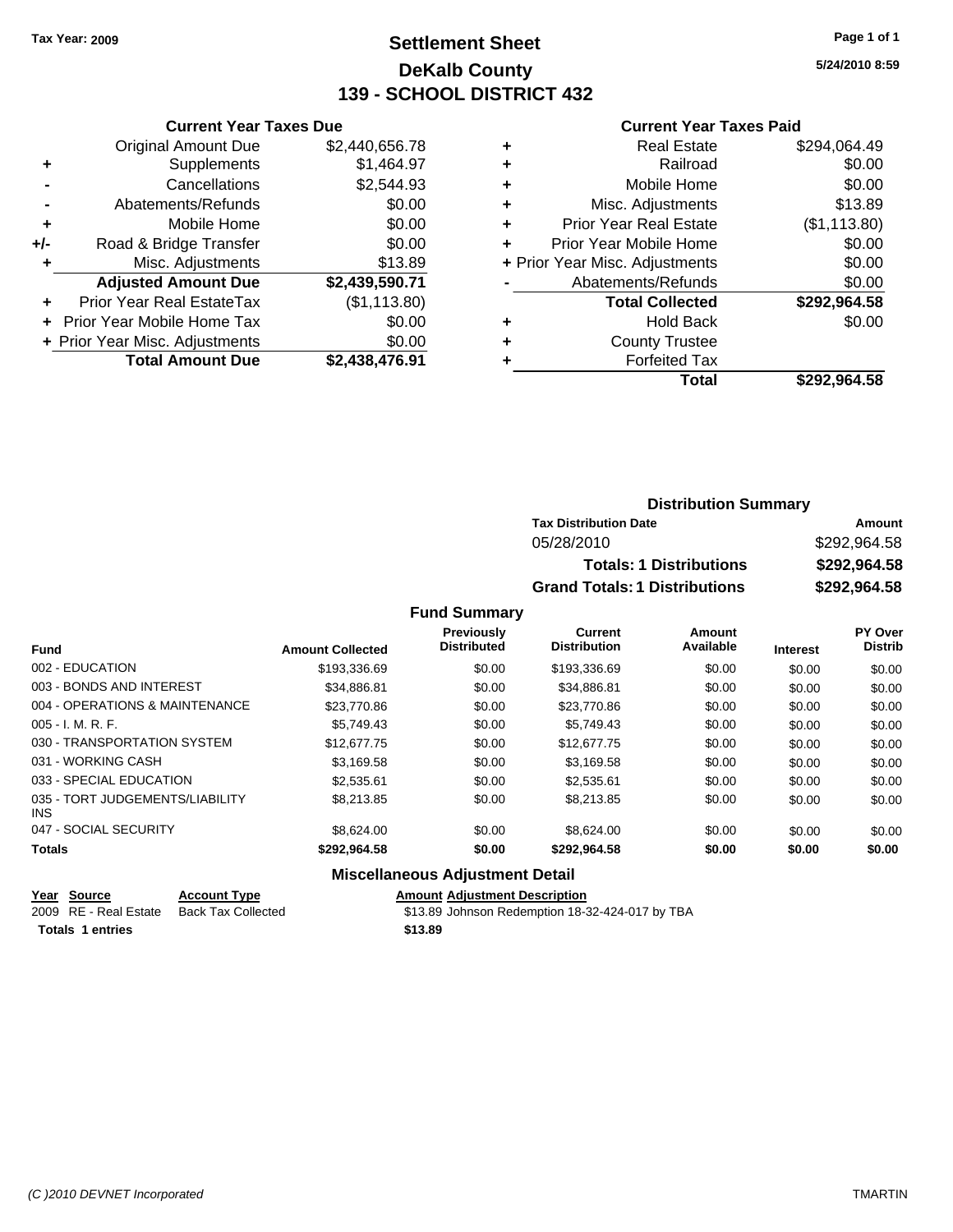**Current Year Taxes Due** Original Amount Due \$5,280.82

**Adjusted Amount Due \$5,280.82**

**Total Amount Due \$5,280.82**

**+** Supplements \$0.00 **-** Cancellations \$0.00 **-** Abatements/Refunds \$0.00 **+** Mobile Home \$0.00 **+/-** Road & Bridge Transfer \$0.00 **+** Misc. Adjustments \$0.00

**+** Prior Year Real EstateTax \$0.00 **+** Prior Year Mobile Home Tax \$0.00 **+ Prior Year Misc. Adjustments**  $$0.00$ 

### **Settlement Sheet Tax Year: 2009 Page 1 of 1 DeKalb County 141 - CC 509 ELGIN**

**5/24/2010 8:59**

**Total \$1,458.37**

### **Current Year Taxes Paid +** Real Estate \$1,458.37 **+** Railroad \$0.00 **+** Mobile Home \$0.00 **+** Misc. Adjustments \$0.00 **+** Prior Year Real Estate \$0.00 **+** Prior Year Mobile Home \$0.00 **+** Prior Year Misc. Adjustments  $$0.00$ **-** Abatements/Refunds \$0.00 **Total Collected \$1,458.37 +** Hold Back \$0.00 **+** County Trustee

**+** Forfeited Tax

|                             |                                          | <b>Distribution Summary</b>    |                |
|-----------------------------|------------------------------------------|--------------------------------|----------------|
|                             | <b>Tax Distribution Date</b>             |                                | Amount         |
|                             | 05/28/2010                               |                                | \$1,458.37     |
|                             |                                          | <b>Totals: 1 Distributions</b> | \$1,458.37     |
|                             | <b>Grand Totals: 1 Distributions</b>     |                                | \$1,458.37     |
| <b>Fund Summary</b>         |                                          |                                |                |
| <b>Previously</b>           | <b>Current</b>                           | Amount                         | <b>PY Over</b> |
| For a continuous continuous | <b>Professor International Professor</b> | $A - A - B - A - C$            |                |

|                                               |                         | <b>Previously</b><br><b>Distributed</b> | <b>Current</b><br><b>Distribution</b> | Amount<br>Available |                 | PY Over<br><b>Distrib</b> |
|-----------------------------------------------|-------------------------|-----------------------------------------|---------------------------------------|---------------------|-----------------|---------------------------|
| <b>Fund</b>                                   | <b>Amount Collected</b> |                                         |                                       |                     | <b>Interest</b> |                           |
| 003 - BONDS AND INTEREST                      | \$312.58                | \$0.00                                  | \$312.58                              | \$0.00              | \$0.00          | \$0.00                    |
| 027 - AUDIT                                   | \$2.22                  | \$0.00                                  | \$2.22                                | \$0.00              | \$0.00          | \$0.00                    |
| 035 - TORT JUDGEMENTS/LIABILITY<br><b>INS</b> | \$49.73                 | \$0.00                                  | \$49.73                               | \$0.00              | \$0.00          | \$0.00                    |
| 047 - SOCIAL SECURITY                         | \$16.59                 | \$0.00                                  | \$16.59                               | \$0.00              | \$0.00          | \$0.00                    |
| 109 - PRIOR YEAR ADJUSTMENT                   | $$-2.99$                | \$0.00                                  | $$-2.99$                              | \$0.00              | \$0.00          | \$0.00                    |
| 136 - OPERATIONS & MAINTENANCE<br>(colleges)  | \$256.82                | \$0.00                                  | \$256.82                              | \$0.00              | \$0.00          | \$0.00                    |
| 159 - EDUCATIONAL PURPOSES<br>(colleges)      | \$823.42                | \$0.00                                  | \$823.42                              | \$0.00              | \$0.00          | \$0.00                    |
| <b>Totals</b>                                 | \$1,458.37              | \$0.00                                  | \$1,458.37                            | \$0.00              | \$0.00          | \$0.00                    |

#### *(C )2010 DEVNET Incorporated* TMARTIN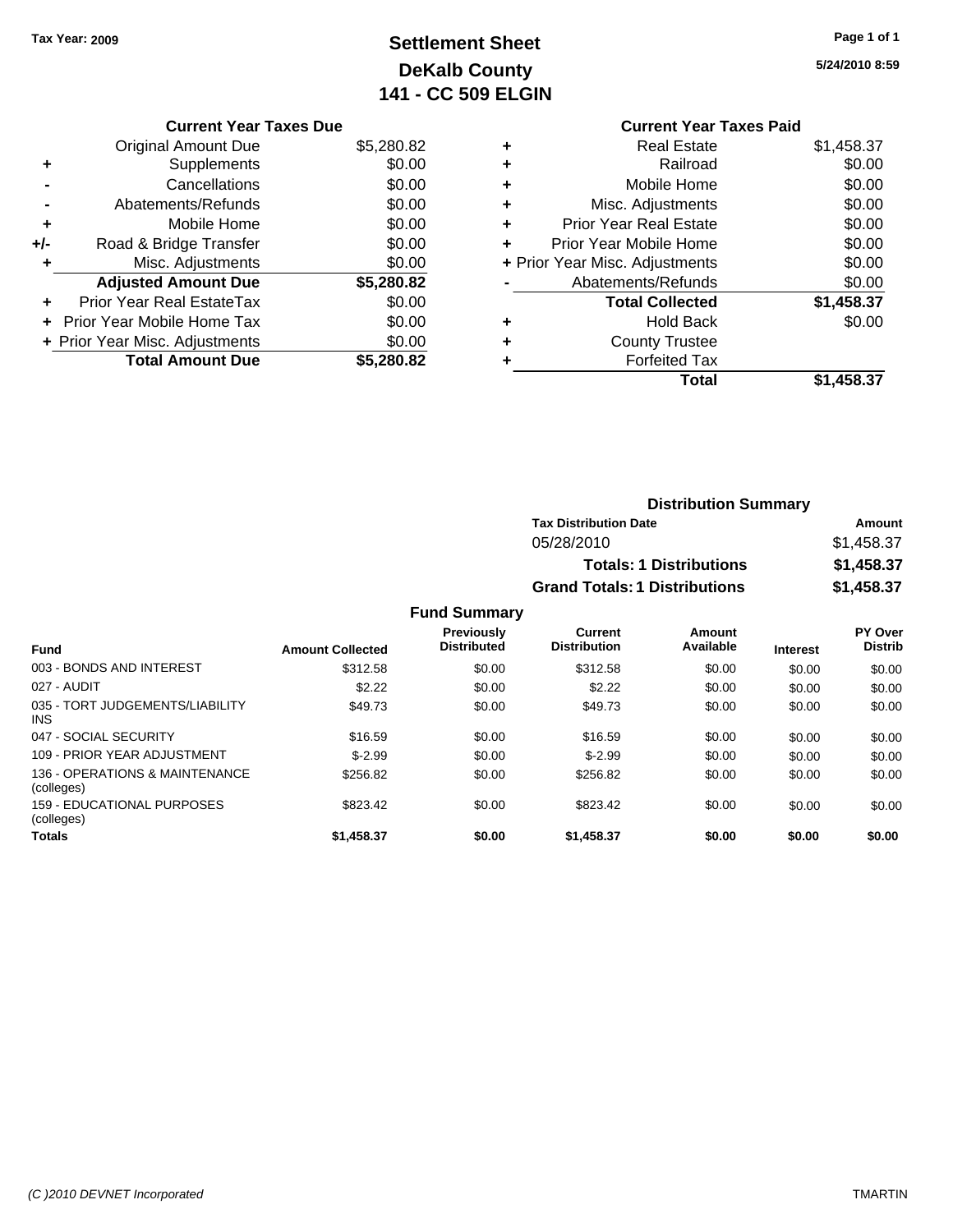### **Settlement Sheet Tax Year: 2009 Page 1 of 1 DeKalb County 142 - CC 511 ROCK VALLEY**

**5/24/2010 8:59**

|     | <b>Current Year Taxes Due</b>  |            |
|-----|--------------------------------|------------|
|     | Original Amount Due            | \$1,218.83 |
| ٠   | Supplements                    | \$0.00     |
|     | Cancellations                  | \$0.00     |
|     | Abatements/Refunds             | \$0.00     |
| ٠   | Mobile Home                    | \$0.00     |
| +/- | Road & Bridge Transfer         | \$0.00     |
| ٠   | Misc. Adjustments              | \$0.00     |
|     | <b>Adjusted Amount Due</b>     | \$1,218.83 |
|     | Prior Year Real EstateTax      | \$0.00     |
|     | Prior Year Mobile Home Tax     | \$0.00     |
|     | + Prior Year Misc. Adjustments | \$0.00     |
|     | <b>Total Amount Due</b>        | \$1,218.83 |
|     |                                |            |

### **Current Year Taxes Paid**

|   | <b>Real Estate</b>             | \$115.25 |
|---|--------------------------------|----------|
| ٠ | Railroad                       | \$0.00   |
| ٠ | Mobile Home                    | \$0.00   |
| ٠ | Misc. Adjustments              | \$0.00   |
| ٠ | <b>Prior Year Real Estate</b>  | \$0.00   |
|   | Prior Year Mobile Home         | \$0.00   |
|   | + Prior Year Misc. Adjustments | \$0.00   |
|   | Abatements/Refunds             | \$0.00   |
|   | <b>Total Collected</b>         | \$115.25 |
| ٠ | Hold Back                      | \$0.00   |
| ٠ | <b>County Trustee</b>          |          |
|   | <b>Forfeited Tax</b>           |          |
|   | Total                          | \$115.25 |
|   |                                |          |

| <b>Distribution Summary</b>          |          |
|--------------------------------------|----------|
| <b>Tax Distribution Date</b>         | Amount   |
| 05/28/2010                           | \$115.25 |
| <b>Totals: 1 Distributions</b>       | \$115.25 |
| <b>Grand Totals: 1 Distributions</b> | \$115.25 |

| <b>Fund</b>                                     | <b>Amount Collected</b> | <b>Previously</b><br><b>Distributed</b> | Current<br><b>Distribution</b> | Amount<br>Available | <b>Interest</b> | PY Over<br><b>Distrib</b> |
|-------------------------------------------------|-------------------------|-----------------------------------------|--------------------------------|---------------------|-----------------|---------------------------|
| 003 - BONDS AND INTEREST                        | \$36.38                 | \$0.00                                  | \$36.38                        | \$0.00              | \$0.00          | \$0.00                    |
| 027 - AUDIT                                     | \$0.21                  | \$0.00                                  | \$0.21                         | \$0.00              | \$0.00          | \$0.00                    |
| 035 - TORT JUDGEMENTS/LIABILITY<br><b>INS</b>   | \$7.17                  | \$0.00                                  | \$7.17                         | \$0.00              | \$0.00          | \$0.00                    |
| 047 - SOCIAL SECURITY                           | \$1.42                  | \$0.00                                  | \$1.42                         | \$0.00              | \$0.00          | \$0.00                    |
| 136 - OPERATIONS & MAINTENANCE<br>(colleges)    | \$10.04                 | \$0.00                                  | \$10.04                        | \$0.00              | \$0.00          | \$0.00                    |
| 141 - HLTH, SFTY/HANDICAP<br>ACCESS/ENERGY      | \$2.31                  | \$0.00                                  | \$2.31                         | \$0.00              | \$0.00          | \$0.00                    |
| <b>159 - EDUCATIONAL PURPOSES</b><br>(colleges) | \$57.72                 | \$0.00                                  | \$57.72                        | \$0.00              | \$0.00          | \$0.00                    |
| <b>Totals</b>                                   | \$115.25                | \$0.00                                  | \$115.25                       | \$0.00              | \$0.00          | \$0.00                    |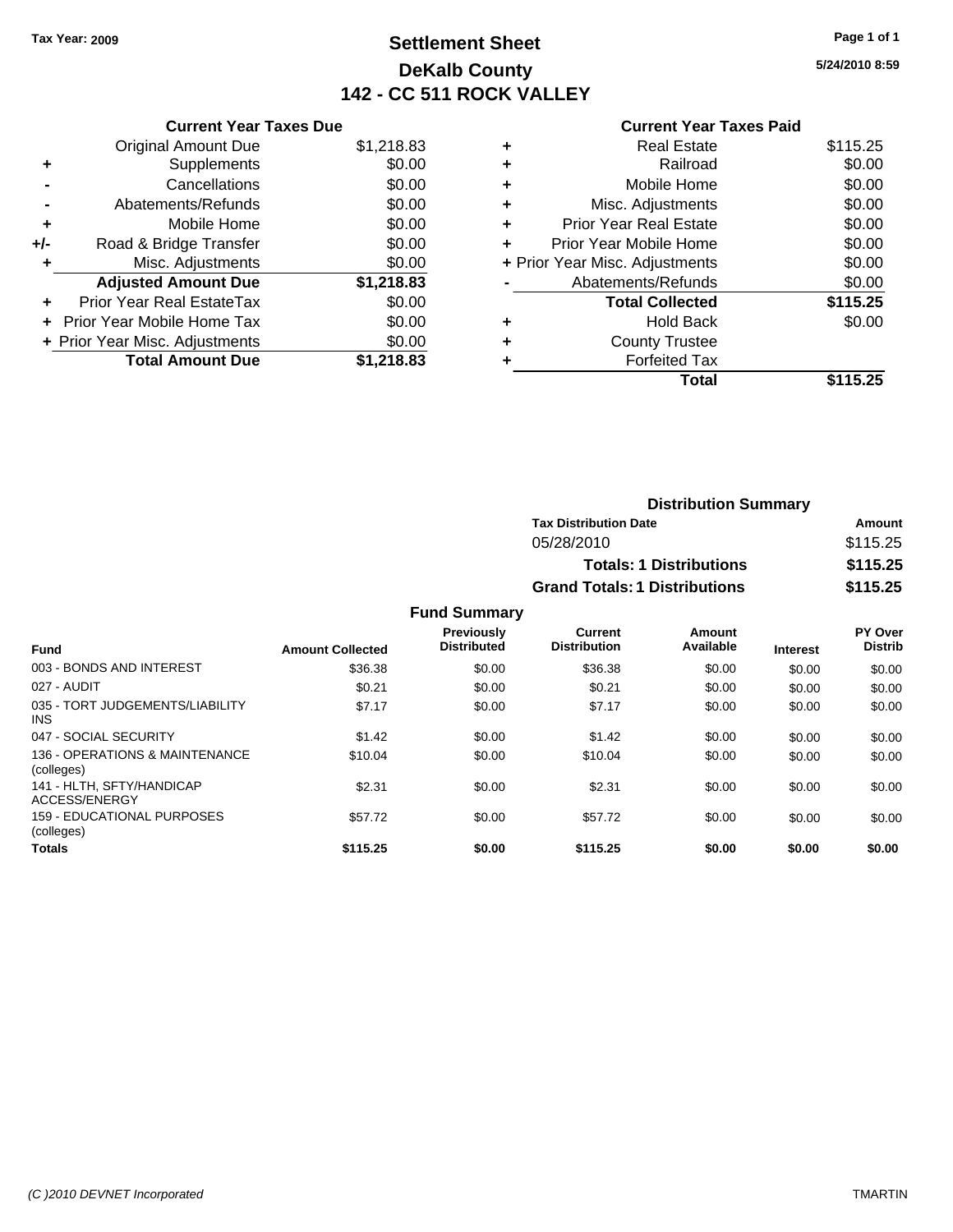### **Settlement Sheet Tax Year: 2009 Page 1 of 1 DeKalb County 143 - CC 513 ILLINOIS VALLEY**

**5/24/2010 8:59**

|  | Curr |
|--|------|
|  |      |

|       | <b>Current Year Taxes Due</b>     |            |
|-------|-----------------------------------|------------|
|       | <b>Original Amount Due</b>        | \$5,210.83 |
| ٠     | Supplements                       | \$0.00     |
|       | Cancellations                     | \$0.00     |
|       | Abatements/Refunds                | \$0.00     |
| ٠     | Mobile Home                       | \$0.00     |
| $+/-$ | Road & Bridge Transfer            | \$0.00     |
|       | Misc. Adjustments                 | \$0.00     |
|       | <b>Adjusted Amount Due</b>        | \$5,210.83 |
|       | Prior Year Real EstateTax         | \$0.00     |
|       | <b>Prior Year Mobile Home Tax</b> | \$0.00     |
|       | + Prior Year Misc. Adjustments    | \$0.00     |
|       | <b>Total Amount Due</b>           | \$5,210.83 |

|   | <b>Current Year Taxes Paid</b> |            |
|---|--------------------------------|------------|
| ٠ | <b>Real Estate</b>             | \$1,016.89 |
|   | Railroad                       | \$0.00     |
| ٠ | Mobile Home                    | \$0.00     |
| ٠ | Misc. Adjustments              | \$0.00     |
|   | <b>Prior Year Real Estate</b>  | \$0.00     |
| ٠ | Prior Year Mobile Home         | \$0.00     |
|   | + Prior Year Misc. Adjustments | \$0.00     |
|   | Abatements/Refunds             | \$0.00     |
|   | <b>Total Collected</b>         | \$1,016.89 |
|   | Hold Back                      | \$0.00     |
|   | <b>County Trustee</b>          |            |
|   | <b>Forfeited Tax</b>           |            |
|   | Total                          | \$1.016.89 |

| <b>Distribution Summary</b>          |            |
|--------------------------------------|------------|
| <b>Tax Distribution Date</b>         | Amount     |
| 05/28/2010                           | \$1,016.89 |
| <b>Totals: 1 Distributions</b>       | \$1,016.89 |
| <b>Grand Totals: 1 Distributions</b> | \$1,016.89 |

| Fund                                             | <b>Amount Collected</b> | <b>Previously</b><br><b>Distributed</b> | Current<br><b>Distribution</b> | Amount<br>Available | <b>Interest</b> | PY Over<br><b>Distrib</b> |
|--------------------------------------------------|-------------------------|-----------------------------------------|--------------------------------|---------------------|-----------------|---------------------------|
| 003 - BONDS AND INTEREST                         |                         |                                         |                                |                     |                 |                           |
|                                                  | \$116.98                | \$0.00                                  | \$116.98                       | \$0.00              | \$0.00          | \$0.00                    |
| 027 - AUDIT                                      | \$0.00                  | \$0.00                                  | \$0.00                         | \$0.00              | \$0.00          | \$0.00                    |
| 035 - TORT JUDGEMENTS/LIABILITY<br><b>INS</b>    | \$0.00                  | \$0.00                                  | \$0.00                         | \$0.00              | \$0.00          | \$0.00                    |
| 047 - SOCIAL SECURITY                            | \$18.32                 | \$0.00                                  | \$18.32                        | \$0.00              | \$0.00          | \$0.00                    |
| 136 - OPERATIONS & MAINTENANCE<br>(colleges)     | \$117.32                | \$0.00                                  | \$117.32                       | \$0.00              | \$0.00          | \$0.00                    |
| 141 - HLTH, SFTY/HANDICAP<br>ACCESS/ENERGY       | \$144.64                | \$0.00                                  | \$144.64                       | \$0.00              | \$0.00          | \$0.00                    |
| 149 - STATEWIDE AVERAGE<br><b>ADDITIONAL TAX</b> | \$238.42                | \$0.00                                  | \$238.42                       | \$0.00              | \$0.00          | \$0.00                    |
| 159 - EDUCATIONAL PURPOSES<br>(colleges)         | \$381.21                | \$0.00                                  | \$381.21                       | \$0.00              | \$0.00          | \$0.00                    |
| <b>Totals</b>                                    | \$1.016.89              | \$0.00                                  | \$1.016.89                     | \$0.00              | \$0.00          | \$0.00                    |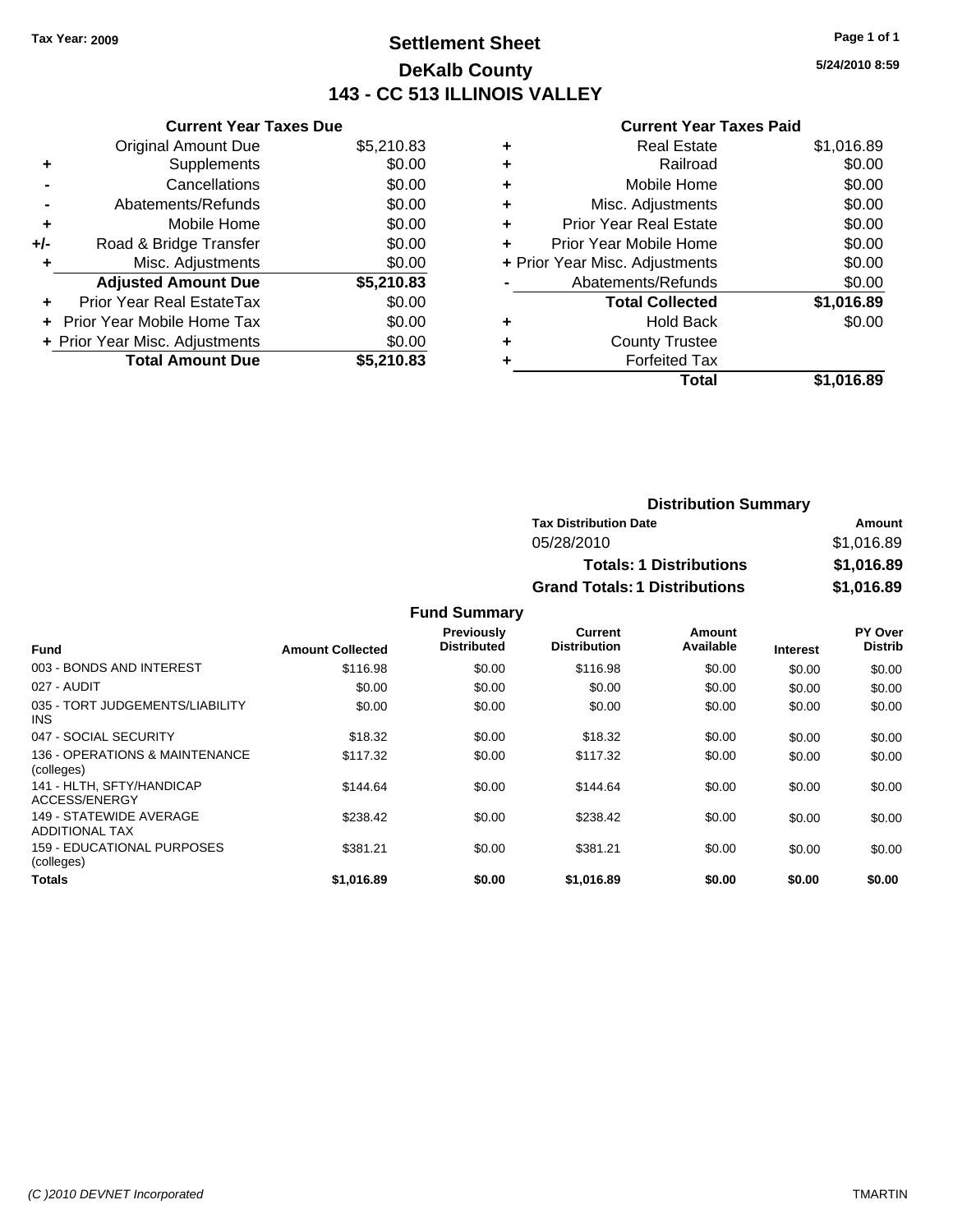### **Settlement Sheet Tax Year: 2009 Page 1 of 1 DeKalb County 144 - CC 516 WAUBONSEE**

**5/24/2010 8:59**

#### **Current Year Taxes Paid**

|   | <b>Real Estate</b>             | \$172,705.44 |
|---|--------------------------------|--------------|
| ٠ | Railroad                       | \$0.00       |
| ٠ | Mobile Home                    | \$0.00       |
| ٠ | Misc. Adjustments              | \$30.15      |
| ٠ | <b>Prior Year Real Estate</b>  | (\$335.39)   |
|   | Prior Year Mobile Home         | \$0.00       |
|   | + Prior Year Misc. Adjustments | \$0.00       |
|   | Abatements/Refunds             | \$10.83      |
|   | <b>Total Collected</b>         | \$172,389.37 |
| ٠ | <b>Hold Back</b>               | \$0.00       |
|   | <b>County Trustee</b>          |              |
|   | <b>Forfeited Tax</b>           |              |
|   | <b>Total</b>                   | \$172,389.37 |
|   |                                |              |

| <b>Distribution Summary</b>          |              |
|--------------------------------------|--------------|
| <b>Tax Distribution Date</b>         | Amount       |
| 05/28/2010                           | \$172,389.37 |
| <b>Totals: 1 Distributions</b>       | \$172,389.37 |
| <b>Grand Totals: 1 Distributions</b> | \$172,389.37 |

#### **Fund Summary**

|                                                 |                         | <b>Previously</b>  | Current             | Amount    |                 | <b>PY Over</b> |
|-------------------------------------------------|-------------------------|--------------------|---------------------|-----------|-----------------|----------------|
| <b>Fund</b>                                     | <b>Amount Collected</b> | <b>Distributed</b> | <b>Distribution</b> | Available | <b>Interest</b> | <b>Distrib</b> |
| 003 - BONDS AND INTEREST                        | \$30,160.55             | \$0.00             | \$30,160.55         | \$0.00    | \$0.00          | \$0.00         |
| 027 - AUDIT                                     | \$272.72                | \$0.00             | \$272.72            | \$0.00    | \$0.00          | \$0.00         |
| 035 - TORT JUDGEMENTS/LIABILITY<br><b>INS</b>   | \$2,390.52              | \$0.00             | \$2,390.52          | \$0.00    | \$0.00          | \$0.00         |
| 047 - SOCIAL SECURITY                           | \$1,431.70              | \$0.00             | \$1,431.70          | \$0.00    | \$0.00          | \$0.00         |
| 136 - OPERATIONS & MAINTENANCE<br>(colleges)    | \$31.843.59             | \$0.00             | \$31,843.59         | \$0.00    | \$0.00          | \$0.00         |
| <b>159 - EDUCATIONAL PURPOSES</b><br>(colleges) | \$106,290.29            | \$0.00             | \$106.290.29        | \$0.00    | \$0.00          | \$0.00         |
| <b>Totals</b>                                   | \$172.389.37            | \$0.00             | \$172.389.37        | \$0.00    | \$0.00          | \$0.00         |
|                                                 |                         |                    |                     |           |                 |                |

# **Miscellaneous Adjustment Detail**

| Year Source             | <b>Account Type</b>       | <b>Amount Adjustment Description</b>                      |
|-------------------------|---------------------------|-----------------------------------------------------------|
| 2009 RE - Real Estate   | <b>Back Tax Collected</b> | \$5.73 Indy Mac Bank Redemption 15-15-280-027 by TBA      |
| 2009 RE - Real Estate   | <b>Back Tax Collected</b> | \$1.22 Johnson Redemption 18-32-424-017 by TBA            |
| 2009 RE - Real Estate   | <b>Back Tax Collected</b> | \$12.75 Talan/Fitzpatrick Redemption 19-27-451-010 by TBA |
| 2009 RE - Real Estate   | <b>Back Tax Collected</b> | \$10.45 Riedelsperger Redemption 15-15-228-035 by TBA     |
| <b>Totals 4 entries</b> |                           | \$30.15                                                   |
|                         |                           |                                                           |

### **Abatement Detail**

| Year Source                         | <b>Account Type</b>  | <b>Amount Adiustment Description</b>         |
|-------------------------------------|----------------------|----------------------------------------------|
| 2009 RE - Real Estate               | <b>PTAB Decision</b> | \$5.80 19-26-433-024 2008 PTAB REFUND by TBA |
| 2009 RE - Real Estate PTAB Decision |                      | \$5.03 19-27-427-012 2006 PTAB REFUND by TBA |
| <b>Totals 2 entries</b>             |                      | \$10.83                                      |

**Year Source Account Type Amount Adjustment Description**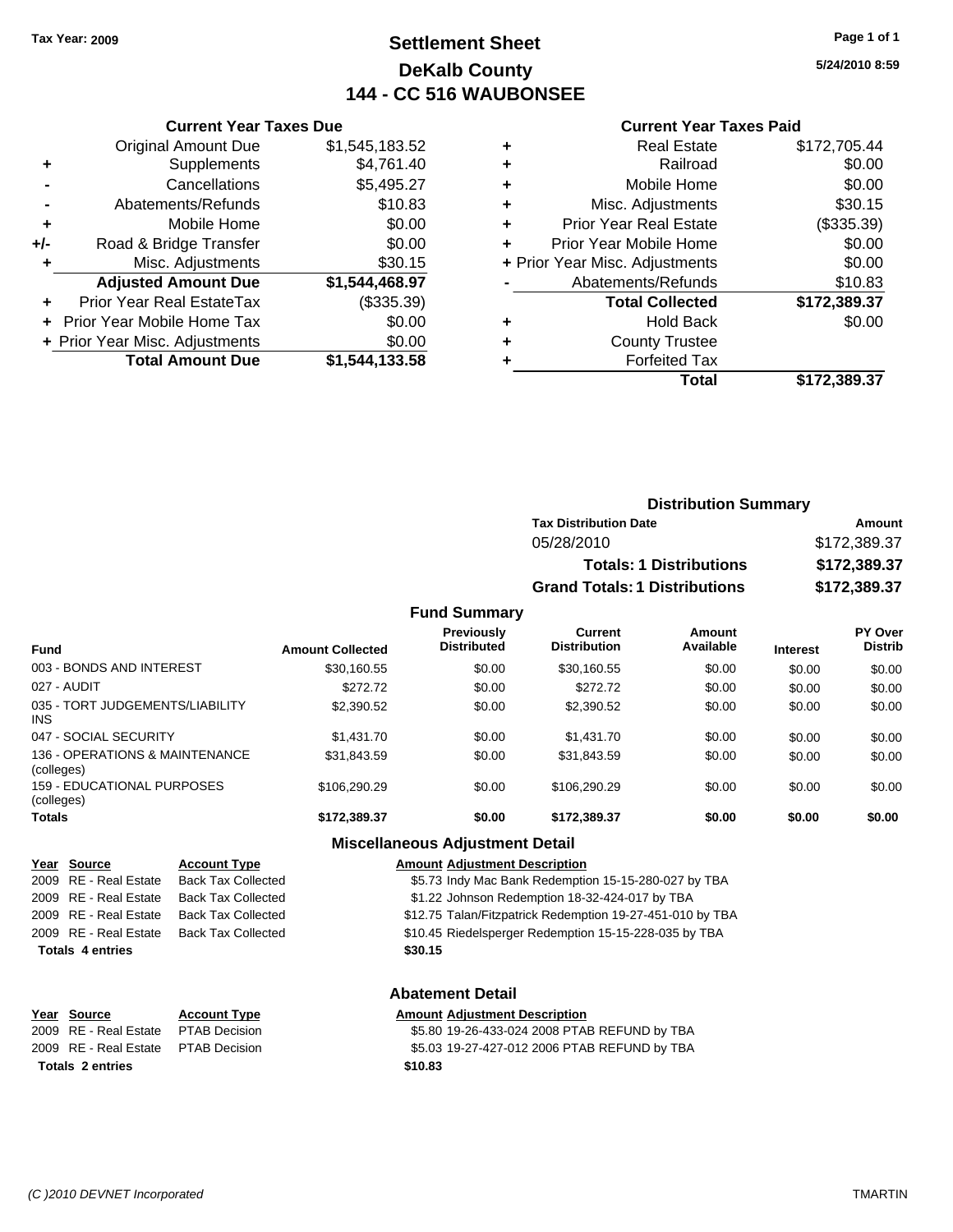### **Settlement Sheet Tax Year: 2009 Page 1 of 1 DeKalb County 145 - CC 523 KISHWAUKEE**

**5/24/2010 8:59**

### **Current Year Taxes Paid**

|     | <b>Current Year Taxes Due</b>    |                 |  |  |  |  |
|-----|----------------------------------|-----------------|--|--|--|--|
|     | <b>Original Amount Due</b>       | \$10,410,669.15 |  |  |  |  |
| ٠   | Supplements                      | \$60,534.06     |  |  |  |  |
|     | Cancellations                    | \$105,632.58    |  |  |  |  |
|     | Abatements/Refunds               | \$0.00          |  |  |  |  |
| ٠   | Mobile Home                      | \$0.00          |  |  |  |  |
| +/- | Road & Bridge Transfer           | \$0.00          |  |  |  |  |
| ٠   | Misc. Adjustments                | \$5,793.47      |  |  |  |  |
|     | <b>Adjusted Amount Due</b>       | \$10,371,364.10 |  |  |  |  |
| ٠   | <b>Prior Year Real EstateTax</b> | \$595.29        |  |  |  |  |
|     | Prior Year Mobile Home Tax       | \$0.00          |  |  |  |  |
|     | + Prior Year Misc. Adjustments   | \$19,480.44     |  |  |  |  |
|     | <b>Total Amount Due</b>          | \$10,391,439.83 |  |  |  |  |
|     |                                  |                 |  |  |  |  |

|   | <b>Real Estate</b>             | \$1,133,693.22 |
|---|--------------------------------|----------------|
| ٠ | Railroad                       | \$0.00         |
| ٠ | Mobile Home                    | \$0.00         |
| ٠ | Misc. Adjustments              | \$5,793.47     |
| ٠ | <b>Prior Year Real Estate</b>  | \$595.29       |
|   | Prior Year Mobile Home         | \$0.00         |
|   | + Prior Year Misc. Adjustments | \$19,480.44    |
|   | Abatements/Refunds             | \$0.00         |
|   | <b>Total Collected</b>         | \$1,159,562.42 |
| ٠ | <b>Hold Back</b>               | \$0.00         |
|   | <b>County Trustee</b>          |                |
|   | <b>Forfeited Tax</b>           |                |
|   | Total                          | \$1,159,562.42 |
|   |                                |                |

|                     |                                      | <b>Distribution Summary</b>    |                  |  |  |  |
|---------------------|--------------------------------------|--------------------------------|------------------|--|--|--|
|                     | <b>Tax Distribution Date</b>         |                                | Amount           |  |  |  |
|                     | 05/28/2010                           |                                | \$1,159,562.42   |  |  |  |
|                     |                                      | <b>Totals: 1 Distributions</b> | \$1,159,562.42   |  |  |  |
|                     | <b>Grand Totals: 1 Distributions</b> |                                | \$1,159,562.42   |  |  |  |
| <b>Fund Summary</b> |                                      |                                |                  |  |  |  |
| Deardanahr          | $P$                                  |                                | <b>DV Output</b> |  |  |  |

|                                               |                         | <b>Previously</b><br><b>Distributed</b> | <b>Current</b><br><b>Distribution</b> | Amount<br>Available |                 | PY Over        |
|-----------------------------------------------|-------------------------|-----------------------------------------|---------------------------------------|---------------------|-----------------|----------------|
| <b>Fund</b>                                   | <b>Amount Collected</b> |                                         |                                       |                     | <b>Interest</b> | <b>Distrib</b> |
| 003 - BONDS AND INTEREST                      | \$323.268.58            | \$0.00                                  | \$323.268.58                          | \$0.00              | \$0.00          | \$0.00         |
| 027 - AUDIT                                   | \$10,283,00             | \$0.00                                  | \$10,283,00                           | \$0.00              | \$0.00          | \$0.00         |
| 035 - TORT JUDGEMENTS/LIABILITY<br><b>INS</b> | \$86,889.50             | \$0.00                                  | \$86,889.50                           | \$0.00              | \$0.00          | \$0.00         |
| 047 - SOCIAL SECURITY                         | \$19,331.08             | \$0.00                                  | \$19,331.08                           | \$0.00              | \$0.00          | \$0.00         |
| 136 - OPERATIONS & MAINTENANCE<br>(colleges)  | \$154,240,35            | \$0.00                                  | \$154,240,35                          | \$0.00              | \$0.00          | \$0.00         |
| 159 - EDUCATIONAL PURPOSES<br>(colleges)      | \$565,549.91            | \$0.00                                  | \$565.549.91                          | \$0.00              | \$0.00          | \$0.00         |
| <b>Totals</b>                                 | \$1,159,562.42          | \$0.00                                  | \$1,159,562.42                        | \$0.00              | \$0.00          | \$0.00         |
|                                               |                         |                                         |                                       |                     |                 |                |

### **Miscellaneous Adjustment Detail**

| Year Source             | <b>Account Type</b>       | <b>Amount Adjustment Description</b>                                 |
|-------------------------|---------------------------|----------------------------------------------------------------------|
| 2009 RE - Real Estate   | <b>Back Tax Collected</b> | \$1.11 Pearson Redemption 01-26-180-044 by TBA                       |
| 2008 RE - Real Estate   | <b>Back Tax Collected</b> | \$19,480.44 DeKalb TIF #4 Surplus Distribution by TBA                |
| 2009 RE - Real Estate   | <b>Back Tax Collected</b> | \$5,772.85 Eagle Home Nature's Crossing Redemption 58 Parcels by TBA |
| 2009 RE - Real Estate   | <b>Back Tax Collected</b> | \$5.75 Montabano Builders Redemption 09-33-128-003 by TBA            |
| 2009 RE - Real Estate   | <b>Back Tax Collected</b> | \$1.91 Montalbano Builders Redemption 09-28-352-001 by TBA           |
| 2009 RE - Real Estate   | <b>Back Tax Collected</b> | \$1.26 Montalbano Builders Redemption 09-28-351-016 by TBA           |
| 2009 RE - Real Estate   | <b>Back Tax Collected</b> | \$1.32 Montalbano Builders Redemption 09-28-351-015 by TBA           |
| 2009 RE - Real Estate   | <b>Back Tax Collected</b> | \$6.39 Eagle Home Prairie Spring Redemption 07-22-476-011 by TBA     |
| 2009 RE - Real Estate   | <b>Back Tax Collected</b> | \$2.88 Gardens of Rivermist Redemption 08-02-303-001 by TBA          |
| <b>Totals 9 entries</b> |                           | \$25,273.91                                                          |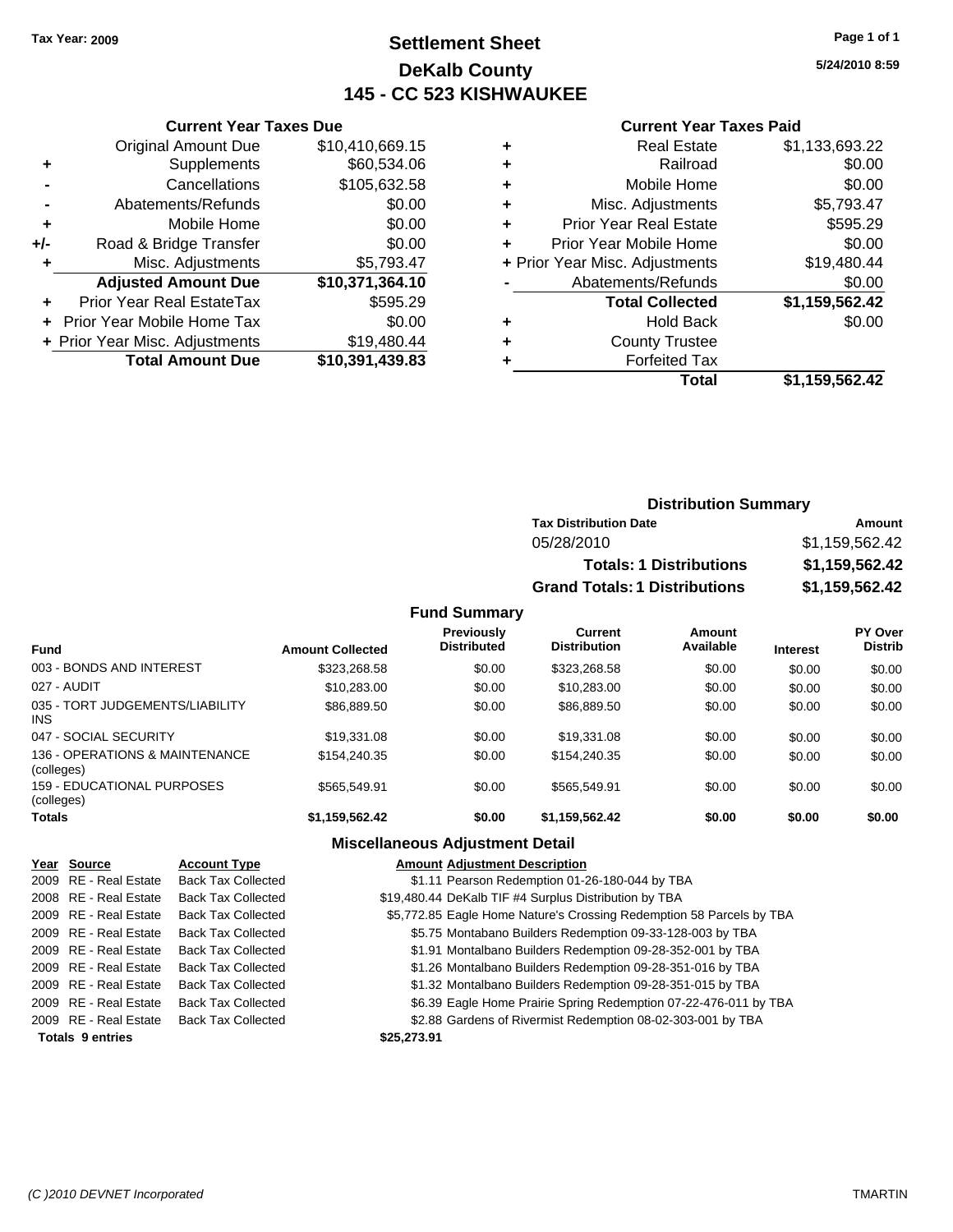### **Settlement Sheet Tax Year: 2009 Page 1 of 1 DeKalb County 150 - DE KALB SANITARY**

**5/24/2010 8:59**

|       | <b>Current Year Taxes Due</b>  |              |  |
|-------|--------------------------------|--------------|--|
|       | <b>Original Amount Due</b>     | \$601,487.94 |  |
| ٠     | Supplements                    | \$3,486.88   |  |
|       | Cancellations                  | \$9,976.29   |  |
|       | Abatements/Refunds             | \$0.00       |  |
| ٠     | Mobile Home                    | \$0.00       |  |
| $+/-$ | Road & Bridge Transfer         | \$0.00       |  |
| ٠     | \$0.48<br>Misc. Adjustments    |              |  |
|       | <b>Adjusted Amount Due</b>     | \$594,999.01 |  |
|       | Prior Year Real EstateTax      | \$48.94      |  |
|       | Prior Year Mobile Home Tax     | \$0.00       |  |
|       | + Prior Year Misc. Adjustments | \$3,302.67   |  |
|       | <b>Total Amount Due</b>        | \$598,350.62 |  |
|       |                                |              |  |

#### **Current Year Taxes Paid**

| <b>Real Estate</b>             | \$63,799.66 |
|--------------------------------|-------------|
| Railroad                       | \$0.00      |
| Mobile Home                    | \$0.00      |
| Misc. Adjustments              | \$0.48      |
| <b>Prior Year Real Estate</b>  | \$48.94     |
| Prior Year Mobile Home         | \$0.00      |
| + Prior Year Misc. Adjustments | \$3,302.67  |
| Abatements/Refunds             | \$0.00      |
| <b>Total Collected</b>         | \$67,151.75 |
| <b>Hold Back</b>               | \$0.00      |
| <b>County Trustee</b>          |             |
| <b>Forfeited Tax</b>           |             |
| Total                          | \$67,151.75 |
|                                |             |

|                          |                         | <b>Distribution Summary</b>      |                                      |                                |                 |                           |  |
|--------------------------|-------------------------|----------------------------------|--------------------------------------|--------------------------------|-----------------|---------------------------|--|
|                          |                         |                                  | <b>Tax Distribution Date</b>         |                                |                 | Amount                    |  |
|                          |                         |                                  | 05/28/2010                           |                                |                 | \$67,151.75               |  |
|                          |                         |                                  |                                      | <b>Totals: 1 Distributions</b> |                 | \$67,151.75               |  |
|                          |                         |                                  | <b>Grand Totals: 1 Distributions</b> |                                |                 | \$67,151.75               |  |
|                          |                         | <b>Fund Summary</b>              |                                      |                                |                 |                           |  |
| Fund                     | <b>Amount Collected</b> | Previously<br><b>Distributed</b> | Current<br><b>Distribution</b>       | Amount<br>Available            | <b>Interest</b> | PY Over<br><b>Distrib</b> |  |
| 001 - CORPORATE          | \$40,383.54             | \$0.00                           | \$40,383.54                          | \$0.00                         | \$0.00          | \$0.00                    |  |
| 003 - BONDS AND INTEREST | \$0.00                  | \$0.00                           | \$0.00                               | \$0.00                         | \$0.00          | \$0.00                    |  |
|                          |                         |                                  |                                      |                                |                 |                           |  |

#### 003 - BONDS AND INTEREST 005 - I. M. R. F. \$11,481.27 \$0.00 \$11,481.27 \$0.00 \$0.00 \$0.00 027 - AUDIT \$1,949.07 \$0.00 \$1,949.07 \$0.00 \$0.00 \$0.00 045 - PUBLIC BENEFIT \$5,662.36 \$0.00 \$5,662.36 \$0.00 \$0.00 \$0.00 \$0.00 047 - SOCIAL SECURITY \$7,675.51 \$0.00 \$7,675.51 \$0.00 \$0.00 \$0.00 **Totals \$67,151.75 \$0.00 \$67,151.75 \$0.00 \$0.00 \$0.00**

### **Miscellaneous Adjustment Detail**

#### **Year Source Account Type Amount Adjustment Description**

2008 RE - Real Estate Back Tax Collected \$3,302.67 DeKalb TIF #4 Surplus Distribution by TBA

2009 RE - Real Estate Back Tax Collected \$0.48 Gardens of Rivermist Redemption 08-02-303-001 by TBA

**Totals 2 entries \$3,303.15**

*(C )2010 DEVNET Incorporated* TMARTIN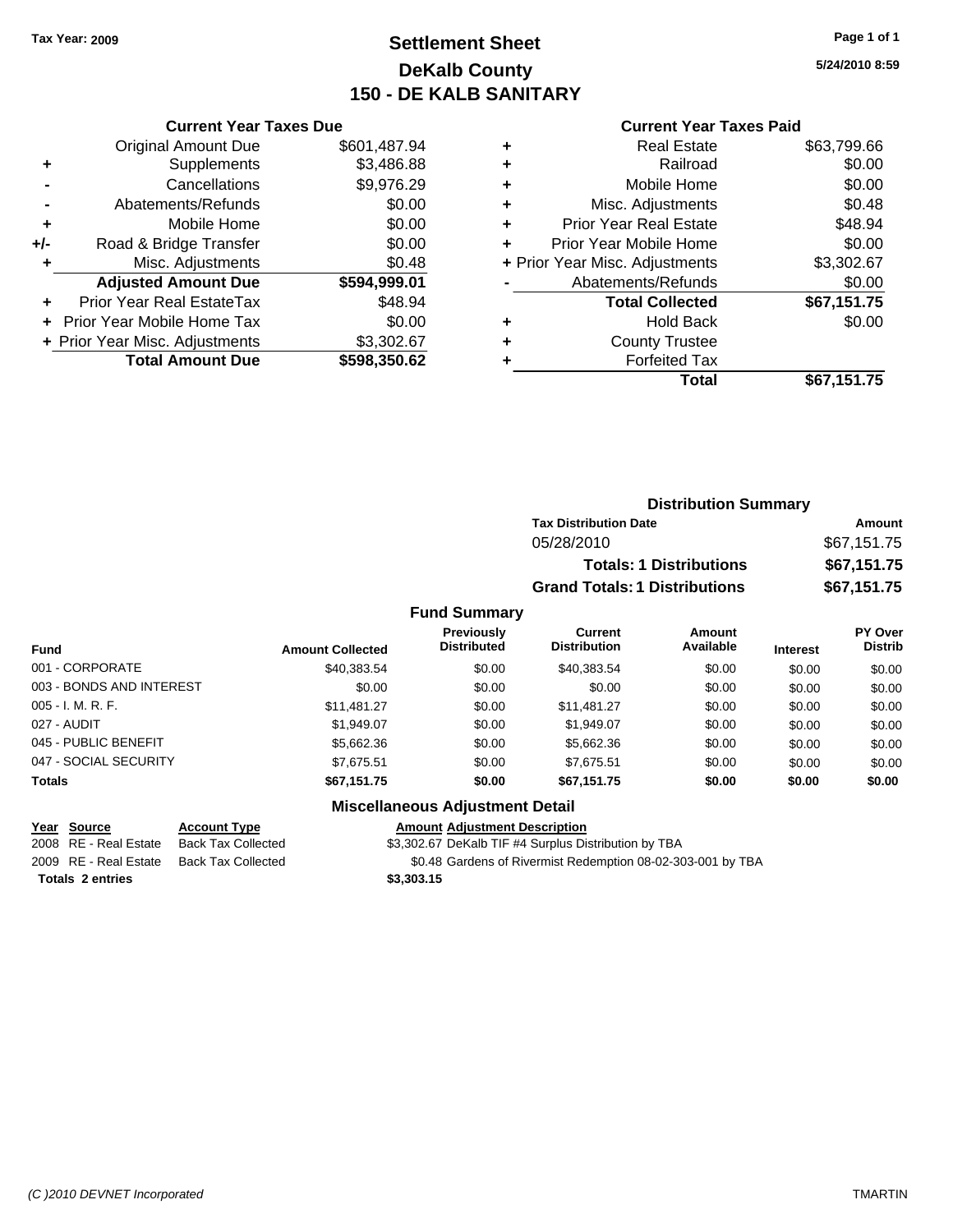### **Settlement Sheet Tax Year: 2009 Page 1 of 1 DeKalb County 151 - FAIRDALE STREET LIGHT**

**5/24/2010 8:59**

|     | <b>Current Year Taxes Due</b>     |            |
|-----|-----------------------------------|------------|
|     | <b>Original Amount Due</b>        | \$2,219.25 |
| ٠   | Supplements                       | \$0.00     |
|     | Cancellations                     | \$0.00     |
|     | Abatements/Refunds                | \$0.00     |
| ٠   | Mobile Home                       | \$0.00     |
| +/- | Road & Bridge Transfer            | \$0.00     |
| ٠   | Misc. Adjustments                 | \$0.00     |
|     | <b>Adjusted Amount Due</b>        | \$2,219.25 |
| ÷   | Prior Year Real EstateTax         | \$0.00     |
|     | <b>Prior Year Mobile Home Tax</b> | \$0.00     |
|     | + Prior Year Misc. Adjustments    | \$0.00     |
|     | <b>Total Amount Due</b>           | \$2,219.25 |
|     |                                   |            |

|   | Total                          | \$233.84 |
|---|--------------------------------|----------|
| ٠ | <b>Forfeited Tax</b>           |          |
| ٠ | <b>County Trustee</b>          |          |
| ٠ | <b>Hold Back</b>               | \$0.00   |
|   | <b>Total Collected</b>         | \$233.84 |
|   | Abatements/Refunds             | \$0.00   |
|   | + Prior Year Misc. Adjustments | \$0.00   |
| ٠ | Prior Year Mobile Home         | \$0.00   |
| ÷ | Prior Year Real Estate         | \$0.00   |
| ٠ | Misc. Adjustments              | \$0.00   |
| ٠ | Mobile Home                    | \$0.00   |
| ٠ | Railroad                       | \$0.00   |
| ٠ | <b>Real Estate</b>             | \$233.84 |
|   |                                |          |

|                 | <b>Distribution Summary</b> |                                      |                                       |                                |                 |                                  |  |
|-----------------|-----------------------------|--------------------------------------|---------------------------------------|--------------------------------|-----------------|----------------------------------|--|
|                 |                             |                                      | <b>Tax Distribution Date</b>          |                                |                 | Amount                           |  |
|                 |                             |                                      | 05/28/2010                            |                                |                 | \$233.84                         |  |
|                 |                             |                                      |                                       | <b>Totals: 1 Distributions</b> |                 | \$233.84                         |  |
|                 |                             | <b>Grand Totals: 1 Distributions</b> |                                       |                                | \$233.84        |                                  |  |
|                 |                             | <b>Fund Summary</b>                  |                                       |                                |                 |                                  |  |
| Fund            | <b>Amount Collected</b>     | Previously<br><b>Distributed</b>     | <b>Current</b><br><b>Distribution</b> | Amount<br>Available            | <b>Interest</b> | <b>PY Over</b><br><b>Distrib</b> |  |
| 001 - CORPORATE | \$233.84                    | \$0.00                               | \$233.84                              | \$0.00                         | \$0.00          | \$0.00                           |  |
| Totals          | \$233.84                    | \$0.00                               | \$233.84                              | \$0.00                         | \$0.00          | \$0.00                           |  |
|                 |                             |                                      |                                       |                                |                 |                                  |  |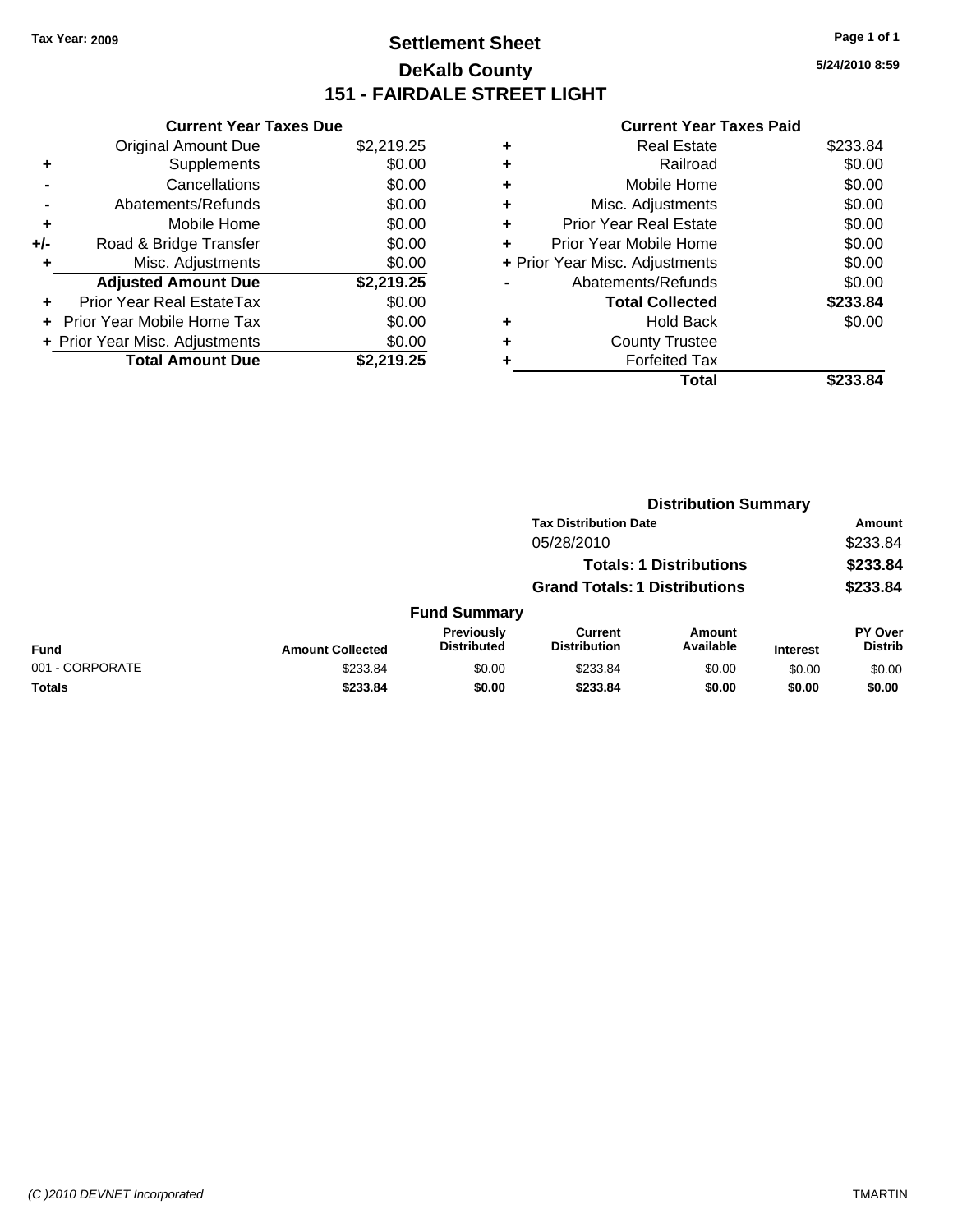### **Settlement Sheet Tax Year: 2009 Page 1 of 1 DeKalb County 152 - AFTON-PIERCE MULTI TWP**

**5/24/2010 8:59**

|     | <b>Current Year Taxes Due</b>  |             |
|-----|--------------------------------|-------------|
|     | <b>Original Amount Due</b>     | \$23,365.12 |
| ٠   | Supplements                    | \$31.24     |
|     | Cancellations                  | \$45.76     |
|     | Abatements/Refunds             | \$0.00      |
| ٠   | Mobile Home                    | \$0.00      |
| +/- | Road & Bridge Transfer         | \$0.00      |
|     | Misc. Adjustments              | \$0.00      |
|     | <b>Adjusted Amount Due</b>     | \$23,350.60 |
|     | Prior Year Real EstateTax      | \$0.00      |
|     | Prior Year Mobile Home Tax     | \$0.00      |
|     | + Prior Year Misc. Adjustments | \$0.00      |
|     | <b>Total Amount Due</b>        | \$23,350.60 |
|     |                                |             |

|   | Total                          | \$1,868.76 |
|---|--------------------------------|------------|
|   | <b>Forfeited Tax</b>           |            |
| ٠ | <b>County Trustee</b>          |            |
| ٠ | <b>Hold Back</b>               | \$0.00     |
|   | <b>Total Collected</b>         | \$1,868.76 |
|   | Abatements/Refunds             | \$0.00     |
|   | + Prior Year Misc. Adjustments | \$0.00     |
| ٠ | Prior Year Mobile Home         | \$0.00     |
| ÷ | <b>Prior Year Real Estate</b>  | \$0.00     |
| ÷ | Misc. Adjustments              | \$0.00     |
| ÷ | Mobile Home                    | \$0.00     |
| ٠ | Railroad                       | \$0.00     |
| ٠ | <b>Real Estate</b>             | \$1,868.76 |
|   |                                |            |

|                                         |                         |                                  | <b>Distribution Summary</b>          |                                |                 |                           |  |
|-----------------------------------------|-------------------------|----------------------------------|--------------------------------------|--------------------------------|-----------------|---------------------------|--|
|                                         |                         |                                  | <b>Tax Distribution Date</b>         |                                |                 | <b>Amount</b>             |  |
|                                         |                         |                                  | 05/28/2010                           |                                |                 | \$1,868.76                |  |
|                                         |                         |                                  |                                      | <b>Totals: 1 Distributions</b> |                 | \$1,868.76                |  |
|                                         |                         |                                  | <b>Grand Totals: 1 Distributions</b> |                                |                 | \$1,868.76                |  |
|                                         |                         | <b>Fund Summary</b>              |                                      |                                |                 |                           |  |
| <b>Fund</b>                             | <b>Amount Collected</b> | Previously<br><b>Distributed</b> | Current<br><b>Distribution</b>       | Amount<br>Available            | <b>Interest</b> | PY Over<br><b>Distrib</b> |  |
| 147 - ASSESSING PURPOSES<br>(multi-twp) | \$1,868.76              | \$0.00                           | \$1,868.76                           | \$0.00                         | \$0.00          | \$0.00                    |  |
| <b>Totals</b>                           | \$1,868.76              | \$0.00                           | \$1,868,76                           | \$0.00                         | \$0.00          | \$0.00                    |  |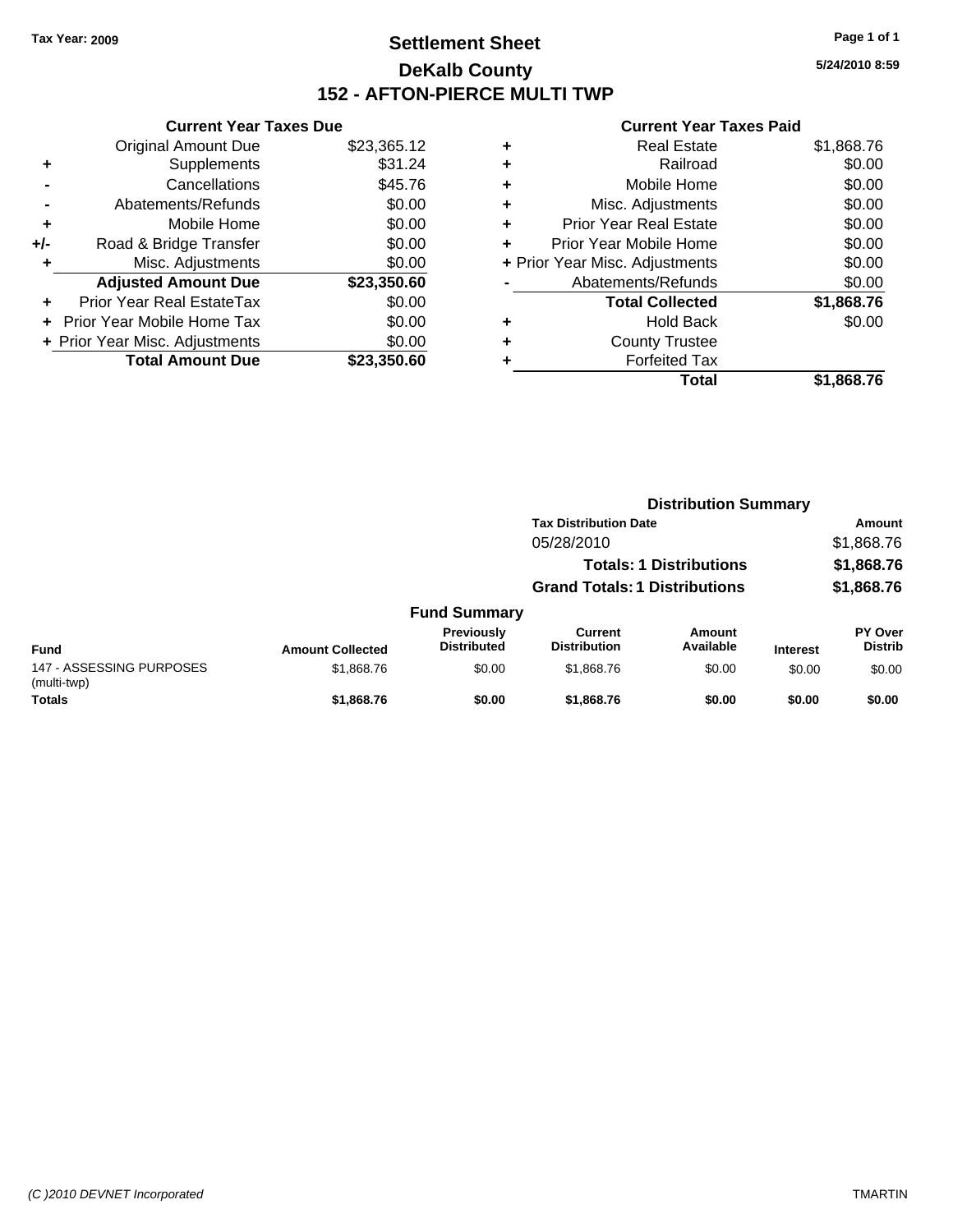### **Settlement Sheet Tax Year: 2009 Page 1 of 1 DeKalb County 153 - MILAN-MALTA MULTI-TWP**

**5/24/2010 8:59**

|     | <b>Current Year Taxes Due</b>     |            |
|-----|-----------------------------------|------------|
|     | <b>Original Amount Due</b>        | \$9,079.01 |
| ٠   | Supplements                       | \$31.27    |
|     | Cancellations                     | \$32.73    |
|     | Abatements/Refunds                | \$0.00     |
| ٠   | Mobile Home                       | \$0.00     |
| +/- | Road & Bridge Transfer            | \$0.00     |
|     | Misc. Adjustments                 | \$0.22     |
|     | <b>Adjusted Amount Due</b>        | \$9,077.77 |
| ÷   | Prior Year Real EstateTax         | \$0.00     |
|     | <b>Prior Year Mobile Home Tax</b> | \$0.00     |
|     | + Prior Year Misc. Adjustments    | \$0.00     |
|     | <b>Total Amount Due</b>           | \$9.077.77 |

|   | Total                          | \$997.60 |
|---|--------------------------------|----------|
|   | <b>Forfeited Tax</b>           |          |
| ٠ | <b>County Trustee</b>          |          |
| ٠ | Hold Back                      | \$0.00   |
|   | <b>Total Collected</b>         | \$997.60 |
|   | Abatements/Refunds             | \$0.00   |
|   | + Prior Year Misc. Adjustments | \$0.00   |
|   | Prior Year Mobile Home         | \$0.00   |
| ÷ | <b>Prior Year Real Estate</b>  | \$0.00   |
| ٠ | Misc. Adjustments              | \$0.22   |
| ٠ | Mobile Home                    | \$0.00   |
|   | Railroad                       | \$0.00   |
|   | Real Estate                    | \$997.38 |
|   |                                |          |

|                                                   |                                                  |                         |                                        | <b>Distribution Summary</b>                                      |                     |                 |                           |
|---------------------------------------------------|--------------------------------------------------|-------------------------|----------------------------------------|------------------------------------------------------------------|---------------------|-----------------|---------------------------|
|                                                   |                                                  |                         |                                        | <b>Tax Distribution Date</b><br>05/28/2010                       |                     |                 | Amount<br>\$997.60        |
|                                                   |                                                  |                         |                                        |                                                                  |                     |                 |                           |
|                                                   |                                                  |                         |                                        | <b>Totals: 1 Distributions</b>                                   |                     |                 | \$997.60                  |
|                                                   |                                                  |                         |                                        | <b>Grand Totals: 1 Distributions</b>                             |                     |                 | \$997.60                  |
|                                                   |                                                  |                         | <b>Fund Summary</b>                    |                                                                  |                     |                 |                           |
| <b>Fund</b>                                       |                                                  | <b>Amount Collected</b> | Previously<br><b>Distributed</b>       | Current<br><b>Distribution</b>                                   | Amount<br>Available | <b>Interest</b> | PY Over<br><b>Distrib</b> |
| 147 - ASSESSING PURPOSES<br>(multi-twp)           |                                                  | \$997.60                | \$0.00                                 | \$997.60                                                         | \$0.00              | \$0.00          | \$0.00                    |
| <b>Totals</b>                                     |                                                  | \$997.60                | \$0.00                                 | \$997.60                                                         | \$0.00              | \$0.00          | \$0.00                    |
|                                                   |                                                  |                         | <b>Miscellaneous Adjustment Detail</b> |                                                                  |                     |                 |                           |
| Source<br>Year<br><b>RE</b> - Real Estate<br>2009 | <b>Account Type</b><br><b>Back Tax Collected</b> |                         | <b>Amount Adjustment Description</b>   | \$0.22 Eagle Home Prairie Spring Redemption 07-22-476-011 by TBA |                     |                 |                           |
| <b>Totals 1 entries</b>                           |                                                  |                         | \$0.22                                 |                                                                  |                     |                 |                           |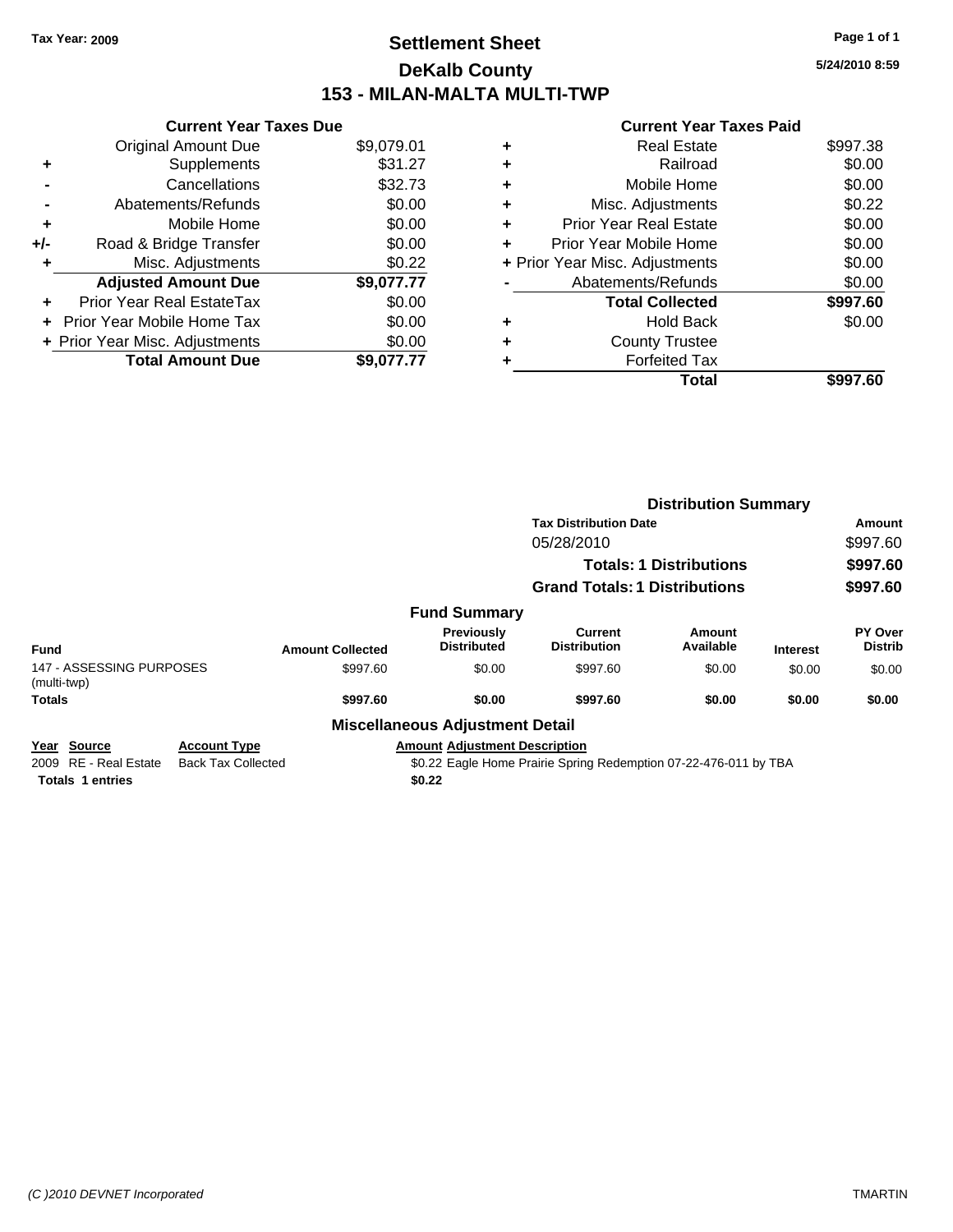### **Settlement Sheet Tax Year: 2009 Page 1 of 1 DeKalb County 154 - PAW PAW-SHABBONA MULT TWP**

**5/24/2010 8:59**

| <b>Current Year Taxes Due</b> |                                |
|-------------------------------|--------------------------------|
| <b>Original Amount Due</b>    | \$10,179.13                    |
| Supplements                   | \$5.61                         |
| Cancellations                 | \$14.55                        |
| Abatements/Refunds            | \$0.00                         |
| Mobile Home                   | \$0.00                         |
| Road & Bridge Transfer        | \$0.00                         |
| Misc. Adjustments             | \$0.00                         |
| <b>Adjusted Amount Due</b>    | \$10,170.19                    |
| Prior Year Real EstateTax     | \$0.00                         |
| Prior Year Mobile Home Tax    | \$0.00                         |
|                               | \$0.00                         |
| <b>Total Amount Due</b>       | \$10,170.19                    |
|                               | + Prior Year Misc. Adjustments |

|   | <b>Real Estate</b>             | \$1,159.04 |
|---|--------------------------------|------------|
| ٠ | Railroad                       | \$0.00     |
| ٠ | Mobile Home                    | \$0.00     |
| ٠ | Misc. Adjustments              | \$0.00     |
| ÷ | <b>Prior Year Real Estate</b>  | \$0.00     |
| ٠ | Prior Year Mobile Home         | \$0.00     |
|   | + Prior Year Misc. Adjustments | \$0.00     |
|   | Abatements/Refunds             | \$0.00     |
|   | <b>Total Collected</b>         | \$1,159.04 |
| ٠ | <b>Hold Back</b>               | \$0.00     |
| ٠ | <b>County Trustee</b>          |            |
| ٠ | <b>Forfeited Tax</b>           |            |
|   | Total                          | \$1,159.04 |
|   |                                |            |

|                                         |                         |                                  | <b>Distribution Summary</b>          |                                |                 |                           |
|-----------------------------------------|-------------------------|----------------------------------|--------------------------------------|--------------------------------|-----------------|---------------------------|
|                                         |                         |                                  | <b>Tax Distribution Date</b>         |                                |                 | Amount                    |
|                                         |                         |                                  | 05/28/2010                           |                                |                 | \$1,159.04                |
|                                         |                         |                                  |                                      | <b>Totals: 1 Distributions</b> |                 | \$1,159.04                |
|                                         |                         |                                  | <b>Grand Totals: 1 Distributions</b> |                                |                 | \$1,159.04                |
|                                         |                         | <b>Fund Summary</b>              |                                      |                                |                 |                           |
| <b>Fund</b>                             | <b>Amount Collected</b> | Previously<br><b>Distributed</b> | Current<br><b>Distribution</b>       | Amount<br>Available            | <b>Interest</b> | PY Over<br><b>Distrib</b> |
| 147 - ASSESSING PURPOSES<br>(multi-twp) | \$1,159.04              | \$0.00                           | \$1,159.04                           | \$0.00                         | \$0.00          | \$0.00                    |
| <b>Totals</b>                           | \$1,159.04              | \$0.00                           | \$1,159.04                           | \$0.00                         | \$0.00          | \$0.00                    |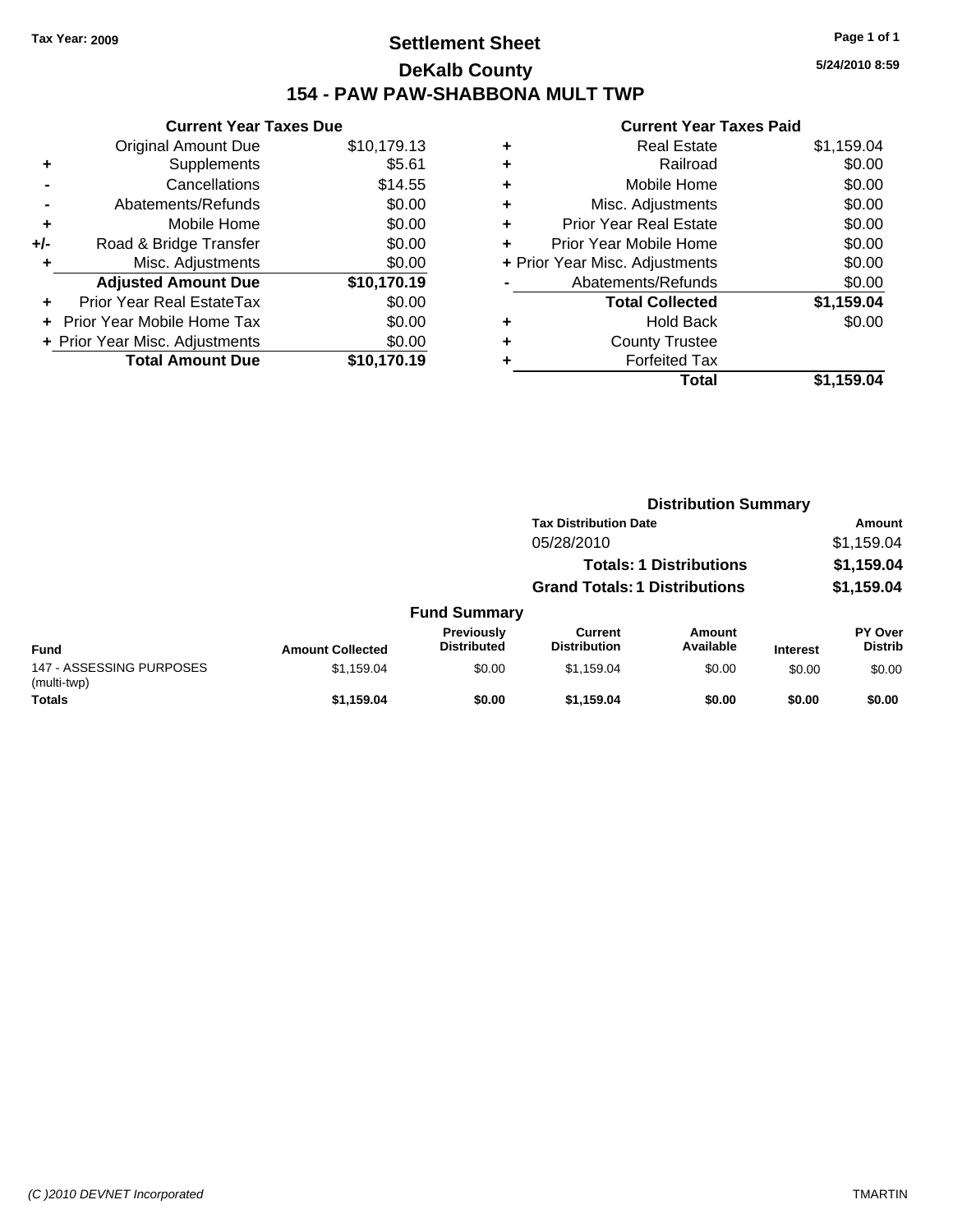### **Settlement Sheet Tax Year: 2009 Page 1 of 1 DeKalb County 155 - SOUTH GROVE-MAYFIELD MULT**

**5/24/2010 8:59**

| <b>Current Year Taxes Due</b> |                                                                                                                                                   |
|-------------------------------|---------------------------------------------------------------------------------------------------------------------------------------------------|
| <b>Original Amount Due</b>    | \$10,279.99                                                                                                                                       |
| Supplements                   | \$33.55                                                                                                                                           |
| Cancellations                 | \$35.07                                                                                                                                           |
| Abatements/Refunds            | \$0.00                                                                                                                                            |
| Mobile Home                   | \$0.00                                                                                                                                            |
|                               | \$0.00                                                                                                                                            |
| Misc. Adjustments             | \$0.00                                                                                                                                            |
|                               | \$10,278.47                                                                                                                                       |
|                               | \$0.00                                                                                                                                            |
|                               | \$0.00                                                                                                                                            |
|                               | \$0.00                                                                                                                                            |
| <b>Total Amount Due</b>       | \$10,278,47                                                                                                                                       |
|                               | Road & Bridge Transfer<br><b>Adjusted Amount Due</b><br>Prior Year Real EstateTax<br>Prior Year Mobile Home Tax<br>+ Prior Year Misc. Adjustments |

| ٠ | <b>Real Estate</b>             | \$1,379.18 |
|---|--------------------------------|------------|
| ٠ | Railroad                       | \$0.00     |
| ٠ | Mobile Home                    | \$0.00     |
| ٠ | Misc. Adjustments              | \$0.00     |
| ÷ | <b>Prior Year Real Estate</b>  | \$0.00     |
| ٠ | Prior Year Mobile Home         | \$0.00     |
|   | + Prior Year Misc. Adjustments | \$0.00     |
|   | Abatements/Refunds             | \$0.00     |
|   | <b>Total Collected</b>         | \$1,379.18 |
| ٠ | <b>Hold Back</b>               | \$0.00     |
| ٠ | <b>County Trustee</b>          |            |
| ٠ | <b>Forfeited Tax</b>           |            |
|   | Total                          | \$1,379.18 |
|   |                                |            |

|                                         |                         |                                  | <b>Distribution Summary</b>           |                                |                 |                           |
|-----------------------------------------|-------------------------|----------------------------------|---------------------------------------|--------------------------------|-----------------|---------------------------|
|                                         |                         |                                  | <b>Tax Distribution Date</b>          |                                |                 | Amount                    |
|                                         |                         |                                  | 05/28/2010                            |                                |                 | \$1,379.18                |
|                                         |                         |                                  |                                       | <b>Totals: 1 Distributions</b> |                 | \$1,379.18                |
|                                         |                         |                                  | <b>Grand Totals: 1 Distributions</b>  |                                |                 | \$1,379.18                |
|                                         |                         | <b>Fund Summary</b>              |                                       |                                |                 |                           |
| <b>Fund</b>                             | <b>Amount Collected</b> | Previously<br><b>Distributed</b> | <b>Current</b><br><b>Distribution</b> | Amount<br>Available            | <b>Interest</b> | PY Over<br><b>Distrib</b> |
| 147 - ASSESSING PURPOSES<br>(multi-twp) | \$1,379.18              | \$0.00                           | \$1,379.18                            | \$0.00                         | \$0.00          | \$0.00                    |
| <b>Totals</b>                           | \$1,379.18              | \$0.00                           | \$1,379.18                            | \$0.00                         | \$0.00          | \$0.00                    |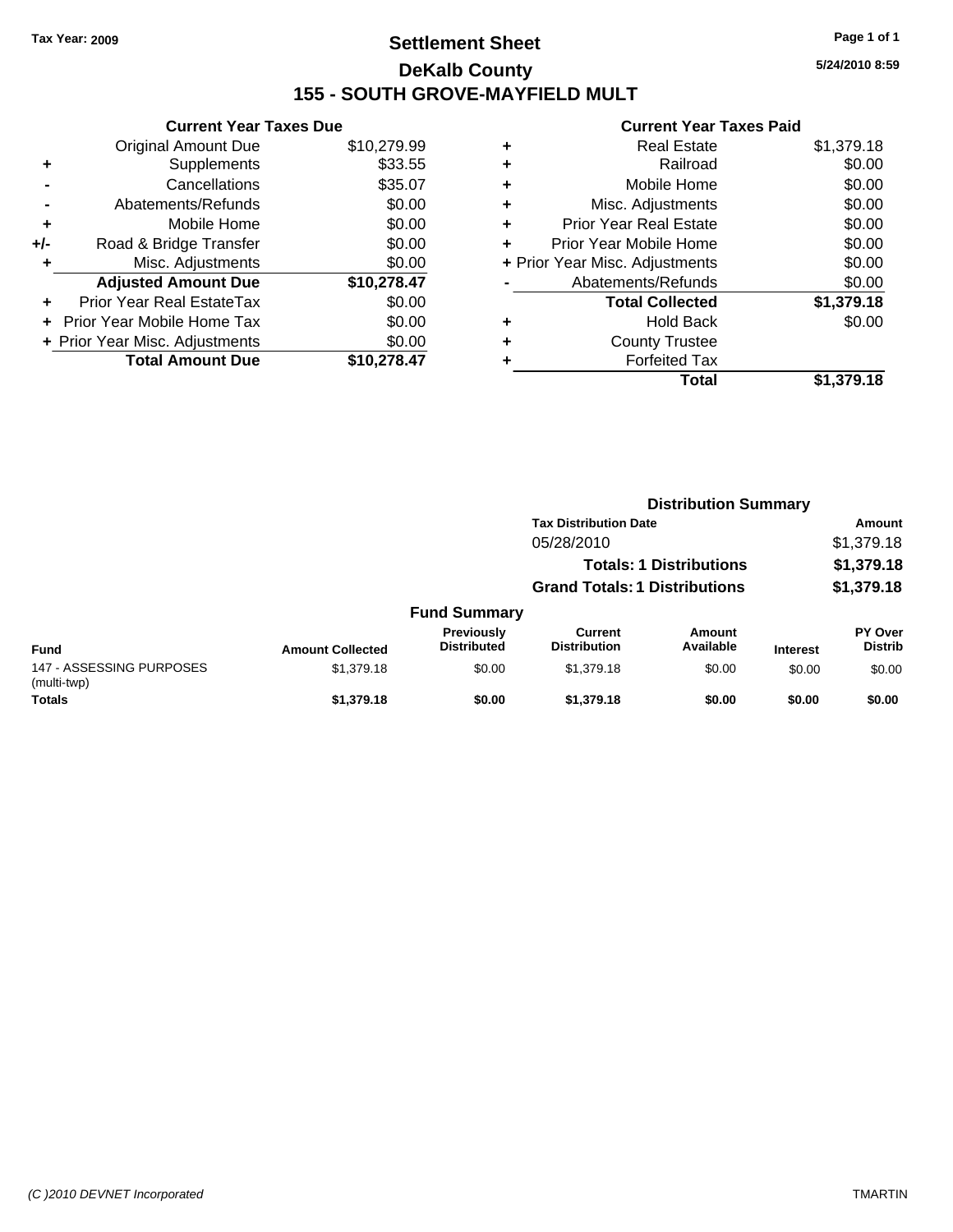### **Settlement Sheet Tax Year: 2009 Page 1 of 1 DeKalb County 156 - VICTOR-SOMONAUK MULTI TWP**

**5/24/2010 8:59**

|                                   | <b>Current Year Taxes Due</b> |
|-----------------------------------|-------------------------------|
| <b>Original Amount Due</b>        | \$19,706.65                   |
| Supplements<br>٠                  | \$33.71                       |
| Cancellations                     | \$41.52                       |
| Abatements/Refunds                | \$0.00                        |
| Mobile Home<br>٠                  | \$0.00                        |
| Road & Bridge Transfer<br>+/-     | \$0.00                        |
| Misc. Adjustments                 | \$0.09                        |
| <b>Adjusted Amount Due</b>        | \$19,698.93                   |
| Prior Year Real EstateTax<br>٠    | (\$6.94)                      |
| <b>Prior Year Mobile Home Tax</b> | \$0.00                        |
| + Prior Year Misc. Adjustments    | \$0.00                        |
| <b>Total Amount Due</b>           | \$19,691.99                   |

| Real Estate                    | \$2,271.50 |
|--------------------------------|------------|
| Railroad                       | \$0.00     |
| Mobile Home                    | \$0.00     |
| Misc. Adjustments              | \$0.09     |
| <b>Prior Year Real Estate</b>  | (\$6.94)   |
| Prior Year Mobile Home         | \$0.00     |
| + Prior Year Misc. Adjustments | \$0.00     |
| Abatements/Refunds             | \$0.00     |
| <b>Total Collected</b>         | \$2,264.65 |
| <b>Hold Back</b>               | \$0.00     |
| <b>County Trustee</b>          |            |
| <b>Forfeited Tax</b>           |            |
| Total                          | \$2.264.65 |
|                                |            |

|                                                                    |                                                  |                         |                                                | <b>Distribution Summary</b>                    |                                |                 |                                  |
|--------------------------------------------------------------------|--------------------------------------------------|-------------------------|------------------------------------------------|------------------------------------------------|--------------------------------|-----------------|----------------------------------|
|                                                                    |                                                  |                         |                                                | <b>Tax Distribution Date</b>                   |                                |                 | Amount                           |
|                                                                    |                                                  |                         |                                                | 05/28/2010                                     |                                |                 | \$2,264.65                       |
|                                                                    |                                                  |                         |                                                |                                                | <b>Totals: 1 Distributions</b> |                 | \$2,264.65                       |
|                                                                    |                                                  |                         |                                                | <b>Grand Totals: 1 Distributions</b>           |                                |                 | \$2,264.65                       |
|                                                                    |                                                  |                         | <b>Fund Summary</b>                            |                                                |                                |                 |                                  |
| <b>Fund</b>                                                        |                                                  | <b>Amount Collected</b> | <b>Previously</b><br><b>Distributed</b>        | <b>Current</b><br><b>Distribution</b>          | Amount<br>Available            | <b>Interest</b> | <b>PY Over</b><br><b>Distrib</b> |
| 147 - ASSESSING PURPOSES<br>(multi-twp)                            |                                                  | \$2,264.65              | \$0.00                                         | \$2,264.65                                     | \$0.00                         | \$0.00          | \$0.00                           |
| <b>Totals</b>                                                      |                                                  | \$2,264.65              | \$0.00                                         | \$2,264.65                                     | \$0.00                         | \$0.00          | \$0.00                           |
|                                                                    |                                                  |                         | <b>Miscellaneous Adjustment Detail</b>         |                                                |                                |                 |                                  |
| Source<br>Year<br>2009 RE - Real Estate<br><b>Totals 1 entries</b> | <b>Account Type</b><br><b>Back Tax Collected</b> |                         | <b>Amount Adiustment Description</b><br>\$0.09 | \$0.09 Johnson Redemption 18-32-424-017 by TBA |                                |                 |                                  |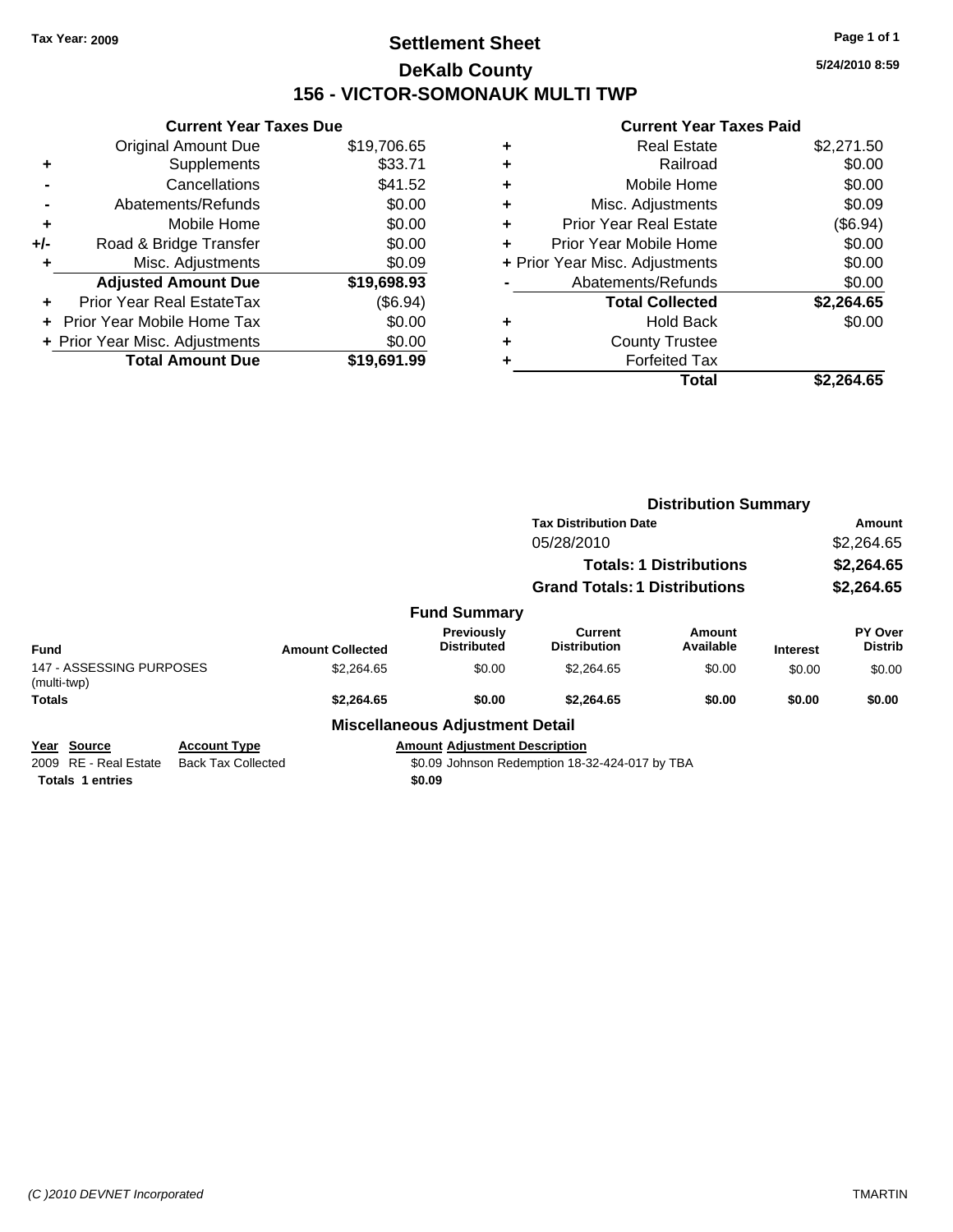### **Settlement Sheet Tax Year: 2009 Page 1 of 1 DeKalb County 157 - GENOA PUBLIC LIBRARY DIST**

**5/24/2010 8:59**

#### **Current Year Taxes Paid**

|       | OUITCHL TCUL TUACS DUC         |              |
|-------|--------------------------------|--------------|
|       | <b>Original Amount Due</b>     | \$202,101.73 |
| ٠     | Supplements                    | \$1,415.88   |
|       | Cancellations                  | \$2,891.59   |
|       | Abatements/Refunds             | \$0.00       |
| ٠     | Mobile Home                    | \$0.00       |
| $+/-$ | Road & Bridge Transfer         | \$0.00       |
| ٠     | Misc. Adjustments              | \$0.00       |
|       | <b>Adjusted Amount Due</b>     | \$200,626.02 |
|       | Prior Year Real EstateTax      | \$0.00       |
|       | Prior Year Mobile Home Tax     | \$0.00       |
|       | + Prior Year Misc. Adjustments | \$0.00       |
|       | <b>Total Amount Due</b>        | \$200,626.02 |
|       |                                |              |

**Current Year Taxes Due**

| ٠ | <b>Real Estate</b>             | \$25,570.81 |
|---|--------------------------------|-------------|
| ٠ | Railroad                       | \$0.00      |
| ٠ | Mobile Home                    | \$0.00      |
| ٠ | Misc. Adjustments              | \$0.00      |
| ٠ | <b>Prior Year Real Estate</b>  | \$0.00      |
| ٠ | Prior Year Mobile Home         | \$0.00      |
|   | + Prior Year Misc. Adjustments | \$0.00      |
|   | Abatements/Refunds             | \$0.00      |
|   | <b>Total Collected</b>         | \$25,570.81 |
| ٠ | <b>Hold Back</b>               | \$0.00      |
| ٠ | <b>County Trustee</b>          |             |
|   | <b>Forfeited Tax</b>           |             |
|   | Total                          | \$25,570.81 |

| <b>Distribution Summary</b>          |             |
|--------------------------------------|-------------|
| <b>Tax Distribution Date</b>         | Amount      |
| 05/28/2010                           | \$25,570.81 |
| <b>Totals: 1 Distributions</b>       | \$25,570.81 |
| <b>Grand Totals: 1 Distributions</b> | \$25,570.81 |

#### **Fund Summary Fund Interest Amount Collected Distributed PY Over Distrib Amount Available Current Distribution Previously** 001 - CORPORATE \$19,625.67 \$0.00 \$19,625.67 \$0.00 \$0.00 \$0.00 004 - OPERATIONS & MAINTENANCE \$1,578.18 \$0.00 \$1,578.18 \$0.00 \$0.00 \$0.00 \$0.00 005 - I. M. R. F. Charles Communication (St. 1948.29 \$0.00 \$1,948.29 \$0.00 \$0.00 \$0.00 \$0.00 \$0.00 027 - AUDIT \$280.15 \$0.00 \$280.15 \$0.00 \$0.00 \$0.00 035 - TORT JUDGEMENTS/LIABILITY INS \$1,214.49 \$0.00 \$1,214.49 \$0.00 \$0.00 \$0.00 047 - SOCIAL SECURITY \$924.03 \$0.00 \$0.00 \$0.00 \$0.00 \$0.00 **Totals \$25,570.81 \$0.00 \$25,570.81 \$0.00 \$0.00 \$0.00**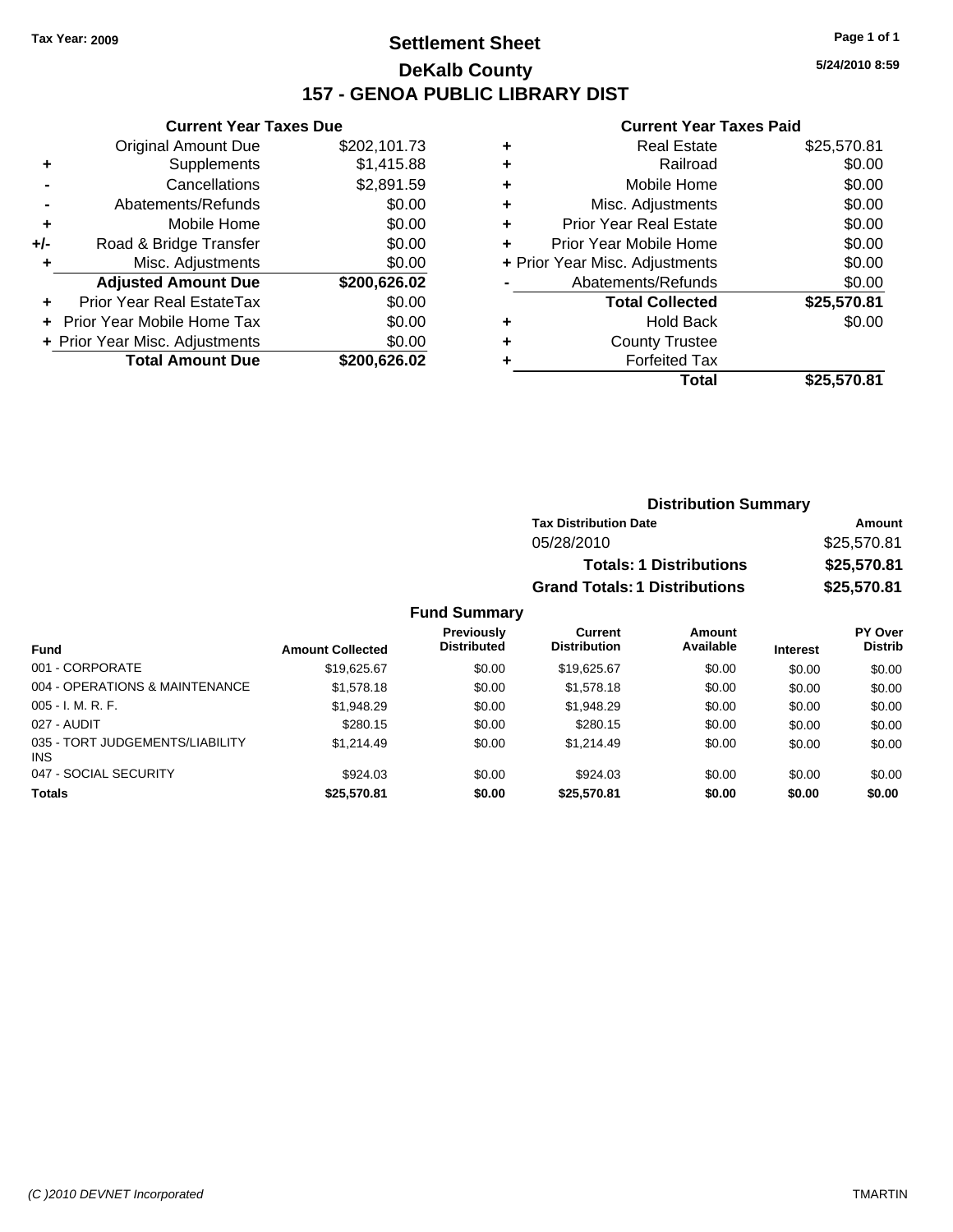### **Settlement Sheet Tax Year: 2009 Page 1 of 1 DeKalb County 158 - DEKALB TIF1**

**5/24/2010 8:59**

#### **Current Year Taxes Due**

|       | <b>Original Amount Due</b>        | \$4,553,622.54 |
|-------|-----------------------------------|----------------|
| ٠     | Supplements                       | \$10,250.08    |
|       | Cancellations                     | \$14,501.94    |
|       | Abatements/Refunds                | \$0.00         |
| ÷     | Mobile Home                       | \$0.00         |
| $+/-$ | Road & Bridge Transfer            | \$0.00         |
| ٠     | Misc. Adjustments                 | \$0.00         |
|       | <b>Adjusted Amount Due</b>        | \$4,549,370.68 |
|       | <b>Prior Year Real EstateTax</b>  | \$0.00         |
|       | <b>Prior Year Mobile Home Tax</b> | \$0.00         |
|       | + Prior Year Misc. Adjustments    | \$0.00         |
|       | <b>Total Amount Due</b>           | \$4,549,370.68 |

## **Current Year Taxes Paid**

|   | Real Estate                    | \$707,739.15 |
|---|--------------------------------|--------------|
|   | Railroad                       | \$0.00       |
| ٠ | Mobile Home                    | \$0.00       |
| ٠ | Misc. Adjustments              | \$0.00       |
| ٠ | <b>Prior Year Real Estate</b>  | \$0.00       |
| ٠ | Prior Year Mobile Home         | \$0.00       |
|   | + Prior Year Misc. Adjustments | \$0.00       |
|   | Abatements/Refunds             | \$0.00       |
|   | <b>Total Collected</b>         | \$707,739.15 |
| ٠ | <b>Hold Back</b>               | \$0.00       |
|   | <b>County Trustee</b>          |              |
|   | <b>Forfeited Tax</b>           |              |
|   | Total                          | \$707,739.15 |
|   |                                |              |

#### **Distribution Summary Tax Distribution Date Amount** 05/28/2010 \$707,739.15 **Totals: 1 Distributions \$707,739.15 Grand Totals: 1 Distributions \$707,739.15 Fund Summary Fund Interest Amount Collected Distributed PY Over Distrib Amount Available Current Distribution Previously** 001 - CORPORATE \$707,739.15 \$0.00 \$707,739.15 \$0.00 \$0.00 \$0.00

**Totals \$707,739.15 \$0.00 \$707,739.15 \$0.00 \$0.00 \$0.00**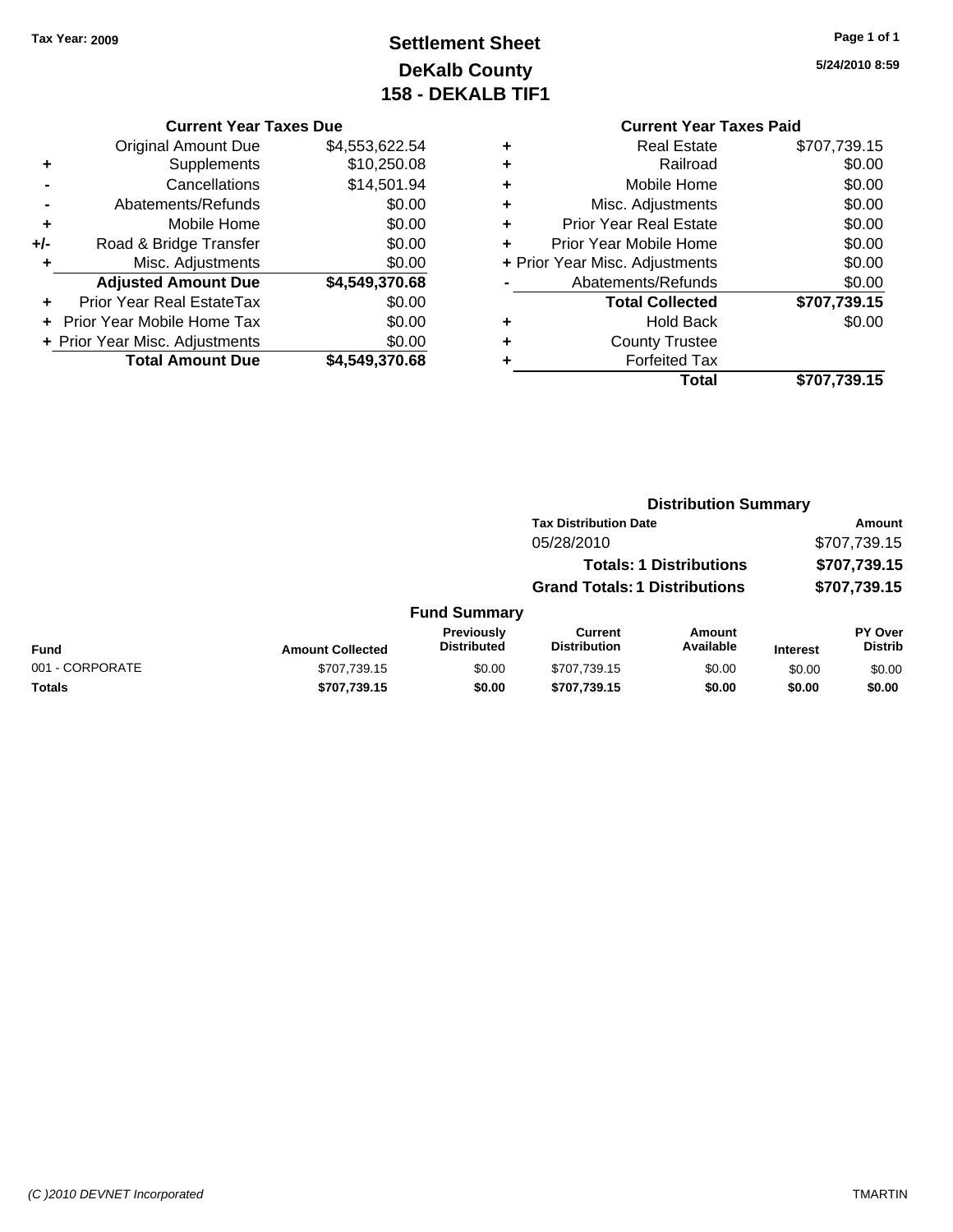### **Settlement Sheet Tax Year: 2009 Page 1 of 1 DeKalb County 159 - DEKALB TIF2**

**Current Year Taxes Due**

|       | GUITENT TEAL TAXES DUE            |                |
|-------|-----------------------------------|----------------|
|       | <b>Original Amount Due</b>        | \$2,093,346.70 |
| ٠     | Supplements                       | \$4,910.76     |
|       | Cancellations                     | \$6,027.20     |
|       | Abatements/Refunds                | \$0.00         |
| ٠     | Mobile Home                       | \$0.00         |
| $+/-$ | Road & Bridge Transfer            | \$0.00         |
|       | Misc. Adjustments                 | \$0.00         |
|       | <b>Adjusted Amount Due</b>        | \$2,092,230.26 |
| ÷     | <b>Prior Year Real EstateTax</b>  | \$0.00         |
|       | <b>Prior Year Mobile Home Tax</b> | \$0.00         |
|       | + Prior Year Misc. Adjustments    | \$0.00         |
|       | <b>Total Amount Due</b>           | \$2,092,230.26 |
|       |                                   |                |

### **Current Year Taxes Paid +** Real Estate \$174,725.32

|   | Total                          | \$174,725.32        |
|---|--------------------------------|---------------------|
|   | <b>Forfeited Tax</b>           |                     |
| ÷ | <b>County Trustee</b>          |                     |
| ٠ | <b>Hold Back</b>               | \$0.00              |
|   | <b>Total Collected</b>         | \$174,725.32        |
|   | Abatements/Refunds             | \$0.00              |
|   | + Prior Year Misc. Adjustments | \$0.00              |
|   | Prior Year Mobile Home         | \$0.00              |
| ÷ | <b>Prior Year Real Estate</b>  | \$0.00              |
| ٠ | Misc. Adjustments              | \$0.00              |
| ٠ | Mobile Home                    | \$0.00              |
| ÷ | Railroad                       | \$0.00              |
| Ŧ | ngal Lolal <del>c</del>        | <b>JIIT, LAU.JA</b> |

#### **Distribution Summary Tax Distribution Date Amount** 05/28/2010 \$174,725.32 **Totals: 1 Distributions \$174,725.32 Grand Totals: 1 Distributions \$174,725.32 Fund Summary PY Over Amount Current Previously**

| Fund            | <b>Amount Collected</b> | <b>Previously</b><br><b>Distributed</b> | Current<br><b>Distribution</b> | Amount<br>Available | <b>Interest</b> | <b>PY Over</b><br>Distrib |
|-----------------|-------------------------|-----------------------------------------|--------------------------------|---------------------|-----------------|---------------------------|
| 001 - CORPORATE | \$174.725.32            | \$0.00                                  | \$174,725,32                   | \$0.00              | \$0.00          | \$0.00                    |
| Totals          | \$174.725.32            | \$0.00                                  | \$174.725.32                   | \$0.00              | \$0.00          | \$0.00                    |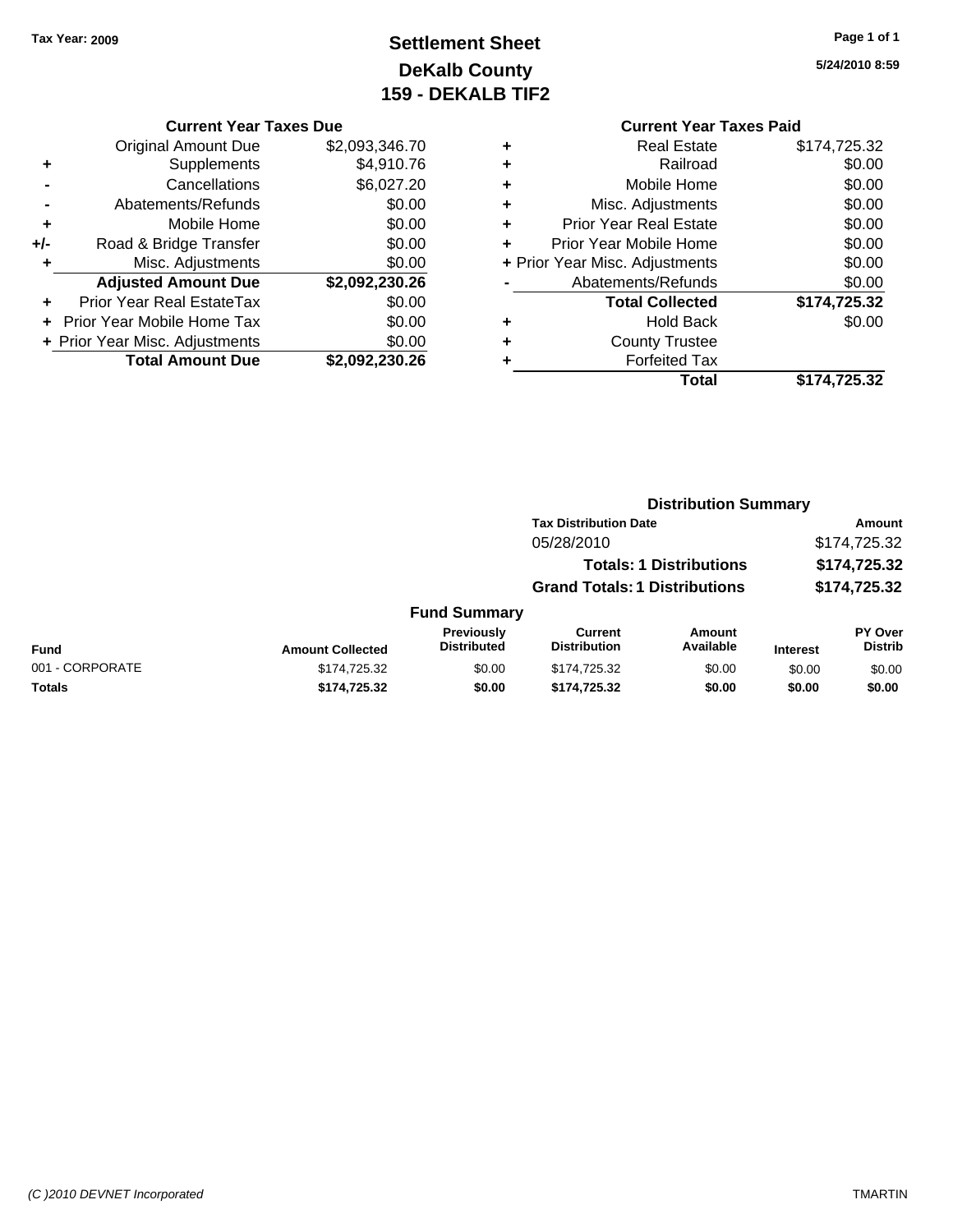### **Settlement Sheet Tax Year: 2009 Page 1 of 1 DeKalb County 160 - DEKALB TIF1 AMENDED**

**Current Year Taxes Due**

|     | <b>Total Amount Due</b>        | \$2,361,946.86 |
|-----|--------------------------------|----------------|
|     | + Prior Year Misc. Adjustments | \$0.00         |
|     | Prior Year Mobile Home Tax     | \$0.00         |
|     | Prior Year Real EstateTax      | \$0.00         |
|     | <b>Adjusted Amount Due</b>     | \$2,361,946.86 |
| ٠   | Misc. Adjustments              | \$0.00         |
| +/- | Road & Bridge Transfer         | \$0.00         |
| ٠   | Mobile Home                    | \$0.00         |
|     | Abatements/Refunds             | \$0.00         |
|     | Cancellations                  | \$6,781.90     |
| ٠   | Supplements                    | \$6,264.32     |
|     | <b>Original Amount Due</b>     | \$2,362,464.44 |
|     |                                |                |

#### **Current Year Taxes Paid**

|   | <b>Real Estate</b>             | \$364,969.50 |
|---|--------------------------------|--------------|
| ٠ | Railroad                       | \$0.00       |
| ٠ | Mobile Home                    | \$0.00       |
| ٠ | Misc. Adjustments              | \$0.00       |
| ٠ | <b>Prior Year Real Estate</b>  | \$0.00       |
|   | Prior Year Mobile Home         | \$0.00       |
|   | + Prior Year Misc. Adjustments | \$0.00       |
|   | Abatements/Refunds             | \$0.00       |
|   | <b>Total Collected</b>         | \$364,969.50 |
| ٠ | Hold Back                      | \$0.00       |
|   | <b>County Trustee</b>          |              |
|   | <b>Forfeited Tax</b>           |              |
|   | Total                          | \$364,969.50 |
|   |                                |              |

### **Distribution Summary Tax Distribution Date Amount** 05/28/2010 \$364,969.50 **Totals: 1 Distributions \$364,969.50 Grand Totals: 1 Distributions \$364,969.50 Fund Summary**

| Fund            | <b>Amount Collected</b> | <b>Previously</b><br>Distributed | Current<br>Distribution | Amount<br>Available | <b>Interest</b> | <b>PY Over</b><br><b>Distrib</b> |
|-----------------|-------------------------|----------------------------------|-------------------------|---------------------|-----------------|----------------------------------|
| 001 - CORPORATE | \$364.969.50            | \$0.00                           | \$364.969.50            | \$0.00              | \$0.00          | \$0.00                           |
| <b>Totals</b>   | \$364,969.50            | \$0.00                           | \$364.969.50            | \$0.00              | \$0.00          | \$0.00                           |

**5/24/2010 8:59**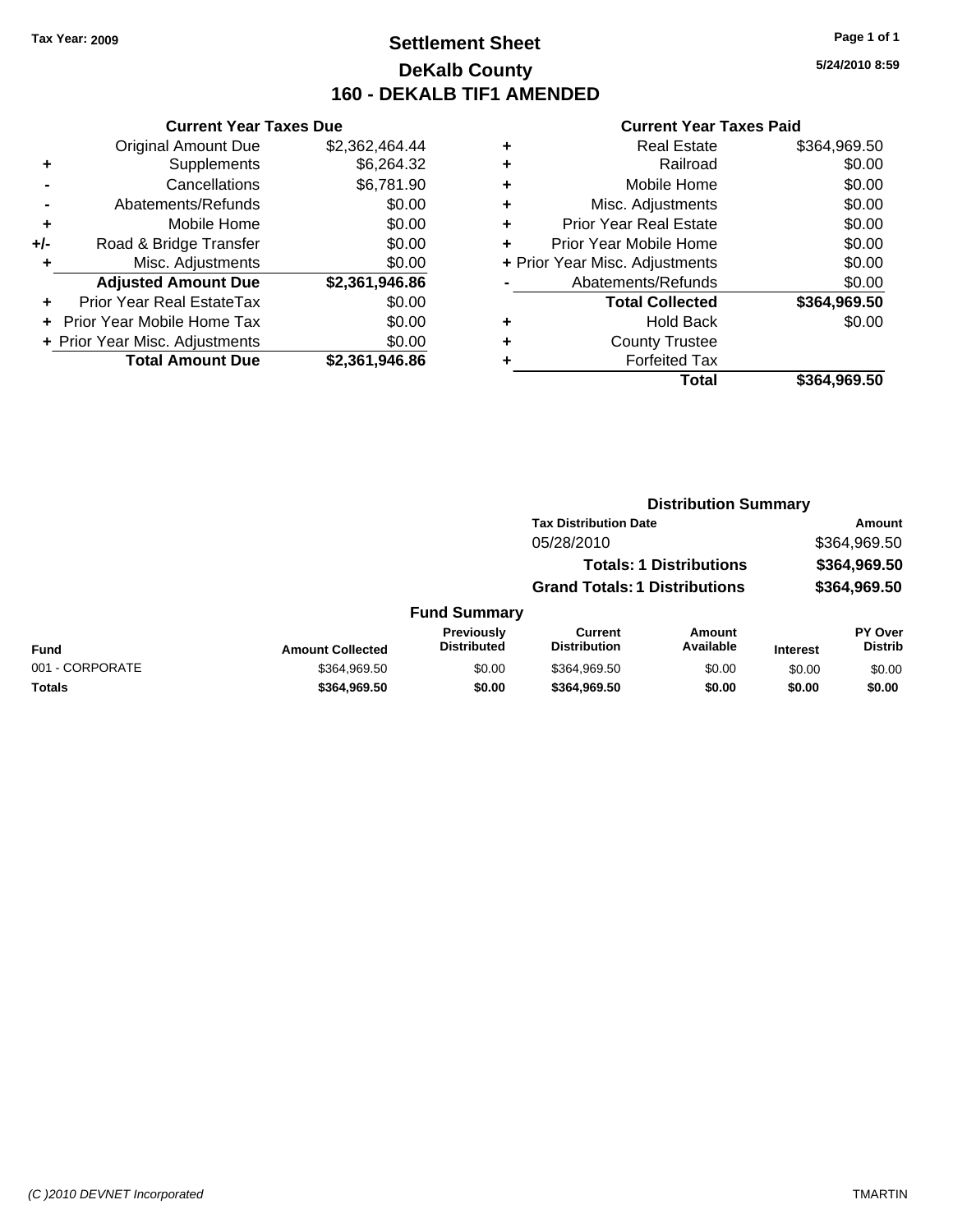### **Settlement Sheet Tax Year: 2009 Page 1 of 1 DeKalb County 163 - MALTA TIF**

**5/24/2010 8:59**

|   | <b>Current Year Taxes Paid</b> |             |  |  |  |  |
|---|--------------------------------|-------------|--|--|--|--|
| ٠ | Real Estate                    | \$69,410.99 |  |  |  |  |
| ٠ | Railroad                       | \$0.00      |  |  |  |  |
| ٠ | Mobile Home                    | \$0.00      |  |  |  |  |
| ٠ | Misc. Adjustments              |             |  |  |  |  |
| ٠ | <b>Prior Year Real Estate</b>  | \$0.00      |  |  |  |  |
| ÷ | Prior Year Mobile Home         | \$0.00      |  |  |  |  |
|   | + Prior Year Misc. Adjustments | \$0.00      |  |  |  |  |
|   | Abatements/Refunds             | \$0.00      |  |  |  |  |
|   | <b>Total Collected</b>         | \$69,410.99 |  |  |  |  |
| ٠ | Hold Back                      | \$0.00      |  |  |  |  |
|   | <b>County Trustee</b>          |             |  |  |  |  |
|   | <b>Forfeited Tax</b>           |             |  |  |  |  |
|   | Total                          | \$69.410.99 |  |  |  |  |

|     | <b>Current Year Taxes Due</b>  |              |
|-----|--------------------------------|--------------|
|     | <b>Original Amount Due</b>     | \$375,867.50 |
| ٠   | Supplements                    | \$0.00       |
|     | Cancellations                  | \$0.00       |
|     | Abatements/Refunds             | \$0.00       |
| ٠   | Mobile Home                    | \$0.00       |
| +/- | Road & Bridge Transfer         | \$0.00       |
| ٠   | Misc. Adjustments              | \$0.00       |
|     | <b>Adjusted Amount Due</b>     | \$375,867.50 |
|     | Prior Year Real EstateTax      | \$0.00       |
|     | Prior Year Mobile Home Tax     | \$0.00       |
|     | + Prior Year Misc. Adjustments | \$0.00       |
|     | <b>Total Amount Due</b>        | \$375.867.50 |

|                 |                         |                                         |                                       | <b>Distribution Summary</b>    |                 |                                  |
|-----------------|-------------------------|-----------------------------------------|---------------------------------------|--------------------------------|-----------------|----------------------------------|
|                 |                         |                                         | <b>Tax Distribution Date</b>          |                                |                 | Amount                           |
|                 |                         |                                         | 05/28/2010                            |                                |                 | \$69,410.99                      |
|                 |                         |                                         |                                       | <b>Totals: 1 Distributions</b> |                 | \$69,410.99                      |
|                 |                         |                                         | <b>Grand Totals: 1 Distributions</b>  |                                |                 | \$69,410.99                      |
|                 |                         | <b>Fund Summary</b>                     |                                       |                                |                 |                                  |
| <b>Fund</b>     | <b>Amount Collected</b> | <b>Previously</b><br><b>Distributed</b> | <b>Current</b><br><b>Distribution</b> | Amount<br>Available            | <b>Interest</b> | <b>PY Over</b><br><b>Distrib</b> |
| 001 - CORPORATE | \$69,410.99             | \$0.00                                  | \$69,410.99                           | \$0.00                         | \$0.00          | \$0.00                           |
| Totals          | \$69,410.99             | \$0.00                                  | \$69,410.99                           | \$0.00                         | \$0.00          | \$0.00                           |
|                 |                         |                                         |                                       |                                |                 |                                  |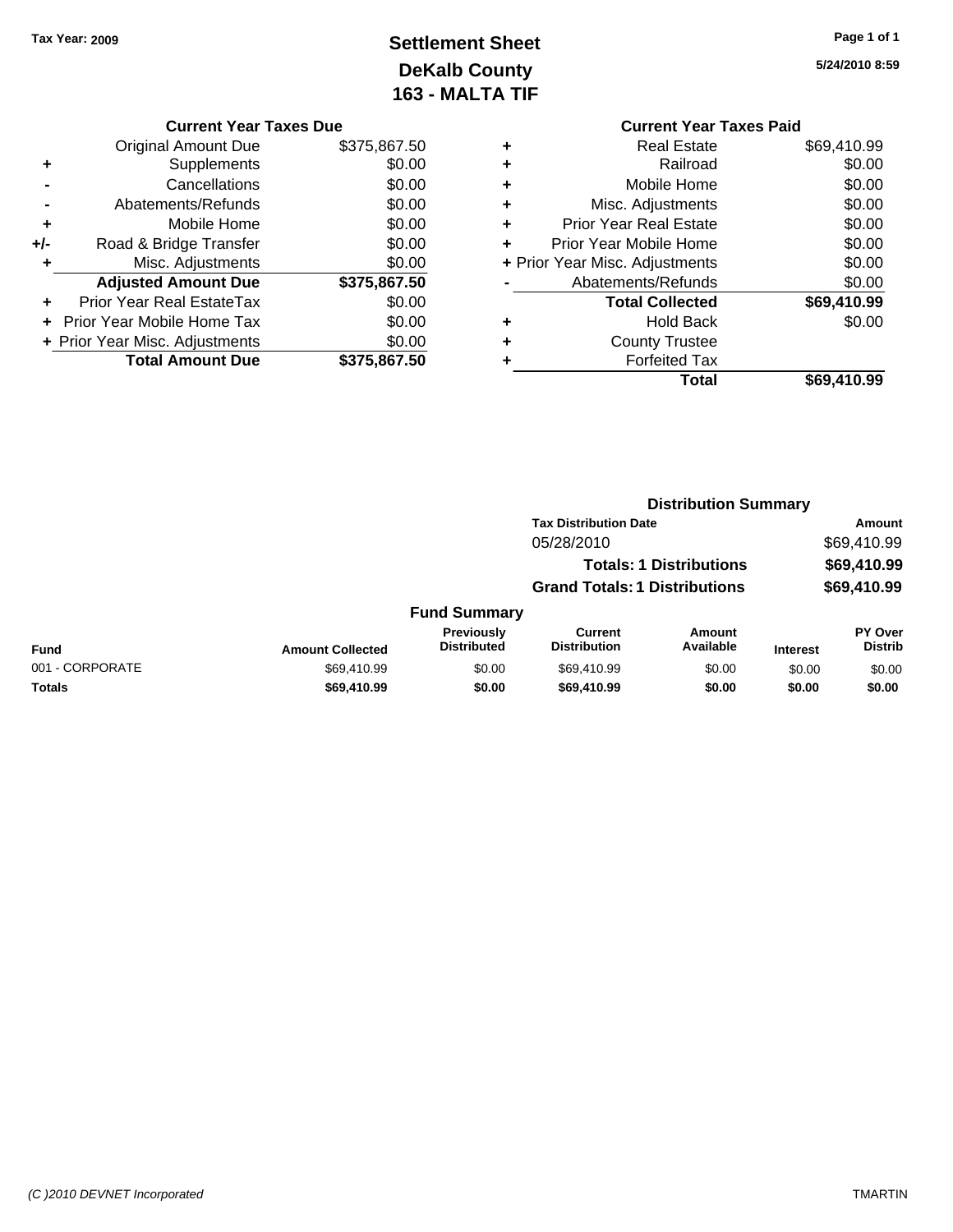## **Settlement Sheet Tax Year: 2009 Page 1 of 1 DeKalb County 164 - DEKALB TIF5**

**5/24/2010 8:59**

#### **Current Year Taxes Due**

|     | <b>Original Amount Due</b>        | \$36,070.78 |
|-----|-----------------------------------|-------------|
| ٠   | Supplements                       | \$0.00      |
|     | Cancellations                     | \$0.00      |
|     | Abatements/Refunds                | \$0.00      |
| ٠   | Mobile Home                       | \$0.00      |
| +/- | Road & Bridge Transfer            | \$0.00      |
| ٠   | Misc. Adjustments                 | \$0.00      |
|     | <b>Adjusted Amount Due</b>        | \$36,070.78 |
|     | <b>Prior Year Real EstateTax</b>  | \$0.00      |
|     | <b>Prior Year Mobile Home Tax</b> | \$0.00      |
|     | + Prior Year Misc. Adjustments    | \$0.00      |
|     | <b>Total Amount Due</b>           | \$36.070.78 |

### **Current Year Taxes Paid +** Real Estate \$5,570.91 **+** Railroad \$0.00 **+** Mobile Home \$0.00 **+** Misc. Adjustments \$0.00 **+** Prior Year Real Estate \$0.00 **+** Prior Year Mobile Home \$0.00 **+ Prior Year Misc. Adjustments**  $$0.00$ **-** Abatements/Refunds \$0.00 **Total Collected \$5,570.91 +** Hold Back \$0.00 **+** County Trustee **+** Forfeited Tax **Total \$5,570.91**

|                 |                         |                                         |                                       | <b>Distribution Summary</b>    |                 |                                  |
|-----------------|-------------------------|-----------------------------------------|---------------------------------------|--------------------------------|-----------------|----------------------------------|
|                 |                         |                                         | <b>Tax Distribution Date</b>          |                                |                 | Amount                           |
|                 |                         |                                         | 05/28/2010                            |                                |                 | \$5,570.91                       |
|                 |                         |                                         |                                       | <b>Totals: 1 Distributions</b> |                 | \$5,570.91                       |
|                 |                         |                                         | <b>Grand Totals: 1 Distributions</b>  |                                |                 | \$5,570.91                       |
|                 |                         | <b>Fund Summary</b>                     |                                       |                                |                 |                                  |
| <b>Fund</b>     | <b>Amount Collected</b> | <b>Previously</b><br><b>Distributed</b> | <b>Current</b><br><b>Distribution</b> | <b>Amount</b><br>Available     | <b>Interest</b> | <b>PY Over</b><br><b>Distrib</b> |
| 001 - CORPORATE | \$5,570.91              | \$0.00                                  | \$5,570.91                            | \$0.00                         | \$0.00          | \$0.00                           |
| Totals          | \$5,570.91              | \$0.00                                  | \$5,570.91                            | \$0.00                         | \$0.00          | \$0.00                           |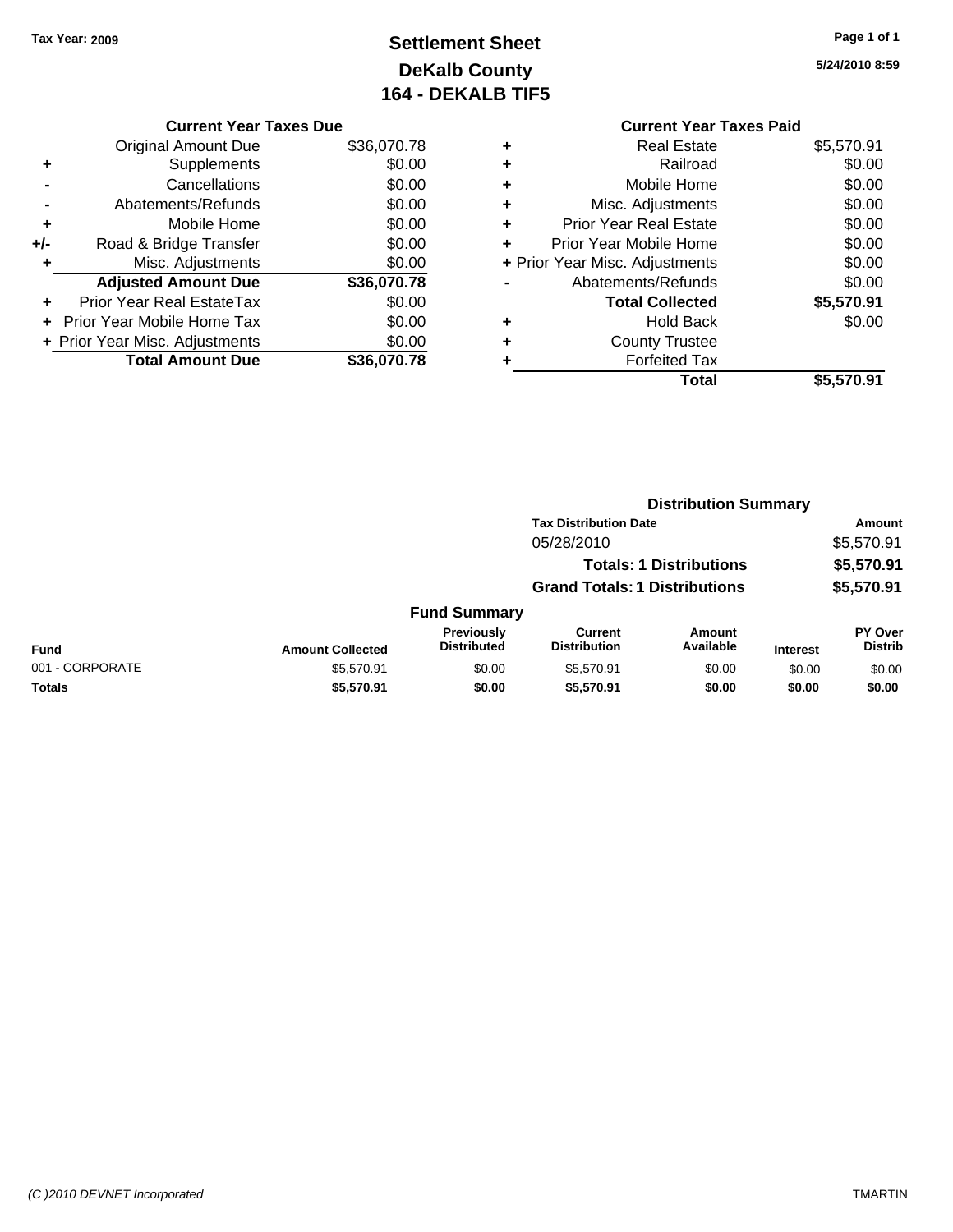### **Settlement Sheet Tax Year: 2009 Page 1 of 1 DeKalb County 170 - KIRKLAND TIF**

**5/24/2010 8:59**

| <b>Current Year Taxes Due</b> |  |  |  |  |
|-------------------------------|--|--|--|--|
|-------------------------------|--|--|--|--|

|     | <b>Original Amount Due</b>        | \$343,386.42 |
|-----|-----------------------------------|--------------|
| ÷   | Supplements                       | \$0.00       |
|     | Cancellations                     | \$0.00       |
|     | Abatements/Refunds                | \$0.00       |
| ٠   | Mobile Home                       | \$0.00       |
| +/- | Road & Bridge Transfer            | \$0.00       |
| ٠   | Misc. Adjustments                 | \$0.00       |
|     | <b>Adjusted Amount Due</b>        | \$343,386.42 |
| ÷   | Prior Year Real EstateTax         | \$0.00       |
|     | <b>Prior Year Mobile Home Tax</b> | \$0.00       |
|     | + Prior Year Misc. Adjustments    | \$0.00       |
|     | <b>Total Amount Due</b>           | \$343,386.42 |

|   | Real Estate                    | \$33,864.41 |
|---|--------------------------------|-------------|
| ÷ | Railroad                       | \$0.00      |
| ٠ | Mobile Home                    | \$0.00      |
| ٠ | Misc. Adjustments              | \$0.00      |
| ٠ | <b>Prior Year Real Estate</b>  | \$0.00      |
|   | Prior Year Mobile Home         | \$0.00      |
|   | + Prior Year Misc. Adjustments | \$0.00      |
|   | Abatements/Refunds             | \$0.00      |
|   | <b>Total Collected</b>         | \$33,864.41 |
| ٠ | <b>Hold Back</b>               | \$0.00      |
| ٠ | <b>County Trustee</b>          |             |
|   | <b>Forfeited Tax</b>           |             |
|   | Total                          | \$33,864.41 |
|   |                                |             |

|                 |                         |                                         |                                       | <b>Distribution Summary</b>    |                 |                                  |
|-----------------|-------------------------|-----------------------------------------|---------------------------------------|--------------------------------|-----------------|----------------------------------|
|                 |                         |                                         | <b>Tax Distribution Date</b>          |                                |                 | Amount                           |
|                 |                         |                                         | 05/28/2010                            |                                |                 | \$33,864.41                      |
|                 |                         |                                         |                                       | <b>Totals: 1 Distributions</b> |                 | \$33,864.41                      |
|                 |                         |                                         | <b>Grand Totals: 1 Distributions</b>  |                                |                 | \$33,864.41                      |
|                 |                         | <b>Fund Summary</b>                     |                                       |                                |                 |                                  |
| Fund            | <b>Amount Collected</b> | <b>Previously</b><br><b>Distributed</b> | <b>Current</b><br><b>Distribution</b> | Amount<br>Available            | <b>Interest</b> | <b>PY Over</b><br><b>Distrib</b> |
| 001 - CORPORATE | \$33,864.41             | \$0.00                                  | \$33,864.41                           | \$0.00                         | \$0.00          | \$0.00                           |
| Totals          | \$33,864.41             | \$0.00                                  | \$33,864.41                           | \$0.00                         | \$0.00          | \$0.00                           |
|                 |                         |                                         |                                       |                                |                 |                                  |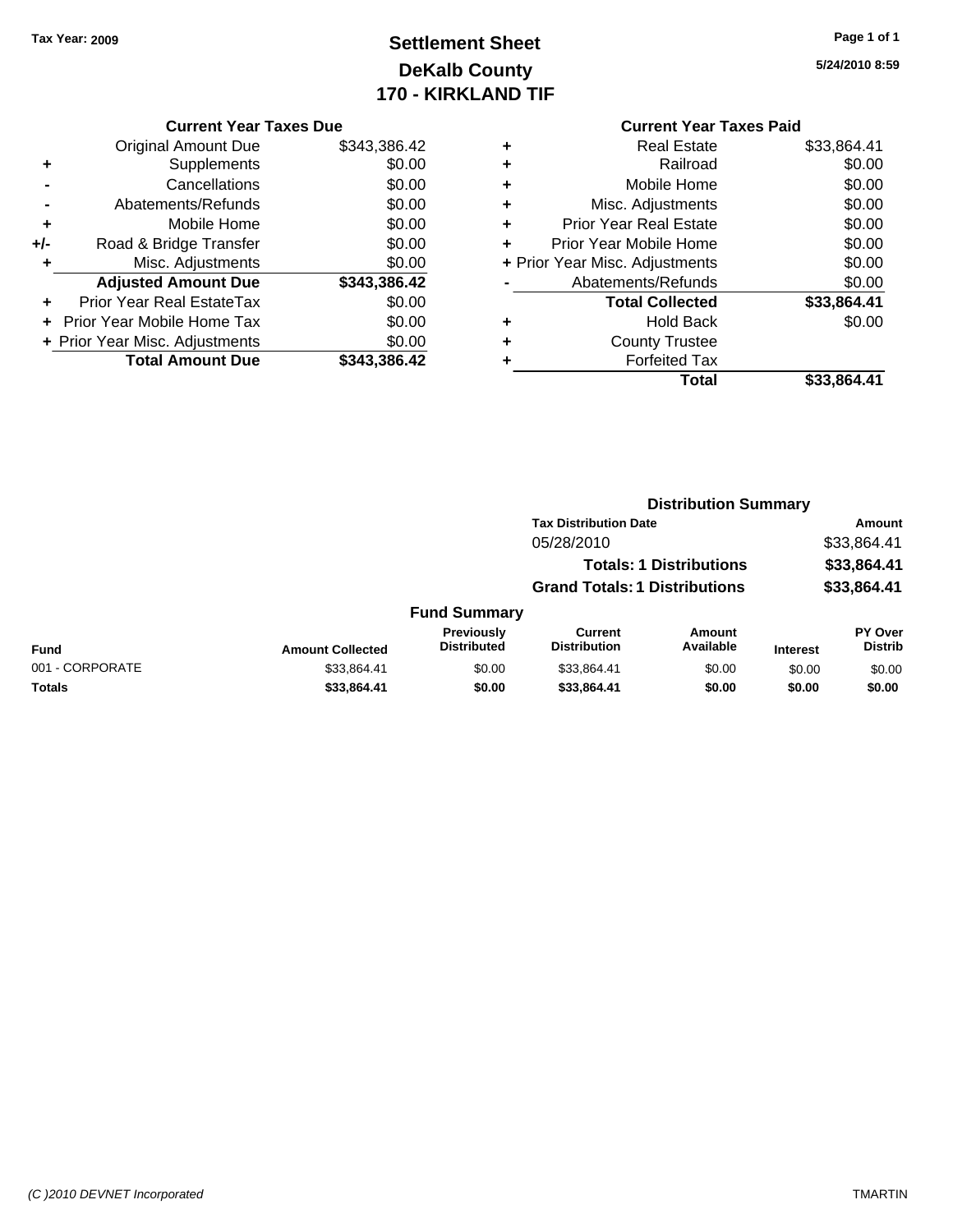### **Settlement Sheet Tax Year: 2009 Page 1 of 1 DeKalb County 171 - WATERMAN TIF**

**5/24/2010 8:59**

| <b>Current Year Taxes Due</b> |             |
|-------------------------------|-------------|
| Original Amount Dup           | <b>¢</b> 10 |

|       | <b>Total Amount Due</b>        | \$100,730.64 |
|-------|--------------------------------|--------------|
|       | + Prior Year Misc. Adjustments | \$0.00       |
|       | + Prior Year Mobile Home Tax   | \$0.00       |
|       | Prior Year Real EstateTax      | \$0.00       |
|       | <b>Adjusted Amount Due</b>     | \$100,730.64 |
| ÷     | Misc. Adjustments              | \$0.00       |
| $+/-$ | Road & Bridge Transfer         | \$0.00       |
| ٠     | Mobile Home                    | \$0.00       |
|       | Abatements/Refunds             | \$0.00       |
|       | Cancellations                  | \$0.00       |
| ٠     | Supplements                    | \$0.00       |
|       | <b>Original Amount Due</b>     | \$100,730.64 |

### **Current Year Taxes Paid +** Real Estate \$1,018.65 **+** Railroad \$0.00 **+** Mobile Home \$0.00 **+** Misc. Adjustments \$0.00 **+** Prior Year Real Estate \$0.00 **+** Prior Year Mobile Home \$0.00 **+ Prior Year Misc. Adjustments**  $$0.00$ **-** Abatements/Refunds \$0.00 **Total Collected \$1,018.65 +** Hold Back \$0.00 **+** County Trustee **+** Forfeited Tax **Total \$1,018.65**

|                 |                         |                                  | <b>Distribution Summary</b>           |                                |                 |                                  |
|-----------------|-------------------------|----------------------------------|---------------------------------------|--------------------------------|-----------------|----------------------------------|
|                 |                         |                                  | <b>Tax Distribution Date</b>          |                                |                 | Amount                           |
|                 |                         |                                  | 05/28/2010                            |                                |                 | \$1,018.65                       |
|                 |                         |                                  |                                       | <b>Totals: 1 Distributions</b> |                 | \$1,018.65                       |
|                 |                         |                                  | <b>Grand Totals: 1 Distributions</b>  |                                |                 | \$1,018.65                       |
|                 |                         | <b>Fund Summary</b>              |                                       |                                |                 |                                  |
| <b>Fund</b>     | <b>Amount Collected</b> | Previously<br><b>Distributed</b> | <b>Current</b><br><b>Distribution</b> | Amount<br>Available            | <b>Interest</b> | <b>PY Over</b><br><b>Distrib</b> |
| 001 - CORPORATE | \$1,018.65              | \$0.00                           | \$1,018.65                            | \$0.00                         | \$0.00          | \$0.00                           |
| Totals          | \$1,018.65              | \$0.00                           | \$1,018.65                            | \$0.00                         | \$0.00          | \$0.00                           |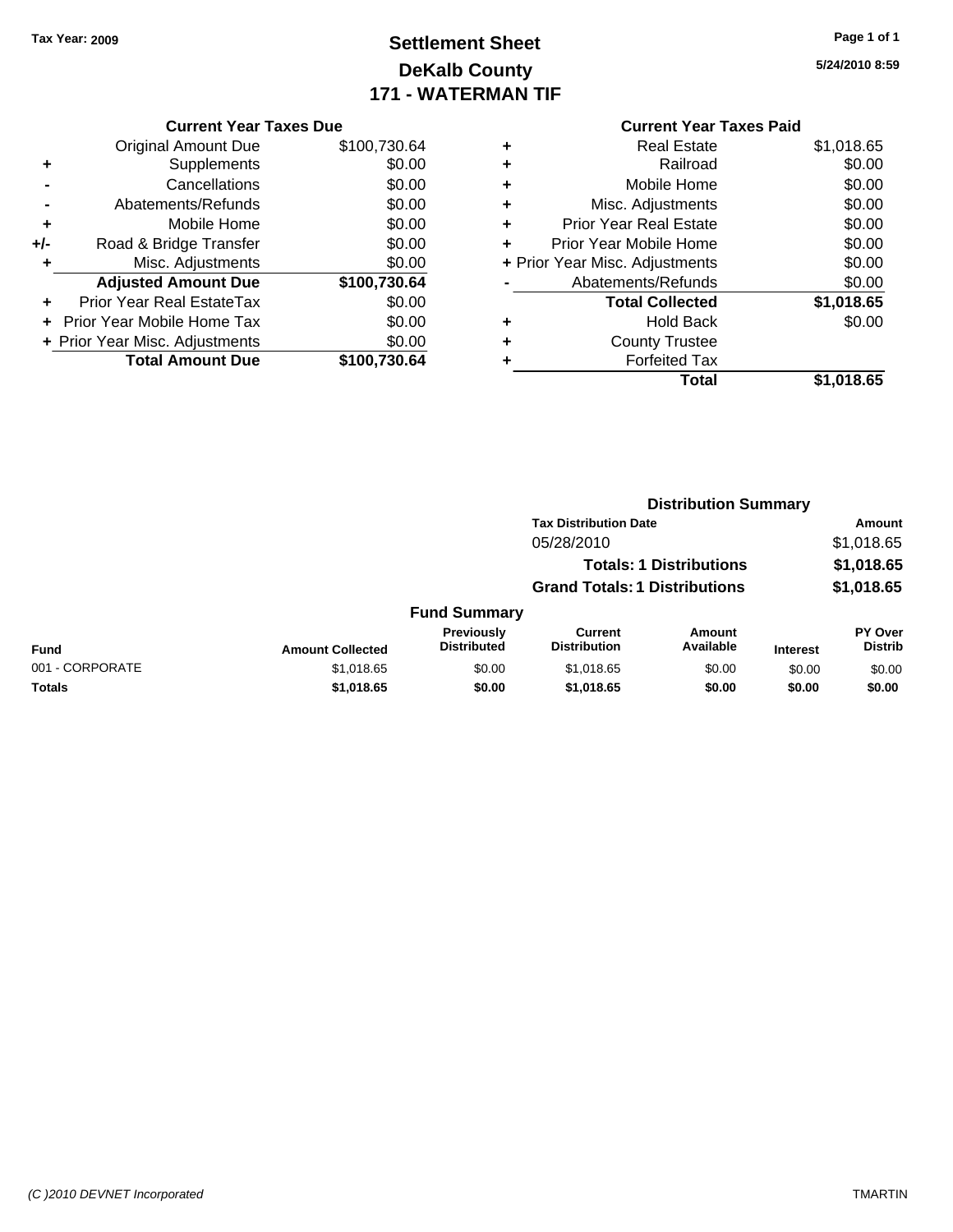### **Settlement Sheet Tax Year: 2009 Page 1 of 1 DeKalb County 180 - SYCAMORE TIF DISTRICT (expires 2023)**

**5/24/2010 8:59**

|       | <b>Current Year Taxes Due</b>  |             |
|-------|--------------------------------|-------------|
|       | <b>Original Amount Due</b>     | \$72,491.90 |
| ٠     | Supplements                    | \$0.00      |
|       | Cancellations                  | \$0.00      |
|       | Abatements/Refunds             | \$0.00      |
| ٠     | Mobile Home                    | \$0.00      |
| $+/-$ | Road & Bridge Transfer         | \$0.00      |
| ٠     | Misc. Adjustments              | \$0.00      |
|       | <b>Adjusted Amount Due</b>     | \$72,491.90 |
|       | Prior Year Real EstateTax      | \$0.00      |
|       | Prior Year Mobile Home Tax     | \$0.00      |
|       | + Prior Year Misc. Adjustments | \$0.00      |
|       | <b>Total Amount Due</b>        | \$72.491.90 |
|       |                                |             |

|   | <b>Current Year Taxes Paid</b> |            |
|---|--------------------------------|------------|
| ٠ | <b>Real Estate</b>             | \$1,246.99 |
| ٠ | Railroad                       | \$0.00     |
| ٠ | Mobile Home                    | \$0.00     |
| ٠ | Misc. Adjustments              | \$0.00     |
| ٠ | <b>Prior Year Real Estate</b>  | \$0.00     |
| ٠ | Prior Year Mobile Home         | \$0.00     |
|   | + Prior Year Misc. Adjustments | \$0.00     |
|   | Abatements/Refunds             | \$0.00     |
|   | <b>Total Collected</b>         | \$1,246.99 |
| ٠ | <b>Hold Back</b>               | \$0.00     |
|   | <b>County Trustee</b>          |            |
| ٠ | <b>Forfeited Tax</b>           |            |
|   | Total                          | \$1.246.99 |

|                 |                         |                                  | <b>Distribution Summary</b>           |                                |                 |                                  |  |
|-----------------|-------------------------|----------------------------------|---------------------------------------|--------------------------------|-----------------|----------------------------------|--|
|                 |                         |                                  | <b>Tax Distribution Date</b>          |                                |                 | Amount                           |  |
|                 |                         |                                  | 05/28/2010                            |                                |                 | \$1,246.99                       |  |
|                 |                         |                                  |                                       | <b>Totals: 1 Distributions</b> |                 | \$1,246.99                       |  |
|                 |                         |                                  | <b>Grand Totals: 1 Distributions</b>  |                                |                 | \$1,246.99                       |  |
|                 |                         | <b>Fund Summary</b>              |                                       |                                |                 |                                  |  |
| <b>Fund</b>     | <b>Amount Collected</b> | Previously<br><b>Distributed</b> | <b>Current</b><br><b>Distribution</b> | Amount<br>Available            | <b>Interest</b> | <b>PY Over</b><br><b>Distrib</b> |  |
| 001 - CORPORATE | \$1,246.99              | \$0.00                           | \$1,246.99                            | \$0.00                         | \$0.00          | \$0.00                           |  |
| Totals          | \$1,246.99              | \$0.00                           | \$1,246.99                            | \$0.00                         | \$0.00          | \$0.00                           |  |
|                 |                         |                                  |                                       |                                |                 |                                  |  |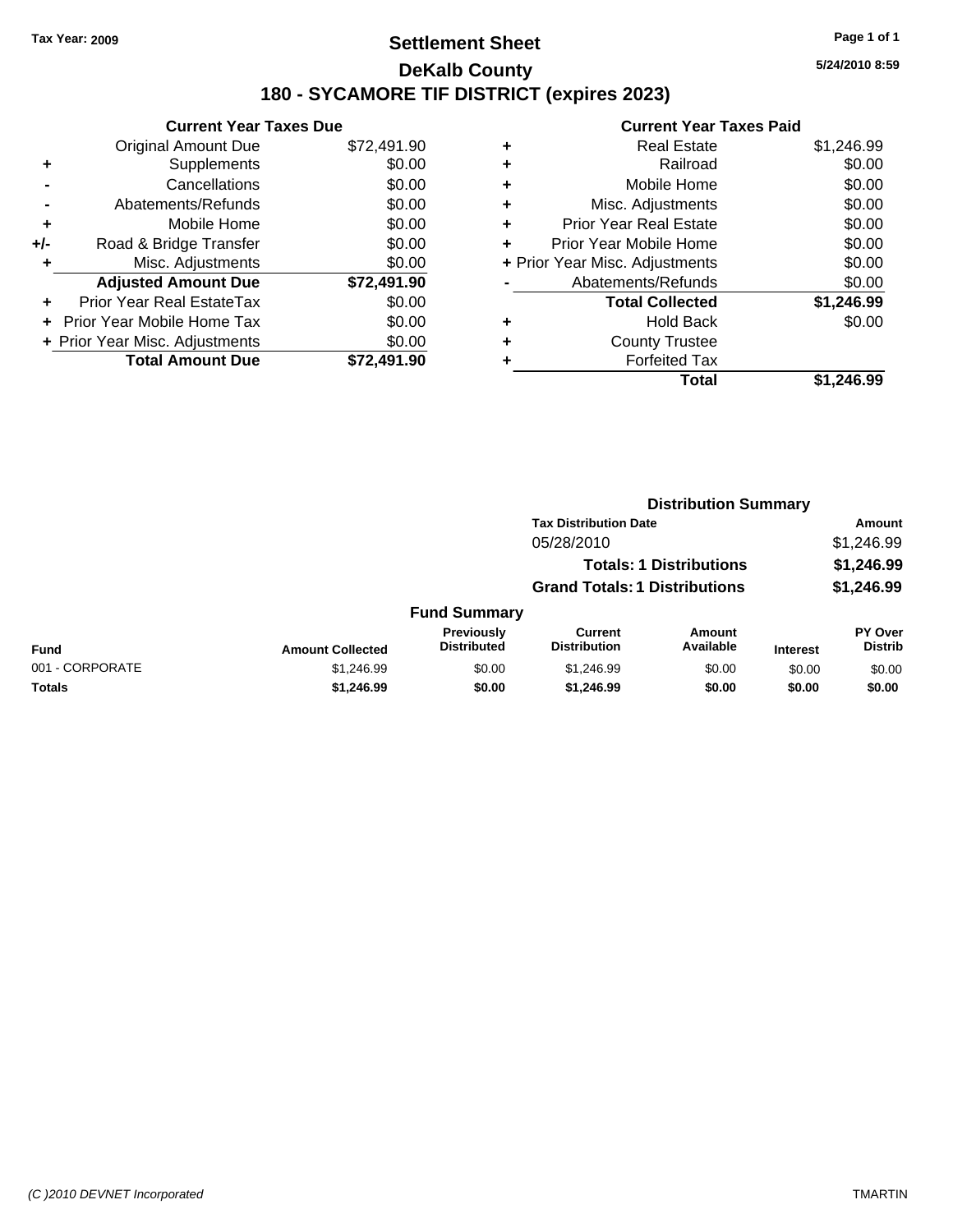### **Settlement Sheet Tax Year: 2009 Page 1 of 1 DeKalb County 201 - DEKALB SSA #6 (GREEK ROW)**

**5/24/2010 8:59**

|     | <b>Current Year Taxes Due</b>     |             |
|-----|-----------------------------------|-------------|
|     | <b>Original Amount Due</b>        | \$10,101.43 |
| ٠   | Supplements                       | \$0.00      |
|     | Cancellations                     | \$0.00      |
|     | Abatements/Refunds                | \$0.00      |
| ٠   | Mobile Home                       | \$0.00      |
| +/- | Road & Bridge Transfer            | \$0.00      |
|     | Misc. Adjustments                 | \$0.00      |
|     | <b>Adjusted Amount Due</b>        | \$10,101.43 |
| ÷   | Prior Year Real EstateTax         | \$0.00      |
|     | <b>Prior Year Mobile Home Tax</b> | \$0.00      |
|     | + Prior Year Misc. Adjustments    | \$0.00      |
|     | <b>Total Amount Due</b>           | \$10,101.43 |

|   | Total                          | \$466.51 |
|---|--------------------------------|----------|
|   | <b>Forfeited Tax</b>           |          |
| ٠ | <b>County Trustee</b>          |          |
| ٠ | <b>Hold Back</b>               | \$0.00   |
|   | <b>Total Collected</b>         | \$466.51 |
|   | Abatements/Refunds             | \$0.00   |
|   | + Prior Year Misc. Adjustments | \$0.00   |
| ٠ | Prior Year Mobile Home         | \$0.00   |
| ÷ | Prior Year Real Estate         | \$0.00   |
| ٠ | Misc. Adjustments              | \$0.00   |
| ٠ | Mobile Home                    | \$0.00   |
| ٠ | Railroad                       | \$0.00   |
| ٠ | <b>Real Estate</b>             | \$466.51 |
|   |                                |          |

|                            |                         |                                  |                                       | <b>Distribution Summary</b>    |                 |                                  |
|----------------------------|-------------------------|----------------------------------|---------------------------------------|--------------------------------|-----------------|----------------------------------|
|                            |                         |                                  | <b>Tax Distribution Date</b>          |                                |                 | Amount                           |
|                            |                         |                                  | 05/28/2010                            |                                |                 | \$466.51                         |
|                            |                         |                                  |                                       | <b>Totals: 1 Distributions</b> |                 | \$466.51                         |
|                            |                         |                                  | <b>Grand Totals: 1 Distributions</b>  |                                |                 | \$466.51                         |
|                            |                         | <b>Fund Summary</b>              |                                       |                                |                 |                                  |
| <b>Fund</b>                | <b>Amount Collected</b> | Previously<br><b>Distributed</b> | <b>Current</b><br><b>Distribution</b> | <b>Amount</b><br>Available     | <b>Interest</b> | <b>PY Over</b><br><b>Distrib</b> |
| 023 - SPECIAL SERVICE AREA | \$466.51                | \$0.00                           | \$466.51                              | \$0.00                         | \$0.00          | \$0.00                           |
| Totals                     | \$466.51                | \$0.00                           | \$466.51                              | \$0.00                         | \$0.00          | \$0.00                           |
|                            |                         |                                  |                                       |                                |                 |                                  |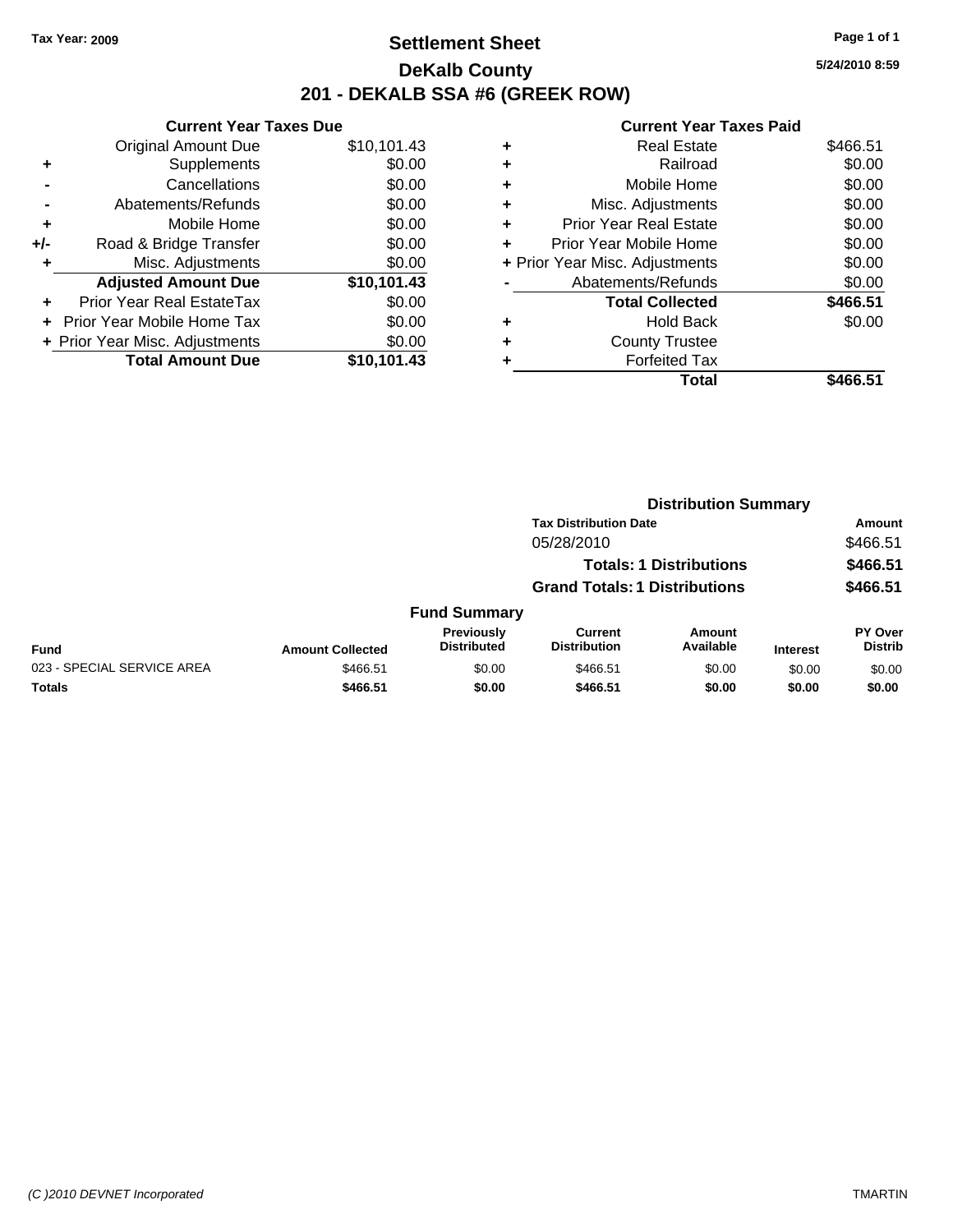### **Settlement Sheet Tax Year: 2009 Page 1 of 1 DeKalb County 204 - GENOA RIVER BEND SSA**

**5/24/2010 8:59**

|     | <b>Current Year Taxes Due</b>  |             |  |  |  |  |
|-----|--------------------------------|-------------|--|--|--|--|
|     | <b>Original Amount Due</b>     | \$61,501.32 |  |  |  |  |
| ٠   | Supplements                    | \$214.95    |  |  |  |  |
|     | Cancellations                  | \$240.09    |  |  |  |  |
|     | Abatements/Refunds             | \$0.00      |  |  |  |  |
| ٠   | Mobile Home                    | \$0.00      |  |  |  |  |
| +/- | Road & Bridge Transfer         | \$0.00      |  |  |  |  |
| ٠   | Misc. Adjustments              | \$0.00      |  |  |  |  |
|     | <b>Adjusted Amount Due</b>     | \$61,476.18 |  |  |  |  |
| ٠   | Prior Year Real EstateTax      | \$0.00      |  |  |  |  |
|     | Prior Year Mobile Home Tax     | \$0.00      |  |  |  |  |
|     | + Prior Year Misc. Adjustments | \$0.00      |  |  |  |  |
|     | <b>Total Amount Due</b>        | \$61,476.18 |  |  |  |  |

| ٠ | Real Estate                    | \$8,293.71 |
|---|--------------------------------|------------|
| ٠ | Railroad                       | \$0.00     |
| ٠ | Mobile Home                    | \$0.00     |
| ٠ | Misc. Adjustments              | \$0.00     |
| ٠ | <b>Prior Year Real Estate</b>  | \$0.00     |
| ٠ | Prior Year Mobile Home         | \$0.00     |
|   | + Prior Year Misc. Adjustments | \$0.00     |
|   | Abatements/Refunds             | \$0.00     |
|   | <b>Total Collected</b>         | \$8,293.71 |
| ٠ | Hold Back                      | \$0.00     |
| ٠ | <b>County Trustee</b>          |            |
| ٠ | <b>Forfeited Tax</b>           |            |
|   | Total                          | \$8,293.71 |
|   |                                |            |

|                            |                         |                                         |                                      | <b>Distribution Summary</b>    |                 |                                  |
|----------------------------|-------------------------|-----------------------------------------|--------------------------------------|--------------------------------|-----------------|----------------------------------|
|                            |                         |                                         | <b>Tax Distribution Date</b>         |                                |                 | Amount                           |
|                            |                         |                                         | 05/28/2010                           |                                |                 | \$8,293.71                       |
|                            |                         |                                         |                                      | <b>Totals: 1 Distributions</b> |                 | \$8,293.71                       |
|                            |                         |                                         | <b>Grand Totals: 1 Distributions</b> |                                |                 | \$8,293.71                       |
|                            |                         | <b>Fund Summary</b>                     |                                      |                                |                 |                                  |
| <b>Fund</b>                | <b>Amount Collected</b> | <b>Previously</b><br><b>Distributed</b> | Current<br><b>Distribution</b>       | Amount<br>Available            | <b>Interest</b> | <b>PY Over</b><br><b>Distrib</b> |
| 023 - SPECIAL SERVICE AREA | \$8,293.71              | \$0.00                                  | \$8.293.71                           | \$0.00                         | \$0.00          | \$0.00                           |
| Totals                     | \$8,293.71              | \$0.00                                  | \$8,293.71                           | \$0.00                         | \$0.00          | \$0.00                           |
|                            |                         |                                         |                                      |                                |                 |                                  |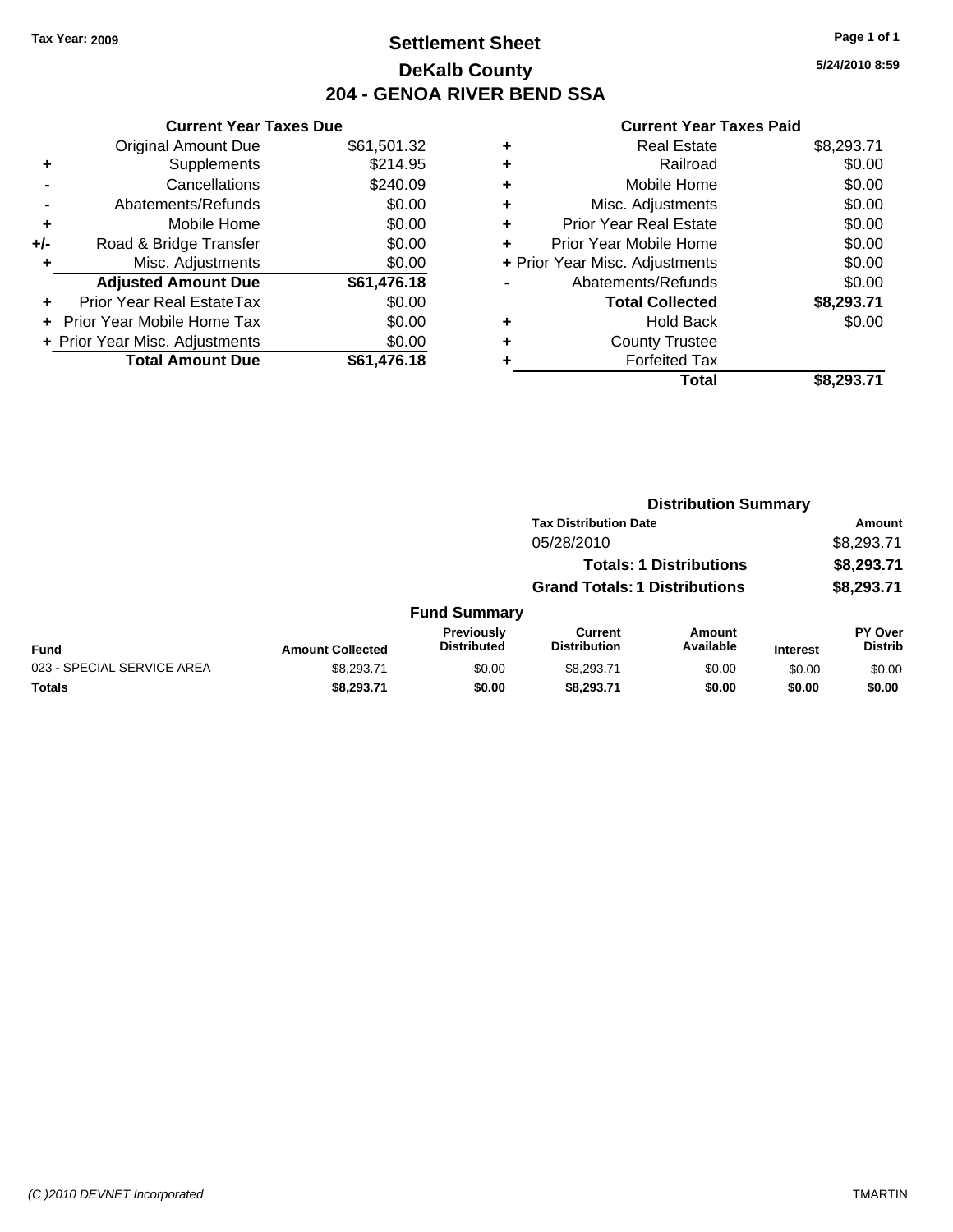### **Settlement Sheet Tax Year: 2009 Page 1 of 1 DeKalb County 207 - DERBY ESTATES SSA**

**5/24/2010 8:59**

| ′ear Taxes Due |  |  |
|----------------|--|--|
|                |  |  |

|     | <b>Current Year Taxes Due</b>     |            |
|-----|-----------------------------------|------------|
|     | <b>Original Amount Due</b>        | \$4,000.04 |
| ٠   | Supplements                       | \$0.00     |
|     | Cancellations                     | \$0.00     |
|     | Abatements/Refunds                | \$0.00     |
| ٠   | Mobile Home                       | \$0.00     |
| +/- | Road & Bridge Transfer            | \$0.00     |
|     | Misc. Adjustments                 | \$0.00     |
|     | <b>Adjusted Amount Due</b>        | \$4,000.04 |
| ÷   | Prior Year Real EstateTax         | \$0.00     |
|     | <b>Prior Year Mobile Home Tax</b> | \$0.00     |
|     | + Prior Year Misc. Adjustments    | \$0.00     |
|     | <b>Total Amount Due</b>           | \$4.000.04 |

### **Current Year Taxes Paid +** Real Estate \$389.28 **+** Railroad \$0.00 **+** Mobile Home \$0.00 **+** Misc. Adjustments \$0.00 **+** Prior Year Real Estate \$0.00 **+** Prior Year Mobile Home \$0.00 **+ Prior Year Misc. Adjustments**  $$0.00$

|                | Total                  | \$389.28 |
|----------------|------------------------|----------|
| ٠              | <b>Forfeited Tax</b>   |          |
| ٠              | <b>County Trustee</b>  |          |
| ٠              | Hold Back              | \$0.00   |
|                | <b>Total Collected</b> | \$389.28 |
| $\blacksquare$ | Abatements/Refunds     | \$0.00   |
|                |                        |          |

|                            |                                |                                      | <b>Distribution Summary</b>           |                     |                 |                                  |
|----------------------------|--------------------------------|--------------------------------------|---------------------------------------|---------------------|-----------------|----------------------------------|
|                            |                                |                                      | <b>Tax Distribution Date</b>          |                     |                 | Amount                           |
|                            |                                |                                      | 05/28/2010                            |                     |                 | \$389.28                         |
|                            | <b>Totals: 1 Distributions</b> |                                      |                                       |                     | \$389.28        |                                  |
|                            |                                | <b>Grand Totals: 1 Distributions</b> |                                       |                     | \$389.28        |                                  |
|                            |                                | <b>Fund Summary</b>                  |                                       |                     |                 |                                  |
| Fund                       | <b>Amount Collected</b>        | Previously<br><b>Distributed</b>     | <b>Current</b><br><b>Distribution</b> | Amount<br>Available | <b>Interest</b> | <b>PY Over</b><br><b>Distrib</b> |
| 023 - SPECIAL SERVICE AREA | \$389.28                       | \$0.00                               | \$389.28                              | \$0.00              | \$0.00          | \$0.00                           |
| Totals                     | \$389.28                       | \$0.00                               | \$389.28                              | \$0.00              | \$0.00          | \$0.00                           |
|                            |                                |                                      |                                       |                     |                 |                                  |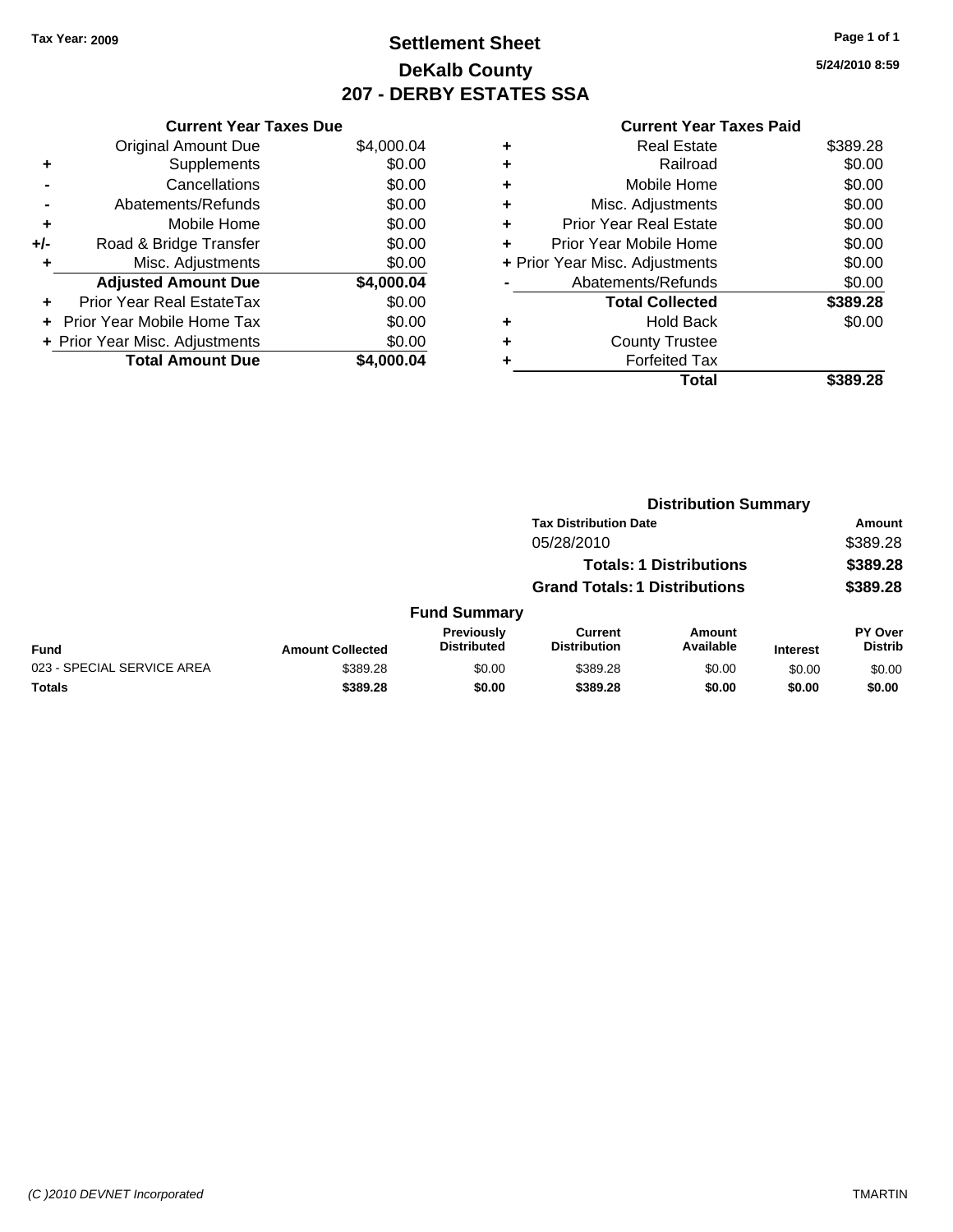### **Settlement Sheet Tax Year: 2009 Page 1 of 1 DeKalb County 213 - GENOA OAK CREEK EST SSA#4**

**5/24/2010 8:59**

|     | <b>Current Year Taxes Due</b>     |            |  |  |  |
|-----|-----------------------------------|------------|--|--|--|
|     | <b>Original Amount Due</b>        | \$1,655.78 |  |  |  |
| ÷   | Supplements                       | \$347.69   |  |  |  |
|     | Cancellations                     | \$377.69   |  |  |  |
|     | Abatements/Refunds                | \$0.00     |  |  |  |
| ٠   | Mobile Home                       | \$0.00     |  |  |  |
| +/- | Road & Bridge Transfer            | \$0.00     |  |  |  |
| ٠   | Misc. Adjustments                 | \$0.00     |  |  |  |
|     | <b>Adjusted Amount Due</b>        | \$1,625.78 |  |  |  |
| ÷   | Prior Year Real EstateTax         | \$0.00     |  |  |  |
|     | <b>Prior Year Mobile Home Tax</b> | \$0.00     |  |  |  |
|     | + Prior Year Misc. Adjustments    | \$0.00     |  |  |  |
|     | <b>Total Amount Due</b>           | \$1.625.78 |  |  |  |

|                                | Total                         | \$18.62 |
|--------------------------------|-------------------------------|---------|
| ٠                              | <b>Forfeited Tax</b>          |         |
| ٠                              | <b>County Trustee</b>         |         |
| ٠                              | <b>Hold Back</b>              | \$0.00  |
|                                | <b>Total Collected</b>        | \$18.62 |
|                                | Abatements/Refunds            | \$0.00  |
| + Prior Year Misc. Adjustments |                               | \$0.00  |
| ٠                              | Prior Year Mobile Home        | \$0.00  |
| ÷                              | <b>Prior Year Real Estate</b> | \$0.00  |
| ٠                              | Misc. Adjustments             | \$0.00  |
| ٠                              | Mobile Home                   | \$0.00  |
| ٠                              | Railroad                      | \$0.00  |
| ٠                              | <b>Real Estate</b>            | \$18.62 |
|                                |                               |         |

|                                      |                                |                                  | <b>Distribution Summary</b>           |                     |                 |                           |
|--------------------------------------|--------------------------------|----------------------------------|---------------------------------------|---------------------|-----------------|---------------------------|
|                                      |                                | <b>Tax Distribution Date</b>     |                                       |                     |                 | Amount                    |
| 05/28/2010                           |                                |                                  |                                       | \$18.62             |                 |                           |
|                                      | <b>Totals: 1 Distributions</b> |                                  |                                       |                     |                 | \$18.62                   |
| <b>Grand Totals: 1 Distributions</b> |                                |                                  |                                       | \$18.62             |                 |                           |
|                                      |                                | <b>Fund Summary</b>              |                                       |                     |                 |                           |
| <b>Fund</b>                          | <b>Amount Collected</b>        | Previously<br><b>Distributed</b> | <b>Current</b><br><b>Distribution</b> | Amount<br>Available | <b>Interest</b> | PY Over<br><b>Distrib</b> |
| 023 - SPECIAL SERVICE AREA           | \$18.62                        | \$0.00                           | \$18.62                               | \$0.00              | \$0.00          | \$0.00                    |
| Totals                               | \$18.62                        | \$0.00                           | \$18.62                               | \$0.00              | \$0.00          | \$0.00                    |
|                                      |                                |                                  |                                       |                     |                 |                           |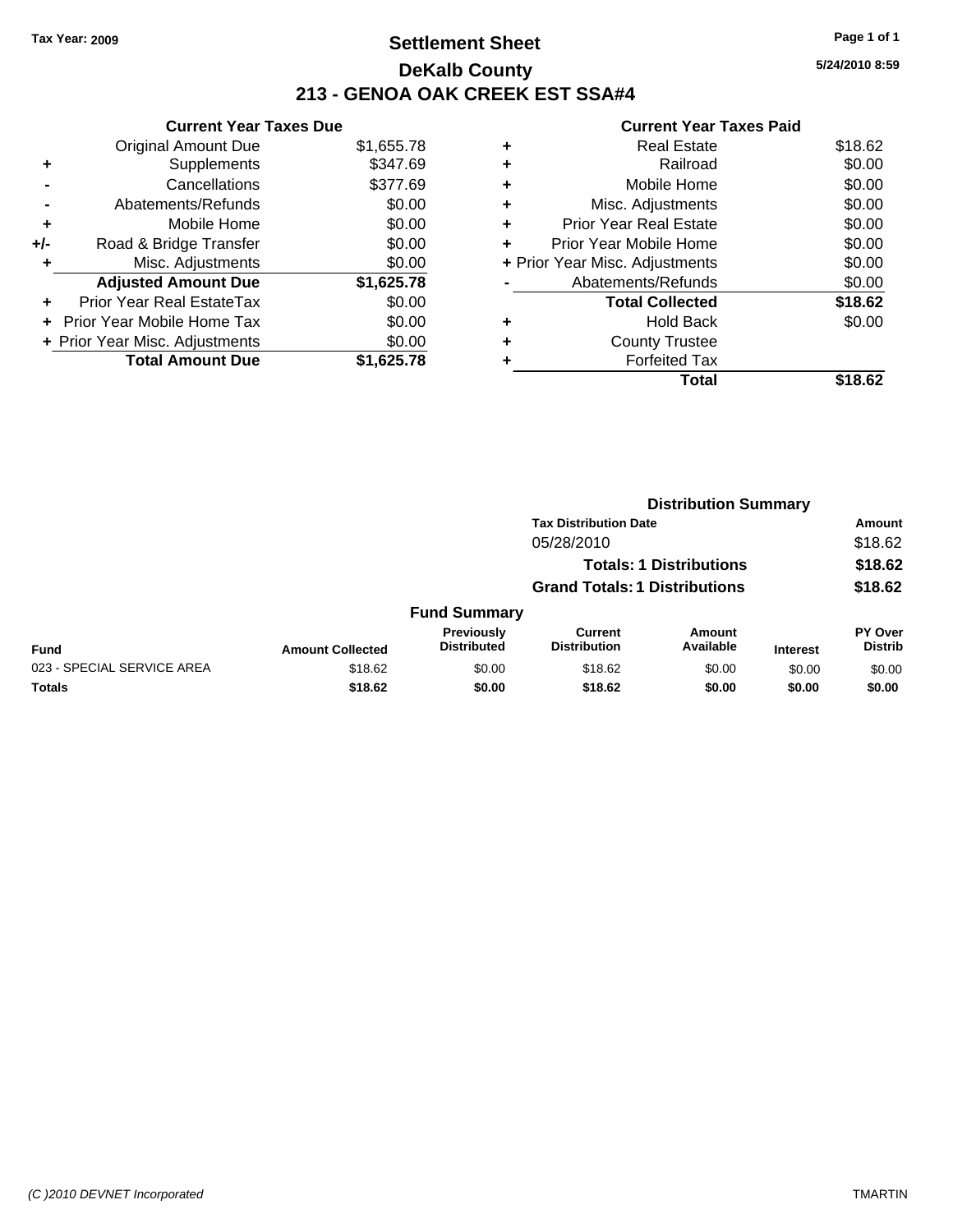# **Settlement Sheet Tax Year: 2009 Page 1 of 1 DeKalb County AF-MI #4 - AF/ MI/ DK DRAINAGE #4**

**5/24/2010 8:59**

| <b>Current Year Taxes Due</b>     |            |  |  |  |  |  |
|-----------------------------------|------------|--|--|--|--|--|
| <b>Original Amount Due</b>        | \$7,527.18 |  |  |  |  |  |
| Supplements                       | \$0.00     |  |  |  |  |  |
| Cancellations                     | \$0.38     |  |  |  |  |  |
| Abatements/Refunds                | \$0.00     |  |  |  |  |  |
| Mobile Home                       | \$0.00     |  |  |  |  |  |
| Road & Bridge Transfer            | \$0.00     |  |  |  |  |  |
| Misc. Adjustments                 | \$0.00     |  |  |  |  |  |
| <b>Adjusted Amount Due</b>        | \$7,526.80 |  |  |  |  |  |
| Prior Year Real EstateTax         | \$0.00     |  |  |  |  |  |
| <b>Prior Year Mobile Home Tax</b> | \$0.00     |  |  |  |  |  |
| + Prior Year Misc. Adjustments    | \$0.00     |  |  |  |  |  |
| <b>Total Amount Due</b>           | \$7.526.80 |  |  |  |  |  |
|                                   |            |  |  |  |  |  |

| ٠ | <b>Real Estate</b>             | \$973.72 |
|---|--------------------------------|----------|
| ٠ | Railroad                       | \$0.00   |
| ٠ | Mobile Home                    | \$0.00   |
| ٠ | Misc. Adjustments              | \$0.00   |
| ٠ | <b>Prior Year Real Estate</b>  | \$0.00   |
| ÷ | Prior Year Mobile Home         | \$0.00   |
|   | + Prior Year Misc. Adjustments | \$0.00   |
|   | Abatements/Refunds             | \$0.00   |
|   | <b>Total Collected</b>         | \$973.72 |
| ٠ | <b>Hold Back</b>               | \$0.00   |
| ٠ | <b>County Trustee</b>          |          |
| ٠ | <b>Forfeited Tax</b>           |          |
|   | <b>Total</b>                   | \$973.72 |
|   |                                |          |

|                 |                         | <b>Distribution Summary</b>          |                                       |                                |                 |                           |  |
|-----------------|-------------------------|--------------------------------------|---------------------------------------|--------------------------------|-----------------|---------------------------|--|
|                 |                         | <b>Tax Distribution Date</b>         |                                       |                                |                 | Amount<br>\$973.72        |  |
|                 |                         | 05/28/2010                           |                                       |                                |                 |                           |  |
|                 |                         |                                      |                                       | <b>Totals: 1 Distributions</b> |                 | \$973.72                  |  |
|                 |                         | <b>Grand Totals: 1 Distributions</b> |                                       |                                | \$973.72        |                           |  |
|                 |                         | <b>Fund Summary</b>                  |                                       |                                |                 |                           |  |
| <b>Fund</b>     | <b>Amount Collected</b> | Previously<br><b>Distributed</b>     | <b>Current</b><br><b>Distribution</b> | <b>Amount</b><br>Available     | <b>Interest</b> | PY Over<br><b>Distrib</b> |  |
| 001 - CORPORATE | \$973.72                | \$0.00                               | \$973.72                              | \$0.00                         | \$0.00          | \$0.00                    |  |
| Totals          | \$973.72                | \$0.00                               | \$973.72                              | \$0.00                         | \$0.00          | \$0.00                    |  |
|                 |                         |                                      |                                       |                                |                 |                           |  |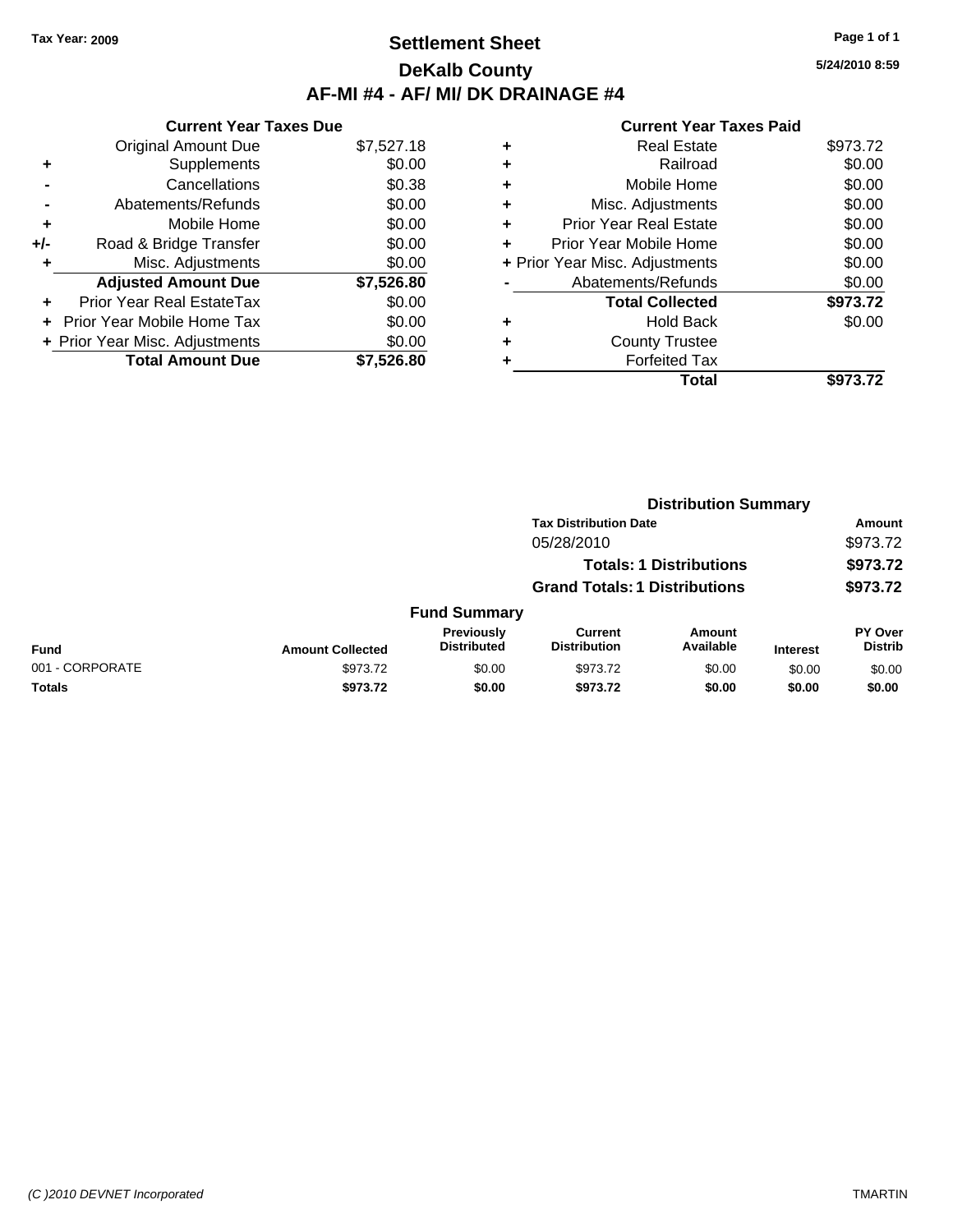# **Settlement Sheet Tax Year: 2009 Page 1 of 1 DeKalb County COON #1 - COON CREEK DRAINAGE #1**

**5/24/2010 8:59**

|     | <b>Current Year Taxes Due</b>     |             |  |  |  |  |
|-----|-----------------------------------|-------------|--|--|--|--|
|     | <b>Original Amount Due</b>        | \$11,792.50 |  |  |  |  |
| ÷   | Supplements                       | \$0.00      |  |  |  |  |
|     | Cancellations                     | \$0.00      |  |  |  |  |
|     | Abatements/Refunds                | \$0.00      |  |  |  |  |
| ÷   | Mobile Home                       | \$0.00      |  |  |  |  |
| +/- | Road & Bridge Transfer            | \$0.00      |  |  |  |  |
|     | Misc. Adjustments                 | \$0.00      |  |  |  |  |
|     | <b>Adjusted Amount Due</b>        | \$11,792.50 |  |  |  |  |
|     | <b>Prior Year Real EstateTax</b>  | \$0.00      |  |  |  |  |
| ÷   | <b>Prior Year Mobile Home Tax</b> | \$0.00      |  |  |  |  |
|     | + Prior Year Misc. Adjustments    | \$0.00      |  |  |  |  |
|     | <b>Total Amount Due</b>           | \$11,792.50 |  |  |  |  |

| ٠ | <b>Real Estate</b>             | \$2,589.77 |
|---|--------------------------------|------------|
| ٠ | Railroad                       | \$0.00     |
| ٠ | Mobile Home                    | \$0.00     |
| ٠ | Misc. Adjustments              | \$0.00     |
| ÷ | <b>Prior Year Real Estate</b>  | \$0.00     |
|   | Prior Year Mobile Home         | \$0.00     |
|   | + Prior Year Misc. Adjustments | \$0.00     |
|   | Abatements/Refunds             | \$0.00     |
|   | <b>Total Collected</b>         | \$2,589.77 |
| ٠ | <b>Hold Back</b>               | \$0.00     |
| ٠ | <b>County Trustee</b>          |            |
| ٠ | <b>Forfeited Tax</b>           |            |
|   | Total                          | \$2,589.77 |
|   |                                |            |

|                 |                         | <b>Distribution Summary</b>             |                                       |                                |                 |                                  |  |
|-----------------|-------------------------|-----------------------------------------|---------------------------------------|--------------------------------|-----------------|----------------------------------|--|
|                 |                         |                                         | <b>Tax Distribution Date</b>          |                                |                 | Amount                           |  |
|                 |                         |                                         | 05/28/2010                            |                                |                 | \$2,589.77                       |  |
|                 |                         |                                         |                                       | <b>Totals: 1 Distributions</b> |                 | \$2,589.77                       |  |
|                 |                         |                                         | <b>Grand Totals: 1 Distributions</b>  |                                |                 | \$2,589.77                       |  |
|                 |                         | <b>Fund Summary</b>                     |                                       |                                |                 |                                  |  |
| <b>Fund</b>     | <b>Amount Collected</b> | <b>Previously</b><br><b>Distributed</b> | <b>Current</b><br><b>Distribution</b> | <b>Amount</b><br>Available     | <b>Interest</b> | <b>PY Over</b><br><b>Distrib</b> |  |
| 001 - CORPORATE | \$2,589.77              | \$0.00                                  | \$2,589.77                            | \$0.00                         | \$0.00          | \$0.00                           |  |
| Totals          | \$2,589.77              | \$0.00                                  | \$2,589.77                            | \$0.00                         | \$0.00          | \$0.00                           |  |
|                 |                         |                                         |                                       |                                |                 |                                  |  |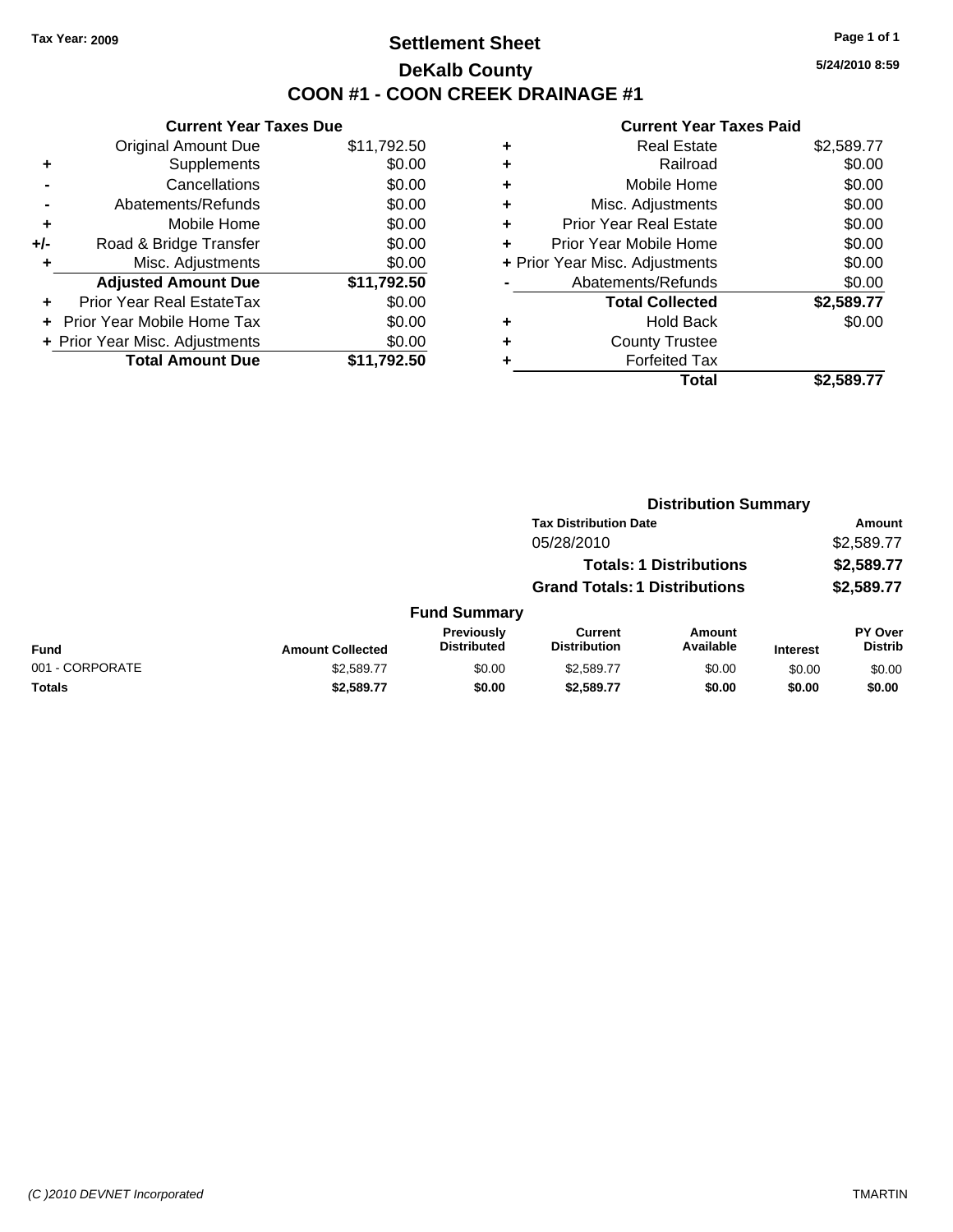# **Settlement Sheet Tax Year: 2009 Page 1 of 1 DeKalb County CO-PI #15 - CORTLAND PIERCE DRAINAGE**

**5/24/2010 10:42**

|     | <b>Current Year Taxes Due</b>     |            |  |  |  |  |  |
|-----|-----------------------------------|------------|--|--|--|--|--|
|     | <b>Original Amount Due</b>        | \$7,784.88 |  |  |  |  |  |
| ٠   | Supplements                       | \$0.00     |  |  |  |  |  |
|     | Cancellations                     | \$0.00     |  |  |  |  |  |
|     | Abatements/Refunds                | \$0.00     |  |  |  |  |  |
| ٠   | Mobile Home                       | \$0.00     |  |  |  |  |  |
| +/- | Road & Bridge Transfer            | \$0.00     |  |  |  |  |  |
| ٠   | Misc. Adjustments                 | \$0.00     |  |  |  |  |  |
|     | <b>Adjusted Amount Due</b>        | \$7,784.88 |  |  |  |  |  |
| ÷   | Prior Year Real EstateTax         | \$0.00     |  |  |  |  |  |
| ÷   | <b>Prior Year Mobile Home Tax</b> | \$0.00     |  |  |  |  |  |
|     | + Prior Year Misc. Adjustments    | \$0.00     |  |  |  |  |  |
|     | <b>Total Amount Due</b>           | \$7.784.88 |  |  |  |  |  |

| ٠ | <b>Real Estate</b>             | \$745.97 |
|---|--------------------------------|----------|
| ٠ | Railroad                       | \$0.00   |
| ٠ | Mobile Home                    | \$0.00   |
| ٠ | Misc. Adjustments              | \$0.00   |
| ٠ | <b>Prior Year Real Estate</b>  | \$0.00   |
| ÷ | Prior Year Mobile Home         | \$0.00   |
|   | + Prior Year Misc. Adjustments | \$0.00   |
|   | Abatements/Refunds             | \$0.00   |
|   | <b>Total Collected</b>         | \$745.97 |
| ٠ | <b>Hold Back</b>               | \$0.00   |
| ٠ | <b>County Trustee</b>          |          |
| ٠ | <b>Forfeited Tax</b>           |          |
|   | Total                          | \$745.97 |
|   |                                |          |

|                 |                         | <b>Distribution Summary</b>      |                                       |                                |                 |                                  |  |
|-----------------|-------------------------|----------------------------------|---------------------------------------|--------------------------------|-----------------|----------------------------------|--|
|                 |                         |                                  | <b>Tax Distribution Date</b>          |                                |                 | Amount                           |  |
|                 |                         |                                  | 05/28/2010                            |                                |                 | \$745.97                         |  |
|                 |                         |                                  |                                       | <b>Totals: 1 Distributions</b> |                 | \$745.97                         |  |
|                 |                         |                                  | <b>Grand Totals: 1 Distributions</b>  |                                |                 | \$745.97                         |  |
|                 |                         | <b>Fund Summary</b>              |                                       |                                |                 |                                  |  |
| <b>Fund</b>     | <b>Amount Collected</b> | Previously<br><b>Distributed</b> | <b>Current</b><br><b>Distribution</b> | <b>Amount</b><br>Available     | <b>Interest</b> | <b>PY Over</b><br><b>Distrib</b> |  |
| 001 - CORPORATE | \$745.97                | \$0.00                           | \$745.97                              | \$0.00                         | \$0.00          | \$0.00                           |  |
| Totals          | \$745.97                | \$0.00                           | \$745.97                              | \$0.00                         | \$0.00          | \$0.00                           |  |
|                 |                         |                                  |                                       |                                |                 |                                  |  |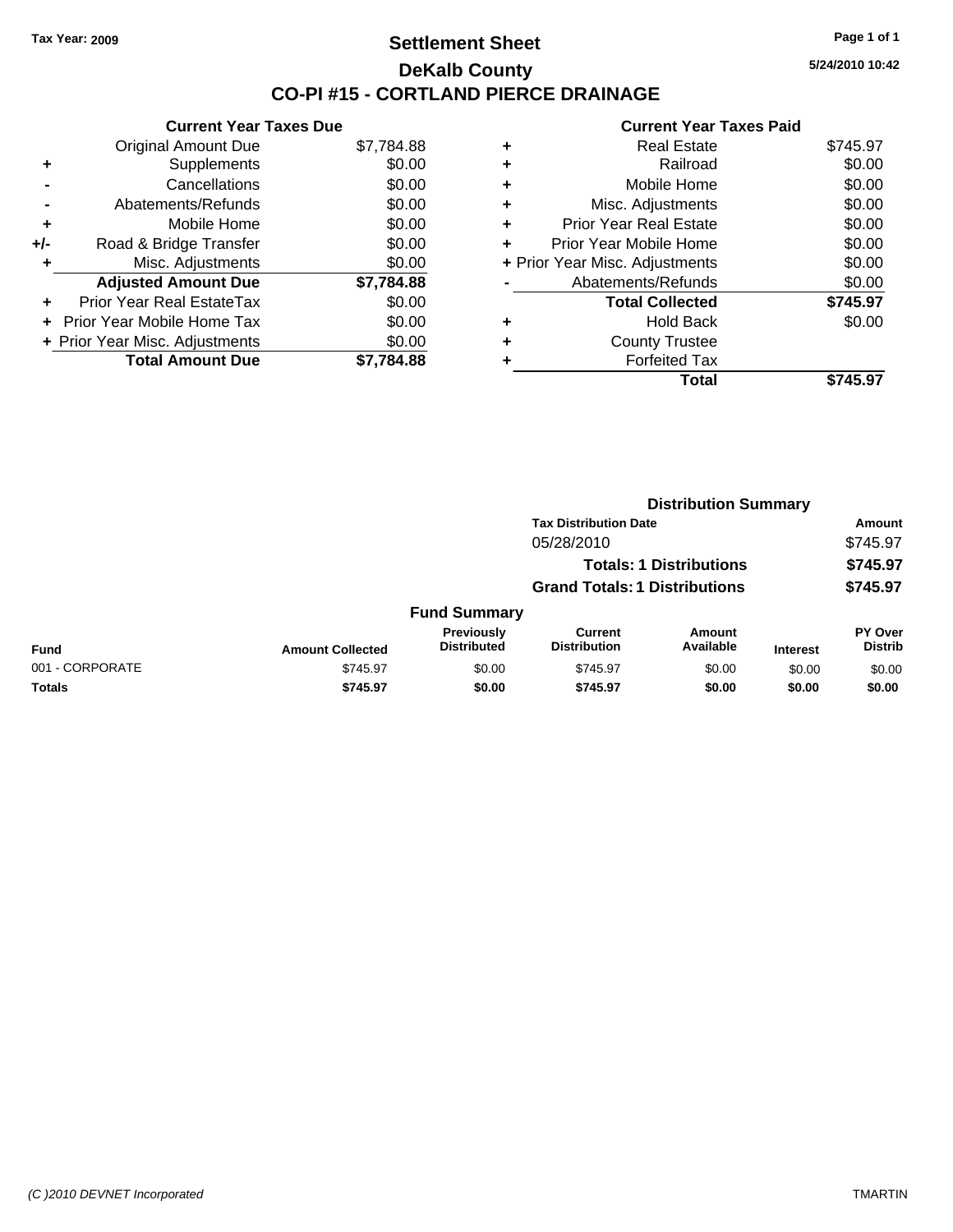# **Settlement Sheet Tax Year: 2009 Page 1 of 1 DeKalb County CO-SBA#9 - CORTLAND SBA #9**

**5/24/2010 8:59**

|     | <b>Current Year Taxes Due</b>  |              |  |  |  |  |
|-----|--------------------------------|--------------|--|--|--|--|
|     | <b>Original Amount Due</b>     | \$378,331.80 |  |  |  |  |
| ٠   | Supplements                    | \$0.00       |  |  |  |  |
|     | Cancellations                  | \$0.00       |  |  |  |  |
|     | Abatements/Refunds             | \$0.00       |  |  |  |  |
| ٠   | Mobile Home                    | \$0.00       |  |  |  |  |
| +/- | Road & Bridge Transfer         | \$0.00       |  |  |  |  |
| ٠   | Misc. Adjustments              | \$0.00       |  |  |  |  |
|     | <b>Adjusted Amount Due</b>     | \$378,331.80 |  |  |  |  |
| ٠   | Prior Year Real EstateTax      | \$0.00       |  |  |  |  |
|     | Prior Year Mobile Home Tax     | \$0.00       |  |  |  |  |
|     | + Prior Year Misc. Adjustments | \$0.00       |  |  |  |  |
|     | <b>Total Amount Due</b>        | \$378.331.80 |  |  |  |  |
|     |                                |              |  |  |  |  |

|   | <b>Real Estate</b>             | \$19,912.20 |
|---|--------------------------------|-------------|
|   | Railroad                       | \$0.00      |
| ٠ | Mobile Home                    | \$0.00      |
| ٠ | Misc. Adjustments              | \$0.00      |
| ٠ | <b>Prior Year Real Estate</b>  | \$0.00      |
| ٠ | Prior Year Mobile Home         | \$0.00      |
|   | + Prior Year Misc. Adjustments | \$0.00      |
|   | Abatements/Refunds             | \$0.00      |
|   | <b>Total Collected</b>         | \$19,912.20 |
| ٠ | <b>Hold Back</b>               | \$0.00      |
|   | <b>County Trustee</b>          |             |
|   | <b>Forfeited Tax</b>           |             |
|   | Total                          | \$19,912.20 |
|   |                                |             |

|                            |                         |                                  |                                       |                                | <b>Distribution Summary</b> |                                  |
|----------------------------|-------------------------|----------------------------------|---------------------------------------|--------------------------------|-----------------------------|----------------------------------|
|                            |                         |                                  | <b>Tax Distribution Date</b>          | Amount                         |                             |                                  |
|                            |                         |                                  | 05/28/2010                            |                                |                             | \$19,912.20                      |
|                            |                         |                                  |                                       | <b>Totals: 1 Distributions</b> |                             | \$19,912.20                      |
|                            |                         |                                  | <b>Grand Totals: 1 Distributions</b>  |                                |                             | \$19,912.20                      |
|                            |                         | <b>Fund Summary</b>              |                                       |                                |                             |                                  |
| <b>Fund</b>                | <b>Amount Collected</b> | Previously<br><b>Distributed</b> | <b>Current</b><br><b>Distribution</b> | Amount<br>Available            | <b>Interest</b>             | <b>PY Over</b><br><b>Distrib</b> |
| 023 - SPECIAL SERVICE AREA | \$19,912.20             | \$0.00                           | \$19,912.20                           | \$0.00                         | \$0.00                      | \$0.00                           |
| Totals                     | \$19,912.20             | \$0.00                           | \$19,912.20                           | \$0.00                         | \$0.00                      | \$0.00                           |
|                            |                         |                                  |                                       |                                |                             |                                  |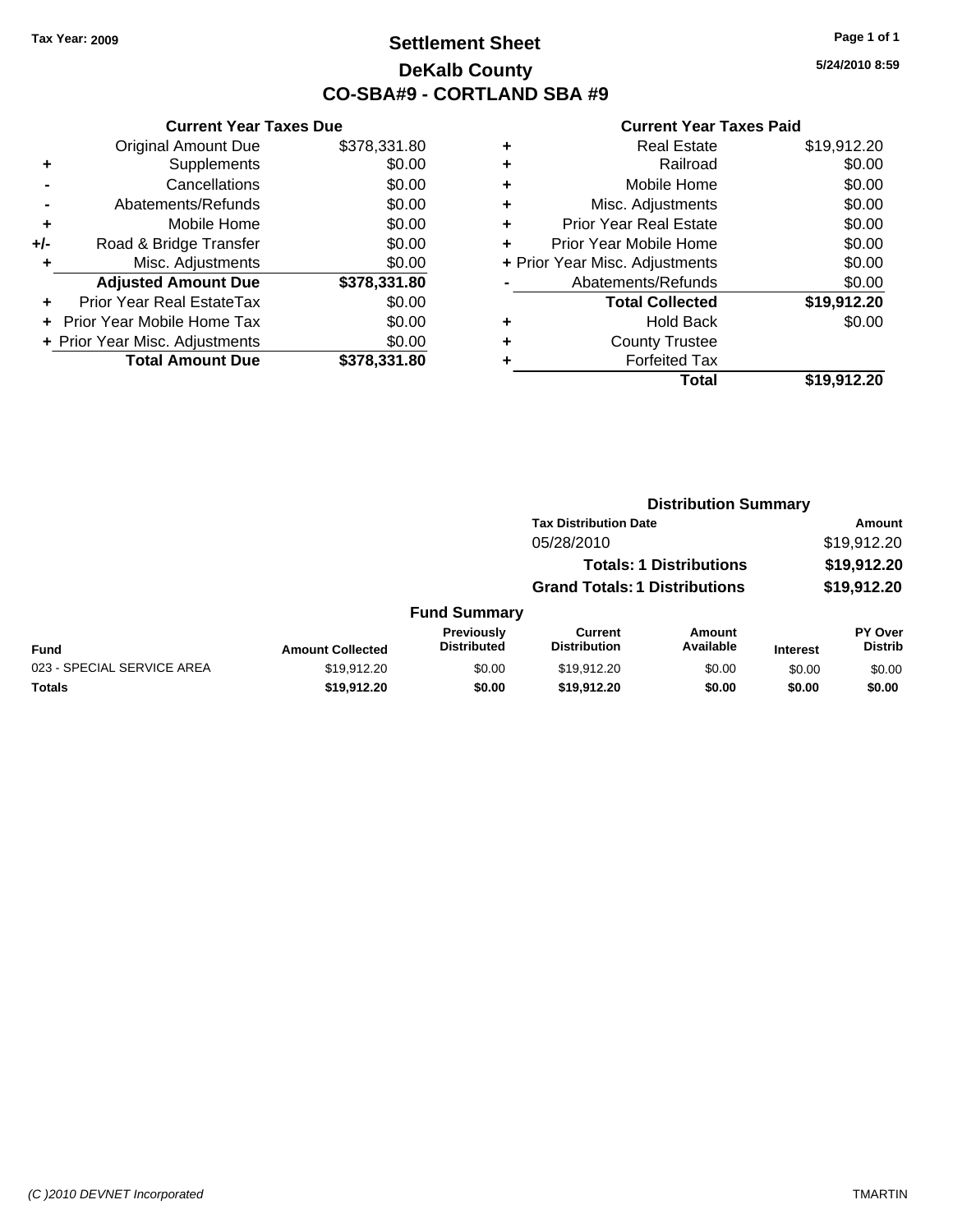# **Settlement Sheet Tax Year: 2009 Page 1 of 1 DeKalb County CO-SSA#1 - CORTLAND SBA #1**

**5/24/2010 8:59**

|     | <b>Current Year Taxes Due</b>  |              |  |  |  |
|-----|--------------------------------|--------------|--|--|--|
|     | <b>Original Amount Due</b>     | \$379,999.70 |  |  |  |
| ٠   | Supplements                    | \$0.00       |  |  |  |
|     | Cancellations                  | \$0.00       |  |  |  |
|     | Abatements/Refunds             | \$0.00       |  |  |  |
| ÷   | Mobile Home                    | \$0.00       |  |  |  |
| +/- | Road & Bridge Transfer         | \$0.00       |  |  |  |
|     | Misc. Adjustments              | \$0.00       |  |  |  |
|     | <b>Adjusted Amount Due</b>     | \$379,999.70 |  |  |  |
| ٠   | Prior Year Real EstateTax      | \$0.00       |  |  |  |
|     | Prior Year Mobile Home Tax     | \$0.00       |  |  |  |
|     | + Prior Year Misc. Adjustments | \$0.00       |  |  |  |
|     | <b>Total Amount Due</b>        | \$379,999.70 |  |  |  |
|     |                                |              |  |  |  |

| \$40,425.50<br><b>Real Estate</b>        |
|------------------------------------------|
| \$0.00<br>Railroad                       |
| \$0.00<br>Mobile Home                    |
| \$0.00<br>Misc. Adjustments              |
| \$0.00<br><b>Prior Year Real Estate</b>  |
| \$0.00<br>Prior Year Mobile Home         |
| \$0.00<br>+ Prior Year Misc. Adjustments |
| \$0.00<br>Abatements/Refunds             |
| \$40,425.50<br><b>Total Collected</b>    |
| \$0.00<br><b>Hold Back</b>               |
| <b>County Trustee</b>                    |
| <b>Forfeited Tax</b>                     |
| Total<br>\$40,425.50                     |
|                                          |

|                            | <b>Distribution Summary</b> |                                  |                                      |                                |                 |                           |
|----------------------------|-----------------------------|----------------------------------|--------------------------------------|--------------------------------|-----------------|---------------------------|
|                            |                             |                                  | <b>Tax Distribution Date</b>         |                                |                 | Amount                    |
|                            |                             |                                  | 05/28/2010                           |                                |                 | \$40,425.50               |
|                            |                             |                                  |                                      | <b>Totals: 1 Distributions</b> |                 | \$40,425.50               |
|                            |                             |                                  | <b>Grand Totals: 1 Distributions</b> |                                |                 | \$40,425.50               |
|                            |                             | <b>Fund Summary</b>              |                                      |                                |                 |                           |
| <b>Fund</b>                | <b>Amount Collected</b>     | Previously<br><b>Distributed</b> | Current<br><b>Distribution</b>       | Amount<br>Available            | <b>Interest</b> | PY Over<br><b>Distrib</b> |
| 023 - SPECIAL SERVICE AREA | \$40,425.50                 | \$0.00                           | \$40,425.50                          | \$0.00                         | \$0.00          | \$0.00                    |
| Totals                     | \$40,425.50                 | \$0.00                           | \$40,425.50                          | \$0.00                         | \$0.00          | \$0.00                    |
|                            |                             |                                  |                                      |                                |                 |                           |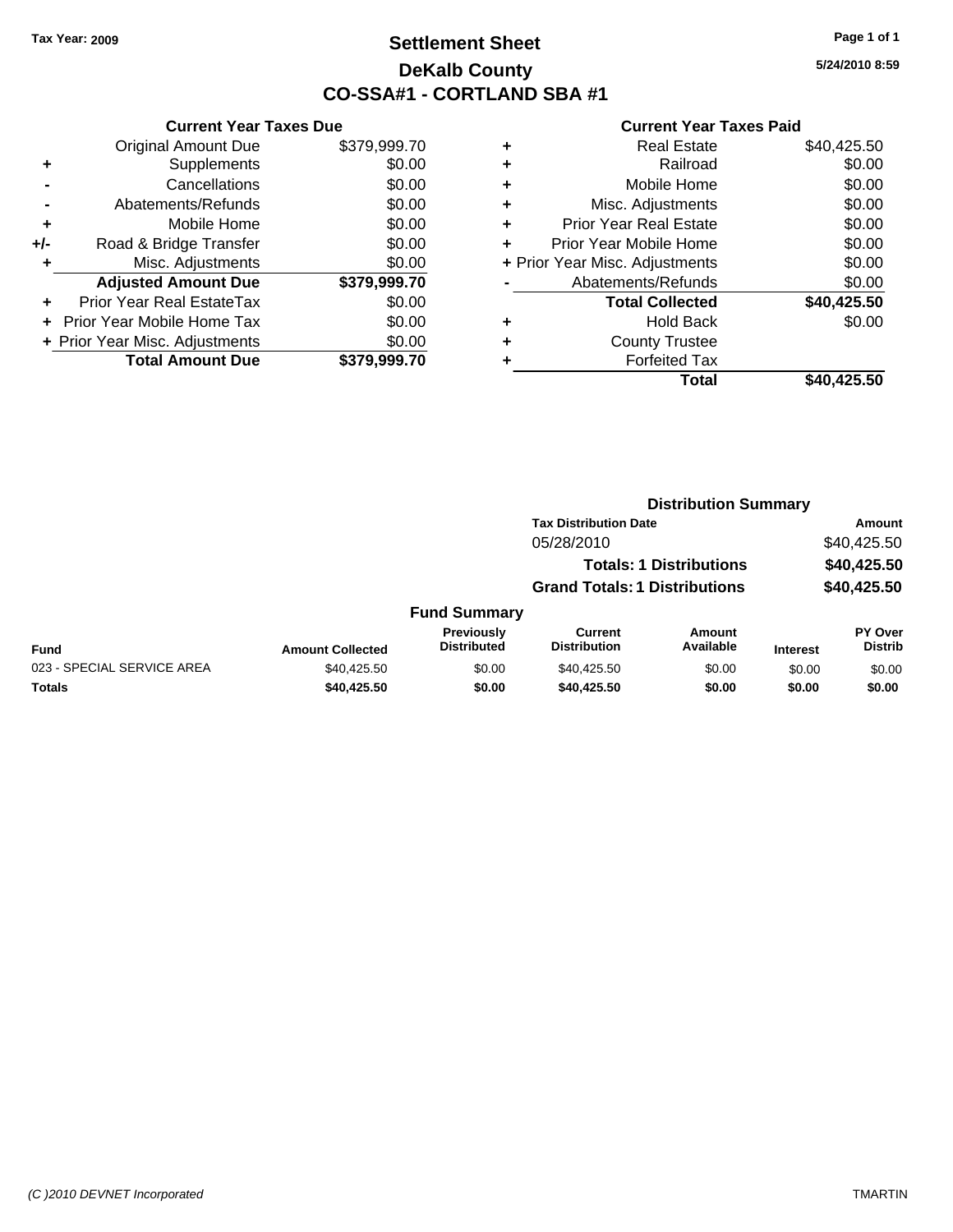# **Settlement Sheet Tax Year: 2009 Page 1 of 1 DeKalb County CO-SSA#4 - CORTLAND SBA #4**

**5/24/2010 8:59**

### **Current Year Taxes Paid**

|       | <b>Current Year Taxes Due</b>     |              |  |  |  |
|-------|-----------------------------------|--------------|--|--|--|
|       | <b>Original Amount Due</b>        | \$936,601.44 |  |  |  |
| ٠     | Supplements                       | \$0.00       |  |  |  |
|       | Cancellations                     | \$0.00       |  |  |  |
|       | Abatements/Refunds                | \$0.00       |  |  |  |
| ٠     | Mobile Home                       | \$0.00       |  |  |  |
| $+/-$ | Road & Bridge Transfer            | \$0.00       |  |  |  |
| ٠     | Misc. Adjustments                 | \$0.00       |  |  |  |
|       | <b>Adjusted Amount Due</b>        | \$936,601.44 |  |  |  |
| ÷     | Prior Year Real EstateTax         | \$0.00       |  |  |  |
|       | <b>Prior Year Mobile Home Tax</b> | \$0.00       |  |  |  |
|       | + Prior Year Misc. Adjustments    | \$0.00       |  |  |  |
|       | <b>Total Amount Due</b>           | \$936,601.44 |  |  |  |
|       |                                   |              |  |  |  |

|   | <b>Real Estate</b>             | \$74,635.44 |
|---|--------------------------------|-------------|
| ٠ | Railroad                       | \$0.00      |
| ٠ | Mobile Home                    | \$0.00      |
| ٠ | Misc. Adjustments              | \$0.00      |
| ÷ | <b>Prior Year Real Estate</b>  | \$0.00      |
| ٠ | Prior Year Mobile Home         | \$0.00      |
|   | + Prior Year Misc. Adjustments | \$0.00      |
|   | Abatements/Refunds             | \$0.00      |
|   | <b>Total Collected</b>         | \$74,635.44 |
| ٠ | Hold Back                      | \$0.00      |
| ٠ | <b>County Trustee</b>          |             |
|   | <b>Forfeited Tax</b>           |             |
|   | Total                          | \$74.635.44 |

|                            |                     |                         |                                         | <b>Distribution Summary</b>          |                                |                 |                           |  |
|----------------------------|---------------------|-------------------------|-----------------------------------------|--------------------------------------|--------------------------------|-----------------|---------------------------|--|
|                            |                     |                         |                                         | <b>Tax Distribution Date</b>         |                                |                 | Amount                    |  |
|                            |                     |                         | 05/28/2010                              |                                      |                                | \$74,635.44     |                           |  |
|                            |                     |                         |                                         |                                      | <b>Totals: 1 Distributions</b> |                 | \$74,635.44               |  |
|                            |                     |                         |                                         | <b>Grand Totals: 1 Distributions</b> |                                |                 | \$74,635.44               |  |
|                            |                     |                         | <b>Fund Summary</b>                     |                                      |                                |                 |                           |  |
| <b>Fund</b>                |                     | <b>Amount Collected</b> | <b>Previously</b><br><b>Distributed</b> | Current<br><b>Distribution</b>       | Amount<br>Available            | <b>Interest</b> | PY Over<br><b>Distrib</b> |  |
| 023 - SPECIAL SERVICE AREA |                     | \$74,635.44             | \$0.00                                  | \$74,635.44                          | \$0.00                         | \$0.00          | \$0.00                    |  |
| <b>Totals</b>              |                     | \$74,635.44             | \$0.00                                  | \$74,635.44                          | \$0.00                         | \$0.00          | \$0.00                    |  |
|                            |                     |                         | <b>Miscellaneous Adjustment Detail</b>  |                                      |                                |                 |                           |  |
| Year<br>Source             | <b>Account Type</b> |                         | <b>Amount Adjustment Description</b>    |                                      |                                |                 |                           |  |

**Totals 1 entries \$0.00**

2009 RE - Real Estate Back Tax Collected \$0.00 Eagle Home Nature's Crossing Redemption 58 Parcels by TBA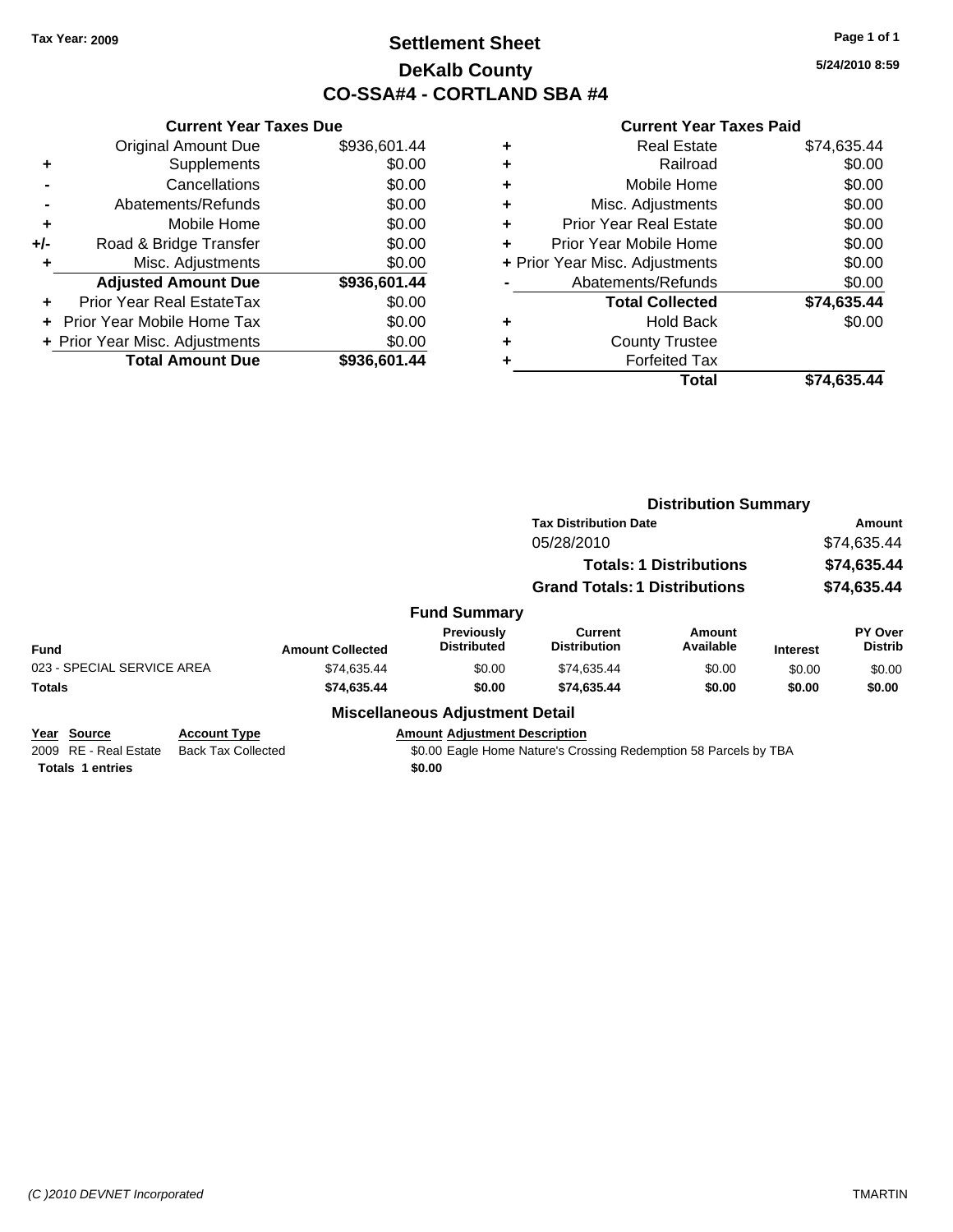# **Settlement Sheet Tax Year: 2009 Page 1 of 1 DeKalb County CO-SSA#7 - CORTLAND SBA #7**

**5/24/2010 8:59**

|     | <b>Current Year Taxes Due</b>  |              |  |  |  |
|-----|--------------------------------|--------------|--|--|--|
|     | <b>Original Amount Due</b>     | \$387,812.02 |  |  |  |
| ٠   | Supplements                    | \$0.00       |  |  |  |
|     | Cancellations                  | \$0.00       |  |  |  |
|     | Abatements/Refunds             | \$0.00       |  |  |  |
| ٠   | Mobile Home                    | \$0.00       |  |  |  |
| +/- | Road & Bridge Transfer         | \$0.00       |  |  |  |
| ٠   | Misc. Adjustments              | \$0.00       |  |  |  |
|     | <b>Adjusted Amount Due</b>     | \$387,812.02 |  |  |  |
| ٠   | Prior Year Real EstateTax      | \$0.00       |  |  |  |
|     | Prior Year Mobile Home Tax     | \$0.00       |  |  |  |
|     | + Prior Year Misc. Adjustments | \$0.00       |  |  |  |
|     | <b>Total Amount Due</b>        | \$387,812.02 |  |  |  |
|     |                                |              |  |  |  |

|   | Total                          |        |
|---|--------------------------------|--------|
|   | <b>Forfeited Tax</b>           |        |
| ٠ | <b>County Trustee</b>          |        |
|   | <b>Hold Back</b>               | \$0.00 |
|   | <b>Total Collected</b>         | \$0.00 |
|   | Abatements/Refunds             | \$0.00 |
|   | + Prior Year Misc. Adjustments | \$0.00 |
| ÷ | Prior Year Mobile Home         | \$0.00 |
| ٠ | <b>Prior Year Real Estate</b>  | \$0.00 |
| ٠ | Misc. Adjustments              | \$0.00 |
| ٠ | Mobile Home                    | \$0.00 |
|   | Railroad                       | \$0.00 |
| ٠ | <b>Real Estate</b>             | \$0.00 |
|   |                                |        |

| <b>Fund Summary</b>        |                         |                                         |                                |                     |                 |                                  |
|----------------------------|-------------------------|-----------------------------------------|--------------------------------|---------------------|-----------------|----------------------------------|
| <b>Fund</b>                | <b>Amount Collected</b> | <b>Previously</b><br><b>Distributed</b> | Current<br><b>Distribution</b> | Amount<br>Available | <b>Interest</b> | <b>PY Over</b><br><b>Distrib</b> |
| 023 - SPECIAL SERVICE AREA | \$0.00                  | \$0.00                                  | \$0.00                         | \$0.00              | \$0.00          | \$0.00                           |
| <b>Totals</b>              | \$0.00                  | \$0.00                                  | \$0.00                         | \$0.00              | \$0.00          | \$0.00                           |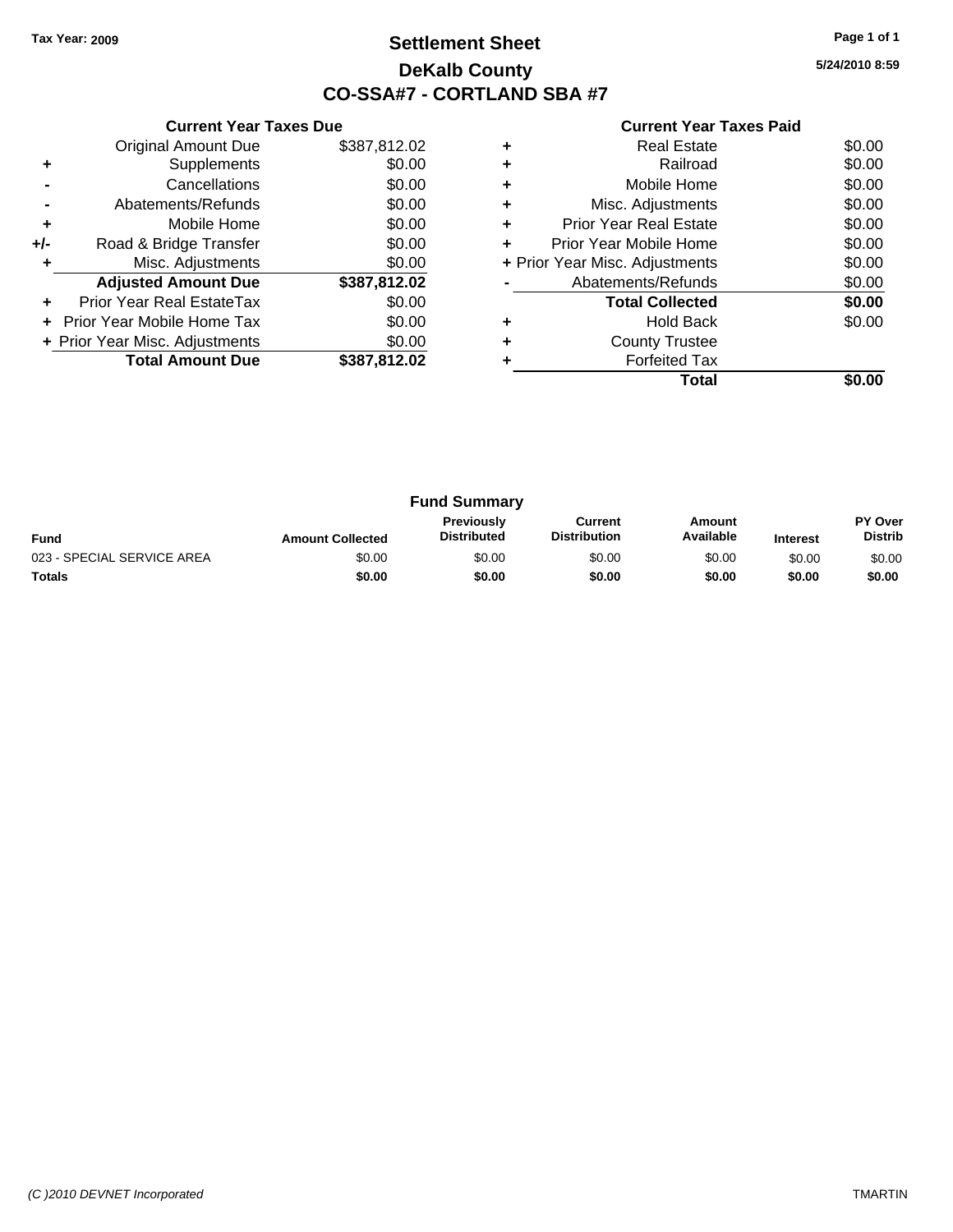# **Settlement Sheet Tax Year: 2009 Page 1 of 1 DeKalb County CO-SSA#8 - CORTLAND SBA #8**

**5/24/2010 8:59**

### **Current Year Taxes Paid**

|     | <b>Original Amount Due</b>     | \$300,005.26 |
|-----|--------------------------------|--------------|
| ٠   | Supplements                    | \$0.00       |
|     | Cancellations                  | \$0.00       |
|     | Abatements/Refunds             | \$0.00       |
| ÷   | Mobile Home                    | \$0.00       |
| +/- | Road & Bridge Transfer         | \$0.00       |
|     | Misc. Adjustments              | \$0.00       |
|     | <b>Adjusted Amount Due</b>     | \$300,005.26 |
|     | Prior Year Real EstateTax      | \$0.00       |
|     | Prior Year Mobile Home Tax     | \$0.00       |
|     | + Prior Year Misc. Adjustments | \$0.00       |
|     | <b>Total Amount Due</b>        | \$300,005.26 |
|     |                                |              |

**Current Year Taxes Due**

|   | <b>Real Estate</b>             | \$0.00 |
|---|--------------------------------|--------|
|   | Railroad                       | \$0.00 |
| ٠ | Mobile Home                    | \$0.00 |
| ٠ | Misc. Adjustments              | \$0.00 |
| ٠ | <b>Prior Year Real Estate</b>  | \$0.00 |
| ٠ | Prior Year Mobile Home         | \$0.00 |
|   | + Prior Year Misc. Adjustments | \$0.00 |
|   | Abatements/Refunds             | \$0.00 |
|   | <b>Total Collected</b>         | \$0.00 |
|   | <b>Hold Back</b>               | \$0.00 |
| ٠ | <b>County Trustee</b>          |        |
|   | <b>Forfeited Tax</b>           |        |
|   | Total                          |        |

| <b>Fund Summary</b>        |                         |                                         |                                |                     |                 |                                  |
|----------------------------|-------------------------|-----------------------------------------|--------------------------------|---------------------|-----------------|----------------------------------|
| Fund                       | <b>Amount Collected</b> | <b>Previously</b><br><b>Distributed</b> | Current<br><b>Distribution</b> | Amount<br>Available | <b>Interest</b> | <b>PY Over</b><br><b>Distrib</b> |
| 023 - SPECIAL SERVICE AREA | \$0.00                  | \$0.00                                  | \$0.00                         | \$0.00              | \$0.00          | \$0.00                           |
| Totals                     | \$0.00                  | \$0.00                                  | \$0.00                         | \$0.00              | \$0.00          | \$0.00                           |

### **Miscellaneous Adjustment Detail**

### **Year Source Account Type Amount Adjustment Description** 2009 RE - Real Estate Back Tax Collected \$0.00 Montabano Builders Redemption 09-33-128-003 by TBA 2009 RE - Real Estate Back Tax Collected \$0.00 Montalbano Builders Redemption 09-28-352-001 by TBA 2009 RE - Real Estate Back Tax Collected \$0.00 Montalbano Builders Redemption 09-28-351-015 by TBA **Totals 3 entries \$0.00**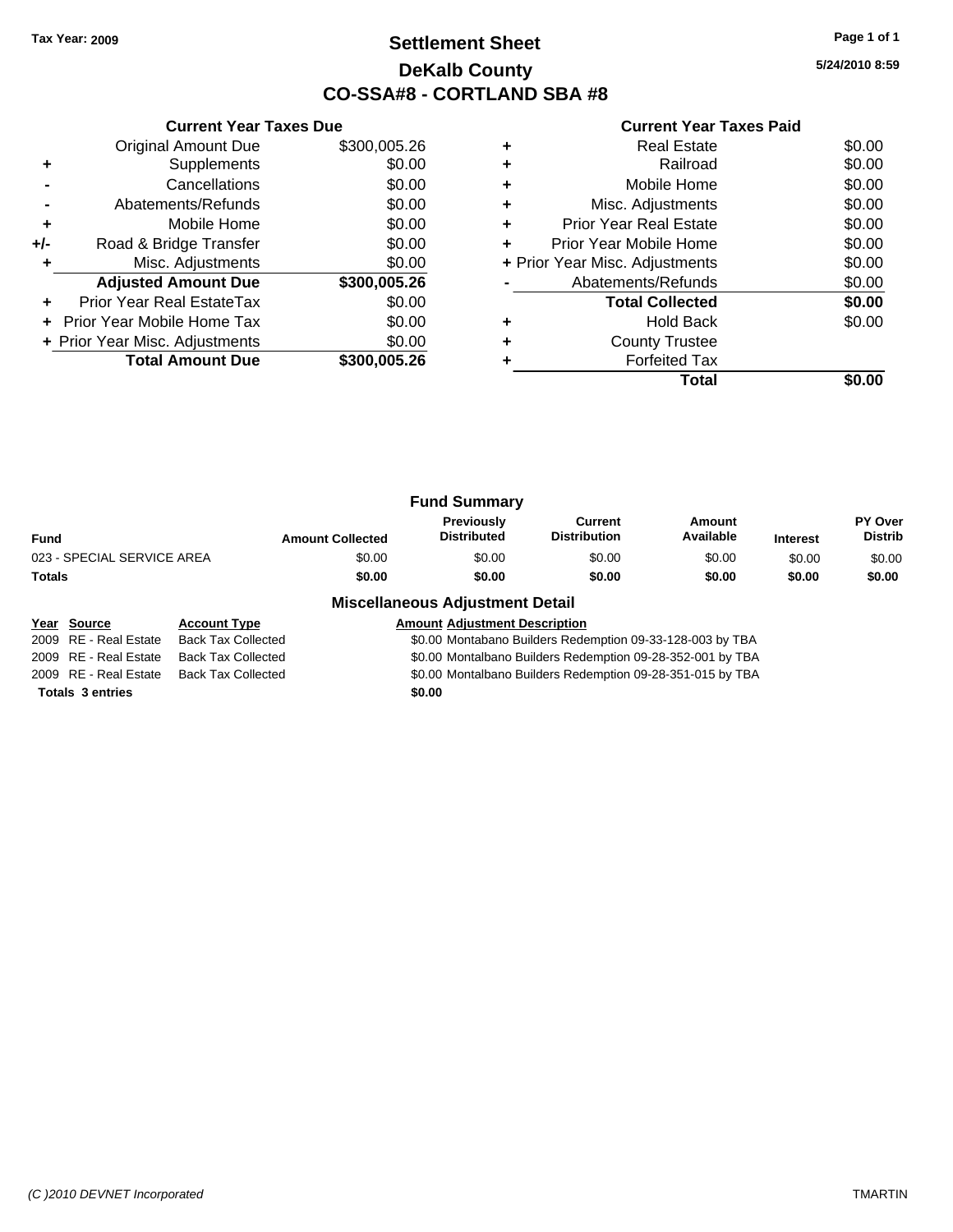# **Settlement Sheet Tax Year: 2009 Page 1 of 1 DeKalb County MA-DK #3 - MALTA DEKALB DRAINAGE #3**

**5/24/2010 8:59**

|       | <b>Current Year Taxes Due</b>     |            |  |  |  |  |
|-------|-----------------------------------|------------|--|--|--|--|
|       | <b>Original Amount Due</b>        | \$1,250.28 |  |  |  |  |
|       | Supplements                       | \$0.00     |  |  |  |  |
|       | Cancellations                     | \$0.00     |  |  |  |  |
|       | Abatements/Refunds                | \$0.00     |  |  |  |  |
| ٠     | Mobile Home                       | \$0.00     |  |  |  |  |
| $+/-$ | Road & Bridge Transfer            | \$0.00     |  |  |  |  |
| ٠     | Misc. Adjustments                 | \$0.00     |  |  |  |  |
|       | <b>Adjusted Amount Due</b>        | \$1,250.28 |  |  |  |  |
| ÷     | Prior Year Real EstateTax         | \$0.00     |  |  |  |  |
|       | <b>Prior Year Mobile Home Tax</b> | \$0.00     |  |  |  |  |
|       | + Prior Year Misc. Adjustments    | \$0.00     |  |  |  |  |
|       | <b>Total Amount Due</b>           | \$1.250.28 |  |  |  |  |
|       |                                   |            |  |  |  |  |

|   | Total                          | \$216.05 |
|---|--------------------------------|----------|
|   | <b>Forfeited Tax</b>           |          |
| ٠ | <b>County Trustee</b>          |          |
| ٠ | <b>Hold Back</b>               | \$0.00   |
|   | <b>Total Collected</b>         | \$216.05 |
|   | Abatements/Refunds             | \$0.00   |
|   | + Prior Year Misc. Adjustments | \$0.00   |
| ٠ | Prior Year Mobile Home         | \$0.00   |
| ÷ | <b>Prior Year Real Estate</b>  | \$0.00   |
| ٠ | Misc. Adjustments              | \$0.00   |
| ٠ | Mobile Home                    | \$0.00   |
| ÷ | Railroad                       | \$0.00   |
| ٠ | <b>Real Estate</b>             | \$216.05 |
|   |                                |          |

|                 | <b>Distribution Summary</b> |                                                                        |                                |                     |                      |                           |
|-----------------|-----------------------------|------------------------------------------------------------------------|--------------------------------|---------------------|----------------------|---------------------------|
|                 |                             |                                                                        | <b>Tax Distribution Date</b>   |                     |                      | Amount                    |
|                 |                             |                                                                        | 05/28/2010                     |                     |                      | \$216.05                  |
|                 |                             | <b>Totals: 1 Distributions</b><br><b>Grand Totals: 1 Distributions</b> |                                |                     | \$216.05<br>\$216.05 |                           |
|                 |                             |                                                                        |                                |                     |                      |                           |
|                 |                             | <b>Fund Summary</b>                                                    |                                |                     |                      |                           |
| <b>Fund</b>     | <b>Amount Collected</b>     | <b>Previously</b><br><b>Distributed</b>                                | Current<br><b>Distribution</b> | Amount<br>Available | <b>Interest</b>      | PY Over<br><b>Distrib</b> |
| 001 - CORPORATE | \$216.05                    | \$0.00                                                                 | \$216.05                       | \$0.00              | \$0.00               | \$0.00                    |
| Totals          | \$216.05                    | \$0.00                                                                 | \$216.05                       | \$0.00              | \$0.00               | \$0.00                    |
|                 |                             |                                                                        |                                |                     |                      |                           |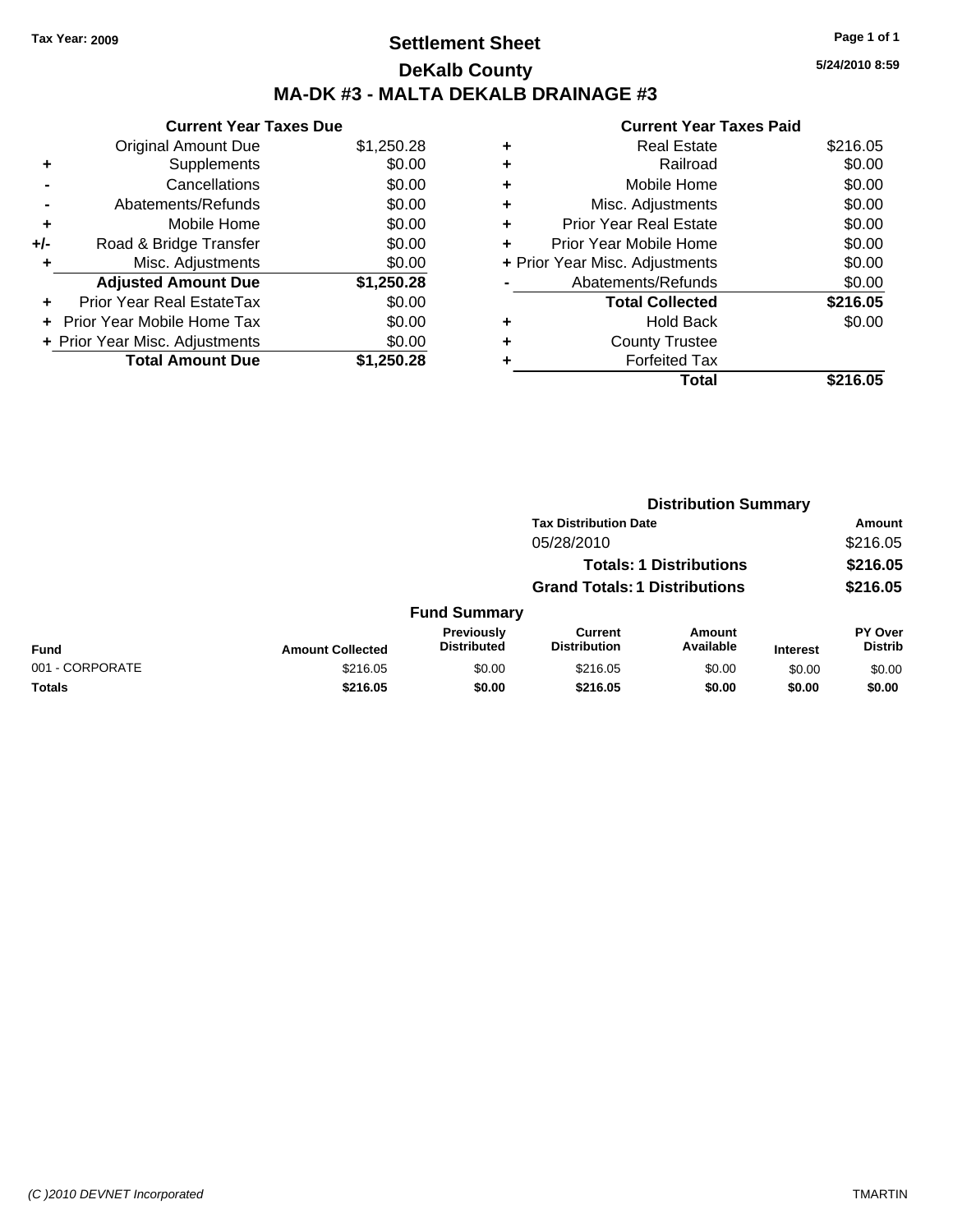# **Settlement Sheet Tax Year: 2009 Page 1 of 1 DeKalb County MAMIAFDK - MA-MI-AF-DK DRAINAGE #11**

**5/24/2010 8:59**

| <b>Current Year Taxes Due</b>     |                                |  |  |  |  |
|-----------------------------------|--------------------------------|--|--|--|--|
| <b>Original Amount Due</b>        | \$23,394.00                    |  |  |  |  |
| Supplements                       | \$0.00                         |  |  |  |  |
| Cancellations                     | \$0.00                         |  |  |  |  |
| Abatements/Refunds                | \$0.00                         |  |  |  |  |
| Mobile Home                       | \$0.00                         |  |  |  |  |
| Road & Bridge Transfer            | \$0.00                         |  |  |  |  |
| Misc. Adjustments                 | \$0.00                         |  |  |  |  |
| <b>Adjusted Amount Due</b>        | \$23,394.00                    |  |  |  |  |
| Prior Year Real EstateTax         | \$0.00                         |  |  |  |  |
| <b>Prior Year Mobile Home Tax</b> | \$0.00                         |  |  |  |  |
|                                   | \$0.00                         |  |  |  |  |
| <b>Total Amount Due</b>           | \$23.394.00                    |  |  |  |  |
|                                   | + Prior Year Misc. Adjustments |  |  |  |  |

|                 |                         | <b>Distribution Summary</b>      |                                       |                                |                 |                                  |
|-----------------|-------------------------|----------------------------------|---------------------------------------|--------------------------------|-----------------|----------------------------------|
|                 |                         |                                  | <b>Tax Distribution Date</b>          |                                |                 | Amount                           |
|                 |                         |                                  | 05/28/2010                            |                                |                 | \$1,863.75                       |
|                 |                         |                                  |                                       | <b>Totals: 1 Distributions</b> |                 | \$1,863.75                       |
|                 |                         |                                  | <b>Grand Totals: 1 Distributions</b>  |                                |                 | \$1,863.75                       |
|                 |                         | <b>Fund Summary</b>              |                                       |                                |                 |                                  |
| <b>Fund</b>     | <b>Amount Collected</b> | Previously<br><b>Distributed</b> | <b>Current</b><br><b>Distribution</b> | Amount<br>Available            | <b>Interest</b> | <b>PY Over</b><br><b>Distrib</b> |
| 001 - CORPORATE | \$1,863.75              | \$0.00                           | \$1,863.75                            | \$0.00                         | \$0.00          | \$0.00                           |
| Totals          | \$1,863.75              | \$0.00                           | \$1,863.75                            | \$0.00                         | \$0.00          | \$0.00                           |
|                 |                         |                                  |                                       |                                |                 |                                  |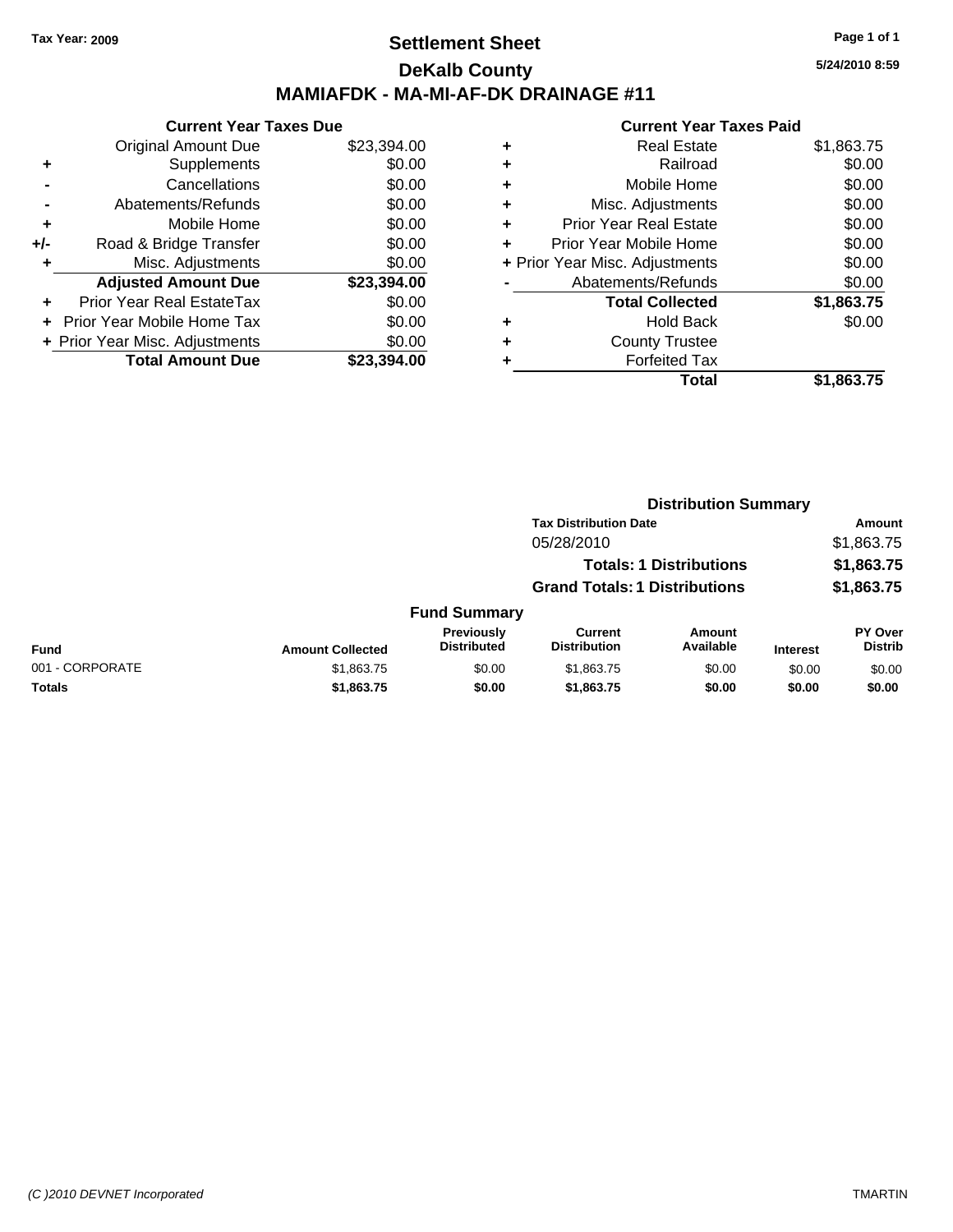# **Settlement Sheet Tax Year: 2009 Page 1 of 1 DeKalb County NO-LR-SA # - NO-LR-SA DRAINAGE #10**

**5/24/2010 8:59**

|     | <b>Current Year Taxes Due</b>  |             |
|-----|--------------------------------|-------------|
|     | <b>Original Amount Due</b>     | \$25,145.34 |
| ٠   | Supplements                    | \$0.00      |
|     | Cancellations                  | \$0.00      |
|     | Abatements/Refunds             | \$0.00      |
| ٠   | Mobile Home                    | \$0.00      |
| +/- | Road & Bridge Transfer         | \$0.00      |
| ٠   | Misc. Adjustments              | \$0.00      |
|     | <b>Adjusted Amount Due</b>     | \$25,145.34 |
| ÷   | Prior Year Real EstateTax      | \$0.00      |
|     | Prior Year Mobile Home Tax     | \$0.00      |
|     | + Prior Year Misc. Adjustments | \$0.00      |
|     | <b>Total Amount Due</b>        | \$25.145.34 |

| \$3,924.10 |
|------------|
| \$0.00     |
| \$0.00     |
| \$0.00     |
| \$0.00     |
| \$0.00     |
| \$0.00     |
| \$0.00     |
| \$3,924.10 |
| \$0.00     |
|            |
|            |
| \$3.924.10 |
|            |

|                 |                         |                                         |                                       | <b>Distribution Summary</b> |                 |                           |
|-----------------|-------------------------|-----------------------------------------|---------------------------------------|-----------------------------|-----------------|---------------------------|
|                 |                         |                                         | <b>Tax Distribution Date</b>          |                             |                 | Amount                    |
|                 |                         |                                         | 05/28/2010                            |                             |                 | \$3,924.10                |
|                 |                         |                                         | <b>Totals: 1 Distributions</b>        |                             |                 | \$3,924.10                |
|                 |                         | <b>Grand Totals: 1 Distributions</b>    |                                       | \$3,924.10                  |                 |                           |
|                 |                         | <b>Fund Summary</b>                     |                                       |                             |                 |                           |
| <b>Fund</b>     | <b>Amount Collected</b> | <b>Previously</b><br><b>Distributed</b> | <b>Current</b><br><b>Distribution</b> | <b>Amount</b><br>Available  | <b>Interest</b> | PY Over<br><b>Distrib</b> |
| 001 - CORPORATE | \$3,924.10              | \$0.00                                  | \$3,924.10                            | \$0.00                      | \$0.00          | \$0.00                    |
| Totals          | \$3,924.10              | \$0.00                                  | \$3,924.10                            | \$0.00                      | \$0.00          | \$0.00                    |
|                 |                         |                                         |                                       |                             |                 |                           |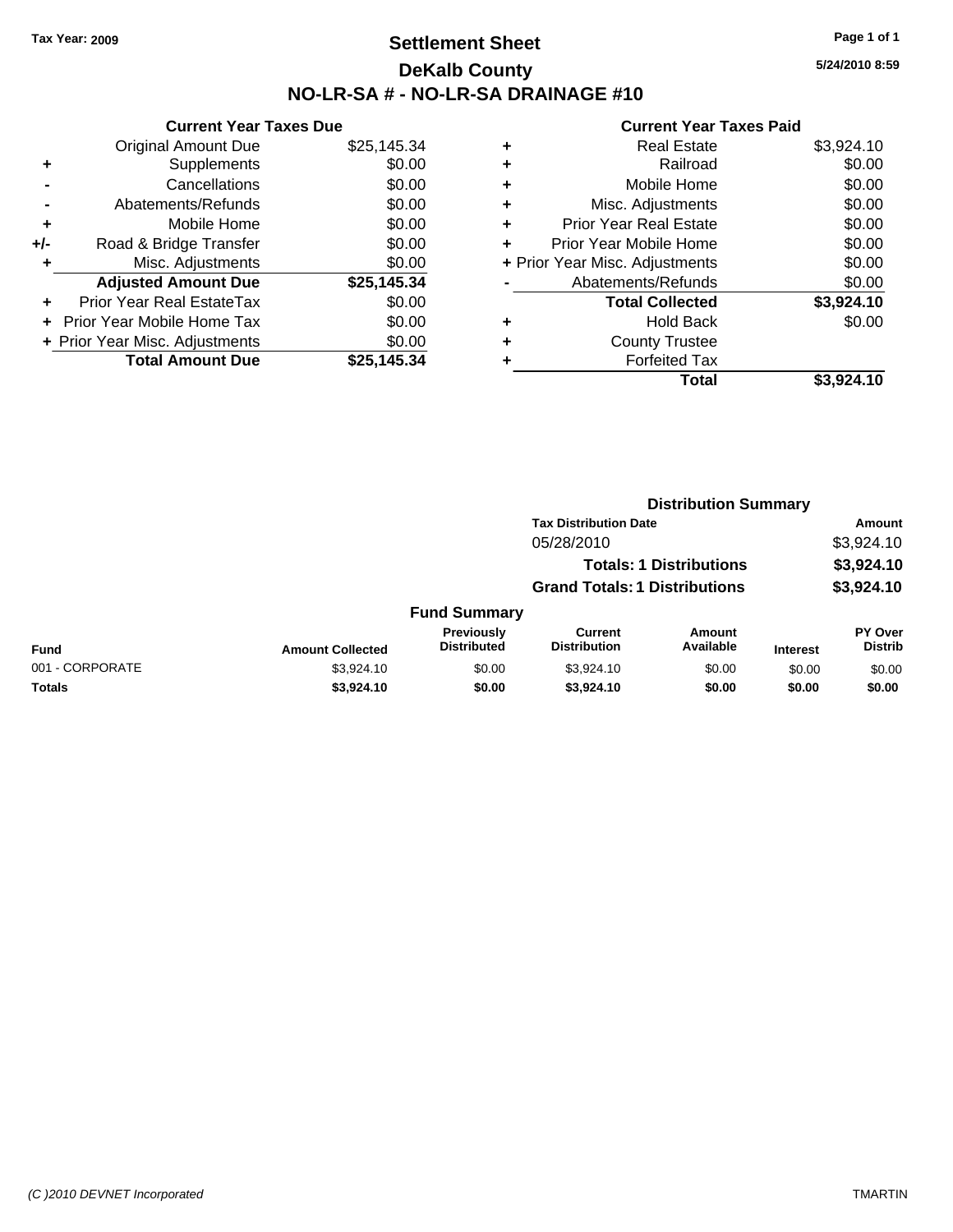# **Settlement Sheet Tax Year: 2009 Page 1 of 1 DeKalb County SH-MI #6 - SHABBONA/MILAN DRAINAGE**

**5/24/2010 8:59**

| <b>Current Year Taxes Due</b>     |                                |  |  |  |  |
|-----------------------------------|--------------------------------|--|--|--|--|
| <b>Original Amount Due</b>        | \$10,491.96                    |  |  |  |  |
| Supplements                       | \$0.00                         |  |  |  |  |
| Cancellations                     | \$0.00                         |  |  |  |  |
| Abatements/Refunds                | \$0.00                         |  |  |  |  |
| Mobile Home                       | \$0.00                         |  |  |  |  |
| Road & Bridge Transfer            | \$0.00                         |  |  |  |  |
| Misc. Adjustments                 | \$0.00                         |  |  |  |  |
| <b>Adjusted Amount Due</b>        | \$10,491.96                    |  |  |  |  |
| Prior Year Real EstateTax         | \$0.00                         |  |  |  |  |
| <b>Prior Year Mobile Home Tax</b> | \$0.00                         |  |  |  |  |
|                                   | \$0.00                         |  |  |  |  |
| <b>Total Amount Due</b>           | \$10,491.96                    |  |  |  |  |
|                                   | + Prior Year Misc. Adjustments |  |  |  |  |

|   | <b>Real Estate</b>             | \$1,030.82 |
|---|--------------------------------|------------|
| ٠ | Railroad                       | \$0.00     |
| ٠ | Mobile Home                    | \$0.00     |
| ٠ | Misc. Adjustments              | \$0.00     |
| ÷ | <b>Prior Year Real Estate</b>  | \$0.00     |
| ÷ | Prior Year Mobile Home         | \$0.00     |
|   | + Prior Year Misc. Adjustments | \$0.00     |
|   | Abatements/Refunds             | \$0.00     |
|   | <b>Total Collected</b>         | \$1,030.82 |
| ٠ | <b>Hold Back</b>               | \$0.00     |
| ٠ | <b>County Trustee</b>          |            |
| ٠ | <b>Forfeited Tax</b>           |            |
|   | Total                          | \$1,030.82 |
|   |                                |            |

|                 |                         | <b>Distribution Summary</b>      |                                       |                                |                 |                           |  |
|-----------------|-------------------------|----------------------------------|---------------------------------------|--------------------------------|-----------------|---------------------------|--|
|                 |                         |                                  | <b>Tax Distribution Date</b>          |                                |                 | Amount                    |  |
|                 |                         |                                  | 05/28/2010                            |                                |                 | \$1,030.82                |  |
|                 |                         |                                  |                                       | <b>Totals: 1 Distributions</b> |                 | \$1,030.82                |  |
|                 |                         |                                  | <b>Grand Totals: 1 Distributions</b>  |                                |                 | \$1,030.82                |  |
|                 |                         | <b>Fund Summary</b>              |                                       |                                |                 |                           |  |
| Fund            | <b>Amount Collected</b> | Previously<br><b>Distributed</b> | <b>Current</b><br><b>Distribution</b> | Amount<br>Available            | <b>Interest</b> | PY Over<br><b>Distrib</b> |  |
| 001 - CORPORATE | \$1,030.82              | \$0.00                           | \$1,030.82                            | \$0.00                         | \$0.00          | \$0.00                    |  |
| Totals          | \$1,030.82              | \$0.00                           | \$1,030.82                            | \$0.00                         | \$0.00          | \$0.00                    |  |
|                 |                         |                                  |                                       |                                |                 |                           |  |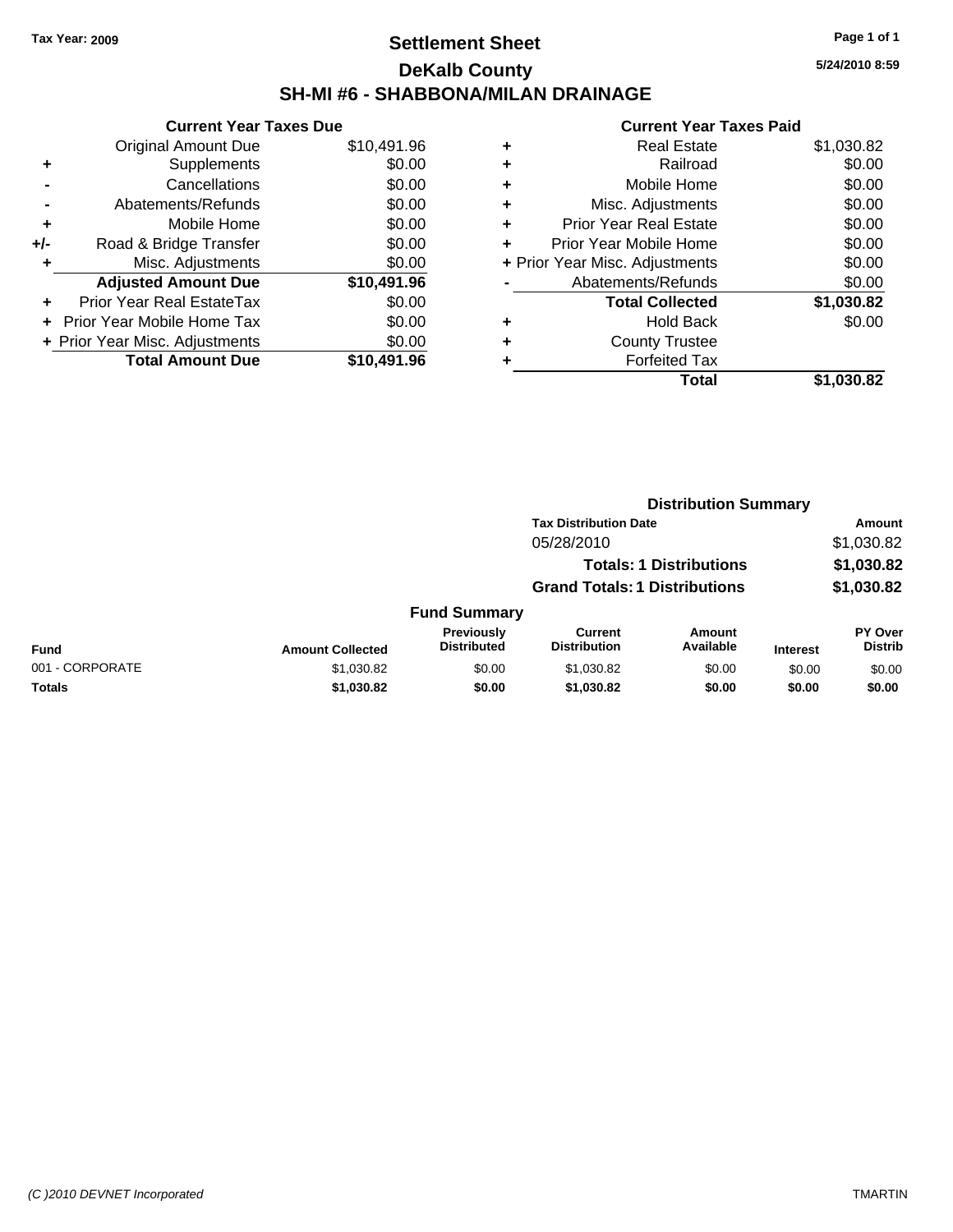# **Settlement Sheet Tax Year: 2009 Page 1 of 1 DeKalb County SQ GR #12 - SQUAW GROVE DRAINAGE**

**5/24/2010 8:59**

|     | <b>Current Year Taxes Due</b>  |             |  |  |  |  |
|-----|--------------------------------|-------------|--|--|--|--|
|     | <b>Original Amount Due</b>     | \$16,734.00 |  |  |  |  |
| ٠   | Supplements                    | \$0.00      |  |  |  |  |
|     | Cancellations                  | \$0.00      |  |  |  |  |
|     | Abatements/Refunds             | \$0.00      |  |  |  |  |
| ٠   | Mobile Home                    | \$0.00      |  |  |  |  |
| +/- | Road & Bridge Transfer         | \$0.00      |  |  |  |  |
| ٠   | Misc. Adjustments              | \$0.00      |  |  |  |  |
|     | <b>Adjusted Amount Due</b>     | \$16,734.00 |  |  |  |  |
|     | Prior Year Real EstateTax      | \$0.00      |  |  |  |  |
|     | Prior Year Mobile Home Tax     | \$0.00      |  |  |  |  |
|     | + Prior Year Misc. Adjustments | \$0.00      |  |  |  |  |
|     | <b>Total Amount Due</b>        | \$16.734.00 |  |  |  |  |

| \$2,163.00 |
|------------|
| \$0.00     |
| \$0.00     |
| \$0.00     |
| \$0.00     |
| \$0.00     |
| \$0.00     |
| \$0.00     |
| \$2,163.00 |
| \$0.00     |
|            |
|            |
| \$2,163.00 |
|            |

|                 |                         | <b>Distribution Summary</b>             |                                       |                                |                 |                                  |
|-----------------|-------------------------|-----------------------------------------|---------------------------------------|--------------------------------|-----------------|----------------------------------|
|                 |                         |                                         | <b>Tax Distribution Date</b>          |                                |                 | Amount                           |
|                 |                         |                                         | 05/28/2010                            |                                |                 | \$2,163.00                       |
|                 |                         |                                         |                                       | <b>Totals: 1 Distributions</b> |                 | \$2,163.00                       |
|                 |                         |                                         | <b>Grand Totals: 1 Distributions</b>  |                                |                 | \$2,163.00                       |
|                 |                         | <b>Fund Summary</b>                     |                                       |                                |                 |                                  |
| Fund            | <b>Amount Collected</b> | <b>Previously</b><br><b>Distributed</b> | <b>Current</b><br><b>Distribution</b> | <b>Amount</b><br>Available     | <b>Interest</b> | <b>PY Over</b><br><b>Distrib</b> |
| 001 - CORPORATE | \$2,163.00              | \$0.00                                  | \$2,163.00                            | \$0.00                         | \$0.00          | \$0.00                           |
| Totals          | \$2,163.00              | \$0.00                                  | \$2,163.00                            | \$0.00                         | \$0.00          | \$0.00                           |
|                 |                         |                                         |                                       |                                |                 |                                  |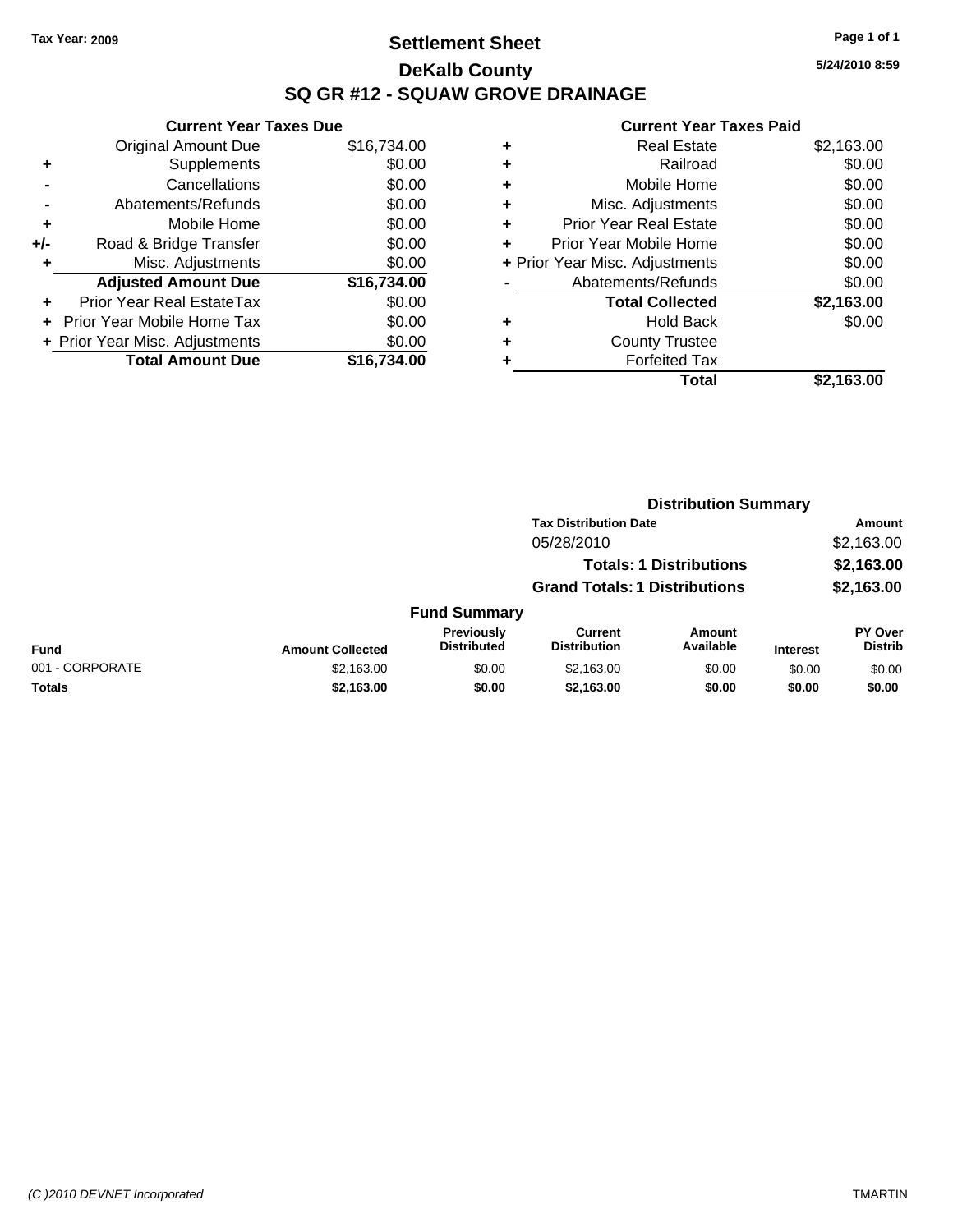# **Settlement Sheet Tax Year: 2009 Page 1 of 1 DeKalb County VG-CO #16 - VIRGIL CORTLAND DRAIN #16**

**5/24/2010 8:59**

|     | <b>Current Year Taxes Due</b>     |             |  |  |  |  |
|-----|-----------------------------------|-------------|--|--|--|--|
|     | <b>Original Amount Due</b>        | \$17,724.32 |  |  |  |  |
| ٠   | Supplements                       | \$0.00      |  |  |  |  |
|     | Cancellations                     | \$0.00      |  |  |  |  |
|     | Abatements/Refunds                | \$0.00      |  |  |  |  |
| ٠   | Mobile Home                       | \$0.00      |  |  |  |  |
| +/- | Road & Bridge Transfer            | \$0.00      |  |  |  |  |
| ÷   | Misc. Adjustments                 | \$0.00      |  |  |  |  |
|     | <b>Adjusted Amount Due</b>        | \$17,724.32 |  |  |  |  |
|     | <b>Prior Year Real EstateTax</b>  | \$0.00      |  |  |  |  |
|     | <b>Prior Year Mobile Home Tax</b> | \$0.00      |  |  |  |  |
|     | + Prior Year Misc. Adjustments    | \$0.00      |  |  |  |  |
|     | <b>Total Amount Due</b>           | \$17.724.32 |  |  |  |  |

| ٠                              | Real Estate                   | \$2,659.89 |
|--------------------------------|-------------------------------|------------|
| ٠                              | Railroad                      | \$0.00     |
| ٠                              | Mobile Home                   | \$0.00     |
| ٠                              | Misc. Adjustments             | \$0.00     |
| ٠                              | <b>Prior Year Real Estate</b> | \$0.00     |
| ٠                              | Prior Year Mobile Home        | \$0.00     |
| + Prior Year Misc. Adjustments |                               | \$0.00     |
|                                | Abatements/Refunds            | \$0.00     |
|                                | <b>Total Collected</b>        | \$2,659.89 |
| ٠                              | <b>Hold Back</b>              | \$0.00     |
| ٠                              | <b>County Trustee</b>         |            |
| ٠                              | <b>Forfeited Tax</b>          |            |
|                                | Total                         | \$2,659.89 |
|                                |                               |            |

|                         |                                         | <b>Distribution Summary</b>           |                            |                                                                        |                                  |  |
|-------------------------|-----------------------------------------|---------------------------------------|----------------------------|------------------------------------------------------------------------|----------------------------------|--|
|                         |                                         | <b>Tax Distribution Date</b>          |                            |                                                                        | Amount                           |  |
|                         |                                         | 05/28/2010                            |                            |                                                                        | \$2,659.89                       |  |
|                         |                                         |                                       |                            |                                                                        | \$2,659.89                       |  |
|                         |                                         |                                       |                            |                                                                        | \$2,659.89                       |  |
|                         |                                         |                                       |                            |                                                                        |                                  |  |
| <b>Amount Collected</b> | <b>Previously</b><br><b>Distributed</b> | <b>Current</b><br><b>Distribution</b> | <b>Amount</b><br>Available | <b>Interest</b>                                                        | <b>PY Over</b><br><b>Distrib</b> |  |
| \$2,659.89              | \$0.00                                  | \$2,659.89                            | \$0.00                     | \$0.00                                                                 | \$0.00                           |  |
| \$2,659.89              | \$0.00                                  | \$2,659.89                            | \$0.00                     | \$0.00                                                                 | \$0.00                           |  |
|                         |                                         |                                       | <b>Fund Summary</b>        | <b>Totals: 1 Distributions</b><br><b>Grand Totals: 1 Distributions</b> |                                  |  |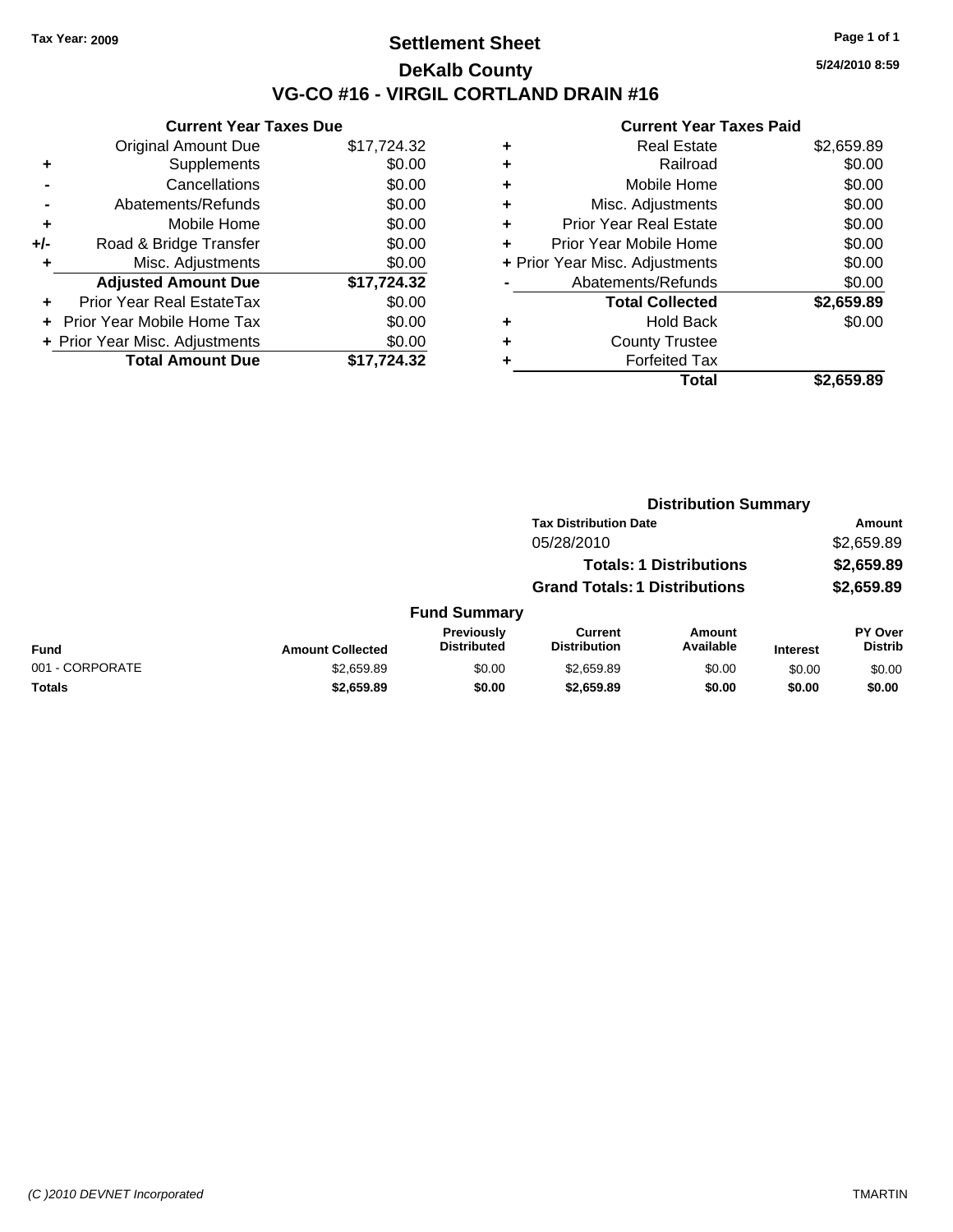# **Settlement Sheet Tax Year: 2009 Page 1 of 1 DeKalb County VI-AD #9 - VICTOR/ADAMS DRAINAGE #9**

**5/24/2010 8:59**

|     | <b>Current Year Taxes Due</b>  |            |  |  |  |  |
|-----|--------------------------------|------------|--|--|--|--|
|     | <b>Original Amount Due</b>     | \$1,036.58 |  |  |  |  |
| ٠   | Supplements                    | \$0.00     |  |  |  |  |
|     | Cancellations                  | \$0.00     |  |  |  |  |
|     | Abatements/Refunds             | \$0.00     |  |  |  |  |
| ٠   | Mobile Home                    | \$0.00     |  |  |  |  |
| +/- | Road & Bridge Transfer         | \$0.00     |  |  |  |  |
| ٠   | Misc. Adjustments              | \$0.00     |  |  |  |  |
|     | <b>Adjusted Amount Due</b>     | \$1,036.58 |  |  |  |  |
| ÷   | Prior Year Real EstateTax      | \$0.00     |  |  |  |  |
|     | Prior Year Mobile Home Tax     | \$0.00     |  |  |  |  |
|     | + Prior Year Misc. Adjustments | \$0.00     |  |  |  |  |
|     | <b>Total Amount Due</b>        | \$1.036.58 |  |  |  |  |

|   | <b>Total</b>                   | \$245.48 |
|---|--------------------------------|----------|
| ٠ | <b>Forfeited Tax</b>           |          |
| ٠ | <b>County Trustee</b>          |          |
| ٠ | <b>Hold Back</b>               | \$0.00   |
|   | <b>Total Collected</b>         | \$245.48 |
|   | Abatements/Refunds             | \$0.00   |
|   | + Prior Year Misc. Adjustments | \$0.00   |
| ٠ | Prior Year Mobile Home         | \$0.00   |
| ٠ | <b>Prior Year Real Estate</b>  | \$0.00   |
| ٠ | Misc. Adjustments              | \$0.00   |
| ٠ | Mobile Home                    | \$0.00   |
| ٠ | Railroad                       | \$0.00   |
| ٠ | <b>Real Estate</b>             | \$245.48 |
|   |                                |          |

|                 |                         |                                  | <b>Distribution Summary</b>          |                                |                 |                                  |
|-----------------|-------------------------|----------------------------------|--------------------------------------|--------------------------------|-----------------|----------------------------------|
|                 |                         |                                  | <b>Tax Distribution Date</b>         |                                |                 | Amount                           |
|                 |                         |                                  | 05/28/2010                           |                                |                 | \$245.48                         |
|                 |                         |                                  |                                      | <b>Totals: 1 Distributions</b> |                 | \$245.48                         |
|                 |                         |                                  | <b>Grand Totals: 1 Distributions</b> |                                |                 | \$245.48                         |
|                 |                         | <b>Fund Summary</b>              |                                      |                                |                 |                                  |
| Fund            | <b>Amount Collected</b> | Previously<br><b>Distributed</b> | Current<br><b>Distribution</b>       | Amount<br>Available            | <b>Interest</b> | <b>PY Over</b><br><b>Distrib</b> |
| 001 - CORPORATE | \$245.48                | \$0.00                           | \$245.48                             | \$0.00                         | \$0.00          | \$0.00                           |
| Totals          | \$245.48                | \$0.00                           | \$245.48                             | \$0.00                         | \$0.00          | \$0.00                           |
|                 |                         |                                  |                                      |                                |                 |                                  |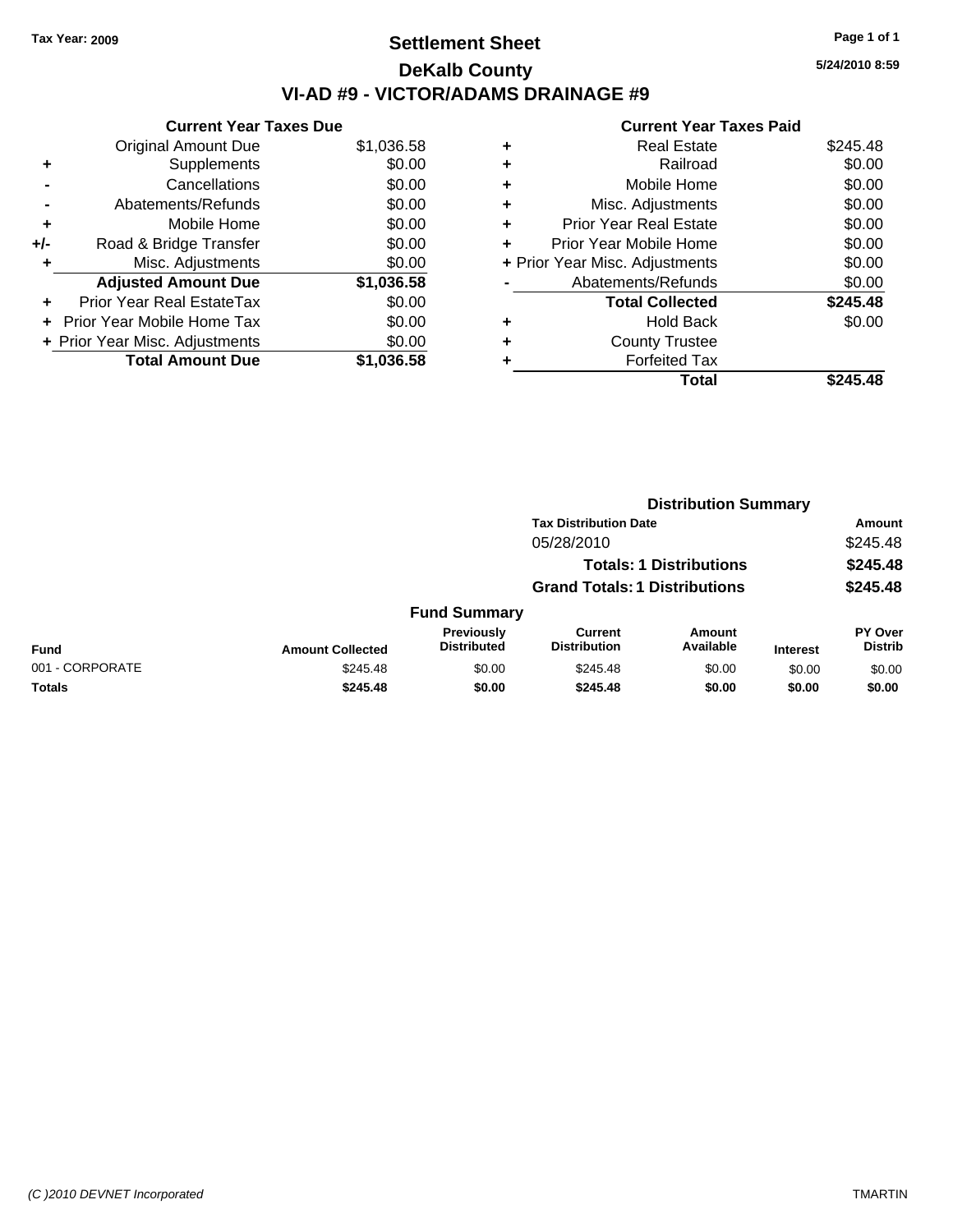# **Settlement Sheet Tax Year: 2009 Page 1 of 1 DeKalb County VI-CL #14 - VICTOR-CLINTON DRAINAGE**

**5/24/2010 8:59**

|     | <b>Current Year Taxes Due</b>  |            |  |  |  |  |
|-----|--------------------------------|------------|--|--|--|--|
|     | <b>Original Amount Due</b>     | \$2,998.54 |  |  |  |  |
| ÷   | Supplements                    | \$0.00     |  |  |  |  |
|     | Cancellations                  | \$0.00     |  |  |  |  |
|     | Abatements/Refunds             | \$0.00     |  |  |  |  |
| ٠   | Mobile Home                    | \$0.00     |  |  |  |  |
| +/- | Road & Bridge Transfer         | \$0.00     |  |  |  |  |
| ٠   | Misc. Adjustments              | \$0.00     |  |  |  |  |
|     | <b>Adjusted Amount Due</b>     | \$2,998.54 |  |  |  |  |
| ÷   | Prior Year Real EstateTax      | \$0.00     |  |  |  |  |
|     | Prior Year Mobile Home Tax     | \$0.00     |  |  |  |  |
|     | + Prior Year Misc. Adjustments | \$0.00     |  |  |  |  |
|     | <b>Total Amount Due</b>        | \$2.998.54 |  |  |  |  |

| ٠<br>٠                         | Railroad               | \$0.00   |
|--------------------------------|------------------------|----------|
|                                |                        |          |
|                                | Mobile Home            | \$0.00   |
| ٠                              | Misc. Adjustments      | \$0.00   |
| ٠                              | Prior Year Real Estate | \$0.00   |
| ÷                              | Prior Year Mobile Home | \$0.00   |
| + Prior Year Misc. Adjustments |                        | \$0.00   |
|                                | Abatements/Refunds     | \$0.00   |
|                                | <b>Total Collected</b> | \$177.04 |
| ٠                              | <b>Hold Back</b>       | \$0.00   |
| ٠                              | <b>County Trustee</b>  |          |
| ٠                              | <b>Forfeited Tax</b>   |          |
|                                | Total                  | \$177.04 |
|                                |                        |          |

|                 |                         |                                  | <b>Distribution Summary</b>          |                                |                 |                                  |
|-----------------|-------------------------|----------------------------------|--------------------------------------|--------------------------------|-----------------|----------------------------------|
|                 |                         |                                  | <b>Tax Distribution Date</b>         |                                |                 | Amount                           |
|                 |                         |                                  | 05/28/2010                           |                                |                 | \$177.04                         |
|                 |                         |                                  |                                      | <b>Totals: 1 Distributions</b> |                 | \$177.04                         |
|                 |                         |                                  | <b>Grand Totals: 1 Distributions</b> |                                |                 | \$177.04                         |
|                 |                         | <b>Fund Summary</b>              |                                      |                                |                 |                                  |
| Fund            | <b>Amount Collected</b> | Previously<br><b>Distributed</b> | Current<br><b>Distribution</b>       | Amount<br>Available            | <b>Interest</b> | <b>PY Over</b><br><b>Distrib</b> |
| 001 - CORPORATE | \$177.04                | \$0.00                           | \$177.04                             | \$0.00                         | \$0.00          | \$0.00                           |
| Totals          | \$177.04                | \$0.00                           | \$177.04                             | \$0.00                         | \$0.00          | \$0.00                           |
|                 |                         |                                  |                                      |                                |                 |                                  |